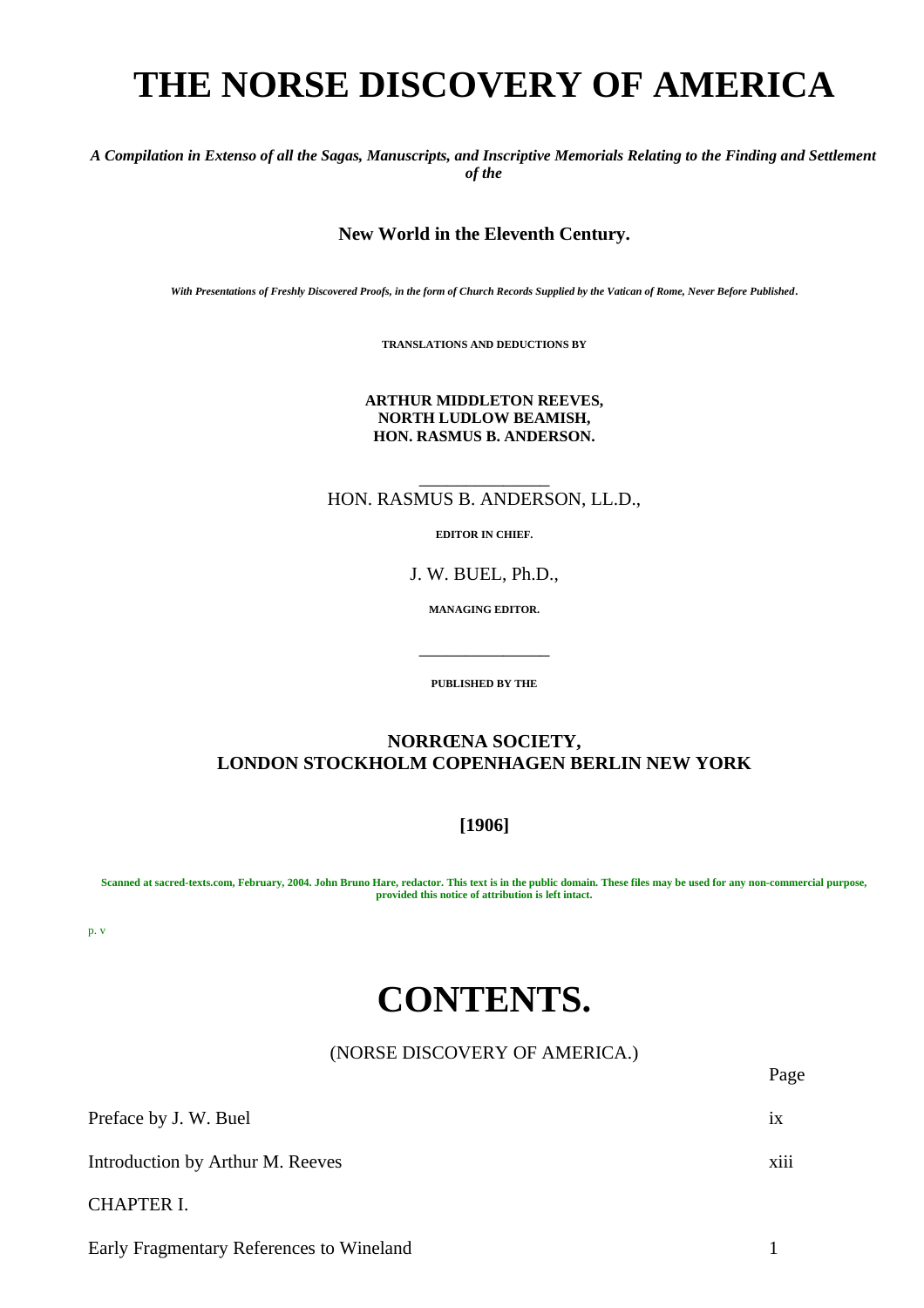| Wineland the Good Found                       | 10 |
|-----------------------------------------------|----|
| <b>CHAPTER II.</b>                            |    |
| The Saga of Eric the Red                      | 16 |
| Eric the Red finds Greenland                  | 29 |
| Saga of Karselfni                             | 30 |
| <b>Concerning Thorbion</b>                    | 32 |
| Christianity is Introduced into Greenland     | 40 |
| Thorstein Weds Gudrid, Apparitions Appear     | 44 |
| <b>Funeral Rites Among the Greenlanders</b>   | 47 |
| Beginning of the Wineland Voyages             | 50 |
| Karlsefni Explores the Coast South of Vinland | 53 |
| The First Settlement in America               | 55 |
| How a Woman Vanquished the Natives            | 57 |
| Thorvald Killed by the Skrellings             | 59 |
| Ireland the Great, or White Man's Land        | 61 |
| Birth of the First White Child in America     | 62 |
| CHAPTER III.                                  |    |
| Wineland History of the Flatey Book           | 63 |
| History of the Flatey Book                    | 64 |
| CHAPTER IV.                                   |    |
| <b>Translations from the Flatey Book</b>      |    |
| Story of Eric the Red and other Voyagers      | 75 |
| Eric Founds a Settlement in America           | 81 |
| A Country Abounding with Grapes               | 83 |
| Thorvald goes to Wineland                     | 85 |
| An Engagement with the Natives                | 87 |
| Thorstein Dies in the Western Settlement      | 88 |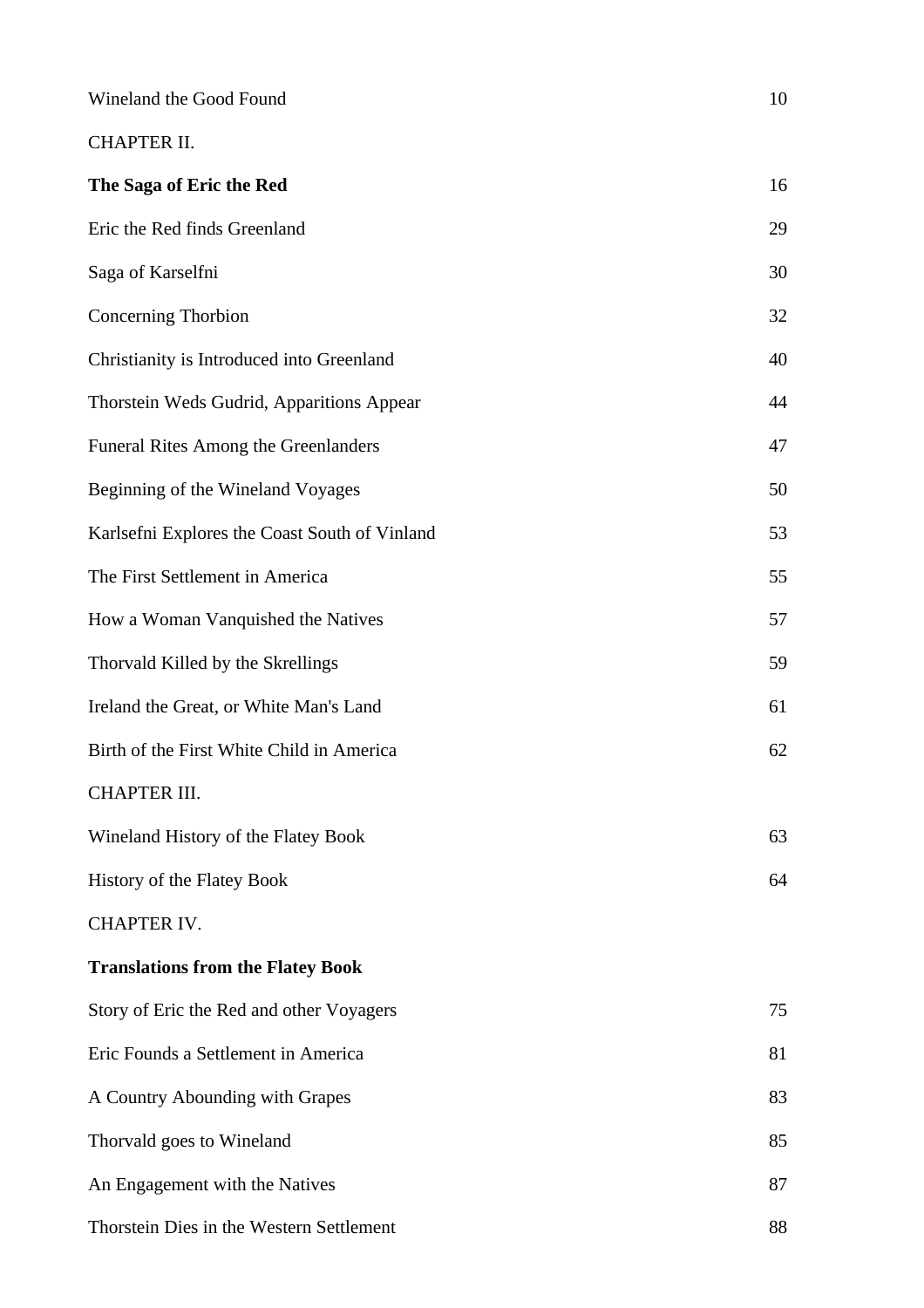| A Plague Visits Greenland                          | 89  |
|----------------------------------------------------|-----|
| Voyages of Thorfinn and His Companions             | 92  |
| Karlsefni Visits Leif's Booths in America          | 93  |
| p. vi                                              |     |
| Freydis Murders two Men and five Women             | 96  |
| Death of Gudrid, Father of Snorre (Snorri)         | 101 |
| <b>CHAPTER V.</b>                                  |     |
| <b>Wineland in the Icelandic Annals</b>            | 102 |
| Bishop of Greenland goes to Wineland               | 103 |
| The Church Fathers in the New World                | 105 |
| Last Historic Reference to Wineland                | 107 |
| <b>CHAPTER VI.</b>                                 |     |
| Notices of Doubtful Value                          | 108 |
| The Wonderful Story of Biorn                       | 109 |
| Evidences of Irish Occupation of America           | 113 |
| Difficulty in Locating "Newland"                   | 115 |
| Sagas that Puzzle Historians                       | 117 |
| <b>CHAPTER VII.</b>                                |     |
| Publication of the Wineland Discovery              | 119 |
| Adam of Bremen Writes of Wineland                  | 121 |
| <b>First Printed Theory Concerning Wineland</b>    | 123 |
| Arni Magnusson's Collection of Manuscripts         | 124 |
| Sagas of which their Accuracy is Confirmed         | 125 |
| Prof. Storm's Treatise upon the Wineland Discovery | 126 |
| Notes Explanatory of Prof. Reeves' Text            | 128 |

#### $\overline{\phantom{a}}$ BOOK II.

| Arguments and Evidences Respecting the Wineland Discovery | 148 |
|-----------------------------------------------------------|-----|
| Introduction to a Study of Icelandic Records              | 149 |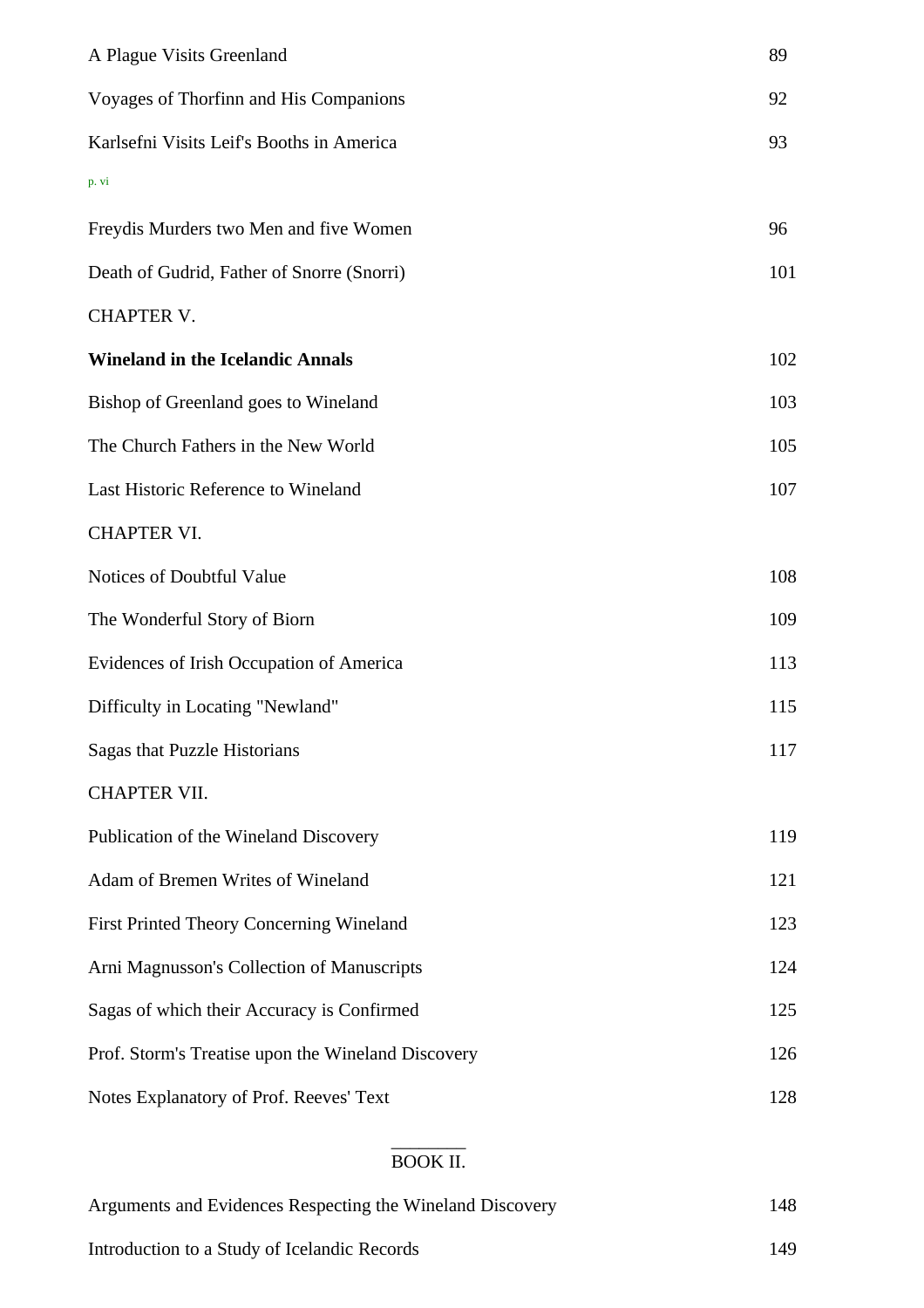| Scalds and Sagamen in Icelandic Literature     | 150 |
|------------------------------------------------|-----|
| Establishment of Law in Iceland                | 153 |
| Origin of the Saga                             | 155 |
| Records of Great Deeds Preserved by Skalds     | 157 |
| <b>Important Position Held by the Skalds</b>   | 159 |
| <b>Preservation of Ancient Traditions</b>      | 161 |
| Second Period of Icelandic Literature          | 162 |
| Purpose served by Skaldic Verse                | 163 |
| Subjects Treated by the Sagamen                | 165 |
| Passion for Travel among Icelanders            | 169 |
| Arne Magnussen (Arni Magnusson) the Learned    | 171 |
| Third Period in Icelandic Literature           | 174 |
| <b>Effect of Christianity's Introduction</b>   | 175 |
| Importance of the Islendingabok                | 177 |
| Link that Connects the Written and Oral Annals | 179 |
| <b>First of Icelandic Historians</b>           | 191 |
| Chronology of the Historical Sagas             | 193 |
| Last Period of Icelandic Literature            | 184 |
| p. vii                                         |     |
| Decline of Literary Ambition                   | 185 |
| Rise of Romance and Chivalry                   | 187 |
| The Genealogist Succeeds the Skald             | 189 |
| Saga of Eric the Red.                          |     |
| Discovery and Colonization of Greenland        | 191 |
| <b>Bjarne Seeks out Greenland</b>              | 194 |
| Bjarne is Driven upon Strange Shores           | 195 |
| Results of Bjarne's Voyage                     | 197 |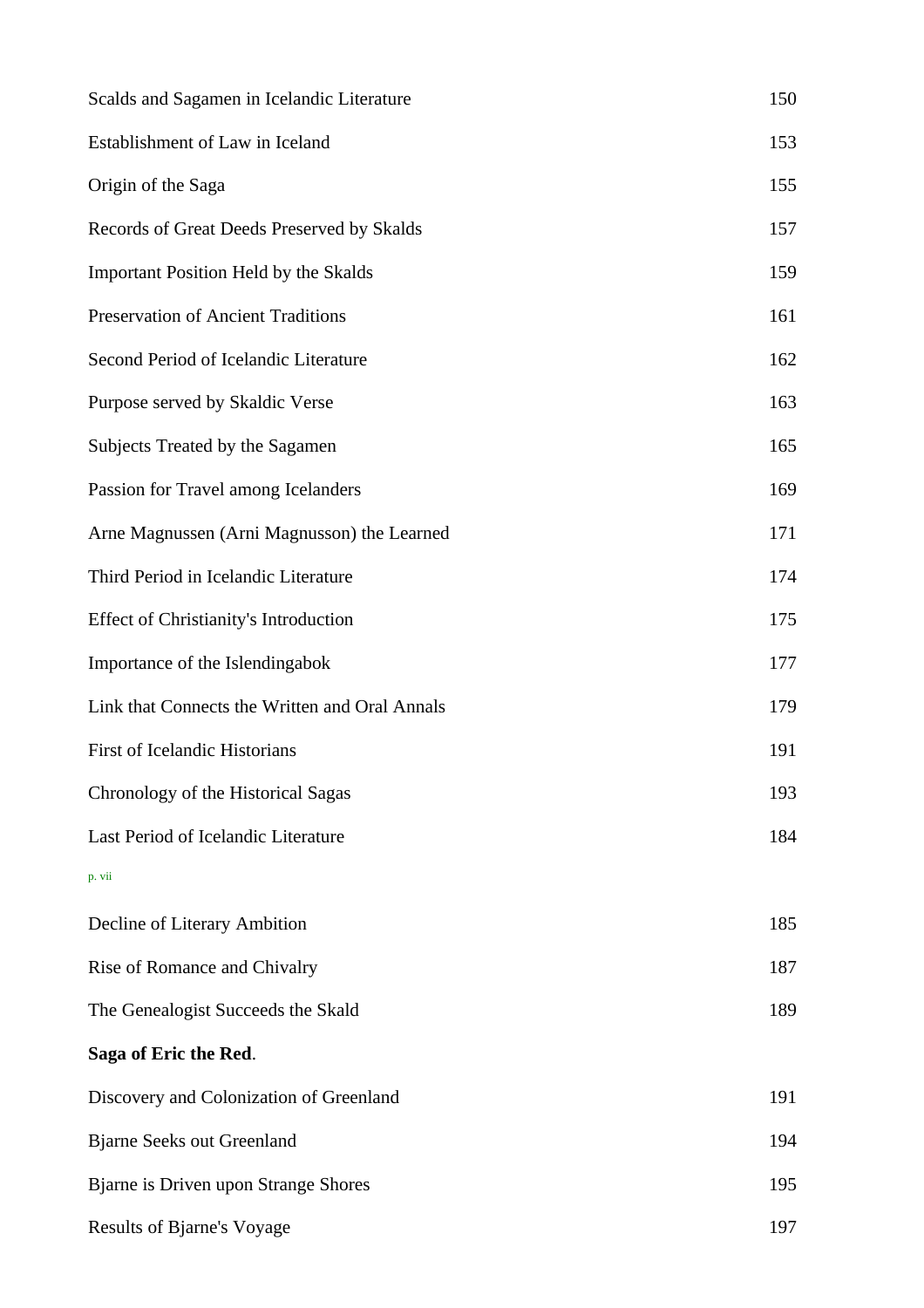| Columbus and the Norse Navigators                     | 198 |
|-------------------------------------------------------|-----|
| <b>Voyage of Leif Erikson.</b>                        |     |
| Leif Discovers America                                | 201 |
| Leif's Description of the New World                   | 202 |
| He builds (booths) houses in the New Country          | 203 |
| Lief Rescues a Shipwrecked Crew                       | 205 |
| Thorvald Repairs to Vinland                           | 206 |
| His Fatal Encounter with the Natives                  | 207 |
| Voyage of Thorstein Erikson                           | 209 |
| Death of Grimhild                                     | 211 |
| The Heimskringla Record of the Vineland Discovery     | 213 |
| The Saga of Thorfin Karlsefni.                        |     |
| His Voyage to Greenland                               | 216 |
| Leif Erikson Entertains Karlsefni                     | 217 |
| Settlement in Vinland by Karlsefni                    | 218 |
| Description of the New Country                        | 220 |
| Karlsefni Explores the Country South                  | 222 |
| The First Year Spent in America                       | 224 |
| A Battle with the Skrellings                          | 225 |
| Another Settlement Founded in America                 | 227 |
| In the Land of the Mysterious Unipeds                 | 228 |
| The Posterity of Karlsefni                            | 230 |
| Voyage of Freydis, Erik's Daughter (translation).     |     |
| Frequency of Voyages between Iceland and Vinland      | 231 |
| Discord among the Vinland Colonists                   | 232 |
| Murderous Frenzy of Freydis                           | 234 |
| The Mansur Wood of Vinland                            | 236 |
| Geographical Notices and Comments on the Saga Records | 237 |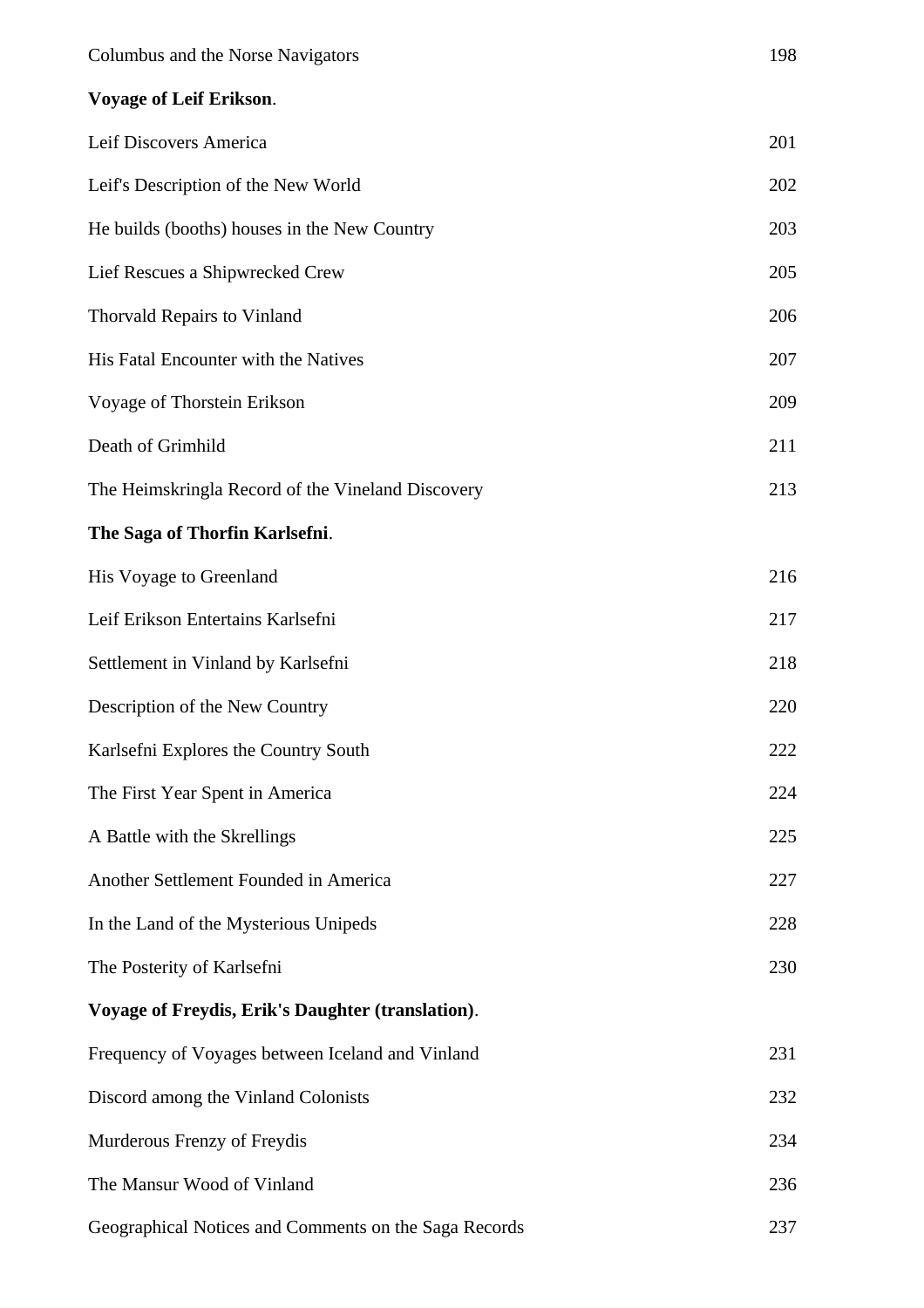| <b>Inscriptive Evidences of the Discovery</b>  | 239 |
|------------------------------------------------|-----|
| The Dighton Writing Rock                       | 240 |
| Analogy between Dighton and other Inscriptions | 243 |
| Runic Stone at Kingikvrsaak                    | 244 |
| Voyages in the Thirteenth Century              | 245 |
| Norse Discoveries in the Arctic Regions        | 247 |
| Navigation as a Science among Norsemen         | 249 |
| <b>Extensive Commerce with many Nations</b>    | 251 |
| Cause of the Hegira from Norway                | 252 |
| p. viii                                        |     |
| Minor Narratives of the Vinland Discovery      | 254 |
| Translations from the Saga of Tryggvason       | 255 |
| <b>Colonization of Great Ireland</b>           | 257 |
| Translation of the Bjorn (Bjarne) Legend       | 258 |
| Remarkable Story of Thorvald                   | 259 |
| A Plot laid to kill Bjorn                      | 267 |
| <b>Critical Examination of the Testimony</b>   | 271 |
| Voyage of Gudleif to New Ireland               | 272 |
| The White Chief sends a Message                | 275 |
| Great Ireland a part of America                | 277 |
| <b>Indian Traditions of White Men</b>          | 278 |
| <b>Evidence Presented by Ancient Charts</b>    | 279 |
| Traces of Irish Origin among Indians           | 280 |
| Language Affinities between Indian and Celtic  | 282 |
| Cortez writes of a Strange White People        | 285 |
| Kind of Vessels used by the Irish              | 287 |
| Druids and Gauls of Caesar's Time              | 289 |
| How the Celtic Settlers Reached America        | 291 |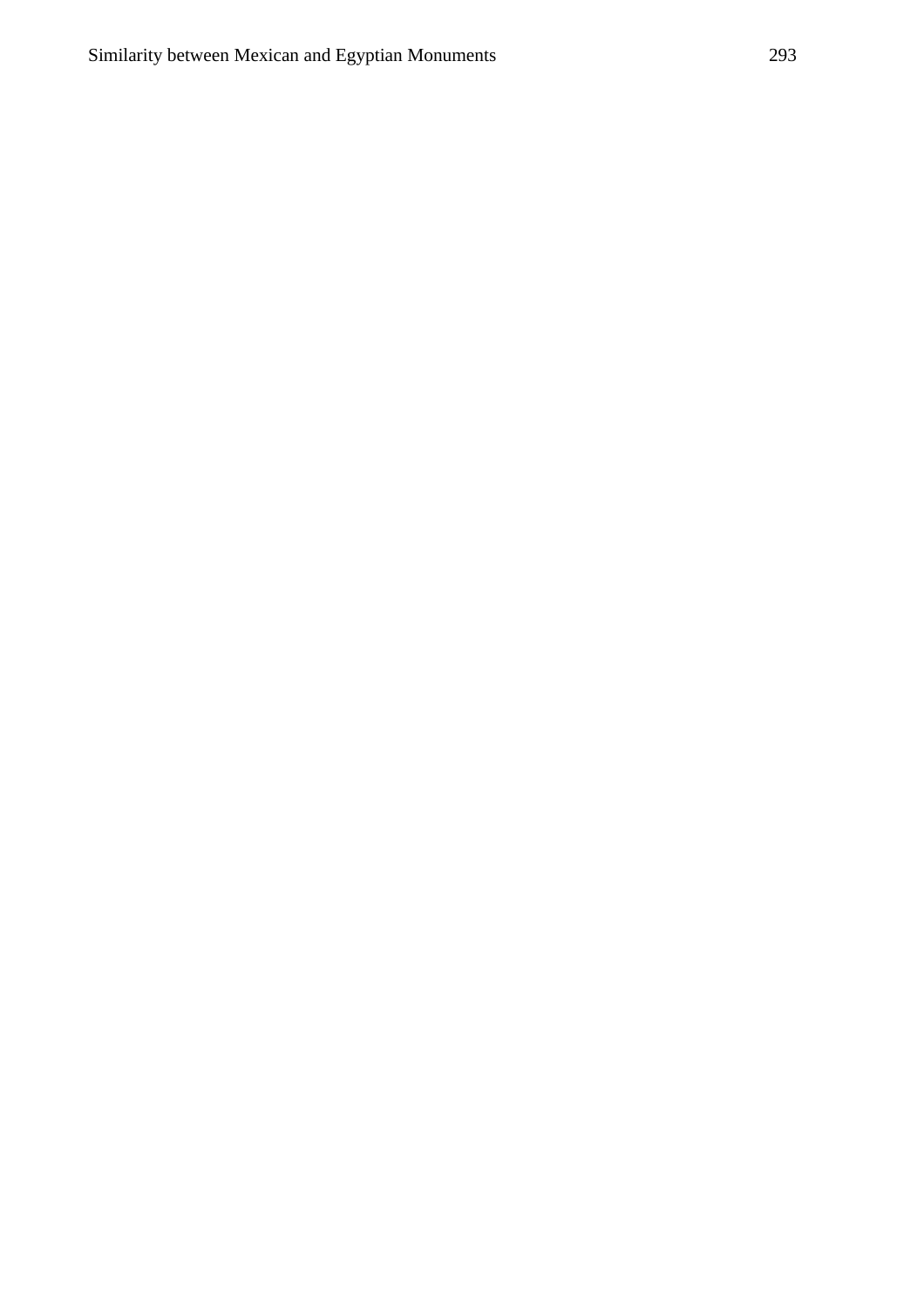### $\overline{\phantom{a}}$  , where  $\overline{\phantom{a}}$ **NORUMBEGA IN AMERICA**.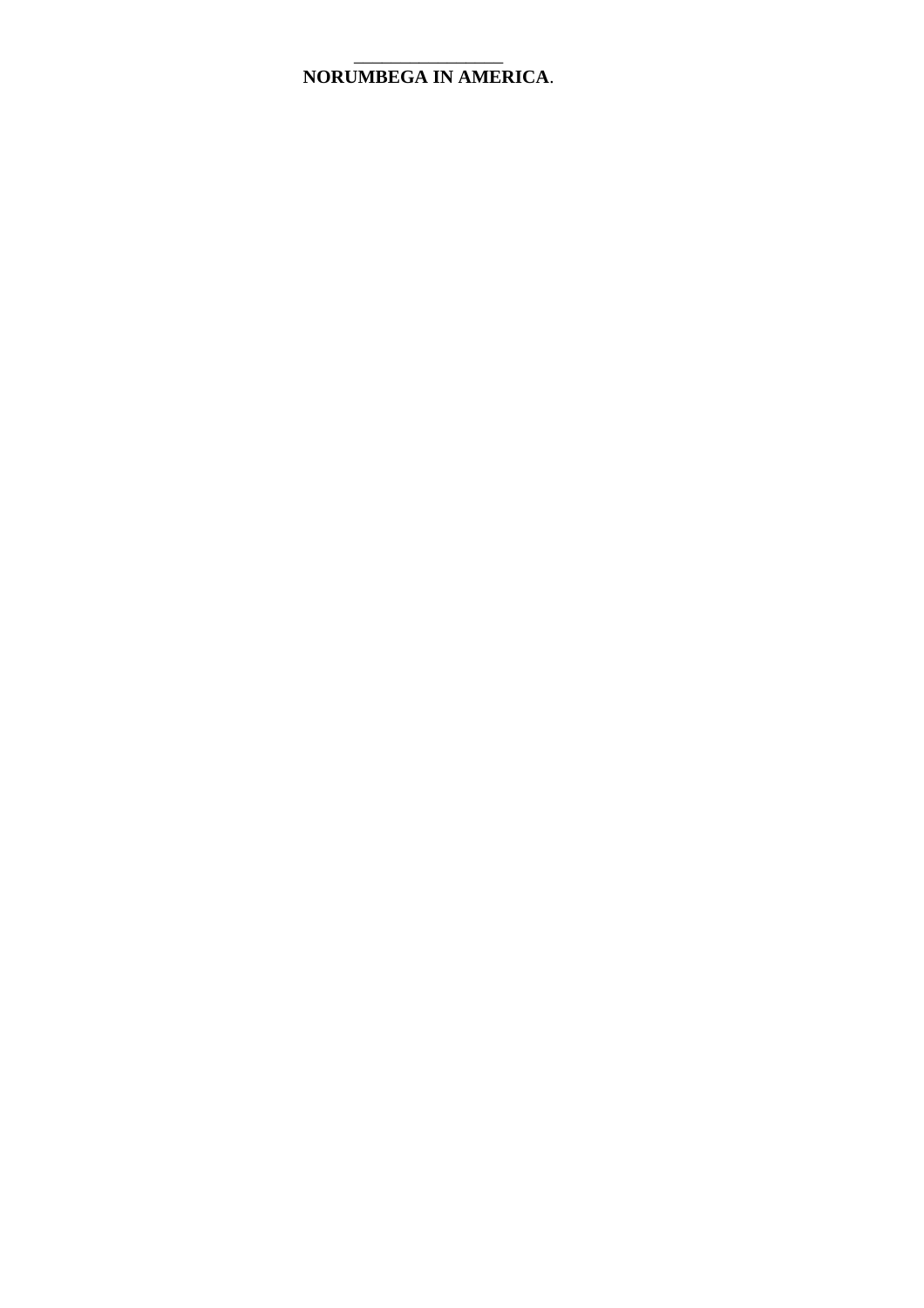## By HON. R. B. ANDERSON.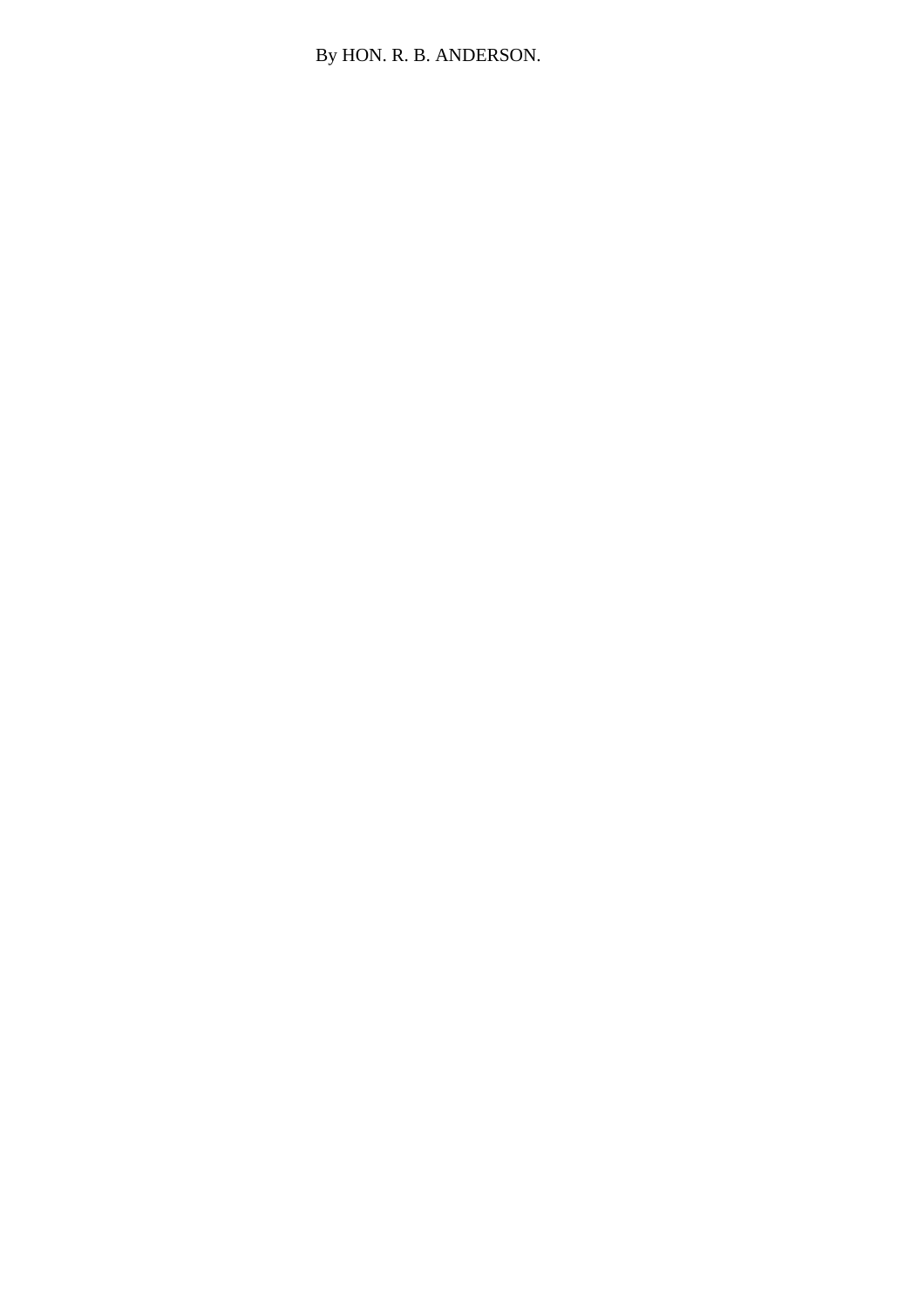CHAPTER I.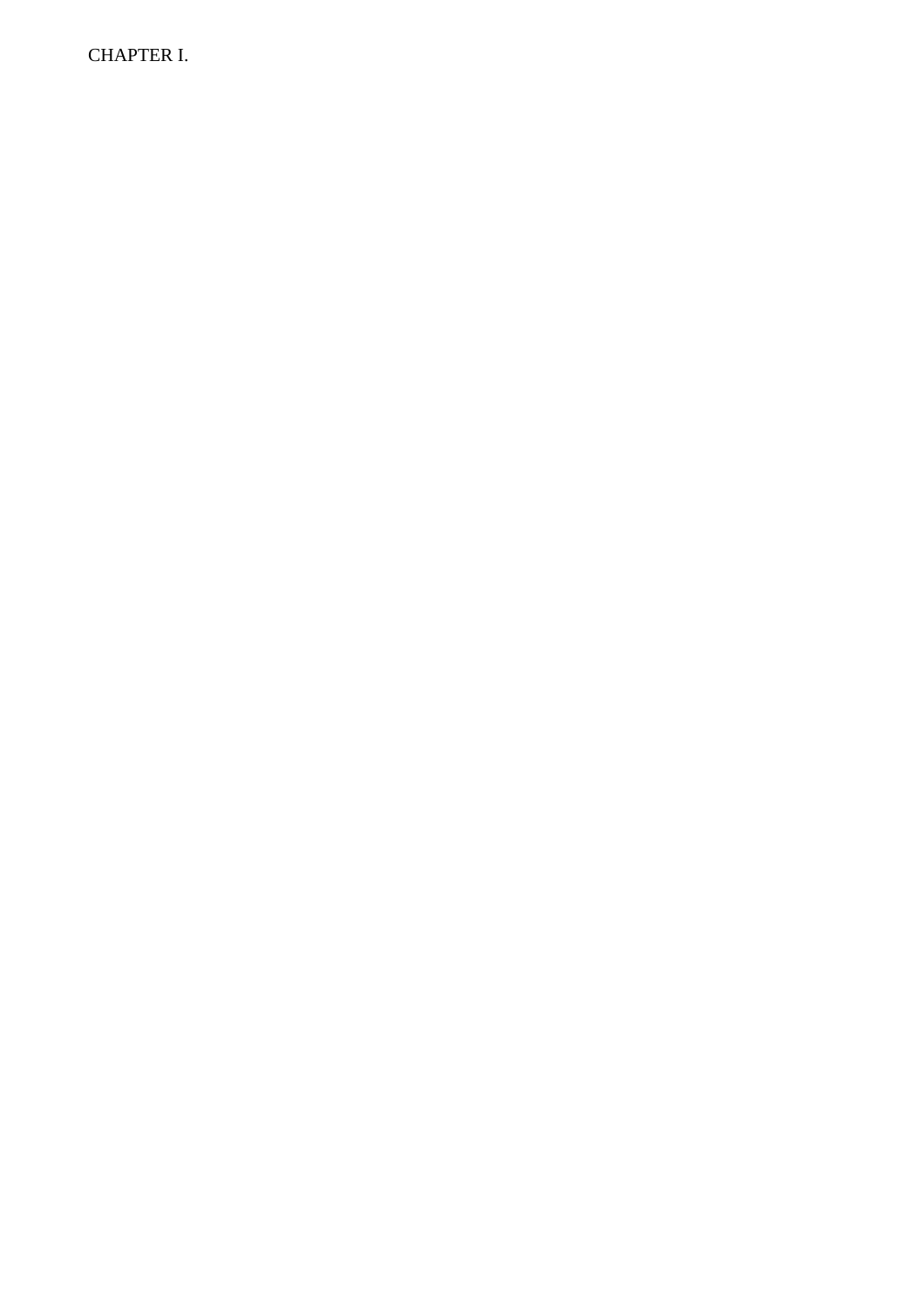| Recapitulation of early Voyages and Discoveries      | 295 |
|------------------------------------------------------|-----|
| Locating the Norse Settlement in America             | 297 |
| A Boston Monument to Leif Erikson                    | 299 |
| Remarkable Find made by Prof. Horsford               | 301 |
| Remains of Canals Dug by Norse Settlers              | 303 |
| <b>Inscription on Horsford's Commemorative Tower</b> | 305 |
| Finding the Foundations of a Norse House             | 307 |
| Prof. Anderson's Opinion of Norumbega                | 311 |
| CHAPTER II.                                          |     |
| Norse Voyages in the Tenth and following Centuries   | 312 |
| <b>Inducements to Settle Vinland</b>                 | 321 |
| The Catholic Church in Vinland                       | 323 |
| CHAPTER III.                                         |     |
| <b>Columbus and the Norsemen</b>                     | 326 |
| <b>Credibility of Authorities Quoted</b>             | 328 |
| Columbus heard the Story of the Discovery            | 331 |
| A Leif Erikson Commemorative National Festival       | 335 |
| CHAPTER IV.                                          |     |
| <b>Discovery of America by the Irish</b>             | 317 |
| Authorities Respecting the Irish Discovery           | 339 |
| A Mystery that may not be Revealed                   | 341 |
| Geography of Pre-Columbian America                   | 343 |

p. ix

# **PREFACE.**

In this work is brought together for the first time the interpretation of the best authorities respecting the evidences, historical, archaeologic, inscriptive and deductive, of Norse discovery, occupation, and colonization of America five centuries before the time of Columbus. The subject, though it has engaged in a general way the attention of historians for a long time, has only within recent years been brought into great prominence by a serious study of the Saga writers of Iceland and Scandinavia. The beginning of this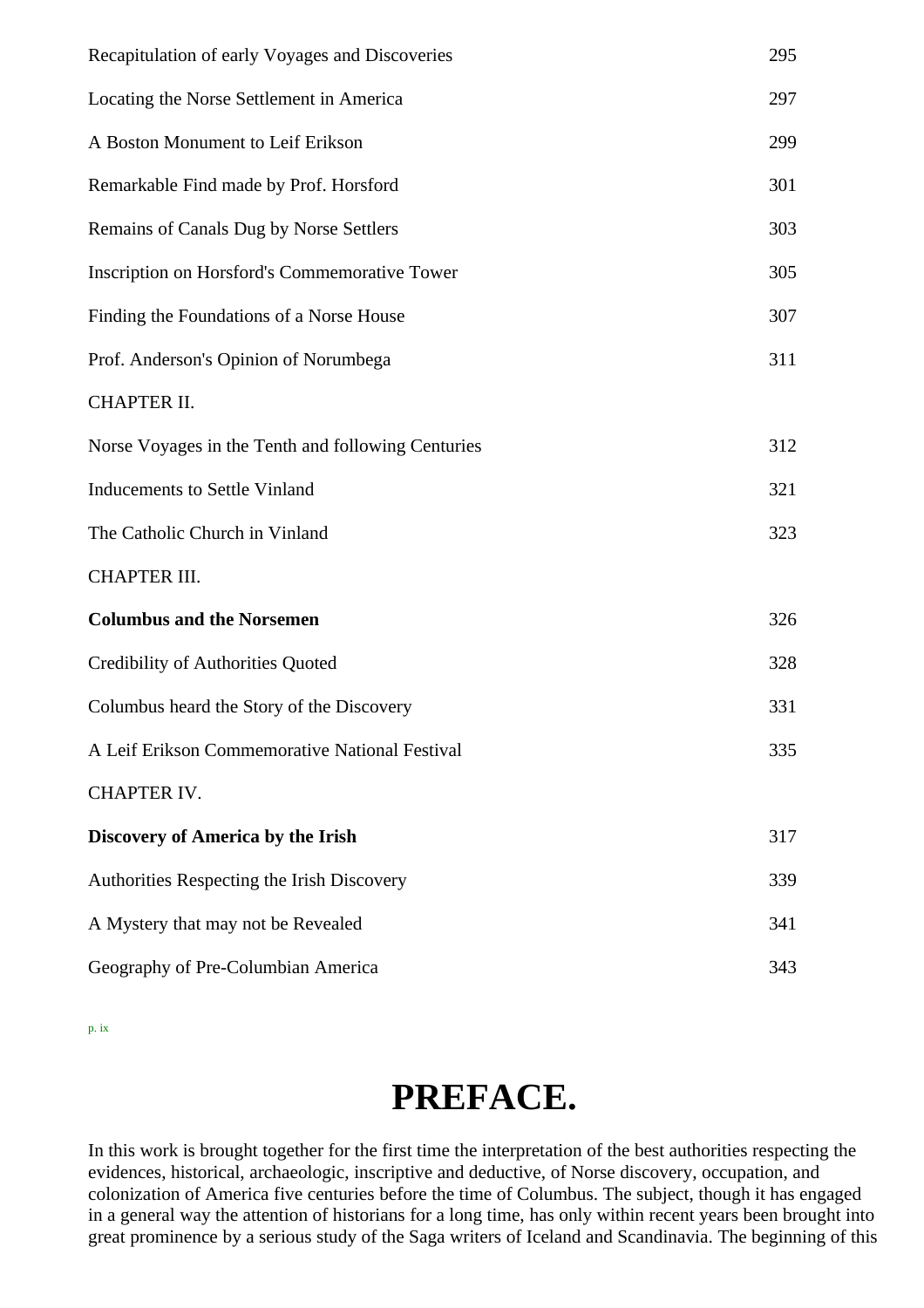interest dates from 1837 in which year was published, by the Royal Danish Society of Northern Antiquaries, a large quarto volume of old Icelandic documents, in which the proofs were set forth that the discovery credited to Columbus was anticipated by sea-roving Norsemen five hundred years earlier. This great work was edited by Prof. C. C. Rafn, founder of the Royal Danish Society, and was the result of painstaking labor and expensive research by that very distinguished antiquarian.

Interest in the subject thus aroused by Prof. Rafn was further promoted by Dr. R. B. Anderson's "America not First Discovered by Columbus," published in 1874, which ran through several editions and was translated into French, German and probably other languages.

Inspired by Dr. Anderson's work, Prof. Arthur entered most earnestly into a study of the question, for which he prepared himself by becoming a master of the Danish tongue, p. x

with a view to investigating all the original documents in possession of the Antiquarian Society. Not being fully satisfied with what he was able to find in Copenhagen, Stockholm, Trondhjem, and other Scandinavian centers, in 1879, he set sail for Iceland and there continued his examination of records and his enquiries, results of which were published in London in 1895, which with a work by Prof. Beamish, are reproduced in this volume.

While Prof. Reeves does not in all matters pertaining thereto agree perfectly with Professor Rafn, there is sufficient concurrence in their arguments to establish corroboration of conclusions; this is most important because Professor Rafn's work was not freely translated into English, and thus escaped the notice of American historians, while Professor Reeves, a master of the Danish tongue, took up the work of investigating, in the original, the documents submitted by the Antiquarian Society in 1879. It may truly be said that thirty years ago only a very cultured few professed even the least familiarity with the literature of the Gothic people, notwithstanding our descent from that sturdy race. The Vatican exhibit at the Louisiana Purchase Exposition, 1904, intensified the interest aroused by Professor Reeves' investigations among the libraries of Copenhagen, Christiana, Stockholm and Reykjavik, Iceland's capital. Some had theretofore conjectured that the Church of Rome had maintained a brief relation to Pre-Columbian America, but not until the records were produced and placed on exhibition at St. Louis, did many believe that the Holy Church had established itself so successfully in the New World as early as the year 1000, as to require the services of an archbishop, whose See extended from Greenland to Vineland (Massachusetts?) This almost coincident, and in a way co-operative, enlightenment of the educated, scarcely p. xi

less than of the popular mind on the subject of American discovery, has led to the liveliest appreciation of the Norsemen, and particularly so since with an understanding of their early visits to these shores we have learned that Americans, through the English, are descended from these rugged, fearless, sea-roving, liberty-loving people. The interest that has thus been aroused in the deeds of our Scandinavian ancestors has led to a wide-spread desire for knowledge respecting their civilization, by which the masses are coming to know that the Norsemen were not only the greatest of seamen, but even in their remote isolation, on Iceland's frigidly inhospitable coast, they developed a literature, as well also a popular form of government, the excellence of which is scarcely to be equalled by that of any other ancient people. That America was discovered and colonized by Norsemen nine hundred years ago has been a disputed claim over which historians have for a long while contended, like enemies struggling in the dark, but in the light of recently exhumed evidence, resurrected out of the age-invested tome repositories of the Vatican, and libraries of the North, the question is fully resolved and the credit may now be properly placed. The argument and evidences that establish this claim are set forth in this volume by such distinguished authorities as Arthur Reeves, Charles Christian Rafn, North Ludlow Beamish and Rasmus B. Anderson. There is also printed, in connection with the historical presentation of the subject, confirmatory proofs, in the form of reproduced manuscripts, ancient maps, and church records not heretofore accessible to the general reader. In fact, some of these documents were not known to exist until accidentally discovered by very recent investigation and are now published as a whole for the first time. p. xii

The allusions herein made to the tradition of Irish discovery of America will not wholly satisfy the critical enquirer, but it may lead to a more general study of this much neglected chapter of Irish history. This much may be set down as fact: Sixty-five years before the discovery of Iceland by Norsemen, Irish searovers had not only visited but erected habitations on that island. About the year 725 Irish ecclesiastics are known to have sought seclusion on the Faroe Islands. In the Tenth Century voyages between Ireland and Iceland were so frequent as to be ordinary occurrences. Finally, in the Eleventh Century, a county west of Iceland and South of Vinland, known to the Norsemen as White-Man's Land, or Great Ireland,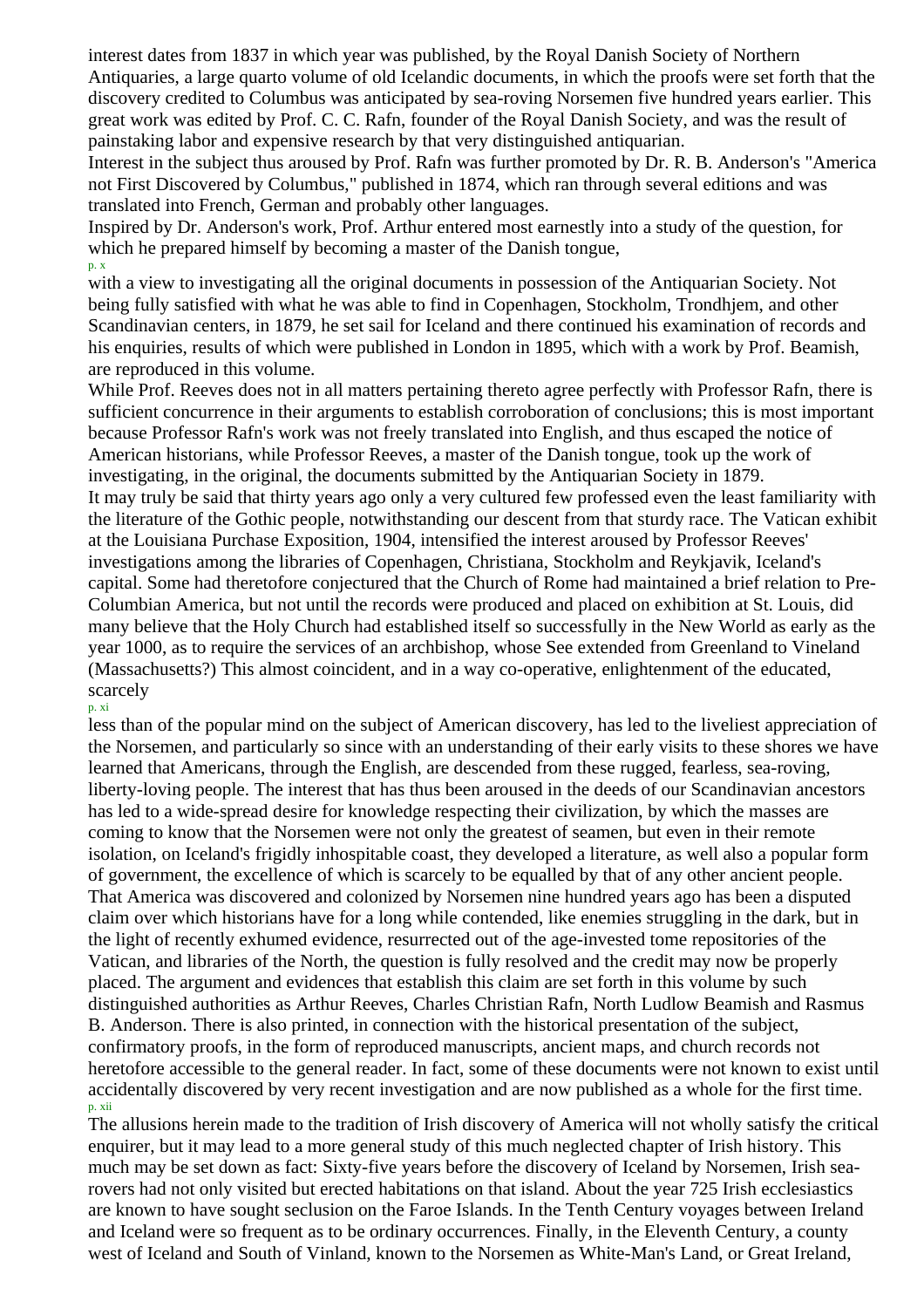was discovered, and probably settled by Irish. All that history recounts, or that known documents confirm, regarding the New World anterior to the time of Columbus, will be found gathered and sifted in this volume, to which is added Professor Anderson's most interesting description of Norumbega, a supposed settlement of Norsemen established near Boston, about A. D. 1008.

W. BUEL.

p. xiii

# **INTRODUCTION.**

THE Icelandic discovery of America was first announced, in print, more than two centuries and a half ago. Within the past fifty years of this period, the discovery has attracted more general attention than during all of the interval preceding,--a fact, which is no doubt traceable to the publication, in 1837, of a comprehensive work upon the subject prepared by the Danish scholar, Carl Christian Rafn. Although it is now more than half a century since this book was published, Rafn is still very generally regarded as the standard authority upon the subject of which he treats. But his zeal in promulgating the discovery seriously prejudiced his judgment. His chief fault was the heedless confusing of all of the material bearing directly or indirectly upon his theme,--the failure to winnow the sound historical material from that which is unsubstantiated. Rafn offered numerous explanations of the texts which his work contained, and propounded many dubious theories and hazardous conjectures. With these the authors, who have founded their investigations upon his work, have more concerned themselves than with the texts of the original documents. If less effort had been applied to the dissemination and defence of fantastic speculations, and more to the determination of the exact nature of the facts which have been preserved in the Icelandic records, the discovery should

#### p. xiv

not have failed to be accepted as clearly established by sound historical data. Upon any other hypothesis than this it is difficult to account for the disposition American historians have shown to treat the Icelandic discovery as possible, from conjectural causes, rather than as determined by the historical records preserved by the fellow-countrymen of the discoverers.

Bancroft, in his History of the United States, gave form to this tendency many years ago, when he stated, that:

"The story of the colonization of America by Norsemen rests on narratives mythological in form, and obscure in meaning, ancient yet not contemporary. The intrepid mariners who colonized Greenland could easily have extended their voyages to Labrador, and have explored the coasts to the south of it. No clear historic evidence establishes the natural probability that they accomplished the passage, and no vestige of their presence on our continent has been found."

The latest historian of America, traversing the same field, virtually iterates this conclusion, when he says: "The extremely probable and almost necessary pre-Columbian knowledge of the northeastern parts of America follows from the venturesome spirit of the mariners of those seas for fish and traffic, and from the easy transition from coast to coast by which they would have been lured to meet more southerly climes. The chances from such natural causes are quite as strong an argument in favor of the early Northmen venturings as the somewhat questionable representations of the Sagas."

p. xv

The same writer states, elsewhere, in this connection, that:

"Everywhere else where the Northmen, went they left proofs of this occupation on the soil, but nowhere in America, except on an island on the east shore of Baffin's Bay, has any authentic runic inscription been found outside of Greenland."

If the authenticity of the Icelandic discovery of America is to be determined by runic inscriptions or other archælogical remains left by the discoverers, it is altogether probable that the discovery will never be confirmed. The application of this same test, however, would render the discovery of Iceland very problematical. The testimony is the same in both cases, the essential difference between the two discoveries being, after all, that the one led to practical results, while the other, apparently, did not  $(1)$  $(1)$  $(1)$ . The absence of any Icelandic remains south of Baffin's Bay makes neither for nor against the credibility of the Icelandic discovery,--although it may be said, that it is hardly reasonable to expect that, in the brief period of their sojourn, the explorers would have left any buildings or implements behind them, which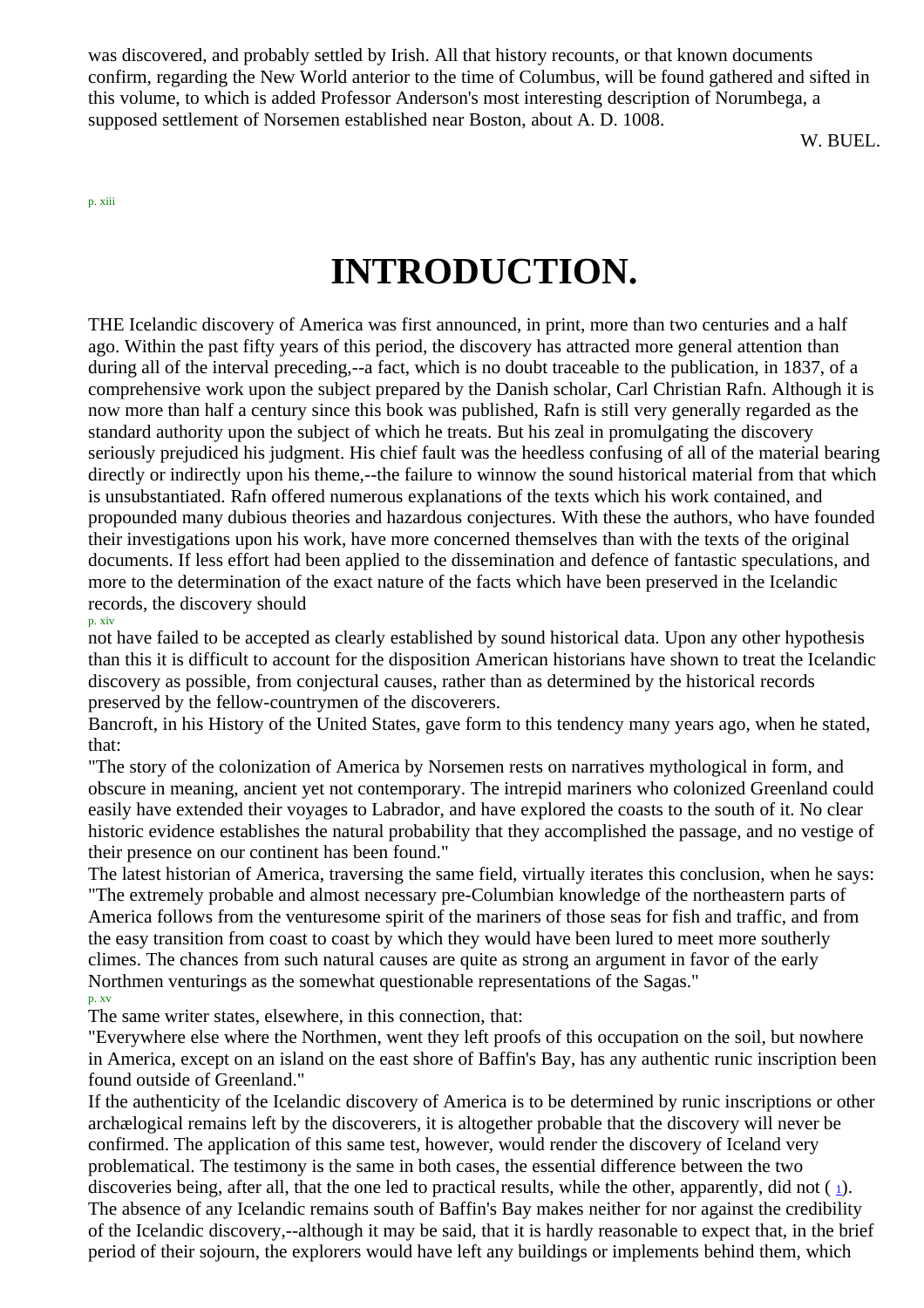would be likely to survive the ravages of the nine centuries that have elapsed since the discovery. The really important issue, which is raised by the paragraphs quoted, is the broader one of the credibility of the Icelandic records. These records, in so far as they relate to the discovery, disentangled from wild theories and vague assumptions, would seem to speak best for themselves, It is true that Icelandic historical sagas do

#### p. xvi

differ from the historical works of other lands, but this difference is one of form. The Icelandic saga is peculiarly distinguished for the presentation of events in a simple, straightforward manner, without embellishment or commentary by the author. Fabulous sagas there are in Icelandic literature, but this literature is by no means unique in the possession of works both of history and romance, nor has it been customary to regard works of fiction as discrediting the historical narratives of a people which has created both. It is possible to discriminate these two varieties of literary creation in other languages, so is it no less possible in Icelandic. There is, indeed, no clear reason why the statements of an historical saga should be called in question, where these statements are logically consistent and collaterally confirmed. The information contained in Icelandic literature relative to the discovery of America by the Icelanders, has been brought together here, and an attempt has been made to trace the history of each of the elder manuscripts containing this information. Inconsistencies have been noted, and discriminations made in the material, so far as the facts have seemed to warrant, and especially has an effort been made to avoid any possibility of confusion between expressions of opinion and the facts.

It is not altogether consistent with the plan of this book, to suggest what seems to be established by the documents which it presents, these documents being offered to bear witness for themselves, but a brief recapitulation of the conclusions to which a study of the documents has led may not be amiss, since these conclusions

#### p. xvii

differ radically, in many respects, from the views advanced by Rafn and his followers, and are offered with a view to point further enquiry, rather than to supplant it.

The eldest surviving manuscript containing an account of the discovery of Wineland the Good, as the southernmost land reached by the Icelandic discoverers was called, was written not later than 1334. This, and a more recent manuscript containing virtually the same saga, present the most cogent and consistent account of the discovery which has been preserved. Many of the important incidents therein set forth are confirmed by other Icelandic records of contemporary events, and the information which this saga affords is simply, naturally and intelligibly detailed. This information is of such a character that it is natural to suppose it to have been derived from the statements of those who had themselves visited the lands described; it is not conceivable from what other source it could have been obtained, and, except its author was gifted with unparalleled prescience, it could not have been a fabrication. According to this history, for such it clearly is, Wineland was discovered by a son of Eric Thorvaldsson, called the Red, the first Icelandic explorer and colonist of Greenland. This son, whose name was Leif, returning from a voyage to Norway, probably not later than the year 1000, was driven out of the direct track to Greenland, and came upon a country of which he had previously had no knowledge. He returned thence to Greenland, and reported what he had found, and all ineffectual attempt was made soon after to reach this p. xviii

strange land again. A few years later one Thorfinn Thordarson, called Karlsefni, an Icelander, who, had recently arrived in Greenland, determined to renew the effort to find and explore the unknown country which Leif had seen. He organized an expedition and sailed away from Greenland toward the south-west. He first sighted a barren land, which, because of the large flat stones that lay strewn upon its surface, received the name of Helluland. Continuing thence, with winds from the north, the explorers next found a wooded land, to which they gave the name of Markland, from its trees, which, to these inhabitants of a treeless land, were a sufficiently distinguishing characteristic. Proceeding thence, they next described a coast-land, along which they sailed, having the land upon their starboard side. The first portion of this land-fall proved to be a long, sandy shore, but when they had followed it for some time, they found it indented with bays and creeks, and in one of these they stopped, and sent two of their company inland to explore the country. These explorers, when they returned, brought with them, the one a bunch of grapes, the other an ear of wild ["self-sown"] grain. They hoisted anchor then, and sailed on until they came to a bay, at the mouth of which was an island with strong currents flowing about it. They laid their course into the bay, and, being pleased with the country thereabouts, decided to remain there the first winter, which proved to be a severe one. In the following year, Karlsefni, with the greater portion of his company, continued the advance southward, halting finally at a river, which flowed down from the land into, a lake and thence into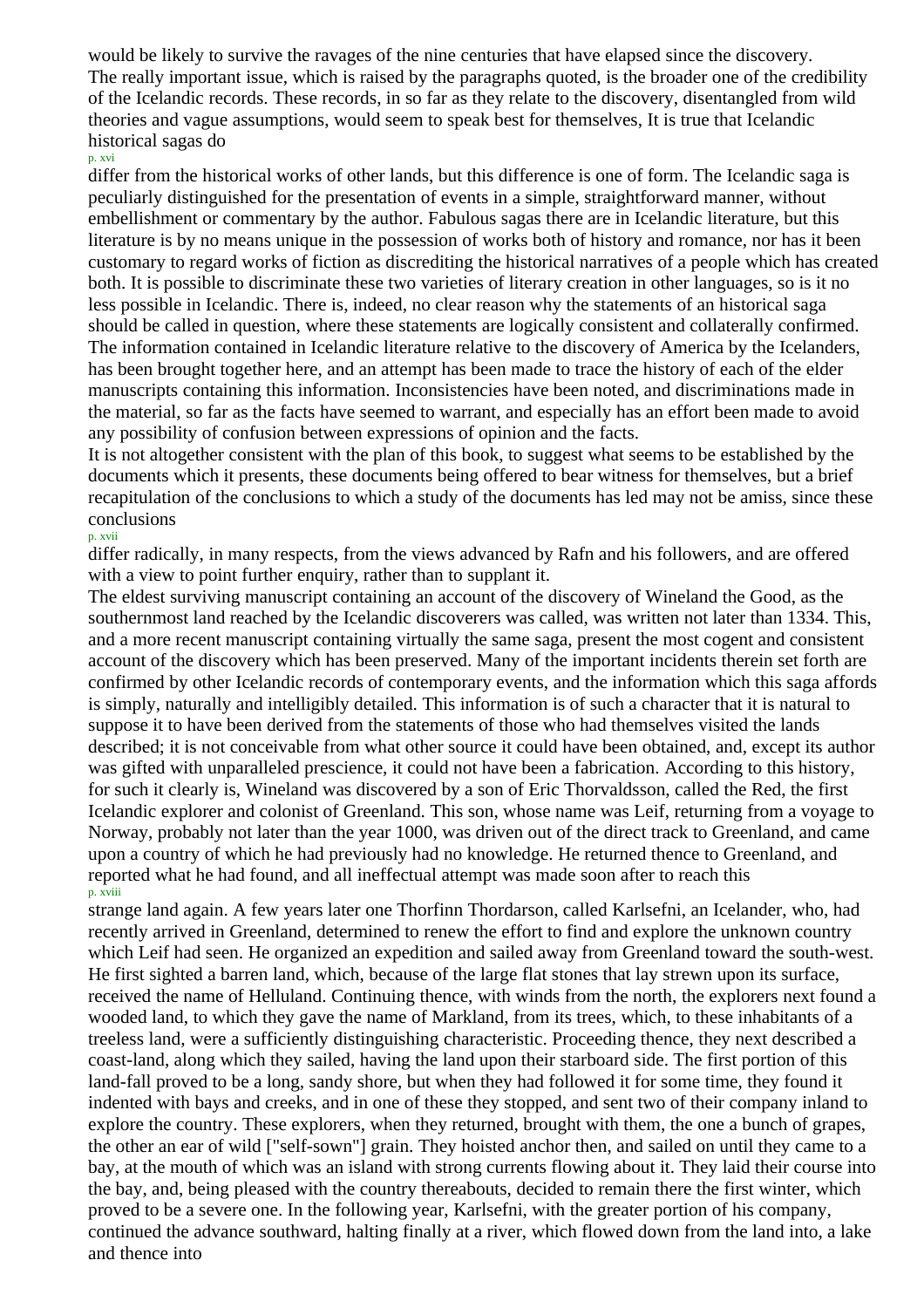the sea. About the month of this river was shoal water, and it could only be entered at flood-tide; they proceeded up the river with their ship, and established themselves not far from the sea, and remained here throughout the second winter. There were woods here, and in low-lands fields of wild "wheat," and on the ridges grapes growing wild. Here for the first time they encountered the inhabitants of the country, to whom they gave the name of Skrellings, a name which seems to bear evidence of their opprobrium. In the spring after their arrival at this spot, they were visited for the second time by the Skrellings, with whom they now engaged in barter; their visitors, however, becoming alarmed at the bellowing of a bull, which Karlsefni had brought with him, fled to their skin-canoes and rowed away. For three weeks after this, nothing was seen of the natives; but, at the end of this interval, they returned in great numbers and gave battle to Karlsefni and his companions. The Skrellings filially withdrew, having lost several of their number, while two of Karlsefni's men had fallen in the affray. The explorers, although they were well content with the country, decided, after this experience, that it would be unwise for them to attempt to remain in that region longer, and they accordingly returned to the neighbourhood in which they had passed the first winter, where they remained throughout the third winter, and in the following spring set sail for Greenland.

In a manuscript written probably between 1370 and 1390, but certainly before the close of the fourteenth century, are two detached narratives which, considered together, p. xx

form another version of the history of the discovery and exploration of Wineland. In this account the discovery is ascribed to one Biarni Heriulfsson, and the date assigned to this event is fixed several years anterior to that of Leif Ericsson's voyage; indeed, according to this account, Leif's voyage to Wineland is not treated as accidental, but as the direct result of Biarni's description of the land which he had found. This version differs further, from that already described, in recounting three voyages besides that undertaken by Leif, making in all four voyages of exploration--the first headed by Leif, the second by Leif's brother, Thorvald, the third by Karlsefni, and the fourth and last led by Freydis, a natural daughter of Eric the Red. This account of the discovery is treated at length, and certain of its inconsistencies pointed out in another place, and it is, therefore, not necessary to examine it more particularly here. The statement concerning the discovery of Wineland by Biarni Heriulfsson is not confirmed by any existing collateral evidence, while that which would assign the honour to Leif Ericsson is; moreover, beyond the testimony of this, the Flatey Book, version, there is no reason to believe that more than a single voyage of exploration took place, namely, that of Thorfinn Karlsefni. So far as the statements of this second version coincide with that of the first, there seems to be no good reason for calling them in question; where they do not, they may well receive more particular scrutiny than has been directed to them, hitherto, since the Flatey Book narrative is that which has generally been treated as the more important, and p. xxi

its details have, in consequence, received the greater publicity.

Especially has one of the statements, which appears in this second version, claimed the attention of writers, who have sought to determine from it the site of Wineland. Rafn, by the ingenious application of a subtile theory, succeeded in computing from this statement the exact latitude, to the second, of the southernmost winter-quarters of the explorers, and for nearly fifty years after its publication Rafn's method of interpretation remained essentially unassailed. In 1883, however, Professor Gustav Storm, of Christiana, propounded a novel, but withal a simple and scientific interpretation of this passage, which can hardly fail to appeal to the discernment of any reader who may not in advance have formed his conclusions as to where Wineland ought to have been. Professor Storm's method of interpretation does not seek to determine, from the passage the exact spot which the explorers reached (for which, it may be remarked, the passage does not afford sufficiently accurate data), but he is enabled by his process of reasoning to determine a limit, north of which Wineland could not have been, and this limit is approximately A90. A region not far removed to the southward of this latitude conforms sufficiently well to the description of the country, given in the narratives of the exploration, to serve to confirm Professor Storm's result, and also the relative accuracy of the mooted passage itself. It will be apparent from an examination of this author's treatise that it is not necessarily proven that Wineland may not have been situated to the p. xxii

southward of latitude 49°, but it would seem to be well-nigh certain that thus far south it must have been. There is no suggestion in Icelandic writings of a permanent occupation of the country, and after the exploration at the beginning of the eleventh century, it is not known that Wineland was ever again visited by Icelanders, although it would appear that a voyage thither was attempted in the year 1121, but with

#### p. xix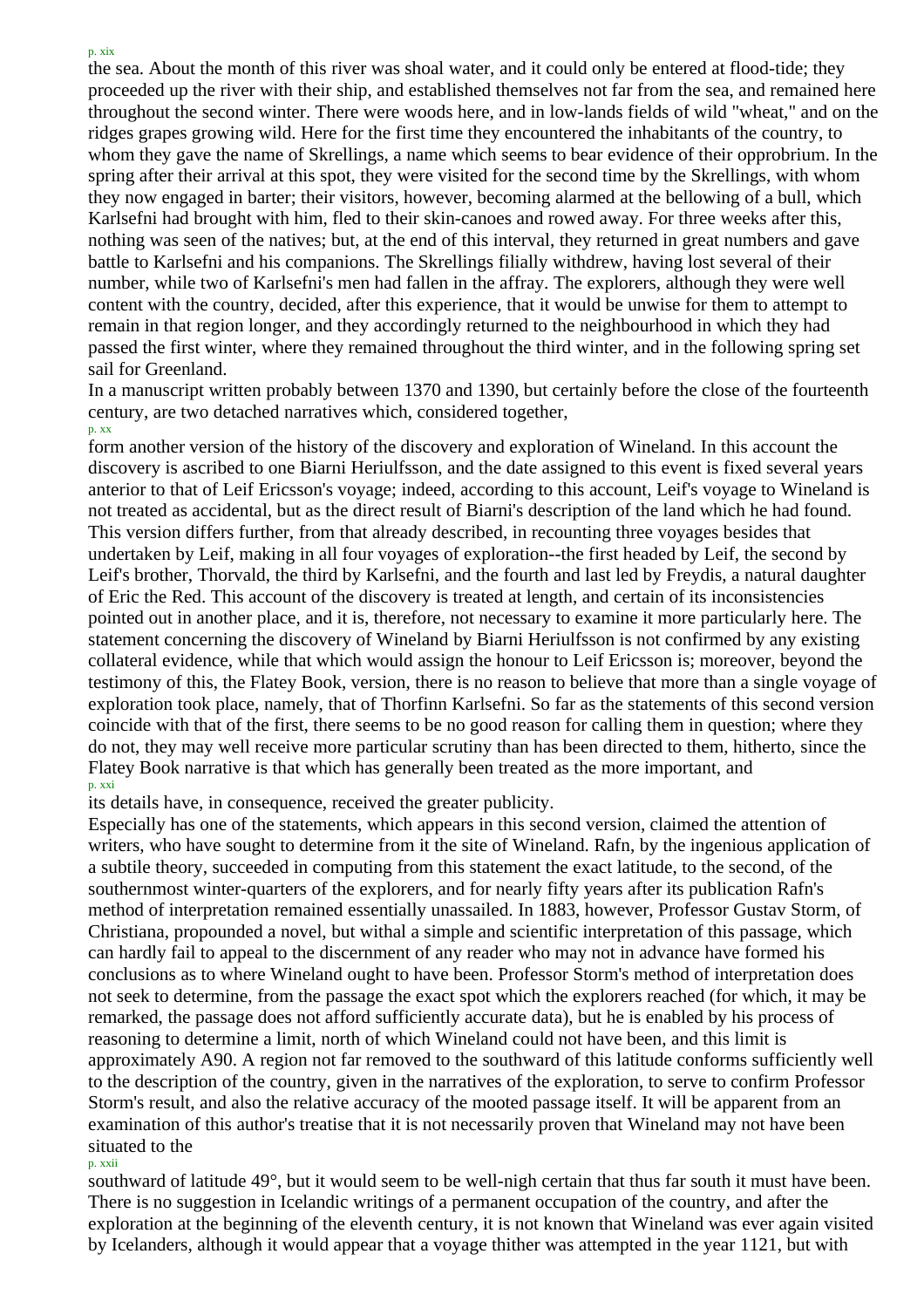what result is not known. That portion of the discovery known as Markland was revisited however, in 1347, by certain seamen from the Icelandic colony in Greenland.

It will be seen from this summary that the Wineland history is of the briefest, but brief as it is, it has been put in jeopardy no less by those who would prove too much, than by those who would deny all. It may not be unprofitable in the present aspect of the question to appeal to the records themselves.

ARTHUR M. REEVES.

p. 1

# **ARGUMENTS AND PROOFS**

#### **THAT SUPPORT THE CLAIM OF NORSE DISCOVERY OF AMERICA BY ARTHUR M. REEVES.**

## **CHAPTER I.**

## **EARLY FRAGMENTARY REFERENCES TO WINELAND.**

WINELAND the Good is first mentioned in Icelandic literature by the Priest Ari Thorgilsson, in a passage contained in his so-called Islendingabok [Icelanders' Book]. Ari, commonly called the Learned, an agnomen which he received after his death, was born in Iceland in the year 1067, and lived to the ripe age of eighty-one, acquiring a positive claim to the appellation "hinn gamli" [the Old, the Elder], which is once given him; in this instance, however, to distinguish him from another of the same name. Of Ari, the father of Icelandic historiography, the author of Heimskringla, the most comprehensive of Icelandic histories, says in the prologue to his work:

"The Priest Ari Thorgilsson the Learned, Gelli's grandson, was the first of men here in the land [Iceland] to write ancient and modern lore in the Northern tongue; he wrote chiefly in the beginning of his book concerning Iceland's colonization and legislation, then of the law-speakers ( [2](http://www.sacred-texts.com/neu/nda/nda12.htm#xref_2)), how long each was in office, down to the introduction of Christianity into Iceland, and then on to his own day. Therein he also treats of much other old lore, both of the lives of the kings of Norway and Denmark, as well as of those of England, as likewise of the

p. 2

important events, which have befallen here in the land, and all of his narrations seem to me most trustworthy. . . . It is not strange that Ari should have been well-informed in the ancient lore, both here and abroad, since he had both acquired it from old men and wise, and was himself eager to learn and gifted with a good memory."

In the introduction to the Islendingabok, Ari says:

"I first composed an Islendingabok for our Bishops Thorlak [Thorlakr] and Ketil [Ketill], and showed it to them, as well as to Sæmund (Sæmundr) the Priest. And forasmuch as they were pleased [either] to have it thus, or augmented, I accordingly wrote this, similar in character, with the exception of the genealogy and lives of the kings, and have added that of which I have since acquired closer knowledge, and which is now more accurately set forth in this [the 'libellus'] than in that."

These words conjoined with the quoted statement concerning the character of the historian's work, and supplemented by references to Ari in other Icelandic writings, have given rise to a controversy as to the probable scope of Ari's literary activity. Whether the conclusion be reached that Ari was the author of several books, as has been claimed, or that the Islendingabok, which has perished, to which he refers in the words above quoted, was a much larger and more comprehensive work than the so-called Islendingabok which has been preserved to us, there seems to be abundant reason for the belief that all of Ari's historical material was by no means comprised in the only book of his now existing, about whose authorship there can be no room for dispute. Of this book, the p. 3

so-called Islendingabok, the oldest manuscripts are two paper copies, of a lost parchment manuscript,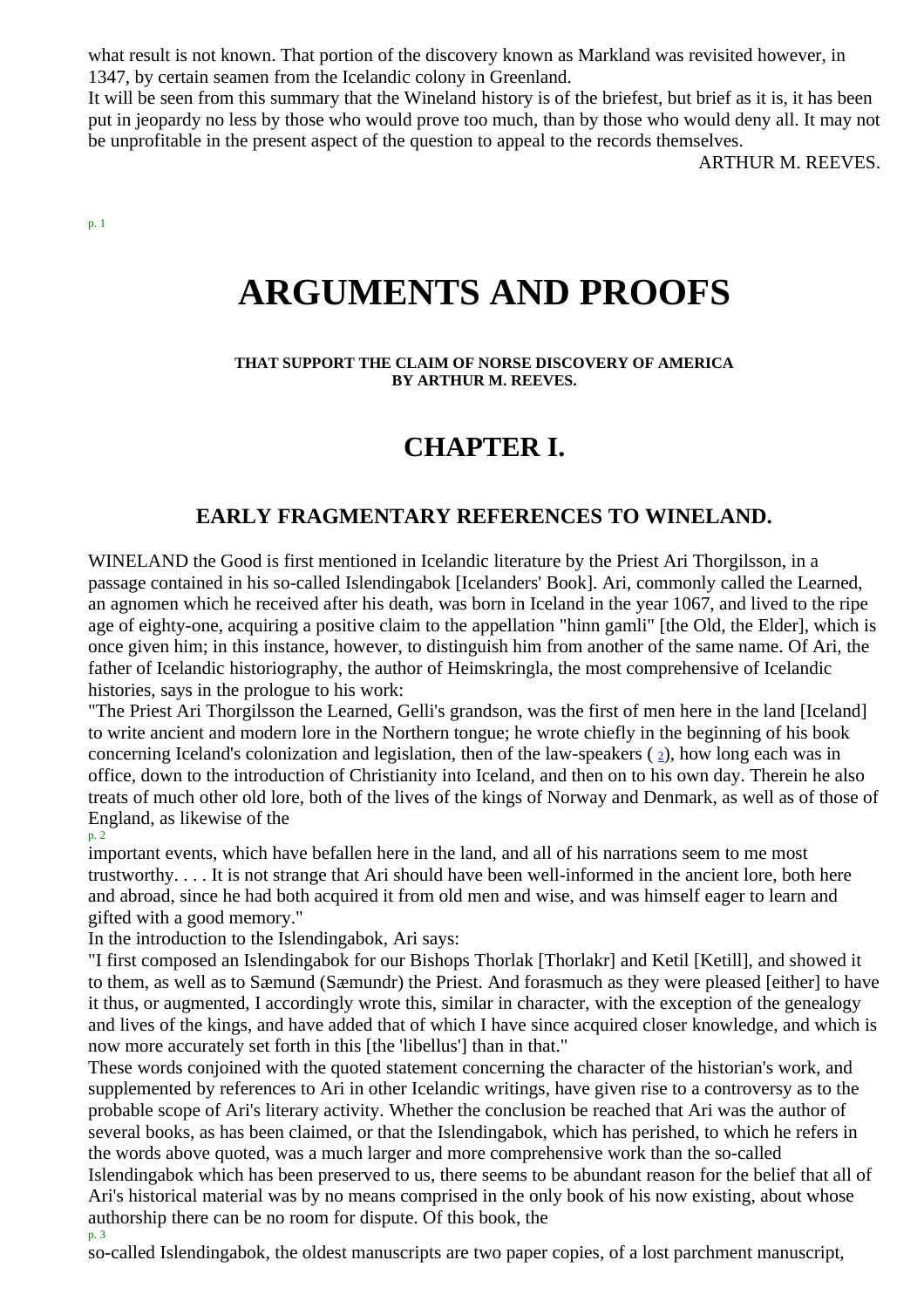belonging to the Arna-Magnæan Collection in the University Library of Copenhagen, which are known as 113*a* and 113*b* fol. At the end of 113*a*, the scribe has written as follows:

"These 'Schedæ' and narratives of the priest Ari the Learned are copied from a vellum in his own hand, as men believe, at Villingaholt, by the priest John Ellindsson [Jon Erlendsson], Anno domini 1651, the next Monday after the third Sunday after Easter."

This John Erlendsson is known to have made transcripts of many of the sagas for Bryniolf [Brynjolfr] Sveinsson, Bishop of Skalholt. To this worthy bishop's literary ardour, and zeal in collecting the neglected treasures of his language, we owe the preservation of many manuscripts, which would, but for him, doubtless, have perished before the coming of the indefatigable collector, Arni Magnusson.

Bishop Bryniolf, unfortunately, left no heir interested in the preservation of his library, and his books were soon scattered. When Arni Magnusson visited Iceland, thirty years after the Bishop's death and ransacked the island for surviving manuscripts, the vellum of the Islendingabok, doubtless one of the oldest of Icelandic manuscripts, had entirely disappeared. Concerning the two paper copies of this vellum, which he succeeded in obtaining. Arni has inserted the following memorandum in the manuscript described at 113*b* fol.:

"The various different readings noted here throughout in my hand, are taken from another copy [113*a*,. fol.] p. 4

written by the Rev. John Erlendsson in 1651. This was formerly the property of the Rev. Torfi Jonsson [Jons-son] of Bær, who inherited it from Bishop Bryniolf Sveinsson; I obtained it, however, from Thorlak, son of Bishop Thord [Thorlakr Pordarson]; it formed originally a portion of a large book, which I took apart, separating the treatises. This copy I have called "Codex B," signifying either "Baiensis," or the second., from the order of the letters of the alphabet. Concerning 'Codex B,' it is my conjecture that the Rev. John copied it first from the vellum; that Bishop Bryniolf did not like the copy [for this Codex is less exact than Codex A, as may be seen by comparing them] . . . wherefore the Rev. John made a new copy of the parchment manuscript, taking greater care to follow the original literally, whence it is probable that this Codex A was both the later and the better copy.

Both of the paper manuscripts "A" and "B" were written, it is believed, within the same year, and in each of them the paragraphs containing the reference to. Wineland are almost identical; the Icelandic name in 'W' being spelt Winland, in "B" Vinland, a clerical variation, devoid of significance. This paragraph, which is the sixth in Ari's history, is as follows:

"That country which is called Greenland, was discovered and colonized from Iceland. Eric the Red [Eirekr enn Rauthi] was the name of the man, an inhabitant of Breidafirth, who went out thither from here, and settled at that place, which has since been called Ericsfirth [Eiriksfiorthr]. He gave a name to the country, and p. 5

called it Greenland, and said that it must persuade men to go thither, if the land had a good name. They found there, both east and west in the country, the dwellings of men, and fragments of boats, and stone implements, such that it may be perceived from these that that manner of people had been there who have inhabited Wineland, and whom the Greenlanders call Skrellings. And this, when he set about the colonization of the country, was XIV or XV winters before the introduction of Christianity here in Iceland, according to that which a certain man [lit. he], who himself accompanied Eric the Red thither, informed Thorkel Gellisson."

This mention of Wineland, which in itself may appear to be of little importance, acquires its greatest value from that which it leaves unsaid; for had Ari not known that his reference to Wineland and its inhabitants would be entirely intelligible to his readers, he would hardly have employed it, as he does, to inform his Greenland chronicle. This passing notice, therefore, indicates a general diffusion of the knowledge of the Wineland discoveries among Ari's contemporaries at the time when the paragraph was composed. The "libellus" [Islendingabok] was probably written about the year 1134, and we are accordingly apprised that at that time the facts concerning the Wineland discovery, upon an acquaintance with which Ari seems to rely, were notorious. It is impossible, however, to determine whether Ari presumed upon a knowledge derived from particulars, which he had himself previously published, or upon a prevalent acquaintance with the accounts of the explorers themselves. It p. 6

is, at least, questionable whether Ari would have been content to presuppose such local historical knowledge if he had not already scaled it with his own authority elsewhere. Nor is the importance which he may have assigned to the Wineland discovery material to this view. He had set about writing a chronicle of his fatherland, and his passing allusion to Wineland, without a word of explanation, appears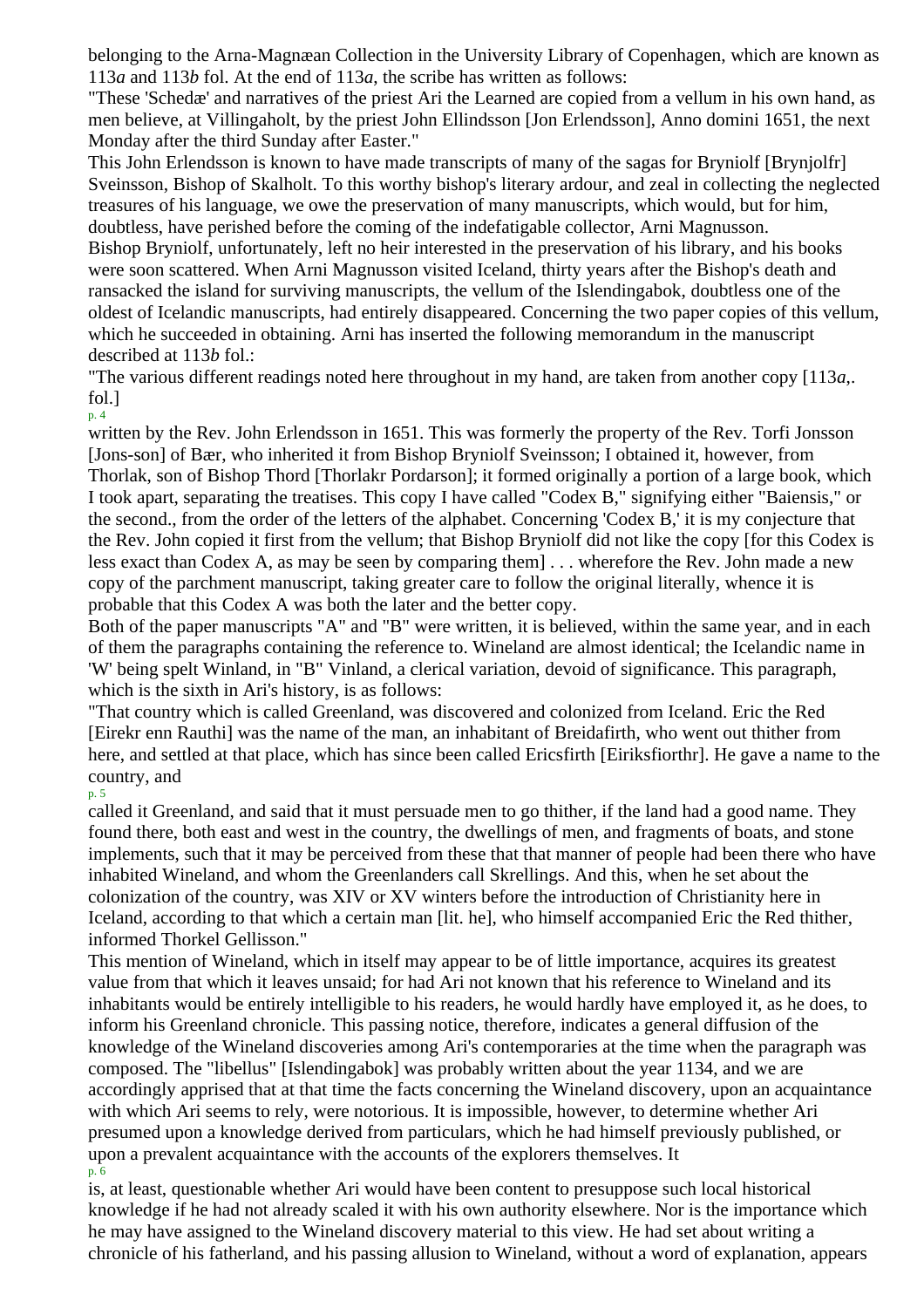incompatible with the duty which he had assumed, unless, indeed, he had already dealt with the subject of the Wineland discovery in a previous work. Be this as it may, however, certain it is that Wineland has found further mention in two Icelandic works, which in their primitive form have been very generally accredited to Ari, namely the Landnamabok [Book of Sentiment] and the Kristni-Saga [the Narrative of the Introduction of Christianity into Iceland]. The first of these, in a passage already cited, expressly acknowledges Ari's share in the authorship. One manuscript of this work, from which the passage is taken [No. 371, 4to, in the Arna-Magnæan Collection], while it is the oldest extant manuscript containing the Landnamabok [now in an incomplete state] presents this in a later review of the original work, than that which is contained in the much more modern manuscript, AM. 107, fol. This latter manuscript, like the copy of Islendingabok, was written by the Rev. John Erlendsson for Bishop Bryniolf Sveinsson. Both of the references to Wineland in the Landnamabok occur incidentally in the course of the history, and are of the briefest. The first of these treats of the adventure of Ari Marsson [Mars-son]; p. 7

it is to be found in Chapter 22, of the second part of the book, and is as follows:

". . . their son was Ari. He was driven out of his course at sea to White-men's-land [Hvitramanna-land], which is called by some persons Ireland the Great ( <sup>58</sup>); it lies westward in the sea near Wineland the Good; it is said to he six "dœgra" sail west of Ireland; Ari could not depart thence, and was baptized there." The first account of this was given by Rafn who sailed to Limerick ( <sup>3</sup>) [Hlimreksfari], and who remained for a long time at Limerick in Ireland. So Thorkel Geitisson states that Icelanders report, who have heard Thorfirm, Earl of the Orkneys (4) say, that Ari had been recognized there, and was not permitted to leave [*lit*. could not leave], but was treated with great respect there.

The names of Ari Marsson's wife, and of his three sons are given in the same passage from which the quotation is made, and additional concurrent evidence is not wanting to serve to establish the existence of this man; any particulars, however, which might serve to enlighten this narrative, or aid in determining whence Rain and Earl Thorfirm derived their intelligence, are lacking. Without free conjectural emendation to aid in its interpretation, this description of Ari Marsson's visit to Ireland the Great is of the same doubtful historical value as a later account of another visit to an unknown land, to be considered hereafter.

The second reference to Wineland in the Landnamabok is contained in a list of the descendants of Snorri Head-Thord's son. p. 8

"Their son was Thord Horse-head, father of Karlsefni, who found Wineland the Good, Snorri's father," etc. A genealogy which entirely coincides with that of the histories of the discovery of Wineland, as well as with that of the episcopal genealogy appended to the Islendingabok. The Landnamabok contained no other mention of Wineland, but a more extended notice is contained in the work already named, which, in its present form, is supposed to retain evidence of the learned Ari's pen.

The Kristni-Saga, which is supplementary, historically, to the Landnamabok, is given in its entirety in AM. 105, fol. This is a paper copy of an earlier manuscript made by the same industrious cleric, John Erlendsson, for Bishop Bryniolf. A portion of the same history has also been preserved along with the detached leaves of the Landnamabok now deposited in the Arna-Magnæan Collection, No. 371, 4to. These fragments of the two, histories originally belonged to one work, the so called Hauk's Book, a vellum manuscript of the fourteenth century, hereafter to be more fully described. The history of the Wineland discovery is contained in the eleventh chapter of the printed edition of the Kristni-Saga, in the following words:

"That summer ( <sup>5</sup>) King Olaf [Tryggvason] went from the country southward to Vindland [the land of the Wends]; then, moreover, he sent Leif Ericsson [Leifr Eiriksson] to Greenland, to proclaim the faith there. On this voyage [lit. then] Leif found Wineland the Good; he also found men on a wreck at sea, wherefore he was called Leif the Lucky."

#### p. 9

Of the same tenor as this brief paragraph of the Kristni-Saga, is a chapter in the Codex Frisianus [Frissbok ], number 45, fol., of the Arna-Magnæan manuscripts. This Codex Frisianus, or, as it has been more appropriately called, the Book of Kings, is a beautifully written and well-preserved parchment manuscript of 124 leaves; it obtains its name from a former owner, Otto Friis, of Salling; it subsequently became the property of one Jens Rosenkranz, and next passed into the possession of Arni Magnusson. Friis' Book was, in all probabilities, written about the beginning of the fourteenth century; and if the conjectures as to its age are correct, it is, perhaps, the oldest extant Icelandic manuscript containing all account of the Wineland discovery. It is believed, from internal evidence, that the greater part of the Codex was written by an Icelander, in Norway, possibly for a Norwegian, and that the manuscript was never in Iceland. The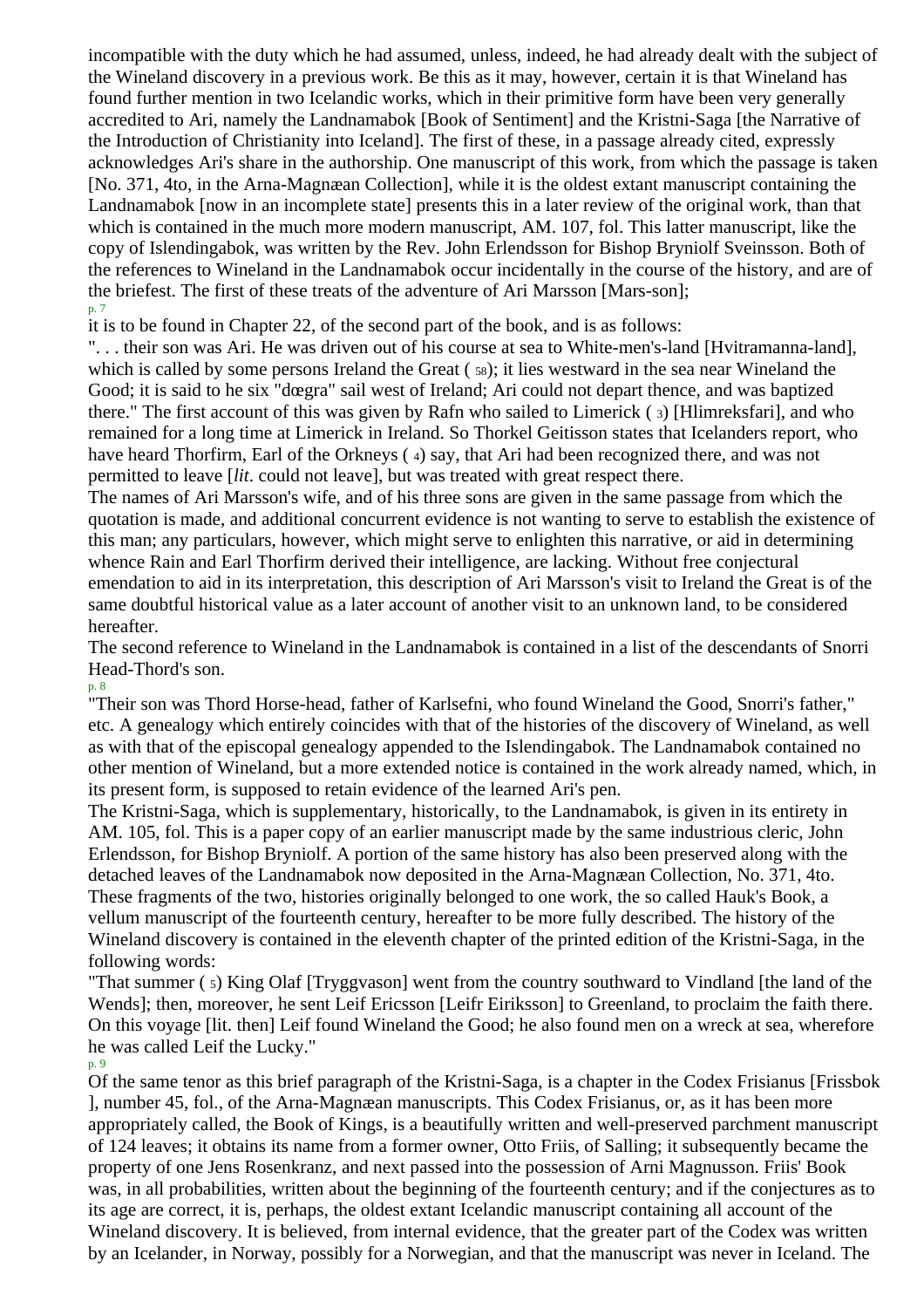early history of the Codex is not known. Certain marginal notes appear to have been inserted in the manuscript about the year 1550 by Lawman Laurents Hansson, and it is conjectured that the book was then owned in Bergen; fifty years later we find it in Denmark; for about the year 1600 a Dane, by the name of Slangerup, inserted his name upon a fly-leaf in the book, which leaf, Arni Magnusson tells us, was removed when he had the manuscript bound. This "Book of Kings," the saga of Olaf Tryggvason, in which the history of the discovery of Wineland occurs, follows closely the same saga as it was written in the two lost parchment manuscripts of the "Heimskringla," as p. 10

we are enabled to determine from the copies of these lost vellums made by the Icelander, Asgeir Jonsson. It is not known whether the author of the "Heimskringla" had access; to the history of the Wineland discovery in some such extended form as that contained in Hauk's Book; indeed it has been suggested that he may only have been acquainted with the brief narrative of the Kristni-Saga; but certain it is, that his account of the discovery was not influenced by the version presented in the Flatey Book, which narrative appears in the first printed edition of the "Heimskringla," where it was interpolated by the editor, Johann Peringskiold. Similarly, any trace of the Flatey Book version of the discovery is lacking from Friis' Book, although the author of the saga of Olaf Tryggvason, therein contained, appears to have been acquainted with a somewhat more detailed account of Leif Ericssons' life than that afforded by the Kristni-Saga, if we may judge from his own language, as we find it in column 136, page 34*b*, of the manuscript:

## **"WINELAND THE GOOD FOUND.**

"Leif, a son of Eric the Red, passed this same winter, in good repute, with King Olaf, and accepted Christianity. And that summer, when Gizur went to Iceland, King Olaf sent Leif to Greenland to proclaim Christianity there. He sailed that summer to Greenland. He found men upon a wreck at sea and succoured them. Then, likewise, he discovered Wineland the Good, and arrived in Greenland in the autumn. He took with him thither a priest and other spiritual teachers, and went to Brattahlid p. 11

to make his home with his father, Eric. People afterwards called him Leif the Lucky. But his father, Eric, said that one account should balance the other, that Leif had rescued the ship's crew, and that he had brought the trickster to Greenland. This was the priest."

Almost identical with the history of the discovery contained in Friis' Book is that of the so-called longer saga of Olaf Tryggvason. This saga, in its printed form, has been compiled from several manuscripts of the Arna-Magnæan collection, the most important of which is No. 61, fol., a codex dating from about the year 1400. This account is contained in the 231st chapter of the printed version as follows:

"King Olaf then sent Leif to Greenland to proclaim Christianity there. The king sent a priest and other holy men with him, to baptize the people there, and to instruct them in the true faith. Leif sailed to Greenland that summer, and rescued at sea the men of a ship's crew, who were in great peril and were clinging to [*lit*. lay upon] the shattered wreckage of a ship; and on this same voyage be found Wineland the Good, and at the end of the summer arrived in Greenland, and betook himself to Brattahlid, to make his home with his father, Eric. People afterwards called him Leif the Lucky, but his father, Eric, said that the one [deed] offset the other, in that Leif had on the one hand rescued and restored the men of the ship's crew to life, while on the other he had brought the trickster to Greenland, for thus he called the priest." In composition, doubtless, much more recent than the p. 12

notices already cited, is a passage in the collectanea of Middle-age wisdom of the Arna-Magnæan Library. This manuscript contains fifty-two pages, part of which are in Icelandic and part in Latin, written between the years 1400-1450. From a slip in Arni Magnusson's hand, inserted in the collection, it appears that Arni obtained it from the Rev. Thorvald Stephensson in the year 1707. Whatever its condition may have been at that time, the parchment upon which it is written is now in a sad state of decay. In this respect page 10 of the vellum, upon the back of which the Wineland chirography is written, is Icelandic, is no exception; fortunately, however, the lacunae are so inconsiderable in this page that they may be readily supplied from that which survives, and the Wineland passage appears as follows:

"Southward from Greenland is Helluland, then comes [*lit*. is] Markland; thence it is not far to Wineland the Good, which some men believe extends from Africa, and, if this be so, then there is an open sea flowing in between Wineland and Markland. It is said, that Thorfinn Karlsefni hewed a "house-neattimber" ( <sup>6</sup>) and then went to seek Wineland the Good, and came to where they believed this land to be, but they did not succeed in exploring it, or in obtaining any of its products ( <sup>7</sup>). Leif the Lucky first found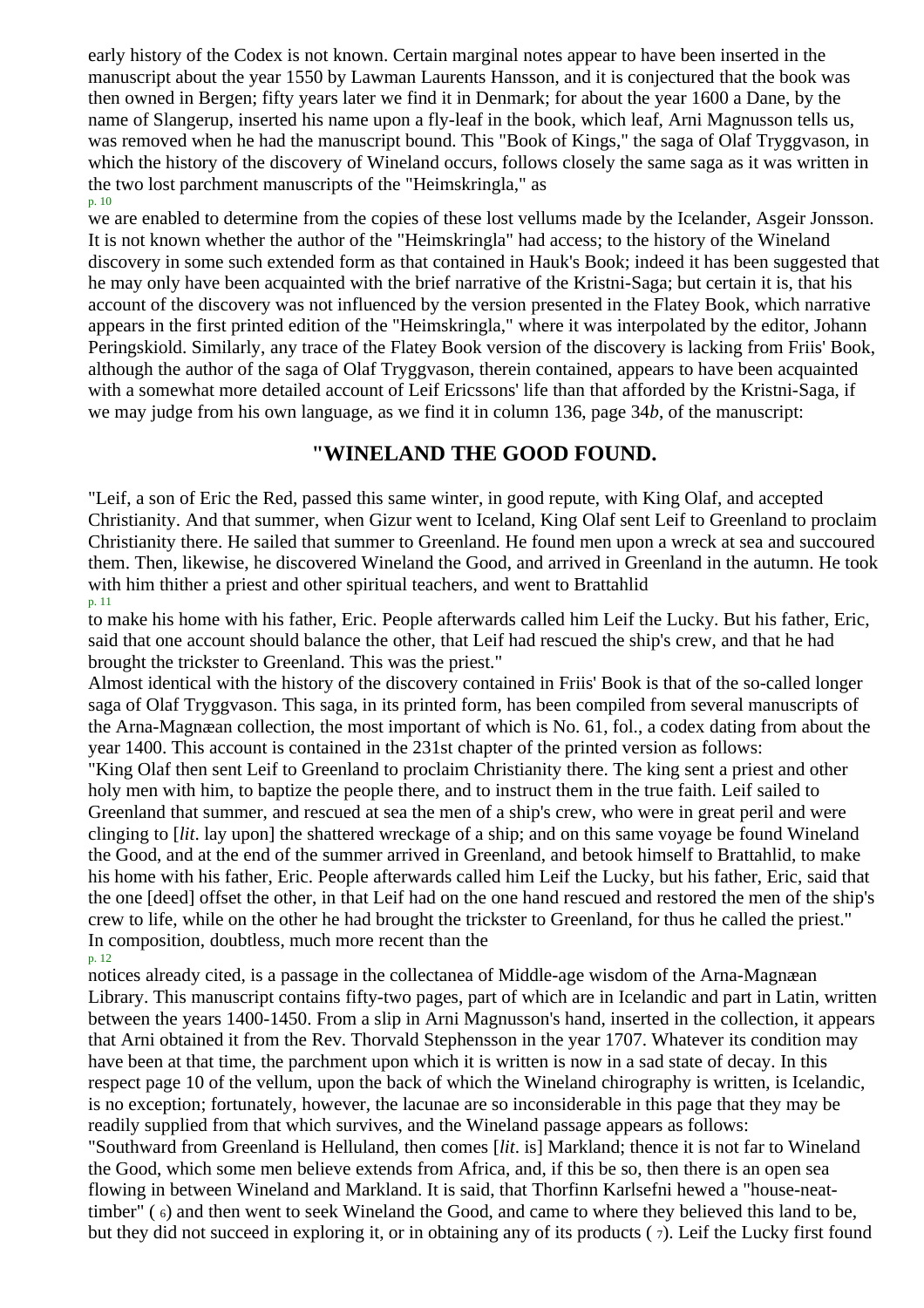Wineland, and he then found merchants in evil plight at sea, and restored them to life by God's mercy; and he introduced Christianity into Greenland, which waxed there so *that an episcopal seat was established there*, at the place called Gardar. England and Scotland are one island, although each of them is a kingdom. p. 13

[paragraph continues] Ireland is a great island. Iceland is also a great island [to the north of] Ireland. These countries are all in that part of the world which is called Europe."

In a fascicle of detached vellum fragments, brought together in AM. No. 736, 4to, there are two leaves containing, besides certain astronomical material, a concise geographical compilation. In this Wineland is assigned a location identical with that in the codex from which the quotation has just been made, and the notice of Wineland is limited to this brief statement:

"From Greenland to the southward lies Helluland, then Markland; thence it is not far to Wineland, which some men believe extends from Africa. England and Scotland are one island," etc.

While the reference to Wineland omits the account of Thorfin's visit and Leif's discovery, the language in which the location of the land is given, as well as the language of the context, has so great a likeness to that of 194, 8vo), that, although it was perhaps written a few years earlier, there seems to be a strong probability that each of the scribes of these manuscripts derived his material from a common source. Somewhat similar in character to the above notices is the brief reference written in the vellum fragment contained in AM. 764, 4to,. This fragment comprises a so called "totius orbis brevis descriptio," written probably about the year 1400. Upon the second page of this "brief description" is the passage: "From Biarmaland uninhabited regions extend from the north, until Greenland joins them. South from p. 14

[paragraph continues] Greenland lies Helluland, then Markland. Thence it is not so far to Wineland. Iceland is a great island," etc.

Differing in nature from these geographical notices [but of even greater interest and historical value by reason of the corroborative evidence which it affords of certain particulars set forth in the leading narrative of the Wineland discovery] is the mention of Wineland contained in a chapter of the Eyrbyggja Saga [Saga of the People of Eyrr]. No complete vellum manuscript of this saga has been preserved. The eldest manuscript remnant of the saga consists of two leaves written about 1300; these leaves do not, however, contain that portion of the saga, with which we are concerned. Of another vellum codex containing this saga, which has entirely perished, we have certain knowledge. This was the so-called Vatnshyrna or Vatnshorn's Book, a manuscript which at one time belonged to the eminent Danish scholar, Peder Hans Resen, from whom it received the name by which it is sometimes cited, Codex Resenianus. It was bequeathed by Resen to the University Library of Copenhagen, where it was deposited after his death in 1688. It perished in the great fire of October, 1728, but fortunately paper copies, which had been made from it, survived the conflagration. The Vatnshorn Codex, it has been conjectured, was prepared for the same John Haconsson, to whom we are indebted for the great Flatey Book, and was, apparently, written about the year 1400, or, possibly, toward the close of the fourteenth century. The most complete vellum manuscript of the Eyrbyggja Saga now extant p. 15

forms a part of the Ducal Library of Wolfenbuttel, purchased in the seventeenth century at a public sale in Holstein. This manuscript was probably written about the middle of the fourteenth century, and although the first third of the Eyrbyggja Saga has been lost from the codex, that portion of the history which contains the chapter referring to Wineland has been preserved, and is as follows:

"After the reconciliation between Steinthor and the people of Alpta-firth, Thorbrand's sons, Snorri and Thorleif Kimbi, went to Greenland. From him Kimbafirth (in Greenland), gets its name. Thorleif Kimbi lived in Greenland to old age. But Snorri went to Wineland the Good with Karlsefni; and when they were fighting with the Skrellings there in Wineland, Thorbrand Snorrason, a most valiant man, was killed." The foregoing brief notices of Wineland, scattered through so many Icelandic writings, yield no very great amount of information concerning that country. They do afford, however, a clear insight into the wide diffusion of the intelligence of the discovery in the earlier saga period, and in every instance confirm the Wineland history as unfolded in the leading narrative of the discovery, now to be considered.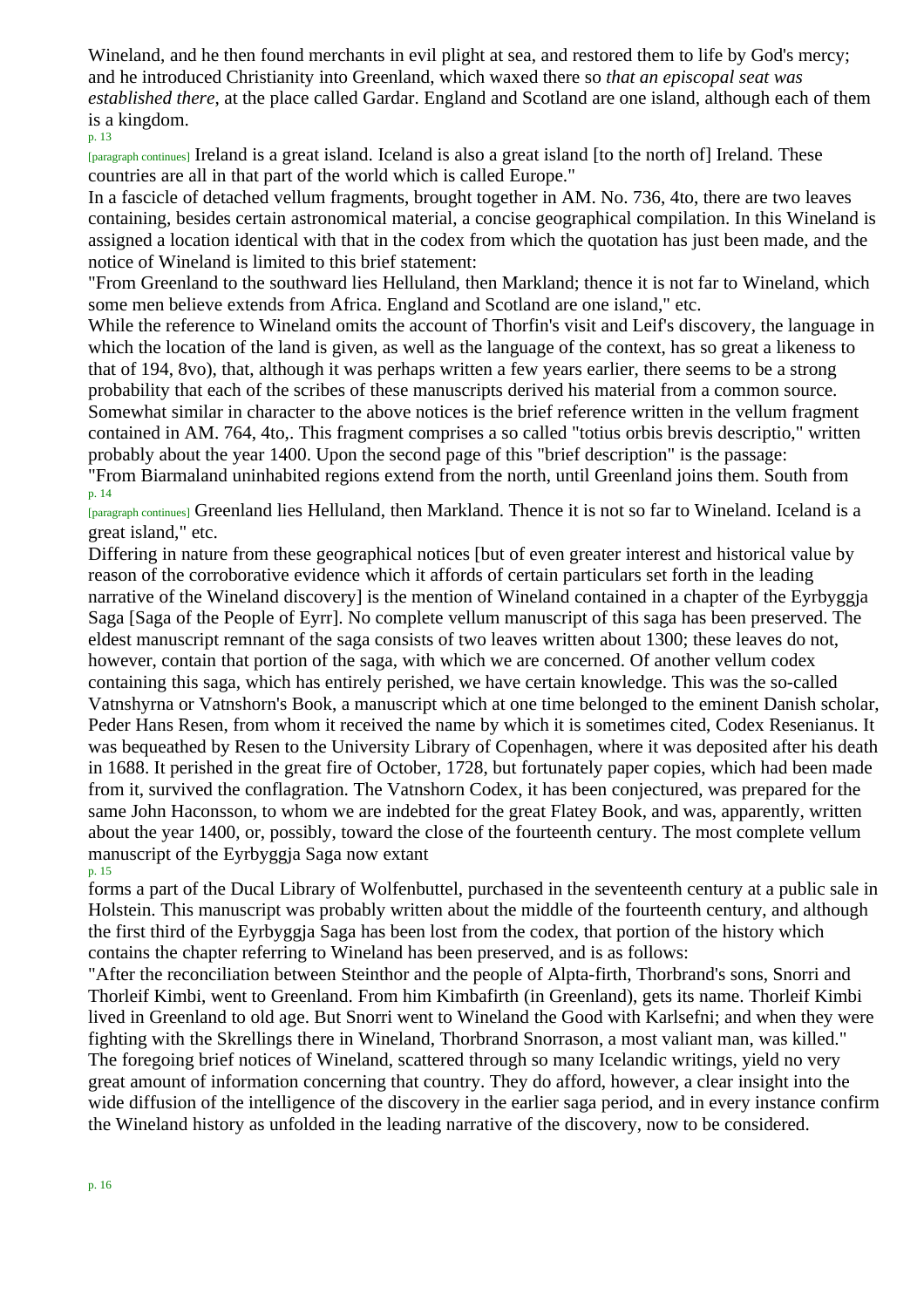## **CHAPTER II.**

## **THE SAGA OF ERIC THE RED**

THE clearest and most complete narrative of the discovery of Wineland, preserved in the ancient Icelandic literature, is that presented in the Saga of Eric the Red. Of this narrative two complete vellum texts have survived. The eldest of these texts is contained in the Arna-Magnæan Codex, No. 544, 4to, which is commonly known as Hauk's Book [Hauksbok]. This manuscript has derived its name from its first owner, for whom the work was doubtless written, and who himself participated in the labour of its preparation. This man, to whom the manuscript traces its origin, has, happily, left, not only in the manuscript itself, but in the history of his time, a record which enables us to determine, with exceptional accuracy, many dates in his life, and from these it is possible to assign approximate dates to that portion of the vellum which contains the narrative of the discovery. This fact possesses the greater interest since of no one of those who participated in the conservation of the elder sagas, have we data so precise as those which have been preserved to us of Hank Erlendsson, to whose care, actual and potential, this manuscript owes its existence.

We know that Jorunn, the mother of this man, was the direct descendant of a famous Icelander. His paternal ancestry is not so clearly established. It has been conjectured that his father, Erlend Olafsson, surnamed the p. 15

[paragraph continues] Stout [Erlendr sterki Olafsson], was the son of a man of humble parentage, and by birth a Norwegian. This View has been discredited, however, and the fact pretty clearly established that Erlend's father, Olaf, was no other than a certain Icelander called Olaf Tot. Hauk's father, Erlend, was probably the "Ellindr bondi" of a letter addressed by certain Icelanders to the Norwegian king, Magnus Law-Amender, in the year 1275. In the year 1283 we find indubitable mention of him in Icelandic annals as "legifer," he having in that year "come out" to Iceland from Norway vested with the dignity of "lawman." It is as the incumbent of a similar office, to which he appears to have been appointed in 1294, that we first find Hank Erlendsson mentioned. It is not unlikely that Hauk had visited Norway prior to 1301; there can be no doubt that he was in that country in the latter part of that year, for he was a "lawman" in Oslo [the modern Christiania] upon the 28th of January, 1302, since upon that date he published an autographic letter, which is still in existence. Whether the rank of knighthood, which carried with it the title of "herra" (Earl ), had already been conferred upon him at this time is not certain. He is first mentioned with this title, in Icelandic annals, in 1306, elsewhere in 1305, although it has been claimed that he had probably then enjoyed this distinction for some years, but upon what authority is not clear. While Hauk revisited Iceland upon more than one occasion after the year 1302, much of the remainder of his life appears to have been spent in Norway, where he died in the year 1334. p. 18

On the back of page 21 of Hauk's Book Arni Magnusson has written, probably with a view to preserve a fading entry upon the same page, the words: "This book belongs to Teit Paulsson [Teitr Palsson], if he be not robbed." It is not known who this Teit Paulsson was, but it is recorded that a man of this name sailed from Iceland to Norway in the year 1344. He may have been the one-time owner of the book, and, if the manuscript was then in Norway, may have carried it back to Iceland with him. Apart from this conjecture, the fact remains that the early history of Hauk's Book is shrouded in obscurity. It is first mentioned in the beginning of the seventeenth century by John the Learned, possibly about 1600, and a few years later by Arngrim Jonsson; it was subsequently loaned to Bishop Bryniolf Sveinsson, who caused the transcripts of the Landnamabok and the Kristni Saga to be made from it, as has already been related. This part of the codex the Bishop may have returned to the owner, himself retaining the remainder, for, with the exception of the two sagas named, Arni Magnusson obtained the codex from Gualveriabœr in the south of Iceland, and subsequently the remaining leaves of the missing sagas from the Rev. Olaf Jonsson, who was the clergyman at Stad in Grunnavik, in north-western Iceland, between the years 1703 and 1707. Hauk's Book originally contained about 200 leaves, with widely varied contents. Certain leaves of the original manuscript have been detached from the main body of the book, and are now to be found in the Arna-Magnæan Collection; a portion has been lost, but 107 leaves of the p. 19

original codex are preserved. With the exception of those portions just referred to, that part of the manuscript which treats of the Wineland discovery is to be found in this last mentioned volume, from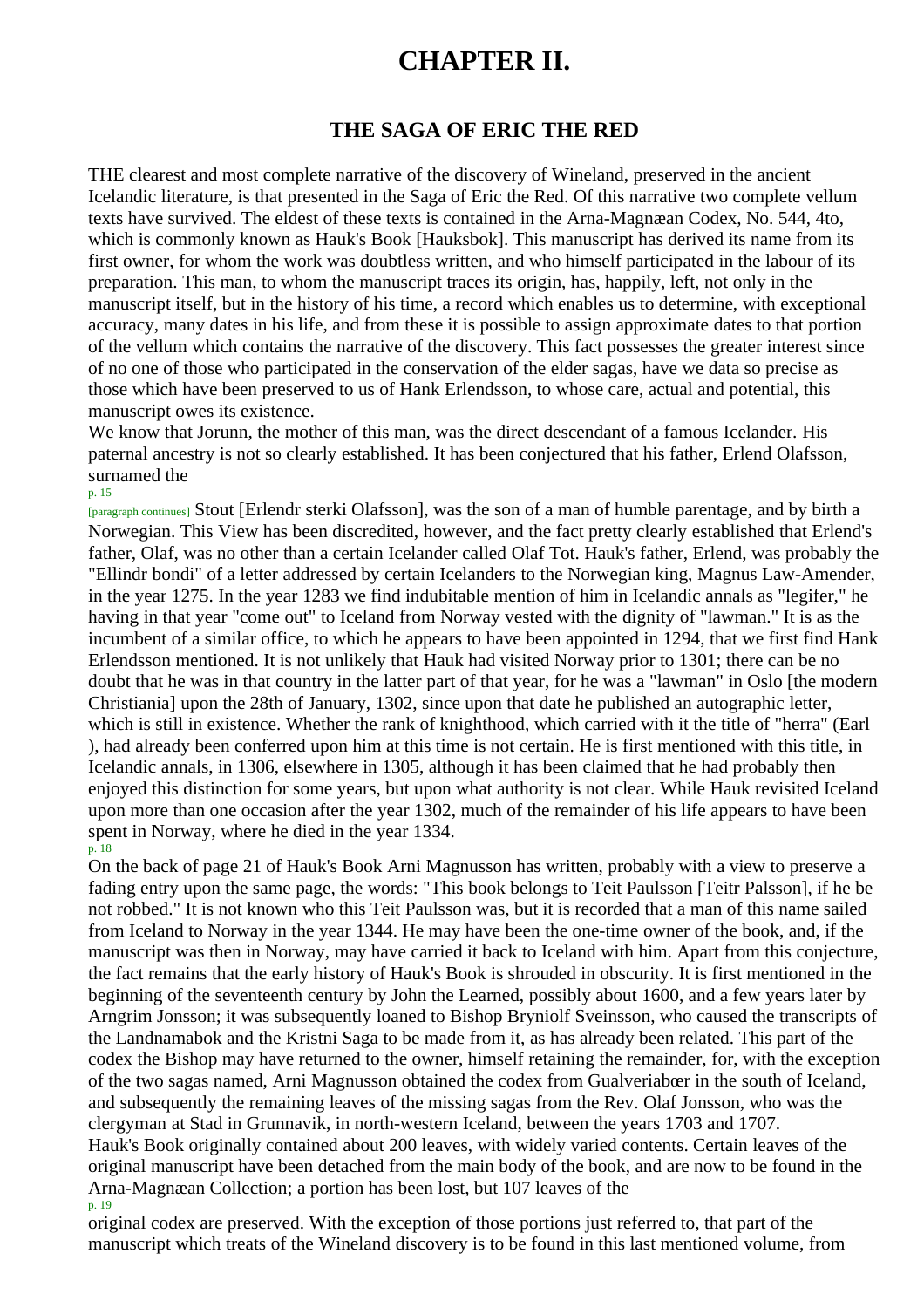leaves 93 to 101 [*back*] inclusive. The saga therein contained has no title contemporary with the text, but Arni Magnusson has inserted, in the space left vacant for the title, the words: "Here begins the Saga of Thorfinn Karlsefni and Snorri Thorbrandsson," although it is not apparent whether he himself invented this title, or derived it from some now unknown source.

The Saga of Thorfinn Karlsefni was written by three different persons; the first portion is in a hand commonly ascribed to Hauk's so-called "first Icelandic secretary." On p. 99, l. 14, the ink and the hand change, and beginning with the words *Eirikr svarar vel*, the chirography is Hauk's own, as is readily apparent from a comparison with the autographic letter of 1302, already referred to. Hauk's own work continues throughout this and the following page, ceasing at the end of the second line on p. 100, with the words *kolludu i Hopi*, where he gives place to a new scribe, his so-called "second Icelandic secretary." Hauk, however, again resumes the pen on the back of p. 101, and himself concludes the saga. Two of the leaves upon which the saga is written are of an irregular shape, and there are holes in two other leaves; these defects were, however, present in the vellum from the beginning, so that they in no wise affect the integrity of the text; on the other hand the lower right-hand corner of p. 99 has become badly blackened, and is, in consequence,

### p. 20

partially illegible, as is also the left-hand corner of p. 101; similarly pp. 100 and 101 [*back*] are somewhat indistinct, but, in the original, still not undecipherable. Initial letters are inserted in red and blue, and the subtitles in red ink, which has sadly faded. There are three paginations, of which the latest, in red, is the one here adopted.

The genealogy appended to the saga has been brought down to Hank's own time, and Hank therein traces his ancestry to Karlsefni's Wineland-born son. By means of this genealogical list, we are enabled to determine, approximately, the date of this transcript of the original saga, for we read in this list of Hallbera, "Abbess of Reyniness," and since we know that Hallbera was not consecrated abbess until the year 1299, it becomes at once apparent that the saga could not have been completed before that year. This conclusion is corroborated by additional evidence furnished by this ancestral list, for in this list Hauk has given himself his title "herra," (earl). As has been stated, Hauk is first accorded this title in 1305, he is last mentioned without the title in 1304; which fact not only confirms the conclusion already reached, but enables us to advance the date, prior to which the transcript of the saga could not have been concluded, to 1304. It is not so easy to determine positively when the saga was finished. As Hank's own hand brings the saga to a conclusion, it is evident that it must have been completed before, or not later than, the year 1334, the year of his death. If we accept the words of the genealogical list literally, it would appear that Hauk wrote this

### p. 21

list not many years before his death, for it is there stated that Fru Ingigerd's daughter "*was*" Fru Hallbera, the Abbess. But Hallbera lived until 1330, and the strict construction of Hauk's language might point to the conclusion that the reference to Hallbera was made after her death, and therefore after 1330. Hauk was in Iceland in the years 1330 and 1331, doubtless for the last time. One of the scribes who aided him in writing the codex was probably an Icelander, as may be gleaned from his orthography, and as it is highly probable that the contents of the codex were for the most part copied from originals owned in Iceland; it may be that the transcript of this saga, as well as the book itself, was completed during this last visit. It has been claimed that a portion of Hank's book, preceding the Saga of Thorfinn, was written prior to Hank's acquirement of his title, a view founded upon the fact that his name is there cited without the addition of his title, and this view is supported by the corresponding usage of the Annals. If this be true, then, upon the above hypothesis, a period of more than twenty-five years must have elapsed between the inception of the work and the completion of the "Thorfinn's Saga." Doubtless a considerable time was consumed in the compilation and transcription of the contents of this manuscript; but it seems scarcely probable that so, long a time should have intervened between the preparation of the different portions of the work. Wherefore, if the reference to the Abbess Hallbera be accepted literally, the Conjecture that the earlier portion of the codex was written prior to 1299 would appear to be doubtful, and it p. 22

may be necessary either to advance the date of this portion of the manuscript or place the date of the Saga of Thorfinn anterior to that suggested. However this may be, two facts seem to be clearly established, first, that this saga was not written before 1299, and second, that this eldest surviving detailed narrative of the discovery of Wineland was written not later than the year 1334.

In the vellum codex, known as Number 557, 4to, of the Arna-Magnæan Collection, is an account of the Wineland discovery, so strikingly similar to that of Hauk's Book that there can be no doubt that both histories were derived from the same source. The history of the discovery contained in the above codex is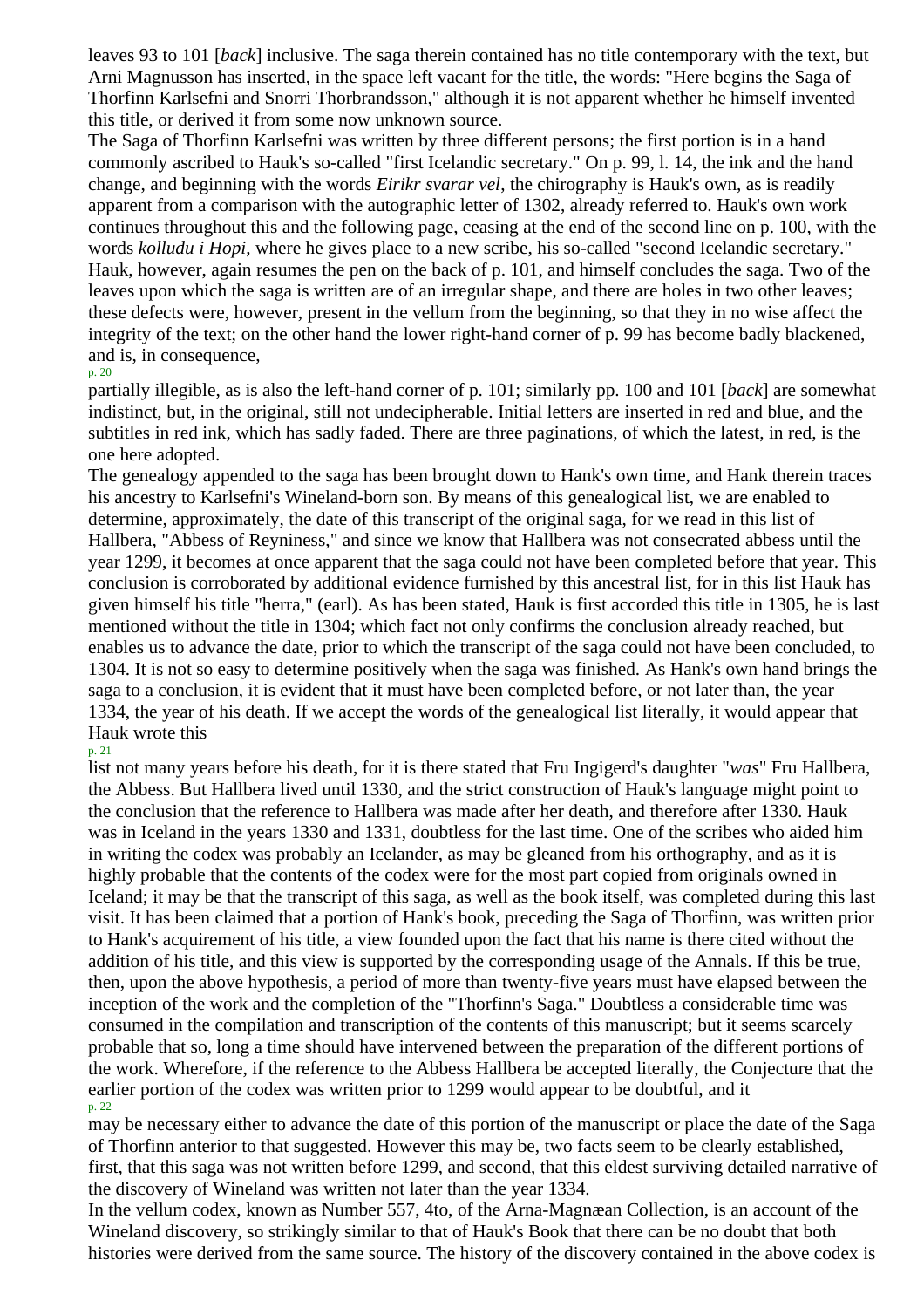called the "Saga of Eric the Red." This may well have been the primitive title of the saga of Hauk's Book, which, as has been noted, obtains its modern name, "Thorfinns Saga Karlsefnis," from the entry made by Arni Magnusson, early in the eighteenth century. That both sagas were copied from the same vellum is by no means certain; if both transcripts be judged strictly by their contents it becomes at once apparent that this could not have been the fact, and such a conjecture is only tenable upon the theory that the scribes of Hauk's Book edited the saga which they copied. This, while it is very doubtful in the case of the body of the text of the Hauk's Book Saga of Thorfinn, may not even be conjectured of the Saga of Eric the Red. The latter saga was undoubtedly a literal copy from the original, for there are certain minor confusions of the text, which indicate, unmistakably, either the heedlessness of the copyist, or that the scribe was working from a p. 23

somewhat illegible original whose defects he was not at pains to supply. If both sagas were copied from different early vellums, the simpler language of the Saga of Eric the Red would seem to indicate that it was a transcript of a somewhat earlier form of the saga than that from which the saga of Hauk's Book was derived. This, however, is entirely conjectural, for the codex containing the Saga of Eric the Red was not written for many years after Hauk's Book, and probably not until the following century. So much the orthography and hand of 557, 4to, indicate, and, from the application of this test, the codex bas been determined to date from the fifteenth century, and has been ascribed by very eminent authority to *ca*. 1400.

The Saga of Eric the Red begins with the thirteenth line of page 27 of the codex [the title appears at the top of this page], and concludes in the fifth line on the back of page 35, the hand being the same throughout. Spaces were left for initial letters, but these were not inserted, except in one case by a different and indifferent penman. With the exception of a very few words, or portions of words, upon page 30 [*back*] and page 31, the manuscript of the saga is clearly legible throughout. Certain slight defects in the vellum have existed from the beginning, and there is, therefore, no material hiatus in the entire text, for the sense of the few indistinct words is either clearly apparent from the context, or may be supplied from the sister text of Hauk's Book.

In his catalogue of parchment manuscripts, Arni Magnusson states that he obtained this manuscript from p. 24

[paragraph continues] Bishop John Vidalin and adds the conjecture, that it had either belonged to the Skaholt Church, or came thither from among Bishop Bryniolf's books. This conjecture, that the book belonged to the Church of Skaholt, has, however, been disputed, and the place of its compilation, at the same time, assigned to the north of Iceland.

The Saga of Eric the Red [and both texts are included under this title] presents a clear and graphic account of the discovery and exploration of Wineland the Good. In this narrative the discovery is ascribed to Leif, the son of Eric the Red, who hit upon the land, by chance, during a voyage from Norway to Greenland. This voyage, as has already been stated, probably took place in the year 1000.

After his return to Greenland, Leif's account of the land which he had discovered seems to have persuaded his brother, Thorstein, and possibly his father, to undertake an expedition to the strange country. This voyage, which was not destined to meet with a successful issue, may well have fallen in the year following Leif's return, and therefore, it may be conjectured, in the year 1001. About this time there had arrived in Greenland an Icelander of considerable prominence, an old friend of Eric's, named Thorbiorn Vifilsson, who had brought with him his daughter, Gudrid, or, as she is also called, Thurid. He must have arrived before Thorstein Ericsson's voyage, for we are told that it was in Thorbiorn's ship that this voyage was undertaken. It seems probable that Thorbiorn arrived at Brattahlid [Eric's home] during Leif's absence from Greenland, and if this be true it follows p. 25

that Thorbiorn and Gudrid must have been converted to Christianity before its acceptance in Iceland as the legalized religion of the land; for very soon after their arrival in Greenland Gudrid alludes to the fact of her being a Christian, and, from the language of the saga, there can be no question that her father had likewise embraced the new faith. The presence of these companions in the faith may have materially aided Leif in the work of proselytism, in which he engaged upon his return to Greenland. We are told that Thorbiorn did not arrive at Brattahlid until the second year after his departure from Iceland, wherefore, if the assumption that he arrived during Leif's absence be sound, it becomes apparent that he must have left Iceland in the summer of the year 998 or 999.

Eric's son, Thorstein, wooed and married Gudrid, and the wedding was celebrated at Brattahlid in the autumn. It is recorded in the saga that Gudrid was regarded as a most desirable match. Thorstein may have promptly recognized her worth, and his marriage may have occurred in the autumn of the same year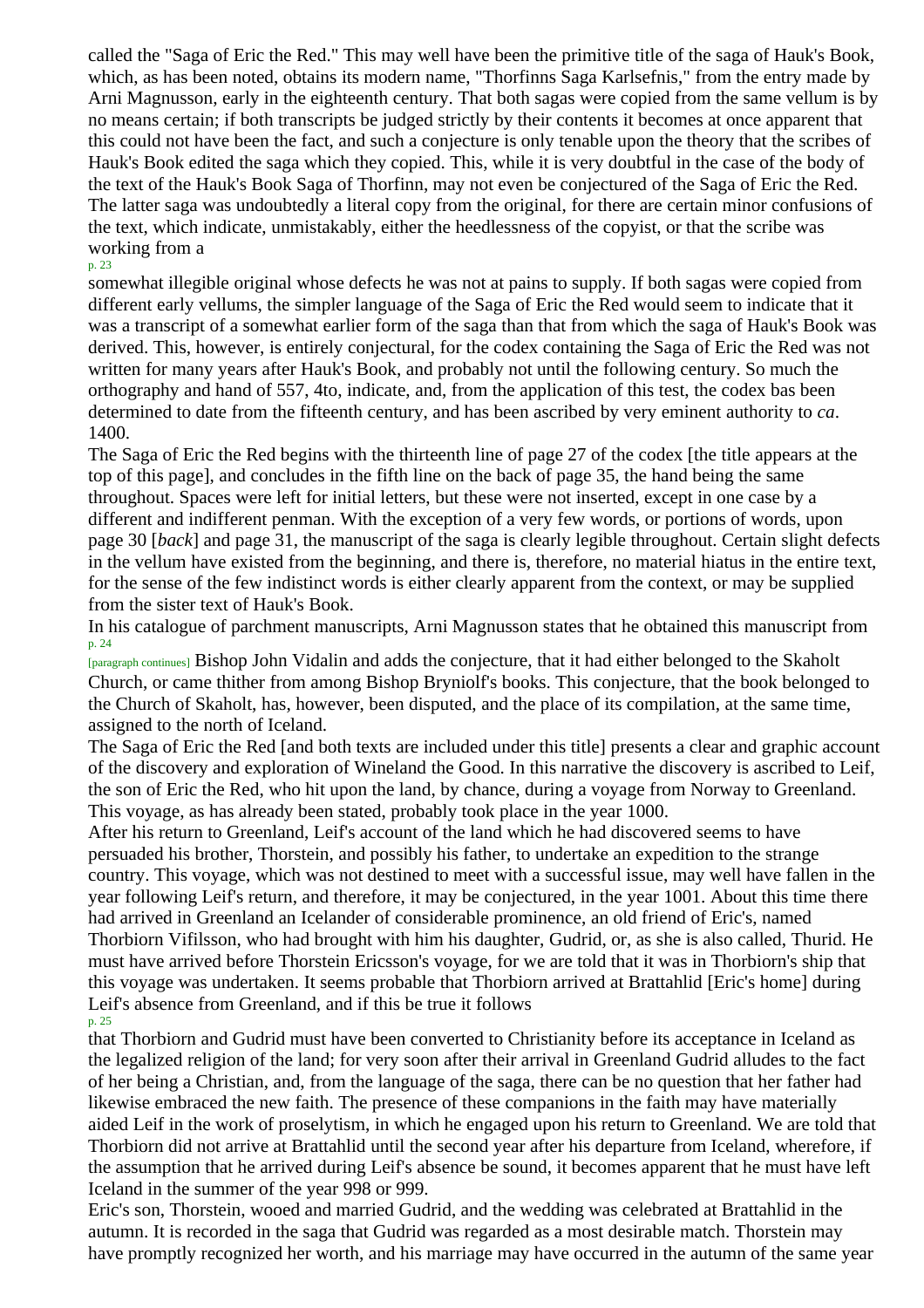in which he returned from his unlucky voyage. It could not well have been celebrated in the previous year, for Thorstein's allusions on his death-bed to the religion of Greenland, indicate that Christianity must have been for a longer time the accepted faith of the land than it could have been at the close of the year 1000.

In the winter after his marriage, Thorstein died, and in the spring, Gudrid returned to Brattahlid. Thorfinn Karlsefni arrived at Brattahlid about this time, possibly

p. 26

the next autumn after Thorstein's death, and in his company came Snorri Thorbrandsson. Karlsefni was married to Gudrid shortly after the Yule-tide following his arrival. If he arrived in Greenland in the autumn of the year 1002, this wedding may, accordingly, have taken place about the beginning of the year 1003. In the summer following his marriage, Thorfirm appears to have undertaken his voyage of exploration to Wienland, that is to say in the summer of the year 1003. A longer time may well have elapsed after Gudrid's arrival before her marriage with Thorstein, and similarly it is even more probable that a longer interval elapsed between Thorstein's death and Gudrid's second marriage. The purpose of this conjectural chronology is to determine, if possible, a date prior to which Thorfinn Karlsefni's voyage to Wineland could not have been undertaken. While therefore it is altogether probable that this voyage was made after the year 1003, it does not appear to be possible, for the reasons presented, that it could have taken place before that year.

Problems suggested by the text of another version of the history of the discovery and exploration, namely, that contained in the Flatey Book, are considered elsewhere, as are also points of difference between that narrative and the history as set forth in the Saga of Eric the Red. It remains to be said, that the text of this saga does not present such difficulties as those which are suggested by a critical examination of the narrative of the Flatey Book. This version of the history of the discovery does contain, however, one statement which is not

## p. 27

altogether intelligible and which is not susceptible of very satisfactory explanation, namely, that "there came no snow" in the land which the Wineland explorers had found. This assertion does not agree with our present knowledge of the winter climate of the eastern coast of that portion of North America situated within the latitude which was probably reached by the explorers. The observation may, perhaps, be best explained upon the theory that the original verbal statement of the explorers was, that there was no snow in Wineland, such as that to which they were accustomed in the countries with which they were more familiar. With this single exception there appears to be no statement in the Saga of Eric the Red which is not lucid, and which is not reasonably consistent with our present knowledge of the probable regions visited. The incident of the adventure with the Uniped may be passed without especial mention in this connection; it gives evidence of the prevalent superstition of the time, it is true, but it in no way reflects upon the keenness of observation or relative credibility of the explorers. It follows, therefore, that the accounts of the discovery contained in Hauk's Book and AM. 557, 4to, whether they present the eldest form of the narrative of the Wineland explorers or not, do afford the most graphic and succinct exposition of the discovery, and, supported as they are throughout by contemporaneous history, appear in every respect most worthy of credence. p. 28

## **THE SAGA OF ERIC THE RED, ALSO CALLED THE SAGA OF THORFINN KARLSEFNI AND SNORRI THORBRANDSSON.**

Olaf was the name of a warrior-king, who was called Olaf the White. He was the son of King Ingiald, Helgi's son, the son of Olaf, Gudraud's son, son of Halfdan Whiteleg, king of the Uplands-men ( <sup>8</sup>). Olaf engaged in a Western freebooting expedition and captured Dublin in Ireland and the Shire of Dublin, over which he became king ( <sup>9</sup>). He married Aud the Wealthy, daughter of Ketil Flatnose, soil of Biorn Buna, a famous man of Norway. Their son was called Thorstein the Red. Olaf was killed in battle in Ireland, and Aud ( <sup>10</sup>) and Thorstein went then to the Hebrides ( <sup>11</sup>); there Thorstein married Thurid, daughter of Eyvind Easterling, sister of Helgi the Lean; they had many children. Thorstein became a warrior-king, and entered into fellowship with Earl Sigurd the Mighty, son of Eystein the Rattler. They conquered Caithness and Sutherland, Ross and Moray, and more than the half of Scotland. Over these Thorstein became king, ere he was betrayed by the Scots, and was slain there in battle. Aud was at Caithness when she heard of Thorstein's death; she thereupon caused a ship ( <sup>12</sup>) to be secretly built in the forest, and when she was ready, she sailed out to the Orkneys. There she bestowed Groa, Thorstein the Red's daughter, in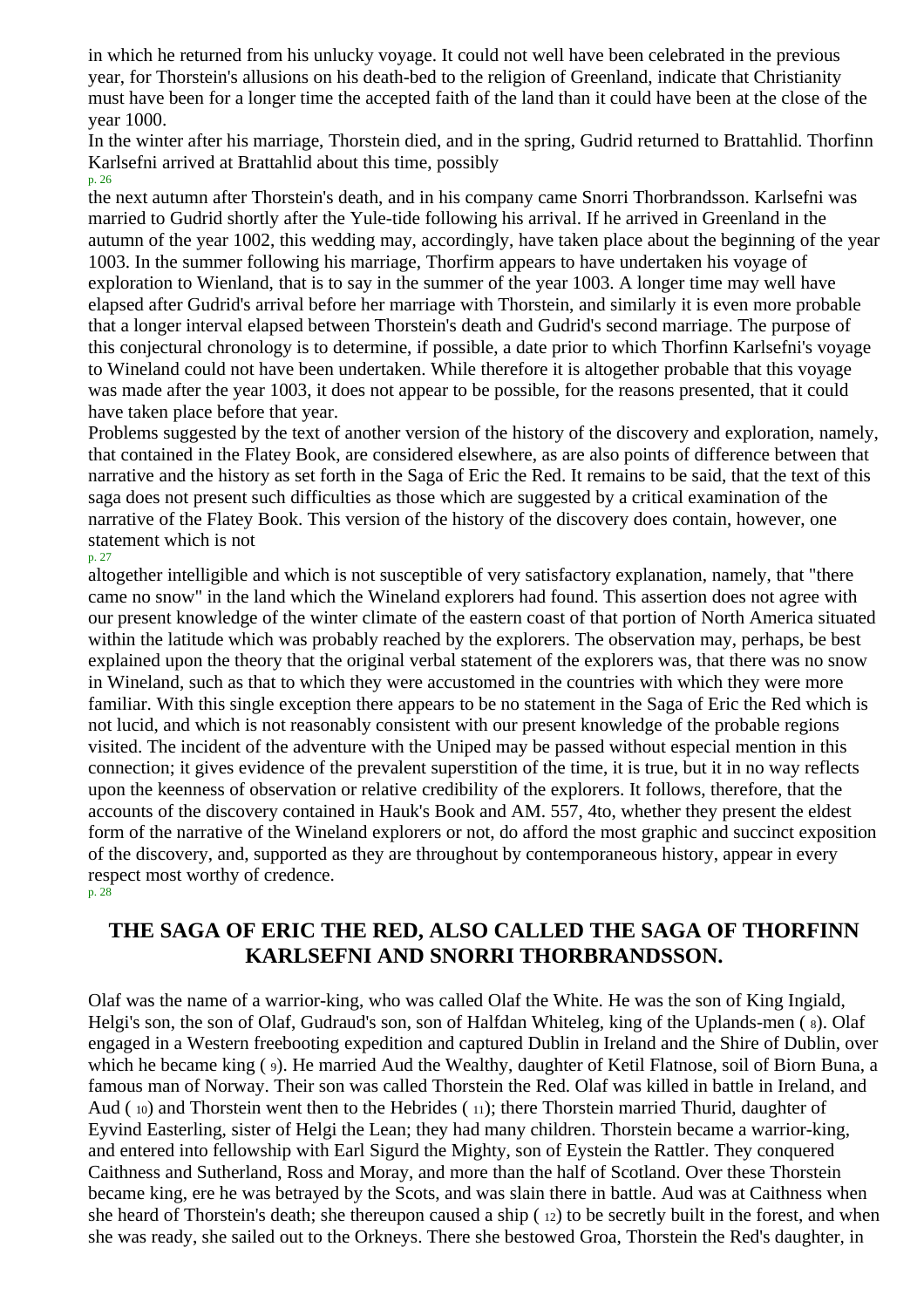marriage: she was the mother of Grelad, whom Earl Thorfinn, Skull-cleaver, married. After this Aud set out to seek Iceland, and had on board her ship twenty freemen ( <sup>13</sup>). Aud arrived in Iceland, and p. 29

passed the first winter at Biarnarhofn with her brother, Biorn. Aud afterwards took possession of all the Dale country ( <sup>14</sup>) between Dogurdar river and Skraumuhlaups river. She lived at Hvamm, and held her orisons at Krossholar, where she caused crosses to be erected, for she had been baptized and was a devout believer. With her there came out [to Iceland] many distinguished men, who had been captured in the Western freebooting expedition, and were called slaves. Vifil was the name of one of these; he was a highborn man, who had been taken captive in the Western sea, and was called a slave before Aud freed him; now when Aud gave homesteads to the members of her crew, Vifil asked wherefore she gave him no homestead, as to the other men. Aud replied, that this should make no difference to him, saying that he would be regarded as a distinguished man wherever he was. She gave him Vifilsdal ( <sup>15</sup>) and there he dwelt. He married a woman whose name was . . . their sons were Thorbiorn and Thorgeir. They were men of promise, and grew up with their father.

## **ERIC THE RED FINDS GREENLAND.**

There was a man named Thorvald; he was a son of Asvald, Ulf's son, Eyxna-Thori's son. His son's name was Eric. He and his father went from Jaederen ( <sup>16</sup>) to Iceland, on account of manslaughter, and settled on Hornstrandir, and dwelt at Drangar ( <sup>17</sup>). There Thorvald died, and Eric then married Thorhild, a daughter of Jorund, Atli's son, and Thorbiorg the Ship-chested who had been married before to Thorbiorn of the Haukadal p. 30

family. Eric then removed from the North, and cleared land in Haukadal, and dwelt at Ericsstadir by Vatnshorn. Then Eric's thralls caused a land-slide on Valthiof's farm, Valthiofsstadir. Eyiolf the Foul, Valthiof's kinsman, slew the thralls near Skeidsbrekkur above Vatnshorn. For this Eric killed Eyiolf the Foul, and he also killed Duelling-Hrafn, at Leikskalar. Geirstein and Odd of Jorva, Eyiolf's kinsmen, conducted the prosecution for the slaying of their kinsmen, and Eric was, in consequence, banished from Haukadal. He then took possession of Brokey and Eyxney, and dwelt at Tradir on Sudrey, the first winter ( <sup>18</sup>). It was at this time that he loaned Thorgest his outer dais-boards ( <sup>19</sup>); Eric afterwards went to Eyxney, and dwelt at Ericsstad. He then demanded his outer dais-boards, but did not obtain them. Eric then carried the outer dais-boards away from Breidabolstad, and Thorgest gave chase. They came to blows a short distance from the farm of Drangar ( <sup>20</sup>). There two of Thorgest's sons were killed and certain other men besides. After this each of them retained a considerable body of men with him at his home. Styr gave Eric his support, as did also Eyiolf of Sviney, Thorbiorn, Vifil's son, and the sons of Thorbrand of Alptafirth; while Thorgest was backed by the sons of Thord the Yeller, and Thorgeir of Hitardal, Aslak of Langadal and his son, Illugi. Eric and his people were condemned to outlawry at Thorsness-thing ( <sup>21</sup>). He equipped his ship for a voyage, in Ericsvag; while Eyiolf concealed him in Dimunarvag ( <sup>22</sup>), when Thorgest and his people were searching for him among the islands. p. 31

[paragraph continues] He said to them, that it was his intention to go in search of that land which Gunnbiorn ( <sup>23</sup>), son of Ulf the Crow, saw when he was driven out of his course, westward across the main, and discovered Gurmbiornsskerries. He told them that he would return again to his friends, if he should succeed in finding that country. Thorbiorn, and Eyiolf, and Styr accompanied Eric out beyond the islands, and they parted with the greatest friendliness; Eric said to them that he would render them similar aid, so far as it might lie within his power, if they should ever stand in need of his help. Eric sailed out to sea from Snaefells-iokul, and arrived at that ice-mountain ( <sup>24</sup>) which is called Blacksark. Thence he sailed to the southward, that he might ascertain whether there was habitable country in that direction. He passed the first winter at Ericsey, near the middle of the Western-settlement. In the following spring he proceeded to Ericsfirth, and selected a site there for his homestead. That summer he explored the western uninhabited region, remaining there for a long time, and assigning many local names there. The second winter he spent at Ericsholms beyond Hvarfsgnipa. But the third summer he sailed northward to Snaefell, and into Hrafnsfirth. He believed then that he had reached the head of Ericsfirth; he turned back then, and remained the third winter at Ericsey at the mouth of Ericsfirth ( <sup>25</sup>). The following summer he sailed to Iceland, and landed in Breidafirth. He remained that winter with Ingolf ( <sup>26</sup>) at Holmlatr. In the spring he and Thorgest fought together, and Eric was defeated; after this a reconciliation p. 32

was effected between them. That summer Eric set out to colonize the land which he had discovered, and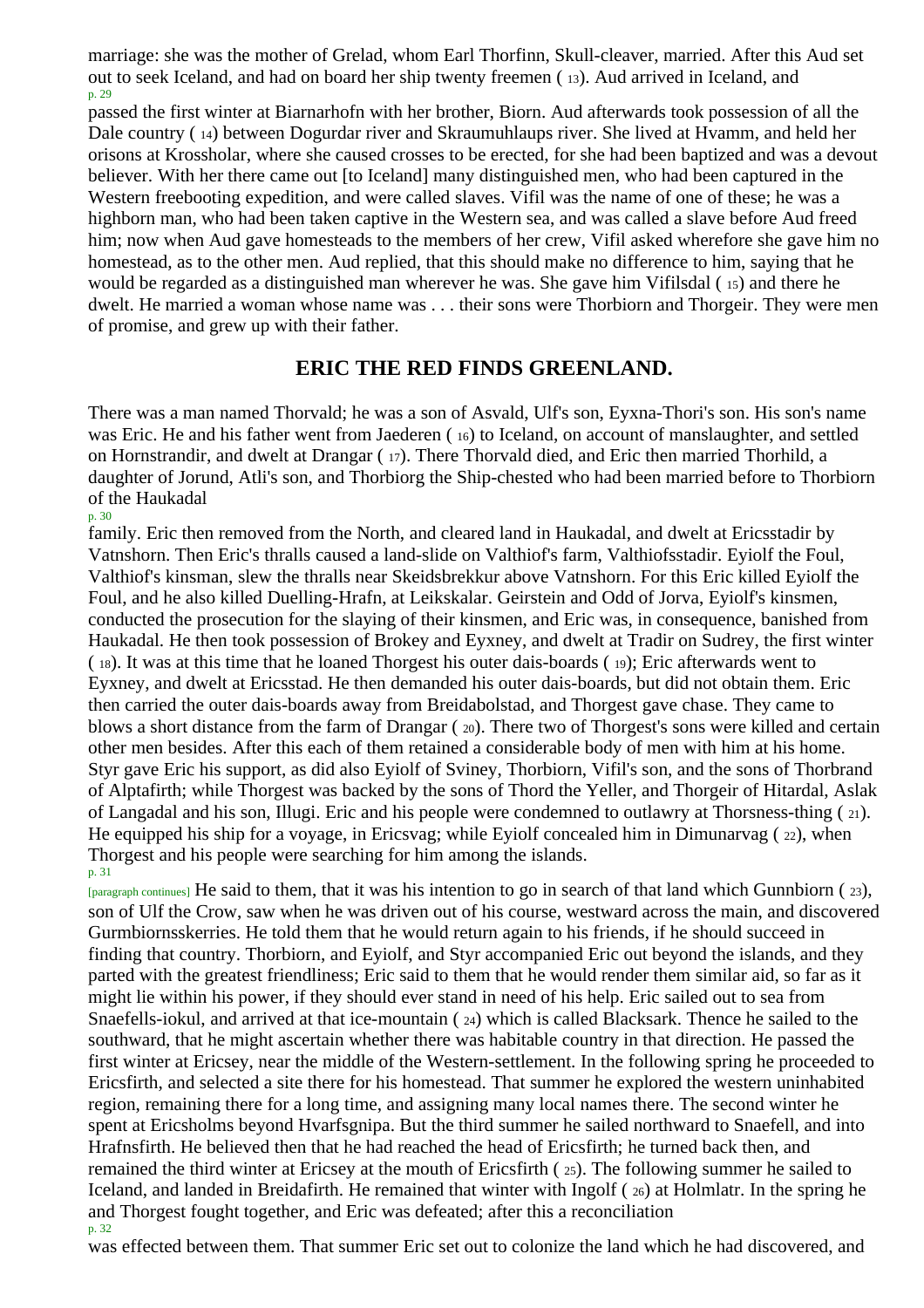which he called Greenland, because, he said, men would be the more readily persuaded thither if the land had a good name.

## **CONCERNING THORBIORN.**

Thorgeir, Vifil's son, married, and took to wife Arnora, daughter of Einar of Laugarbrekka, Sigmund's son, son of Ketil Thistil, who settled Thistilsfirth. Einar had another daughter named Hallveig; she was married to Thorbiorn, Vifil's son ( <sup>27</sup>), who got with her Laugarbrekka-land on Hellisvellir. Thorbiorn moved thither, and became a very distinguished man. He was an excellent husbandman, and had a great estate. Gudrid was the name of Thorbiorn's daughter. She was the most beautiful of her sex, and in every respect a very superior woman. There dwelt at Arnarstapi a man named Orm, whose wife's name was Halldis. Orm was a good husbandman, and a great friend of Thorbiorn, and Gudrid lived with him for a long time as a foster-daughter. There was a man named Thorgeir, who lived at Thorgeirsfell (28); he was very wealthy and had been manumitted; he had a son named Einar, who was a handsome, well-bred man, and very showy in his dress. Einar was engaged in trading-voyages from one country to the other, and had prospered in this. He always spent his winter alternately either in Iceland or in Norway. Now it is to be told that one autumn, when Einar was in Iceland, he went with his wares out along Snaefellsness,

### p. 33

with the intention of selling them. He came to Arnarstapi, and Orm invited him to remain with him, and Einar accepted this invitation, for there was a strong friendship [between Orm and himself]. Einar's wares were carried into a store-house, where he unpacked them, and displayed them to Orm and the men of his household, and asked Orm to take such of them as he liked. Orm accepted this offer, and said that Einar was a good merchant, and was greatly favoured by fortune. Now, while they were busied about the wares, a woman passed before the door of the store-house. Einar enquired of Orm: "Who was that handsome woman who passed before the door? I have never seen her here before." Orm replies: "That is Gudrid, my foster-child, the daughter of Thorbiorn of Laugarbrekka." "She must be a good match," said Einar; "has she had any suitors?" Orm replies: "In good sooth she has been courted, friend, nor is she easily to be won, for it is believed that both she and her father will be very particular in their choice of a husband." "Be that as it may," quoth Einar, "she is the woman to whom I mean to pay my addresses, and I would have thee present this matter to her father in my behalf, and use every exertion to bring it to a favourable issue, and I shall reward thee to the full of my friendship, if I am successful. It may be that Thorbiorn will regard the connection as being to our mutual advantage, for [while] he is a most honourable man and has a goodly home, his personal effects, I am told, are somewhat on the wane; but neither I nor my father are lacking in lands or chattels, and Thorbiorn would be greatly aided p. 34

thereby, if this match should be brought about." "Surely I believe myself to be thy friend," replies Orm, "and yet I am by no means disposed to act in this matter, for Thorbiorn hath a very haughty spirit, and is moreover a most ambitious man." Einar replied that he wished for nought else than that his suit should be broached; Orm replied that he should have his will. Einar fared again to the South until he reached his home. Sometime after this, Thorbiorn had an autumn feast, as was his custom, for he was a man of high position. Hither came Orm of Arnarstapi, and many other of Thorbiorn's friends. Orm came to speech with Thorbiorn, and said that Einar of Thorgeirsfell had visited him not long before, and that he was become a very promising man. Orm now makes known the proposal of marriage in Einar's behalf, and added that for some persons and for some reasons it might be regarded as a very appropriate match: "thou mayest greatly strengthen thyself thereby, master, by reason of the property." Thorbiorn answers: "Little did I expect to hear such words from thee, that I should marry my daughter to the son of a thrall ( <sup>29</sup>); and that, because it seems to thee that my means are diminishing, wherefore she shall not remain longer with thee since thou deemest so mean a match as this suitable for her." Orm afterward returned to his home, and all of the invited guests to their respective households, while Gudrid remained behind with her father, and tarried at home that winter. But in the spring Thorbiorn gave an entertainment to his friends, to which many came, and it was a noble feast, and at the banquet Thorbiorn called for silence, p. 35

and spoke: "Here have I passed a goodly lifetime, and have experienced the good-will of men toward me, and their affection; and, methinks, our relations together have been pleasant; but now I begin to find myself in straitened circumstances, although my estate has hitherto been accounted a respectable one. Now will I rather abandon my farming than lose my honour, and rather leave the country than bring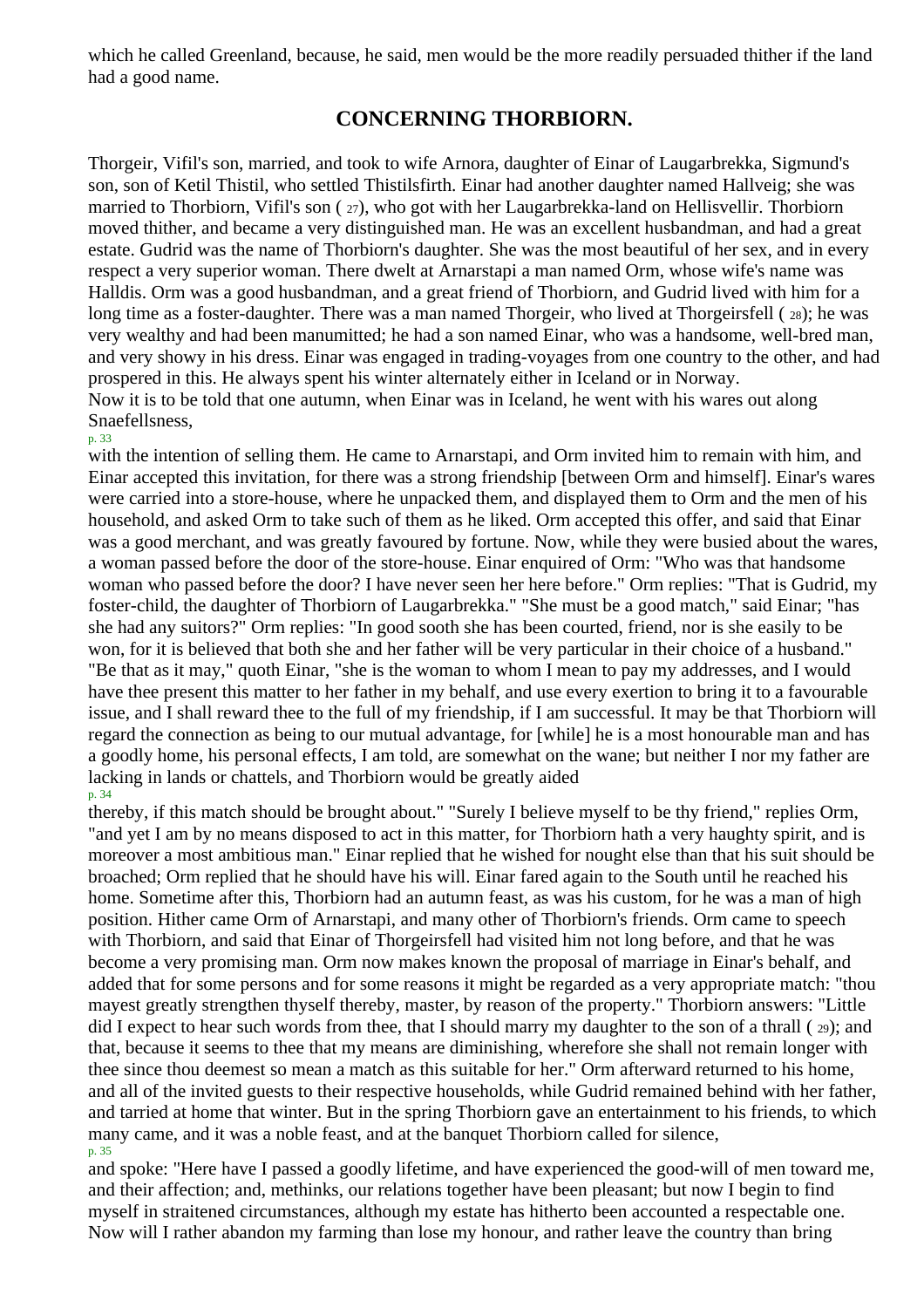disgrace upon my family; wherefore I have now concluded to put that promise to the test, which my friend Eric the Red made, when we parted company in Breidafirth. It is my present design to go to Greenland this summer, if matters fare as I wish." The folk were greatly astonished at this plan of Thorbiorn's, for he was blessed with many friends, but they were convinced that he was so firmly fixed in his purpose that it would not avail to endeavour to dissuade him from it. Thorbiorn bestowed gifts upon his guests, after which the feast came to an end, and the folk returned to their homes. Thorbiorn sells his lands and buys a ship, which was laid up at the mouth of Hraunhofn ( <sup>30</sup>). Thirty persons joined him in the voyage; among these were Orm of Arnarstapi, and his wife, and other of Thorbiorn's friends, who would not part from him. Then they put to sea. When they sailed the weather was favourable, but after they came out upon the high seas the fair wind failed, and there came great gales, and they lost their way, and had a very tedious voyage that summer. Then illness appeared among their people, and Orm and his wife Halldis died, and the half of their company. The sea began to run high, and p. 36

they had a very wearisome and wretched voyage in many ways, but arrived, nevertheless, at Heriolfsness in Greenland, on the very eve of winter. At Heriolfsness lived a man named Thorkel. He was a man of ability and an excellent husbandman. He received Thorbiorn and all of his ship's company, and entertained them well during the winter. At that time there was a season of great dearth in Greenland; those who had been at the fisheries had had poor hauls, and some had not returned. There was a certain woman there in the settlement, whose name was Thorbiorg. She was a prophetess, and was called Little Sibyl ( <sup>31</sup>). She had had nine sisters, all of whom were prophetesses, but she was the only one left alive. It was Thorbiorg's custom in the winters to go to entertainments, and she was especially sought after at the homes of those who were curious to know their fate, or what manner of season might be in store for them; and inasmuch as Thorkel was the chief yeoman in the neighbourhood it was thought to devolve upon him to find out when the evil time, which was upon them, would cease. Thorkel invited the prophetess to his home, and careful preparations were made for her reception, according to the custom which prevailed, when women of her kind were to be entertained. A high seat was prepared for her, in which a cushion filled with poultry feathers was placed. When she came in the evening, with the man who had been sent to meet her, she was clad in a dark-blue cloak, fastened with a strap, and set with stones quite down to the hem. She wore glass beads around her neck, and upon her head a black lamb-skin hood, p. 37

lined with white cat-skin. In her hands she carried a staff, upon which there was a knob, which was ornamented with brass, and set with stones up about the knob. Circling her waist she wore a girdle of touch-wood, and attached to it a great skin pouch, in which she kept the charms which she used when she was practising her sorcery. She wore upon her feet shaggy calf-skin shoes, with long, tough latchets, upon the ends of which there were large brass buttons. She had cat-skin gloves upon her hands, which were white inside and lined with fur. When she entered, all of the folk felt it to be their duty to offer her becoming greetings. She received the salutations of each individual according as he pleased her. Yeoman Thorkel took the sibyl by the hand, and led her to the seat which had been made ready for her. Thorkel bade her run her eyes over man and beast and home. She had little to say concerning all these. The tables were brought forth in the evening, and it remains to be told what manner of food was prepared for the prophetess. A porridge of goat's beestings was made for her, and for meat there were dressed the hearts of every kind of beast, which could be obtained there. She had a brass spoon, and a knife with a handle of walrus tusk, with a double hasp of brass around the haft, and from this the point was broken. And when the tables were removed Yeoman Thorkel approached Thorbiorg, and asked how she was pleased with the home, and the character of the folk, and how speedily she would he likely to become aware of that concerning which he had questioned her, and which the people were anxious to know. She replied p. 38

that she could not give an opinion in this matter before the morrow, after that she had slept there through the night. And on the morrow, when the day was far spent, such preparations were made as were necessary to enable her to accomplish her soothsaying. She bade them bring her those women, who knew the incantation, which she required to work her spells, and which she called Warlocks; but such women were not to be found. Thereupon a search was made throughout the house, to see whether any one knew this [incantation]. Then said Gudrid: "Although I am neither skilled in the black art nor a sibyl, yet my foster-mother, Halldis, taught me in Iceland that spell-song, which she called Warlocks." Thorbiorg answered: "Then are thou wise in season!" Gudrid replied: "This is an incantation and ceremony of such a kind, that I do not mean to lend it any aid, for that I am a Christian woman." Thorbiorg answered: "It might so be that thou couldst give thy help to the company here, and still be no worse woman than before; however I leave it with Thorkel to provide for my needs." Thorkel now so urged Gudrid, that she said she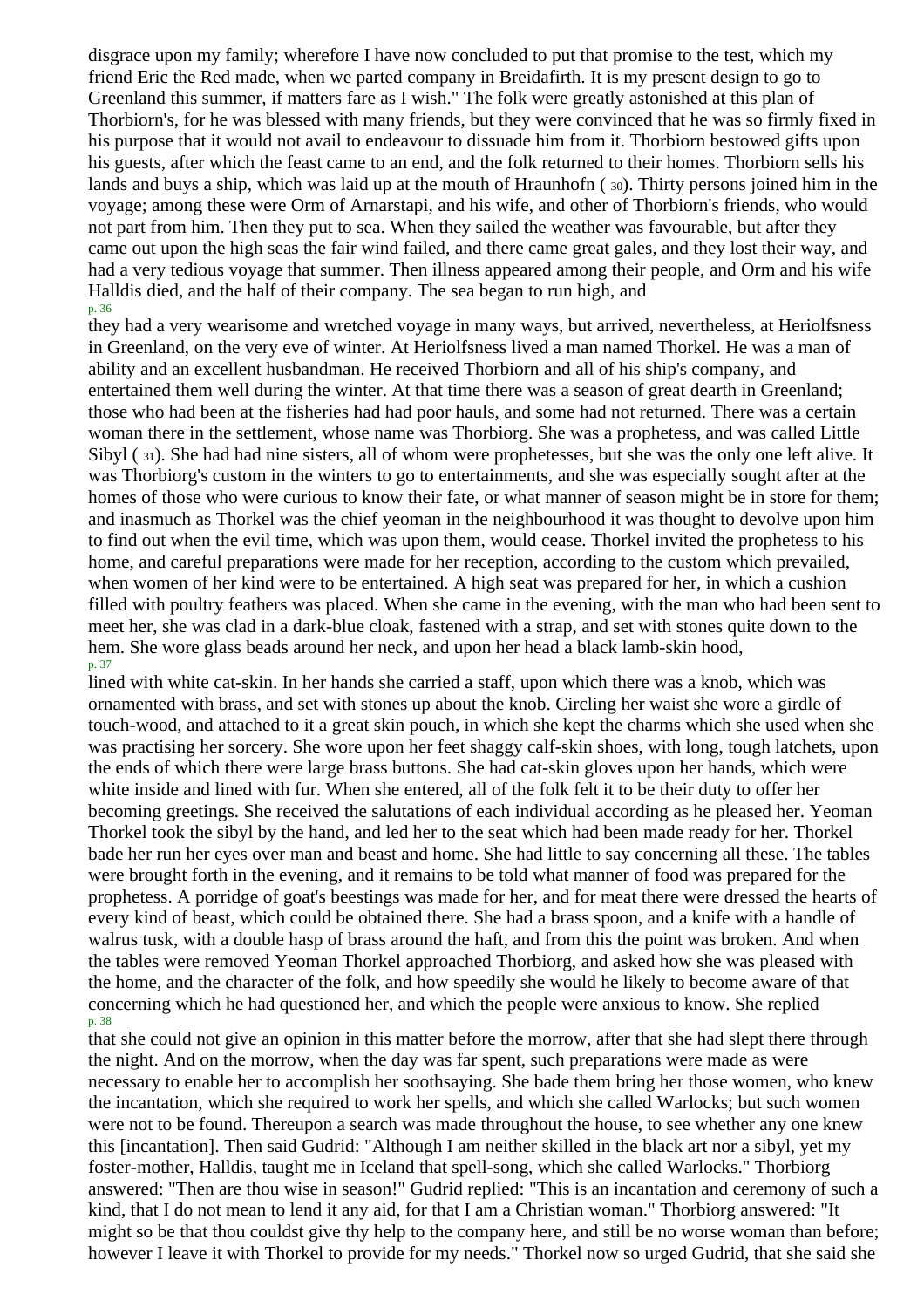must needs comply with his wishes. The women then made a ring round about, while Thorbiorg sat up on the spell-dais. Gudrid then sang the song, so sweet and well that no one remembered ever before to have heard the melody sung with so fair a voice as this. The sorceress thanked her for the song, and said: "She has indeed lured many spirits hither, who think it pleasant to hear this song, those who were wont to forsake us hitherto and refuse to submit themselves to us. Many things are now revealed to me which p. 39

hitherto have been hidden, both, from me and from others. And I am able to announce that this period of famine will not endure longer, but the season will mend as spring approaches. The visitation of disease, which has been so long upon you, will disappear sooner than expected. And thee, Gudrid, I shall reward out of hand for the assistance which thou hast vouchsafed us, since the fate in store for thee is now all made manifest to me. Thou shalt make a most worthy match here in Greenland, but it shall not be of long duration for thee, for thy future path leads out to Iceland, and a lineage both great and goodly shall spring from thee, and above thy line brighter rays of light shall shine than I have power clearly to unfold. And now fare well and health to thee, my daughter!" After this the folk advanced to the sibyl, and each besought information concerning that about which he was most serious. She was very ready in her responses, and little of that which she foretold failed of fulfillment. After this they came for her from a neighbouring farmstead, and she thereupon set out thither. Thorbiorn was then sent for, since he had not been willing to remain at home while such heathen rites were practising. The weather improved speedily when the spring opened, even as Thorbiorg had prophesied. Thorbiorn equipped his ship and sailed away, until he arrived at Brattahlid. Eric received him with open arms, and said that it was well that he had come thither. Thorbiorn and his household remained with him during the winter, while quarters were provided for the crew among the farmers. And the following spring Eric gave Thorbiorn p. 40

land on Stokkaness, where a goodly farmstead was founded, and there he lived thenceforward.

## **CONCERNING LIEF THE LUCKY AND THE INTRODUCTION OP CHRISTIANITY INTO GREENLAND.**

Eric was married to a woman named Thorhild, and had two sons; one of these was named Thorstein, and the other Leif. They were both promising men. Thorstein lived at home with his father, and there was not at that time a man in Greenland who was accounted of so great promise as he. Leif had sailed ( <sup>32</sup>) to Norway, where he was at the court of King Olaf Tryggvason. When Leif sailed from Greenland, in the summer, they were driven out of their course to the Hebrides. It was late before they got fair winds thence, and they remained there far into the summer. Leif became enamored of a certain woman, whose name was Thorgunna. She was a woman of fine family, and Leif observed that she was possessed of rare intelligence ( <sup>33</sup>): When Leif was preparing for his departure Thorgunna ( <sup>34</sup>) asked to be permitted to accompany him. Leif enquired whether she had in this the approval of her kinsmen. She replied that she did not care for it. Leif responded that he did not deem it the part of wisdom to abduct so high-born a woman in a strange country, "and we so few in number." "It is by no means certain that thou shalt find this to be the better decision," said Thorgunna. "I shall put it to the proof, notwithstanding," said Leif. "Then I tell thee," said Thorgunna, "that I am no longer a lone woman, for I am pregnant, and upon thee I charge it. I p. 41

foresee that I shall give birth to a male child. And though thou give this no heed, yet will I rear the boy, and send him to thee in Greenland, when he shall be fit to take his place with other men. And I foresee that thou wilt get as much profit of this son as is thy due from this our parting; moreover, I mean to come to Greenland myself before the end comes." Leif gave her a gold finger-ring, a Greenland wadmal mantle, and a belt of walrus-tusk. This boy came to Greenland, and was called Thorgils. Leif acknowledged his paternity, and some men will have it that this Thorgils came to Iceland in the summer before the Frodawonder ( <sup>35</sup>). However, this Thorgils was afterwards in Greenland, and there seemed to be something not altogether natural about him before the end came. Leif and his companions sailed away from the Hebrides, and arrived in Norway in the autumn. Leif went to the court of King Olaf Tryggvason. He was well received by the king, who felt that he could see that Leif was a man of great accomplishments. Upon one occasion the king came to speech with Leif, and asked him, "Is it thy purpose to sail to Greenland in the summer?" "It is my purpose," said Leif, "if it be your will." "I believe it will be well," answers the king, "and thither thou shalt go upon my errand, to, proclaim Christianity there." Leif replied that the king should decide, but gave it as his belief that it would be difficult to carry this mission to a successful issue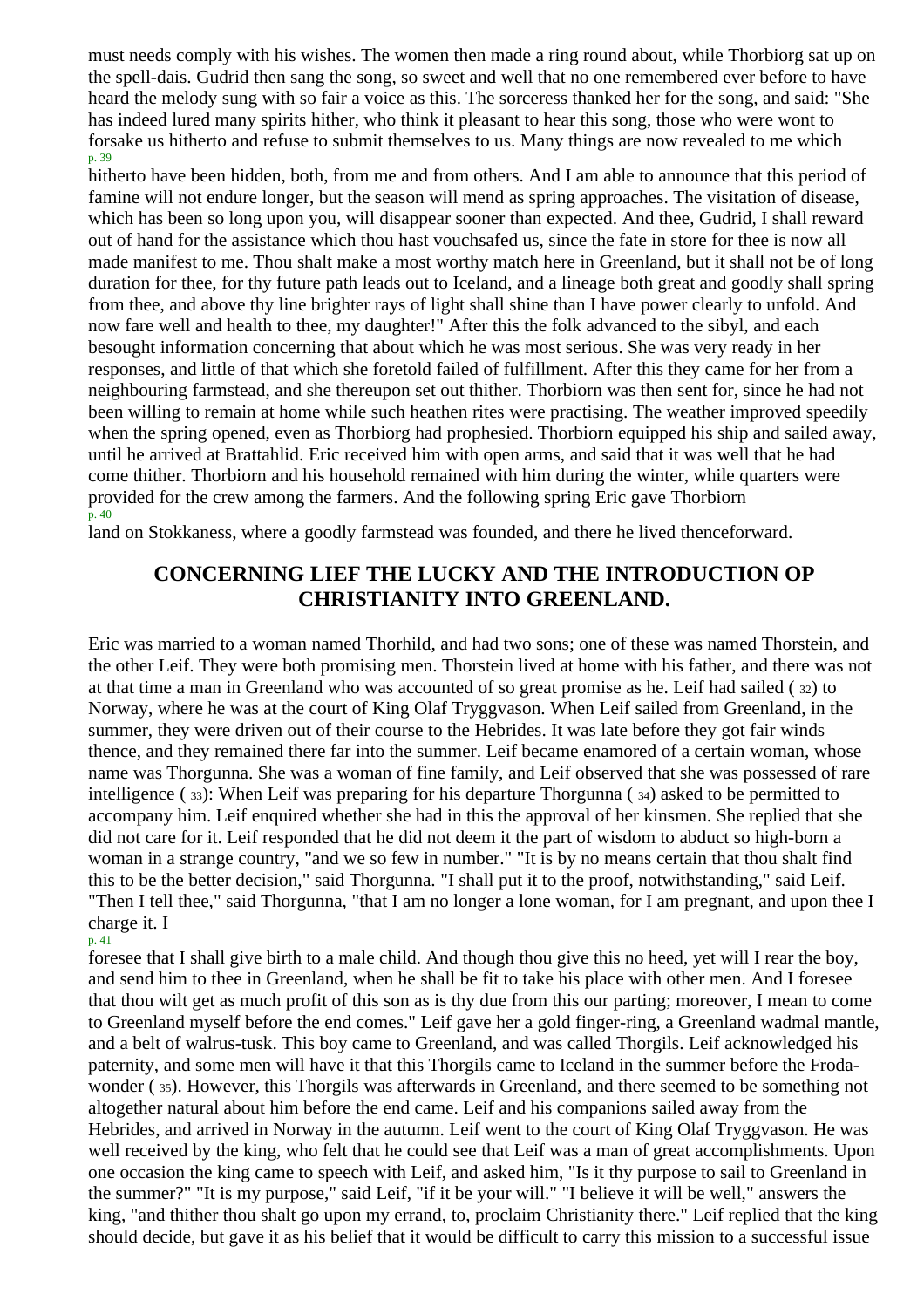in Greenland. The king replied that he knew of no man who would be better fitted for this undertaking, "and in thy hands the cause will surely prosper." "This can only be," said Leif, "if I enjoy the p. 42

grace of your protection." Leif put to sea when his ship was ready for the voyage. For a long time he was tossed about upon the ocean, and came upon lands of which he had previously had no knowledge. There were self-sown wheat fields and vines growing there. There were also those trees there which are called "mausur" ( <sup>36</sup>), and of all these they took specimens. Some of the timbers were so large that they were used in building. Leif found men upon a wreck, and took them home with him, and procured quarters for them all during the winter. In this wise be showed his nobleness and goodness, since he introduced Christianity into the country, and saved the men from the wreck; and be was called Leif the Lucky ever after. Leif landed in Ericsfirth, and then went home to Brattahlid; he was well received by every one. He soon proclaimed Christianity throughout the land, and the Catholic faith, and announced King Olaf Tryggvason's messages to the people, telling them how much excellence and how great glory accompanied this faith. Eric was slow in forming the determination to forsake his old belief, but Thiodhild ( <sup>37</sup>) embraced the faith promptly, and caused a church to be built at some distance from the house. This building was called Thiodhild's Church, and there she and those persons who had accepted Christianity, and they were many, were wont to offer their prayers. Thiodhild would not have intercourse with Eric after that she had received the faith, whereat he was sorely vexed.

At this time there began to be much talk about a voyage of exploration to that country which Leif had discovered. p. 43

[paragraph continues] The leader of this expedition was Thorstein Ericsson, who was a good man and an intelligent, and blessed with many friends. Eric was likewise invited to join them, for the men believed that his luck and foresight would be of great furtherance. He was slow in deciding, but did not say nay, when his friends besought him to go. They thereupon equipped that ship in which Thorbiorn had come out, and twenty men were selected for the expedition. They took little cargo with them, nought else save their weapons and provisions. On that morning when Eric set out from his home he took with him a little chest containing gold and silver; he hid this treasure, and then went his way. He had proceeded but a short distance, however, when he fell from his horse and broke his ribs and dislocated his shoulder, whereat he cried, "Ai, ai!" By reason of this accident he sent his wife word that she should procure the treasure which he had concealed, for to the hiding of the treasure he attributed his misfortune ([38](http://www.sacred-texts.com/neu/nda/nda12.htm#xref_38)). Thereafter they sailed cheerily out of Ericsfirth in high spirits over their plan. They were long tossed about upon the ocean, and could not lay the course they wished. They came in sight of Iceland, and likewise saw birds from the Irish coast. Their ship was, in sooth, driven hither and thither over the sea. In the autumn they turned back, worn out by toil, and exposure to the elements, and exhausted by their labours, and arrived at Ericsfirth at the very beginning of winter. Then said Eric, "More cheerful were we in the summer, when we put out of the firth, but we still live, and it might have been much worse." Thorstein p. 44

answers, "It will be a princely deed to endeavour to look well after the wants of all these men who are now in need, and to make provision for them during the winter." Eric answers, "It is ever true, as it is said, that 'it is never clear ere the answer comes,' and so it must be here. We will act now upon thy counsel in this manner." All of the men, who were not otherwise provided for, accompanied the father and son. They landed thereupon, and went home to Brattahlid, where they remained throughout the winter.

## **THORSTEIN ERICSSON WEDS GUDRID; APPARITIONS.**

Now it is to be told that Thorstein Ericsson sought Gudrid, Thorbiorn's daughter, in wedlock. His suit was favourably received both by herself and by her father, and it was decided that Thorstein should marry Gudrid, and the wedding was held at Brattahlid in the autumn. The entertainment sped well, and was very numerously attended. Thorstein had a home in the Western-settlement at a certain farmstead, which is called Lysufirth. A half interest in this property belonged to a man named Thorstein, whose wife's name was Sigrid. Thorstein went to Lysufirth, in the autumn, to his namesake, and Gudrid bore him company. They were well received, and remained there during the winter. It came to pass that sickness appeared in their home early in the winter. Gard was the name of the overseer there; he had few friends; he took sick first and died. It was not long before one after another took sick and died. Then Thorstein, Eric's son, fell sick, and Sigrid, the wife of Thorstein, his name-sake; p. 45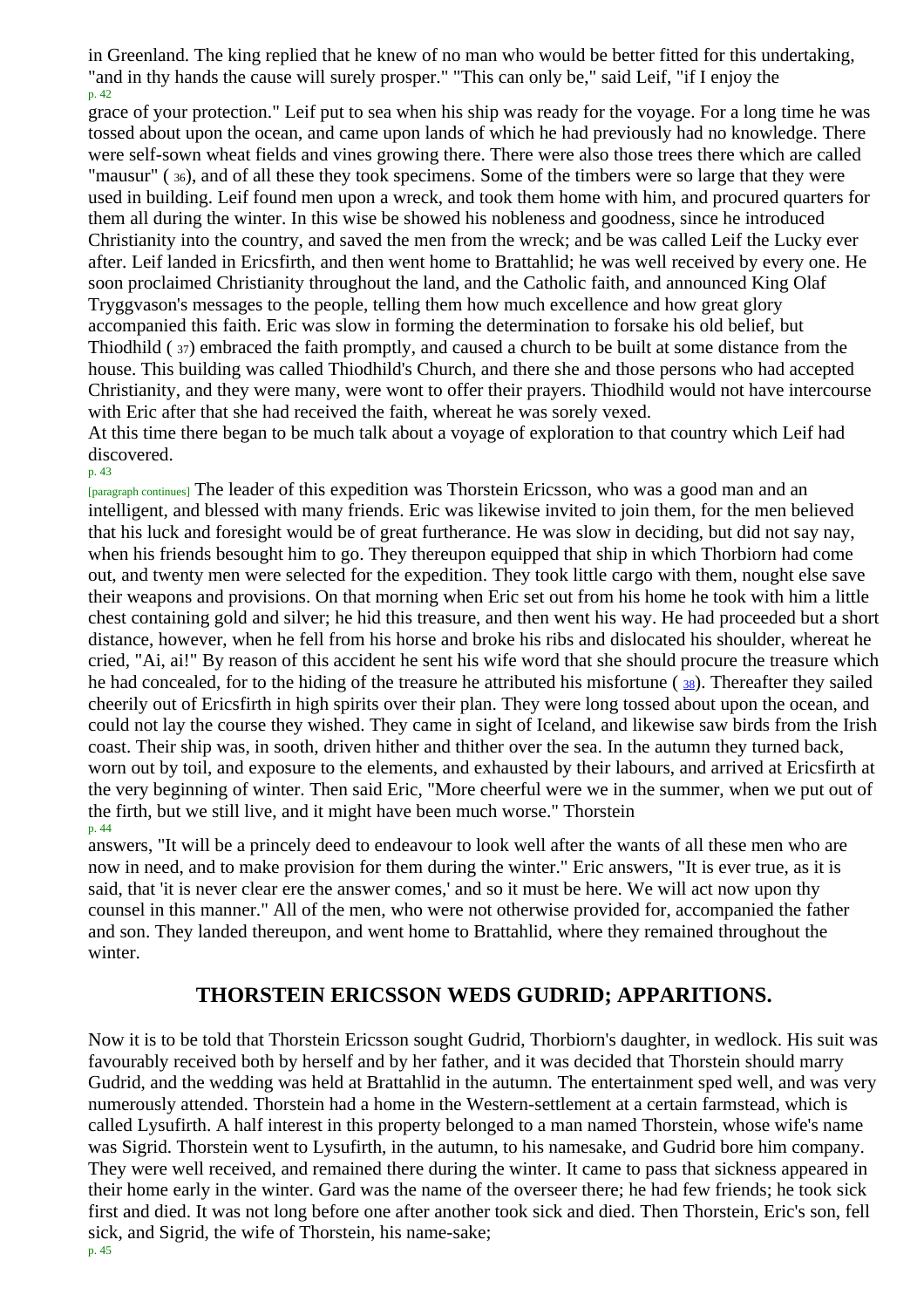and one evening Sigrid wished to go to the house, which stood over against the outer-door, and Gudrid accompanied her; they were facing the outer-door when Sigrid uttered a loud cry. "We have acted thoughtlessly," exclaimed Gudrid, "yet thou needest not cry, though the cold strikes thee; let us go in again as speedily as possible." Sigrid answered, "This may not be in this present plight. All of the dead folk are drawn up here before the door now; among them I see thy husband, Thorstein, and I can see myself there, and it is distressful to look upon." But directly this had passed she exclaimed, "Let us go now, Gudrid; I no longer see the band!" The overseer had vanished from her sight, whereas it had seemed to her before that he stood with a whip in his hand and made as if he would scourge the flock. So they went in, and ere the morning came she was dead, and a coffin was made ready for the corpse; and that same day the men planned to row out to fish, and Thorstein accompanied them to the landing-place, and in the twilight he went down to see their catch. Thorstein, Eric's son, then sent word to his namesake that he should come to him, saying that all was not as it should be there, for the housewife was endeavouring to rise to her feet, and wished to get in under the clothes beside him, and when he entered the room she was come up on the edge of the bed. He thereupon seized her hands and held a pole-axe ( <sup>39</sup>) before her breast. Thorstein, Eric's son, died before night-fall. Thorstein, the master of the house, bade Gudrid lie down and sleep, saying that he would keep watch over the bodies during the night; thus she did, and p. 46

early in the night Thorstein, Eric's son, sat up and spoke, saying that he desired Gudrid to be called thither, for that it was his wish to speak with her: "It is God's will that this hour be given me for my own and for the betterment of my condition." Thornstein, the master, went in search of Gudrid, and waked her, and bade her cross herself, and pray God to help her; "Thorstein, Eric's son, has said to me that he wishes to see thee; thou must take counsel with thyself now, what thou wilt do, for I have no advice to give thee." She replied, "It may be that this is intended to be one of those incidents which shall afterward be held in remembrance, this strange event, and it is my trust that God will keep watch over me; wherefore, under God's mercy, I shall venture to go to him, and learn what it is that he would say, for I may not escape this if it be designed to bring me harm. I will do this, lest he go further, for it is my belief that the matter is a grave one." So Gudrid went and drew near to Thorstein, and he seemed to her to be weeping. He spoke a few words in her ear, in a low tone, so that she alone could hear them; but this he said so that all could hear, that those persons would be blessed who kept well the faith, and that it carried with it all help and consolation, and yet many there were, said he, who kept it but ill. "This is no proper usage, which has obtained here in Greenland since Christianity was introduced here, to inter men in unconsecrated earth, with nought but a brief funeral service. It is my wish that I be conveyed to the church, together with the others who have died here; Gard, however, I would have, you burn upon a pyre, as speedily as possible, p. 47

since he has been the cause of all of the apparitions which have been seen here during the winter." He spoke to her also of her own destiny, and said that she had a notable future in store for her, but he bade her beware of marrying any Greenlander; he directed her also to give their property to the church and to the poor, and then sank down again a second time. It had been the custom in Greenland, after Christianity was introduced there, to bury persons on the farmsteads where they died, in unconsecrated earth; a pole was erected in the ground, touching the breast of the dead, and subsequently, when the priests came thither, the pole was withdrawn and holy water poured in [the orifice], and the funeral service held there, although it might be long thereafter. The bodies of the dead were conveyed to the church at Ericsfirth, and the funeral services held there by the clergy. Thorbiorn died soon after this, and all of his property then passed into Gudrid's possession. Eric took her to his home and carefully looked after her affairs.

## **CONCERNING THORD OF HOFDI.**

There was a man named Thord, who lived at Hofdi on Hofdi-strands. He married Fridgerd, daughter of Thori the Loiterer and Fridgerd, daughter of Kiarval the King of the Irish. Thord was a son of Biorn Chestbutter, son of Thorvald Spine, Asleik's son, the son of Biorn Iron-side, the son of Ragnar Shaggybreeks. They had a son named Snorri. He married Thorhild Ptarmigan, daughter of Thord the Yeller. Their son was Thord Horse head. Thorfinn Karlsefni [1](http://www.sacred-texts.com/neu/nda/#fn_0) was the name of p. 48

[paragraph continues] Thord's son ( <sup>40</sup>). Thorfinn's mother's name was Thorunn. Thorfinn was engaged in trading voyages, and was reputed to be a successful merchant. One summer Karlsefni equipped his ship, with the intention of sailing to Greenland. Snorri, Thorbrand's son, of Alptafirth  $(41)$  $(41)$  $(41)$  accompanied him, and there were forty men on board the ship with them. There was a man named Biarni, Grimolf's son, a man from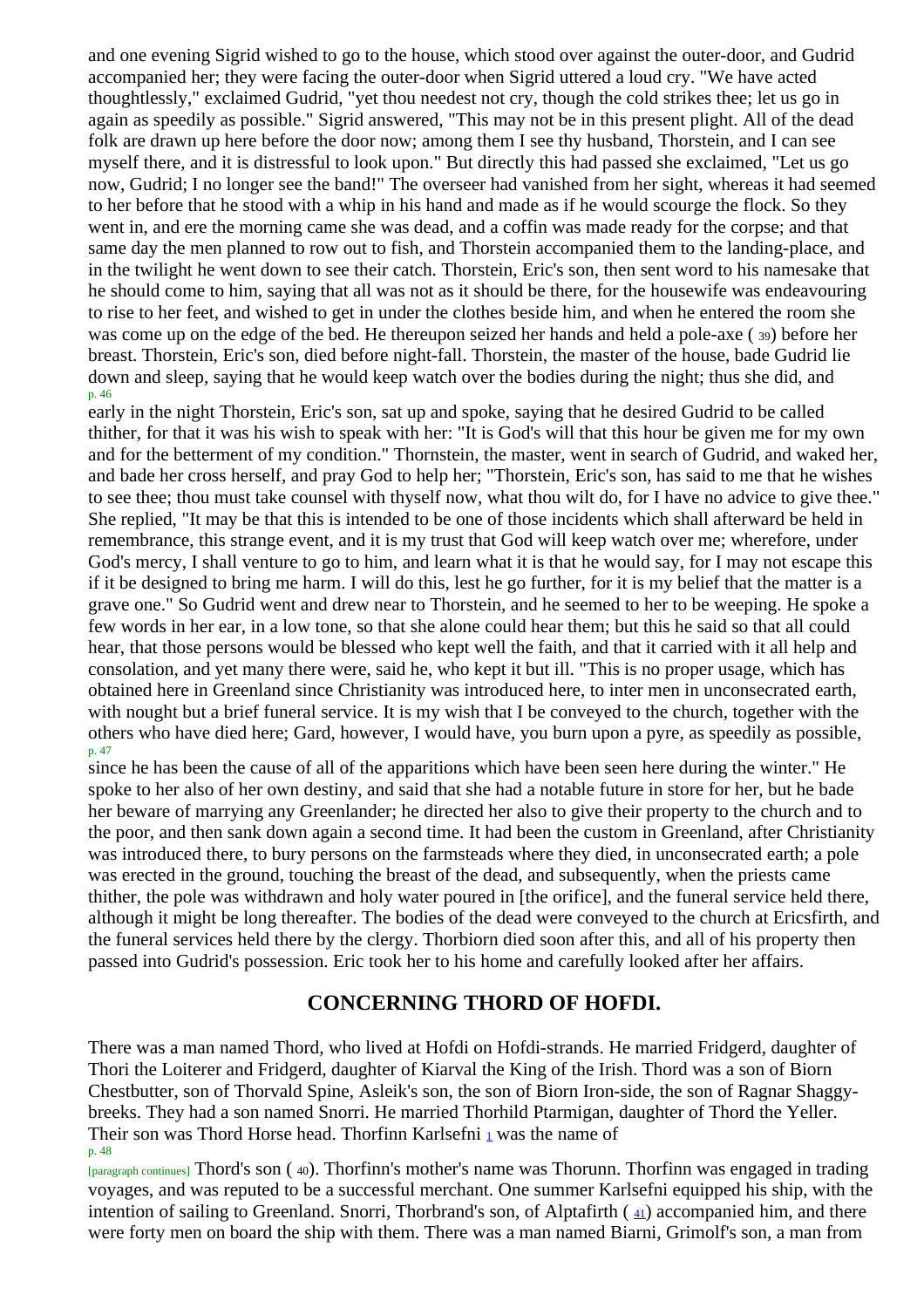Briedafirth, and another named Thorhall, Gamli's son  $(42)$ , an East-firth man. They equipped their ship, the same summer as Karlsefni, with the intention of making a voyage to Greenland; they had also forty men in their ship. When they were ready to sail, the two ships put to sea together. It has not been recorded how long a voyage they had; but it is to be told that both of the ships arrived at Ericsfirth in the autumn. Eric and other of the inhabitants of the country rode to the ships, and a goodly trade was soon established between them. Gudrid was requested by the skippers to take such of their wares as she wished, while Eric, on his part, showed great munificence in return, in that he extended an invitation to both crews to accompany him home for winter quarters at Brattahlid. The merchants accepted this invitation, and went with Eric. Their wares were then conveyed to Brattahlid; nor was there lack there of good and commodious storehouses, in which to keep them; nor was there wanting much of that which they needed, and the merchants were well pleased with their entertainment at Eric's home during that winter. Now as it drew toward Yule Eric became very taciturn, and less cheerful than had p. 49

been his wont. On one occasion Karlsefni entered into conversation with Eric, and said: "Hast thou aught weighing upon thee, Eric? The folk have remarked, that thou are somewhat more silent than thou hast been hitherto. Thou hast entertained us with great liberality, and it behooves us to make such return as may lie within our power. Do thou now but make known the cause of thy melancholy." Eric answers: "Ye accept hospitality gracefully, and in manly wise, and I am not pleased that ye should be the sufferers by reason of our intercourse; rather am I troubled at the thought, that it should he given out elsewhere, that ye have never passed a worse Yule than this, now drawing nigh, when Eric the Red was your host at Brattahlid in Greenland." "There shall be no cause for that," replied Karlsefni, "we have malt, and meal, and corn in our ships, and you are welcome to take of these whatsoever you wish, and to provide as liberal an entertainment as seems fitting to you." Eric accepted this offer, and preparations were made for the Yule feast ( <sup>43</sup>), and it was so sumptuous, that it seemed to the people they had scarcely ever seen so grand an entertainment before. And after Yule Karlsefni broached the subject of a marriage with Gudrid to Eric, for he assumed that with him rested the right to bestow her hand in marriage. Eric answered favourably, and said that she would accomplish the fate in store for her, adding that he had heard only good reports of him. And not to prolong this the result was that *Thorfinn* was betrothed to *Thurid*, and the banquet was augmented, and their wedding was celebrated; and this befell at Brattahlid during the winter. p. 50

### **BEGINNING OF THE WINELAND VOYAGES.**

About this time there began to be much talk at Brattahlid, to the effect that Wineland the Good should be explored, for, it was said, that country must be possessed of many goodly qualities. And so it came to pass, that Karlsefni and Snorri fitted out their ship, for the purpose of going in search of that country in the spring. Biarni and Thorhall joined the expedition with their ship, and the men who had borne them company. There was a man named Thorvard; he was wedded to Freydis ( <sup>44</sup>) a natural daughter of Eric the Red. He also accompanied them, together with Thorvald, Eric's son, and Thorhall, who was called the Huntsman. He had been for a long time with Eric as his hunter and fisherman during the summer, and as his steward during the winter. Thorhall was stout and swarthy, and of giant stature; he was a man of few words, though given to abusive language when he did speak, and he ever incited Eric to evil. He was a poor Christian; he had a wide knowledge of the unsettled regions. He was on the same ship with Thorvard and Thorvald. They had that ship which Thorbiorn had brought out. They had in all one hundred and sixty men, when they sailed to the Western settlement ( <sup>45</sup>), and thence to Bear Island. Thence they bore away to the southward two "dœgr" ( <sup>46</sup>). Then they saw land, and launched a boat, and explored the land, and found there large flat stones [*hellur*], and many of these were twelve ells wide; there were many Arctic foxes there. They gave a name to the country, and p. 51

called it Helluland [the land of flat stones]. Then they sailed with northerly winds two "dœgr," and land then lay before them, and upon it was a great wood and many wild beasts; an island lay off the land to the southeast, and there they found a bear, and they called this Biarney [Bear Island], while the land where the wood was they called Markland [Forest-land]. Thence they sailed southward along the land for a long time, and came to a cape; the land lay upon the starboard; there were long strands and sandy banks there. They rowed to the land and found upon the cape there the keel of a ship  $(47)$  and they called it there Kialarnes [Keelness]; they also called the strands Furdustrandir [Wonder-strands], because they were so long to sail by. Then the country became indented with bays, and they steered their ships into a bay. It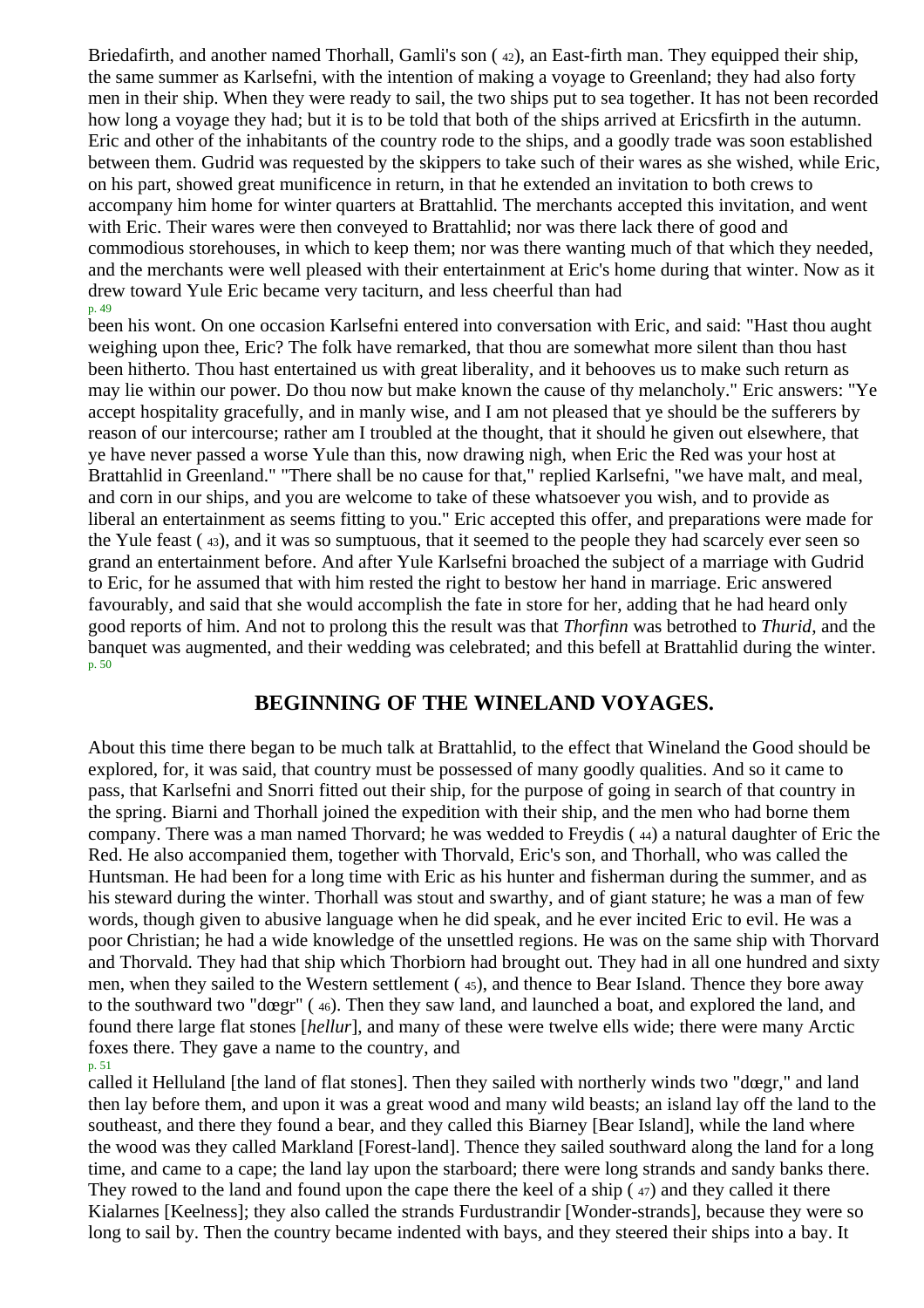was when Leif was with King Olaf Tryggvason, and he bade him proclaim, Christianity to Greenland, that the king gave him two Gaels ( <sup>48</sup>); the man's name was Haki, and the woman's Haekia. The king advised Leif to have recourse to these people, if he should stand in need of fleetness, for they were swifter than deer. Eric and Leif had tendered Karlsefni the services of this couple. Now when they had sailed past Wonder-strands they put the Gaels ashore, and directed them to run to the southward, and investigate the nature of the country, and return again before the end of the third half-day. They were each clad in a garment which they called "kiafal," which was so fashioned that it had a hood at the top, was open at the sides, was sleeveless, and was fastened between the legs with buttons and loops, p. 52

while elsewhere they were naked. Karlsefni and his companions cast anchor, and lay there during their absence; and when they came again, one of them carried a bunch of grapes and the other an ear of newsown wheat. They went on board the ship, whereupon Karlsefni and his followers held on their way, until they came to where the coast was indented with bays. They stood into a bay with their ships. There was an island out at the mouth of the bay, about which there were strong currents, wherefore they called it Straumey [Stream Isle]. There were so many birds there that it was scarcely possible to step between the eggs. They sailed through the firth, and called it Straumfiord [Streamfirth], and carried their cargoes ashore from the ships, and established themselves there. They had brought with them all kinds of livestock. It was a fine country there. There were mountains thereabouts. They occupied themselves exclusively with the exploration of the country. They remained there during the winter, and they had taken no thought for this during the summer. The fishing began to fail, and they began to fall short of food. Then Thorhall the Huntsman disappeared. They had already prayed to God for food, but it did not come as promptly as their necessities seemed to demand. They searched for Thorhall for three half-days, and found him on a projecting crag. He was lying there and looking up at the sky, with mouth and nostrils agape, and mumbling something. They asked him why he had gone thither; he replied that this did not concern anyone. They asked him then to go home with p. 53

them, and he did so. Soon after this a whale appeared there, and they captured it, and flensed it, and no one could tell what manner of whale it was; and when the cooks had prepared it they ate of it, and were all made ill by it. Then Thorhall, approaching them, said: "Did not the Red-beard ( <sup>49</sup>) prove more helpful than your Christ? This is my reward for the verses which I composed to Thor, the Trustworthy; seldom has he failed me." When the people heard this they cast the whale down into the sea, and made their appeals to God. The weather then improved, and they could now row out to fish, and thenceforward they had no lack of provisions, for they could hunt game on the land, gather eggs on the island, and catch fish from the sea.

## **CONCERNING KARLSEFNI AND THORHALL**

It is said that Thorhall wished to sail to the northward beyond Wonder-strands, in search of Wineland, while Karlsefni desired to proceed to the southward, off the coast. Thorhall prepared for his voyage out below the island, having only nine men in his party, for all the remainder of the company went with Karlsefni. And one day when Thorhall was carrying water aboard his ship, and was drinking, he recited this ditty:

> When I came, these brave men told me, Here the best of drink I'd get, Now with water-pail behold me,-- Wine and I are strangers yet. Stooping at the spring, I've tested All the wine this land affords; Of its vaunted charms divested, Poor indeed are its rewards.

#### p. 54

And when they were ready, they hoisted sail; whereupon Thorhall recited this ditty:

Comrades, let us now be faring

Homeward to our own again!

Let us try the sea-steed's daring,

Give the chafing courser rein.

Those who will may bide in quiet,

Let them praise their chosen land,

Feasting on a whale-steak diet,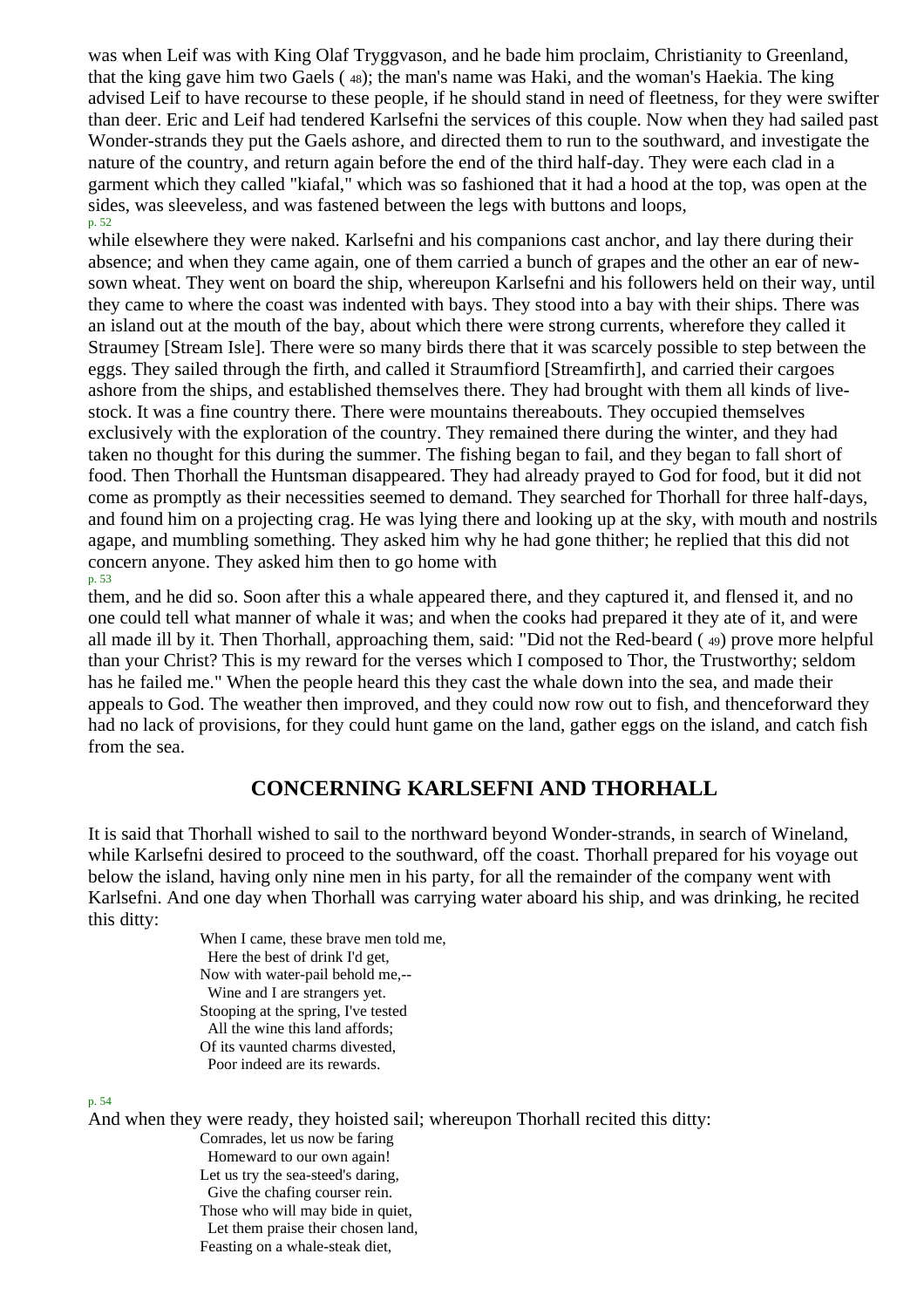Then they sailed away to the northward past Wonder-strands and Keelness, intending to cruise to the westward around the cape. They encountered westerly gales, were driven ashore in Ireland, where they were grievously maltreated and thrown into slavery. There Thorhall lost his life, according to that which traders have related.

It is now to be told of Karlsefni, that he cruised southward off the coast, with Snorri and Biarni, and their people. They sailed for a long time, and until they came at last to a river which flowed down from the land into a lake, and so into the sea. There were great bars at the mouth of the river, so that it could only be entered at the height of the flood-tide. Karlsefni and his men sailed into the mouth of the river, and called it there Hop [a small land-locked bay]. They found self-sown wheat-fields on the land there; wherever there were hollows, and wherever there was hilly ground, there were vines (50). Every brook there was full of fish. They dug p. 55

pits on the shore where the tide rose highest, and when the tide fell there were halibut ( <sup>51</sup>) in the pits. There were great numbers of wild animals of all kinds in the woods. They remained there half a month, and enjoyed themselves, and kept no watch. They had their livestock with them. Now one morning early when they looked about them they saw a great number of skin-canoes, and staves (52) were brandished from the boats, with a noise like flails, and they were revolved in the same direction in which the sun moves. Then said Karlsefni: "What may this betoken?" Snorri, Thorbrand's son, answered him: "It may be that this is a signal of peace, wherefore let us take a white shield ( <sup>53</sup>) and display it." And thus they did. Thereupon the strangers rowed toward them, and went upon the land, marvelling at those whom they saw before them. They were swarthy men and ill-looking, and the hair of their heads was ugly. They had great eyes, and were broad of cheek ( <sup>54</sup>). They tarried there for a time looking curiously at the people they saw before them, and then rowed away, and to the southward around the point.

Karlsefni and his followers had built their huts above the lake, some of their dwellings being near the lake, and others farther away. Now they remained there that winter. No snow came there, and all of their live-stock lived by grazing ( <sup>55</sup>). And when spring opened they discovered, early one morning, a great number of skin-canoes rowing from the south past the cape, so numerous that it looked as if coals had been scattered broadcast out before the bay; and on every boat staves were waved. p. 56

Thereupon Karlsefni and his people displayed their shields and when they came together they began to barter with each other. Especially did the strangers wish to buy red cloth, for which they offered in exchange peltries and quite grey skins. They also desired to buy swords and spears, but Karlsefni and Snorri forbade this. In exchange for perfect unsullied skins, the Skrellings would take red stuff a span in length, which they would bind around their heads. So their trade went on for a time, until Karlsefni and his people began to grow short of cloth, when they divided it into such narrow pieces that it was not more than a finger's breadth wide, but the Skrellings still continued to give just as much for this as before, or more.

It so happened that a bull, belonging to Karlsefni and his people, ran out from the woods, bellowing loudly. This so terrified the Skrellings, that they sped out to their canoes, and then rowed away to the southward along the coast. For three entire weeks nothing more was seen of them. At the end of this time, however, a great multitude of Skrelling boats was discovered approaching from the south, as if a stream were pouring down, and all of their staves were waved in a direction contrary to the course of the sun, and the Skrellings were all tittering loud cries. Thereupon Karlsefni and his men took red shields ( <sup>52</sup>) and displayed them. The Skrellings sprang from their boats, and they met then, and fought together. There was a fierce shower of missiles, for the Skrellings had war-slings. Karlsefni and Snorri observed that the Skrellings raised up on a pole a great p. 57

ball-shaped body, almost the size of a sheep's belly, and nearly black in colour, and this they hurled from the pole upon the land above Karlsefni's followers, and it made a frightful noise where it fell. Whereat a great fear seized upon Karlsefni and all his men, so that they could think of nought but flight, and of making their escape up along the river bank, for it seemed to them that the troop of the Skrellings was rushing towards them from every side, and they did not pause until they came to certain jutting crags, where they offered a stout resistance. Freydis came out, and seeing that Karlsefni and his men were fleeing, she cried: "Why do ye flee from these wretches, such worthy men as ye, when, meseems, ye might slaughter them like cattle. Had I but a weapon, methinks, I would fight better than any one of you!" They gave no heed to her words. Freydis sought to join them, but lagged behind, for she was not hale; she followed them, however, into the forest, while the Skrellings pursued her; she found a dead man in front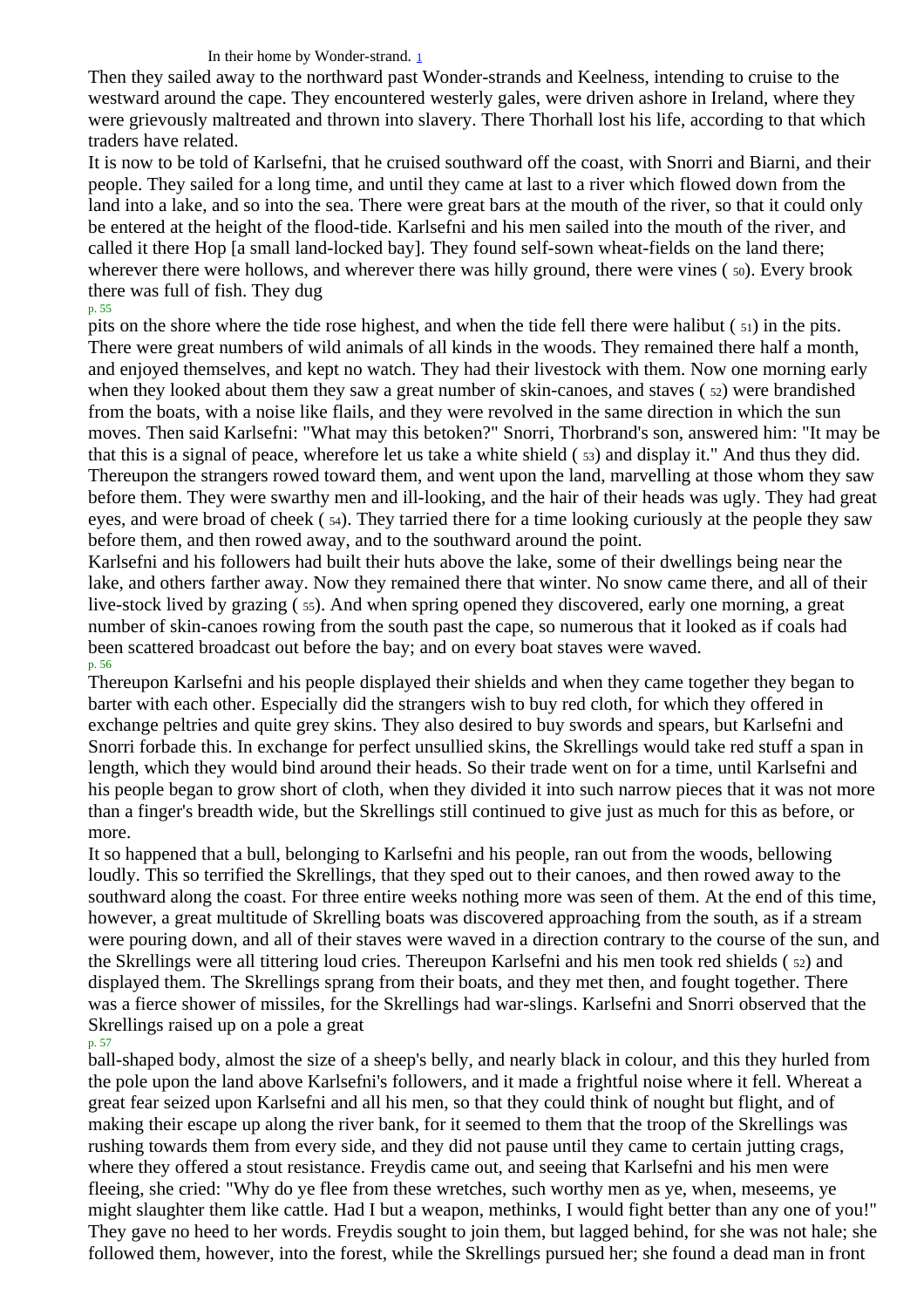of her; this was Thorbrand, Snorri's son, his skull cleft by a flat stone; his naked sword lay beside him; she took it up, and prepared to defend herself with it. The Skrellings then approached her, whereupon she stripped down her shift, and slapped her breast with the naked sword. At this the Skrellings were terrified and ran down to their boats, and rowed away. Karlsefni and his companions, however, joined her and praised her valour. Two of Karlsefni's men had fallen and a great number of the Skrellings. Karlsefni's party had been overpowered by dint of superior numbers. They now returned to. their p. 58

dwellings, and bound up their wounds, and weighed carefully what throng of men that could have been, which had seemed to descend upon them from the land; it now seemed to them that there could have been but the one party, that which came from the boats, and that the other troop must have been an ocular delusion. The Skrellings, however, found a dead man, and an axe lay beside him. One of their number picked up the axe, and struck at a tree with it, and one after another [they tested it], and it seemed to them to be a treasure, and to cut well; then one of their number seized it, and hewed at a stone with it, so that the axe broke, whereat they concluded that it could be of no use, since it would not withstand stone, and they cast it away.

It now seemed clear to Karlsefni and his people that although the country thereabouts was attractive, their life would be one of constant dread and turmoil by reason of the [hostility of the] inhabitants of the country, so they forthwith prepared to leave, and determined to return to their own country. They sailed to the northward off the coast, and found five Skrellings, clad in skin-doublets, lying asleep near the sea. There were vessels beside them containing animal marrow, mixed with blood. Karlsefni and his company concluded that they must have been banished from their own land. They put them to death. They afterwards found a cape, upon which there was a great number of animals, and this cape looked as if it were one cake of dung, by reason of the animals which lay there at night. They now arrived again at Streamfirth, where they found great abundance of all those things

#### p. 59

of which they stood in need. Some men say that Biarni and Freydis remained behind here with a hundred men, and went no further; while Karlsefni and Snorri proceeded to the southward with forty men, tarrying at Hop barely two months, and returning again the same summer. Karlsefni then set out with one ship in search of Thorhall the Huntsman, but the greater part of the company remained behind. They sailed to the northward around Keelness, and then bore to the westward, having land to the larboard. The country there was a wooded wilderness, as far as they could see, with scarcely an open space; and when they had journeyed a considerable distance, a river flowed down from the east toward the west. They sailed into the mouth of the river, and lay to by the southern bank.

## **THE SLAYING OF THORVALD, ERIC'S SON**

It happened one morning that Karlsefni and his companions discovered in an open space in the woods above them, a speck, which seemed to shine toward them, and they shouted at it; it stirred and it was a Uniped ( <sup>56</sup>), who skipped down to the bank of the river by which they were lying. Thorvald, a son of Eric the Red, was sitting at the helm, and the Uniped shot an arrow into his inwards. Thorvald drew out the arrow, and exclaimed: "There is fat around my paunch; we have hit upon a fruitful country, and yet we are not like to get much profit of it." Thorvald died soon after from this wound. Then the Uniped ran away back toward the north. Karlsefni and his men pursued him, and saw him from time p. 60

to time. The last they saw of him, he ran down into a creek. Then they turned back; whereupon one of the men recited this ditty:

> Eager, our men, up hill, down dell, Hunted a Uniped; Hearken, Karlsefni, while they tell How swift the quarry fled!

[paragraph continues] Then they sailed away back toward the north, and believed they had got sight of the land of the Unipeds; nor were they disposed to risk the lives of their men any longer. They concluded that the mountains of Hop, and those which they had now found, formed one chain, and this appeared to be so because they were about an equal distance removed from Streamfirth, in either direction. They sailed back, and passed the third winter at Streamfirth. Then the men began to divide into factions, of which the women were the cause; and those who were without wives endeavoured to seize upon the wives of those who were married, whence the greatest trouble arose. Snorri, Karlsefni's son, was born the first autumn,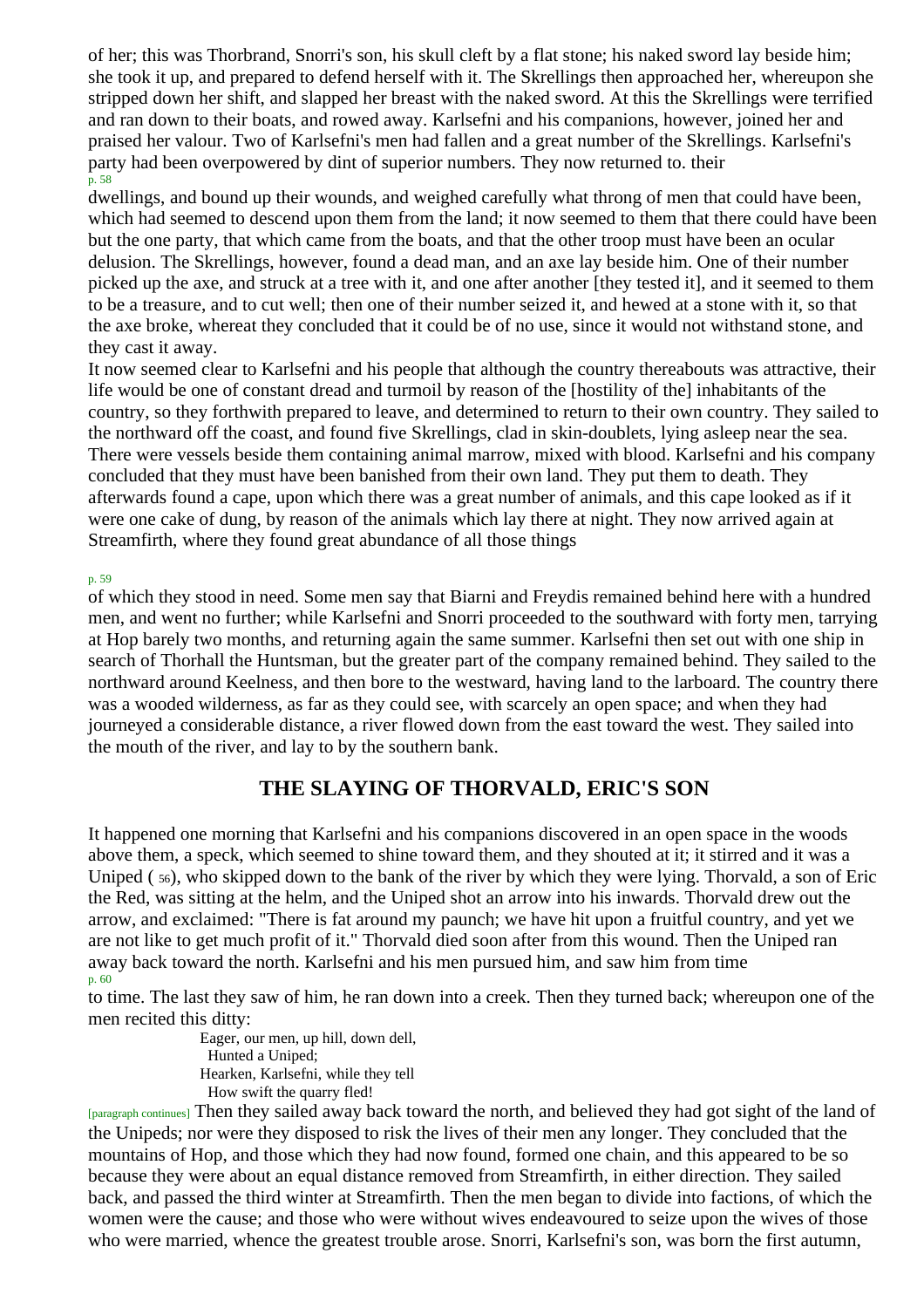and he was three winters' old when they took their departure. When they sailed away from Wineland, they had a southerly wind, and so came upon Markland, where they found five Skrellings, of whom one was bearded, two were women, and two were children. Karlsefni and his people took the boys, but the others escaped, and these Skrellings sank down into the earth. They bore the lads away with them, and taught them to speak, and they were baptized. They said that their mother's name was Vætilldi, and their p. 61

father's Uvægi. They said that kings governed the Skrellings, one of whom was called Avalldamon, and the other Valldidida ( <sup>57</sup>). They stated, that there were no houses there, and that the people lived in caves or holes. They said that there was a land on the other side over against their country, which was inhabited by people who wore white garments, and yelled loudly, and carried poles before them, to which rags were attached; and people believe that this must have been Hvitramannaland [White-men's-land], or Ireland the Great ( <sup>58</sup>). Now they arrived in Greenland, and remained during the winter with Eric the Red. Biarni, Grimolf's son, and his companions were driven out into the Atlantic, and came into a sea, which was filled with worms,  $\frac{1}{2}$  $\frac{1}{2}$  $\frac{1}{2}$  and their ship began to sink beneath them. They had a boat which had been coated with seal-tar; this the sea-worm does not penetrate. They took their places in this boat, and then discovered that it would not hold them all. Then said Biarni: "Since the boat will not hold more than half of our men, it is my advice, that the men who are to go in the boat be chosen by lot, for this selection must not he made according to rank." This seemed to them all such a manly offer that no one opposed it. So they adopted this plan, the men casting lots; and it fell to Biarni to go in the boat, and half of the men with him, for it would not hold more. But when the men were come into the boat an Icelander, who was in the ship, and who had accompanied Biarni p. 62

from Iceland, said: "Dost thou intend, Biarni, to forsake me here?" "It must be even so," answers Biarni. "Not such was the promise thou gavest my father," he answers, "when I left Iceland with thee, that thou wouldst thus part with me, when thou saidst that we should both share the same fate." "So be it, it shall not rest thus," answered Biarni; "do thou come hither, and I will go to the ship, for I see that thou art eager for life." Biarni thereupon boarded the ship, and this man entered the boat, and they went their way, until they came to Dublin in Ireland, and there they told this tale; now it is the belief of most people that Biarni and his companions perished in the maggot-sea, for they were never heard of afterward.

## **KARLSEFNI AND HIS WIFE THURID'S ISSUE.**

The following summer Karlsefni sailed to Iceland and Gudrid with him, and he went home to Reyniness ( <sup>59</sup>). His mother believed that he had made a poor match, and she was not at home the first winter. However, when she became convinced that Gudrid was a very superior woman, she returned to her home, and they lived happily together. Hallfrid was a daughter of Snorri, Karlsefni's son, she was the mother of Bishop Thorlak, Runolf's son (  $\omega$ ). They had a son named Thorbiorn, whose daughter's name was Thorunn [she was] Bishop Biorn's mother. Thorgeir was the name of a son of Snorri, Karlsefni's son, [he was] the father of Ingveld, mother of Bishop Brand the Elder. Steinunn was a daughter of Snorri, Karlsefni's son, who married Einar, a son of p. 63

[paragraph continues] Grundar-Ketil, a son of Thorvald Crook, a son of Thori of Espihol. Their son was Thorstein the Unjust, he was the father of Gudrun, who married Jorund of Keldur. Their daughter was Halla, the mother of Flosi, the father of Valgerd, the mother of Herra Erlend, the Stout, the father of Herra Hauk the Lawman. Another daughter of Flosi was Thordis, the mother of Fru Ingigerd the Mighty. Her daughter was Fru Hallbera, Abbess of Reyniness at Stad ( <sup>59</sup>). Many other great people in Iceland are descended from Karlsefni and Thurid, who are not mentioned here. God be with us, Amen!

### **Footnotes**

47:1 *Karlsefni*, one who gives promise of becoming a man.

54:1 The prose sense of the verse is: Let us return to our countrymen, leaving those, who like the country here, to cook their whale on Wonder-strands.

61:1 This reference is to the toredo, or ship worm, that bores into wood and is often a source of danger to unsheathed vessels.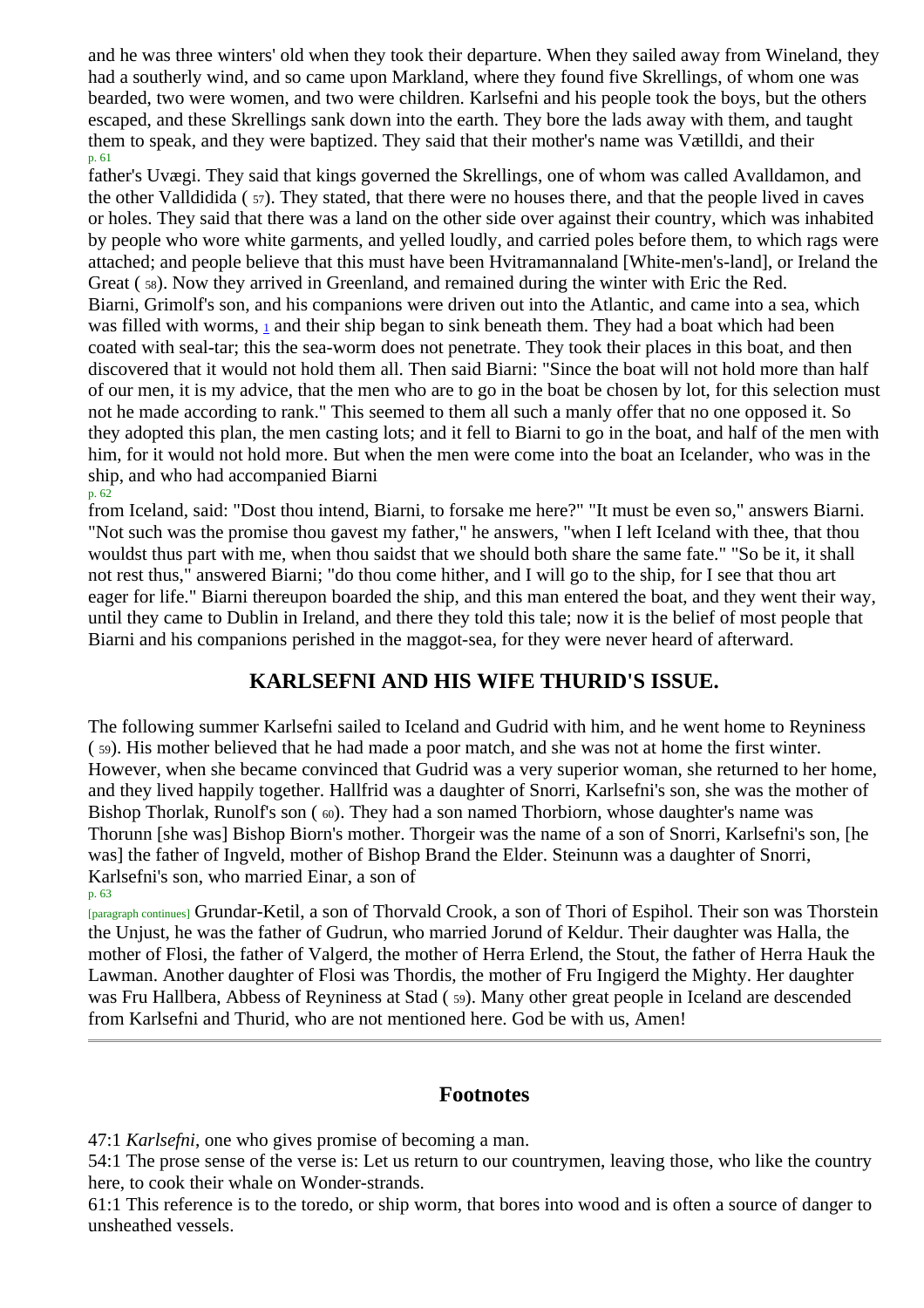## **CHAPTER III.**

## **THE WINELAND HISTORY OF THE FLATEY BOOK**

THE Flatey Book [Flateyjarbok] is the most extensive and most perfect of Icelandic manuscripts. It is in itself a comprehensive historical library of the era with which it deals, and so considerable are its contents that they fill upwards of 1700 large octavo pages of printed text. On the title-page of the manuscript we are informed, that it belonged originally to John Haconsson for whom it was written by the priests John Thordsson and Magnus Thorhallsson. We have no information concerning the date when the book was commenced by John Thordsson; but the most important portion of the work appears to have been completed in the year 1387, although additions were made to the body of the work by one of the original scribes, and the annals appended to the books, brought p. 64

them down to the year 1394. Toward the close of the fifteenth century, the then owner of the book, whose name is unknown, inserted three quaternions of additional historical matter in the manuscript, to fill a hiatus in the historical sequence of the work, not, however, in that part of the manuscript which treats of Wineland.

It has been conjectured that the manuscript was written in the north of Iceland, but according to the editors of the printed text the facts are that the manuscript was owned in the west of Iceland as far back as we possess any knowledge of it, and there is no positive evidence where it was written. We have, indeed, no. further particulars concerning the manuscript before the seventeenth century, when we find that it was in the possession of John Finsson, who dwelt in Flatey in Breidafirth as had his father, and his father's father before him. That the book had been a family heirloom is evident from an entry made in the manuscript by this same John Finsson:

"This book I, John Finsson, own; the gift of my deceased father's father, John Biarnsson," etc. From John Finsson the book descended to his nephew, John Torfason, from whom that worthy bibliophile, Bishop Bryniolf of Skalholt, sought in vain to purchase it, as is related in an anecdote in the bishop's biography:

"Farmer John of Flatey, son of the Rev. Torfi Finsson, owned a large and massive parchment-book in ancient monachal writing, containing sagas of the Kings of Norway, and many others: and it is, therefore, commonly called Flatey Book. This Bishop Bryniolf endeavored to purchase, first for money, and then for five hundreds of p. 65

land. But he nevertheless failed to obtain it; however, when John bore him company, as he was leaving the island, he presented him the book; and it is said that the Bishop rewarded him liberally for it." The Flatey Book was among a collection of vellum manuscripts intrusted to the care of Thormod Torfæus, in 1662, as a present from Bishop Bryniolf to King Frederick the Third of Denmark, and thus luckily escaped the fate of others of the bishop's literary treasures. In the Royal Library of Copenhagen it has ever since remained, where it is known as No. 1005, fol. of the Old Royal Collection. Interpolated in the Saga of Olaf Tryggvason in the Flatey Book are two minor historical narratives. The first of these, in the order in which they appear in the manuscript, is called, a Short Story of Eric the Red, the second, a Short Story of the Greenlanders. Although these short histories are not connected in any way in the manuscript, being indeed separated by over fifty columns of extraneous historical matter, they form, if brought together, what may be called, the Flatey Book version of history of the Wineland discovery,--a version which varies materially from the accounts of the discovery, as they have been preserved elsewhere. Before considering these points of difference, it may be stated that, as we have no certain knowledge where the Flatey Book was written, neither have we any definite information concerning the original material from which the transcripts of these two narratives were made. The original manuscripts of these narratives would appear to have shared a p. 66

common fate with the other original forms from which the scribes of the Flatey Book compiled their work;--all of this vast congeries of early manuscripts has entirely disappeared. This is the conclusion reached by that eminent authority, the late Dr. Vigfusson, whose profound knowledge of the written literature of the North was supplemented in the present instance by that close acquaintance which he had gained with the Flatey Book, by reason of his having transcribed the entire manuscript for publication. This total disappearance of all trace of the archetypes of the Flatey Book, although it is by no means the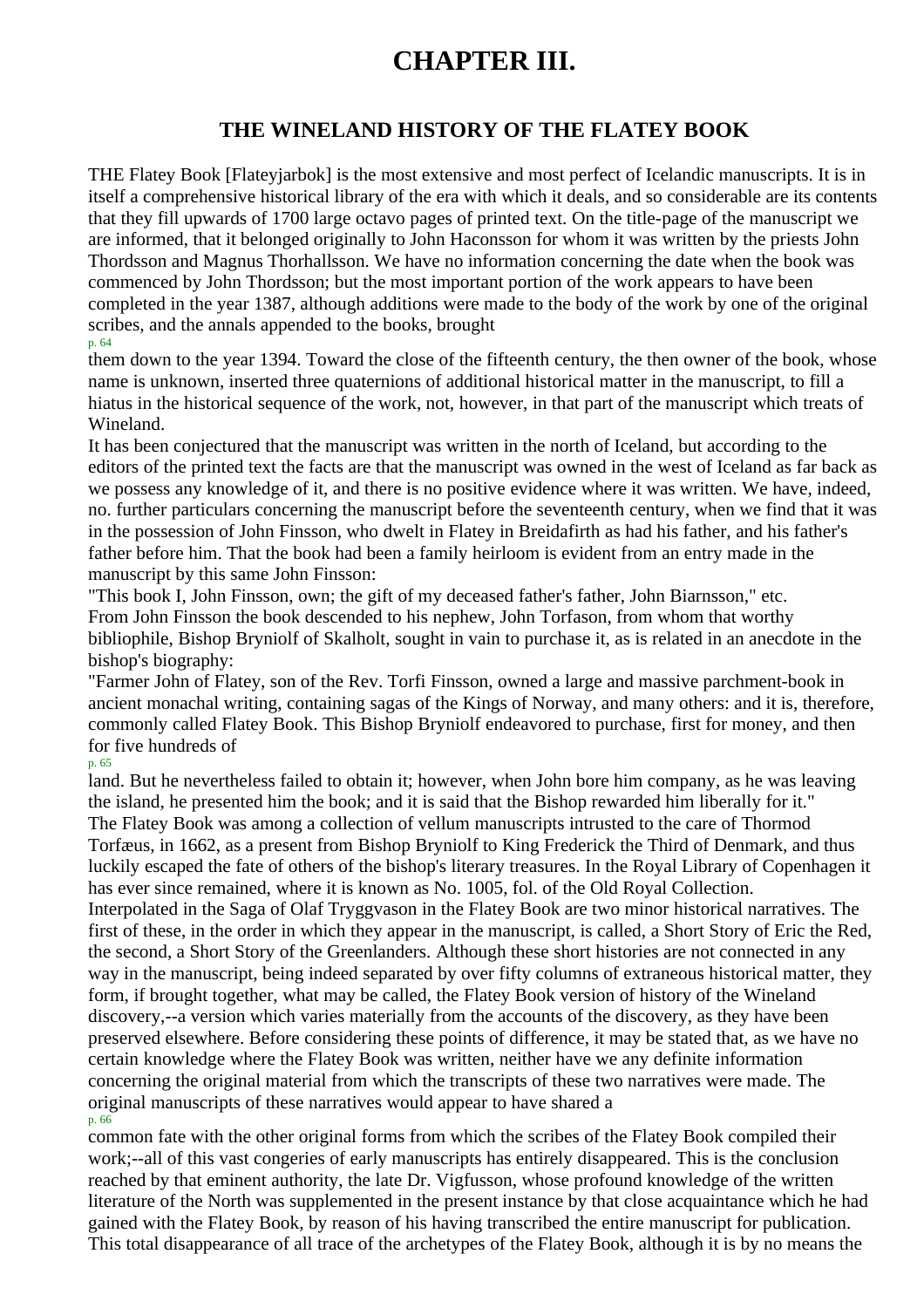only case of the kind in the history of Icelandic paleography, is especially to be deplored in connection with the Wineland narrative, since it leaves us without a clue, which might aid us in arriving at a solution of certain enigmas which this narrative presents.

In the Flatey Book version of the discovery it is stated that Biarni Heriulfsson, during a voyage from Iceland to Greenland, having been driven to the southward out of his course, came upon unknown lands; that, following upon this, and as the direct result of Biarni's reports of his discoveries, Leif Ericsson was moved to go in search of the strange lands which Biarni had seen but not explored; that he found these in due course, "first that land which Biarni had seen last," and finally the southernmost land, to which, "after its products," he gave the name of Wineland. This account differs entirely from the history contained in the other manuscripts which deal with this subject, all of which agree in ascribing the discovery to p. 67

[paragraph continues] Leif Ericsson, and unite in the statement that he found Wineland *accidentally*, during a voyage from Norway to Greenland, which he had undertaken at the instance of King Olaf Tryggvasson, for the purpose of introducing Christianity to his fellow-countrymen in Greenland. Not only is Biarni's discovery unknown to any other Icelandic writing now existing, but the man himself, as well as his daring voyage, have failed to find a chronicler elsewhere, although his father was "a most distinguished man," the grandson of a "settler," and a kinsman of the first Icelandic colonist.

The first portion of the Flatey Book version, the "Short Story of Eric the Red," concludes with the words, "Biarni now went to his father, gave up his voyaging, and remained with his father during Heriulf's lifetime, and continued to dwell there after his father." The second portion of this version of the Wineland history, the "Short Story of the Greenlanders," begins with the words "It is now next to this, that Biarni Heriulfsson came out from Greenland on a visit to Earl Eric," etc. As has already been stated, the two portions of the history of the Wineland discovery, as they appear in the Flatey Book, are not in any way connected with each other. The first narrative occupies its appropriate place in the account of the life of King Olaf Tryggvason, as do, the other narratives, similar in character, which are introduced into this as into the other sagas in the manuscript, and there appears to be no reason why the second narrative, "A Short Story of the Greenlanders," should be regarded as having received treatment different, in this respect, from other interpolated

#### p. 68

narratives of the same class. If, therefore, we interpret the opening words of this story of the Greenlanders, "It is now next to this," to mean that the incident which follows is related next in chronological order after that part of the saga which has immediately preceded it, it becomes apparent that Biarni's visit must have taken place after the battle of Svoldr in which King Olaf Tryggvason fell, and Earl Eric was victorious. This battle took place on the 9th of September, in the year 1000. As it is not probable that Biarni would have undertaken his voyage to Norway before the summer following, the earliest date which could reasonably be assigned for Biarni's sojourn at the Earl's court would appear to be the winter of the years 1001-1002. We are told in the same place that Biarni returned to Greenland the following summer, and that subsequent to his return Leif purchased his ship, and went in search of the land which Biarni had seen, but had failed to explore, in the year 985, according to the chronology of the "Short Story."

Leif's voyage of exploration, as described in the Flatey Book, could, therefore, scarcely have taken place before the year 1002. But, according to the other historical data already cited, Leif discovered Wineland during a voyage to Greenland, undertaken at the request, and during the lifetime, of King Olaf Tryggvason, hence obviously not later than the year 1000. The Flatey Book refers to this voyage in the following words: "That same summer be [King Olaf Tryggvason] sent Gizur and Hialti to Iceland, as has already been written. At that time King Olaf sent Leif to Greenland to preach

#### p. 69

[paragraph continues] Christianity there. The King sent with him a priest and certain other holy men to baptize the folk, and teach them the true faith. Leif went to Greenland that summer and took [on board his vessel] a ship's crew of men, who were at the time in great peril upon a rock. He arrived in Greenland late in the summer, and went home to his father, Eric, at Brattahlid. The people afterwards called him Leif the Lucky, but his father, Eric, said that Leif's having rescued the crew and restored the men to life, might be balanced against the fact that he had brought the impostor to Greenland, so he called the priest. Nevertheless, through Leif's advice and persuasion, Eric was baptized, and all of the people of Greenland. It will be observed, that in this record of Leif's missionary voyage no allusion is made to the discovery of Wineland, as in the other accounts of the same voyage, with which, in other respects, this passage agrees. By this variation a conflict with Biarni's claim to the priority of discovery, previously promulgated in the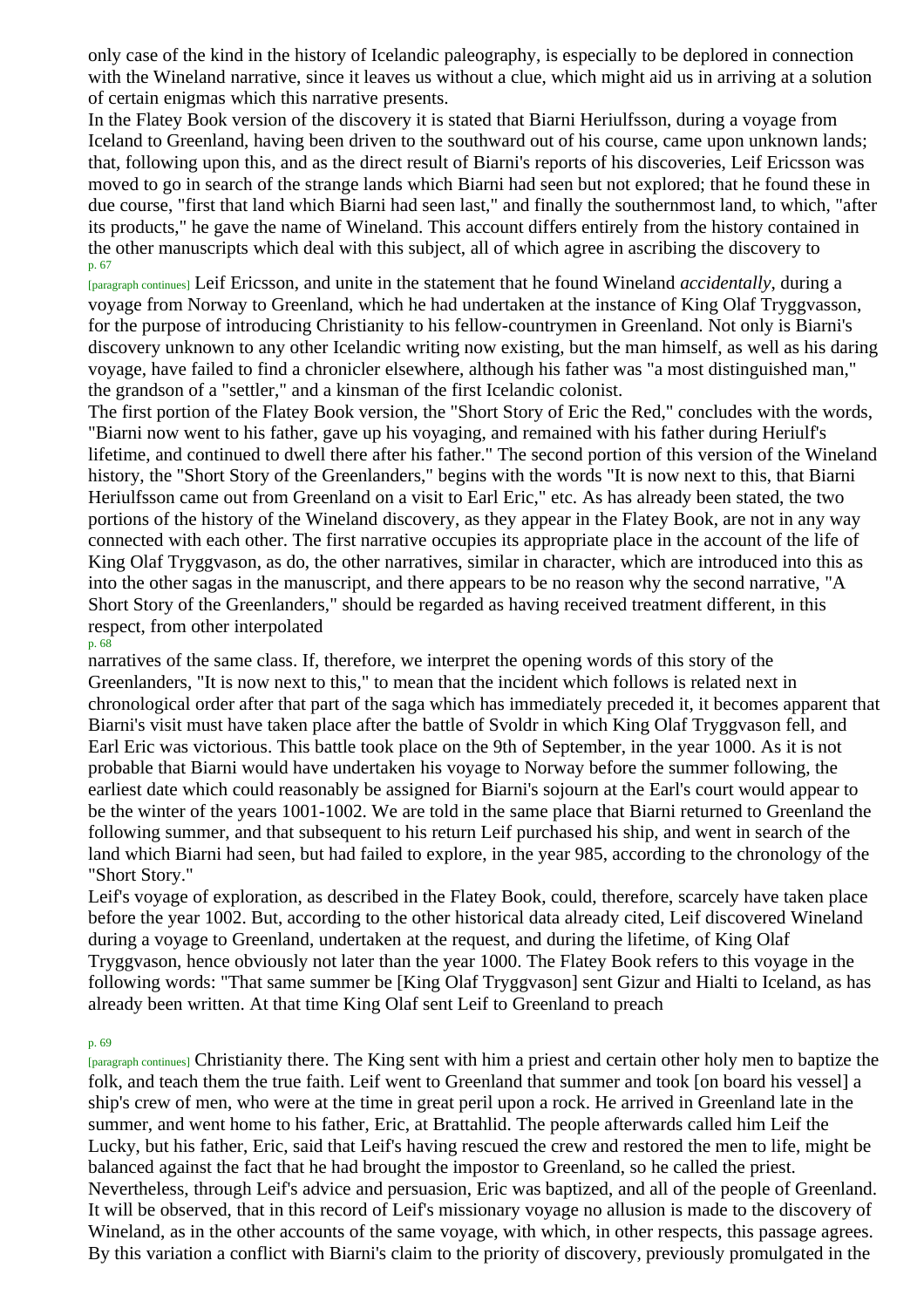"Short Story of Eric the Red," is avoided. A portion of this passage may not, however, be so happily reconciled. It is said that, through Leif's advice and persuasion, Eric the Red was baptized, while we find in the "Short Story of the Greenlanders," the statement that "Eric the Red died before Christianity." Moreover, we have, in the "Short Story of the Greenlanders," in addition to this direct conflict of statement, an apparent repetition of the incident of the rescue of the shipwrecked mariners, when we are told that Leif effected a rescue of castaways on his return from a voyage of exploration to Wineland, and was

#### p. 70

therefore called Leif the Lucky. If this be not a repetition of the same incident, then we must conclude that Leif upon two different voyages saved the lives of a crew of shipwrecked mariners, for which he twice received the same title from the same people! In the description of the rescue, contained in the "Short Story of the Greenlanders," we read that the leader of the castaways was one Thori Easterling, whose wife, Gudrid, Thorbiorn's daughter, seems to have been among the rescued. This Thori is mentioned nowhere save in the Flatey Book. His wife was so famous a personage in Icelandic annals that it seems passing strange this spouse should have been so completely ignored by other Icelandic chronicles, which have not failed to record Gudrid's marriage to Thorstein Ericsson, and subsequently to Thorfinn Karlsefni. Indeed, according to the biography of this "most noble lady," as written in the Saga of Eric the Red, there is no place for Thori, for Gudrid is said to have come to Greenland in much less romantic fashion, namely, as an unmarried woman, in the same ship with, and under the protection of her father Thorbiorn.

Another chronological error occurs in that paragraph of the "Short Story of Eric the Red," wherein it is stated that, "after sixteen winters had lapsed from the time when Eric the Red went to colonize Greenland, Leif, Eric's son, sailed out from Greenland to Norway. He arrived in Drontheim in the autumn when King Olaf Tryggvason was come down from the North out of Halogaland." It has previously been stated hi this same chronicle that Eric set out to colonize Greenland fifteen p. 71

years before Christianity was legally adopted in Iceland, that is to say in the year 985. Whence it follows, from this chronology, that Leif's voyage must have been undertaken in the year 1001, but since Olaf Tryggvason was killed in the autumn of the year 1000, this is, from the context, manifestly impossible. If we may suppose that the scribe of the Flatey Book, by a careless verbal substitution wrote "for at byggja" [went to colonize], instead of "for at leita" [went in search of], the chronology of the narrative becomes reconcilable.

In the "Short Story of the Greenlanders" inaccuracies of lesser import occur, one of which, at least, appears to owe its origin to a clerical blunder. In the narrative of Freydis' voyage, we are told that she waited upon the brothers Helgi and Finnbogi, and persuaded them to join her in an expedition to Wineland; according to the text, however, she enters into an agreement governing the manning of their ships, not with them, but with Karlsefni. Yet it is obvious, from the context, that Karlsefni did not participate in the enterprise, nor does it appear that he had any interest whatsoever in the undertaking. The substitution of Karlsefni's name for that of Helgi or Finnbogi, by a careless scribe, may have given rise to this lack of sequence. A blunder, which has crept into the genealogical list, at the conclusion of the history, may, perhaps, owe its origin to a somewhat similar cause. In this list, it will be noted, Bishop Thorlak is called the grandson of Hallfrid, Snorri's daughter; in the words of the manuscript, "Hallfrid was the name of the daughter of Snorri, Karlsefni's son; she was the mother of Runolf, p. 72

the father of Bishop Thorlak." Now Runolf was, indeed, the father of Bishop Thorlak, but he was the husband and not the son of Hallfrid. If we may suppose the heedless insertion of the word "mother" in the place of "wife," the palpable error, as the text now stands, would be removed.

It has been conjectured that the Wineland History of the Flatey Book has been drawn from a more primitive source than the narrative of the discovery which has been preserved in the two manuscripts, Hauk's Book and AM. 557, 4to. Two passages in the Flatey Book narrative lend a certain measure of plausibility to this conjecture. In the "Short Story of Eric the Red" it is stated, that Eric called his land-fall in Greenland Midioikul, in the words of the history; "this is now called Blacksark." In Hauk's Book this mountain is also called Blacksark; in AM. 557, 4to, it is called Whitesark; neither of these manuscripts, however, recalls the earlier name. Again, in the list of the descendants of Snorri, Karlsefni's Winelandborn son, appended to the "Short Story of the Greenlanders," Bishop Brand is so called without qualification, while in both texts of the Saga of Eric the Red he is referred to as Bishop Brand the Elder [hin fyrri]. The second Bishop Brand was ordained in 1263. This fact, while it would, without the other evidence which we possess, establish a date prior to which neither Hauk's Book nor AM. 557, 4to, could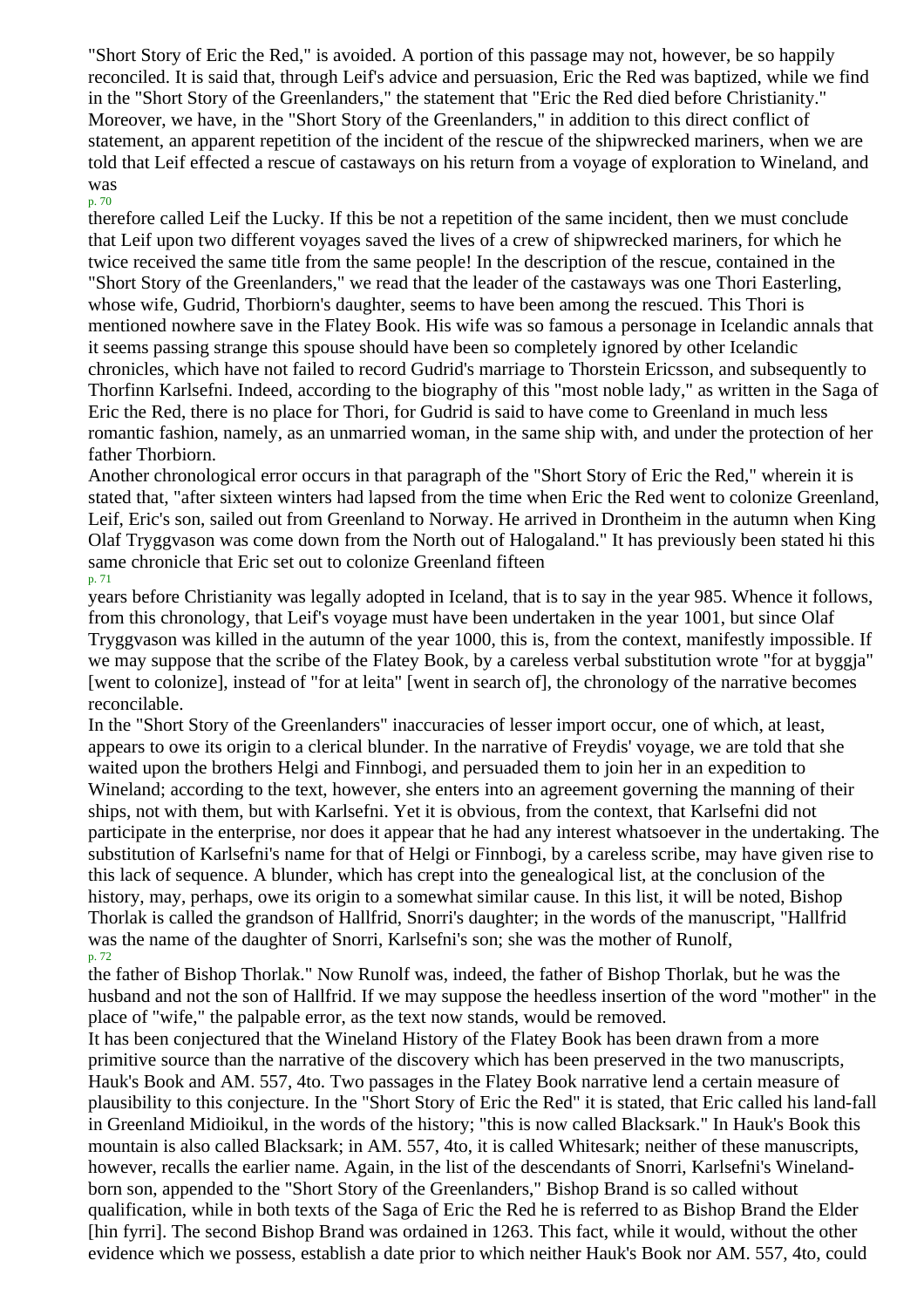have been written, seems at the same time to afford negative evidence in support of the claim for the riper antiquity of the source from which the Flatey Book narrative was drawn. However this may p. 73

be the lapses already noted, together with the introduction of such incidents as that of the apparition of the big-eyed Gudrid to her namesake, Karlsefni's spouse; the narrative of Freydis' unpalliated treachery; the account of Wineland grapes which produced intoxication, and which apparently ripened at all seasons of the year, of honeydew grass, and the like, all seem to point either to a deliberate or careless corruption of the primitive history. Nevertheless, despite the discrepancies existing between the account of the Wineland discovery, as it has been preserved in the Flatey Book and as it is given elsewhere, so striking a parallelism is apparent in these different versions of this history, in the chief points of historical interest, as to point conclusively to their common origin.

The two disjoined "accounts" of the Flatey Book, which relate to the Wineland discovery, are brought together in the translation which follows.

p. 74

## **CHAPTER IV.**

## **A BRIEF HISTORY OF ERIC THE RED.**

There was a man named Thorvald, a son of Osvald, Ulf's son, Eyxna-Thori's son. Thorvald and Eric the Red, his son, left Jaederen [in Norway], on account of manslaughter, and went to Iceland. At that time Iceland was extensively colonized. They first lived at Drangar on Horn-strands, and there Thorvald died. Eric then married Thorhild, the daughter of Jorund and Thorbiorg the Ship-chested, who was then married to Thorbiorn of the Haukadal family. Eric then removed from the north, and made his home at Ericsstadir by Vatnshorn. Eric and Thorhild's son was called Leif.

After the killing of Eyiulf the Foul, and Duelling-Hrafn, Eric was banished from Haukadal, and betook himself westward to Breidafirth, settling in Eyxney at Ericsstadir. He loaned his outer dais-boards to Thorgest, and could not get these again when he demanded them. This gave rise to broils and battles between himself and Thorgest, as Eric's Saga relates. Eric was backed in the dispute by Styr Thorgrimsson, Eyiulf of Sviney, the sons of Brand of Alptafirth and Thorbiorn Vifilsson, while the Thorgesters were upheld by the sons of Thord the Yeller, and Thorgeir of Hitardal. Eric was declared an outlaw at Thorsnessthing. He thereupon equipped his ship for a voyage, in Ericsvag, and when he was ready to sail Styr and the others accompanied p. 75

him out beyond the islands. Eric told them that it was his purpose to go in search of that country which Gunnbiorn, son of Ulf the Crow, had seen, when he was driven westward across the main, at the time when he discovered Gunnbiorns-skerries; he added, that he would return to his friends, if he should succeed in finding this country. Eric sailed out from Snaefellsiokul, and found the land. He gave the name of Midiokul to his landfall; this is now called Blacksark. From thence he proceeded southward along the coast, in search of habitable land. He passed the first winter at Ericsey, near the middle of the Easternsettlement, and the following spring he went to Ericsfirth, where he selected a dwelling-place. In the summer he visited the western uninhabited country, and assigned names to many of the localities. The second winter he remained at Holmar by Hrafnsgnipa, and the third summer he sailed northward to Snaefell, and all the way into Hrafnsfirth; then he said he had reached the head of Ericsfirth. He then returned and passed the third winter in Ericsey at the mouth of Ericsfirth. The next summer he sailed to Iceland, landing in Breidafirth. He called the country, which he had discovered, Greenland, because, he said, people would be attracted thither if the country had a good name. Eric spent the winter in Iceland, and the following summer set out to colonize the country. He settled at Brattahlid in Ericsfirth, and learned men say that in this same summer, in which Eric set out to settle Greenland, thirty-five ships sailed out of Breidafirth and Gorgarfirth; fourteen of these arrived safely, some were driven back and some were p. 76

#### lost. This was fifteen years before Christianity was legally adopted in Iceland. During the same summer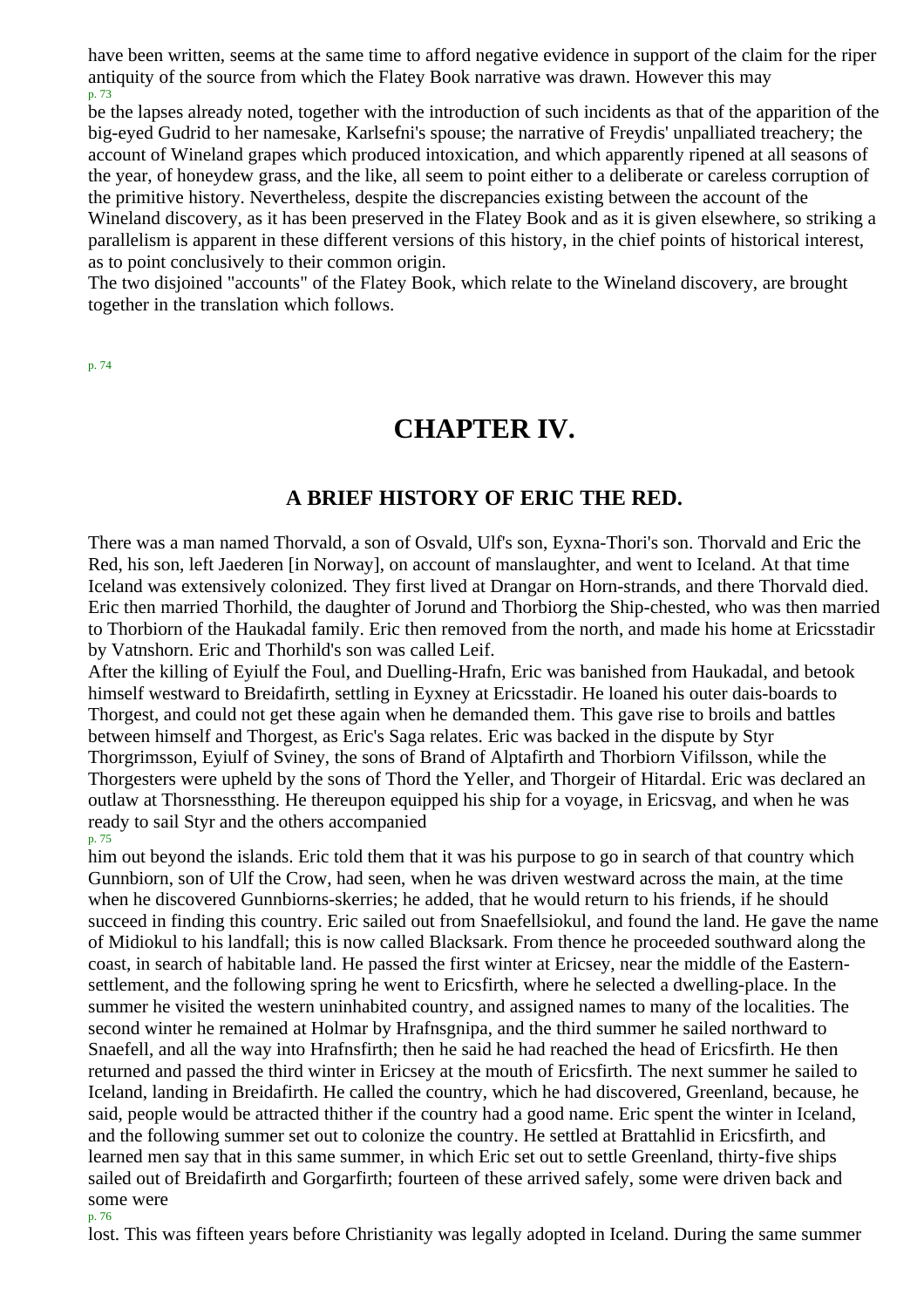Bishop Frederick and Thorvald Kodransson (  $61$ ) went abroad [from Iceland] Of those men. who accompanied Eric to Greenland, the following took possession of land there: Heriulf, Heriulfsfirth, he dwelt at Heriulfsness; Ketil, Ketilsfirth, Hrafn, Hrafnsfirth, Solvi, Solvadal; Helgi Thorbrandsson, Alptafirth; Thorbiorn Gleamer, Siglufirth; Einar, Einarsfirth; Hafgrim, Hafgrimsfirth and Vatnahverfi; Arnlaugsfirth; while some went to the Western settlement.

## **LEIF THE LUCKY BAPTIZED.**

After that sixteen winters had lapsed, from the time when Eric the Red went to colonize Greenland, Leif, Eric's son, sailed out from Greenland to Norway. He arrived in Drontheirn in the autumn, when King Olaf Tryggvasson was come down from the north, out of Halagoland. Leif put in to Nidaros with his ship, and set out at once to visit the king. King Olaf expounded the faith to him, as he did to other heathen men who came to visit him. It proved easy for the king to persuade Leif, and he was accordingly baptized, together with all of his shipmates. Leif remained throughout the winter with the king, by whom he was well entertained.

## **BIARNI GOES IN QUEST OP GREENLAND.**

Heriulf ( $\Omega$ ) was a son of Bard Heriulfsson. He was a kinsman of Ingolf, the first colonist. Ingolf allotted land to Heriulf between Vag and Reykianess, and he p. 77

dwelt at first at Drepstok. Heriulf's wife's name was Thorgerd, and their son, whose name was Biarni, was a most promising man. He formed an inclination for voyaging while he was still young, and he prospered both in property and public esteem. It was his custom to pass his winters alternately abroad and with his father. Biarni soon became the owner of a trading-ship, and during the last winter that he spent in Norway, [his father] Heriulf determined to accompany Eric on his voyage to Greenland, and made his preparation to give up his farm. Upon the ship with Heriulf was a Christian man from the Hebrides, he it was who composed the Sea-Rollers' Song ( <sup>63</sup>). Heriulf settled at Heriulfsness, and was a most distinguished man. Eric the Red dwelt at Bratahlid, where he was held in the highest esteem, and all men paid him homage. These were Eric's children: Leif, Thorvald, and Thorstein, and a daughter whose name was Freydis; she was wedded to a man named Thorvard, and they dwelt at Gardar, where the episcopal seat now is. She was a very haughty woman, while Thorvard was a man of little force of character, and Freydis had been wedded to him chiefly because of his wealth. At that time the people of Greenland were heathen.

Biarni arrived with his ship at Eyrar [in Iceland] in the summer of the same year, in the spring of which his father had sailed away. Biarni was much surprised when he heard this news, and would not discharge his cargo. His shipmates enquired of him what he intended to do, and he replied that it was his purpose to keep to his p. 78

custom, and make his home for the winter with his father; "and I will take the ship to Greenland, if you will bear me company." They all replied that they would abide by his decision. Then said Biarni, "Our voyage must be regarded as foolhardy, seeing that no one of us has ever been in the Greenland Sea." Nevertheless they put out to sea when they were equipped for the voyage, and sailed for three days, until the land was hidden by the water, and then the fair wind died out, and north winds arose, and fogs, and they knew not whither they were drifting and thus it lasted for many "dœgr." Then they saw the sun again, and were able to determine the quarters of the heavens; they hoisted sail, and sailed that "dœgr" through before they saw land. They discussed among themselves what land it could be, and Biarni said that he did not believe that it could be Greenland. They asked whether he wished to sail to this land or not. "It is my counsel" [said he], "to sail close to the land." They did so, and soon saw that the land was level, and covered with woods, and that there were small hillocks upon it. They left the land on their larboard, and let the sheet turn toward the land. They sailed for two "dœgr" before they saw another land. They asked whether Biarni thought this was Greenland yet. He replied that he did not think this any more like Greenland than the former, "because in Greenland there are said to be many great ice-mountains." They soon approached this land, and saw that it was a flat and wooded country. The fair wind failed them then, and the crew took counsel together, and concluded that it would be wise to land there, p. 79

but Biarni would not consent to this. They alleged that they were in need of both wood and water. "Ye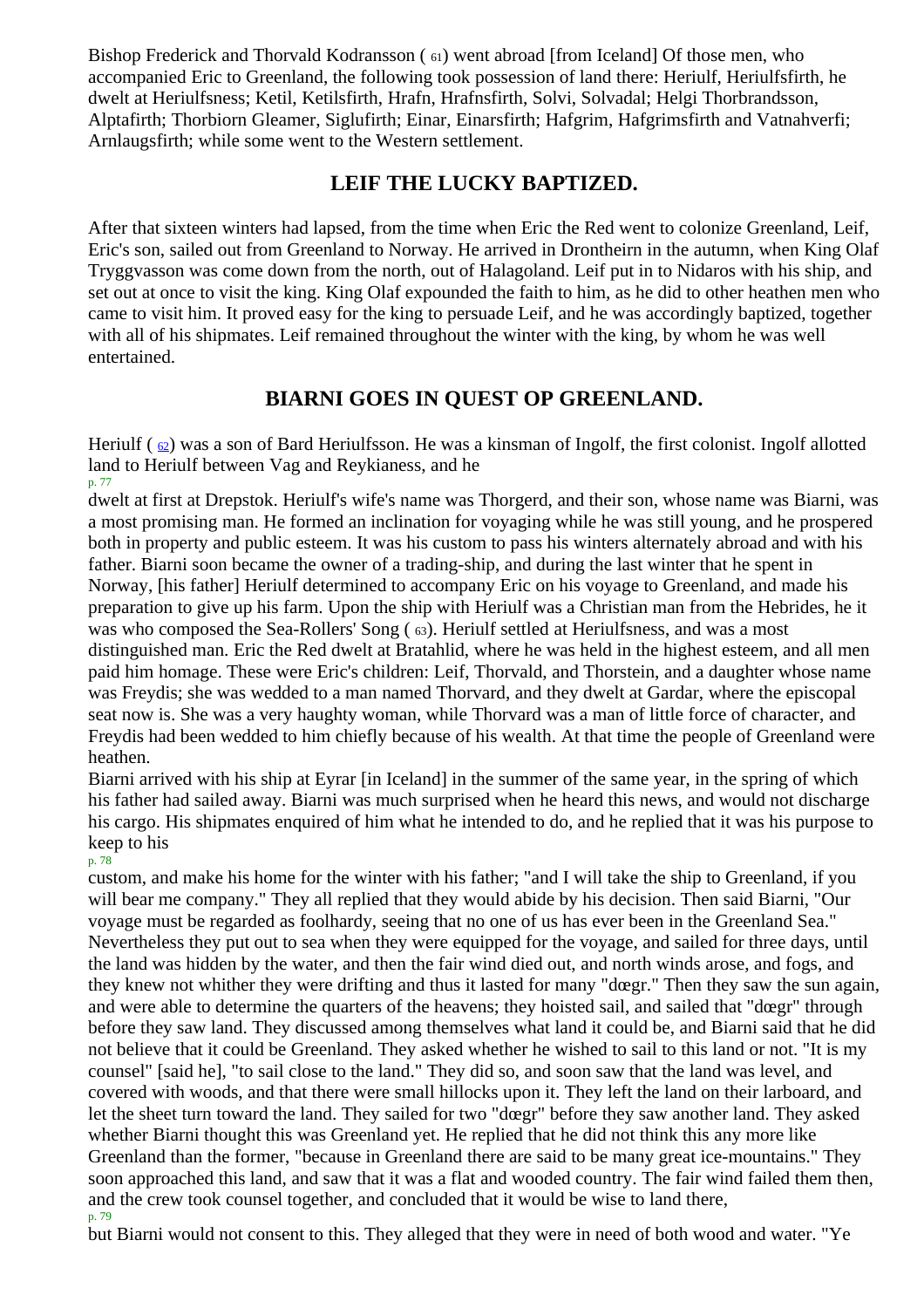have no lack of either of these," says Biarni--a course, forsooth, which won him blame among his shipmates. He bade them hoist sail, which they did, and turning the prow from the land they sailed out upon the high seas, with southwesterly gales, for three "dœgr," when they saw the third land; this land was high and mountainous, with ice-mountains upon it ( <sup>64</sup>). They asked Biarni then whether he would land there, and he replied that he was not disposed to do so, "because this land does not appear to me to offer any attractions." Nor did they lower their sail, but held their course off the land, and saw that it was an island. They left this land astern, and held out to sea with the same fair wind. The wind waxed amain, and Biarni directed them to reef, and not to sail at a speed unbefitting their ship and rigging. They sailed now for four "dœgr," when they saw the fourth land. Again they asked Biarni whether he thought this could be Greenland or not. Biarni answers, "This is likest Greenland, according to that which has been reported to me concerning it, and here we will steer to the land." They directed their course thither, and landed in the evening, below a cape upon which there was a boat, and there, upon this cape, dwelt Heriulf ( <sup>65</sup>), Biarni's father, whence the cape took its name, and was afterwards called Heriulfsness. Biarni now went to, his father, gave up his voyaging, and remained with his father while Heriulf lived, and continued to live there after his father. p. 80

### **HERE BEGINS THE BRIEF HISTORY OF THE GREENLANDERS**

Next to this is now to be told how Biarni Heriulfsson came out from Greenland on a visit to Earl Eric, by whom he was well received. Biarni gave an account of his travels [upon the occasion] when he saw the lands, and the people thought that he had been lacking in enterprise, since he had no report to give concerning these countries, and the fact brought him reproach. Biarni was appointed one of the Earl's men, and went out to Greenland the following summer. There was now much talk about voyages of discovery. Leif, the son of Eric the Red, of Brattahlid, visited Biarni Heriulfsson and bought a ship of him, and collected a crew, until they formed altogether a company of thirty-five men. Leif invited his father, Eric, to become the leader of the expedition, but Eric declined, saying that he was then stricken in years, and adding that he was less able to endure the exposure of sea-life than he had been. Leif replied that he would nevertheless be the one who would be most apt to bring good luck, and Eric yielded to Leif's solicitations, and rode from home when they were ready to sail. When he was but a short distance from the ship, the horse which Eric was riding stumbled, and he was thrown from his back and wounded his foot, whereupon he exclaimed, "It is not designed for me to discover more lands than the one in which we are now living, nor can we now continue longer together." Eric returned home to Brattahlid, and Leif pursued his way to the ship with his companions, thirty-five men; one of the company was a German named p. 81

[paragraph continues] Tyrker. They put the ship in order, and when they were ready, they sailed out to sea, and found first that land which Biarni and his ship-mates found last. They sailed up to the land and cast anchor, and launched a boat and went ashore, and saw no grass there; great ice mountains lay inland back from the sea, and it was as a [table-land of] flat rock all the way from the sea to the ice mountains, and the country seemed to them to be entirely devoid of good qualities. Then said Leif, "It has not come to pass with us in regard to this land as with Biarni, that we have not gone upon it. To this country I will now give a name, and call it Helluland." They returned to the ship, put out to sea, and found a second land. They sailed again to the land, and came to anchor, and launched the boat, and went ashore. This was a level wooded land, and there were broad stretches of white sand, where they went, and the land was level by the sea. Then said Leif, "This land shall have a name after its nature, and we will call it Markland." They returned to the ship forthwith, and sailed away upon the main with north-east winds, and were out two "dœgr" before they sighted land. They sailed toward this land, and came to an island which lay to the northward off the land. There they went ashore and looked about them, the weather being fine, and they observed that there was dew upon the grass, and it so happened that they touched the dew with their hands, and touched their hands to their mouths, and it seemed to them that they had never before tasted anything so sweet as this. They went aboard their ship again and sailed into a certain sound, which lay between the island and a

#### p. 82

cape, which jutted out from the land on the north, and they stood in westering past the cape. At ebb-tide there were broad reaches of shallow water there, and they ran their ship around there, and it was a long distance from the ship to the ocean; yet were they so anxious to go ashore that they could not wait until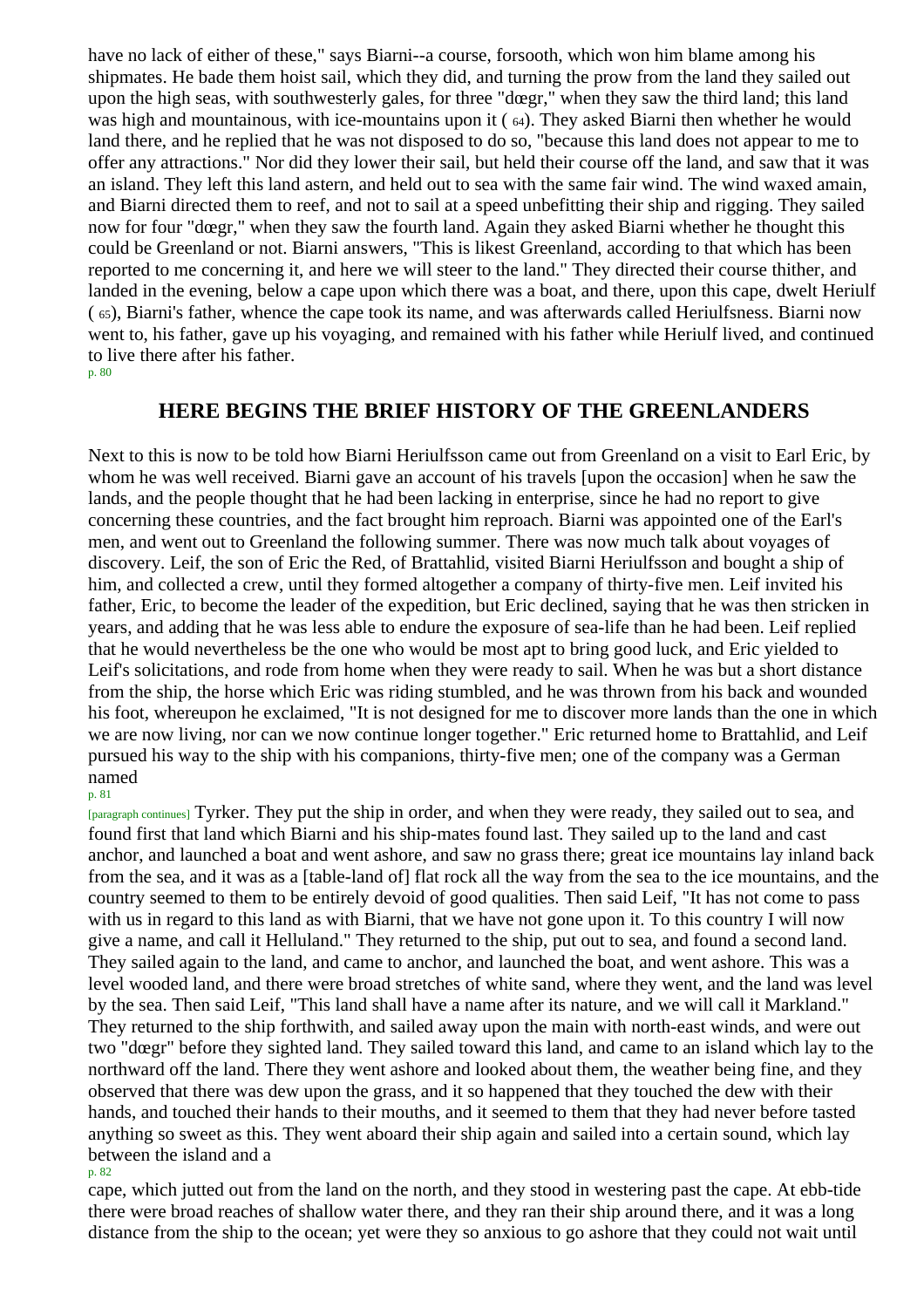the tide should rise under their ship, but hastened to the land, where a certain river flows out from a lake. As soon as the tide rose beneath their ship, however, they took the boat and rowed to the ship, which they conveyed up the river, and so into the lake, where they cast anchor and carried their hammocks ashore from the ship, and built themselves booths there. They afterwards determined to establish themselves there for the winter, and they accordingly built a large house. There was no lack of salmon there either in the river or in the lake, and larger salmon than they had ever seen before. The country thereabouts seemed to be possessed of such good qualities that cattle would need no fodder there during the winters. There was no frost there in the winters, and the grass withered but little. The days and nights there were of more nearly equal length than in Greenland or Iceland. On the shortest day of winter the sun was up between "eyktarstad" and "dagmalastad ( <sup>66</sup>)." When they had completed their house Leif said to his companions, "I propose now to divide our company into two groups, and to set about an exploration of the country; one half of our party shall remain at home at the house, while the other half shall investigate the land, and they must not go beyond a point from which they can return home the same evening, p. 83

and are not to separate [from each other]." Thus they did for a time; Leif himself, by turns, joined the exploring party or remained behind at the house. Leif was a large and powerful man, and of a most imposing bearing, a man of sagacity, and a very just man in all things.

## **LIEF THE LUCKY FINDS MEN UPON A SKERRY A SEA**

It was discovered one evening that one of their company was missing, and this proved to be Tyrker, the German. Leif was sorely troubled by this, for Tyrker had lived with Leif and his father for a long time, and had been very devoted to Leif, when he was a child. Leif severely reprimanded his companions, and prepared to go in search of him, taking twelve men with him. They had proceeded but a short distance from the house when they were met by Tyrker, whom they received most cordially. Leif observed at once that his foster-father was in lively spirits. Tyrker had a prominent forehead, restless eyes, small features, was diminutive in stature, and rather a sorry-looking individual withal, but was, nevertheless, a most capable handicraftsman. Leif addressed him, and asked: "Wherefore art thou so belated, foster-father mine, and astray from the others?" In the beginning Tyrker spoke for some time in German, rolling his eyes, and grinning, and they could not understand him; but after a time he addressed them in the Northern tongue: "I did not go much further [*than you*] and yet I have something of novelty to relate. I have found vines and grapes." "Is this indeed true, foster-father?" p. 84

said Leif. "Of a certainty it is true," quoth he, "for I was born where there is no lack of either grapes or vines." They slept the night through, and on the morrow Leif said to his shipmates: "We will now divide our labours, and each day will either gather grapes or cut vines and fell trees, so as to obtain a cargo of these for my ship."' They acted upon this advice, and it is said that their after-boat was filled with grapes. A cargo sufficient for the ship was cut, and when the spring came they made their ship ready, and sailed away; and from its products Leif gave the land a name, and called it Wineland. They sailed out to sea, and had fair winds until they sighted Greenland, and the fells below the glaciers, then one of the men spoke up, and said, "Why do you steer the ship so much into the wind?" Leif answers: "I have my mind upon my steering, but on other matters as well. Do ye not see anything out of the common?" They replied that they saw nothing strange. "I do not know," says Leif, "whether it is a ship or a skerry that I see." Now they saw it, and said that it must be a skerry; but he was so much keener of sight then they that he was able to discern men upon the skerry. "I think it best to tack," says Leif, "so that we may draw near to them, that we may be able to render them assistance, if they should stand in need of it; and if they should not be peaceably disposed, we shall still have better command of the situation than they." They approached the skerry, and lowered their sail cast anchor and launched a second small boat, which they had brought with them. Tyrker inquired who was the elder of the party? He p. 85

replied that his name was Thori, and that he was a Norseman; "but what is thy name?" Leif gave his name, "Art thou a son of Eric the Red of Brattahlid?" says he. Leif responded that he was. "It is now my wish," says Leif, "to take you all into my ship, and likewise so much of your possessions as the ship will hold." This offer was accepted, and [with their ship] thus laden, they held away to Ericsfirth, and sailed until they arrived at Brattahlid. Having discharged the cargo, Leif invited Thori, with his wife, Gudrid, and three others, to make their home with him, and procured quarters for the other members of the crew, both for his own and Thori's men. Leif rescued fifteen persons from the skerry. He was afterward called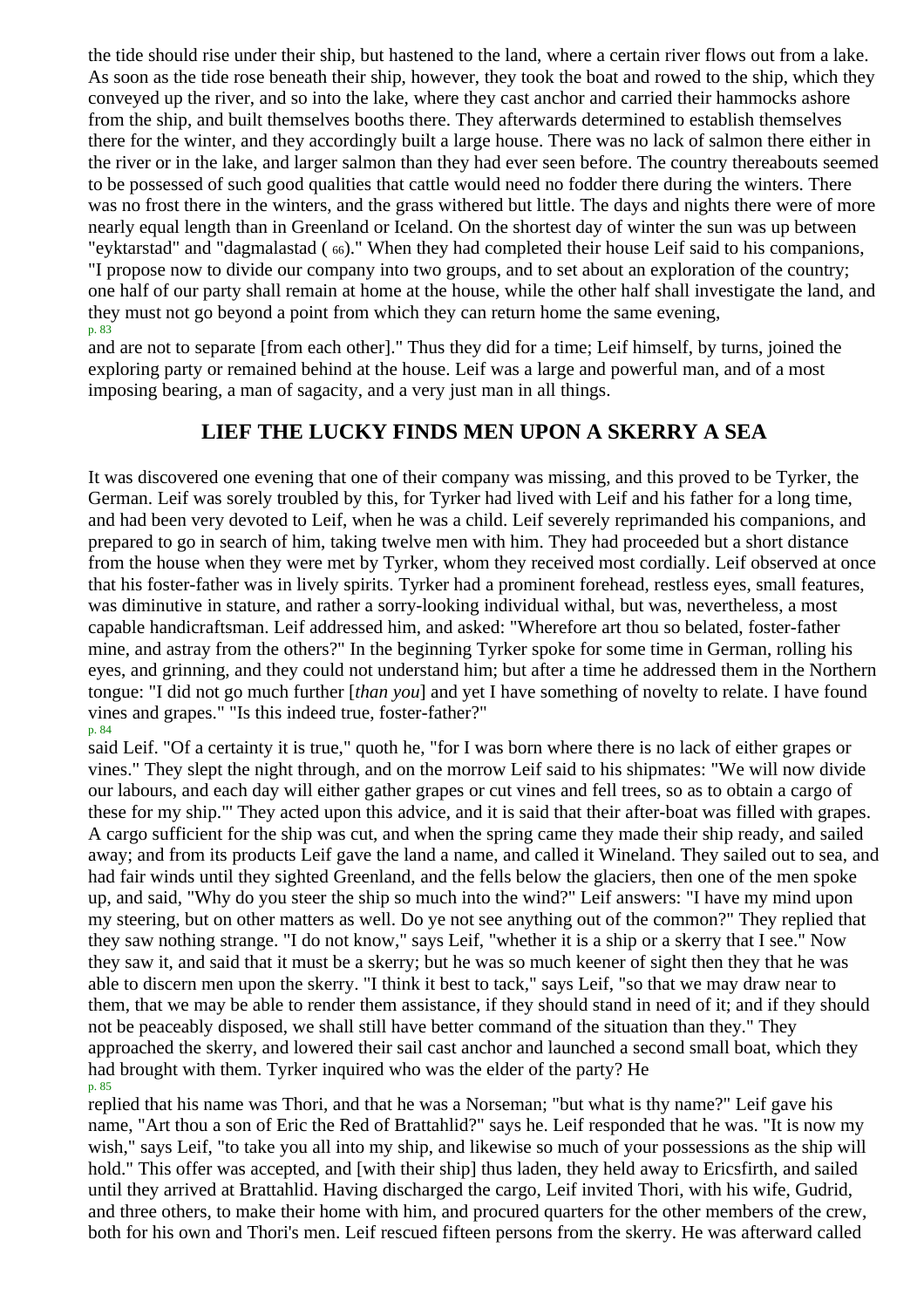Leif the Lucky. Leif had now goodly store both of property and honour. There was serious illness that winter in Thori's party, and Thori and a great number of his people died. Eric the Red also died that winter. There was now much talk about Leif's Wineland journey, and his brother, Thorvald, held that the country had not been sufficiently explored. Thereupon Leif said to Thorvald: "If it be thy will, brother, thou mayest go to Wineland with my ship, but I wish the ship first to fetch the wood, which Thori had upon the skerry." And so it was done.

## **THORVALD GOES TO WINELAND.**

Now Thorvald, with the advice of his brother, Leif, prepared to make this voyage with thirty men. They put their ship in order, and sailed out to sea; and there is no account of their voyage before their arrival at Leif's

p. 86 booths in Wineland. They laid up their ship there, and remained there quietly during the winter, supplying themselves with food by fishing. In the spring, however, Thorvald said that they should put their ship in order, and that a few men should take the after-boat and proceed along the western coast, and explore [the region] thereabouts during the summer. They found it a fair, well-wooded country; it was but a short distance from the woods to the sea, and [there were] white sands, as well as great numbers of islands and shallows. They found neither dwelling of man nor lair of beast; but in one of the westerly islands they found a wooden building for the shelter of grain ( <sup>67</sup>). They found no other trace of human handiwork, and they turned back, and arrived at Leif's-booth in the autumn. The following summer Thorvald set out toward the east with the ship, and along the northern coast. They were met by a high wind off a certain promontory, and were driven ashore there, and damaged the keel of their ship, and were compelled to remain there for a long time and repair the injury to their vessel. Then said Thorvald to his companions: "I propose that we raise the keel upon this cape, and call it Keelness," and so they did. Then they sailed away, to the eastward off the land, and into the mouth of the adjoining firth, and to a headland, which projected into the sea there, and which was entirely covered with woods. They found an anchorage for their ship and put out the gangway to the land, and Thorvald and all of his companions went ashore. "It is a fair region here," said he, "and here I should like to make my home." They then p. 87

returned to the ship and discovered on the sands, in beyond the headland, three mounds; they went up to these, and saw that they were three skin-canoes, with three men under each. They thereupon divided their party, and succeeded in seizing all of the men but one, who escaped with his canoe. They killed the eight men, and then ascended the headland again and looked about them and discovered with the firth certain hillocks, which they concluded must be habitations. They were then so overpowered with sleep that they could not keep awake, and all fell into a [heavy] slumber, from which they were awakened by the sound of a cry uttered above them; and the words of the cry were these: "Awake, Thorvald, thou and all thy company, if thou wouldst save thy life; and board thy ship with all thy men, and sail with all speed from the land!" A countless number of skin-canoes then advanced toward them from the inner part of the firth, whereupon Thorvald exclaimed: "We must put out the war-boards ( <sup>68</sup>), on both sides of the ship, and defend ourselves to the best of our ability, but offer little attack." This they did, and the Skrellings, after they had shot at them for a time, fled precipitately, each as best he could. Thorvald then inquired of his men whether any of them had been wounded, and they informed him that no one of them had received a wound. "I have been wounded in my arm-pit," says he; "an arrow flew in between the gunwale and the shield, below my arm. Here is the shaft, and it will bring me to my end! I counsel you now to retrace your way with the utmost speed. But me ye shall convey to that headland p. 88

which seemed to me to offer so pleasant a dwelling-place; thus it may be fulfilled, that the truth sprang to my lips, when I expressed the wish to abide there for a time. Ye shall bury me there, and place a cross at my head, and another at my feet, and call it Crossness for ever after." At that time Christianity had obtained in Greenland; Eric the Red died, however, before [the introduction of] Christianity. Thorvald died, and when they had carried out his injunctions, they took their departure, and rejoined their

companions, and they told each other of the experiences which had befallen them. They remained there during the winter, and gathered grapes and wood with which to freight the ship. In the following spring they returned to Greenland, and arrived with their ship in Ericsfirth, where they were able to recount great tidings to Leif.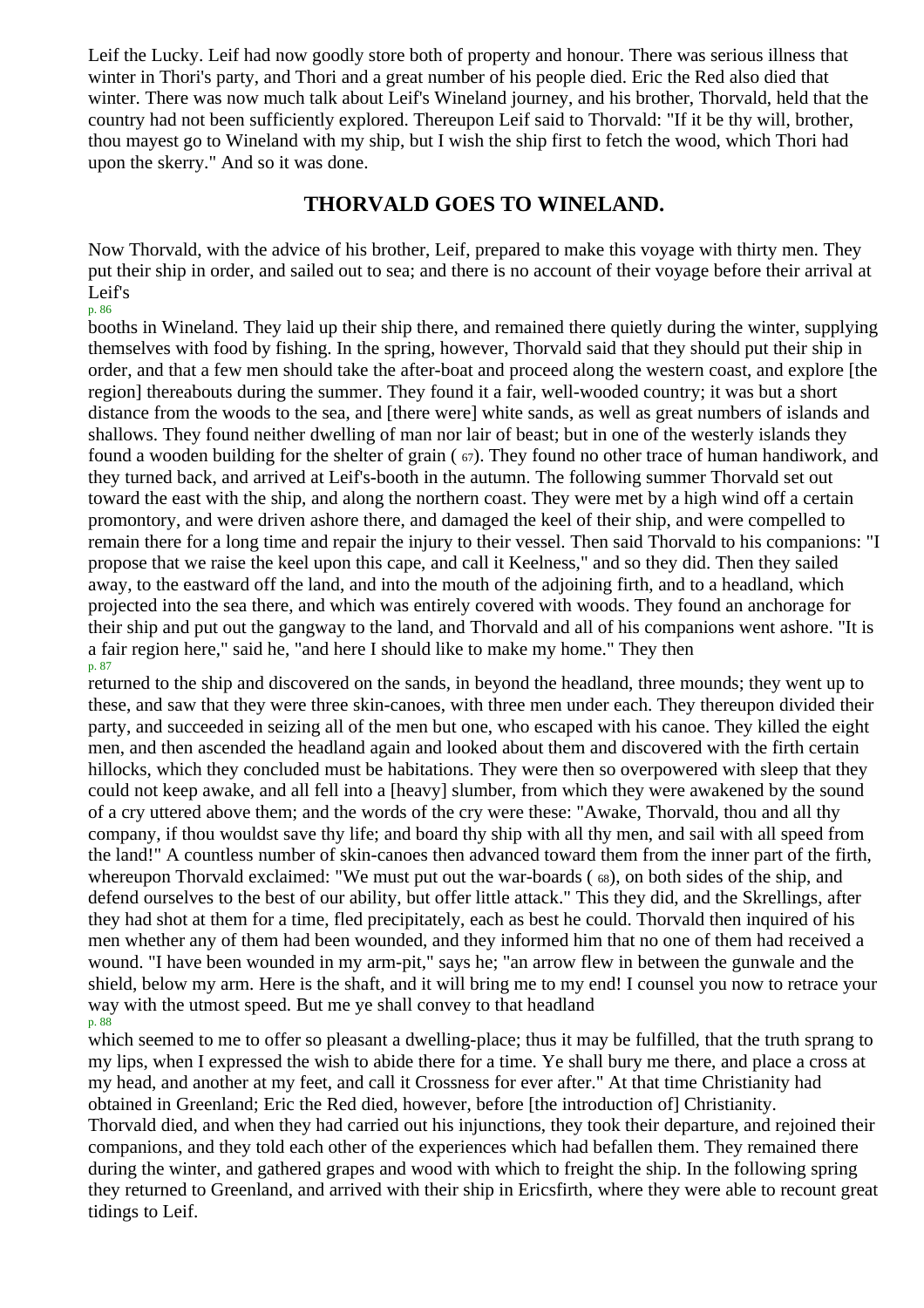## **THORSTEIN ERICSSON DIES IN THE WESTERN SETTLEMENT**

In the meantime it had come to pass in Greenland that Thorstein of Ericsfirth had married, and taken to wife Gudrid, Thorbiorn's daughter, [she] who had been the spouse of Thori Eastman (  $69$ ), as has been already related. Now Thorstein Ericsson, being minded to make the voyage to Wineland after the body of his brother, Thorvald, equipped the same ship, and selected a crew of twenty-five men of good size and strength, and taking with him his wife, Gudrid, when all was in readiness, They sailed out into the open ocean, and out of sight of land. They were driven hither and thither over the sea all that summer, and lost all reckoning, and at the end of p. 89

the first week of winter they made the land at Lysufirth in Greenland, in the Western settlement. Thorstein set out in search of quarters for his crew, and succeeded in procuring homes for all of his shipmates; but he and his wife were unprovided for, and remained together upon the ship for two or more days. At this time Christianity was still in its infancy in Greenland. It befell, early one morning, that men came to their tent, and the leader inquired who the people were within the tent. Thorstein replies: "We are twain," says he; "but who is it who asks?" "My name is Thorstein, and I am known as Thorstein the Swarthy, and my errand hither is to offer you two, husband and wife, a home with me." Thorstein replied that he would consult with his wife, and she bidding him decide, he accepted the invitation. "I will come after you on the morrow with a sumpter-horse; for I am not lacking in means wherewith to provide for you both, although it will be lonely living with me, since there are but two of us, my wife and myself, for I, forsooth, am a very hard man to get on with; moreover, my faith is not the same as yours, albeit methinks that is the better to which you hold." He returned for them on the morrow, with the beast, and they took up their home with Thorstein the Swarthy, and were well treated by him. Gudrid was a woman of fine presence, and a clever woman and very happy in adapting herself to strangers.

Early in the winter Thorstein Ericsson's party was visited by sickness, and many of his companions died. He caused coffins to be made for the bodies of the dead, and had them conveyed to the ship, and bestowed there; "for

#### p. 90

it is my purpose to have all the bodies taken to Ericsfirth in the summer." It was not long before illness appeared in Thorstein's home, and his wife, whose name was Grimhild, was first taken sick. She was a very vigorous woman, and as strong as a man, but the sickness mastered her; and soon thereafter Thorstein Ericsson was seized with the illness, and they both lay ill at the same time; and Grimhild, Thorstein the Swarthy's wife, died, and when she was dead Thorstein went out of the room to procure a deal, upon which to lay the corpse. Thereupon Gudrid spoke. "Do not be absent long, Thorstein mine!" says she. He replied that so it should be. Thorstein Ericsson then exclaimed: "Our housewife is acting now in a marvellous fashion, for she is raising herself up on her elbow, and stretching out her feet from the side of the bed, and groping after her shoes." At that moment Thorstein, the master of the house, entered, and Grimhild laid herself down, wherewithal every timber in the room creaked. Thorstein now fashioned a coffin for Grimhild's body, and bore it away, and cared for it. He was a big man, and strong, but it called for all [his strength], to enable him to remove the corpse from the house. The illness grew upon Thorstein Ericsson and he died, whereat his wife, Gudrid, was sorely grieved. They were all in the room at the time, and Gudrid was seated upon a chair before the bench, upon which her husband, Thorstein was lying. Thorstein, the master of the house, then taking Gudrid in his arms, [carried her] from the chair, and seated himself, with her, upon another bench, over against her husband's body, and exerted himself in p. 91

divers ways to console her, and endeavoured to reassure her, and promised her that he would accompany her to Ericsfirth with the body of her husband, Thorstein, and those of his companions. "I will likewise summon other persons hither," says he "to attend upon thee and entertain thee." She thanked him. Then Thorstein Ericsson sat up, and exclaimed: "Where is Gudrid?" Thrice he repeated the question, but Gudrid made no response. She then asked Thorstein, the master, "Shall I give answer to his question or not?" Thorstein, the master, bade her make no reply, and he then crossed the floor, and seated himself upon the chair, with Gudrid in his lap, and spoke, saying: "What dost thou wish, namesake?" After a little while, Thorstein replies: "I desire to tell Gudrid of the fate which is in store for her, to the end that she may he better reconciled to my death, for I am indeed come to a goodly resting place. This I have to tell thee, Gudrid, that thou art to marry an Icelander, and that ye are to have a long wedded life together, and a numerous and noble progeny, illustrious, and famous, of good odour and sweet virtues. Ye shall go from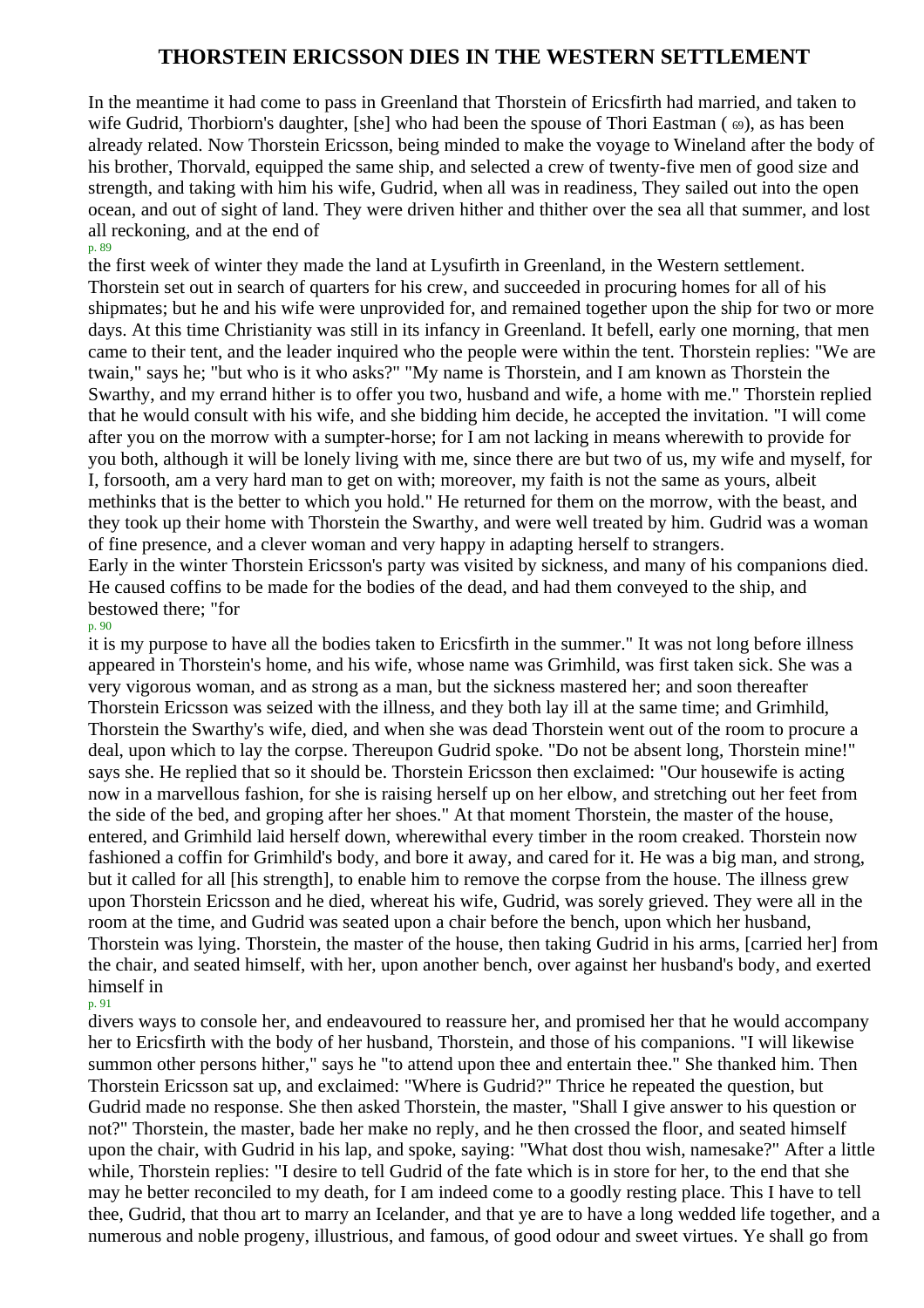Greenland to Norway, and thence to Iceland, where ye shall build your home. There ye shall dwell together for a long time, but thou shalt outlive him, and shalt then go abroad and to the South, and shalt return to Iceland again, to thy home, and there a church shall then be raised, and thou shalt abide there and take the veil, and there thou shalt die." When he had thus spoken, Thorstein sank back again, and his body was laid out for burial, and borne to the ship. Thorstein, the master, faithfully performed all p. 92

his promises to Gudrid. He sold his lands and live-stock in the spring, and accompanied Gudrid to the ship, with all his possessions. He put the ship in order, procured a crew, and then sailed to Ericsfirth. The bodies of the dead were now buried at the church, and Gudrid then went home to Leif at Brattahlid, while Thorstein the Swarthy made a home for himself on Ericsfirth, and remained there as long as he lived, and was looked upon as a very superior man.

## **OF THE WINELAND VOYAGES OF THORFINN AND HIS COMPANIONS.**

That same summer a ship came from Norway to Greenland. The skipper's name was Thorfinn Karlsefni; he was a son of Thord Horsehead, and a grandson of Snorri, the son of Thord of Hofdi. Thorfin Karlsefni, who was a very wealthy man, passed the winter at Brattahlid with Leif Ericsson. He very soon set his heart upon Gudrid, and sought her hand in marriage; she referred him to Leif for her answer, and was subsequently betrothed to him, and their marriage was celebrated that same winter. A renewed discussion arose concerning a Wineland voyage, and the folk urged Karselfni to make the venture, Gudrid joining with the others. He determined to undertake the voyage, and assembled a company of sixty men and five women, and entered into an agreement with his shipmates that they should each share equally in all the spoils of the enterprise. They took with them all kinds of cattle, as it was their intention to settle the country, if they could. Karlsefni asked Leif for the p. 93

house in Wineland, and he replied, that he would lend it but not give it. They sailed out to sea with the ship, and arrived safe and sound at Leifs-booths, and carried their hammocks ashore there. They were soon provided with an abundant and goodly supply of food, for a whale of good size and quality was driven ashore there, and they secured it, and flensed it, and had then no lack of provisions. The cattle were turned out upon the land, and the males soon became very restless and vicious; they had brought a bull with them. Karlsefni caused trees to be felled, and to be hewed into timbers, wherewith to load his ship, and the wood was placed upon a cliff to dry. They gathered somewhat of all of the valuable products of the land, grapes, and all kinds of game and fish, and other good things. In the summer succeeding the first winter, Skrellings were discovered. A great troop of men came forth from out the woods. The cattle were hard by, and the bull began to bellow and roar with a great noise, whereat the Skrellings were frightened, and ran away, with their packs wherein were grey furs, sables and all kinds of peltries. They fled towards Karlsefni's dwelling, and sought to effect an entrance into the house, but Karselfni caused the doors to be defended [against them]. Neither [people] could understand the other's language. The Skrellings put down their bundles then, and loosed them, and offered their wares [for barter], and were especially anxious to exchange these for weapons, but Karlsefni forbade his men to sell their weapons, and taking counsel with himself, he bade the women carry out milk to the Skrellings, which they no p. 94

sooner saw than they wanted to buy it, and nothing else. Now the outcome of the Skrelling's trading was, that they carried their wares away in their stomachs, while they left their packs and peltries behind with Karlsefni and his companions, and having accomplished this [exchange] they went away. Now it is to be told that Karlsefni caused a strong wooden palisade to be constructed and set up around the house. It was at this time that Gudrid, Karlsefni's wife, gave birth to a male child, and the boy was called Snorri. In the early part of the second winter the Skrellings came to them again, and these were now much more numerous than before, and brought with them the same wares as at first. Then said Karlsefni to the women: "Do ye carry out now the same food, which proved so profitable before, and nought else." When they saw this they cast their packs in over the palisade. Gudrid was sitting within, in the doorway, beside the cradle of her infant son, Snorri when a shadow fell upon the door, and a woman in a black namkirtle  $(\frac{70}{2})$  $(\frac{70}{2})$  $(\frac{70}{2})$  entered. She was short in stature, and wore a fillet about her head; her hair was of a light chestnut colour, and she was pale of hue, and so big-eyed that never before had eyes so large been seen in a human skull. She went up to where Gudrid was seated, and said: "What is thy name?" "My name is Gudrid; but what is thy name?" "My name is Gudrid," says she. The housewife, Gudrid, motioned her with her hand to a seat beside her; but it so happened, that at that very instant Gudrid heard a great crash, whereupon the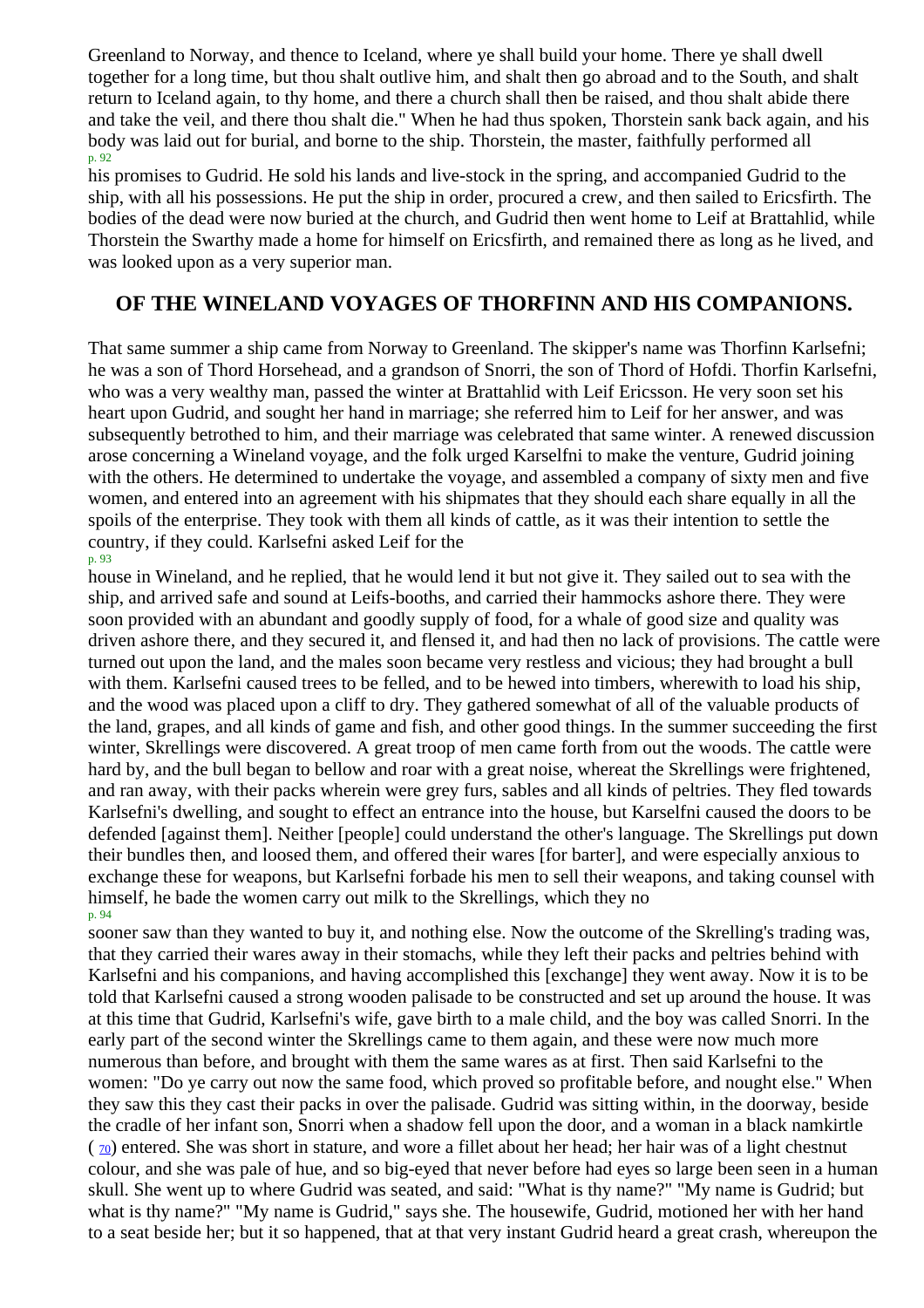woman vanished, and at that same moment one of the Skrellings, p. 95

who had tried to seize their weapons, was killed by one of Karlsefni's followers. At this the Skrellings fled precipitately, leaving their garments and wares behind them; and not a soul, save Gudrid alone, beheld this woman. "Now we must needs take counsel together," says Karlsefni, "for that I believe they will visit us a third time, in great numbers, and attack us. Let us now adopt this plan: ten of our number shall go out upon the cape, and show themselves there, while the remainder of our company shall go into the woods and hew a clearing for our cattle, when the troop approaches from the forest. We will also take our bull, and let him go in advance of us." The lay of the land was such that the proposed meeting-place had the lake upon the one side and the forest upon the other. Karlsefni's advice was now carried into execution. The Skrellings advanced to the spot which Karlsefni had selected for the encounter, and a battle was fought there, in which great numbers of the band of the Skrellings were slain. There was one man among the Skrellings, of large size and fine bearing, whom Karlsefni concluded must be their chief. One of the Skrellings picked up an axe, and having looked at it for a time, he brandished it about one of his companions, and hewed at him, and on the instant the man fell dead. Thereupon the big man seized the axe and after examining it for a moment he hurled it as far as he could, out into the sea; then they fled helter-skelter into the woods, and thus their intercourse came to an end. Karlsefni and his party remained there throughout the winter, but in the spring Karlsefni announced that he was not minded p. 96

to remain there longer, but would return to Greenland. They now made ready for the voyage, and carried away with them much booty in vines and grapes and peltries. They sailed out upon the high seas, and brought their ship safely to Ericsfirth, where they remained during the winter.

## **FREYDIS CAUSES THE BROTHERS TO BE PUT TO DEATH**

There was now much talk anew, about a Wineland-voyage, for this was reckoned both a profitable and an honourable enterprise. The same summer that Karlsefni arrived from Wineland, a ship from Norway arrived in Greenland. This ship was commanded by two brothers, Helgi and Finnbogi, who passed the winter in Greenland. They were descended from an Icelandic family of the East-firths. It is now to be added that Freydis, Eric's daughter, set out from her home at Gardar, and waited upon the brothers, Helgi and Finnbogi, and invited them to sail with their vessel to Wineland, and to share with her equally all of the good things which they might succeed in obtaining there. To this they agreed, and she departed thence to visit her brother, Leif, and ask him to give her the house which he had caused to be erected in Wineland, but he made her the same answer [as that which he had given Karlsefni], saying that he would lend the house, but not give it. It was stipulated between Karlsefni and Freydis, that each should have on ship-board thirty able-bodied men, besides the women; but Freydis immediately violated this compact, by concealing five men more [than this number], and this the p. 97

brothers did not discover before they arrived in Wineland. They now put out to sea, having agreed beforehand that they would sail in company, if possible, and although they were not far apart from each other, the brothers arrived somewhat in advance, and carried their belongings up to Leif's house. Now when Freydis arrived, her ship was discharged, and the baggage carried up to the house, whereupon Freydis exclaimed: "Why did you carry your baggage in here?" "Since we believed," said they, "that all promises made to us would be kept." "It was to me that Leif loaned the house," says she, "and not to you." Whereupon Helgi exclaimed: "We brothers cannot hope to rival thee in wrong-dealing." They thereupon carried their baggage forth, and built a hut, above the sea, on the bank of the lake, and put all in order about it; while Freydis caused wood to be felled, with which to load her ship. The winter now set in, and the brothers suggested that they should amuse themselves by playing games. This they did for a time, until the folk began to disagree, when dissensions arose between them, and the games came to an end, and the visits between the houses ceased; and thus it continued far into the winter. One morning early, Freydis arose from her bed, and dressed herself, but did not put on her shoes and stockings. A heavy dew had fallen, and she took her husband's cloak, and wrapped it about her, and then walked to the brothers' house, and up to the door, which had been only partly closed by one of the men, who had gone out a short time before. She pushed the door open, and stood silently in the doorway for a p. 98

time. Finnbogi, who was lying on the innermost side of the room, was awake, and said: "What dost thou wish here, Freydis?" She answers: "I wish thee to rise, and go out with me, for I would speak with thee." He did so, and they walked to a tree, which lay close by the wall of the house, and seated themselves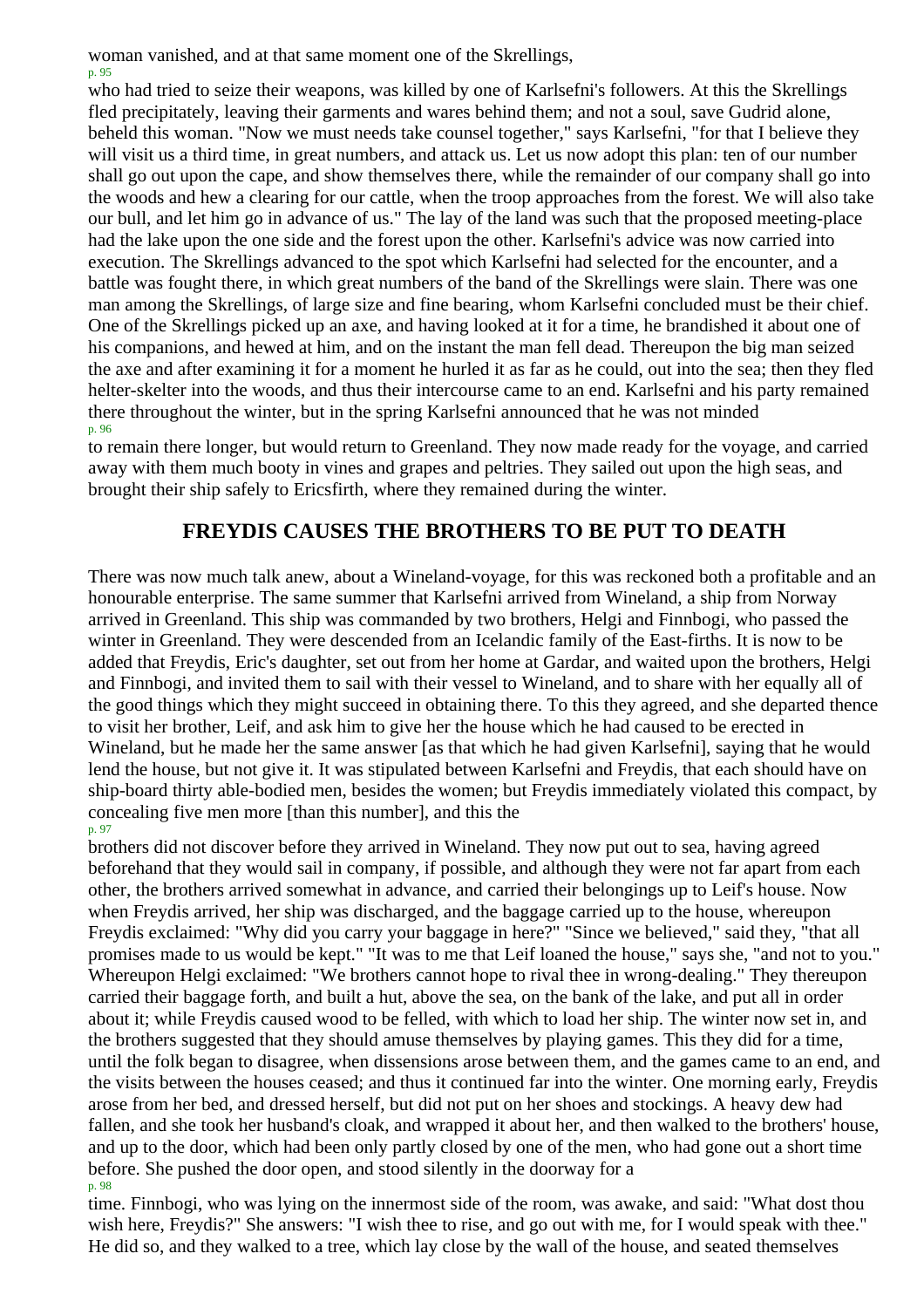upon it. "How art thou pleased here?" says she. He answered: "I am well pleased with the fruitfulness of the land, but I am ill-content with the breach which has come between us, for, methinks, there has been no cause for it." "It is even as thou sayest," said she, "and so it seems to me; but my errand to thee is, that I wish to exchange ships with you brothers, for that ye have a larger ship than I, and I wish to depart from here." "To this I must accede," said he, "if it is thy pleasure." Therewith they parted, and she returned home, and Finnbogi to his bed. She climbed up into bed, and awakened Thorvard with her cold feet, and he asked her why she was so cold and wet. She answered, with great passion: "I have been to the brothers," said she, "to try to buy their ship, for I wish to have a larger vessel, but they received my overtures so ill, that they struck me, and handled me very roughly; what time thou, poor wretch, will neither avenge my shame nor thy own, and I find, perforce, that I am no longer in Greenland; moreover I shall part from thee unless thou wreakest vengeance for this." And now he could stand her taunts no longer, and ordered the men to rise at once, and take their weapons, and this thy did, and they then proceeded directly to the house of the brothers, and entered it while the folk were asleep, and p. 99

seized and bound them, and led each one out when he was bound; and as they came out, Freydis caused each one to be slain. In this wise all of the men were put to death, and only the women were left, and these no one would kill. At this Freydis exclaimed: "Hand me an axe!" This was done, and she fell upon the five women, and left them dead. They returned home, after this dreadful deed, and it was very evident that Freydis was well content with her work. She addressed her companions, saying: "If it be ordained for us to come again to Greenland, I shall contrive the death of any man who shall speak of these events. We must give it out that we left them living here when we came away." Early in the spring they equipped the ship, which had belonged to the brothers and freighted it with all of the products of the land, which they could obtain, and which the ship would carry. Then they put out to sea, and after a prosperous voyage arrived with their ship, in Ericsfirth early in the summer. Karlsefni was there, with his ship all ready to sail, and was awaiting a fair wind; and people say that a ship richer laden than that which he commanded never left Greenland.

### **CONCERNING FREYDIS.**

Freydis now went to her home, since it had remained unharmed during her absence. She bestowed liberal gifts upon all of her companions, for she was anxious to screen her guilt. She now established herself at her home; but her companions were not all so close-mouthed, concerning their misdeeds and wickedness, that rumours did not

p. 100

get abroad at last. These finally reached her brother, Leif, and he thought it a most shameful story. He thereupon took three of the men, who had been of Freydis' party, and forced them all at the same time to a confession of the affair, and their stories entirely agreed. "I have no heart," says Leif, "to punish my sister, Freydis, as she deserves, but this I predict of them, that there is little prosperity in store for their offspring." Hence it came to pass that no one from that time forward thought them worthy of aught but evil. It now remains to take up the story from the time when Karlsefni made his ship ready, and sailed out to sea. He had a successful voyage, and arrived in Norway safe and sound. He remained there during the winter, and sold his wares, and both he and his wife were received with great favour by the most distinguished men of Norway. The following spring he put his ship in order for the voyage to Iceland; and when all his preparations had been made, and his ship was lying at the wharf, awaiting favourable winds, there came to him a Southerner, a native of Bremen in the Saxonland, who wished to buy his "houseneat." "I do not wish to sell it," said he. "I will give the half a 'mork' in gold for it" ( <sup>71</sup>), says the Southerner. This Karlsefni thought a good offer, and accordingly closed the bargain. The Southerner went his way, with the "house-neat," and Karlsefni knew not what it was, but it was "mosur," come from Wineland.

Karlsefni sailed away, and arrived with his ship in the north of Iceland, in Skagafirth. His vessel was beached there during the winter, and in the spring he bought p. 101

[paragraph continues] Glaumbœiar-land ( <sup>59</sup>), and made his home there, and dwelt there as long as he lived, and was a man of the greatest prominence. Prom him and his wife, Gudrid, a numerous and goodly lineage is descended. After Karlsefni's death, Gudrid, together with her son, Snorri, who was born in Wineland, took charge of the farmstead; and when Snorri was married Gudrid went abroad and made a pilgrimage to the South, after which she returned again to the home of her son, Snorri, who had caused a church to be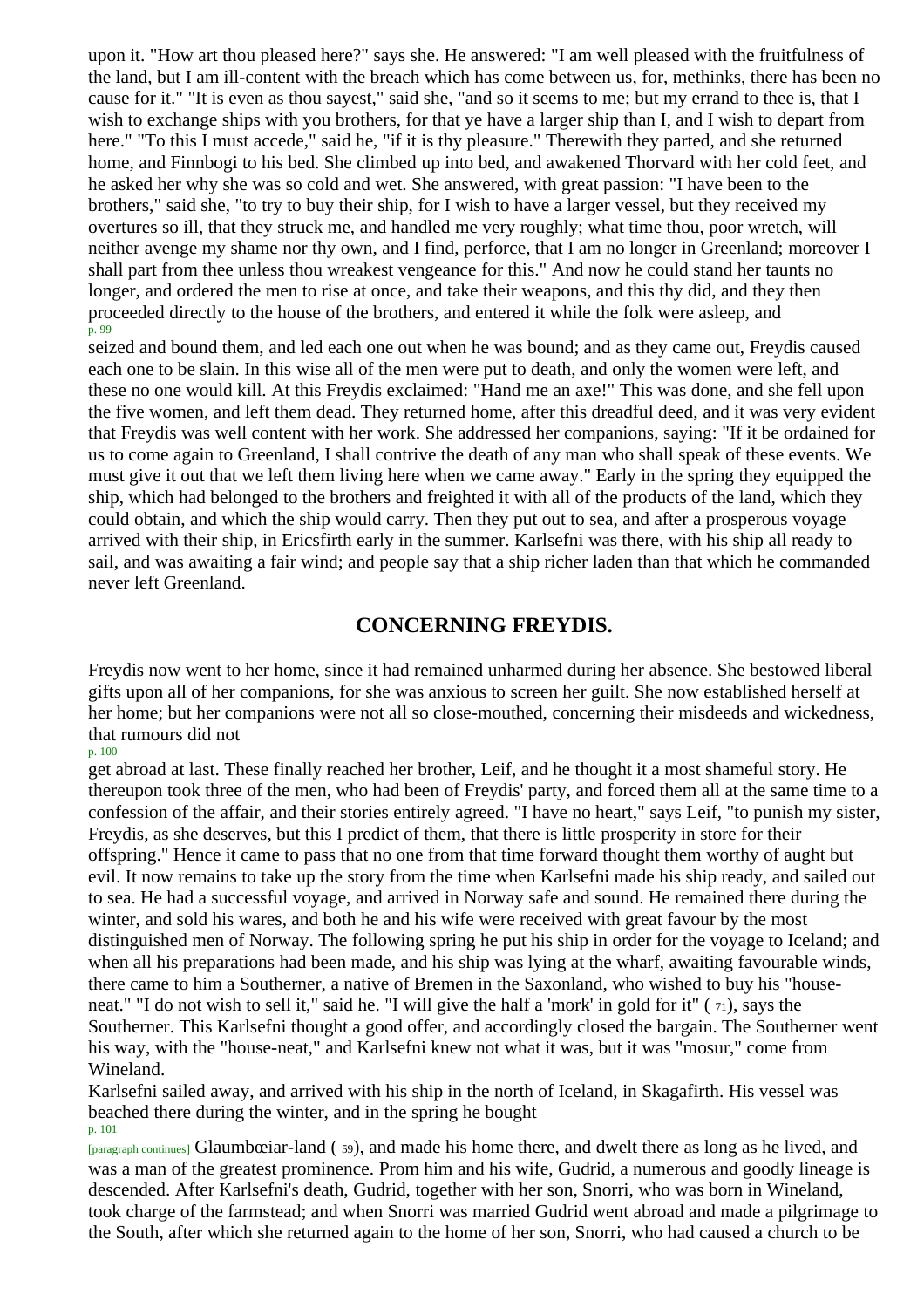built at Glaumbœr. Gudrid then took the veil and became an anchorite, and lived there the rest of her days. Snorri had a son, named Thorgeir, who was the father of Ingveld, the mother of Bishop Brand. Hallfrid was the name of the daughter of Snorri, Karlsefni's son; she was the mother of Runolf, Bishop Thorlak's father. Biorn was the name of [another] son of Karlsefni and Gudrid; he was the father of Thorunn, the mother of Bishop Biorn. Many men are descended from Karlsefni, and he has been blessed with a numerous and famous posterity; and of all men Karlsefni has given the most exact accounts of all these voyages, of which something has now been recounted.

p. 102

## **CHAPTER V.**

## **WINELAND IN THE ICELANDIC ANNALS.**

IN addition to the longer sagas of the discovery of Wineland, and the scattered references in other Icelandic historical literature, already adduced, the country finds mention in still another class of Icelandic records. These records are the chronological lists of notable events, in and out of Iceland, which are known as the Icelandic Annals. It has been conjectured that the archetype of these Annals was compiled either by the learned Ari, the father of Icelandic historiography, or in the century in which he lived. Although there is the best of reasons for the belief, that the first writer of Icelandic Annals was greatly indebted to Ari the Learned for the knowledge of many of the events which he records, such written evidence as we have from the century in which Ari lived would seem to indicate that this kind of literature had not then sprung into being,

A recent writer in an able disquisition upon this subject arrives at the conclusion, that the first book of Annals was written in the south of Iceland about the year 1280. While this theory is apparently well grounded, it is, nevertheless true that the first writer of Icelandic Annals of whom we have definite knowledge, was an Icelandic priest named Einar Haflidason, who was born in 1307, and died in 1393. The fact that Einar was the compiler of such a book is gleaned from his own work.

PERHAPS the greatest literary discovery of a century are encyclical letters addressed to the bishops of Norway by Popes Innocent III, IV, V, John XXI, Martin IV, Nicholas III, Clement IV, Innocent VIII, and Martin V, in which reference are made to interests of the church in Greenland. The earliest of these documents thus far found is one from Innocent III, hearing date of February 13, 1206, and the mention therein of Greenland sets at rest, finally and absolutely, the long disputed question of the discovery of America by Norsemen several centuries before the time of Columbus. These manuscript letters were resurrected from their, ancient repository in the Vatican in the year 1903, and by special authorization of Cardinal Merry del Val, Papal Secretary of State, they are reproduced, with English translations, and appear in print for the first time in the Flatey book volume of this Norroena series. A part of Pope Innocent III's letter is shown on the accompanying page."} p. 103

entry under the year 1304, in which his birth is recorded in such wise as to point unmistakably to his authorship. This collection of Annals is contained in the parchment manuscript AM. 420 *b*, 4to, which has received the name, "Lewman's Annals" probably from the office held by some one of its former owners. Under the year 1121, we find in these Annals the entry: "Bishop Eric Uppsi sought Wineland." The next considerable collection of Annals, the date of which we are enabled to determine with tolerable accuracy, is that appended to the Flatey Book, the manuscript of which has already been described. These Annals were written by the priest Magnus Thorhallsson, and doubtless completed before the year 1395, for all entries cease in the previous year. Among the recorded events of the year 1121 it is stated that "Eric, the Bishop of Greenland, went in search of Wineland."

Of a riper antiquity than either of the foregoing works are, in all likelihood, the so-called Annales Reseniani, the original vellum manuscript of which was destroyed by the fire of 1728. A paper copy from this original, written by Arni Magnusson, is preserved in AM. 424, 4to, The dates included in these Annals extend from the year 228 to 1295 inclusive, and it has been conjectured that these records were compiled before the year 1319. Here, under the year 1121, occurs the statement: "Bishop Eric sought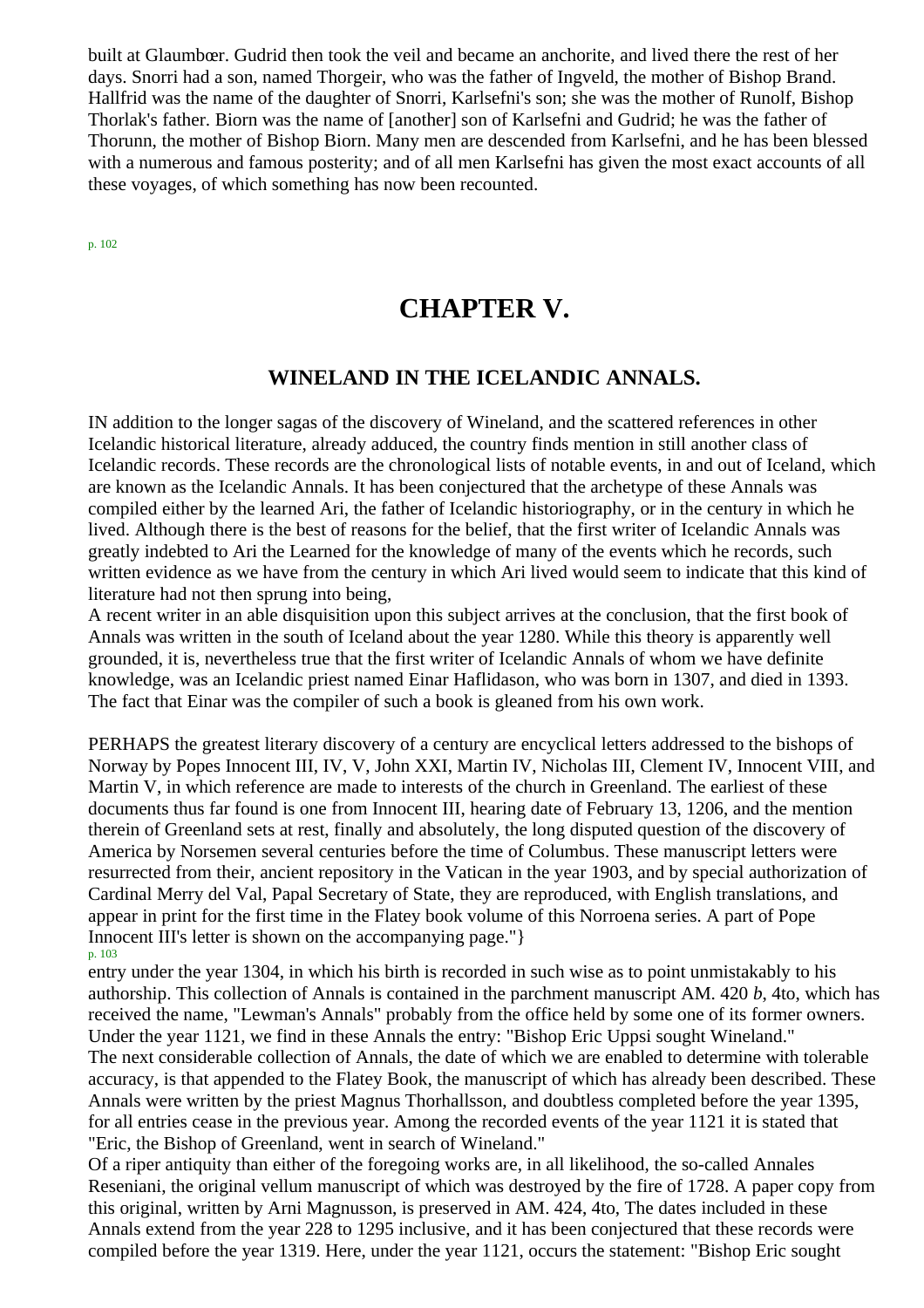Wineland."

A parchment manuscript is preserved in the Royal Library of Copenhagen, No. 2087, 4to, old collection, which contains the annals known as Annales regii. These are p. 104

written in various hands, and are brought down to the year 1341. From the first entry down to the year 1306 the hand is the same, and from this fact the conclusion has been drawn that this portion of the manuscript was completed not later than 1307. Against the year 1121 we find the entry: "Bishop Eric of Greenland went in search of Wineland."

Similar entries to these occur in two other collections of Icelandic Annals, which may be mentioned here, for while these are, in their present form, of much more recent creation than those already noticed, they still seem to have drawn their material from elder lost vellums. One of these, Henrik Hoyer's Annals, derives its name from its first owner, who died in Bergen in the year 1615. It is a paper manuscript contained in AM. 22, fol., and bears strong internal evidence of having been copied from an Icelandic original, which has since disappeared. The entry in this manuscript under the year 1121 is: "Bishop Eric sought Wineland."

The other modern collection, known as Gottskalk's Annals, is contained in a parchment manuscript in the Royal Library of Stockholm, No. 5, 8vo., which it is believed was chiefly written by one Gottskalk Jonsson, a priest, who lived in the north of Iceland in the sixteenth century, and it has been conjectured, from internal evidence, that the portion of the compilation prior to the year 1391 was copied from a lost manuscript. The entry under the year 1121 corresponds with those already quoted: "Eric, the Greenlanders' bishop, sought Wineland."

Prom these different records, varying slightly in phraseology, p. 105

but all of the same purport, we may safely conclude that, in the year 1121, a certain Bishop of Greenland, called Eric Uppsi, went upon a voyage in search of Wineland. It is the sum of information which the Annals have to give concerning that country, and is meagre enough, for we are not only left unenlightened as to why the voyage was undertaken, but we are not even informed whether the bishop succeeded in finding the country of which he went in search. It is not possible to obtain much additional knowledge concerning this Bishop Eric elsewhere. It seems altogether probable that he was the "Greenlanders' Bishop Eric Gnup's son," mentioned in a genealogical list in Landnama, and it is clear that if this be the same Eric, he was by birth an Icelander. This view is in a slight measure confirmed by an entry in the Lawman's Annals under the year 1112 [in the Annals of the Flatey Book under the year 1113] wherein the journey of Bishop Eric is recorded, a "journey" presumably undertaken away from Iceland, and probably to Greenland. In the ancient Icelandic scientific work called Rimbegla, in a list of those men who had been bishops at Gardar, the episcopal seat in Greenland, Eric heads the list, while in a similar list of Greenland bishops in the Flatey Book, Eric's name is mentioned third. No record of Bishop Eric's ordination has been preserved, and none of his fate, unless indeed it be written in the brief memorial of his Wineland voyage. It has been conjectured that this voyage to Wineland was undertaken as a missionary enterprise, a speculation which seems to have been suggested solely by the ecclesiastical office of the

p. 106

chief participant. It has been further conjectured, since we read in the Annals of the ordination of a new bishop for Greenland in 1124, that Eric must have perished in the undertaking. The date of his death is nowhere given and it is possible that the entry in the Annals, under the year 1121, is a species of necrological record. It is, in any event, the last surviving mention of Wineland the Good in the elder Icelandic literature.

Although no subsequent visit to Wineland is recorded a portion of the American coastland, seen by the original explorers, does appear to have been visited by certain of the Greenland colonists, more than a hundred years after Bishop Eric's Wineland voyage.

A parchment manuscript, AM. 420 *a*, 4to, contains a collection of Annals, known as the Elder Skalholt Annals not heretofore cited because of a lacuna covering the year 1121. This manuscript, which Arni Magnusson obtained from Skalholt, in the south of Iceland, and which he conjectures may have belonged to Skaholt church, or to Bishop Bryniolf's private library, is believed to have been written about the year 1362. We find in this, against the year 1347, the following record: "There came also a ship from Greenland, less in size than small Icelandic trading vessels. It came into the outer Stream-firth. It was without an anchor. There were seventeen men on board, and they had sailed to Markland, but had afterwards been driven hither by storms at sea." The Annals of Gottskalk record the simple fact in the same year: "A ship from Greenland came into the mouth of Streamfirth." On the other hand the Annals of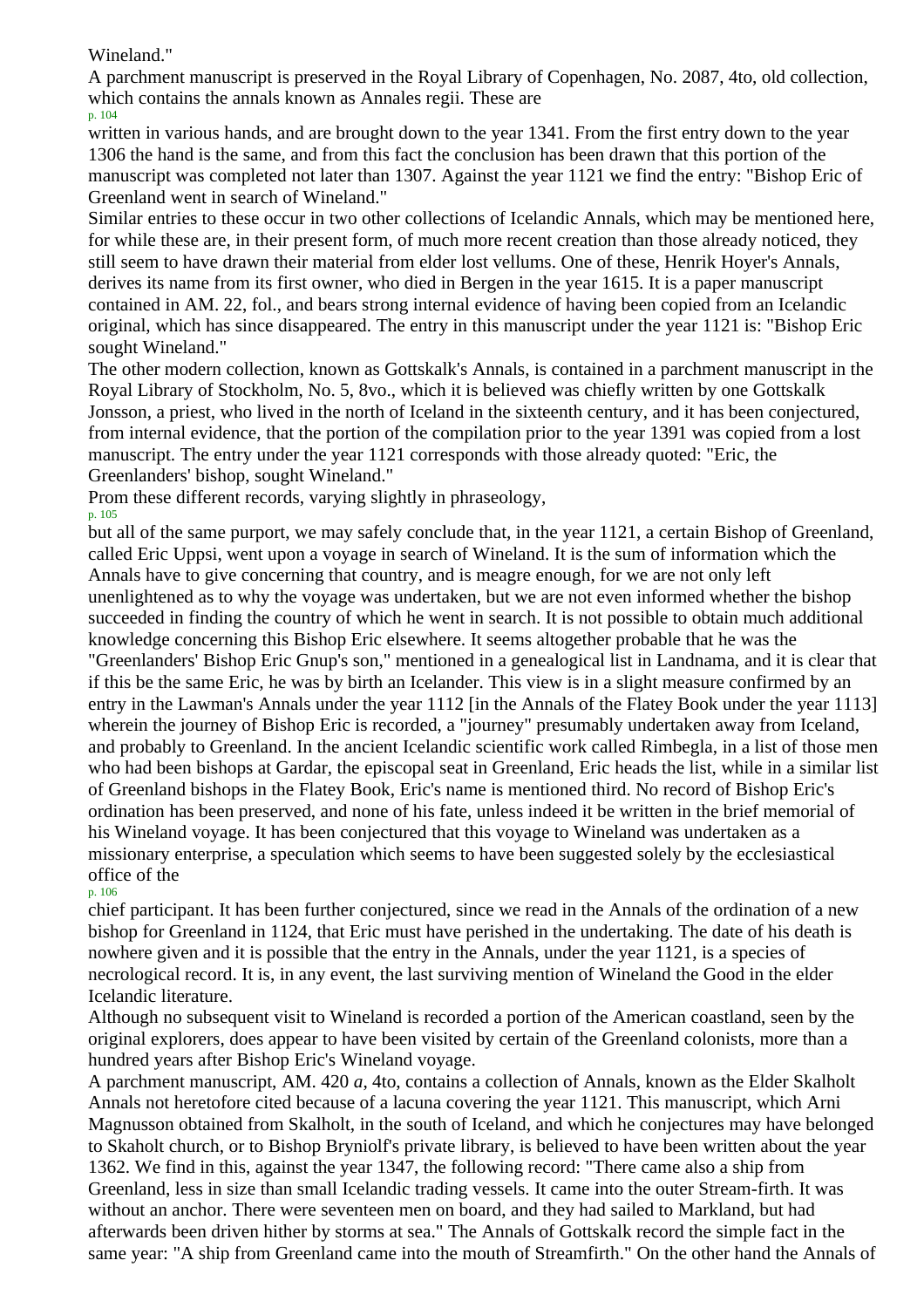#### the Flatey p. 107

[paragraph continues] Book, under the year 1347, have the following more particular record: "A ship came then from Greenland, which had sailed to Markland, and there were eighteen men on board." This scanty record is the last historical mention of a voyage undertaken by Leif's fellow-countrymen to a part of the land which he had discovered three hundred years before. The nature of the information indicates that the knowledge of the discovery had not altogether faded from the memories of the Icelanders settled in Greenland. It seems further to lend a measure of plausibility to a theory that people from the Greenland colony may, from time to time, have visited the coast to the southwest of their home for supplies of wood, or for some kindred purpose. The visitors in this case had evidently intended to return directly from Markland to Greenland, and had they not been driven out of their course to Iceland, the probability is that this voyage would never have found mention in Icelandic chronicles, and all knowledge of it must have vanished as completely as did the colony to which the Markland visitors belonged.

p. 108

# **CHAPTER VI.**

## **NOTICES OF DOUBTFUL VALUE; FICTIONS.**

IT will be remembered that a passage in the Book of Settlement [Landnamabok] recites the discovery, by one Ari Marsson, of a country lying westward from Ireland, called White-men's-land, or Ireland the Great. This White-men's-land is also mentioned in the Saga of Eric the Red, and in both places is assigned a location in the vicinity of Wineland the Good. Many writers have regarded this White-men's-land as identical with a strange country, the discovery of which is recounted in the Eyrbyggja Saga, having been led to this conclusion, apparently, from the fact that both unknown lands lay to the "westward," and that there is a certain remote resemblance between the brief particulars Of the Eric's Saga and the more detailed narrative of Eyrbyggja.

It is related in the Eyrbyggja Saga that a certain Biorn Asbrandsson became involved in an intrigue with a married woman named Thurid, which resulted in his wounding the affronted husband and slaying two of the husband's friends, for which he was banished from Iceland for the term of three years. Biorn went abroad, led an adventurous life, and received the name of "kappi" [champion, hero] on account of his valorous deeds. He subsequently returned to Iceland, where he was afterwards known as the Broadwickers'-champion. He brought with him on his return not only increase of fame, p. 109

but the added graces of bearing due to his long fellowship with foreign chieftains, and he soon renewed his attentions to his former mistress. The husband, fearing to cope alone with so powerful a rival, invoked the aid of one skilled in the black art to raise a storm, which should overwhelm the object of his enmity. The hero, however, after three days of exposure to the preternaturally-agitated elements, returned exhausted, but in safety, to his home. The husband then prevailed upon his powerful brother-in-law, the godi ( <sup>72</sup>) Snorri, to come to his assistance, and as a result of Snorri's intervention, Biorn agreed to leave the country. He accordingly rode "south, to a ship in Laga-haven, in which he took passage that same summer, but they were rather late in putting to sea. They sailed away with a north-east wind, which prevailed far into the summer, but nothing was heard of this ship for a long time afterwards." Further on in the same saga we read of the fortuitous discovery of this same Biorn by certain of his fellow-countrymen, and as the account of their strange meeting contains the sole description of this unknown land, it may best be given in the words of the saga. "It was in the latter days of Olaf the Saint that Gudleif engaged in a trading voyage westward to Dublin, and when he sailed from the west it was his intention to proceed to Iceland. He sailed to the westward of Ireland, and had easterly gales and winds from the northeast, and was driven far to the westward over the sea and toward the southwest, so that they had lost all track of land. The summer was then far spent, and they uttered many prayers that they p. 110

might be permitted to escape from the sea, and it befell thereupon that they became aware of land. It was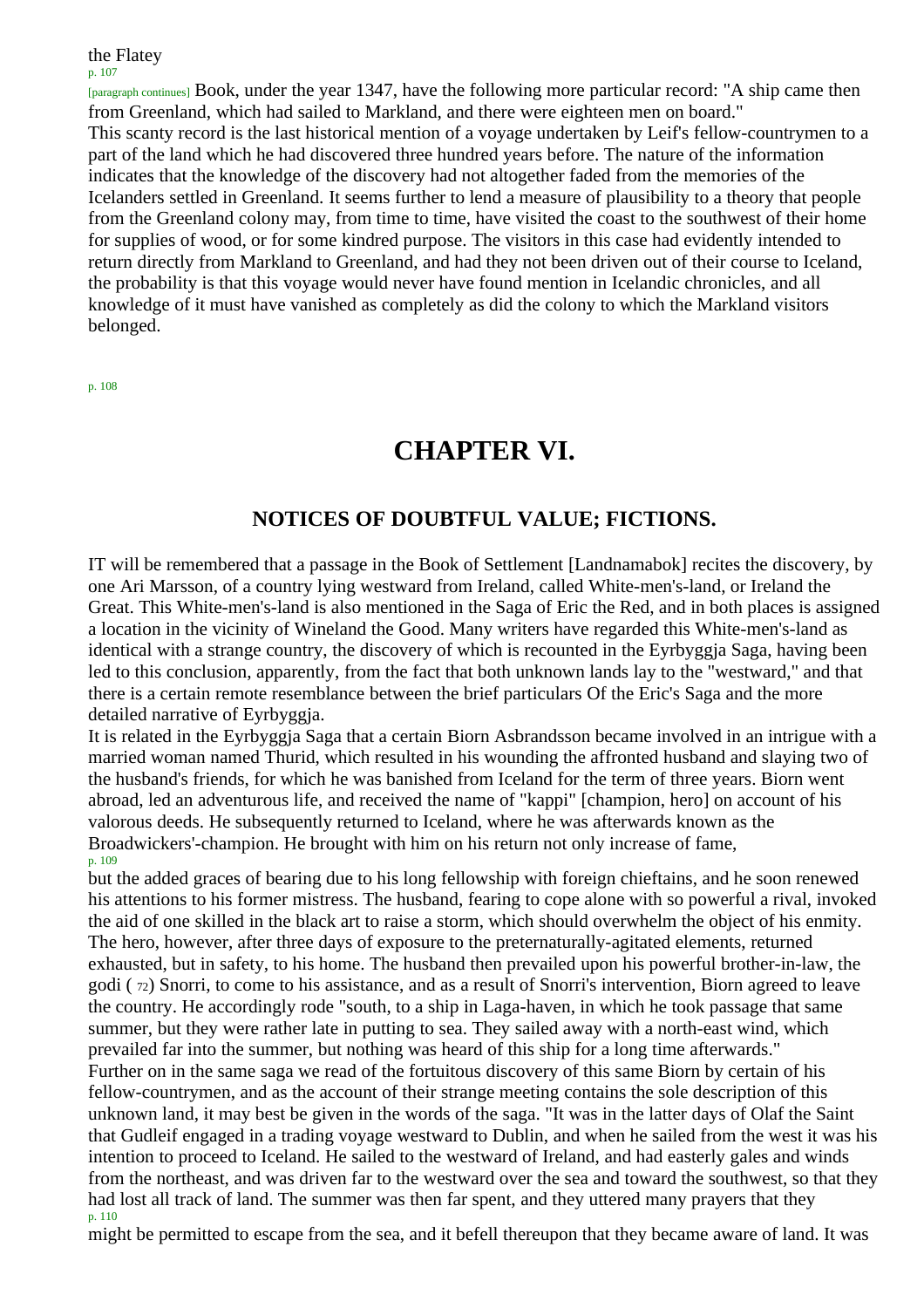a great country, but they did not know what country it was. Gudleif and his companions determined to sail to the land, for they were weary with battling with the tempestuous sea. They found a good harbour there, and they had been alongside the land but a short time when men came toward them. They did not recognize a single man, but it rather seemed to them that they were speaking Irish; soon so great a throng of men had drawn about them that they amounted to several hundreds. These people thereupon seized them all and bound them, and then drove them up upon the land. They were then taken to a meeting, at which their case was considered. It was their understanding that some [of their captors] wished them to be slain, while others would have them distributed among the people and thrown into bondage. While this was being argued they descried a body of men riding, and a banner was carried in their midst, from which they concluded that some manner of chieftain must be in the company; and when this band drew near they saw a tall and warlike man riding beneath the banner; he was far advanced in years, however, and his hair was white. All of the people assembled bowed before this man and received him as he had been their lord; they soon observed that all questions and matters for decision were submitted to him. This man then summoned Gudleif and his fellows, and when they came before him he addressed them in the Northern tongue [i. e., Icelandic], and asked them to what country they belonged. They p. 111

responded that they were, for the most part, Icelanders. This man asked which of them were the Icelanders. Gudlief then advanced before this man, and greeted him worthily, and he received his salutations graciously, and asks from what part of Iceland they came, and Gudleif replied that he came from Borgarfirth. He then enquired from what part of Borgarfirth he came, and Gudleif informs him. After this he asked particularly after every one of the leading men of Borgarfirth and Breidafirth, and in the course of the conversation he asked after Snorri Godi and Thurid, of Froda, his sister, and he enquired especially after all details concerning Froda, and particularly regarding the boy Kiartan,  $_1$  $_1$  who was then the master at Froda. The people of the country, on the other hand, demanded that some judgment should be reached concerning the ship's crew. After this the tall man left them, and called about him twelve of his men, and they sat together for a long time in consultation, after which they betook themselves to the [general] meeting. Thereupon the tall man said to Gudleif and his companions: 'We, the people of this country, have somewhat considered your case, and the inhabitants have given your affair into my care, and I will now give you permission to go whither ye list; and even though it may seem to you that the summer is far spent, still I would counsel you to leave here, for the people here are untrustworthy and hard to deal with, and have already formed the belief that their laws have been broken.' Gudleif replied: 'If it be vouchsafed us to reach our native land, what shall we say p. 112

concerning him who has granted us our freedom.' He answered: 'That I may not tell you, for I cannot bear that my relatives and foster-brothers should have such a voyage hither as ye would have had if ye had not had my aid; but now I am so advanced in years,' said he, 'that the hour may come at any time when age shall rise above my head; and even though I should live yet a little longer, still there are those here in the land who are more powerful than I who would offer little mercy to strangers, albeit these are not in this neighbourhood where ye have landed.' Afterward this man aided them in equipping their ship, and remained with them until there came a fair wind, which enabled them to put to sea. But before he and Gudleif parted, this man took a gold ring from his hand and handed it to Gudleif, and with it a goodly sword; and he then said to Gudleif: 'If it be granted thee to come again to thy father-land, then do thou give this sword to Kiartan, the master at Froda, and the ring to his mother.' Gudleif said: 'What shall I reply as to who sends these precious things?' He answered: 'Say that he sends them who was more of a friend of the mistress at Froda than of the Godi at Helgafell, her brother. But if any persons shall think they have discovered from this to whom these treasures belonged, give them my message, that I forbid any man to go in search of me, for it would be a most desperate undertaking, unless he should fare as successfully as ye have in finding a landing-place; for here is an extensive country with few harbours, and over all a disposition to deal harshly with strangers, unless it befall as it has in this case.' After p. 113

this they parted. Gudleif and his men put to sea, and arrived in Ireland late in the autumn, and passed the winter in Dublin; but in the summer they sailed to Iceland, and Gudleif delivered the treasures, and all men held of a verity that this man was Biorn Broadwickers'-champion; but people have no other proof of this, save these particulars, which have now been related."

It will be observed that the narrator of the saga does not in this incident once connect this unknown land with White-men's-land, nor does he offer any suggestion as to its situation. The work of identifying this strange country with White-men's-land, and so with Wineland the Good, has been entirely wrought by the modern commentator. If we accept as credible a meeting so remarkable as the one here described, if we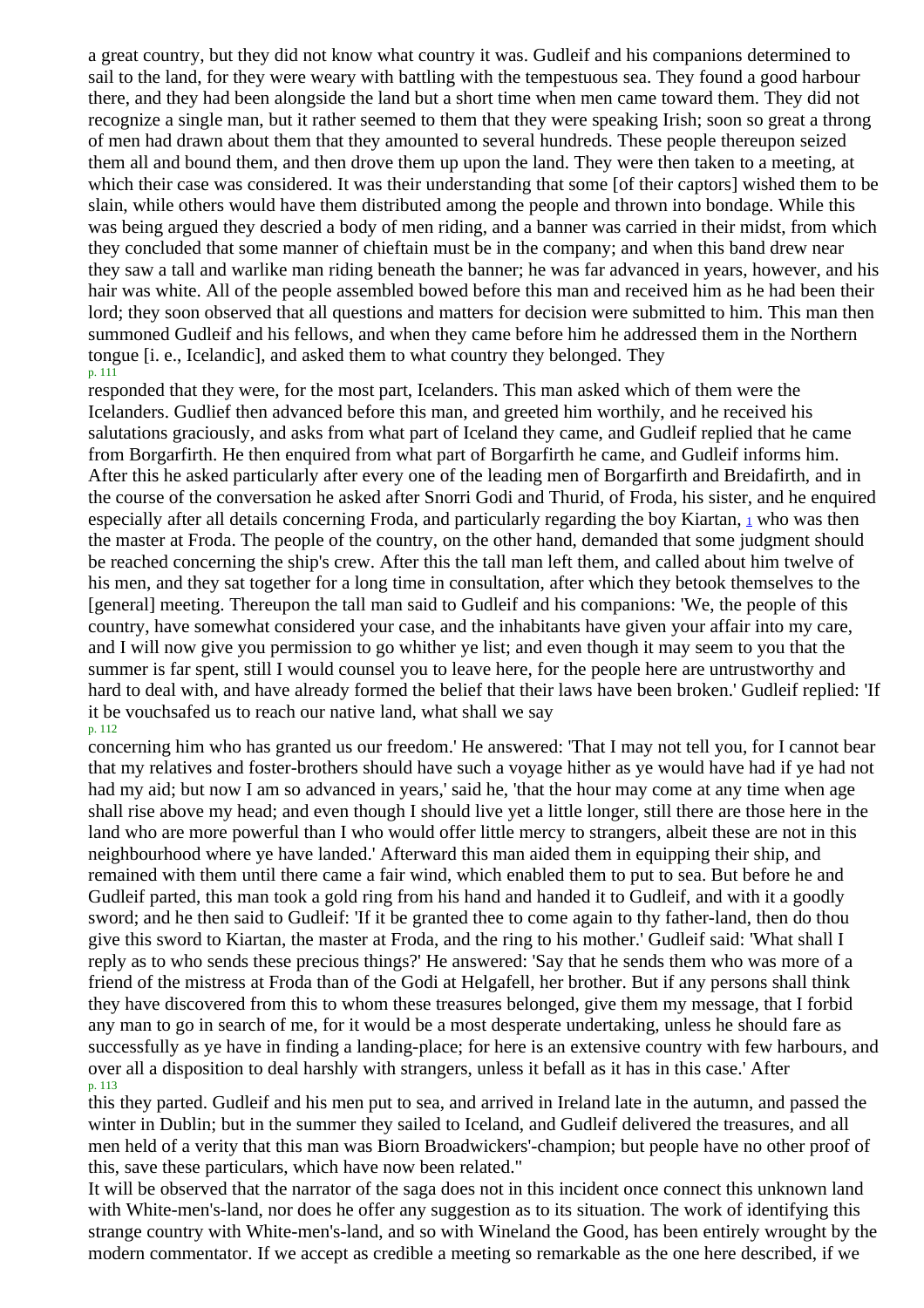disregard the statements of the narrative showing the existence of horses in this unknown land, which the theorist has not hesitated to do, and, finally, if we assume that there was at this time an Irish colony or one speaking a kindred tongue in North America, we may conclude that Biorn's adopted home was somewhere on the eastern North-American coast. If, however, we read the statements of the saga as we find them, they seem all to tend to deny this postulate, rather than to confirm it. The entire story has a decidedly fabulous appearance, and, as has been suggested by a learned editor of the saga, a romantic cast, which is not consonant with the character of the history in which it appears. A narrative, the truth of which the narrator himself tells us had not been ratified by collateral evidence, and whose details are so vague and indefinite, seems to afford p. 144

historical evidence of a character so equivocal that it may well be dismissed without further consideration.

Of an altogether different nature from the narrative of discovery above recited is the brief notice of the finding of a new land, set down in the Icelandic Annals toward the end of the thirteenth century. In the Annales regii, in the year 1285, the record reads: "Adalbrand and Thorvald, Helgi's sons, found Newland;" in the Annals of the Flatey Book, under the same year, "Land was found to the westward off Iceland;" and again in Gottskalk's Annals an entry exactly similar to that of the Flatey Book. In Hoyer's Annals the entry is of a different character: "Helgi's sons sailed into Greenland's uninhabited regions." In the parchment manuscript AM. 415, 4to, written, probably, about the beginning of the fourteenth century, is a collection of annals called "Annales vetustissimi," and here, under the year 1285, is an entry similar to that of the Flatey Book: "Land found to the westward off Iceland." In the Skalholt Annals, on the other hand, the only corresponding entry against the year 1285 is: "Down-islands discovered." It required but the similarity between the names Newland and Newfoundland to arouse the effort to identify the two countries; and the theory thus created was supposed to find confirmation in a passage in a copy of a certain document known as Bishop Gizur Einarsson's Register [brefa-bok], for the years 1540- 47, which is contained in a paper manuscript of the seventeenth century, AM. 266, fol. This passage is as follows: "Wise men

#### p. 115

have said that you must sail to the southwest from Krisuvik mountain to Newland." Krisuvik mountain is situated on the promontory of Reykianess, the southwestern extremity of Iceland, and, as has been recently pointed out, to sail the course suggested by Bishop Gizur would in all probability land the adventurous mariner in southeastern Greenland. The record of the Annals, however, is so explicit, that in determining the site of "Newland" we do not need to orient ourselves by extraneous evidence. We are informed, that, in 1285, Helgi's sons sailed into Greenland's "obygdir," the name by which the Greenland colonists were wont to designate the uninhabited east coast of Greenland; and as it is elsewhere distinctly stated that the "Newland," which these men discovered in the same year, lay to the "westward off Iceland," there can be little room for hesitancy in reaching, the conclusion that "Newland," and the "Down-islands" all lie together, and are probably only different names for, the same discovery. However this may be, it is at least manifest, from the record, that if Newland was not a part of the eastern coast of Greenland, there is nothing to indicate that it was anywhere in the region of Newfoundland.

A few years after this discovery is recorded, namely in 1289, we find the following statement in the Flatey Annals: "King Eric sends Rolf to Iceland to seek Newland;" and again in the next year: "Rolf travelled about Iceland soliciting men for a Newland voyage." No additional information has been preserved touching this enterprise, and it therefore seems probable that if the voyage p. 116

was actually undertaken, it was barren of results. The Flatey Annals note the death of Rolf, Land-Rolf, as he was called, in 1295, and as no subsequent seeker of Newland is named in Icelandic history, it may be assumed that the spirit of exploration died with him.

This brief record of the Annals is unquestionably historically accurate; moreover there may be somewhat of an historical foundation for the adventures of the Broadwickers'-champion recounted in the Eyrbyggja Saga; neither of these notices of discovery, however, appears to have any connection with the discovery of Wineland; they have been considered here chiefly because of the fact that they have been treated in the past as if they had a direct bearing upon the Wineland history.

The historical and quasi-historical material relating to the discovery of Wineland has now been presented. A few brief notices of Helluland, contained in the later Icelandic literature, remain for consideration. These notices necessarily partake of the character of the sagas in which they appear, and as these sagas are in a greater or less degree pure fictions, the references cannot be regarded as possessing much historical value.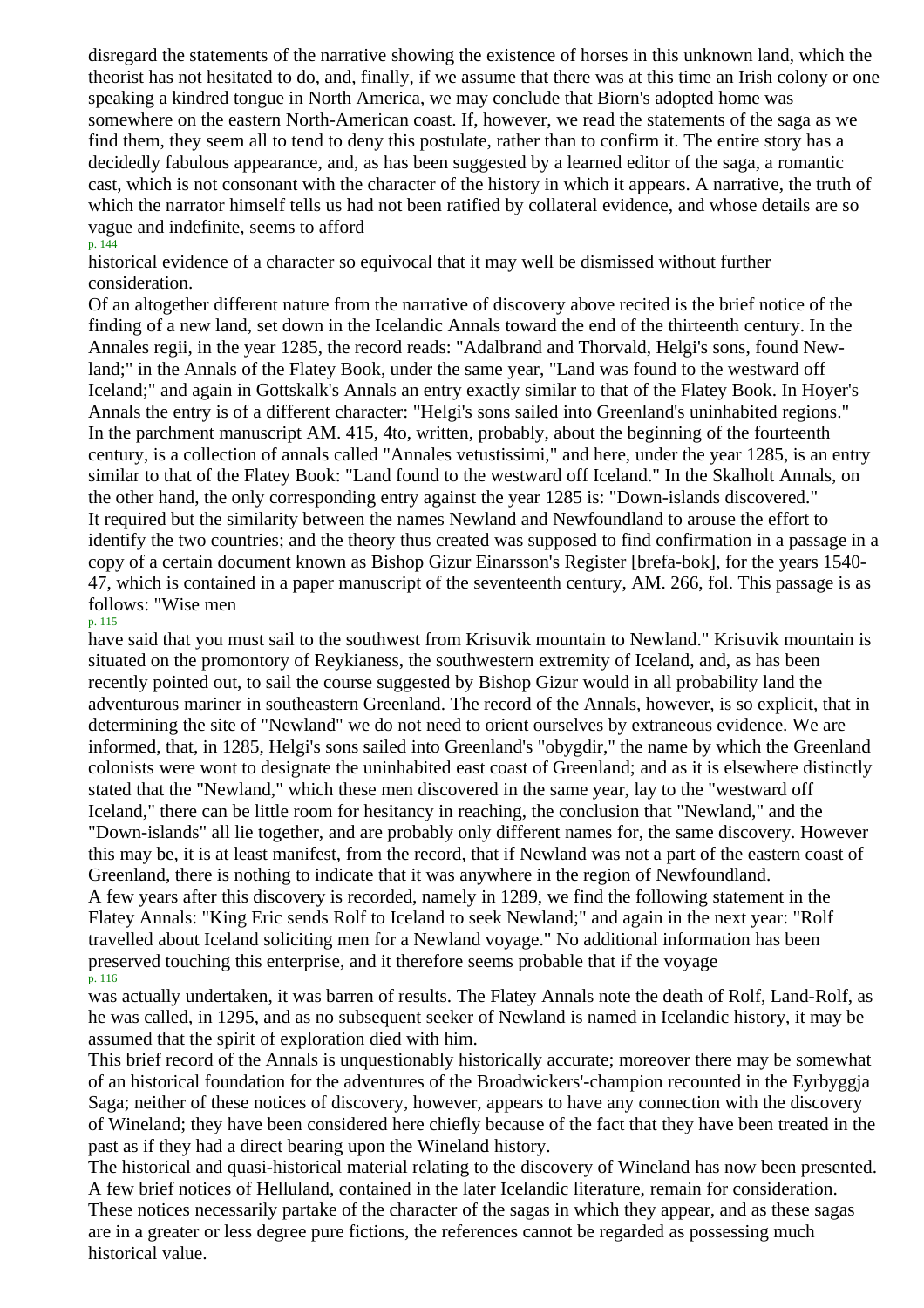First among these unhistorical sagas is the old mythical tale of Arrow-Odd, of which two recensions exist; the more recent and inferior version is that which contains the passages where Helluland is mentioned, as follows: "'But I will tell thee where Ogmund is; he is come into that firth which is called Skuggi, it is in Helluland's deserts . . . .; he has gone thither because he does not wish to meet thee; now thou mayest track him home, if p. 117

thou wishest, and see how it fares.' Odd said thus it should be. Thereupon they sail until they come into Greenland's sea, when they turn south and west around the land . . . They sail now until they come to Helluland, and lay their course into the Skuggi-firth. And when they had reached the land the father and son went ashore, and walked until they saw where there was a fortification, and it seemed to them to be very strongly built."

In the same category with Arrow-Odd's Saga may be placed two other mythical sagas, the Saga of Halfdan Eysteinsson, and the Saga of Halfdan Brana's-fostering; in the first of these the passage containing the mention of Helluland is as follows: "Raknar brought Helluland's deserts under his sway, and destroyed all the giants there." In the second of these last-mentioned sagas the hero is driven out of his course at sea, until he finally succeeds in beaching his ship upon "smooth sands" beside "high cliffs;" "there was much drift-wood on the sands and they set about building a hut, which was soon finished. Halfdan frequently ascended the glaciers, and some of the men bore him company . . . . The men asked Halfdan what country this could be. Halfdan replied that they must be come to Helluland's deserts." Belonging to a class of fictitious sagas known as "landvættasogur" [stories of a country's guardian spirits], is the folk-tale of Bard the Snow-fell god. The first chapter of this tale begins: "There was a king named Dumb, who ruled over those gulfs, which extend northward around Helluland and are now called Dumb's sea." Subsequently we find brief mention of a king of Helluland, of p. 118

whom Gest, the son of the hero of the saga, says: "I have never seen him before, but I have been told by my relatives that the king was called Rakin, and from their account I believe I recognize him; he at one time ruled over Helluland and many other countries, and after he had long ruled these lands he caused himself to be buried alive, together with five hundred men, at Raknslodi; he murdered his father and mother, and many other people; it seems to me probable, from the reports of other people, that his burialmound is northward in Helluland's deserts." Gest goes in quest of this mound, sails to Greenland's deserts, where, having traversed the lava-fields [!] for three days on foot, he at length discovers the burial-mound upon an island near the sea-coast; "some men say that this mound was situated to the northward off Helluland, but wherever it was, there were no settlements in the neighbourhood."

The brief extracts here quoted will suffice to indicate not only the fabulous character of the sagas in which they appear, but they serve further to show how completely the discoveries of Leif, and the exploration of Karlsefni had become distorted in the popular memory of the Icelanders at the time these tales were composed, which was probably in the thirteenth or fourteenth century. The Helluland of these stories is an unknown region, relegated, in the popular superstition, to the trackless wastes of northern Greenland.

**Footnotes**

111:1 This Kiartan was Thurid's son.

p. 119

## **CHAPTER VII.**

## **THE PUBLICATION OF THE DISCOVERY**

THE earliest foreign mention of Wineland appears in the work of the prebendary, Adam of Bremen, called *Descriptio insularum aquilonis*. The material for this work was obtained by its author during a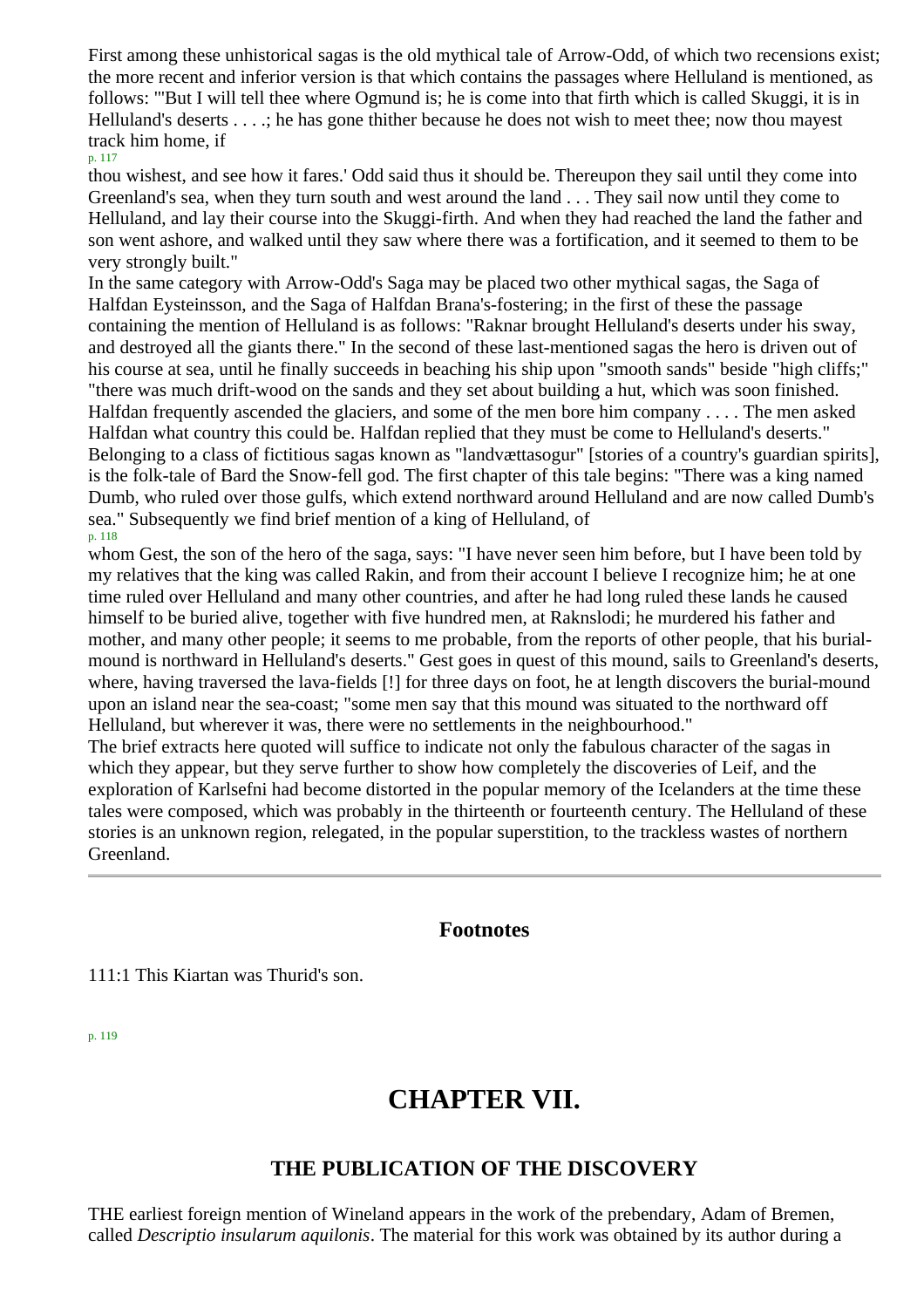sojourn at the court of the Danish king, Svend Estridsson, after the year 1069, and probably very soon thereafter, for his history appears to have been completed before the year 1076, the date of king Svend's death. The most important manuscript of Adam's longer work, the *Gesta Hammaburgensis ecclesiæ pontificum*, is the Codex Vindobonensis deposited in the Imperial Library of Vienna under the number 413. This manuscript, written in the thirteenth century, contains also the complete "description of the Northern islands," which is partially lacking in the fine manuscript of the same century, contained in the Royal Library of Copenhagen. This "description" was first printed in Lindenbruch's edition of Adam's work, published in 1595, and is the first printed reference to Wineland, being as follows: "Moreover he spoke of an island in that ocean discovered by many, which is called Wineland, for the reason that vines grow wild there, which yield the best of wine. Moreover, that grain unsown grows there abundantly is not a fabulous fancy, but from the accounts of the Danes we know to be a fact. Beyond this island, it is said. there is no habitable land in

#### p. 120

that ocean, but all those regions which are beyond are filled with insupportable ice and boundless gloom, to which Martian thus refers: "One day's sail beyond Thile the sea is frozen." This was essayed not long since by that very enterprising Northmen's prince, Harold, who explored the extent of the northern ocean with his ship, but was scarcely able by retreating to escape in safety from the gulf's enormous abyss, where before his eyes the vanishing bounds of earth were hidden in gloom."

The learned cleric, it will be observed, is very careful to give his authority for a narrative which evidently impressed him as bordering sharply upon the fabulous. The situation which he would ascribe to the strange country is inaccurate enough, but the land where vines grow wild and grain self-sown, stripped of the historian's adornments, would accord sufficiently well with the accounts of the discoverers of Wineland to enable us to identify the country, if Adam had not himself given us the name of this land, and thus arrested all uncertainty. It is not strange, however, that with the lapse of time the knowledge of such a land should have been erased from the recollection of the outer world. The author of the so called "Breve Chronicon Norvegiæ" is, therefore, constrained to omit all reference to this wonderful land, although his reference to Greenland indicates an acquaintance with that tradition, which in Icelandic geographical notices, already cited, would ascribe Wineland to a more southerly clime, bordering indeed upon Africa. The manuscript of this history, which has been preserved, belongs to the Earl of Dalhousie, and was probably written p. 121

between the years 1443 and 1460. The passage mentioned, while it is not strictly pertinent, in a measure indicates, perhaps, the information accessible at this period to an author who must have been more or less acquainted with the current lore of the land in which the Wineland history was still preserved. Greenland, this author writes, "which country was discovered and settled by the inhabitants of Thule [Telensibus], and strengthened by the Catholic faith, lies at the western boundary of Europe, almost bordering upon the African isles, where the overflowing sea spreads out." No quickening evidence came from Iceland until long afterward, and those who saw Adam's Wineland recital probably regarded it as the artless testimony of a too-credulous historian.

After the publication of Adam of Bremen's work, in 1595, the name of Wineland next recurs in print in a poem written by the Danish clergyman, Claus Christoffersson Lyschander, called the Chronicle of Greenland, which was published in Copenhagen in 1608. Founded, apparently, upon the scantiest of historical material, which material was treated with the broadest of poetic license, the Chronicle is devoid of historical value. Lyschander seems to have derived from Icelandic Annals the knowledge of Bishop Eric's Wineland voyage, and to have elaborated this entry, with the aid of his vivid imagination, into three lines of doggerel in somewhat the following manner:

> And Eric of Greenland did the deed, Planted in Wineland both folk and creed, Which are there e'en now surviving.

#### p. 122

A few years prior to this rhapsody of Lyschander's, the geographer Ortelius had ascribed to the Northmen the credit of the discovery of America. According to Alexander von Humboldt, Ortelius announced this opinion in 1570, and he cites Ortelius' work, "Theatrum orbis terrarum," in the edition of 1601. The edition of 1584 of Ortelius' work does not so credit the discovery, but the English edition of 1606 does explicitly, and clearly sets forth upon what foundation the author rests his statement. Ortelius does not seem to have had, and could not well have had at the time he wrote, any acquaintance with Icelandic records; his opinion, as he himself tells us, was based upon the marvellous relation of the voyages of the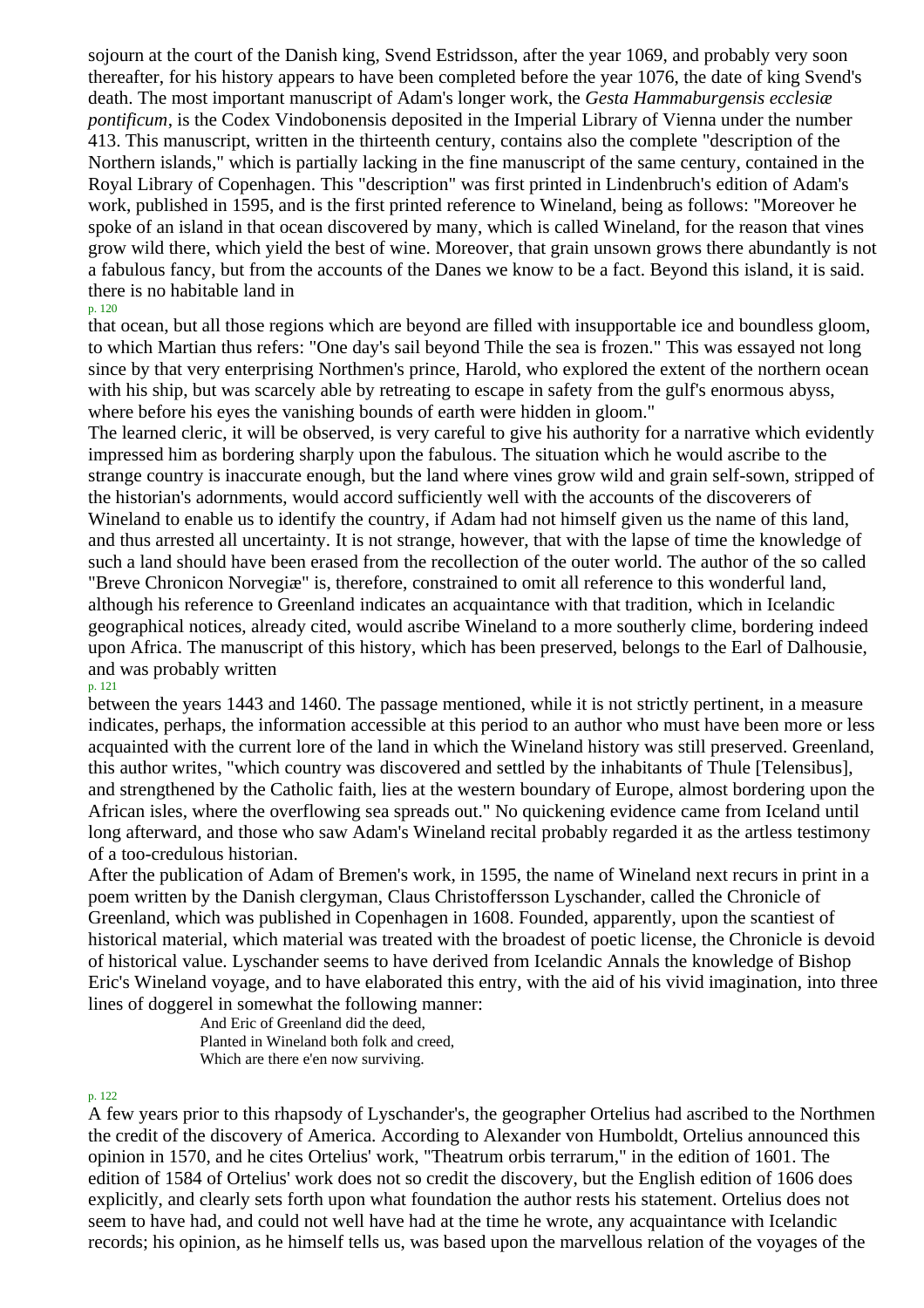brothers Zeni, first published in 1558. It is not pertinent to dwell here upon the authenticity of the Zeni discoveries, and while it is true that Ortelius stated the fact, when he announced that the "New World was entered upon many ages past by certain 'islanders' of Greenland and Iceland," he travelled to it by a circuitous route, and hit upon it, after all, by a happy chance.

The debased taste in Iceland, which followed the age when the greater sagas were committed to writing, found its gratification in the creation of fictitious tales, in recounting the exploits of foreign heroes, and for a time the garnered wealth of their historical literature was disregarded or forgotten by the people of Iceland. With the revival of learning, which came in post-Reformation times, after a long period of comparative literary inactivity, came a reawakening of interest in the elder literature, and the Icelandic scholars of this era heralded abroad p. 123

the great wealth of the discarded treasures which their ancestors had amassed.

The first writer in modern times to glean from Icelandic records, and to publish, as thus established, the discovery made by his countrymen, was Arngrim Jonsson [Arngrimr Jonsson], who was born in Iceland in 1568. His various historical works, published during his life-time, were written in Latin, and all, with the exception of the first edition of a single work, issued from presses on the Continent. His writings were, for the most part, devoted to the history of his fatherland and to its defence, but incidentally two of these, at least, refer to the Wineland discovery. The first of these works, "Crymogœa, sive Rerum Islandicarum," was published in Hamburg in 1610, 1614, 1630. The notice in this book refers to the discovery of "New Land" in 1285, and Land-Rolf's expedition to Iceland [undertaken with a view to the exploration of this land], diverges into a consideration of the Frislanda of the Zeni narrative, which the author regards as Iceland, and concludes: "In truth we believe the country which Land-Rolf sought to be Wineland, formerly so-called by the Icelanders, concerning which island of America, in the region of Greenland, perhaps the modern Estotelandia, elsewhere;" a statement chiefly interesting from the fact that it is the first printed theory as to the location of Wineland.

In a second book, written *ca.* 1635, but not published until 1643, Arngrim refers at some length to Karlsefni and his Wineland voyage, which information he states he draws from Hauk's history, and also makes mention

#### p. 124

of Bishop Eric's Wineland voyage, noting incidentally Adam of Bremen's reference to that country. Arngrim died in 1648, leaving behind him an unprinted Latin manuscript, which was subsequently translated into Icelandic and published in Iceland under the title "Gronlandia." In this treatise he deals more minutely with the Wineland discovery, but it is probable that this book failed to obtain as wide a circulation among the scholars of Europe as his earlier works, and even though it had become well known, it was destined to be followed, a few years later, by a much more exhaustive work, which must have supplanted it.

Although the Icelandic discovery had now been published, the chief documents from which the knowledge of the discovery was drawn, remained for many years in Iceland, where they were practically inaccessible to the foreign student. Arngrim Jonsson was himself, probably, the first to set the example, which, actively followed after his death, soon placed the Icelandic manuscripts within comparatively easy reach of the students of the Continent. We have already seen, incidentally, how certain of these codices were exported; it remained for the tireless bibliophile, Arni Magnusson, to complete the deportation of manuscripts from his fatherland, so that early in the eighteenth century all of the more important early vellums containing the Wineland narrations were lodged in the libraries of Copenhagen. The hugest of all these manuscripts, the Flatey Book, had been brought by the talented Icelander, Thormod Torfæus, from Iceland to Denmark, as a gift to King Frederick the Third. p. 125

In the year 1715 Torfæus published the first book devoted exclusively to the discovery of Wineland. In this little work the place of priority is assigned to the account of the discovery as unfolded in the Flatey Book; this is followed by a compendium of the Saga of Eric the Red [Thorfinns Saga], with which the author seems to have become acquainted through a transcript of the Hauk's Book Saga, made by Biorn of Skardsa. The interest which Torfæus' little book elicited was of such a character that the general dissemination of the knowledge of the discovery may almost be said to date from its appearance; the publication of texts of the sagas upon which Torfæus' book was based was not accomplished, however until the present century.

In 1837 the sumptuous work entitled "Antiquitates Americanæ" was published by the Royal Society of Northern Antiquaries of Copenhagen. The book was edited by Carl Christian Rafn, with whom were associated Finn Magnusen and Sveinbiorn Egilsson; the associate editors, however, especially the last-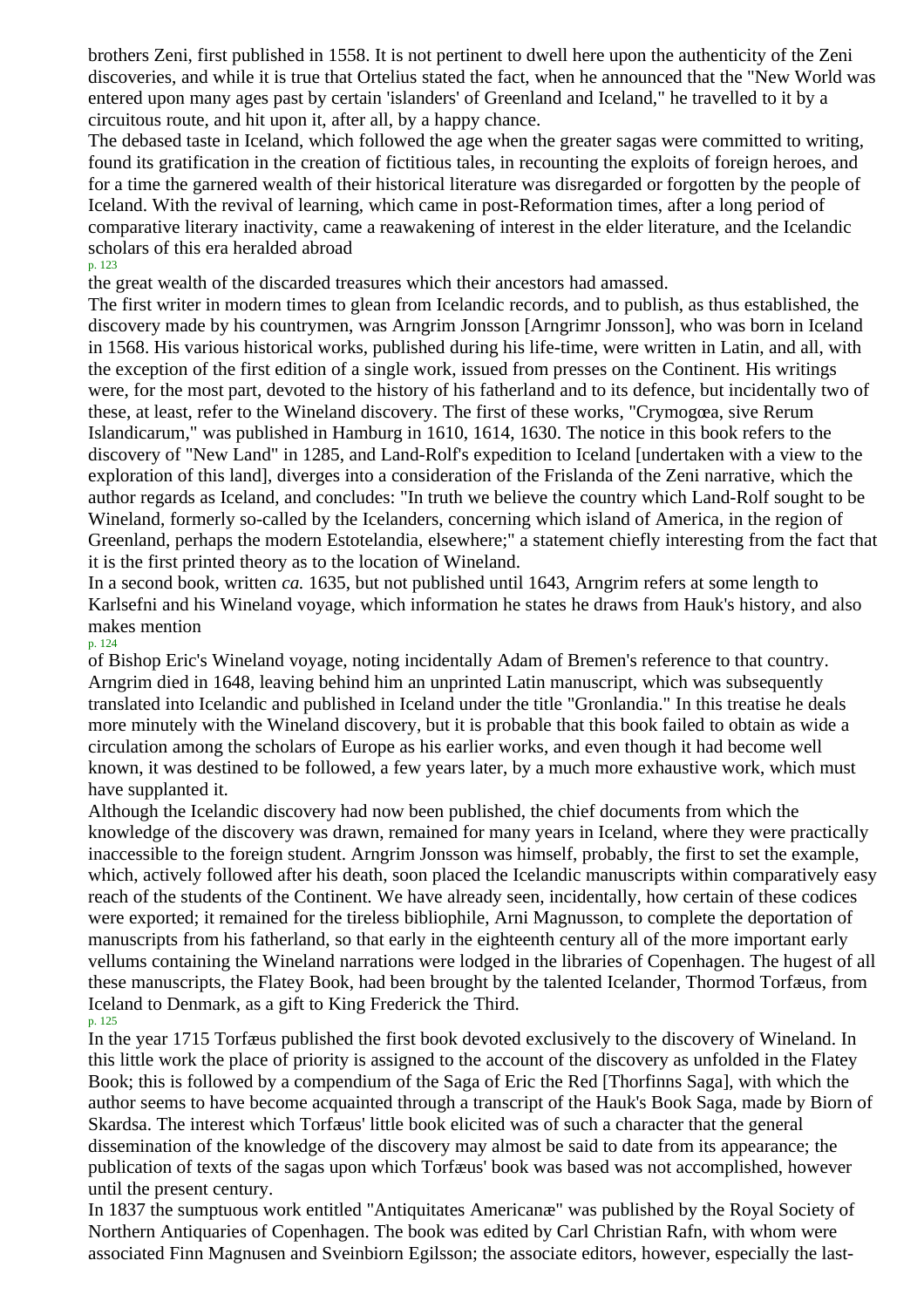named, seem to have shared to a very limited extent in the preparation of the work; all were scholarly men, well versed in the literature of Iceland. This book was by far the most elaborate which had been published up to that time upon the subject of the Icelandic discovery of America, and in it the texts of the sagas relating to the discovery were first printed, and with these the lesser references bearing upon the discovery, which were scattered through other Icelandic writings. Side by side with the Icelandic texts, Latin and Danish versions of these texts were presented, p. 126

#### and along with these the interpretations and theories of the gifted editor, Rafn. The book obtained a wide circulation, and upon it have been based almost all of the numerous treatises upon the same subject which have since appeared. Rafn's theories touching the Old Stone Tower at Newport, R. I., and the Dighton Picture Rock near Taunton, Mass., have latterly fallen into disfavour, but others of his errors, less palpable than these, if we may judge by recent publications, still exercise potent sway. While the editor of the "Antiquitates Americanæ" deserves great praise for having been the first to publish to the world the original records, he has seriously qualified the credit to which he is entitled by the extravagant theories and hazardous statements to which he gave currency, and which have prejudiced many readers against the credibility of the records themselves.

Since the publication of the "Antiquitates Americanæ" the most important and original treatise upon the Wineland discovery which has appeared, is that recently published by Dr. Gustav Storm, Professor of History in the University of Christiania, entitled, "Studies relating to the Wineland voyages, Wineland's Geography and Ethnography." These "Studies" appear to have been the natural sequence of an article upon the vexed question, affecting the site of Wineland, to which reference has already been made. Professor Storm's method of treatment is altogether different from that of Rafn; it is philosophical, logical, and apparently entirely uninfluenced by preconceived theories, being based strictly upon the records. These records of the Icelandic discovery have now p. 127

been presented here. They clearly establish the fact that some portion of the eastern coast of North America was visited by people of Iceland and the Icelandic colony in Greenland early in the eleventh century. In matters of detail, however, the history of the discovery leaves wide the door to conjecture as to the actual site of Wineland. It was apparently not north of the latitude of northern Newfoundland; present climatic conditions indicate that it was situated somewhat south of this latitude, but how far south the records do not show.

p. 128

# **NOTES.**

(1) It has been claimed that the Icelandic discovery attained a practical result through the imparting of information to those to whom the discovery of America has been generally ascribed, and notably to Columbus and the Cabots. The tendency to qualify Columbus' fame as the original discoverer dates from the time of Ortelius, while the effort to show that his first voyage was influenced by information which he received from Icelandic sources was, perhaps, first formulated in extenso within the present century. The theory that Columbus obtained definite information from Icelandic channels, rests, after all, upon the following vague letter, which is cited by Columbus' son in the biography of his father, as follows: "In the month of February, of the year 1477, I sailed one hundred leagues beyond the island of Tile, the southern portion of which is seventy-three degrees removed from the equinoctial, and not sixty-three, as some will have it; nor is it situated within the line which includes Ptolemy's west, but is much further to the westward; and to this island, which is as large as England, the English come with their wares, especially those from Bristol. And at the time when I went thither the sea was not frozen, although the tides there are so great that in some places they rose twenty-six fathoms, and fell as much. It is, indeed, the fact that that Tile, of which Ptolemy makes mention, is situated where he describes it, and by the moderns this is called Frislanda."

John and Sebastian Cabot are supposed, by similar theorists, to have derived knowledge of the Icelandic discovery through the English, and especially the Bristol trade with Iceland. These theories do not require further consideration here, since they have no bearing on the primitive history of the Wineland discovery. (2) Lit. law-saying men, publishers of the laws. The office was introduced into Iceland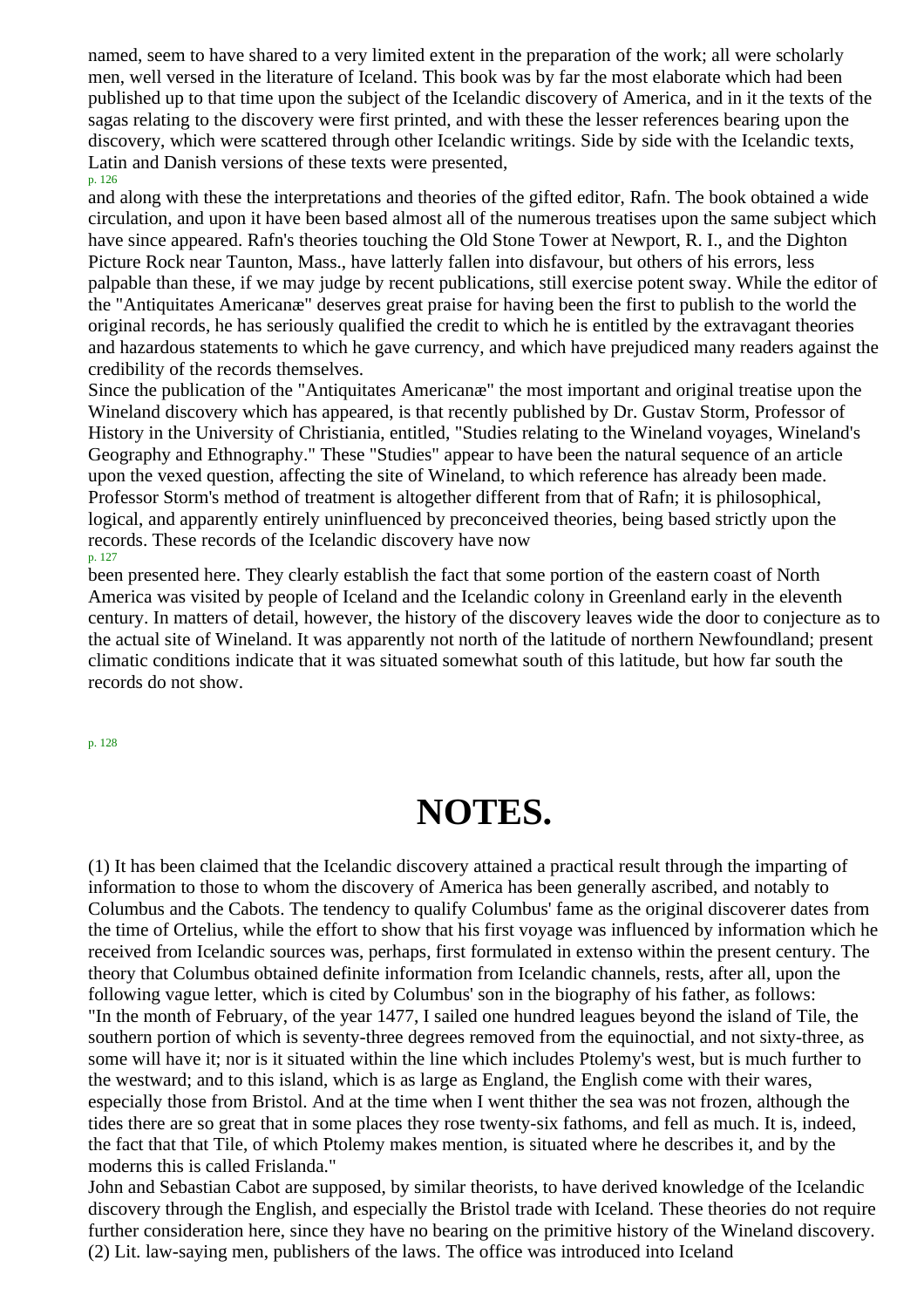contemporaneously with the adoption

p. 130 of the law code of Ulfliot, and the establishment of the Althing [Popular Assembly] in the year 930, and was, probably, modelled after a similar Norwegian office. It was the duty of the "law-sayer" to give judgment in all causes which were submitted to him, according to the common law established by the Althing. The "law-sayer" appears to have presided at the Althing, where it was his custom to regularly announce the laws. From this last, his most important, function called "law-saying" [logsaga], the office received its name. From the time of its adoption, throughout the continuance of the Commonwealth, the office was elective, the incumbent holding office for a limited period [three years] although he was eligible for reelection.

(3) Rafn was distantly related to Ari Marsson and Leif Ericsson. His ancestor, Steinolf the Short, was the brother of Thorbiorg, Ari Marsson's grandmother, and through the same ancestor, Steinolf, Rafn was remotely connected with Thiodhild, Leif Ericsson's mother.

(4) By this Thorfinn, the second earl of that name, is probably meant, i. e., Thorfinn Sigurd's son. "He was the most powerful of all the Orkney earls. \* \* \* Thorfinn was five years old when the Scotch king, Malcolm, his maternal grandfather, gave him the title of earl, and he continued earl for seventy years. He died in the latter days of Harold Sigurdsson," [ca. A. D. 10641.

(5) It is recorded in Icelandic Annals that King Olaf Tryggvason effected the Christianization of Halogaland in the year 999.

(6) Lit. "house-neat-wood." May be rendered either brown, weather vane, or gable decoration of a house. That the names should have been used interchangeably for the similar object, in both house and ship, is the less remarkable, since we read of a portion of a ship's prow having been removed from a vessel and placed above the principal entrance of a house, that is, in some part of the gable-end of the dwelling. (7) If the meaning is, as suggested in this passage, that the "house-neat" was hewed to the northward of Hóp, the only intelligible interpretation of the following clause would seem to be that although Karlsefni attained the region which corresponded

p. 130

with Leif's accounts of Wineland, he did not succeed, on account of the hostility of the natives which compelled him to beat a retreat, in accomplishing a thorough exploration of the country, nor was he able to carry back with him any of the products of the land.

(8) Lit. the Uplanders, i. e., the people of the Norwegian Oplandene; a name given to a district in Norway comprising a part of the eastern inland counties.

(9) Olaf the White is called in the Eyrbyggja Saga "the greatest warrior-king in the western sea." This expedition, in which he effected the capture of Dublin, appears to have been made about the year 852. As the forays of these "warrior-kings" were mainly directed against the people living in and about the British Isles, and hence to the westward of Norway, the expression, "at herja í vestrviking," "to engage in a westerly foray," came to be a general term for a viking descent upon some part of the coast of Great Britain, Ireland, or the adjacent islands. These free-booting expeditions began on the Irish coasts, perhaps as early as 795. In 798 the Norsemen plundered the Hebrides, and in 807 obtained a lodgment upon the mainland of Ireland.

(10) Aud, or as she is also called Unnr, the Enormously-wealthy or Deep-minded, was one of the most famous of the Icelandic colonists. She was one of the few colonists who had accepted the Christian religion before their arrival in Iceland. Her relatives, however, seemed to have lapsed into the old faith soon after her death, for on the same hill on which Aud had erected her cross, they built a heathen altar, and offered sacrifices, believing that, after death, they would pass into the hill.

(11) [Sodor], lit. the southern islands; a name applied specifically, as here, to the Hebrides.

(12) Knorr, a kind of trading-ship. It was in model, doubtless, somewhat similar to the modern typical sailing craft of northern Norway. It was, probably, a clinker-built ship, pointed at both ends, half-decked [fore?] and aft, and these half-decks were in the larger vessels connected by a gangway along the gunwale. The open space between the decks was reserved for p. 131

the storage of the cargo, which, when the ship was laden, was protected by skins or some similar substitute for tarpaulins. The vessel was provided with a single mast, and was propelled by a rude square sail, and was also supplied with oars. The rudder was attached to the side of the ship, upon the starboard quarter, and the anchor, originally of stone, was afterward supplanted by one of iron, somewhat similar in form to those now in use. When the vessel was in harbour a tent was spread over the ship at both ends. The vessel was supplied with a large boat, called the "after-boat," sometimes large enough to hold twenty persons [Egils Saga Skallagrímssonar, ch. 27], which was frequently towed behind the ship; in addition to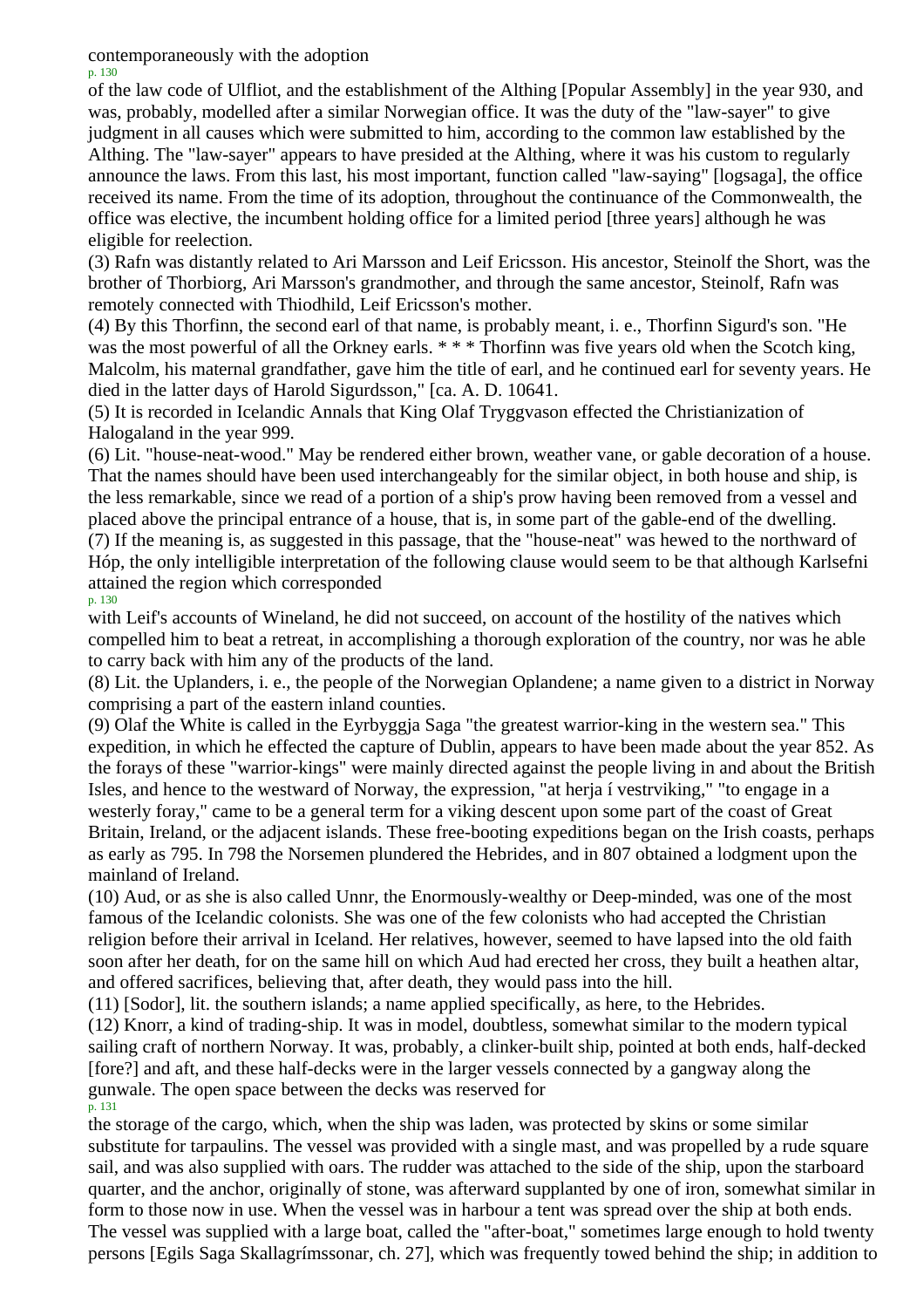this, a smaller boat often appears to have been carried upon the ship. Upon Queen Aud's vessel there were twenty freemen, and besides these there were probably as many more women and children, perhaps forty or fifty persons in all. As Aud was going to a new country to make it her permanent home, she took with her, no doubt, a considerable cargo of household utensils, timber, grain, live-stock, etc.

(13) Frjáls, a freedman, from frí-háls, i. e., having the neck free; a ring worn about the neck having been a badge of servitude. Slaves were called thralls. The thrall was entirely under the control of his master, and could only obtain his freedom by purchase, with the master's approval. He was occasionally freed by his lord, as a reward for some especial act of devotion, for a long period of faithful service, or, in Christian times, as an act of atonement or propitiation on the part of the master. The early settlers of Iceland brought with them many of their thralls from Norway; others were captured in the westerly forays, or purchased in the British Isles,--indeed the ranks of the slaves would appear, both from actual record and from their names, to have been mainly recruited from the British Isles. The majority of these were probably not serfs by birth, but by conquest, as witness the case of Vifil in this saga. The freeing of thralls was very common in Iceland, and there are frequent references in the saga to men who were themselves, or whose fathers had been freedmen. The master could kill his own thrall without punishment; if he killed the slave of another he was required to pay to the master the value of the slave, p. 132

within three days, or he laid himself liable to condemnation to the lesser outlawry. The thralls were severely punished for their misdeeds, but if one man took into his own hands the punishment of the thralls of another, it was held to be an affront which could be, and usually was, promptly revenged by their master. It was this right of revenge for such an affront which led Eric the Red to kill Eyiolf Saur, who had punished Eric's thralls for a crime committed against Eyiolf's kinsman, Valthiof. The master, however, was made liable for the misdeeds of his thrall, and could be prosecuted for these; the offense in Eyiolf's case was, that he took the execution of the law into his own hands.

(14) Dalalend, lit. the Dale-lands. The region of which Aud took possession is in the western part of Iceland, contiguous to that arm of the Breidafirth [Broad-firth] which is known as Hvamms-firth. Hvammr is on the northern side of this firth at its head, and Krosshólar [Cross-hill] is hard by. Both Hvammr and Krosshólar still retain their ancient names.

(15) [Vifilsdale] unites with Laugardalr to form the Hördadair, through which the Hörda-dale river flows from the south into Hvamms-firth, at the south-eastern bight of that firth.

(16) Jæderen was a district in south-western Norway, in which the modern Stavanger is situated.

(17) Drangar on Horn-strands, where Eric and his father first established themselves, is on the northern shore of the north-west peninsula of Iceland. Erics-stead, to which Eric removed after his father's death and his own marriage to Thorhild, was in Haukadalr, in western Iceland, in Queen Aud's "claim."

(18) Brokey [Brok-island, which receives its name from a kind of grass called "brok"] is the largest of the numerous islands at the mouth of Hvamms-firth, where it opens into Breida-firth. It is claimed that Eric's home was upon the northern side of the island, at the head of a small bay or creek, called Eiriksvágr, and it is stated that low mounds can still be seen on both Öxney and Sudrey, which are supposed to indicate the sites of Eric's dwellings. p. 133

(19) In the skáli, which was, perhaps, at the time of which this saga treats, used as a sleeping-room, there was a raised dais or platform, called the "set," on either side of what may be called a nave of the apartment, extending about two-thirds the length of the room. This "set" was used, as a sleeping-place by night.

(20) Drangar [Monoliths] and Broad-homestead were both situated on the mainland, a short distance to the southward of the islands on which Eric had established himself.

(21) One of the famous "settlers" of Iceland, named Thorolf Moster-beard, like many another "settler," because he would not acknowledge the supremacy of king Harold Fairhair, left his home in the island of Moster, in south-western Norway, and sailed to Iceland, where he arrived about the year 884. He was a believer in the "old" or heathen faith, and when he reached the land, he cast the pillars of the "place of honour" of his Norwegian home into the sea; upon these the figure of the god Thor was carved, and where these penates were cast up by the sea, according to the custom of men of his belief, he established himself.

(22) Dimunarvágr [Dimun-inlet] was, probably, in that group of small islets called Dimun, situated northeast of Brokey at the mouth of Hvamms-firth.

(23) Very little information has been preserved concerning Gunnbiorn, or his discovery. His brother, Grimkell, was one of the early Icelandic colonists, and settled on the western coast of Snowfells-ness, his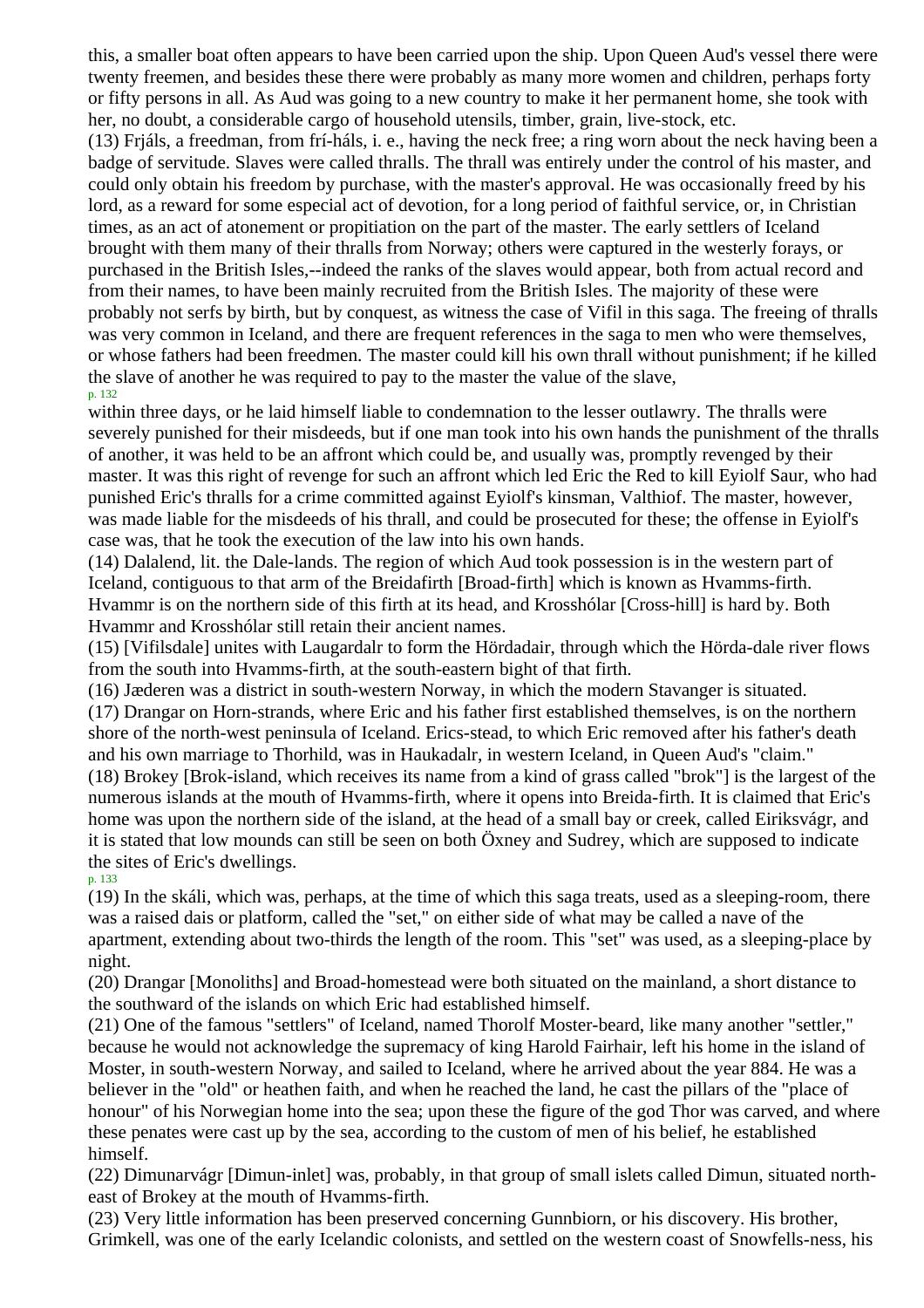home being at Saxahóll. It is not known whether Gunnbiorn ever lived in Iceland, but it would seem to be probable that it was upon a voyage to western Iceland, that he was driven westward across the sea between Iceland and Greenland, and discovered the islands which received his name, and likewise saw the Greenland coast.

(24) Blacksark and Whitesark may have been either on the eastern or the south-eastern coast of Greenland. It is not possible to determine from the description here given whether Blacksark was directly west of Snæfellsjökull, nor is it clear whether Blacksark and Whitesark are the same mountain, or p. 134

whether there has been a clerical error in one or the other of the manuscripts.

(25) The principal Norse remains [i. e., remains from the Icelandic colony in Greenland] have been found in two considerable groups; one of these is in the vicinity of the modern Godthaab, and the other in the region about the modern Julianehaab [the famous Kakortok church ruin being in the latter group]. It may be, that the first or Godthaab ruins, are upon the site of the Western Settlement, and the second, or Julianehaab group, upon that of the Eastern Settlement.

(26) This Ingolf was called Ingolf the Strong. He was probably a son of the Icelandic colonists, named Thorolf Sparrow. His home was on the southern side of Hvamms-firth.

(27) Thorbiorn's and Thorgeir's father was the same Vifil who came out to Iceland with Queen Aud, and who received from her the land which is settled, Vifilsdale, as has been narrated in this saga.

(28) Thorgeirsfell was upon the southern side of Snowfellsness, to the eastward of Arnarstapi.

(29) The simple fact that Thorgeir was a freedman would seem to have offered no valid reason for Thorbiorn's refusal to consider his son's offer for Gudrid's hand, since Thorbiorn was himself the son of a man who had been a thrall; the ground for his objection was, perhaps, not so much the former thraldom of Einar's father, as the fact that he was a man of humble birth, which Thorbiorn's father, although a slave, evidently was not.

(30) Hraunhöfn [Lava-haven] was on the southern side of Snowfells-ness, nearly midway between Laugarbrekka and Thorgeirsfell. It was this harbour from which Biorn Broadwickers'-champion set sail, as narrated in Eyrbyggja.

(31) The word velva signifies a prophetess, pythoness, sibyl, a woman gifted with the power of divination. The characterization of the prophetess, the minute description of her dress, the various articles of which would seem to have had a symbolic meaning, and the account of the manner of working the spell, whereby she was enabled to forecast future events, form p. 135

one of the most complete pictures of a heathen ceremony which has been preserved in the sagas. (32) The expression "Leif had sailed," would seem to refer to an antecedent condition, possibly to the statement concerning the arrival of Thorbiorn and his daughter at Brattahlid; i. e., "Leif had sailed" when they arrived. If this be indeed the fact, it follows that Thorbiorn and his daughter must have arrived at Brattahlid during Leif's absence in Norway, and obviously before his return to Greenland, in the autumn of the year 1000. Upon this hypothesis, it is clear, that Thorbiorn and Gudrid must have been converted to Christianity before its legal acceptance in Iceland; that is to say, before the year 1000; and further, that Thorstein Ericsson may have been married to Gudrid in the autumn after his return from his unsuccessful voyage, namely, in the autumn of the year 1001; accordingly Karlsefni may have arrived in the following year, have been wedded to Gudrid at the next Yule-tide, 1002-3, and have undertaken his voyage to Wineland in the year 1003. This chronology is suggested with the sole aim of fixing the earliest possible date for Karlsefni's voyage or exploration.

(33) The expression "margkunnig," conveys the impression that Thorgunna was gifted with preternatural wisdom.

(34) It has been suggested, that this Thorgunna is the same woman of whom we read in the Eyrbyggja Saga: "That summer, when Christianity was accepted by law in Iceland, a ship arrived out of Snowfellsness; this was a Dublin ship. . . . Thorgunna was a large woman, tall, and very stout; with dark brown eyes set close together, and thick brown hair; she was for the most part pleasant in her bearing, attended church every morning before she went to her work, but was not, as a rule, easy of approach nor inclined to be talkative. It was the common opinion that Thorgunna must be in the sixties." In the autumn after her arrival Thorgunna died, and strange events accompanied her last illness. As she approached her end, she called the master of the house to her, and said: "It is my last wish, if I die from this illness, that my body be conveyed to Skálholt, for I foresee that it is destined to be one of the most famous spots in this land, and I know that there must be p. 136

priests there now to chant my funeral service. I have a gold ring, which is to go with my body to the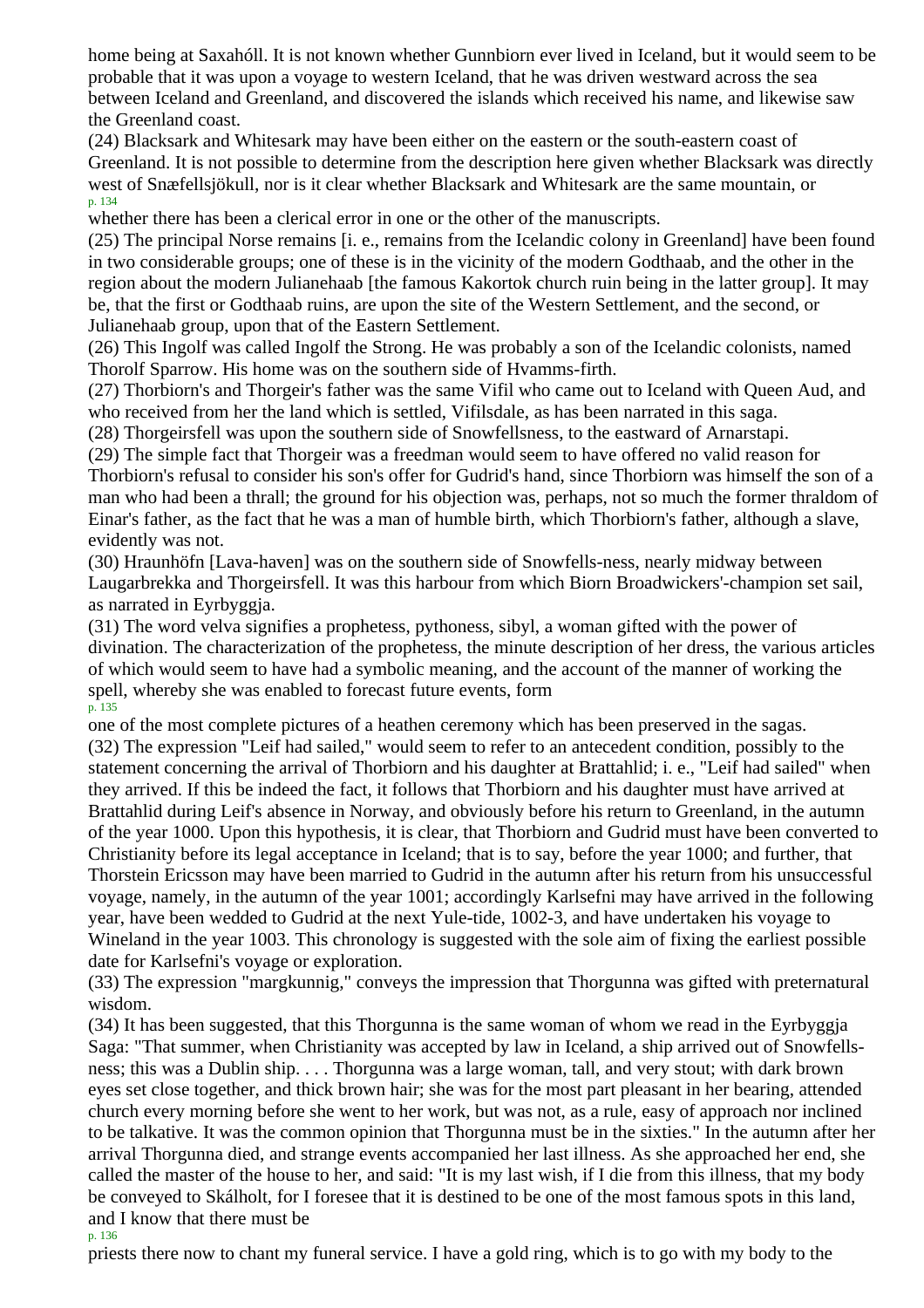church, but my bed and hangings I wish to have burned, for these will not be of profit to any one; and this I say, not because I would deprive any one of the use of these things, if I believed that they would be useful; but I dwell so particularly upon this," says she, "because I should regret, that so great affliction should be visited upon any one, as I know must be, if my wishes should not be fulfilled."

(35) The Fródá-wonder is the name given to the extraordinary occurrences which befell at the farmstead of Fródá soon after Thorgunna's death. The "wonder" began with the appearance of a "weird-moon," which was supposed to betoken the death of some member of the family. This baleful prophecy was followed by the death of eighteen members of the household, and subsequently by the nightly apparitions of the dead. The cause of this marvel was attributed to the fact that the Mistress of Fródá had prevailed upon her husband to disregard Thorgunna's injunction to burn the drapery of her bed; and not until these hangings were burned was the evil influence exorcised, and the ghostly apparitions laid, the complete restoration of the normal condition of affairs being further facilitated by the timely recommendations of a priest, whose services had been secured to that end.

(36) It is not certain what variety of wood is meant; the generally accepted view has been that it was some species of maple. That the tree called mosurr was also indigenous in Norway is in a manner confirmed by a passage in the Short Story of Helgi Thorisson, contained in Flatey Book (vol. i, p. 359): "One summer these brothers engaged in a trading voyage to Finmark in the north, having butter and pork to sell to the Finns. They had a successful trading expedition, and returned when the summer was far-spent, and came by day to a cape called Vimund. There were very excellent woods here. They went ashore, and obtained some 'mosurr' wood." It is reasonably clear, however, that the wood was rare and, whether it grew in Finmark or not, it was evidently highly prized.

(37) Thiodhild is also called Thorhild, and similarly Gudrid p. 137

is called Thurid. It has been conjectured that Thorhild and Thurid were the earlier names, which were changed by their owners after their conversion to Christianity, because of the suggestion of the heathen god in the first syllable of their original names.

(38) Such a fall as this of Eric's does not seem to have been generally regarded as an evil omen, if we may be guided by the proverb: "A fall bodes a lucky journey from the house but not toward it."

(39) The display of an axe seems to have been peculiarly efficacious in laying such fetiches. From among numerous similar instances the following incident may be cited: "Thorgils heard a knocking outside upon the roof; and one night he arose, and taking an axe in his hand went outside, where he saw a huge malignant spectre standing before the door. Thorgils raised his axe, but the spectre turned away, and directed itself toward the burial-mound, and when they reached it the spectre turned against him, and they began to wrestle with each other, for Thorgils had dropped his axe."

(40) Thorfinn Karlsefni's ancestral line was of rare excellence; it is given in Landnáma at rather greater length, but otherwise as here: "Thord was the name of a famous man in Norway, he was a son of Biorn Byrdusmior," etc. His grandmother's father, Thord the Yeller, was one of the most famous men in the first century of Iceland's history; he it was who established the Quarter-courts.

(41) Swan-firth is on the southern side of Hvamms-firth, near its junction with Breida-firth, in western Iceland. It is not improbable that the two ships sailed from Breida-firth, the starting-point for so many of the Greenland colonists.

(42) It has been claimed that this Thorhall, Gamli's son, was no other than the Thorhall Gamli's son, of Grettis Saga. It would appear, however, to be pretty clearly established, that the Thorhall, Gamli's son of Grettis Saga, was called after his father Vindlendingr [Wendlander], and that he was an altogether different man from the Thorhall, Gamli's son, of the Saga of Eric the Red. p. 138

(43) The celebration of Yule was one of the most important festivals of the year, in the North, both in heathen and in Christian times. Before the introduction of Christianity it was the central feast of three, which were annually held. Of the significance of these three heathen ceremonials, we read: "Odin established in his realm those laws which had obtained with the Ases. . . At the beginning of winter a sacrificial banquet was to be held for a good year, in mid-winter they should offer sacrifice for increase, and the third [ceremonial], the sacrifice for victory, was to be held at the beginning of summer." (44) Freydis also accompanied the expedition, as appears further on in the saga.

(45) This passage is one of the most obscure in the saga. If the conjecture as to the probable site of the Western Settlement in the vicinity of Godthaab is correct, it is not apparent why Karlsefni should have first directed his course to the north-west, when his destination lay to the south-west. It is only possible to explain the passage by somewhat hazardous conjecture. Leif may have first reached the Western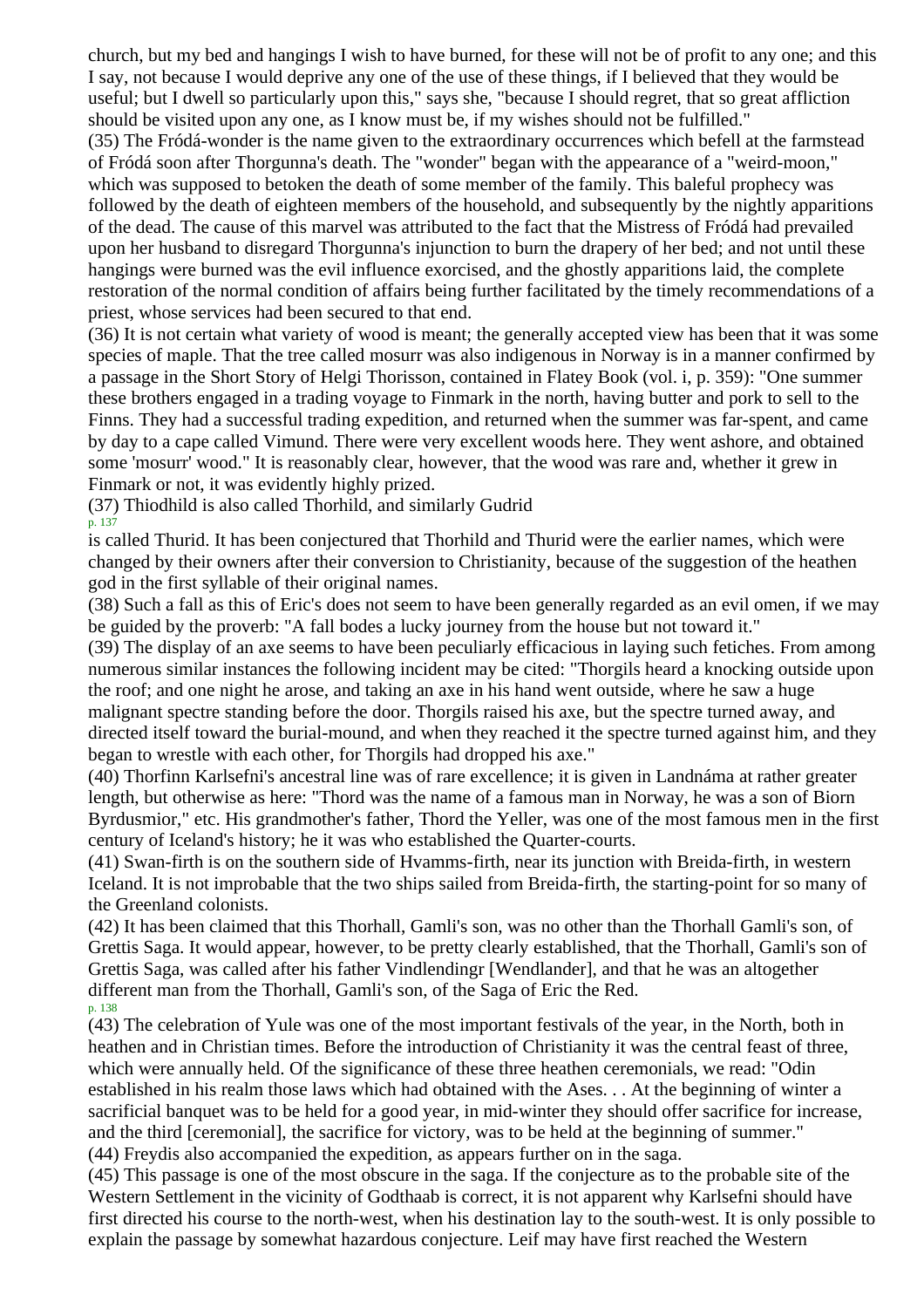Settlement on his return from the voyage of discovery, and Karlsefni, reversing Leif's itinerary, may have been led to make the Western Settlement his point of departure; or there may have been some reason, not mentioned in the saga, which led the voyagers to touch first the Western Settlement.

(46) Dœgr is thus defined in the ancient Icelandic work on chronometry called Rímbegla: "In the day there are two 'dœgr;' in the 'dœgr" twelve hours." This reckoning, as applied to a sea-voyage, is in at least one instance clearly confirmed, namely in the Saga of Olaf the Saint, wherein it is stated that King Olaf sent Thorarin Nefiolfsson to Iceland: "Thorarin sailed out with his ship from Dorntheim, when the King sailed, and accompanied him southward to Mœri. Thorarin then sailed out to sea, and he had a wind which was so powerful and so favorable, that he sailed in eight 'dœgr' to Eyrar in Iceland, and went at once to the Althing." The meaning of the word is not so important to enable us to intelligently interpret the saga, as is the determination of the distance, which was reckoned to an average "dœgr's" sail; that is to say, the

p. 139

distance which we may safely conclude, was traversed, under average conditions, in a single "dœgr" by Icelandic sailing craft. Having regard to the probable course sailed from Norway to Iceland, it would appear that a "dœgr's" sail was approximately one hundred and eight miles. This result precludes the possibility that any point in Labrador could have been within a sailing distance of two "dœgr" from the Western Settlement. The winds appear to have been favorable to the explorers; the sail of seven "dœgr" "to the southward," from Greenland with the needful westering, would have brought Karlsefni and his companions off the Labrador coast. Apart from this conjecture, it may be said that the distance sailed in a certain number of "dœgr" (especially where such distances were probably not familiar to the scribes of the sagas), seem in many cases to be much greater than is reconcilable with our knowledge of the actual distances traversed, whether we regard the "dœgra" sail as representing a distance of one hundred and eight miles or a period of twenty-four hours.

(47) This may well have been the keel of one of the lost ships belonging to the colonists who had sailed for Greenland with Eric the Red a few years before; the wreckage would naturally drift hither with the Polar current.

(48) Lit. Scotch. This word seems to have been applied to both the people of Scotland and Ireland. The names of the man and woman, as well as their dress, appear to have been Gaelic, they are, at least, not known as Icelandic; the minute description of the dress, indeed, points to the fact that it was strange to Icelanders.

(49) i. e. Thor. It has been suggested, that Thorhall's persistent adherence to the heathen faith may have led to his being regarded with ill-concealed disfavor.

(50) There can be little doubt that this "self-sown wheat" was wild rice. The habit of this plant, its growth in low ground as here described, and the head, which has a certain resemblance to that of cultivated small grain, especially oats, seem clearly to confirm this view. The explorers probably had very slight acquaintance with cultivated grain, and might on this account more readily confuse this wild rice with wheat.

#### p. 140

[paragraph continues] There is not, however, the slightest foundation for the theory that this "wild wheat" was Indian corn, a view which has been advanced by certain writers. Indian corn was a grain entirely unknown to the explorers, and they could not by any possibility have confused it with wheat, even if they had found this corn growing wild, a conjecture for which there is absolutely no support whatever. The same observation as that made by the Wineland discoverers was recorded by Jacques Cartier five hundred years later, concerning parts of the Canadian territory which he explored. It is no less true that this same explorer found grapes growing wild, in a latitude as far north as that of Nova Scotia, and, as would appear from the record, in considerable abundance. Again, in the following century, we have an account of an exploration of the coast of Nova Scotia, in which the following passage occurs: "All the ground between the two Riuers was without Wood, and was good fat earth hauing seueral sorts of Berries growing thereon, as Gooseberry, Straw-berry, Hyndberry, Rasberry, and a kinde of Red-wine-berry: As also some sorts of Graine, as Pease, some eares of Wheat, Barley, and Rye, growing there wild," etc. [Purchas his Pilgrimes, London, 1625.]

(51) Lit. "holy fish." The origin of the name is not known. Prof. Maurer suggests that it may have been derived from some folk-tale concerning St, Peter, but adds that such a story, if it ever existed, has not been preserved.

(52) It is not clear what the exact nature of these staves may have been. These "staves" may have had a certain likeness to the long oars of the inhabitants of Newfoundland, described in a notice of date July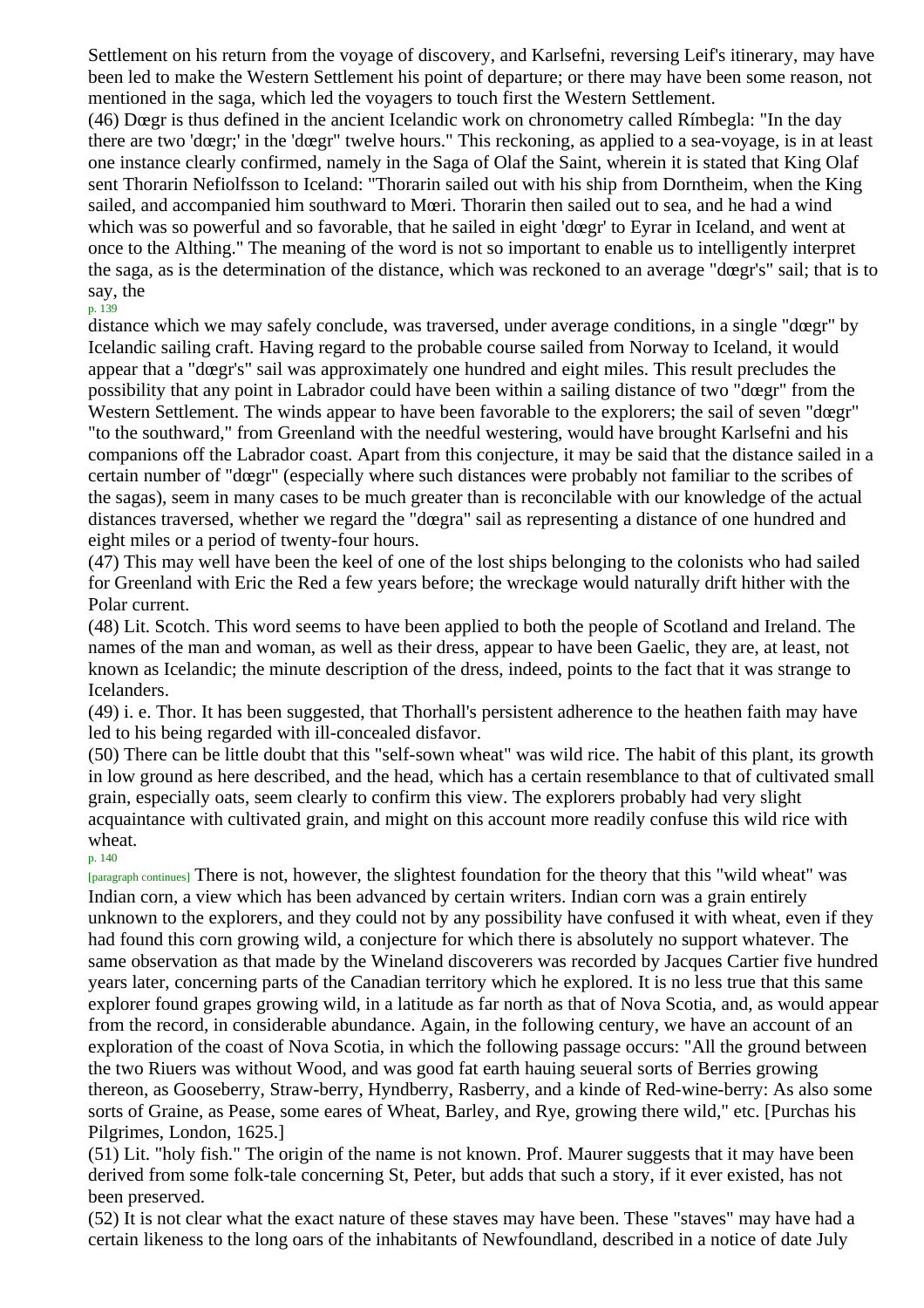29th, 1612: "They haue two kinde of Oares, one is about foure foot long of one peece of Firre; the other is about ten foot long made of two peeces, one being as long, big and round as a halfe Pike made of Beech wood, which by likelihood they made of a Biskin Oare, the other is the blade of the Oare, which is let into the end of the long one slit, and whipped very strongly. The short one they use as a Paddle, and the other as in Oare." [Purchas his Pilgrimes, London, 1625.]

(53) The white shield, called the "peace-shield," was displayed by those who wished to indicate to others with whom

p. 141

they desired to meet that their intentions were not hostile, as in Magnus Barefoot's Saga, "the barons raised aloft a white peace-shield." The red shield, on the other hand, was the war-shield, a signal of enmity, as Sinfiotli declares in the Helgi song, "Quoth Sinfiotli, hoisting a red shield to the yard, . . . 'tell it this evening. . . . that the Wolfings are coming from the East, lusting for war.'" The use of a white flagof-truce for a purpose similar to that for which Snorri recommended the white shield, is described in the passage quoted in note 52, "Nouember the sixt two Canoas appeared, and one man alone coming towards vs with a Flag in his hand of a Wolfes skin, shaking it and making a loud noise, which we took to be for a parley, whereupon a white Flag was put out, and the Barke and Shallop rowed towards them." [Purchas his Pilgrimes.]

(54) The natives of the country here described were called by the discoverers, as we read, Skrælingjar; since this was the name applied by the Greenland colonists to the Eskimo, it has generally been concluded that the Skrælingjar of Wineland were Eskimo. Prof. Storm has recently pointed out that there may be sufficient reason for caution in hastily accepting this conclusion, and he would identify the inhabitants of Wineland with the Indians, adducing arguments philological and ethnographical to support his theory. The description of the savages of Newfoundland, given in the passage in Purchas' "Pilgrims," already cited, offers certain details which coincide with the description of the Skrellings, contained in the saga. These savages are said by the English explorers to be "full-eyed, of black colour; the colour of their hair was diners, some blacke, some browne, and some yellow, and their faces something flat and broad." Other details, which are given on the same authority, have not been noted by the Icelandic explorers, and one statement, at least, "they haue no beards," is directly at variance with the saga statement concerning the Skrellings seen by the Icelanders on their homeward journey. The similarity of description may be a mere accidental coincidence, and it by no means follows that the English writer and Karlsefni's people saw the same people, or even a kindred tribe.

(55) John Guy, in a letter to Master Slany, the Treasurer and p. 142

[paragraph continues] "Counsell" of the New-found-land Plantation writes: "The doubt that haue bin made of the extremity of the winter season in these parts of New-found-land are found by our experience causelesse; and that not onely men may safely inhabit here without any neede of stoue, but Nauigation may be made to and fro from England to these parts at any time of the yeare. . . . Our Goates haue liued here all this winter; and there is one lustie kidde, which was yeaned in the dead of winter." [Purchas his Pilgrimes, vol. iv, p. 1878.]

(56) i. e., a One-footer, a man with one leg or foot. In the Flatey Book Thorvald's death is less romantically described. The mediæval belief in a country in which there lived a race of one-legged men, was not unknown in Iceland, for mention is made in Rimbegla, of "a people of Africa called One-footers, the soles of whose feet are so large that they shade themselves with these against the heat of the sun when they sleep." It is apparent from the passages from certain Icelandic works already cited, that, at the time these works were written, Wineland was supposed to be in some way connected with Africa. Whether this notice of the finding of a Uniped in the Wineland region may have contributed to the adoption of such a theory, it is, of course, impossible to determine. The reports which the explorers brought back of their having seen a strange man, who, for some reason not now apparent, they believed to have but one leg, may, because Wineland was held to be contiguous to Africa, have given rise to the conclusion that this strange man was indeed a Uniped, and that the explorers had hit upon the African "land of the Unipeds." It has also been suggested that the incident of the appearance of the "One-footer" may have found its way into the saga to lend an additional adornment to the manner of Thorvald's taking-off. It is a singular fact that Jacques Cartier brought back from his Canadian explorations reports not only of a land peopled by a race of one-legged folk, but also of a region in those parts where the people were "as white as those of France."

(57) These words, it has been supposed, might afford a clue to the language of the Skrellings, which would aid in determining their race. In view not only of the fact, that they probably p. 143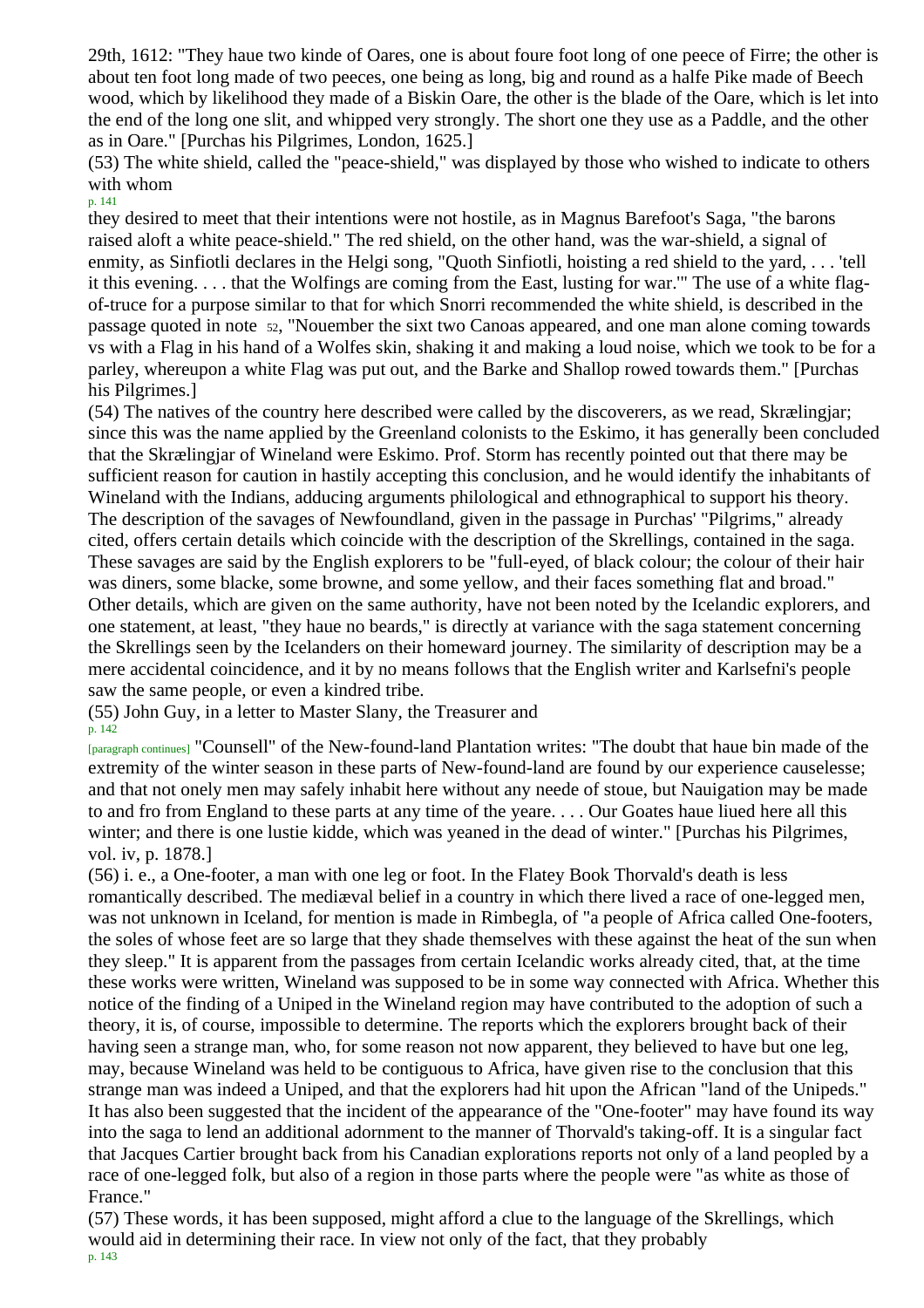passed through many strange mouths before they were committed to writing, but also that the names are not the same in the different manuscripts, they appear to afford very equivocal testimony. Especially is the soft melody of these Skrelling-words altogether different from the harsh gutteral sounds of the Eskimo language. We must therefore refer for the derivation of these words to the Indians, whom we know in this region in later times. The inhabitants, whom the discoverers of the sixteenth century found in Newfoundland, and who called themselves "Beothuk" [i. e., men], received from the Europeans the name of Red Indians, because they smeared themselves with ochre; they have now been exterminated, partly by the Europeans, partly by the Micmac Indians, who in the last century wandered into Newfoundland from New Brunswick. Of their language only a few remnants have been preserved, but still enough to enable us to form a tolerably good idea of it.

"Even as there are on the north-western coast of North America races which seem to me to occupy a place between the Indian and Eskimo, so it appears to me not sufficiently proven, that the now extinct race on America's east coast, the Beothuk, were Indians. Their mode of life and belief have many points of resemblance, by no means unimportant, with the Eskimo and especially with the Angmagsalik. It is not necessary to particularize these here, but I wish to direct attention to the possibility, that in the Beothuk we may perhaps have one of the transition links between the Indian and the Eskimo."

(58) The sum of information which we possess concerning White-men's-land or Ireland the Great, is comprised in this passage and in the quotation from Landnáma. It does not seem possible from these very vague notices to arrive at any sound conclusion concerning the location of this country. Rafn concludes that it must have been the southern portion of the eastern coast of North America. Vigfusson and Powell suggest that the inhabitants of this White-men's-land were "Red Indians;" with these, they say, "the Norsemen never came into actual contact, or we should have a far more vivid description than this, and their land would bear a more appropriate title." Storm, in his "Studier over Vinlandsreiserne," would regard p. 144

[paragraph continues] "Greater Ireland" as a semi-fabulous land, tracing its quasi-historical origin to the Irish visitation of Iceland prior to the Norse settlement. No one of these theories is entirely satisfactory, and the single fact which seems to be reasonably well established is that "Greater Ireland" was to the Icelandic scribes terra incognita.

(59) The modern Reynistadr is situated in Northern Iceland, a short distance to the southward of Skagafirth. Glaumbœr, as it is still called, is somewhat farther south, but hard by.

(60) Thorlak Runolfsson was the third bishop of Skálholt. He was consecrated bishop in the year 1118, and died 1133. Biorn Gilsson was the third bishop of Hólar, the episcopal seat of northern Iceland; he became bishop in 1147, and died in the year 1162. Bishop Biorn's successor was Brand Sæmundsson, "Bishop Brand the Elder," who died in the year 1201.

(61) We read concerning the introduction of Christianity into Iceland: "Thorvald [Kodransson] travelled widely through the southern countries; in the Saxon-land [Germany] in the south, he met with a bishop named Frederick, and was by him converted to the true faith and baptised, and remained with him for a season. Thorvald bade the bishop accompany him to Iceland, to baptise his father and mother, and others of his kinsmen, who would abide by his advice; and the bishop consented." According to Icelandic annals, Bishop Frederick arrived in Iceland, on this missionary enterprise, in the year 981; from the same authority we learn that he departed from Iceland in 985.

(62) Heriulf or Heriolf, who accompanied Eric the Red to Greenland, was not, of course, the same man to whom Ingolf allotted land between Vág and Reykianess, for Ingolf set about the colonization of Iceland in 874, more than a century before Eric the Red's voyage to Greenland. The statement of Flatey Book is, therefore, somewhat misleading, and seems to indicate either carelessness or a possible confusion on the part of the scribe. Heriulf, Eric the Red's companion, was a grandson of the "settler" Heriulf, as is clearly set forth in two passages in Landnáma.

(63) In the "King's Mirror," an interesting Norwegian work of the thirteenth century, wherein, in the form of a dialogue, a

#### p. 145

father is supposed to be imparting information to his son concerning the physical geography of Greenland, he says: "Now there is another marvel in the Greenland Sea, concerning the nature of which I am not so thoroughly informed; this is that which people call 'Sea-rollers.' This is likest all the sea-storm and all the billows, which are in the sea, gathered together in three places, from which three billows form; these three hedge in the whole sea, so that no break is to be seen, and they are higher than tall fells, are like steep peaks, and few instances are known of persons who, being upon the sea when this phenomenon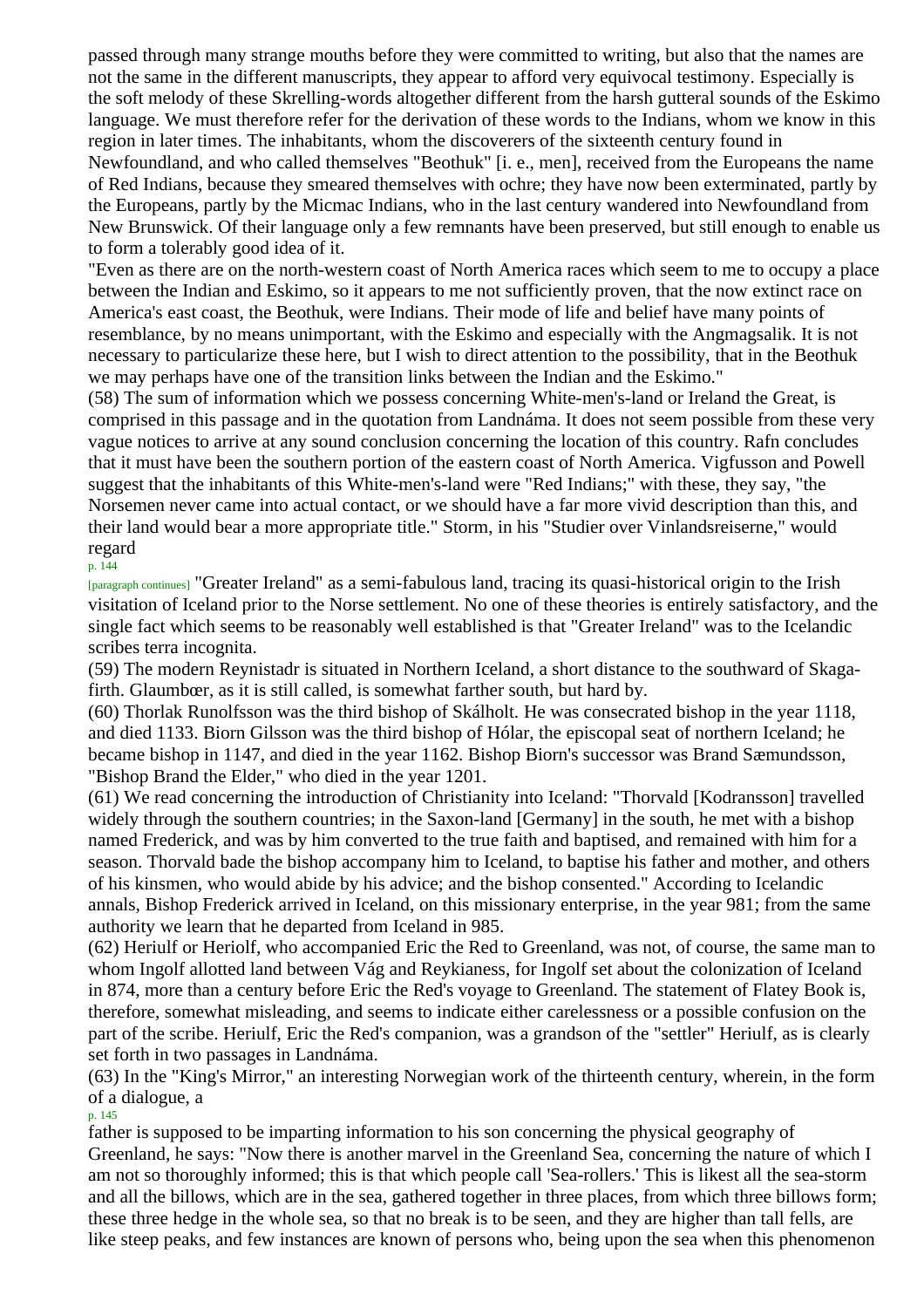befell, have escaped therefrom." There can be little question that Heriulf experienced a perilous voyage, since out of the large number of ships, which set sail for Greenland at the same time, so few succeeded in reaching their destination.

(64) This has been assumed by many writers to have been Labrador, but the description does not accord with the appearance which the country now presents.

(65) Certainly a marvellous coincidence, but it is quite in character with the no less surprising accuracy with which the explorers, of this history, succeed in finding "Leif's-booths" in a country which was as strange to them as Greenland to Biarni.

(66) This statement has attracted more attention, perhaps, than any other passage in the account of the Icelandic discovery of America, since it seems to afford data which, if they can be satisfactorily interpreted, enable us to determine approximately the site of the discovery. The observation must have been made within the limits of a region wherein, early in the eleventh century, the sun was visible upon the shortest day of the year between dagmálastadr and eyktarstadr; 'it is, therefore, apparent that if we can arrive at the exact meaning of either dagmálastadr or eyktarstadr, or the length of time intervening between these, it should not be difficult to obtain positive information concerning the location of the region in which the observation was made.

The result of the application of Professor Storm's simple and logical treatment to this passage in Flatey Book, "the sun had there Eyktarstad," etc., is summed up in Capt. Pythian's statement, p. 146

"the explorers could not have been, when the record was made, farther north than Lat. [say] 49°;" that is to say, Wineland may have been somewhat further to the south than northern Newfoundland or the corresponding Canadian coast, but, if we may rely upon the accuracy of this astronomical observation, it is clear that thus far south it must have been.

(67) A wooden granary. The word "hjálmr" appears to have a double significance. In the passage in the Saga of King Olaf the Saint: "Wilt thou sell us grain, farmer? I see that there are large 'hjálmar' here,' the word 'hjálmar' may have the meaning of stacks of grain. The use of the word as indicating a house for the storage of grain is, however, clearly indicated in the Jydske Lov of 1241, wherein we read: "But if one build upon the land of another either a 'hialm' or any other house," etc. As there is no suggestion in the saga of the finding of cultivated fields, it is not apparent for what uses a house for the storage of grain could have been intended.

(68) Lit. war-hurdle. This was a protection against the missiles of the enemy raised above the sides of the vessel. In this instance, as perhaps generally on ship-board, this protecting screen would appear to have been formed of shields attached to the bulwarks, between these the arrow, which caused Thorvald's death, doubtless, found its way.

(69) The Landnámabók makes no mention of this Thori; its language would seem to preclude the probability of a marriage between such a man and Gudrid; the passage with reference to Gudrid being as follows: "His son was Thorbiorn, father of Gudrid who married Thorstein, son of Eric the Red, and afterwards Thorfinn Karlsefni; from them are descended bishops Biorn, Thorlak and Brand. (70) Námkrytill [namkirtle] is thus explained by Dr. Valtýr Gudmundsson, in his unpublished treatise on ancient Icelandic dress: "Different writers are not agreed upon the meaning of 'námkrytill;'" Sveinbjörn Egilsson interprets it as signifying a kirtle made from some kind of material called "nám." In this definition he is followed by Keyser. The Icelandic painter, Sigurdr Gudmundsson has, on the other hand, regarded the word as allied to the expression: "Fitting close to the leg, narrow," p. 147

and concludes that "námkyrtill" should be translated, "narrow kirtle."

(71) A "Mark" was equal to eight "aurar;" an "eyrir" [plur. "aurar"] of silver was equal to 144 skillings. An "eyrir" would, therefore, have been equal to three crowns [kroner], modern Danish coinage, since sixteen skillings are equal to one-third of a crown [33 ¼ ore], and a half "mark" of silver would accordingly have been equal to twelve crowns, Danish coinage. As the relative value of gold and silver at the time described is not clearly established, it is not possible to determine accurately the value of the half "mark" of gold. It was, doubtless, greater at that time, proportionately, than the value here assigned, while the purchasing power of both precious metals was very much greater then than now.

(72) At the time of the "settlement" of Iceland the homestead of the more prominent "settler" became the nucleus of a little community. The head of this little community, who was the acknowledged leader in matters spiritual and temporal, was called the "godi." With the introduction of Christianity the "godi" lost his religious character though he still retained his place of importance in the Commonwealth.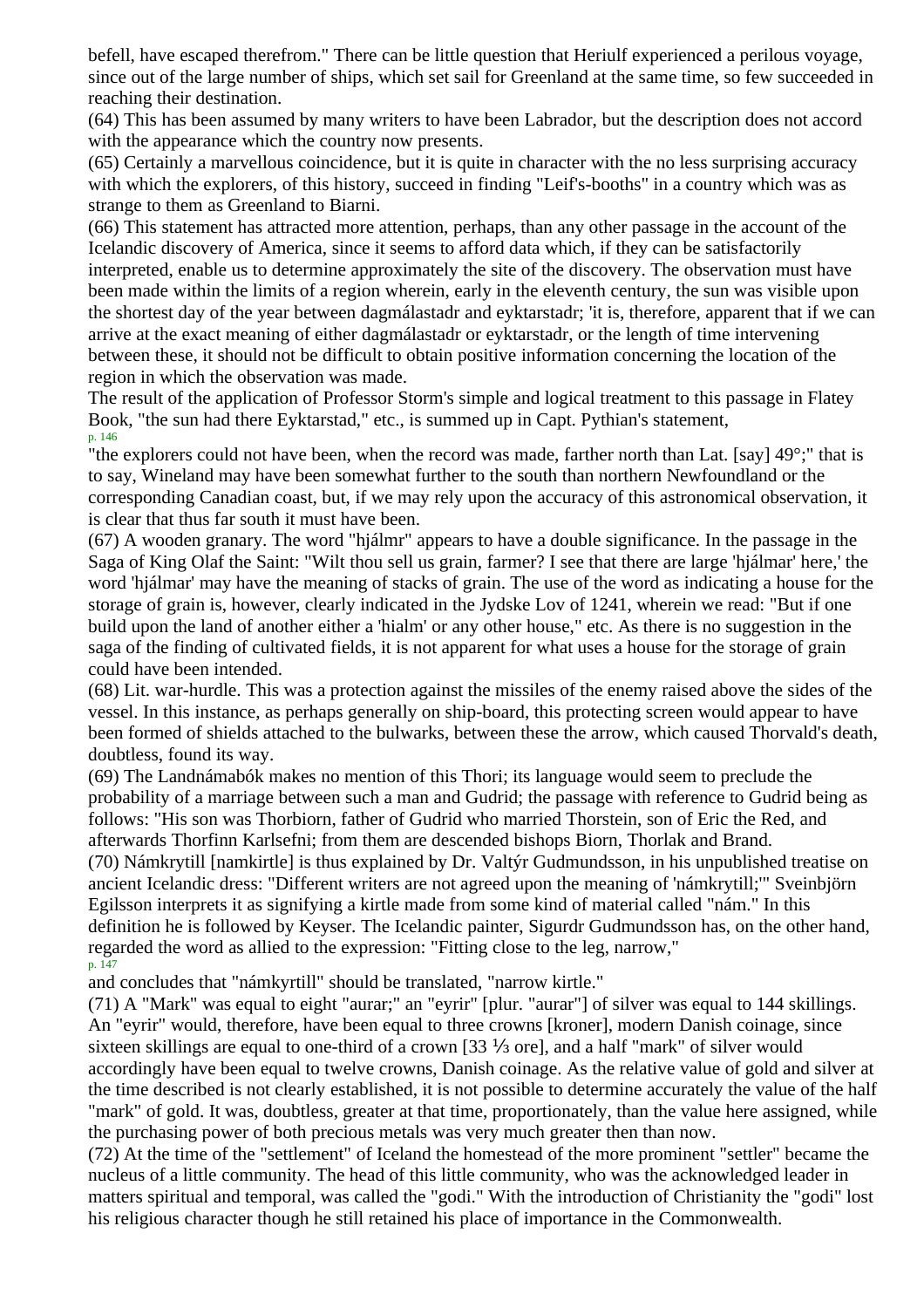# **BOOK II.**

### **By NORTH LUDLOW BEAMISH.**

ARGUMENTS and evidences respecting the claim that America was discovered by Norsemen about A. D. 1000, and colonized about A. D. 1003, with proofs submitted as to occupation of a part of the country, known as Irland in Mikla, or Great Ireland, by the Irish, in the Eleventh Century.

p. 149

# **Introduction to a Study of Icelandic Records.**

# **BY N. L. BEAMISH.**

## **SKETCH OF THE RISE, EMINENCE, AND EXTINCTION OF ICELANDIC HISTORICAL LITERATURE**

THE national literature of Iceland holds a distinct and eminent position in the literature of Europe. In that remote and cheerless isle, separated by a wide and stormy ocean from the more genial climates of southern lands, religion and learning took up their tranquil abode, before the south of Europe had yet emerged from the mental darkness which followed the fall of the Roman Empire. There the unerring memories of the Skalds and Sagamen were the depositories of past events, which, handed down from age to age in one unbroken line of historical tradition, were committed to writing on the introduction of Christianity, and now come before us with an internal evidence of their truth, which places them among the highest order of historical records.

To investigate the origin of this remarkable advancement in mental culture, and trace the progressive steps by which Icelandic literature attained an eminence which even now imparts a lustre to that barren land, is an object of interesting and instructive inquiry, and will, it is presumed, form an acceptable introduction to the perusal of the ancient Icelandic manuscripts, which constitute the text of the present volume. p. 150

The author has, therefore, availed himself of an able essay by Bishop Muller on this interesting subject, to put before his readers, in a concise form, the leading characteristics of that peculiar state of society, which generated these evidences of peaceful and civilized pursuits, and gave birth to productions, which, like their own Aurora, stood forth the Northmen's meteor in the shades of night!

Among no other people of Europe can the conception and birth of historical literature be more clearly traced than amongst the people of Iceland. Here it can be shown how memory took root, and gave birth to narrative; how narrative multiplied and increased until it was committed to writing; how the written relation became eventually sifted and arranged in chronological order, until at length, in the withering course of time, the breath which had given life and character to the whole fled hence, and only the dead letter remained behind.

But why was it Icelanders, in particular, who kindled the torch of history in the North. How came its light to spread so far from this remote and unimportant island? What cause led Icelanders more than any other people to a minute observation of both the present and the past? How came they to clothe these recollections in connected narratives, and eventually to commit them to writing?--are questions which first naturally present themselves, and the true solution of which can alone lead to a correct estimate of the value of Icelandic annals.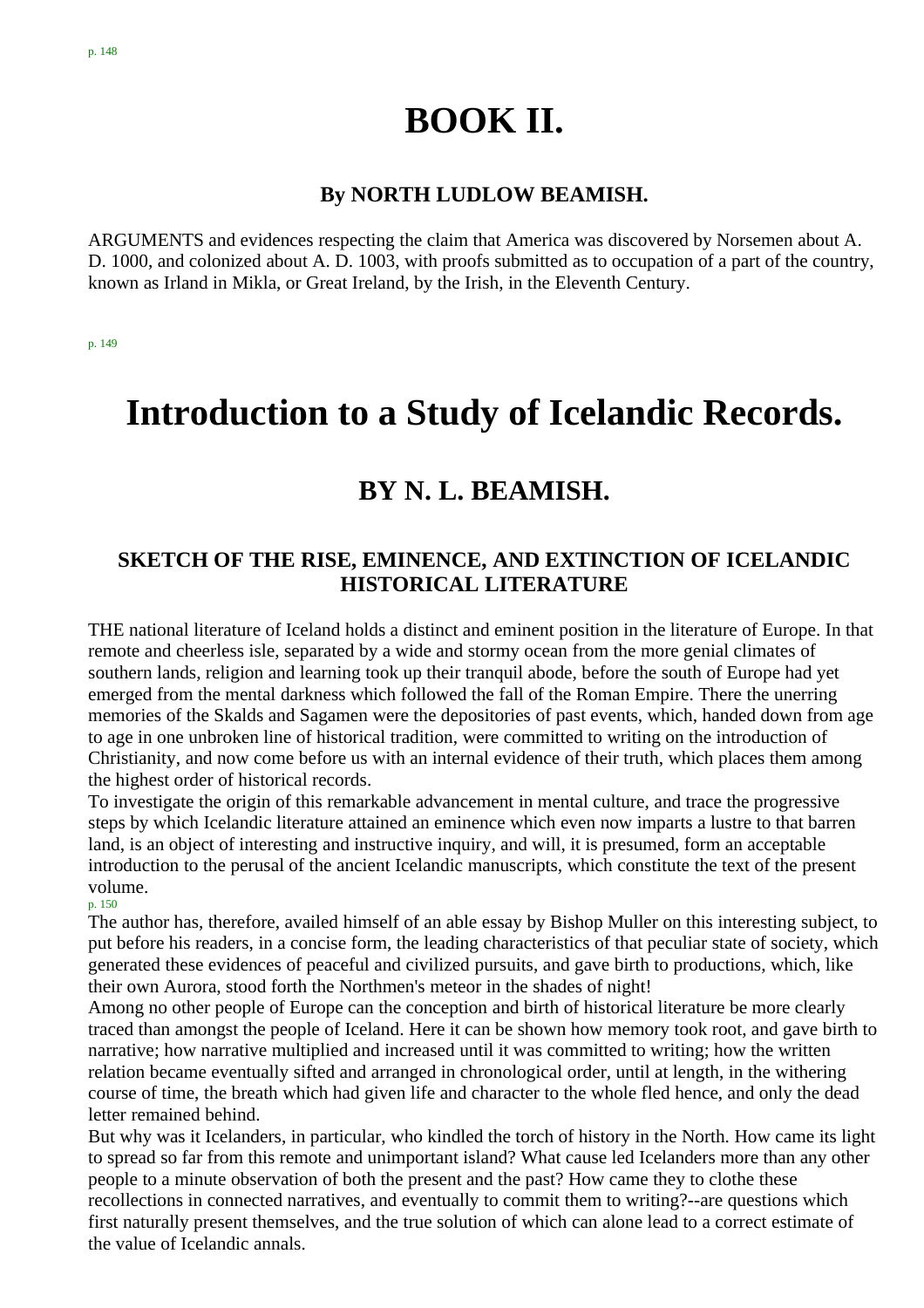It is well known, that when towards the end of the ninth century Iceland had been discovered by the roving northern Vikings, the imperious sway of Harald Haarfager led many Norwegians to seek safety and independence in that distant island. But its remote position rendered the voyage p. 151

thither both difficult and dangerous; not one amongst hundreds of fugitives,--scarcely the chiefs themselves, who possessed large ships,--could provide the necessary outfit for a voyage, which often lasted for half the year; and the colonization of the new country was necessarily slow and progressive, and confined, at first, to the high-minded and more wealthy chieftains of the western coast. But the intelligence was soon abroad that brave and daring men had established themselves in a new country, where the cattle could provide for themselves in winter, where the waters were full of fish, and the land abounding in wood; and many therefore determined upon removing to this favoured region. The tide of emigration from Norway progressively increased, and soon became so great that Harald, fearing that his kingdom would, eventually, be left desolate, prohibited it altogether, and laid a tax upon every voyager to Iceland.

The chiefs took their families, servants, slaves, and cattle; and many kinsmen and relatives, who were accustomed to follow the fortunes of the chief, accompanied him also on this new venture. The particular locality of their future residence was determined by the wind and weather, united with an implicit faith in the superintending guidance of the tutelary idol, under whose invocation the seat-posts were cast into the sea, and wherever these happened to be washed ashore was the dwelling raised.

In the course of sixty years the whole island had become thus colonized. Meantime the first settlers had acquired no means of circumscribing the movements of the last, who with the same independent spirit as their predecessors, took possession of that particular tract of country which appeared to them most eligible; and the extent of the land, the p. 152

difficulties of the voyage, and the limited number of the population, admitted, for some time, the continuance of this arbitrary appropriation. Amicable restrictions were the only checks that could be at first opposed to such unconstrained and uncertain movements, and these were all either of Norwegian origin, or brought directly from Norway. For many of the settlers were related by ties of blood; the greater number had made common cause against Harald; in their native land they had been accustomed to meet together at the Court (Thing), in the temple, at the great feast of Yule, at the periodical offerings to their idols--and thus, naturally, and with one accord, they were led to establish a form of self-government somewhat similar to that under which they had lived in Norway. The absence of any despotic ruler gave, however, the new community a great advantage over the parent state, and hence arose a constitution more free than the model upon which it had been formed.

This little republic was held together solely by moral laws. Some of the richer emigrants had slaves, which after putting to cultivate some particular lands, they liberated; all others were free; the sturdy yeoman was the unrestricted lord of his own soil; if be came into collision with his neighbour, and thought himself more powerful, he slew him without scruple, but thereupon immediately endeavoured either through the intercession of the chief of the district or some other influential person, to screen himself from reproach, or effect a reconciliation with the friends of the deceased, by the payment of a fine.

The situation of chief generally arose from the relative position of the ship's-company in the mother country, which led to one particular individual among the crew taking p. 153

possession of the new district in his own name; but it oftener depended upon property or personal bravery. Was he a gallant warrior, or could afford to keep more servants and slaves than his neighbors, his assistance became of importance in settling disputes: and the same cause produced a reciprocal feeling in support of the chief, on the part of those whom he assisted.

Before a certain number of statutes had been collected and formally established, the people followed the old customs of their native land, the parties themselves naming their judges from amongst the neighbouring yeomen; but although there was no want of legal forms to which they could appeal, or chicanery by which justice could be evaded, the result more often depended upon the relative strength and influence of the party than upon the merits of the case. At the district courts (Herredsthinget), the influence of the Chief was considerable, but not altogether paramount; many of the more wealthy yeomen could offer him effective resistance: his influence at the superior court (Althinget), depended upon his personal reputation, the power of his friends, and the number of his followers.

The income of the Chief was principally derived from the tract of land, of which he had taken possession on his arrival; he was also, in most cases, the Hofgode, or priest of the temple; and for the duties of this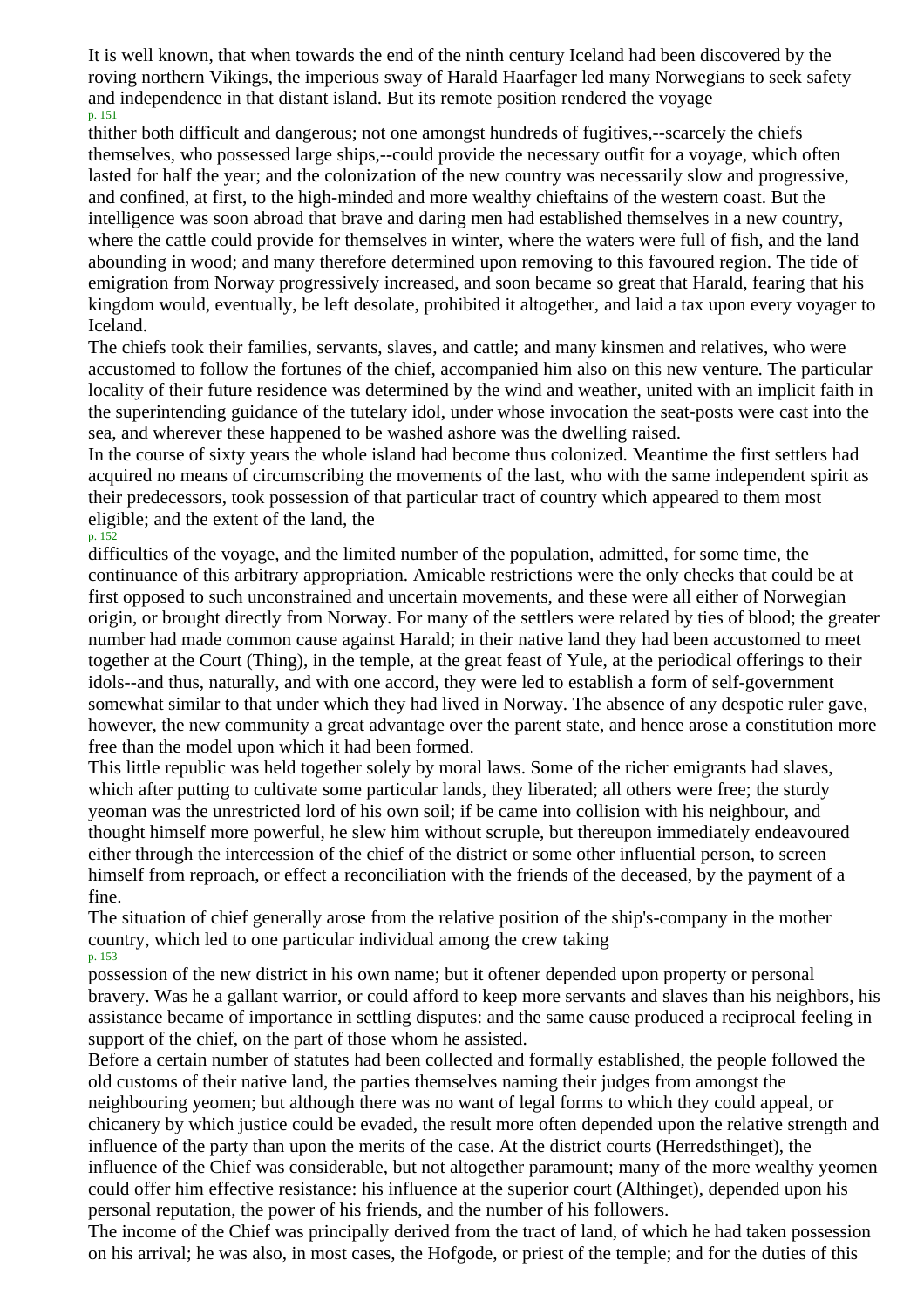office, in which providing the altar with offerings was included, he received a small contribution (hoftollr ) from every farm in the neighbourhood. To this was afterwards added compensation for journeys to the Althing, and he also received fees from those whose causes he conducted, as well as a small payment from the ships which landed their cargoes on his ground. But all these various sources did not furnish him p. 154

with any considerable income, and his land remained his principal means of support. The office was hereditary, as in Norway, but it could also be sold or resigned, and sometimes was lost by being appropriated to the payment of a judicial fine.

Notwithstanding this elevated position of the chief, it not unfrequently happened that a powerful individual in the province acquired a higher reputation, and obtained more clients than his superior. Thus after Olaf Paa had returned from his celebrated expedition to Ireland, married the daughter of the powerful Egil Skalagrim, and became possessed of his father-in-law's property, many people flocked around him, and he became a great chief, without being actually a Godordsman, or pontiff. So long as the colonization continued, the extent of the island secured internal peace; the Landnamsmen, as the first settlers were called, had few disputes amongst themselves, for every one was taken up with his own affairs and although it might sometimes happen, that a quarrelsome individual by single combat (Holmgang <sup>1</sup>) or the threat of personal encounter, would drive another from his farm, disputes and contests were of rare occurrence. Another local circumstances of no inconsiderable importance as connected with the tranquillity of the country, was the diminutive character of the forests in Iceland. These consisted of dwarf trees, ill suited to ship building, and therefore only small vessels could be built upon the island; whoever wished to trade with Norway, entered into partnership with some Norwegian merchant, or bought a vessel which had been already brought out from the parent state. Such vessels p. 155

could not, however, be used for piratical expeditions, and those who wished to engage in such adventures were obliged to join some kindred spirits in Norway who possessed what was called a long ship (Langskip). These difficulties of outfit, connected with the want of sufficient hands for warlike purposes, and the long distance from the coasts, where they were accustomed to carry on their piratical proceedings, was doubtless the cause of so few of the new settlers being concerned in sea-roving, while in all other matters they followed the customs of their ancestors.

Thus did this remote and comparatively barren island give freedom and peace to many of Norway's bravest sons, far from their native land. Instead of participating in the dangers of the perilous voyage, or aiding in the obstinate encounter, or sharing in the lawless spoil, when plunder conferred upon the Sea-King both a fortune and a name, they now sat down peacefully in their tranquil homes, or directed the agricultural labours of their servants and dependants. And now did faithful memory carry them back in imagination to the old and warlike time, which appeared the more attractive when contrasted with the tranquility of their present pursuits; personal deeds led to the remembrance of those of the father, for it was often in avenging his death that their prowess had been first called forth, or from his kinsmen or associates that they had received the first assistance. The colonists were, besides, men of high family; the Scandinavians were accustomed to set great weight upon this circumstance; the fewer were the outward distinctions that characterized the individual, the more important was that prerogative considered which promised magnanimity and valour. The stranger was therefore minutely questioned about his family, and even

#### p. 156

the peasant girl despised the suitor whose lineage was unknown. In the mother country the remembrance of the old families lived amongst the people of the district; they had travelled together to the national assembly; the paternal barrow, and the ancient hall bore testimony to their noble birth,--but of this, nothing save the relation could accompany them to Iceland, and therefore was the new settler so careful in detailing to his sons and posterity the history and achievements of their kinsmen in Norway. The son equally tenacious of ancestral fame failed not to propagate the same minute details amongst his immediate descendants, and thus was insensibly formed, among the Icelanders, connected oral narratives of the families, fortunes, and actions of their ancestors.

These Sagas, or traditions, did not generally go further back than the time of the father and grandfather; but the recollections preserved in the songs of the Skalds were of much older date, and a number of historical songs can be pointed out which the Icelanders must have brought with them to the new country. Others were historical in a more limited sense, being thrown into rhyme for the occasion, to flatter the vanity of some powerful chief, by a poetical representation of his genealogy; but the more numerous were those in which all the achievements of a hero were specifically enumerated.

These compositions bore little evidence of Brage's [1](http://www.sacred-texts.com/neu/nda/#fn_5) favour. Under the jingle of rude rhymes and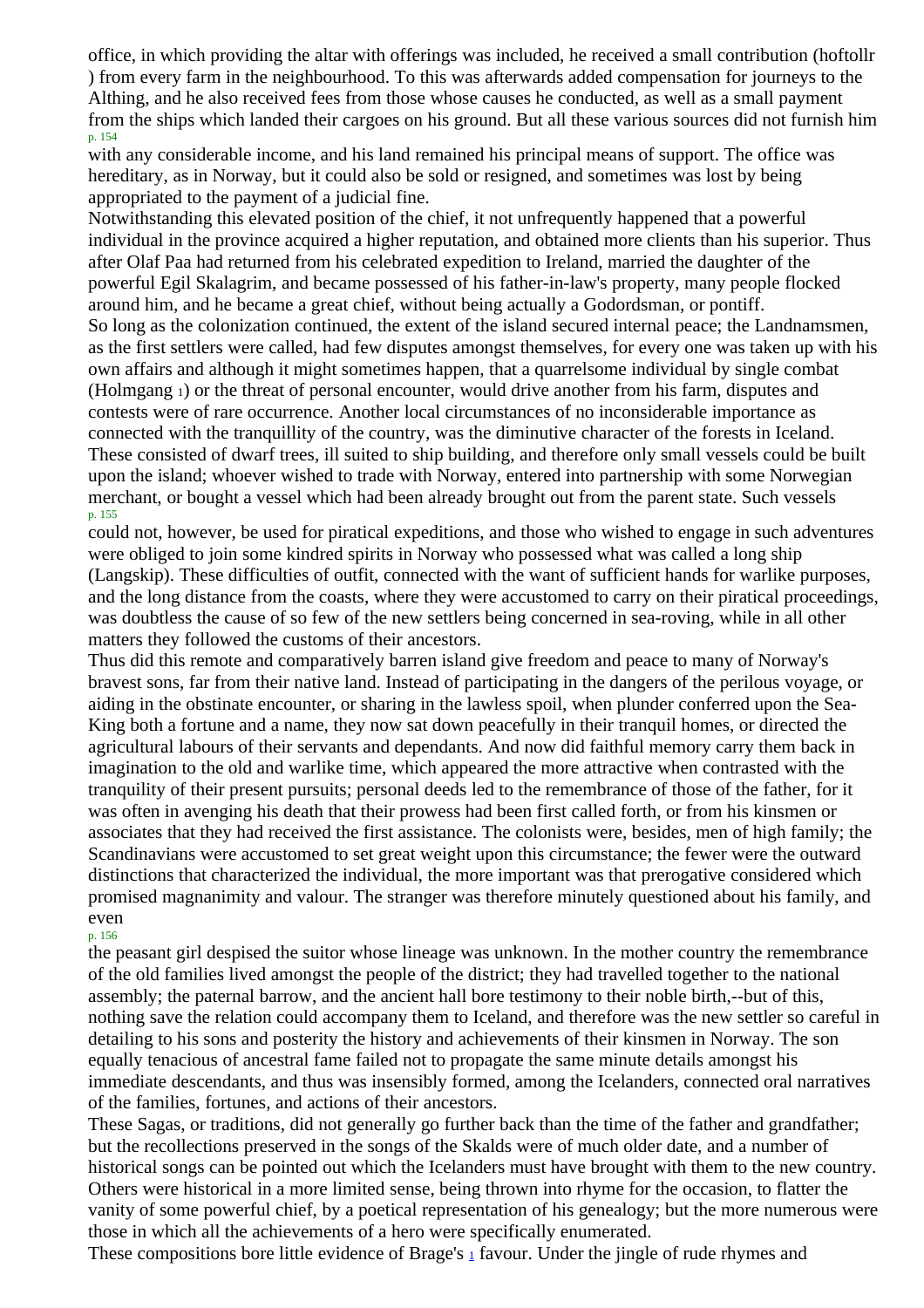alliteration a pictorial expression was given to sword-cuts and slaughter, which brought to remembrance the order in which the several achievements had succeeded each other. The poetical form is more visible in the earlier songs, such as: Hornklove's p. 157

[paragraph continues] Ode on Harald Haarfager, particularly his description of the battle of Hafursfjord [1](http://www.sacred-texts.com/neu/nda/#fn_6) than in the later, such as Ottar Svartes Ode on the combats of Olaf the Saint; and those compositions have still more poetical worth in which, like Eyvind Skialdespilders Ode in praise of the fallen king Hakon Adelsteen, the writers express the feeling which the events call forth.

It may be readily supposed that heroic verses, sung by the Skalds themselves in the courts of heroes, were committed to memory, and that at a time when this was the only means of recording their achievements such verses would pass orally through many generations. The memory was also sometimes aided by carving the verses in Runic letters <sup>2</sup> upon a staff. The dying Halmund is introduced in Gretter's Saga, saying to his daughter:--"Thou shalt now listen whilst I relate my deeds, and sing thereof a song, which thou shalt afterwards cut upon a staff." In Egil's Saga, also, Thorgerd, addressing her father Egil Skalagrimson, whose grief for the loss of his son Bodvar had made him resolve on putting an end to his existence, says:--"I wish, father, that we might live long enough for you to sing a funeral song upon Bodvar, and for me to cut it upon a staff."

Sometimes verses were immediately committed to memory by a number of persons. When King Olaf the Saint drew up his army for the battle of Stikklcstad (1030), he directed the Skalds to stand within the circle (Skioldborg), which the bravest men had formed around the king. "Ye shall," said be, "stand here, and see what passes, and thus p. 158

will ye not require to depend on the sagas of others for what ye afterwards relate and sing." The Skalds now consulted with each other, and said that it would be fitting to indite some memorial of that which was about to happen, upon which each improvised a strophe, and the historian adds: "these verses the people immediately learned." In the same manner much older songs were held in remembrance, and there is still extant in that part of Snorre's Edda, called Kenningar, a fragment of Brage the Skald's ode on Ragnor Lodbrok, by means of which he, in the 7th century, moderated the anger of Bjorn Jernside against himself. In the same poem are fragments of an old ode on the fall of Rolf Krake, which St. Olaf directed the Skald, Thormod Kolbran, to sing when the battle of Stikklestad was to commence. The whole army, says the Saga, was pleased at hearing this old song, which they called the Soldier's Whetstone, and the king thanked the bard, and gave him a gold ring that weighed half a mark.

But it was more particularly the Skalds themselves who preserved the older songs in remembrance. By hearing these, their own poetical character had been formed, their memories sharpened; and a knowledge of the past was necessary for the acquisition of those mythic and historical allusions which were considered indispensable to poetical expression. An instance of their historical knowledge is thus mentioned in the Landnamabok: <sup>1</sup> when King Harald p. 159

[paragraph continues] Haardraade lay with his army in Holland, two large barrows were observed on the edge of the strand, but no one knew who was interred there; however, on the return of the army to Norway, Kare the black, a kinsman of the famous Skald Theodolf of Hvine, was enabled to state that the graves contained the bodies of Snial and Hiald, the two warlike sons of the old Norwegian King Vatnar. This historical knowledge of the Skalds led to their being held in high respect throughout Scandinavia, and, we find them allotted the first place at the courts of Kings. Harald Haarfager is stated to have had more respect for the Skalds than for all the rest of his courtiers, and more than a century later they appear to have been held in equal estimation by the Swedish King, Olaf Skiodkonning, who is stated to have taken great delight in their freedom of speech.

The northern pagan Skalds must not however be looked upon as the Grecian Aonides, whose only province was to sing; they bear a nearer resemblance to the Provencal Knights, who were also Troubadours. The Scandinavian bards were besides of goodly lineage, for only the higher and more independent conditions of life could call forth Brage's favour; they were also well versed in warlike exercises; the song was the accompaniment to, the combat, and we have nearly as many records of their heroic deeds as of their poetical effusions. They were also, at times, the favourites or confidants of kings, like Theodolf of Hvine, who was the bosom friend of Harald Haarfager, and Flein, to whom the Danish King, Eisteen, gave his daughter in marriage.

Thus were the Skalds well furnished with knowledge of both the present and the past, and therefore has the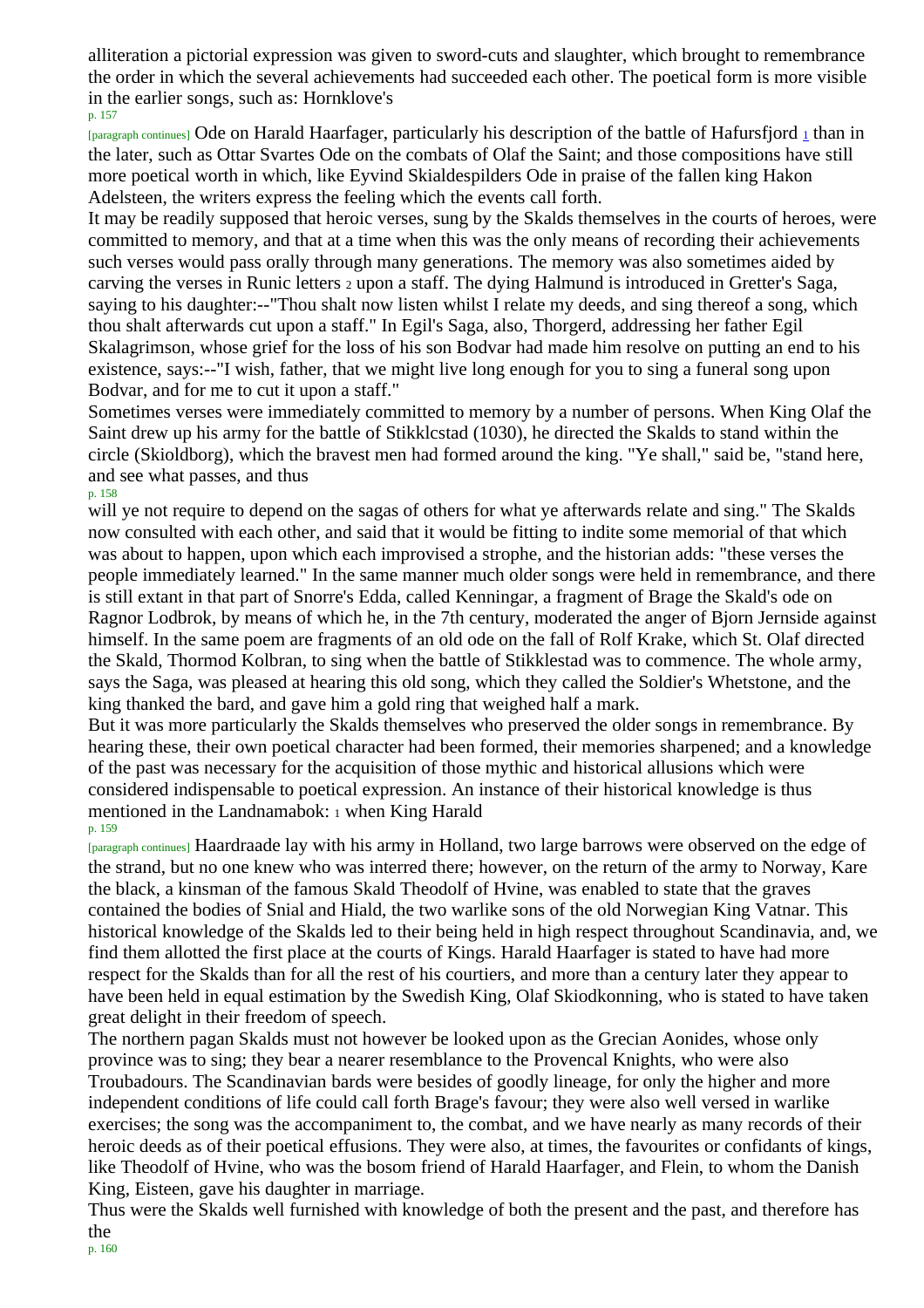sagacious Snorre Sturleson truly said, in the Preface to his work:--"The principal foundation is taken from the songs that were sung before the chiefs, or their children, and we hold all that to be true, which is there stated, of their deeds and combats. It was, no doubt, the practice of the Skalds to praise those the most in whose presence they stood, but no one even so circumstanced would venture to tell of actions which both he and all those who heard him knew to be false, for that would be an affront instead of a compliment." Besides heroic songs, or Drapas, single strophes were often improvised, not only by Skalds but by many other individuals, of both sexes, in a critical moment; and these, by being committed to memory, preserved the remembrance on the occasion which called them forth. Like the Orientalists, the Northmen loved to shew their wit by an enigmatical and antithetical mode of speaking, and from thence, the ear having been once accustomed to the simple measure, the transition was easy to the formation of a strophe, by means of alliteration or rhyme.

The means of preserving the recollections of past events, which have been here pointed out, were for the most part common both to those who remained in Norway and those who emigrated to the new country; but in the parent state the stream of present events carried away and obscured the recollections of the past. The changes which came upon the whole nation from Harald Haarfager's time were naturally looked upon by the Norwegians as more important than the events in which only individual persons or families had been previously concerned. The Icelanders, on the other hand, viewed the one as affecting their home, while the other appeared to be the transactions of a foreign p. 161

country, and thus the recollections which up to the time of the migration had been preserved in the several detached districts of Norway were transferred to and became united in Iceland, as the one settler enumerated to the other the valorous deeds and achievements of his forefathers.

Besides, it was amongst the families of high birth that these ancient traditions were best preserved. Such families maintained an unbroken succession in Iceland, whereas in Norway they became extinct, first, in consequence of the many events under the immediate successors of Harald Haarfager, and next, from the furious zeal of Olaf in the propagation of Christianity, which brought ruin to the more tenacious adherents of the old faith, and these were just the individuals amongst whom the ancient Sagas were best preserved. Not less destructive to the old families was the unfortunate expedition to England and Ireland under Harald Haardraade and Magnus Barfoot, in the 11th century, as also the long civil wars in the 12th century, which ended with the fall of the Optimists.

The other parts of Scandinavia also produced Skalds, and several, both Danish and Swedish, are mentioned in the ancient Sagas; but these countries were of much greater extent, and ruled by much more powerful monarchs, than Norway, previous to the 9th century; and thus did the heroic age terminate and the songs of the Skalds become silent at an earlier period there than in the neighbouring kingdom.

#### **Footnotes**

154:1 From *holm*, a small island. So called in consequence of these duels generally taking place upon one of the small neighbouring islands, from whence the combatants could not so easily escape.

156:1 Brage, the fourth son of Odin and Frigga, was the Apollo of the Northern Mythology; he chaunted the exploits of the Gods and heroes to the tones of a golden harp, and was represented by the figure of an old man with a snow-white beard.

157:1 The famous naval engagement In the Bay of Hafursfjord, now called Stavangerfiord. (A. D. 875), made Harald Haarfager master of the entire kingdom of Norway.

157:2 The word Rune is said to be derived from *ryn* a furrow or channel; the invention is attributed to Odin and his Aser, or Gods; the alphabet consists of sixteen letters, which, like the Hiberno-Celtic, claims Phœnician origin.

158:1 The Landnamabok or Book of the first Norwegian settlers in Iceland, is the most complete national record that has, perhaps, ever been compiled. It contains the names of about 3000 persons, and 1400 places, and forms a minute genealogical register of the colonists, their properties, kinsmen, and descendants, together with short notices of their achievements. The compilation was the work of several authors, beginning with Are, surnamed Hinns Frode, or the learned (b. 1067, d. 1148), continued by Kolsteg, Styrmer, and Thordsen, and ending with Hauk Erlendson, for many years Lagman, or Governor of Iceland, who died A. D. 1834. The Landnamabok is considered the first authority in all matters connected with the early history of the island, and will be often found quoted in the present volume.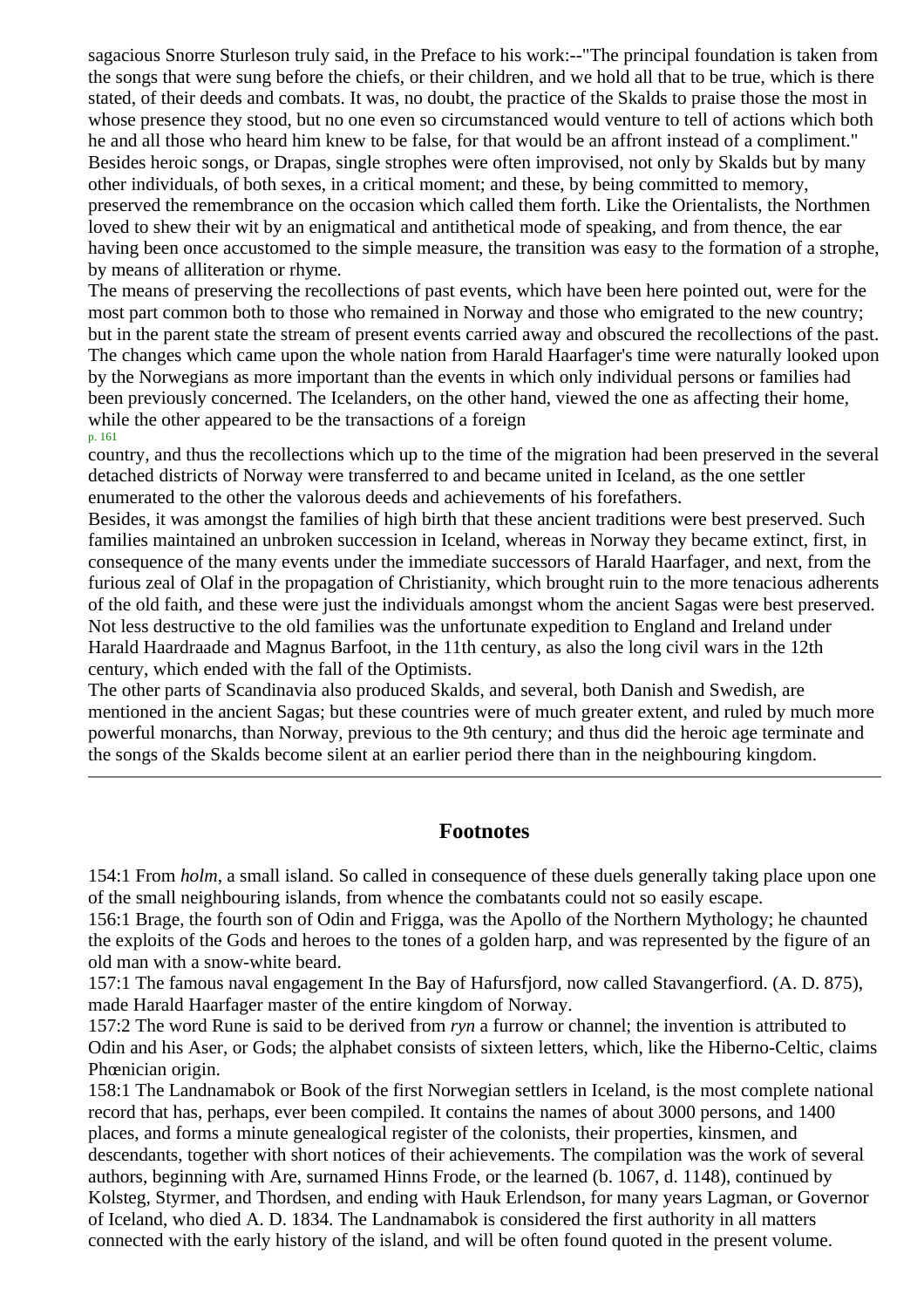#### **SECOND PERIOD.**

WE have thus seen how the desire to tell of old times arose and was propagated amongst the inhabitants of the new colony. But the remembrance and relation of individual exploits, and the transmission of these records from one generation to the other, would perhaps have never led to the Icelanders becoming historians had not such habits been united with a strong feeling for poetry, a desire for fame, and that peculiar state of society which had been formed amongst them.

The Island had been colonized in peace; each enterprising navigator as he touched its shore took possession of a tract of land without impediment, and became the independent proprietor of his small estate; but now these settlements approached each other; interests began to clash; individual demeanour to become developed. The social bonds had been too loosely attached to keep within due limits the wild self will of so many impetuous Northmen. True, their ancient Norwegian customs had been spontaneously resumed on their arrival, and fifty years later (A. D. 928), the laws of Ulfliot had given a form and consistency to the moral code; but these checks had little weight when individual power or interest were enabled to oppose them. Personal strength was necessary for personal safety; and the many narratives which have been preserved, detailing the untimely fate of the most respectable families in the course of the first two centuries, exhibit a long list of feuds and deeds of violence unchecked by the laws or the judicial authority of the land. p. 163

These civil broils were not, however, in general, of a very sanguinary character, and often consisted of individual encounters, where courage and presence of mind were equally exhibited on both sides, and the contest was obstinate: in a more general fray the loss was looked upon as considerable if ten men fell. The time of feud was also a time of re-union: the object of the individual was spread abroad; discussion was created, sympathy was awakened; the relative merits of the contending parties became the theme of conversation, and the Skalds were stimulated to the composition of new specimens of their inspiring art. On particular occasions they improvised. Hate as well as love formed the theme of these effusions, and the same means were employed to give a graceful form to satire, in which style of composition these ancient poets were remarkably successful: in fact, so cutting were these sallies, and of so much weight among a people peculiarly under the influence of public opinion, that they often became the causes of bloodshed, and were looked upon as a ground of complaint before the Courts.  $_1$  $_1$  For the most part, however, the songs were of an historical character; sometimes the Skald sang of his own exploits, sometimes of those of his friends, who upon such occasions were accustomed to present him with costly gifts: After the Norwegian Skald, Eyvind Skialdespilder, had sung a Drapa or ode in praise of the Icelanders, every peasant in the island contributed three pieces of silver, which were applied to the purchase of a clasp or ornament for a mantel p. 164

that weighed 50 marks and this they sent to the bard, as an acknowledgment of his poetic powers. The climate and mode of living contributed to keep alive this taste for poetry, which the Icelanders had inherited from their Norwegian ancestors. Agriculture was almost entirely confined to the care of pasture and meadow land; fishing could only be carried on at certain seasons, and the feeding of cattle required little attention. Their hostile proceedings were also soon concluded; but was a reprisal apprehended, it became necessary for the chief to retain his followers at the farm until a reconciliation was brought about, and these assemblages in the common room, during the long winter evenings, contributed to increase the social union and reciprocal communication of past events. Public amusements also brought the people frequently together: besides the great feasts, which lasted from eight to fourteen days, sports and games, such as bowls or wrestling, were carried on in the several districts for many weeks in succession; and still more attractive was the Heste-thing, where stallions were made to fight against each other, to the great amusement of both old and young. To these reunions must be added those caused by attendance at the different courts, and particularly at the Althing  $\frac{1}{2}$  $\frac{1}{2}$  $\frac{1}{2}$  or general Assizes, where all the first men of the island met annually, with great pomp and parade. It was looked upon as a disgrace to be absent from this meeting, which was held in the open air on the banks of the Thingvalla Vatn, the largest lake in Iceland, a natural hill or mount forming the court.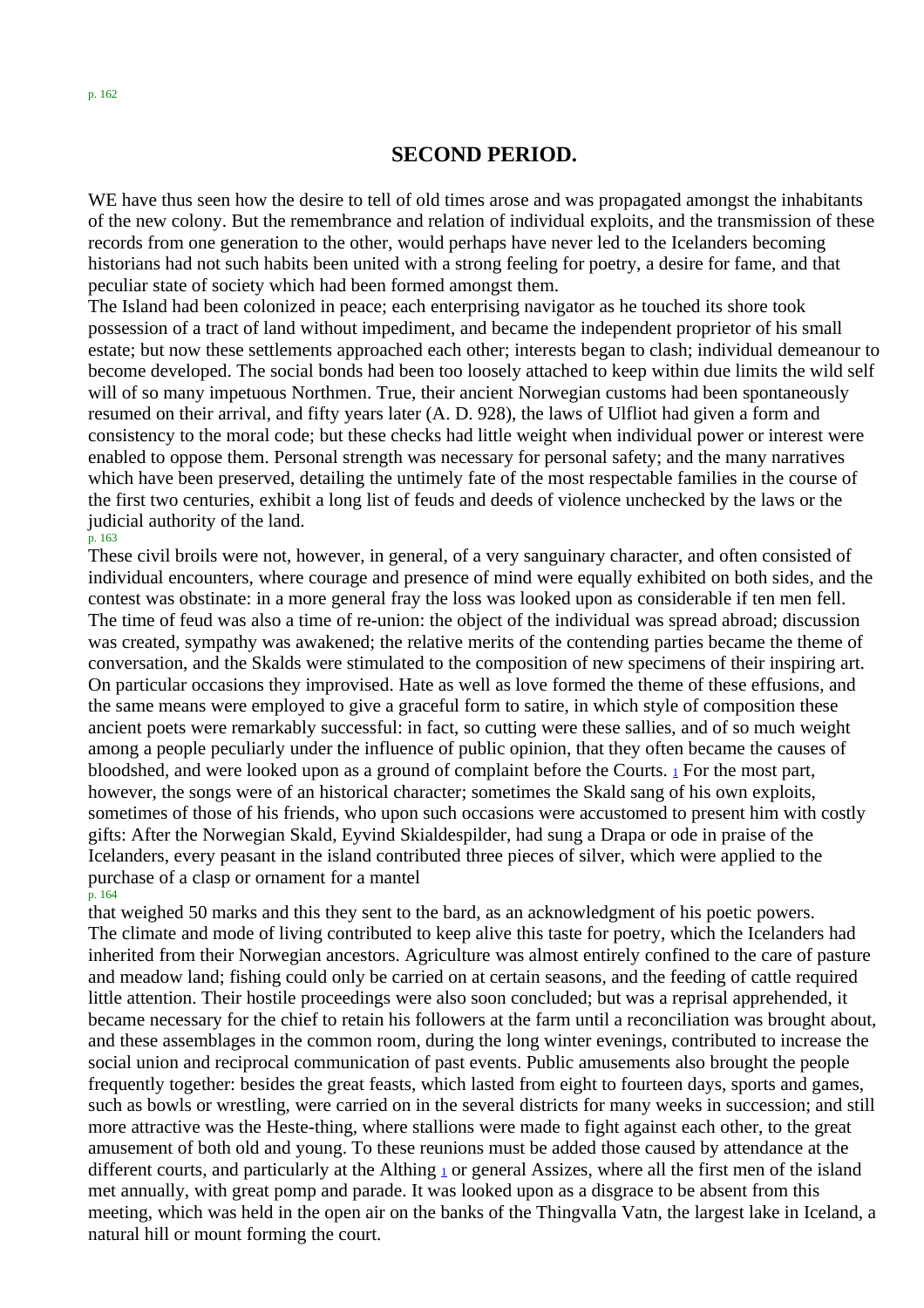To figure here with a display and retinue that drew upon him the eyes of all beholders, was the great ambition of the p. 165

[paragraph continues] Chief, whose power and influence depended much upon the number of friends and followers he could produce on such occasions. These were again determined by the degree of support and assistance which they could calculate on obtaining from him in the hour of need; and hence the anxiety on the part of the Icelandic yeoman to be fully acquainted with the character and circumstances of his chief, to which cause may be more immediately attributed the interest which he took in all new Sagas or narratives of remarkable individuals.

In the Laxdæla Saga  $_1$  $_1$  it is related that, after a brave Icelander, named Bolle Bolleson, had gallantly defeated an assailant, by whom he had been attacked in the course of a journey through the island, his exploit became the subject of a new Saga, which quickly spread over the district and added considerably to his reputation. In Gisle Sursens Saga, a stranger is introduced, saying to his neighbours at the court--"Shew me the men of great deeds, those from whom the Sagas proceed."

The greater number of the remaining Sagas bear what may be called a political stamp; they contain a detail of the most important disputes between individual families, or districts, painted in the most minute manner, and followed by a general description of the most important personages in the narrative. How much weight was attached to these personal descriptions is shewn by the nature of the Icelandic language, which is richer than any other European tongue in words that express those various qualities and shades of character which are of the most importance in society. The exterior of the chief person in the Saga is p. 166

also painted with equal accuracy, especially his features, in which the richness of the language is also observable; and even the particulars of the dress are not omitted. This was of importance in a country where it was not always easy to determine whether the stranger who made his appearance was friend or foe, and a remarkable instance is mentioned in the Laxdæla Saga of a chief named Helge Hardbeinsen identifying some stranger knights, whom he had never seen, solely from the accurate description of their personal appearance, which was brought to him by the messenger who communicated the intelligence of their approach.

The same characteristics are imprinted on the Sagas. The peculiarities of the narrator never appear; it is as if one only heard the simple echo of an old tradition; no introductory remarks are made, but the history begins at once abruptly with:--"There was a man called so and so, son of so and so," etc.: no judgment is pronounced upon the transaction, but it is merely added that this deed increased the hero's reputation, or that was considered bad. In most Sagas the dialogistic form prevails, particularly in those of more ancient date, for this form was natural to the people, who insensibly threw their narratives into dialogue, and thus they acquired a more poetical colouring; for not only were the conversations related which had actually taken place, but also those which from the nature of the subject it might have been concluded had been held; and the general mode of expression being simple and nearly uniform, and the character being best developed in this definite form, those imaginary conversations were, for the most part, not inconsistent with truth.

The talent for narrating was naturally generated by the desire of hearing these narratives. Those Skalds who remembered

p. 167

the old Sagas, and whose imagination was lively, were best enabled to adopt the dramatic form, and now, independent of their local or political interest, the narratives became interesting on their own account. Scarce a century after the colonization of the country we find that the people took great pleasure in this amusement. "Is no one come," asks Thorvard, at a meeting of the people mentioned in Viga Glums Saga, "who can amuse us with a new story?" They answered him: "There is always sport and amusement when thou are present." He replied: "I can think of nothing better than Glum's songs," upon which he sang one of those which he had learned. In the Sturlunga Saga a certain priest, named Ingemund, is mentioned as a man rich in knowledge, who told good stories, afforded much amusement, and indited good songs for which he obtained payment abroad. Such a narrator was called a Sagaman.

Thus did oral tradition, beginning with the mythic, proceed thence to the historical and end with the fabulous. We have now come to the period when books were written and collected in the island; but in order to trace the cause of that peculiar fondness for their own history, which led the Icelanders not only to become the historians of Iceland but of the whole North, it is necessary to go back to the earlier condition of the country and the people.

It may at first sight appear that the local position of this remote island would be alone sufficient to prevent the inhabitants from taking any interest in the affairs of other countries; but the communication with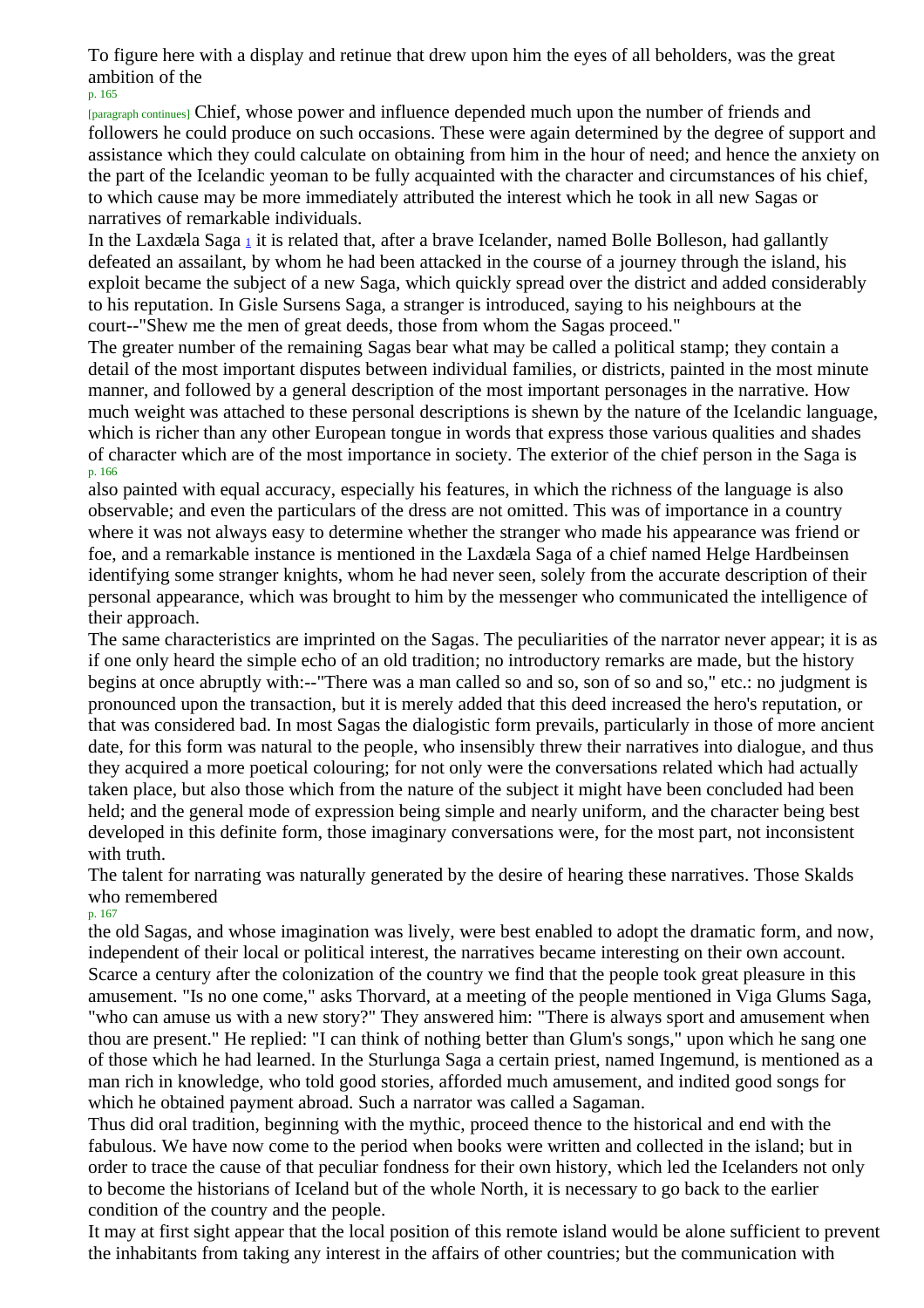Norway continued; the migration from thence lasted for many generations, even after the island was colonized, and many merchant ships passed annually between Iceland and the parent state. They brought with them meal, building-timber, leather, fine p. 168

cloth and tapestry, taking in exchange silver, skins, coarse cloth (Wadmel), and other kinds of wollens, as well as dried fish.

As soon as it was known that a merchant had brought a cargo to the Icelandic coast the chief of the temple, and in later times the governor of the province, rode down immediately to the ship and asked for news; he then fixed the price at which the various goods were to be sold to the people of the district, chose what he wanted for himself, and invited the captain of the vessel to stop at his house for the winter. The visitor was now looked upon as one of the family, he entered into their amusements, and disputes, entertained them at Yule with his stories, and presented his host at parting with a piece of English tapestry, or some other costly gift, in return for the hospitality which he had received. Piratical expeditions had at this time given place to trading voyages, and the merchant or ship's captain was often a person of good family sometimes attached to the Norwegian Court, and hence well acquainted with ail that was passing there. How much this intercourse tended to the increase of historical material is shown by an old MS. of St. Olafs Saga, wherein is stated that:--"In the time of Harald Haarfager there was much sailing from Norway to Iceland; every summer was news communicated between the two countries, and this was afterwards remembered, and became the subject of narratives."

The Icelanders not only received intelligence from Norway, but brought it away themselves. They were led to undertake these voyages as well from the desire to see their relations, and claim inheritances, as for the purpose of procuring more valuable building-timber than the merchant could bring them. The chief considered that his reputation

#### p. 169

depended much upon the number of persons he could entertain, and for this purpose a spacious hall was required. This formed a separate building, in the midst of which the cheerful wood fire blazed upwards to an aperture in the roof, unchecked by ceilings or partition walls:--

The drinking hall, a separate house, was built Of heart of fir; not twice three hundred men Could fill that hall, when gather'd there at Yule. \* \* \* \* \* \* \* \* \* The cheerful faggot on the straw-strewn floor

Unceasing blazed, gladdening its stony hearth, While downwards through the dense smoke shot the stars,

Those heavenly friends, upon the guests below.  $1$ 

The adventurous stripling, on the other hand, sailed to Norway for the purpose of there engaging in a searoving expedition, or seeking advancement amongst his influential kinsmen; and thus many earned renown at the courts of the Norwegian kings, or entered into mercantile pursuits in order to obtain wealth, or experience and consideration. For the old Northern maxim of "a fool is the home-bred child," also held good in Iceland, and therefore do we find Bolle Bollesen saying to his father-in-law Snorre Gode, who wished to dissuade him from going abroad: "Little do I think he knows who knows no more than Iceland." Trading was often undertaken by young men solely as the means of acquiring knowledge, which being accomplished, the pursuit was given up.

After the lapse of a few centuries this passion for travelling was increased by a new cause which had more immediate influence upon the collection of historical materials. p. 170

The Skalds passed over to England, the Orkneys, and the Norwegian courts, seeking rewards and reputation. They neither required the aid of friends nor money for such expeditions, but boldly entering the drinking hall of the kings craved permission to sing a drapa in praise of the monarch, which was always granted, and the bard received handsome presents, such as weapons, clothes, gold rings, together with an honourable reception at the court, in return for his exertions.

The Icelandic Skalds, favoured by the independent position of their country, and a superior knowledge of the Scandinavian mythology, acquired a marked pre-eminence over their competitors in other parts of the North. The praises of a stranger bard, from a free country, were more flattering to a king or chieftain than the more servile adulation of his own laureate; and it was but reasonable, as well as politic, to reward him well who had come from so great a distance, and who, travelling from land to land, could sound the king's praise and tell of the royal bounty. The odes thus sung were all of an historical character; and it was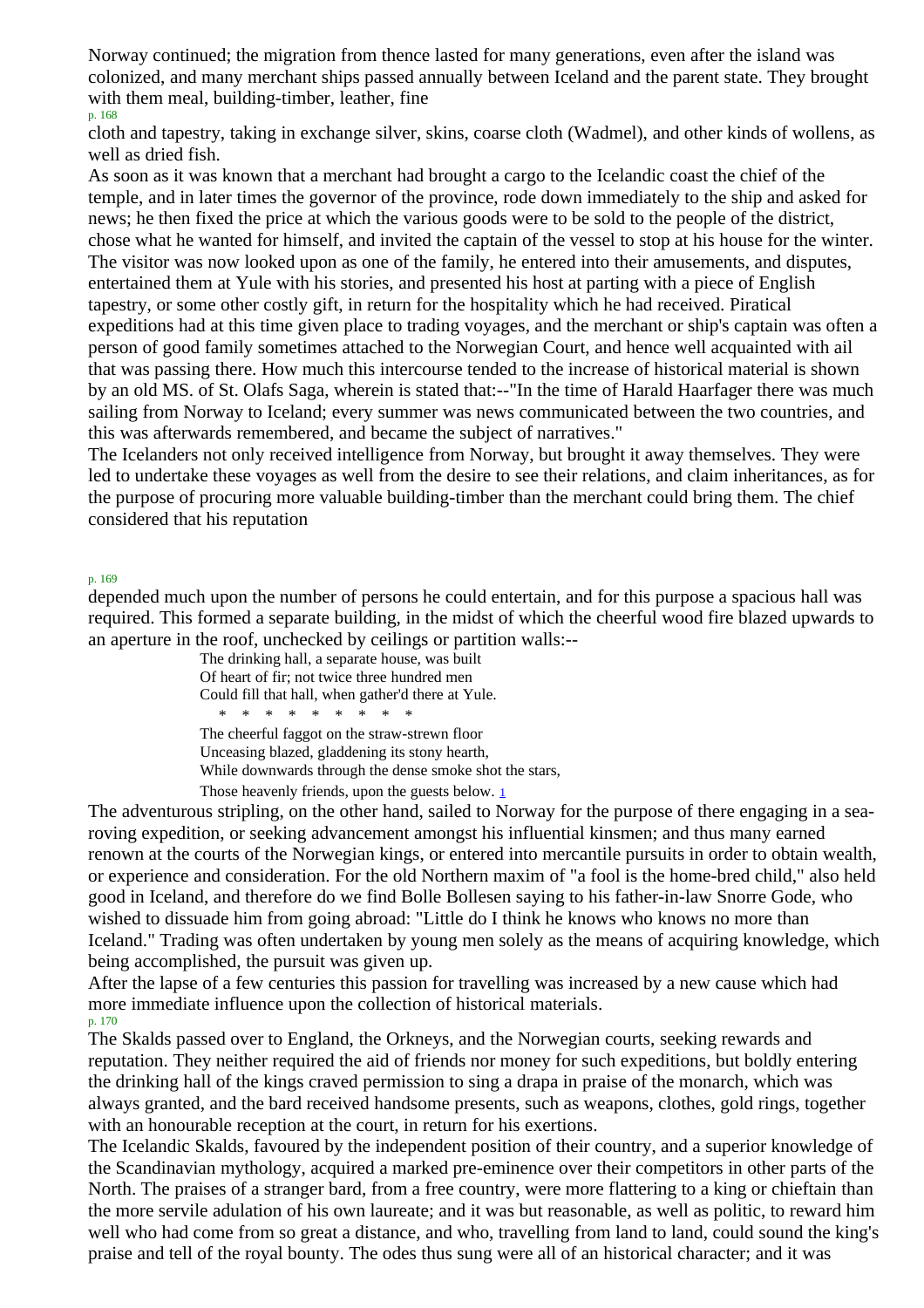therefore necessary for the Skald to be well acquainted with the deeds of the monarch and his ancestors. It was also required of him that he should be able to repeat the national ballads; and the extraordinary power of the Skalds in this particular is shown in the saga of the blind Skald Stuf, who one evening sang sixty songs before Harald Haardraade, and could repeat four times as many longer poems! But if a knowledge of history was of importance to the Skald, it was absolutely indispensable to the Sagaman. A remarkable anecdote of one of these narrators is contained in the Saga of Thorstein Frode, preserved in the Arne-Magnæan

### p. 171

collection of Icelandic MSS.; [1](http://www.sacred-texts.com/neu/nda/#fn_13) a certain Sagaman, called Thorstein, repaired to King Harald of Norway. The Brig asked him "whether he knew anything that would amuse." He replied that he knew a few sagas. "I will receive thee," said the king, "and thou shalt entertain whoever requires it of thee." Thorstein became favoured by the courtiers, and obtained clothes from them; the king also gave him a good sword. Towards Yule [2](http://www.sacred-texts.com/neu/nda/#fn_14) he became sorrowful; the king guessed the cause, namely, that his Sagas were at an end, and that he had nothing for Yule. He answered that so it was; he had one remaining, and that he durst not tell, for it was about the king's journeys. The king said that he should begin with that the first day of Yule, and he (the king) would take care

### p. 172

that it should last to the end of the festival. The thirteenth day Thorstein's Saga came to an end, and now he looked anxiously for the judgment of the king who said smiling: "It is not the worse told because thou hast a talent therefor, but where didst thou get it?" Thorstein answered: "It is my custom to repair every summer to the Althing in our land, and there I learn the sagas which Haldor Snorreson relates." The king said: "Then it is no wonder thou knowest them so well," and upon this, gave him a good ship load; and now Thorstein passed often between Norway and Iceland.

To comprehend how such a narrative could have lasted thirteen days, we must presume that the dialogistic form was freely used, and that the story was interrupted and decorated with verses and poetical allusions to a considerable extent. The anecdote also shows that while Sagamen were of later origin than Skalds, they also stood in lower estimation; the Skald was enrolled amongst the courtiers; the Sagaman was only looked upon as an amusing visitor.

In the 11th century, the Icelanders ceased to engage in piratical expeditions; the chiefs, whose power and riches had increased, looked with contempt on trading voyages; but on the other hand it was often a result of their feuds, that one of the parties was obliged to leave the country for a few years. Sometimes also they engaged in a voluntary pilgrimage to Rome. Such an expedition went first to Denmark, where it was always well received by the Danish kings, and more particularly in the 13th century we find the Icelandic chiefs drawing forth expressions of respect and esteem at the court of Valdemar II.

All these travellers were sure to return home after a few years and establish themselves in Iceland, nor could the

#### p. 173

most flattering reception at foreign courts abate their inherent love of country. Thus King Harald Gormson could not prevail upon Gunnar of Hlidarende to remain at his court, although he held out the temptations of a wife and fortune; and hence says Hakon to Finboge Ramme, "That is just the way with you Icelanders! the moment you are valued and favoured by princes, you want to get away." When the travelled man came home he was received with the greatest attention; he was instantly sought out at the Althing, and now he must make a public statement of his travels and adventures. The curiosity of Icelanders is proverbial, and seems to be in proportion to their distance from the continent. If a ship arrived, the people instantly ran down to the shore to ask for news, unless the chief of the district (Herredsforstanderen) had ruled that he should be the first. Thorstein Ingemundson, a hospitable man, who lived in the 10th century, looked upon it as the duty of every stranger to visit him first; and he was once highly exasperated with some strangers who neglected this courtesy. When Kiartan, mentioned in the history of Olaf Tryggveson, had returned from Norway, and was grieving over the infidelity of his betrothed, his father was most distressed at the people thus losing the benefit of his stories; and when he was afterwards married, and a splendid wedding took place on the island, nothing amused the guests more than the bridegroom's narratives of his services under the great King Olaf Tryggveson. However desirous the new comer might be to learn what had happened during his absence from home, be was always first obliged to tell his countrymen the news from abroad. A remarkable illustration of this is given in the life of Bishop Magnus, who returned from Saxony by Norway (A. D. 1135), just as the p. 174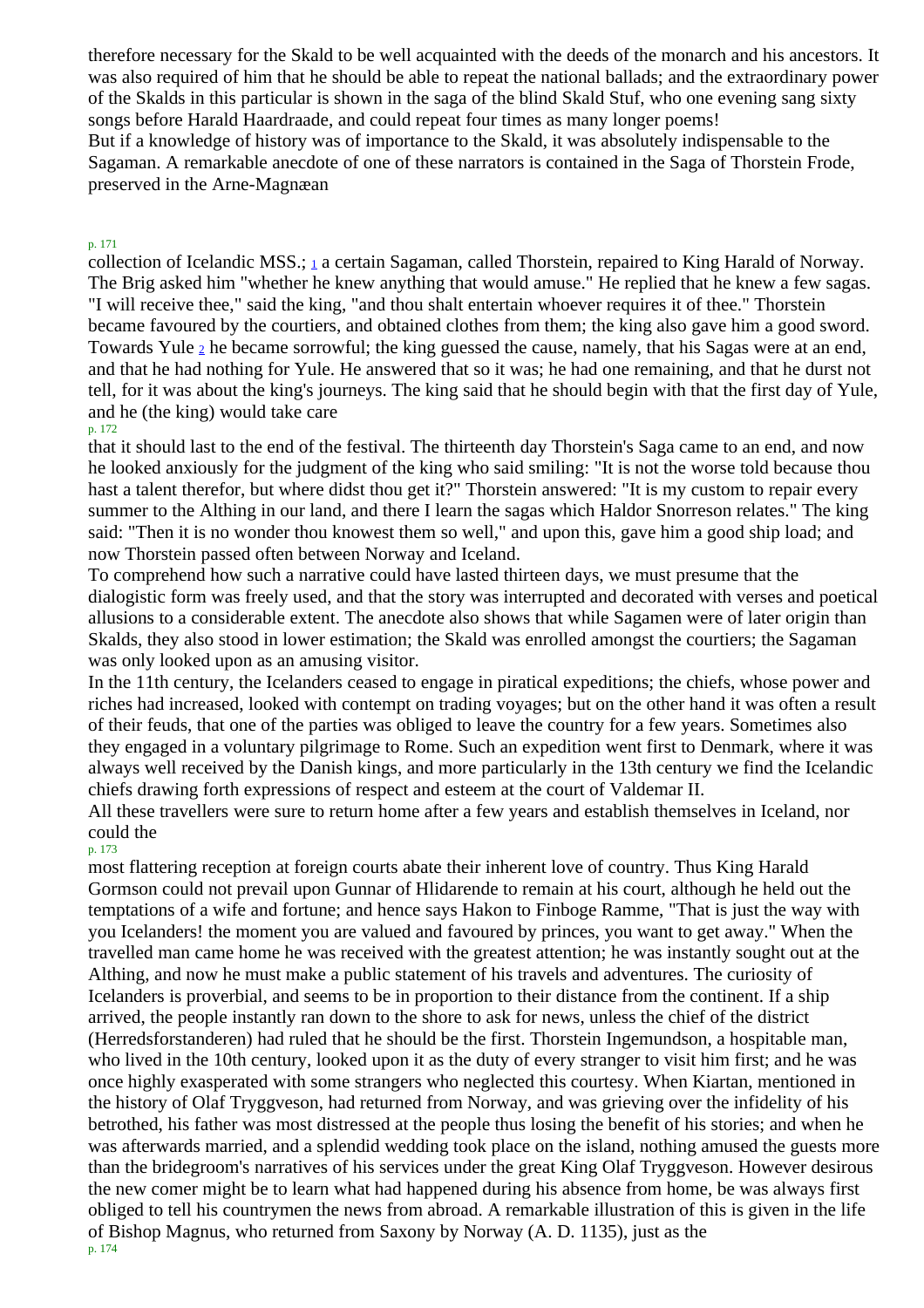people were assembled at the Althing, and were loudly contending upon a matter respecting which no unanimity could be obtained. A messenger suddenly appears among the crowd, and states that the Bishop is riding up. Upon this they all become so pleased that they instantly leave the court, and the Bishop is obliged to parade on a height near the church, and tell all the people what had happened in Norway whilst he was abroad!

Such a narrative, told by a person of veracity, went from mouth to mouth, under the name of the first narrator, which was looked upon as a security for the truth of the Saga.

### **Footnotes**

163:1 "As an instance of the effect produced by these satirical songs, it is related that Harold Blaatand, King of Denmark, was so incensed at some severe lines which the Icelanders had made upon him for seizing one of their ships, that he sent a fleet to ravage the island, which occurrence led them to make a law subjecting any one to capital punishment who should indulge in satire against the Sovereigns of Norway, Sweden and Denmark!"

164:1 Ting or Thing signifies in the old Scandinavian tongue *to speak*, and hence a popular assembly, or court of justice. The national assembly of Norway still retains the name of Stor-thing, or great meeting, and is divided into two chambers called the Lag-thing, and Odels-thing.

165:1 The annals of a particular family, as the Eyrbiggia Saga is of a particular district in Iceland. The former has been translated into Latin by Mr. Repp, and Sir Waiter Scott has given a brief account of the other.

169:1 Frithiof's Saga.

Arne Magnussen, a learned Icelander and ardent patriot, devoted his time, talents, and fortune to the national literature of his country. Filling the si171:1tuation of Professor of Northern Antiquaries at the University of Copenhagen, in the beginning of the 18th century, he amassed the largest collection of books and manuscripts that has, perhaps, ever been brought together by one individual. Amongst these are the rarest and most ancient vellum MSS. in the old northern tongue, relating to the history, laws, manners, and customs of the ancient Scandinavians. The great fire of Copenhagen, in 1728, robbed the devoted antiquary of many of these often dearly purchased treasures; but he recommenced his labours with undiminished zeal, and although then in his 65th year, was enabled to leave to his country, at his death (A. D. 1730), nearly 2000 Icelandic MSS., together with a fund of 10,000 rix dollars for their publication. Little progress was made towards carrying the testator's wishes into effect until a commission, called the Arne-Magnæan commission, was instituted by the King of Denmark, in 1772, soon after which the publication commenced, and all the most important MSS, have been given to the public by this society. The collection is called the Arne-Magnæan collection, and is preserved in the University Library of Copenhagen.

171:2 Yule was a pagan festival, celebrated in honor of Thor, at the beginning of February, when the Northmen's year commenced, and they offered sacrifices for peace and fruitful seasons to this deity, who presided over the air, launched the thunder, and guarded mankind from giants and genii; it lasted 14 days. Etymologists differ as to the derivation of the name, but the most probable seems to be the supposition that it was so called from *Jolner*, one of the many names for Odin, the father of Thor. After the introduction of Christianity, the anniversary of Yule was transferred to Christmas, which is still called by that name throughout Scandinavia. The word Yule is also used In many parts of Scotland to denote the same festive period, shewing the early connection of the Caledonians with their more northern neighbours, and tending to confirm the conjecture of Tacitus, as, well as the accounts of ancient English chroniclers, that the Picts were of northern descent, or as Moore expressively says, "from the same hive of northern adventurers, who were then pouring forth their predatory swarms over Europe."

## **THIRD PERIOD.**

It has thus been shewn how the materials for history had been collected in Iceland, and how these materials were moulded into the form of narrative by oral tradition; it now remains to be seen how the traditions became the subjects of written documents, and historical literature assumed a definite and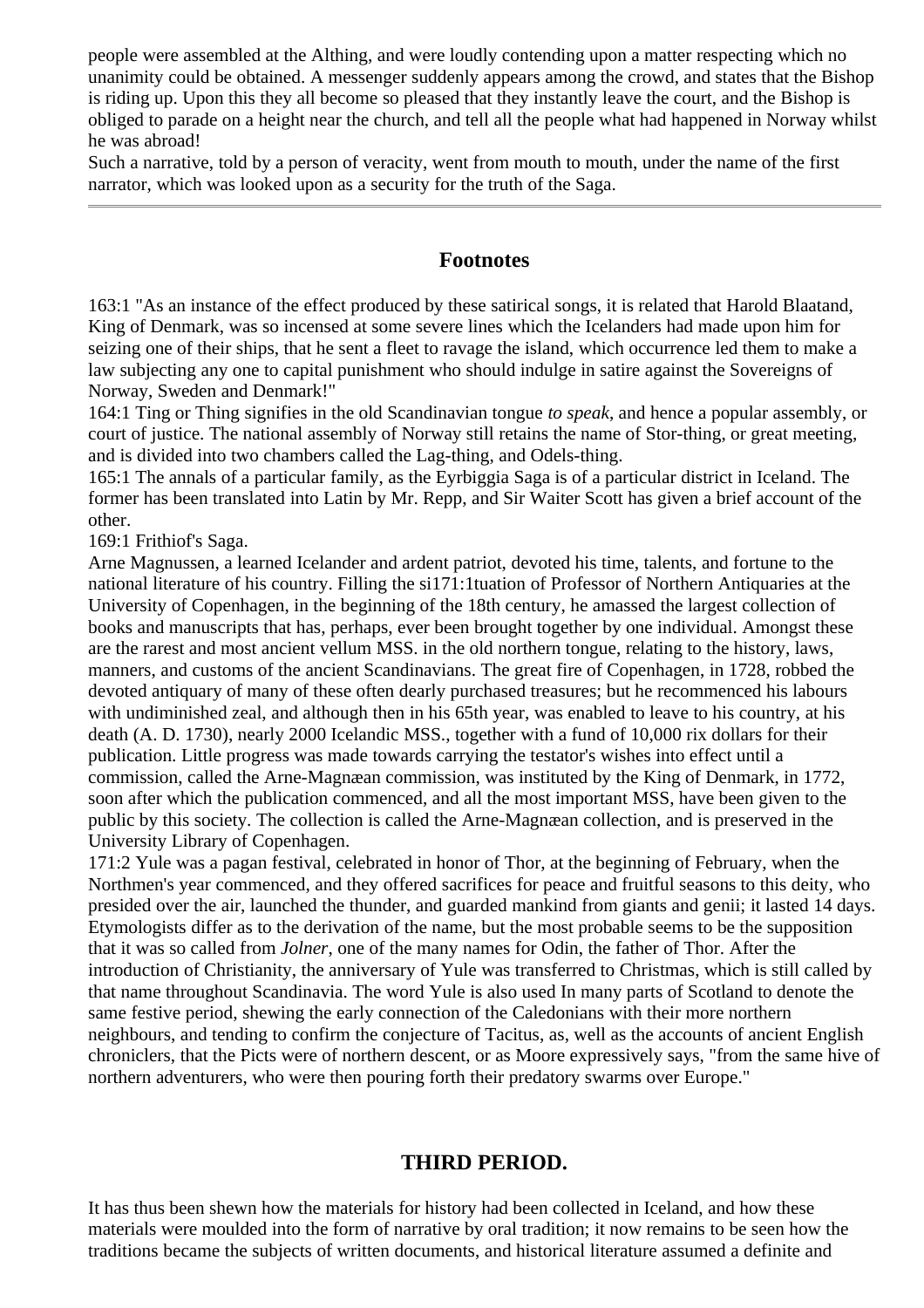### permanent form.

Snorre Sturleson says in the preface to the Heimskringla that Are Frode (b. 1067, d. 1148) was the first who committed to writing, in the northern tongue, historical narrations both of the present and past. Soon afterwards Sæmund Frode wrote of the Norwegian kings. Both these authors finished their works at a late period of life, and after the year 1120; hence it has been inferred that no history was written in Iceland before the time of Are Frode, and consequently that such historical writing was the fruit p. 175

of a taste for literature generated by the introduction of Christianity.

This important event occurred in the year 1000. New ideas and new writings were now, doubtless, introduced, but a considerable time must have elapsed before these civilizing effects became general. Christianity was not propagated in Iceland by force, but was the result of the example of the mother country, the adhesion of individual chiefs to the new religion, and the indifference of many to the old. No violent persecution was awakened against the followers of the old idolatry, nor was the influence of the new religion upon morals and customs very visible at first. Sixteen years had elapsed from the introduction of Christianity, before an injunction from Olaf the Saint forbade the Icelanders to expose their children and eat horse-flesh. The first bishop (Isleif) was consecrated in 1056, but the influence of the priestly character depended, like that of the Hofgode in former times, on his personal qualities, and the power of his kinsmen. The oligarchy checked the growth and influence of the hierarchy. Even in the beginning of the 13th century, interdicts were little attended to, and we find the Archbishop of Throndhjem so late as A. D. 1213, obliged to shew great indulgence to the chiefs, who had cruelly maltreated Bishop Jodmund Aresen. With Christian worship came also frankincense, clerical robes, bells and books. Previous to this, the Icelanders were only acquainted with Runes, Runic stones, and Staves, and such small articles, upon which single words or sentences were inscribed. Individuals may, doubtless, have met with books, upon or near the island, just as Irish books were found there by the first settlers, but so long as Roman letters and the language in which p. 176

they were written were unknown, such books could only have been looked upon as foreign novelties. Now the priests brought Latin breviaries, and the new alphabet could not be found very difficult after the use of Runes. Fifty years after the introduction of Christianity, Bishop Isleif established the first school, which was soon followed by many others. The previous state of society had awakened a greater taste for reading and knowledge in Iceland, than in the rest of the North, and the tranquil habits of the people being favourable to the cultivation of letters, it was not long before many of them applied themselves ardently to literature. The Kristni Saga relates that towards the end of the 11th century there were many chiefs so learned that they might have been priests, and many were actually appointed to the sacred office. In the beginning of the 12th century, Ovid's Epistles and *Amores* were read in the schools, and in the course of the same century we find mention made of many who possessed collections of books.

For some time reading and literature were closely connected with the new religion. A knowledge of Latin letters was acquired in order to sing the Psalter, to which, without well understanding it, some magical influence was ascribed, and the young priest applied himself to Latin, in order that he might becomingly celebrate the Mass. For records of daily life, the Icelander needed not the foreign character; his Runes afforded him a readier medium, and their use was continued for a long period. On the other hand an acquaintance with the Latin language became of the greatest importance to his whole being; for thus an inexhaustible source of knowledge had been opened to him, and the travelling Icelander could now, in foreign

### p. 177

schools, become endowed with all the learning of the age, and by means of Latin books transfer this learning to his own country. Of these, the historical were the most congenial to his taste and habits, and the annalistic form was best suited to retain the fruits of his reading; hence came Icelanders to copy and afterwards to compile annals embracing long periods of time, and hence to treat Northern history in the same simple manner.

But peculiar difficulties presented themselves to the correct arrangement of these records. Much as had been related in Iceland of the events of the past, their chronological order was not preserved, and the only guide to this indispensable element of history were the long genealogical details of the individuals whose actions were recorded. To ascribe these different events to particular years, and arrange them in chronological order, required much time, trouble and investigation, yet under all these difficulties a book was completed which must excite the surprise and admiration of all the modern literati.

This book was written by Are Frode, under the title of Book of the Icelanders (Islendingabok) and contained a dry and condensed, but at the same time well arranged and comprehensive, view of the most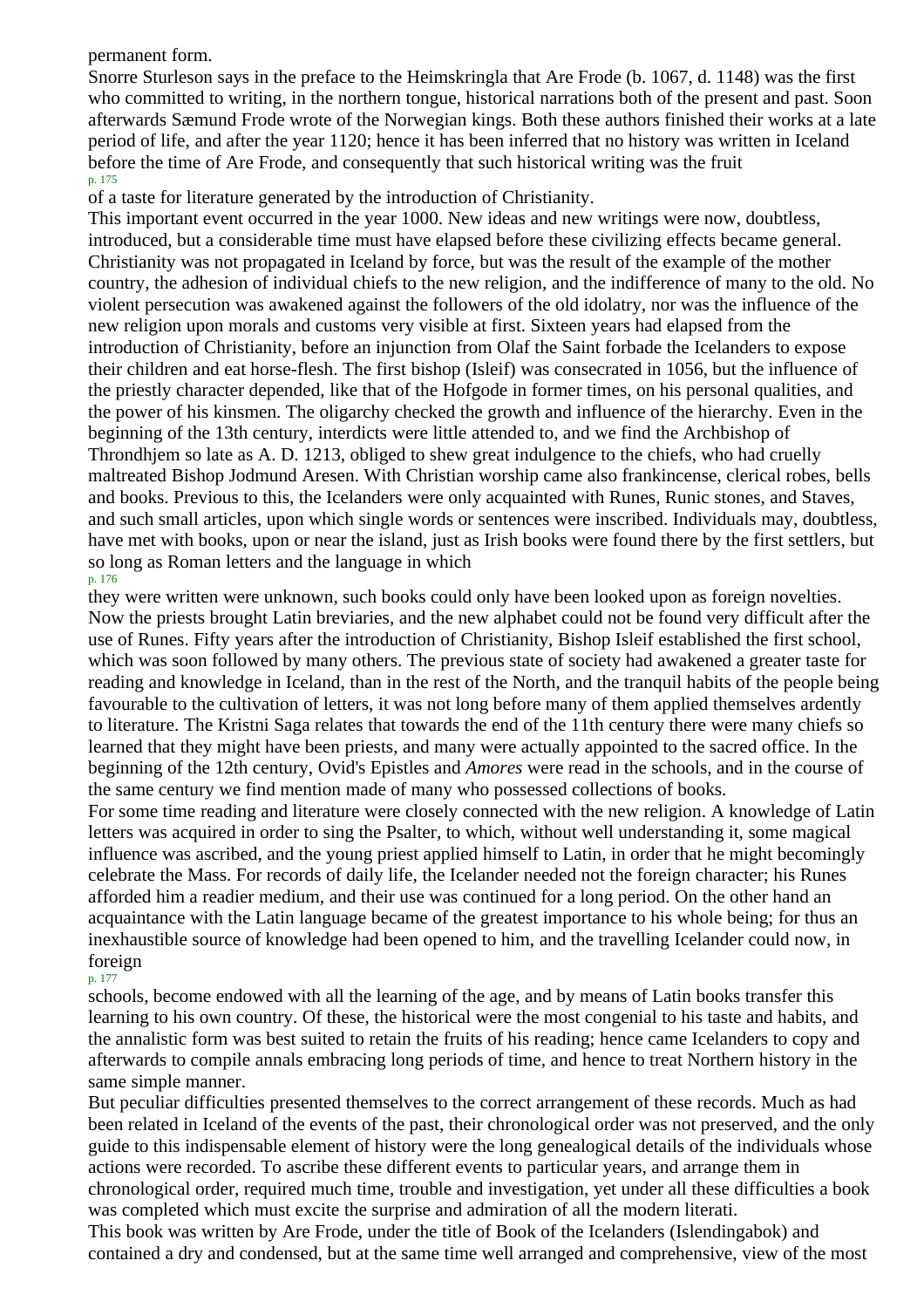important events in the history of the country. It has often been regretted, that a larger work by the same author has been lost. The former, with good reason, was highly prized, for it laid the foundation of all northern history, determining many important epochs, and shewing their connexion and succession with minor events. But Snorre's expression about Are Frode has been misunderstood, when he is made to say that Are was the first Icelander who wrote anything historical. Snorre says that Are was the first Icelander who was *a historian*,

#### p. 178

but by this he could not mean to say that no one had ever put a Saga upon paper before Are Frode; for this, after Icelanders had been educated in schools, could not be well maintained.

The preceding shows that a number of narratives, thrown into an agreeable form, were current throughout Iceland, and that these, favoured by a free constitution, were increased by all the remarkable events that took place either in the island or the neighbouring kingdoms. The transition to written documents was now easy and natural: he who was accustomed to read and write, and who perhaps relied less upon his memory than others, was readily led to take down in writing that which he was desirious to retain, and thus he constructed a Saga. But the writer of such a Saga would never think of appending his name to it, and thereby seeking the honours of authorship, for he merely wrote down what he had heard others say, and exactly as he had heard it. Hence are the greater number of Icelandic Sagas anonymous; the date must be determined by the contents, and it is very possible that many of these narratives, such as Vigastrys and Heidarviga Saga were written earlier than the *Schedæ* of Are Frode. The other principal Icelandic historian was Are's friend, Sæmund, also surnamed Frode, or the learned, whose work on the Norwegian kings, from Harald Haarfager to Magnus the Good, is now lost: it is quoted less frequently than that of Are, the most important events having probably been already determined by him.

The peculiar nature of the settlement, and the circumstances under which it had been formed, directed the attention of the Icelandic historians of the 12th century more particularly to details connected with the colonization of the island: the order in which families had become established, p. 179

their genealogy, territory, how they were allied etc.; and the fruit of these enquiries was the celebrated Landnamabok. Next to these local matters came the reigns of the two Olafs, of whose achievements many narratives were in circulation and whose zeal in the propagation of Christianity caused them to be surrounded with a sacred halo. The life of Olaf Tryggveson was written in Latin by two monks, named Gunlaug and Odd, who gave as authorities the oral relations of men from the middle of the same century, at the end of which they wrote; their labour consisted in little more than translating into Latin, and accompanying with a few remarks that which had been communicated to them by others, for both these notices of Olaf's life shew that neither of the authors related anything on his own personal knowledge. About the same period a diffuse compilation was made, recording the achievements of St. Olaf during his life, and his miracles after his death; this was afterwards employed by Snorre, and his contemporary Styrmer, but the nature of both these works renders it probable that many parts had been already written in detached narratives before the whole was collected.

These lives of the Olafs are, in all probability, the earliest regularly arranged written record of a narrative which had been orally related, and they form a connecting link between historical writing and tradition. The achievements of Harald Haarfager, also, which are mentioned in so many narratives of the Icelandic colonists, as having been sung by so many Skalds, whose songs were remembered, and which besides contained events of such great general importance to the Icelanders, were no doubt committed to writing in the course of the 12th century

From such lives of individual kings, the Sagas of the p. 180

[paragraph continues] Kings of Norway could easily be compiled, for just as the isolated deeds of an Icelander were put together to form the history of his life, and thereto were added the achievements of his forefathers and children, so by uniting the lives of Harald Haarfager and the two Olafs, a Saga of Norwegian Kings was already formed. But he who collected or transcribed such a history in the 12th century never thought of writing a book, still less of being looked upon as an author; he wrote either because he wished to note down certain events for his own satisfaction, or in order to have a good collection of entertaining narratives to relate to his friends. The first attempts were naturally imperfect and unequal, for the materials were casually collected, and the most disproportionate brevity and prolixity is to be observed amongst them; but these became better after a time, and only the most deserving were eventually transcribed.

Next to the Olafs, Harald Haardraade was the Norwegian King who furnished the richest materials to the historian, and already during his life time, and with his cognizance, a romantic complimentary Saga, of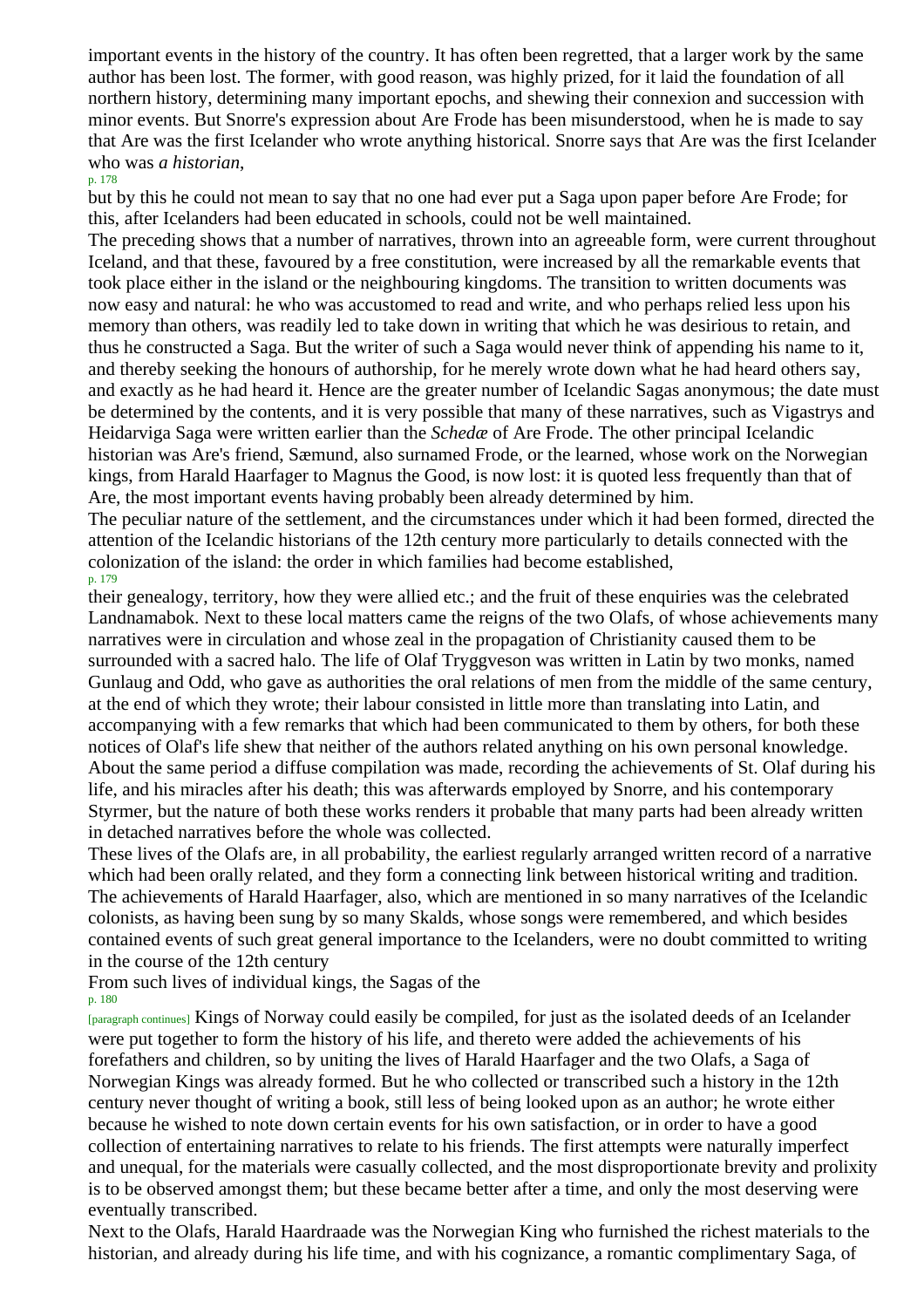his residence at Constantinople, founded upon Haldor Snorreson's prolix narrative, was in circulation. There was another class of Saga which must have led the admirers of the bardic art to collect them into a united form, namely, the celebrated mythic Sagas of the Volsunger and Ginkunger, whose deeds formed the theme of the oldest songs of the Skalds, and from whence so many poetical images are taken. No Icelander who either ventured to indite a strophe himself, or made any pretensions to poetic taste, could be ignorant of these. The Volsunga Saga is supposed to have been written either at the end of the 12th or beginning of the 13th century. p. 181

That the Icelanders who thus, in the 12th century, committed to paper for their own information the achievements of foreign kings, were not unmindful of the transactions of their own island, may be easily believed; nor did they fail to note down carefully the concerns of their own families and the valorous deeds of their kinsmen and forefathers. But of these narratives, there was scarcely one that could be properly called a book, that is to say, a work published for the information of others; they could only be looked upon as records for personal use, or echoes of the living narrative and assistants to its propagation. The first real writers of history that Iceland produced--those, namely, who collected historical materials, which they individually worked out with the view of communicating the knowledge of remarkable events to their fellow men,--were those who wrote the history of their own times. The first of these was Erik Oddson, who, according to Snorre, wrote from the testimony of eye-witnesses, and from what he himself had learned from Harald Gille and his sons in the middle of the 12th century. This book is used by Snorre, and still more literally by the author of the MS. Morkinskinna. Next to him comes Carl Jonson, who was Abbot of Thingore Monastery in 1169, and wrote the first part of the history of King Sverre, under the personal inspection of the monarch himself: the succeeding part was finished by Styrmer, in the first half of the 10th century. These authors followed exactly the historical style which had been formed by oral relation. The circumstance of King Sverre, who carefully employed every means of leading public opinion in his favour, having sought to influence the Abbot while writing his history, proves that already at that time a feeling for literature had been awakened. p. 182

Thus in the 12th century, when the night of ignorance and barbarism still hung over the rest of Europe, narratives which had previously been transmitted by oral tradition were taken down with the pen, and the writing of books was commenced in Iceland. The following century was the golden age of Icelandic historical literature, for in that age lived Snorre Sturleson.  $_1$  $_1$  His mode of writing history was to collect the Sagas that had been written before his time, to strike out whatever displeased him, make abstracts of what he considered too diffuse, and enliven the recital by the introduction of a few strophes from the old Skalds. He states nothing for which he has not good authority; he rejects whatever was too trifling to be consistent with the dignity of history, as well as the greater part of those legends which several of the copyists have inserted in his work: but, on the other hand, he does not pass by a single illustrative feature, and has faithfully preserved the lively character of the ancient Saga.

Between 1264 and 1271, being some years after Sverres Saga had been completed, Sturle Thordson wrote the history of Hakon Hakonson, at the instigation of Magnus Lagebæter, and according to the materials which he had collected at the Norwegian court. His work is therefore to be looked upon as an independent performance, and both

### p. 183

as regards its comprehensiveness and historical arrangement, must be classed amongst the best of the Icelandic historical works.

The Sagas which embrace that period of time, extending from the death of Sverre to the birth of Hakon Hakonson, are probably written later than Hakon Hakonson's Saga, for as they just fill up the space between these two great historical works, the want of this link would not clearly appear until the latter had been completed. The fragment which remains of Magnus Lagebæter's Saga, shews that it was intended to continue the series of Royal Narratives, but these could scarcely have been of much interest, as no MSS. are extant.

A Jarls Saga was also compiled in the 13th century, being a collection of ancient Narratives relating to the Jarls of the Orkneys, which were united and continued under the name of the Orkneyinga Saga. The civil disturbances in Iceland at this period were described by Sturle Thordson, and besides this many were employed in writing Annals.

In the 16th century, although the decline of learning had commenced much literary activity was still visible in Iceland; but the independent compilation or composition of history had ceased, and only a few Bishop Sagas were still written. On the other hand copying was carried on with great industry, older Sagas were transcribed, the Landnamabok completed, and the Kristnisaga, or description of the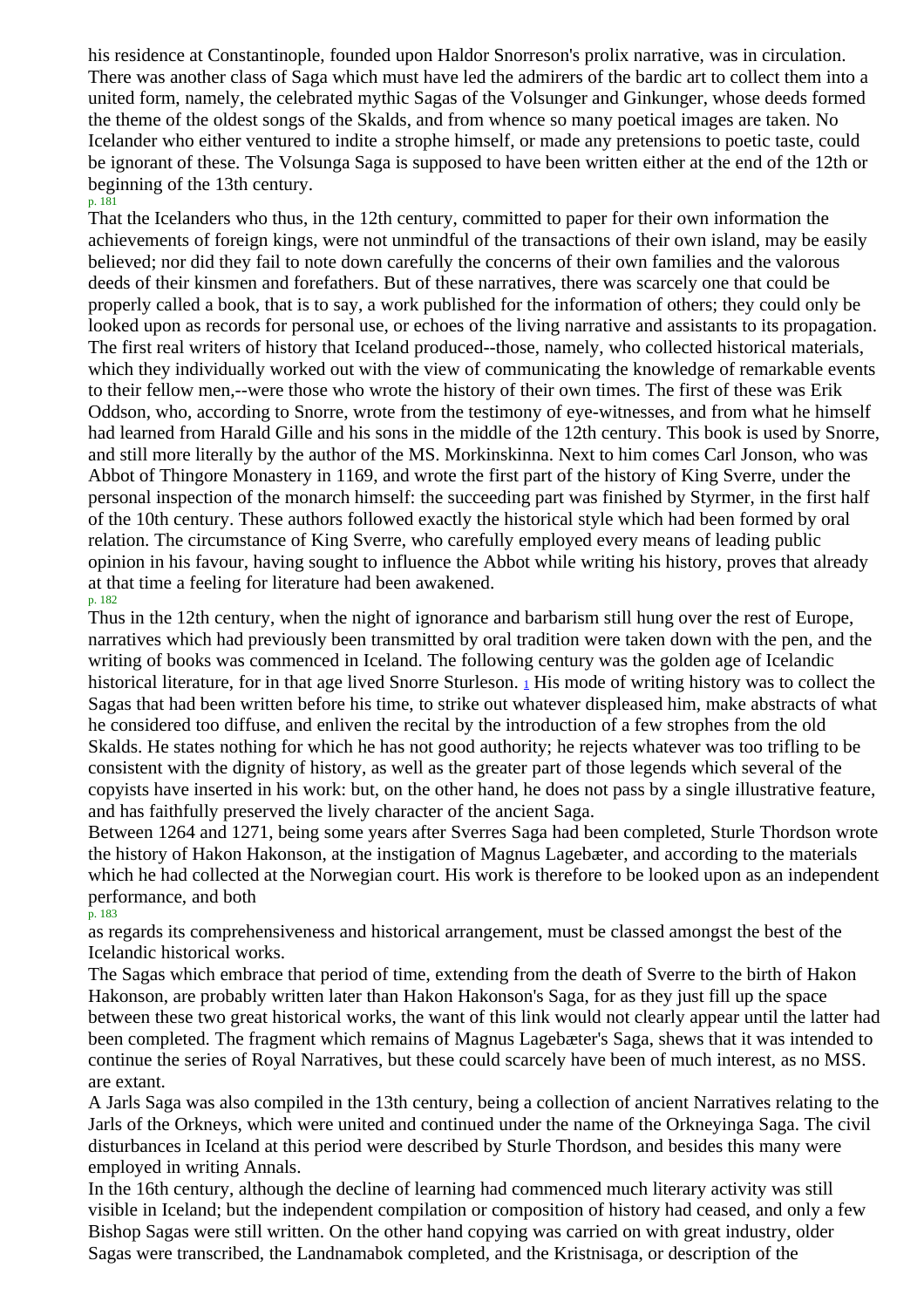introduction of Christianity into the country, was extracted from the older writings: the copious MSS. called Flatobogen, [1](http://www.sacred-texts.com/neu/nda/#fn_16) still shews with what industry individual ecclesiastics p. 184

collected and transcribed the older historical Sagas towards the end of this century.

### **Footnotes**

182:1 Son of the wealthy and powerful Chief Sturle Thordson, and Lagman or governor of Iceland in 1213. "His countrymen," says an eloquent writer, love to compare him with the most celebrated of the Roman orators, to whom both in character and fortune he bore a striking resemblance. Both were called to the highest offices in their native land by the voice of their admiring countrymen--both amidst the cares and distractions of political life, soothed their labours by literature, and won its brightest honors from their less busy contemporaries,--both lived at a time when the bulwarks of freedom were crumbling into fragments around them,--and both, taking an active share in the unnatural conflict, fell victims to the success of their enemies. Like Cicero, too, Snorre was distinguished for his powerful, fervid eloquence, and by his rank, wealth and talents was entitled to the highest place in the state. But his character was stained by avarice and ambition, and he is accused of having often failed to perform boldly what he had prudently contrived."

183:1 The book of Flat Island (codex Flateyensis), so called from having been found in a monastery on the Island of Flato (Flat Island) situated north of the Brelda Fjord in Iceland. It is a vellum MS. containing copies of a number of Sagas, executed between 1387 and 1395, and is preserved in the Royal Library of Copenhagen.

## **LAST PERIOD.**

We have now seen how Icelandic historical literature, after having blossomed and borne good fruit, began at last to wither and decay; and the cause of its origin and bloom leads us also to the cause of its decline and extinction. The old state of society had called forth individual action and heroic deeds, and awakened a feeling for their representation; but now the power of the petty chief over his Thingmen had become diminished, and the equilibrium had been removed from amongst the chieftains themselves. Already in the beginning of the 11th century had Gudmund the Powerful one hundred servants at his farm, and he was accustomed to travel through his district like a petty king, with a retinue of thirty men, to judge the disputes of his Thingmen. He did not, however, venture to combat the general dissatisfaction caused by the increased expense to the individuals where he lodged, which this practice occasioned, and eventually contented himself with six attendants. As long as public opinion had so much weight, the voice of the Saga was also influential, but when powerful families intermarried, their influence invariably increased as well as the number of their followers and constituents. In the beginning of the 12th century Haflide Marson had a dispute with Thorgill Oddeson, and rode to the Thing with 1200 men, while 700 accompanied his antagonist. No individual yeoman could oppose such an armament, either with p. 185

his own force or that of his kinsmen, and the field of domestic narrative was therefore reduced from the multiplicity of characters and events which the time of the colonists brought forth, to the more serious feuds of a few powerful chiefs.

From the middle of the 12th century all power and influence was divided between the three warlike sons of Sturle--the historian--Snorre, Thord, and Sigvat. Avarice, ambition, and revenge generated implacable hatred between these, and brought on the destruction of their race; and the history of the independent age of Iceland may be said to end with the feuds of this family, which lasted one hundred years, and gave to that period the name of "the time of the Sturlungers" (Sturlungatiden). Although the history of this period has been written in a good style, with the greatest accuracy, and rare impartiality by an eye-witness and participator in the events--Sturle Thordson; notwithstanding the much more important occurrences which are here narrated, as compared with the former periods, and which, it might therefore be supposed, would awaken greater interest,--the Sturlunga Saga does not present that attraction to the reader which is afforded by the narratives of less important periods.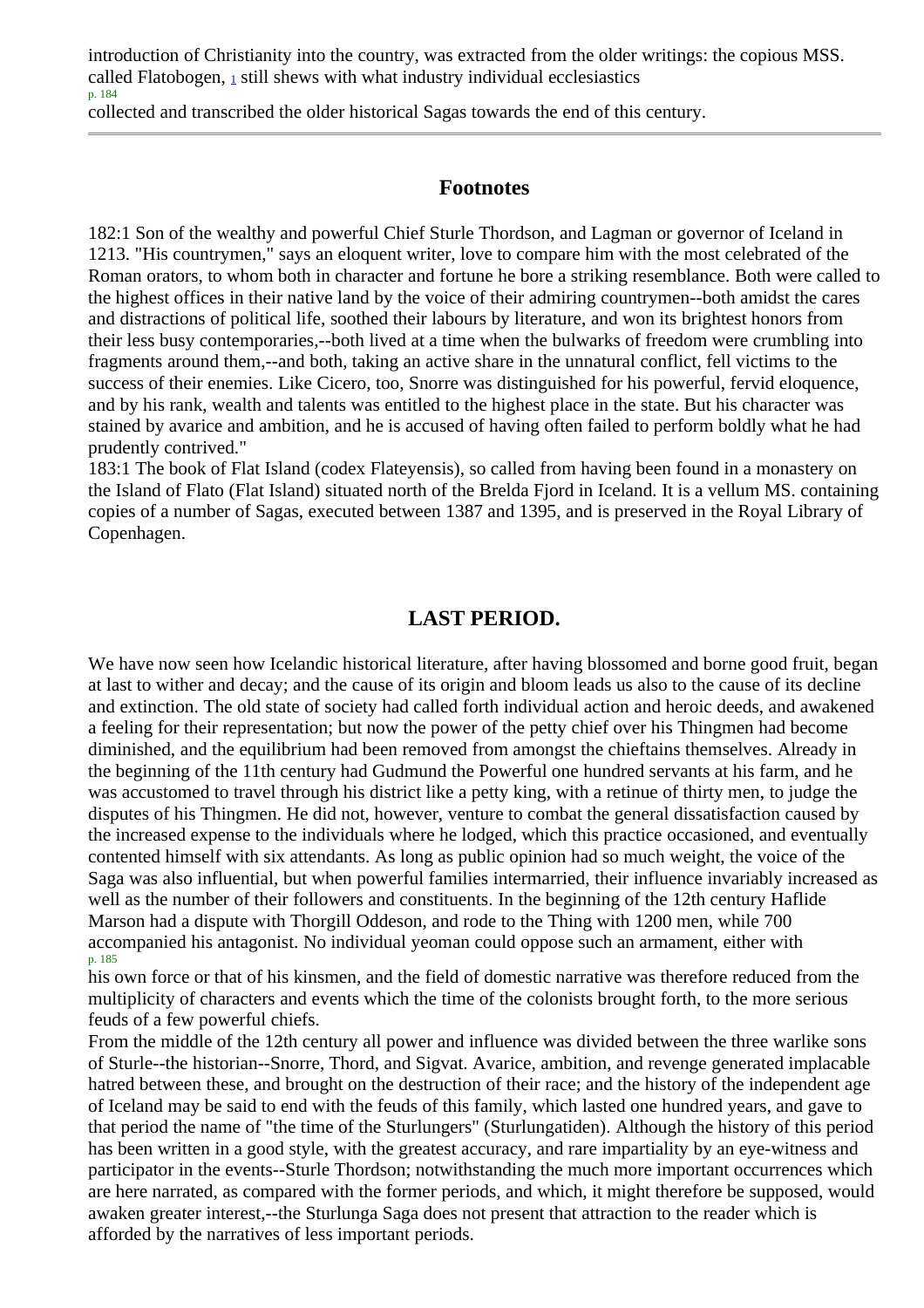Mere numerical force, and not the personal strength or ability of the individual now determined the result. The question was no longer about defending a cause at the Court, but assembling an army; the old thirst for revenge had not vanished, but honourable feeling had given place to treachery, and the power of numbers. No distinguished individual appeared whose deeds could awaken sympathy. Snorre Sturleson was talented and eloquent, but at the same time ambitious, avaricious, and not very celebrated for his p. 186

personal prowess; his nephew, Sturle Sigvatson, was full of energy, but imperious, violent, and faithless; Kolbein the younger, and Gissur, authors of Snorre's murder, were only clever partisans; Thord Kakal, who revenged the fall of the Sturlungers, awakened more sympathy, but he did not possess energy enough either to overcome his enemies or sincerity enough to be reconciled to them, and hastened the submission of the island to Norway

The submission of the Icelanders to the sway of the Norwegian Kings was a natural consequence of these domestic dissensions; there was no end to the wars of the chiefs; not a single house, as formerly, was burned down, but whole provinces were laid waste. The chiefs themselves also looked to Norway for assistance as well as to their bishops, who were dependant on the see of Throndhjem; Hakon Hakonson well knew how to avail himself of this internal weakness, and hastening on a crisis, which was the necessary consequence of the natural course of events, secured the allegiance of the island in 1261. Thus did all the noble sentiments generated by equal laws, an independent position, high descent and intellectual endowment, sink beneath the angry and narrow-minded conflicts of private interest and personal animosity. Party feeling,--that curse of a nation,--fell upon the land; the Norwegian monarch, availing himself of the weakness which ever accompanies disunion, accomplished the subjection of the island, and as in a more southern and greener isle, the intestine dissensions of his own excited sons affixed the badge of vassalage upon Iceland!

What theme could now animate the lyric muse, or give interest and distinction to the annals of the historian? The flame of discord lighted by the chiefs, and fanned into destructive p. 187

extension by the Norwegian King, had carried with it the last spark of freedom from the exhausted land, and with freedom fled the spirit which had breathed life into the songs of the Skalds and given force and character to the records of the Saga!

After a short time the Sagas ceased to be produced, for nothing occurred that was worthy of being committed to writing; the dry annalist alone could fill his note book with the successions of Lagmen or chief magistrates, the weddings of the chiefs, law suits, and solitary deeds of violence, or more destructive still, with details of the ravages of the pestilential diseases which now spread death and desolation throughout the land.

But even more injurious to the historical literature of Iceland than these depopulating effects was the taste for romance which arose about this period, and weakened the feeling for pure history. We have already seen that in the 12th century, fabulous or poetical ornament was given to historical narrative, in order to increase the gratification of the hearer; and by such embellished adventures Sturle Thordson obtained so much favour with Magnus Lagebæter; but so long as real acts of heroism were performed, and recorded, and the Sagas were connected with the songs of the Skalds and the genealogy of families, such narratives justly attained the preference; it was otherwise, however, when the public interest in domestic events had subsided, or rather when the altered condition of society produced nothing to call it forth, and the romances of chivalry were opened like a new world before the admiring eyes of the Icelanders. This was particularly apparent in the reign of Hakon Hakonson, by whose orders several of the most popular foreign romances were translated into Icelandic. p. 188

[paragraph continues] To these may be added the copious Vilkina Saga, a romance of Didrik of Bern and his champions, which was probably written by Icelanders in Bergen in the 14th century from the narratives of Hanseatic merchants.

The passion for hearing and reading foreign romances injured historical literature in two ways; first, by corrupting the pure taste for true history; and secondly, by leading many to exaggerate, and deck out facts with imaginative features borrowed from these fables. Public interest in the history of the neighbouring countries also ceased to be longer entertained; some considerable properties fell to the Norwegian crown; the riches of the chiefs passed away, and the island sank fast into an abject and unimportant condition. Journeys to foreign courts, and consequently the knowledge of foreign events became more rare; the complimentary verses of the subject poet to his monarch were naturally less valued than those sung by the travelling bard in honour of a stranger king; they were no longer liberally rewarded, and soon both Skald and Sagaman; ceased to sing and to narrate. With good reason therefore does Torfæus observe that Hakon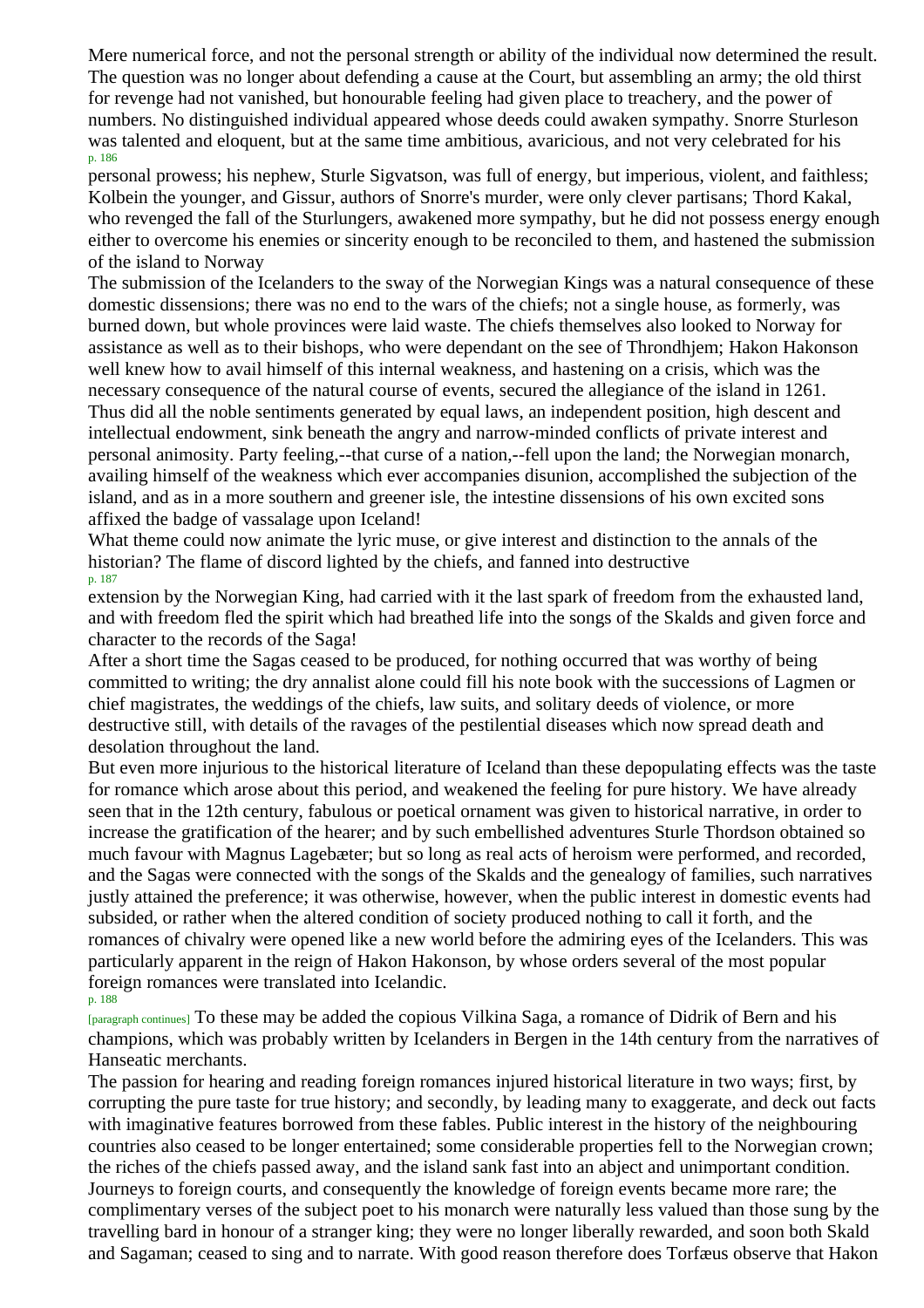Hakonson, by subjecting Iceland, left a larger kingdom to his successors, but at the same time diminished their glory by depriving them of the men who could have immortalized their name.

In the 14th and 15th centuries the voyages of the Icelanders altogether ceased. The stranger who landed on their coast, unlike the old skipper of wide experience and goodly lineage and connexion, was now the paltry trader or ordinary seaman from whom little could be learned; and if an Icelander went abroad, he found himself a stranger in Scandinavia. In the course of the 13th century, the old language, by mixture with the German, and a careless p. 189

manner of speaking, had become quite altered in Denmark, and the same change appeared in the following century in Norway, these two languages becoming nearly similar; so that the old *Danske Tunge*, together with the Saga, was no longer heard in Scandinavia, while in remote Iceland the ancient songs of the Skalds, and stories of the Sagamen, secured its preservation there.

Thus separated from the rest of the world, as well by language as locality, the Icelanders could only gratify their taste for reading in the books of their own country. The value of oral tradition, and therewith its power had gradually diminished and died away as books and reading became more general; but the old supply of true and poetical narratives became corrupted by legends of foreign and native saints, adventures with ghosts and spirits, and traditions from foreign romances, which were written in the 15th, 16th and 17th centuries. Meantime the feeling for the old Saga was still kept alive by historical songs (Rimar) and the labours of the genealogist; the latter has been a favourite pursuit with Icelanders in all ages, and by these means have the principal families been enabled to trace their descent, from the 10th and 11th centuries, with far greater accuracy than the most ancient nobility of the rest of Europe. The Rimar had much resemblance to the Champion songs (Kæmpe viser), traces of which are to be found in the Sturlunga Saga, and which were composed in great numbers in the following century. Of the seventyeight Icelandic poets that are enumerated by Einarm, as having flourished from the Reformation to the end of the 18th century, the greater number have composed such rhymes, and in many of these the old traditions are included.

### p. 190

In the 16th century still fewer Sagas were written than in the 15th, not so much because people began to get acquainted with printed works, which took place slowly, but because the Reformation at first operated against the reading of Sagas: they were said to contain Popery.

It was, therefore, fortunate for history that from the 17th century the attention of the literati, both in Sweden and Denmark, was turned to the importance of Icelandic manuscripts. Arngrim Johnson, author of Crymogæa, assisted by King Christian IV. of Denmark (1643), collected several of them, and Bishop Brynjulf Svendson sent some of the most important Icelandic codices to Frederic III. (1670), who was a zealous promoter of all intellectual advancement. The Icelander Rugman who, taken prisoner in the wars of Charles X. of Sweden, had awakened the attention of the Swedish literati to the literary treasures of his own country, was sent to the island in 1661 to purchase manuscripts for the Antiquarian Museum of Stockholm, and many were afterwards sent thither on the same errand; but Christian V. of Denmark, whose dominion, including Norway, extended to Iceland, issued a prohibition in 1685 against any manuscripts being disposed of to strangers, nor was it until the eminent antiquary Professor Arnas Magnussen was placed at the head of a royal commission in Iceland, which carried on its labours with unwearied assiduity from 1702 to 1712, that the remaining manuscripts were collected and lodged in the libraries of Copenhagen.

p. 191

## **SAGA OF ERIK THE RED.**

### DISCOVERY AND COLONIZATION OF GREENLAND.

### A. D. 985.

In presenting the historical evidences, and results that attended the independent investigations of Professors Reeves, Rafn and Beamish, there is necessarily much repetition, but it is nevertheless essential, because not only are the translations, in many instances, different, but the interpretations of text, and the conclusions reached therefrom are at times widely dissimilar. The importance of bringing the relations, arguments, and proofs of these distinguished authorities into apposition will, therefore, readily appear. The value of the submitted record from so many sources will be appreciated by those who have a sincere desire to know all the grounds upon which are based the claim that Norsemen discovered and made a settlement upon what are now America's shores as early as about the year 1000-3.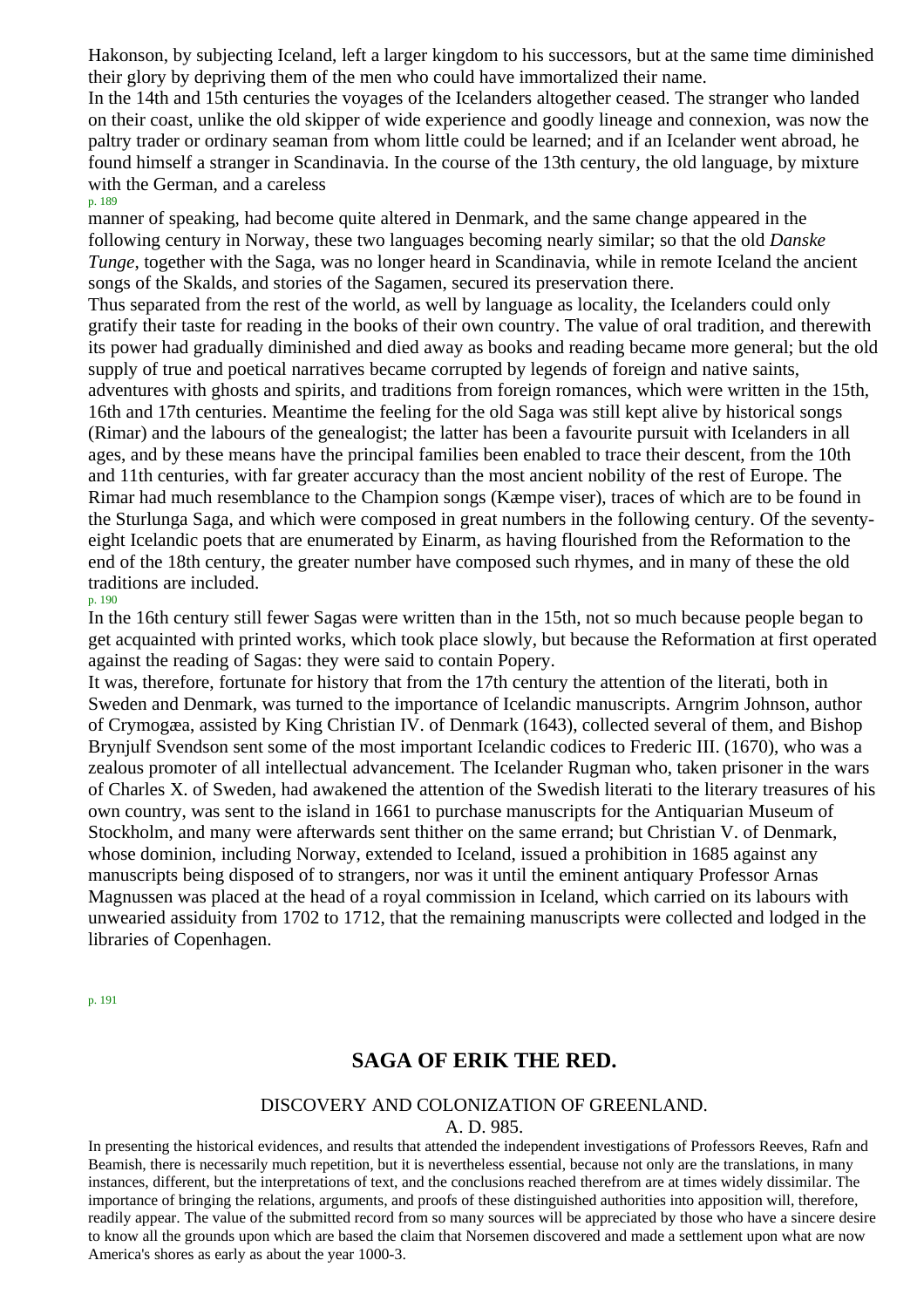THE first important document that appears in Professor Rafn's collection, is the Saga or narrative of Erik the Red, the first settler in Greenland. This manuscript forms part of the celebrated Flatobogen, or Codex Flateyensis, and the language, construction and style of the narrative, together with other unerring indications, prove it to have been written in the 12th century.

Although the main object of the writer of this narrative appears to have been to enumerate the deeds and adventures of Erik and his sons, short accounts are also given of the discoveries of succeeding voyagers, the most distinguished of whom was Thorfinn Karlsefne; but as a more detailed narrative of the discoveries of this remarkable personage is contained in the manuscript entitled the Saga of Thorfinn Karlsefne, which is also translated, the p. 192

following selections are principally confined to the voyages of Erik and his immediate followers. Thorvald hight (name) a man, a son of Osvald, a son of Ulf-Oxne-Thorersson. Thorvald and his son Erik the Red removed from Jæder [1](http://www.sacred-texts.com/neu/nda/#fn_17) to Iceland, in consequence of murder. At that time was Iceland colonized wide around. [2](http://www.sacred-texts.com/neu/nda/#fn_18) They lived at Drange on Hornstand; there died Thorvald. Erik then married Thorhild, the daughter of Jærunda and Thorbjorg Knarrarbringa, who afterwards married Thorbjorn of Haukadal. Then went Erik northwards and lived at Erikstad near Vatshorn. The son of Erik and Thorhild hight Leif. But after Eyulf Soers and Rafn the duellists' murder, was Erik banished from Haukadal, and he removed westwards to Breidafjord, and lived at Oexney at Erikstad. He lent Thorgest his seat-posts, and could not get them back again; he then demanded them; upon this arose disputes and frays between him and Thorgest, as is told in Erik's saga. Styr Thorgrimson, Eyulf of Svinoe, and the sons of Brand of Alptafjord, and Thorbjorn Vifilson assisted Erik in this matter, but the sons of Thorgeller and Thorgeir of Hitardal stood by the Thorgestlingers. Erik was declared outlawed by the Thornesthing, and he then made ready his ship in Erik's creek, and when he was ready, Styr and the others followed him out past the islands. p. 193

[paragraph continues] Erik told them that he intended to go in search of the land, which Ulf Krages son Gunnbjorn saw, when he was driven out to the westward in the sea, the time when he found the rocks of Gunnbjorn. [1](http://www.sacred-texts.com/neu/nda/#fn_19) He said he would come back to his friends if he found the land. Erik sailed out from Snæfellsjokul; he found land, and came in from the sea to the place which he called Midjokul; it is now hight Blaserkr. He then went southwards to see whether it was there habitable land. The first winter he was at Eriksey, nearly in the middle of the eastern settlement; the spring after repaired he to Eriksfjord, and took up there his abode. He removed in summer to the we-stern settlement, and gave to many places names. He was the second winter at Holm in Hrafnsgnipa, but the third summer went he to Iceland, and came with his ship into Breidafjord. He called the land which he had found Greenland, because, quoth he, "people will be attracted thither, if the land has a good name." Erik was in Iceland for the winter, but the summer after, went he to colonize the land; he dwelt at Brattahlid in Eriksfjord. Informed people say that the same summer Erik the Red went to colonize Greenland, thirty-five ships sailed from Breidafjord and Borgafjord, but only fourteen arrived; some were driven back, and others were lost. This was fifteen winters before Christianity was established by law in Iceland. The following men who went out with Eirik took land in Greenland: Herjulf took Herjulfsfjord (he lived at Herjulfsness), Ketil Ketilsfjord, Rafn Rafnsfjord, p. 194

[paragraph continues] Sœlve Sœlvedal, Helge Thorbrandsson Alptefjord, Thorbjornglora Siglefjord, Einar Einarsfjord, Hafgrim Hafgrimsfjord and Vatnahverf, Arnlaug Arnlaugsfjord, but some went to the western settlement.

# **BJARNE SEEKS OUT GREENLAND.**

### A. D. 986.

Herjulf was the son of Bard Herjulfson; he was kinsman to the colonist Ingolf. To Herjulf gave Ingolf land between Vog and Reykjaness. Herjulf lived first at Drepstock; Thorgerd hight his wife, and Bjarne was their son, a very hopeful man. He conceived, when yet young, a desire to travel abroad, and soon earned for himself both riches and respect, and he was every second winter abroad, every other at home with his father. Soon possessed Bjarne his own ship, and the last winter be was in Norway, Herjulf prepared for a voyage to Greenland with Erik. In the ship with Herjulf was a Christian from the Hebrides, who made a hymn respecting the whirlpool, in which was the following verse:--

O thou who triest holy men! Now guide me on my way,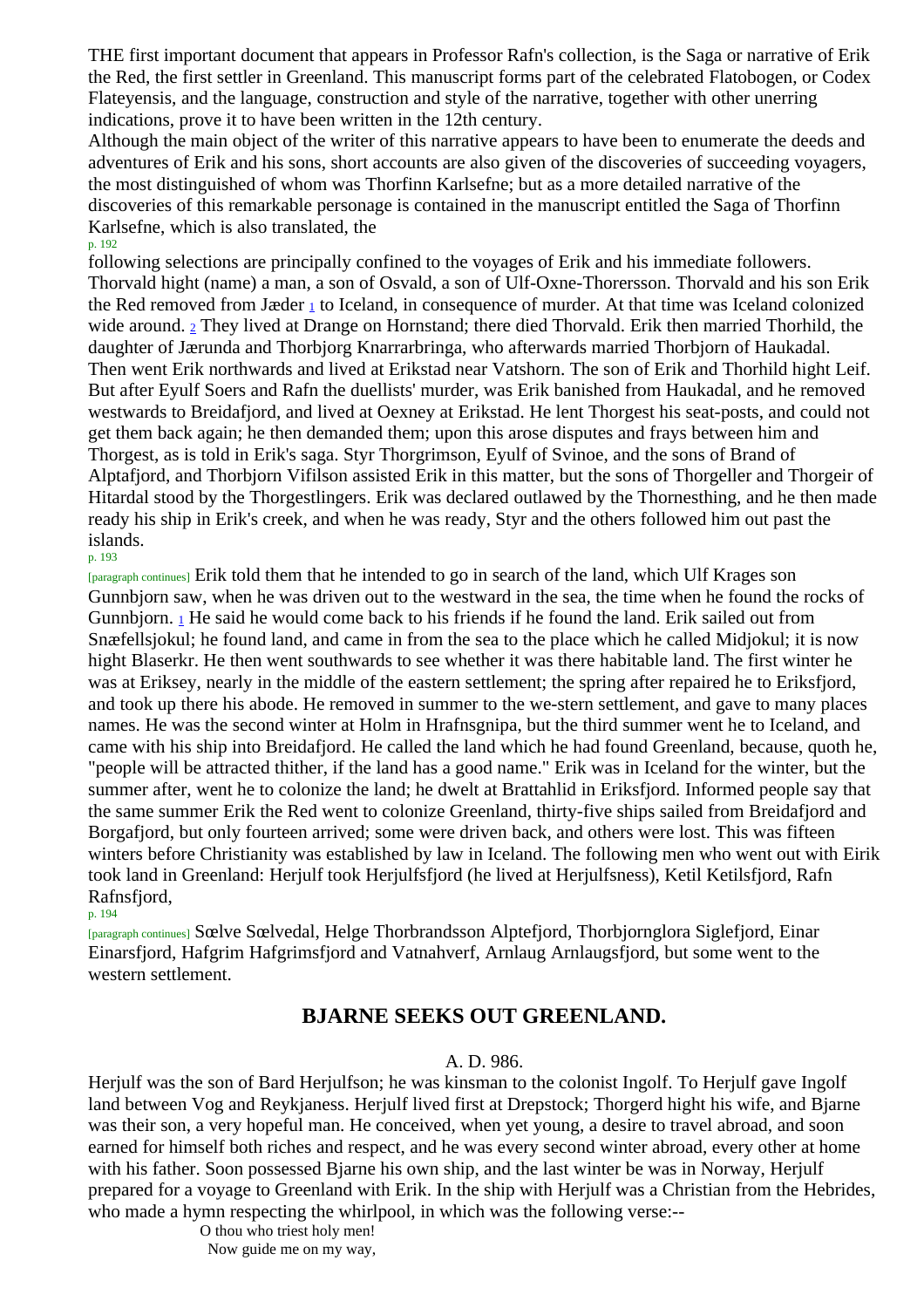Lord of the earth's wide vault, extend Thy gracious hand to me!

Herjulf lived at Herjulfsness; he was a very respectable man. Erik the Red lived at Brattahlid; he was the most looked up to, and every one regulated themselves by him. These were Erik's children: Leif, Thorvald and Thorstein, but Freydis hight his daughter; she was married p. 195

to a man who Thorvard hight; they lived in Garde, where is now the Bishop's seat; she was very haughty, but Thorvard was narrow-minded; she was married to him chiefly on account of his money. Heathen were the people in Greenland at this time. Bjarne carne to Eyrar with his ship the summer of the same year in which his father had sailed away in spring. These tidings appeared serious to Bjarne, and he was unwilling to unload his ship. Then his seamen asked him what he would do; he answered that he intended to continue his custom, and pass the winter with his father; "and I will," said he, "bear for Greenland if ye will give me your company." All said that they would follow his counsel. Then said Bjarne: "Imprudent will appear our voyage since none of us has been in the Greenland ocean." However, they put to sea so soon as they were ready and sailed for three days, until the land was out of sight under the water; but then the fair wind fell, and there arose north winds and fogs, and they knew not where they were, and thus it continued for many days. After that saw they the sun again, and could discover the sky; they now made sail, and sailed for that day, before they saw land, and counselled with each other about what land that could be, and Bjarne said that he thought it could not be Greenland. They asked whether he wished to sail to this land or not. "My advice is," said he, "to sail close to the land;" and so they did, and soon saw that the land was without mountains, and covered with wood, and had small heights. Then left they the land or their larboard side, and let the stern turn from the land. Afterwards they p. 196

sailed two days before they saw another land. They asked if Bjarne thought that this was Greenland, but he said that he as little believed this to be Greenland as the other; "because in Greenland are said to be very high ice hills." They soon approached the land, and saw that it was a flat land covered with wood. Then the fair wind fell, and the sailors said that it seemed to them most advisable to land there; but Bjarne was unwilling to do so. They pretended that they were in want of both wood and water. "Ye have no want of either of the two," said Bjarne; for this, however, he met with some reproaches from the sailors. He bade them make sail, and so was done; they turned the prow from the land, and, sailing out into the open sea for three days, with a southwest wind, saw then the third land; and this land was high, and covered with mountains and ice-hills. Then asked they whether Bjarne would land there, but he said that he would not: "for to me this land appears little inviting." Therefore did they not lower the sails, but held on along this land, and saw that it was an island; again turned they the stern from the land, and sailed out into the sea with the same fair wind; but the breeze freshened, and Bjarne then told them to shorten sail, and not sail faster than their ship and ship's gear could hold out. They sailed now four days, when they saw the fourth land. Then asked they Bjarne whether he though that this was Greenland or not. Bjarne answered: "This is the most like Greenland, according to what I have been told about it, and here will we steer for land." So did they, and landed in the evening under a ness; and there was a boat by the p. 197

ness, and just here lived Bjarne's father, and from him has the ness taken its name, and is since called Herjulfsness. Bjarne now repaired to his father's, and gave up seafaring, and was with his father so long as Herjulf lived, and afterwards he dwelt there after his father.

Such is the simple detail of the first voyage of the Northmen to the western hemisphere, and Professor Rafn shews that there are sufficient data in the ancient Icelandic geographical works to determine the position of the various coasts and headlands thus discovered by Bjarne Herjulfson. A day's sail was estimated by the Northmen at from twenty-seven to thirty geographical miles, and the knowledge of this fact, together with that of the direction of the wind, the course steered, the appearance of the shores, and other details contained in the narrative itself, together with the more minute description of the same lands given by succeeding voyagers,--leave no doubt that the countries thus discovered by Bjarne Herjulfson, were Connecticut, Long Island, Rhode Island, Massachusetts, Nova Scotia, and Newfoundland, and the date of the expedition is determined by the passage in the preliminary narrative which fixes the period of Herjulf's settlement at Herjulfsness in Iceland.

It may, perhaps, be urged in disparagement of these discoveries that they were *accidental*,--that Bjarne Herjulfson set out in search of Greenland, and fell in with the eastern coast of North America; but so it was, also, with Columbus.--The sanguine and skilful Genoese navigator set sail in quest of Asia, and discovered the West Indies; even when in his last voyage, he did reach the eastern shore of Central America, he still believed it to be Asia, and continued under that impression to the day of his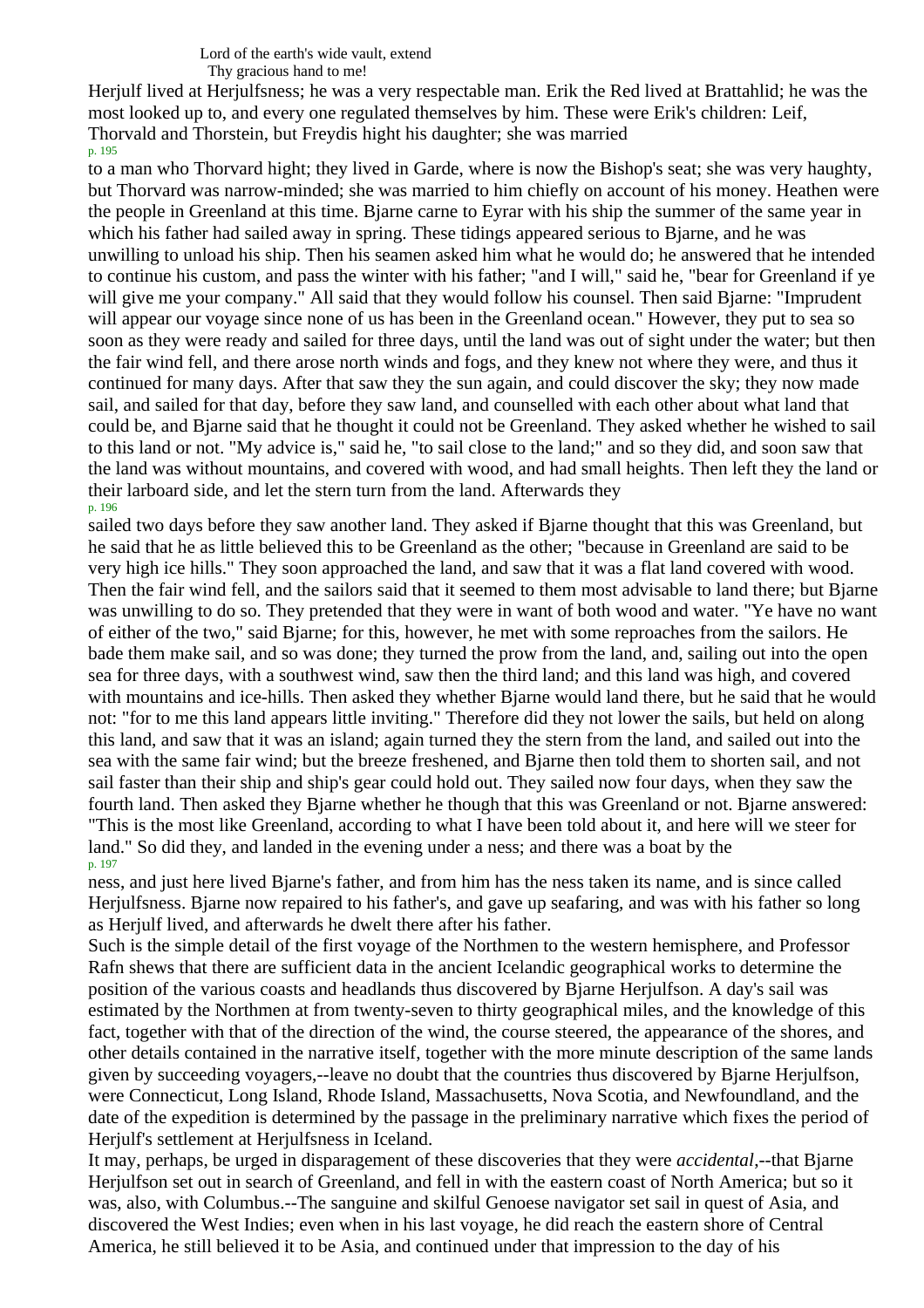death [1](http://www.sacred-texts.com/neu/nda/#fn_20). Besides, how different were the circumstances under which the two voyages were made? The Northmen, without compass or quadrant, without any of the advantages of science, geographical knowledge, personal experience, or previous discoveries,--without the support of either kings or governments,--which Columbus, however discouraged at the outset, eventually obtained,--but guided by the stars, and upheld by their own private resources, and a spirit of adventure which no dangers could deter--cross the broad northern ocean, and explore these distant lands! Columbus, on the other hand, went forth with all the advantages of that grand career of modern discovery which had been commenced in the preceding century, and which, under Prince Henry of Portugal, had been pushed forward to an eminent position in the period immediately preceding his first voyage.

The compass had been discovered and brought into general use; maps and charts had been constructed; astronomical and geographical science had become more diffused, and the discoveries of the African coast from Cape Blanco to Cape de Verde, together with the Cape de Verde and Azore Islands, had produced a general excitement amongst all who were in any way connected with a maritime life, and filled their minds with brilliant images of fairer islands and more wealthy shores amidst the boundless waters of

### p. 199

the Atlantic. It should also be recollected that Columbus ever ready to gather information from veteran mariners, had heard of land seen far to the west of Ireland and of the island of Madeira; had been assured that, four hundred and fifty leagues east of Cape St. Vincent, carved wood, not cut with iron instruments, had been found in the sea, and that a similar fragment, together with reeds of an immense size, had drifted to Porto Santo from the west: added to this, was the fact of huge pine trees, of unknown species, having been wafted by westerly winds to the Azores, and human bodies of wondrous form and feature cast upon the island of Flores. Nor should it be forgotten that Columbus visited Iceland in [1](http://www.sacred-texts.com/neu/nda/#fn_21)477,  $\frac{1}{2}$  when, having had access to the archives of the island, and ample opportunity of conversing with the learned there, through the medium of the Latin language, he might easily have obtained a complete knowledge of the discoveries of the Northmen, sufficient at least to confirm his belief in the existence of a western continent. How much the discoveries of the distinguished Genoese navigator were exceeded by those of the Northmen, will appear from the following narratives.

### **Footnotes**

### 192:1 S. W. coast of Norway.

192:2 Iceland was colonized by Ingolf, a Norwegian, in 874. The discovery of the island has been erroneously given to Nadodd in 862, but Finn Magnusen and Rafn have shewn that it had been previously visited by Gardar, a Dane of Swedish descent about the year 860, and was first called Gardarsholm (Gardar's island), nor can the arrival of Nadodd, who called it Sneeland (Snowland) be fixed at an earlier period than 864. But both the Norwegian and Swedo-Dane must give place to the Irish monks, who, it will be shewn, visited and resided in Iceland *sixty-five* years before the discovery of Gardar. 193:1 Gunnbjarnasker, stated by Bjorn Johnson to have been about midway between Iceland and Greenland, but now concealed, or rendered inaccessible by the descent of Arctic ice.

198:1 "With all the visionary fervour of his imagination, its fondest dreams fell short of reality. He died in ignorance of the real grandeur of his discovery. Until his last breath, he entertained the idea that he had merely opened a new way to the old resorts of opulent commerce, and had discovered some of the wild regions of the East. He supposed Hispaniola to be the ancient Ophir, which had been visited by the ships of King Solomon, and that Cuba and Terra Firma were but remote parts of Asia." Irving's Columbus, Fam. Lib. No. XI, p. 359.

"He imagined that the vast stream of fresh water which poured into the gulf of Paria, issued from the fountain of the tree of life, in the midst of the Garden of Eden."--Ib. p. 219.

"He fancied that he had actually arrived at the Aurea Chersonesus, from whence, according to Josephus, the gold had been procured for the building of the Temple of Jerusalem. "--Ib. p. 291.

199:1 "While the design of attempting the discovery in the west was maturing in the mind of Columbus, he made a voyage to the northern seas, to the island of Thule, to which the English navigators,

particularly those of Bristol, were accustomed to resort on account of its fishery. He even advanced, he says, one hundred leagues beyond, penetrated the polar circle, and convinced himself of the fallacy of the

#### p. 198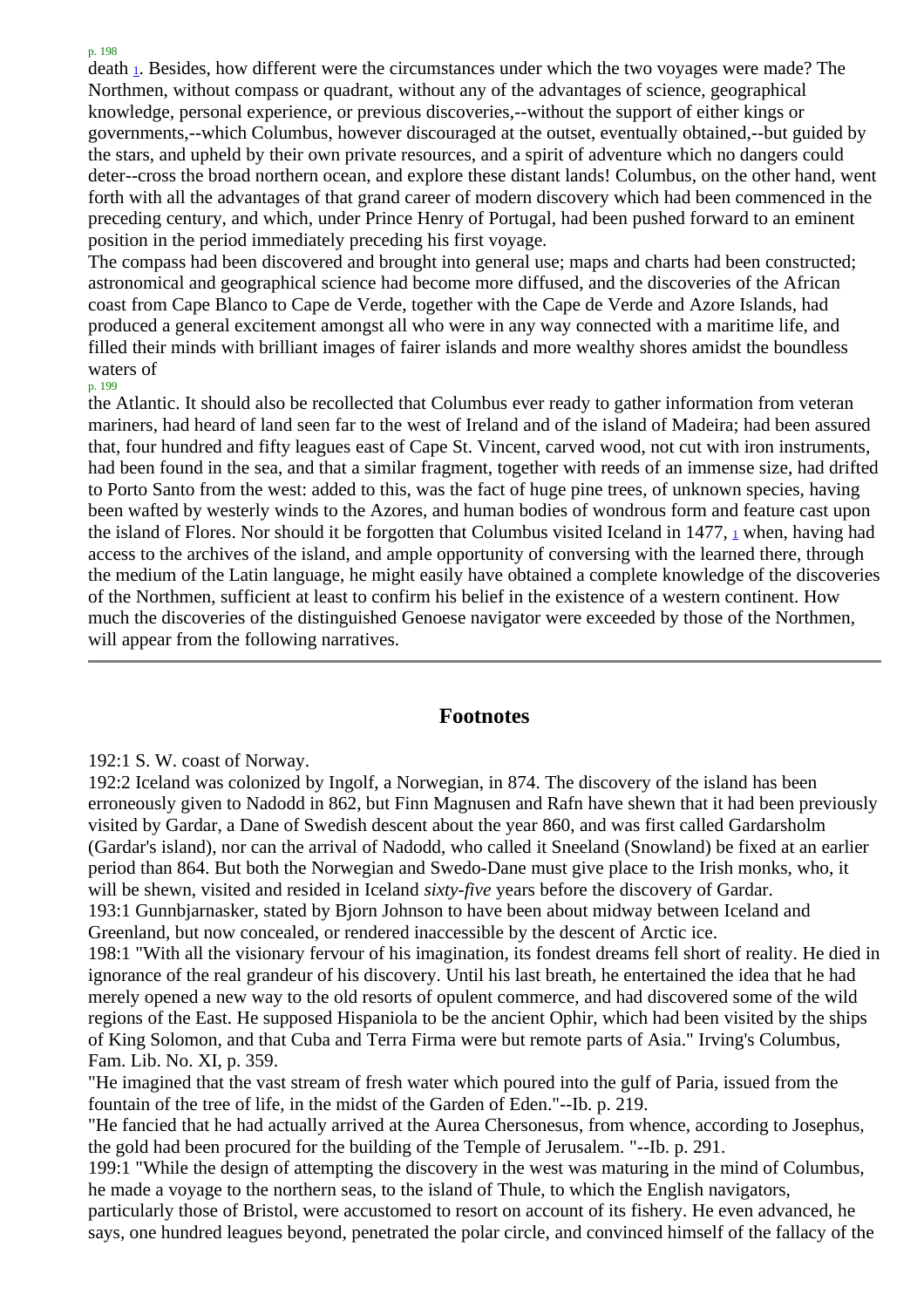popular belief, that the frozen zone was uninhabitable. The island thus mentioned by him as Thule is generally supposed to have been Iceland."

p. 200

## **VOYAGE OF LEIF ERIKSON.**

### A. D. 1008.

THE next thing now to be related is that Bjarne Herjulfson went out from Greenland and visited Erik Jarl, and the Jarl received him well. Bjarne told about his voyages, that he had seen unknown lands, and people thought he had shown no curiosity, when he had nothing to relate about these countries, and this became somewhat a matter of reproach to him. Bjarne became one of the Jarl's courtiers, and came back to Greenland the summer after. There was now much talk about voyages of discovery. Leif, the son of Erik the Red, of Brattahlid, went to Bjarne Herjulfson, and bought the ship of him, and engaged men for it, so that there were thirty-five men in all. Leif asked his father Erik to be the leader on the voyage, but Erik excused himself, saying that he was now pretty well stricken in years, and could not now, as formerly, hold out all the hardships of the sea. Leif said that still he was the one of the family whom good fortune would soonest attend; and Erik gave in to Leif's request, and rode from home so soon as they were ready; and it was but a short way to the ship. The horse stumbled that Erik rode, and he fell off, and bruised his foot. Then said Erik, "It is not ordained that I should discover more countries than that which we now inhabit, and we should make no further attempt in company." Erik went home to Brattahlid, but Leif repaired to the ship, and his comrades

### p. 201

with him, thirty-five men. There was a southern  $\frac{1}{2}$  $\frac{1}{2}$  $\frac{1}{2}$  on the voyage, who Tyrker hight (named). *Now prepared they their ship, and sailed out into the sea when they were ready, and then found that land first which Bjarne had found last*. There sailed they to the land, and cast anchor, and put off boats, and went ashore, and saw there no grass. Great icebergs were over all up the country, but like a plain of flat stones was all from the sea to the mountains, and it appeared to them that this land had no good qualities. Then said Leif, "We have not done like Bjarne about this land, that we have not been upon it; now will I give the land a name, and call it Helluland." Then went they on board, and after that sailed out to sea, and found another land; they sailed again to the land, and cast anchor, then put off boats and went on shore. This land was flat, and covered with wood, and white sands were far around where they went, and the shore was low. Then said Leif, "This land shall be named after its qualities, and called Markland  $\frac{2}{3}$  $\frac{2}{3}$  $\frac{2}{3}$ (woodland.)" They then immediately returned to the ship. Now sailed they thence into the open sea, with a northeast wind, and were two days at sea before they saw land, and they sailed p. 202

thither and came to an island (Nantucket?) which lay to the eastward of the land,  $_1$  $_1$  and went up there, and looked round them in good weather, and observed that there was dew upon the grass; and it so happened that they touched the dew with their hands, and raised the fingers to the mouth, and they thought that they had never before tasted anything so sweet.

After that they went to the ship, and sailed into a sound, which lay between the island and a ness (promontory), which ran out to the eastward of the land; and then steered westwards past the ness. It was very shallow at ebb tide, and their ship stood up, so that it was far to see from the ship to the water. But so much did they desire to land, that they did not give themselves time to wait until the water again rose under their ship, but ran at once on shore, at a place where a river flows out of a lake; but so, soon as the waters rose up under the ship, then took they boats, and rowed to the ship, and floated it up to the river, and thence into the lake, and there cast anchor, and brought up from the ship their skin cots, [2](http://www.sacred-texts.com/neu/nda/#fn_25) and made their booths.

After this took they counsel, and formed the resolution of remaining there for the winter, and built there large houses. There was no want of salmon either in the river or in the lake, and larger salmon than they had

#### p. 203

before seen. The nature of the country was, as they thought, so good that cattle would not require house feeding in winter, for there came no frost in winter, and little did the grass wither there. Day and night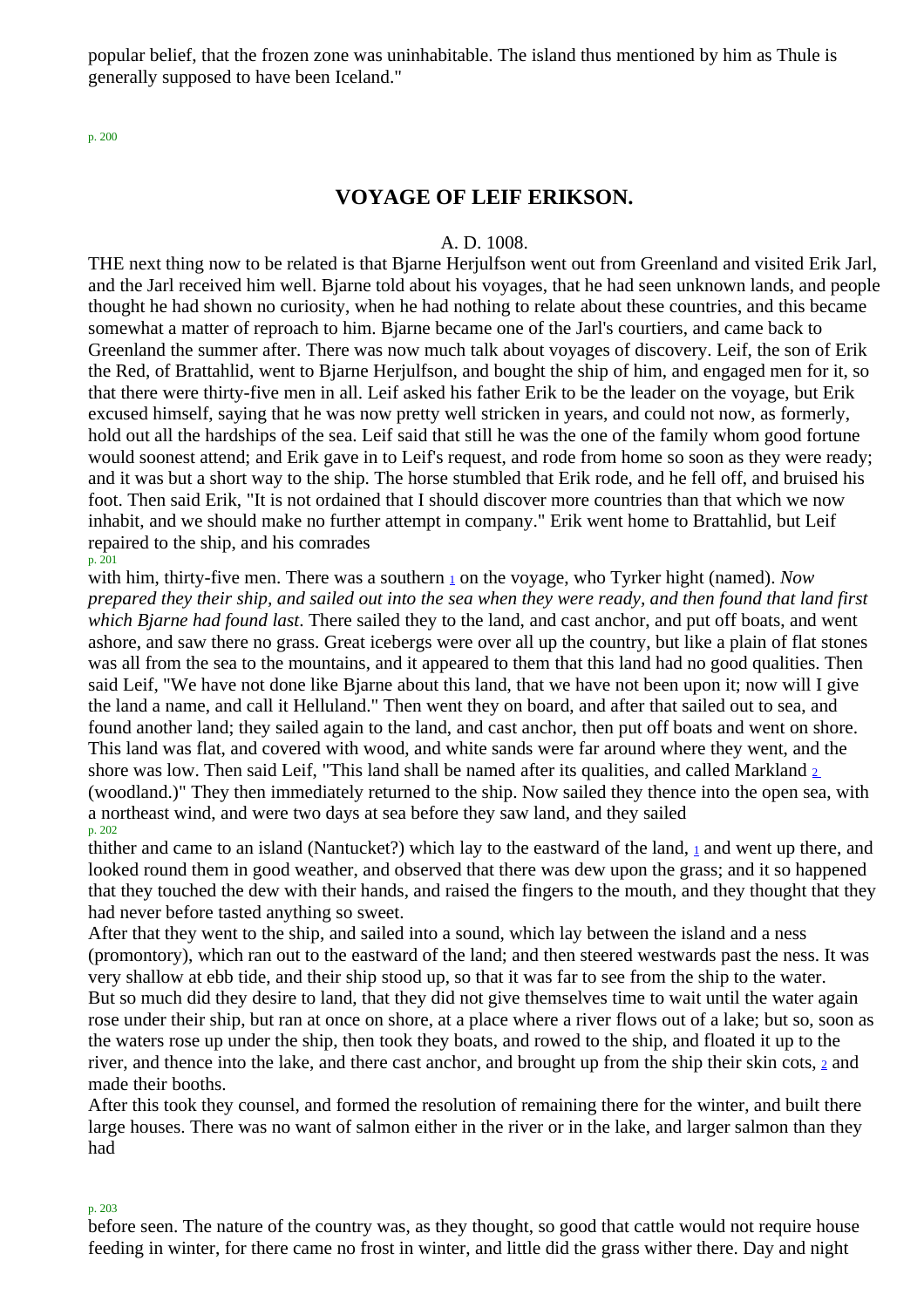were more equal than in Greenland or Iceland, for on the shortest day was the sun above the horizon from half-past seven in the forenoon till half-past four in the afternoon, hence Prof. Rafn makes the latitude 41°, 24', 10".

This would give very nearly the latitude of Mount Hope Bay, which locality is previously pointed out by the details relating to the soil and climate, and fully corresponds with the descriptions of modern travellers.

But when they had done with the house building, Leif said to his comrades:--"Now will I divide our men into two parts, and have the land explored, and the half of the men shall remain at home at the house, while the other half explore the land; but however, not go further than that they can come home in the evening, and they should not separate." Now they did so for a time, and Leif changed about, so that the one day he went with them, and the other remained at home in the house. Leif was a great and strong man, grave and well favoured, therewith sensible and moderate in all things.

It happened one evening that a man of the party was missing, and this was Tyrker the German. This took Leif much to heart, for Tyrker had been long with his father and him, and loved Leif much in his childhood. Leif now took his people severely to task, and prepared to seek for Tyrker, and took twelve men with him. But when they had gotten a short way from the house, then p. 204

came Tyrker towards them, and was joyfully received. Leif soon saw that his foster-father was not in his right senses. Tyrker had a high forehead, and unsteady eyes, was freckled in the face, small and mean in stature, but excellent in all kinds of artifice. Then said Leif to him: "Why wert thou so late my fosterer, and separated from the party?" He now spoke first, for a long time, in German, and rolled his eyes about to different sides, and twisted his mouth, but they did not understand what he said. After a time he spoke Norse. "I have not been much further off, but still have I something new to tell of; I found vines and grapes." "But is that true, my fosterer?" quoth Leif. "Surely is it true," replied he, "for I was bred up in a land where there is no want of either vines or grapes." They slept now for the night, but in the morning, Leif said to his sailors: "We will now set about two things, in that the one day we gather grapes, and the other day cut vines and fell trees, so from thence will be a loading for my ship," and that was the counsel taken, and it is said their long boat was filled with grapes. Now was a cargo cut down for the ship, and when the spring came they got ready and sailed away, and Leif gave the land a name after its qualities, and called it Vinland, or Wineland.

They sailed now into the open sea, and had a fair wind until they saw Greenland, and the mountains below the joklers. Then a man put in his word and said to Leif: "Why do you steer so close to the wind?" Leif answered: "I attend to my steering, and something more, and can ye not see anything?" They answered that they

p. 205

could not observe anything extraordinary. "I know not," said Leif, "whether I see a ship or a rock." Now looked they, and said it was a rock. But he saw so much sharper than they that he perceived there were men upon the rock. "Now let us," said Leif, "hold our wind so that we come up to them, if they should want our assistance, and the necessity demands that we should help them; and if they should not be kindly disposed, the power is in our hands, and not in theirs." Now sailed they under the rock, and lowered their sails, and cast anchor, and put out another little boat, which they had with them. Then asked Tyrker who their leader was? He called himself Thorer, and said he was a Northman; "but what is *thy* name?" said he. Leif told his name. "Art thou a son of Erik the Red, of Brattahlid?" quoth he. Leif answered that so it was. "Now will I," said Leif, "take ye all on board my ship, and as much of the goods as the ship can hold." They accepted this offer, and sailed thereupon to Eriksfjord with the cargo, and thence to Brattahlid, where they unloaded the ship. After that, Leif invited Thorer and his wife Gudrid, and three other men to stop with him, and got berths for the other seamen, as well Thorer's as his own, elsewhere. Leif took fifteen men from the rock; he was, after that, called Leif the Lucky. Leif had now earned both riches and respect. The same winter came a heavy sickness among Thorer's people, and carried off as well Thorer himself as many of his men. This winter died also Erik the Red. Now was there much talk about Leif's voyage to Vinland, and Thorvald, his brother, thought that the land p. 206

had been much too little explored. Then said Leif to Thorvald: "Thou can'st go with my ship, brother! if thou wilt, to Vinland, but I wish first that the ship should go and fetch the timber, which Thorer had upon the rock;" and so was done.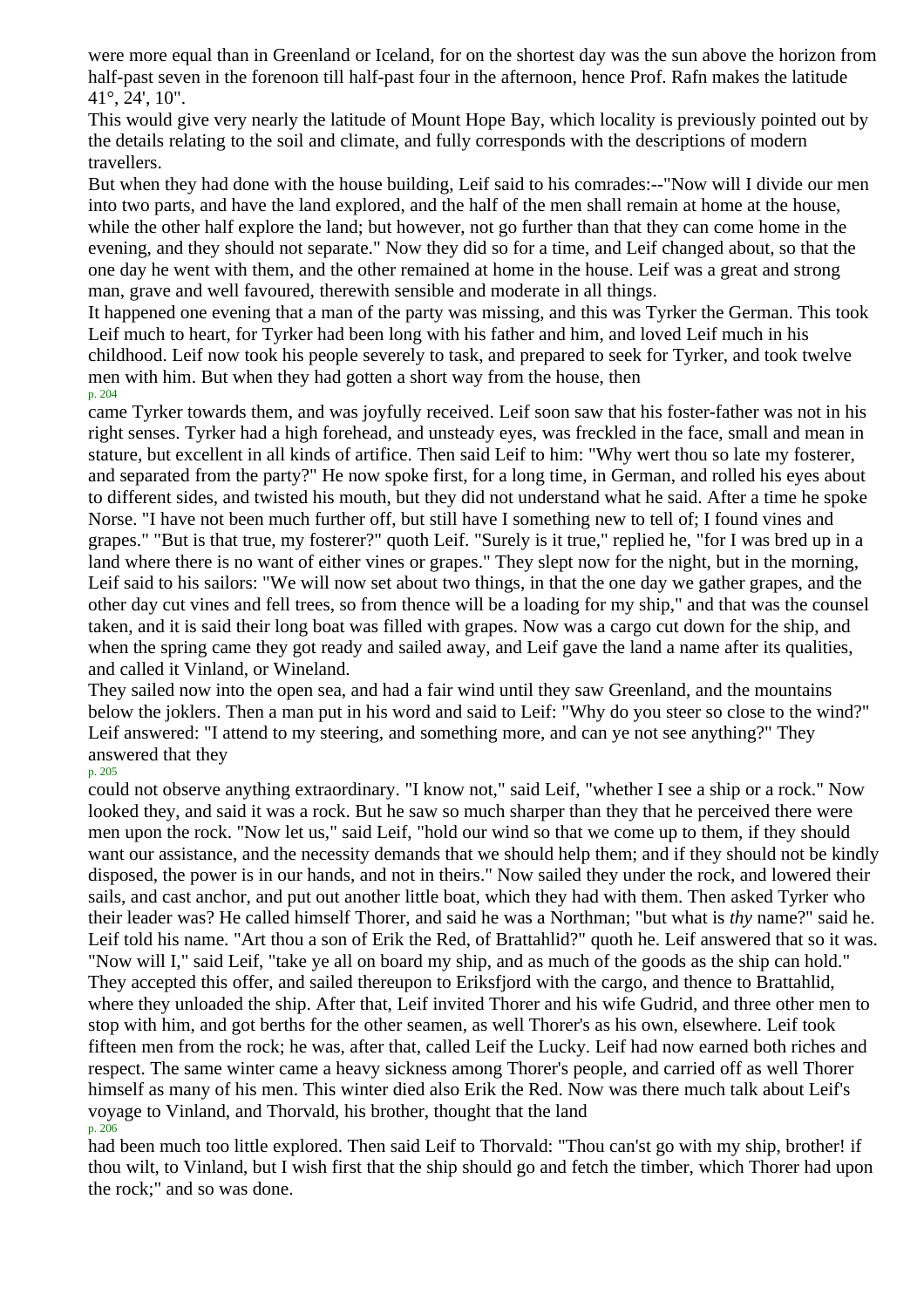# **THORVALD REPAIRS TO VINLAND.**

### A. D. 1002.

Now Thorvald made ready for this voyage with 30 men, and took counsel thereon with Leif his brother. Then made the their ship ready, and put to sea, and nothing is told of their voyage until they came to Leif's booths in Vinland. There they laid up their ship, and spent a pleasant winter, and caught fish for their support. But in the spring, said Thorvald, that they should make ready the ship, and that some of the men should take the ship's long boat round the western part of the land, and explore there during the summer. To them appeared the land fair and woody, and but a short distance between the wood and the sea, and white sands; there were many islands, and much shallow water. They found neither dwellings of men nor beasts, except upon an island, to the westward, where they found a corn-shed of wood, but many works of men they found not; and they then went back and came to Leif's booths in the autumn. But the next summer, went Thorvald eastward with the ship, and round the land to the northward. Here came a heavy storm upon them when off a ness, so that they were driven on shore, and the keel broke off from the ship, and they remained here a long time, and p. 207

repaired their ship. Then said Thorvald to his companions: "Now will I that we fix up the keel here upon the ness, and call it Keelness (Kjalarness), and so did they. After that they sailed away round the eastern shores of the land, and into the mouths of the firths, which lay nearest thereto, and to a point of land which stretched out, and was covered all over with wood. There they came to, with the ship, and shoved out a plank to the land, and Thorvald went up the country with all his companions. He then said: "Here it is beautiful, and here would I like to raise my dwelling." Then went they to the ship, and saw upon the sands within the promontory three elevations, and went thither, and saw there three skin boats (canoes), and three men under each. Then divided they their people, and caught them all, except one, who got away with his boat. They killed the other eight, and then went back to the cape, and looked round them, and saw some heights inside of the frith, and supposed that these were dwellings. After that, so great a drousiness came upon them that they could not keep awake, and they all fell asleep. Then came a shout over them, so that they all awoke. Thus said the shout: "Wake thou! Thorvald! and all thy companions, if thou wilt preserve life, and return thou to thy ship, with all thy men, and leave the land without delay." Then rushed out from the interior of the frith an innumerable crowd of skin boats, and made towards them. Thorvald said then: "We will put out the battle-skreen, and defend ourselves as well as we can, but fight little against them." So did they, and the Skrælings shot at p. 208

them for a time, but afterwards ran away, each as fast as he could. Then asked Thorvald his men if they had. gotten any wounds; they answered that no one was wounded. "I have gotten a wound under the arm," said he, "for an arrow fled between the edge of the ship and the shield, in under my arm, and here is the arrow, and it will prove a mortal wound to me. Now counsel I ye, that ye get ready instantly to depart, but ye shall bear me to that cape, where I thought it best to dwell; it may be that a true word fell from my mouth, that I should dwell there for a time; there shall ye bury me, and set up crosses at my head and feet, and call the place Krossaness for ever in all time to come." Greenland was then Christianized, but Erik the Red died before Christianity was introduced. Now Thorvald died, but they did all things according to his directions, and then went away, and returned to their companions, and told to each other the tidings which they knew, and dwelt there for the winter, and gathered grapes and vines to load the ship. But in the spring they made ready to sail to Greenland, and came with their ship in Eriksfjord, and could now tell great tidings to Leif.

p. 209

## **UNSUCCESSFUL VOYAGE OF THORSTEIN ERIKSON.**

A. D. 1005.

### THORSTEIN ERIKSON DIES IN THE WESTERN SETTLEMENT.

MEANTIME it had happened in Greenland that Thorstein in Eriksfjord married Gudrid, Thorbjorn's daughter, who had been formerly married to Thorer the Eastman, as is before related. Now Thorstein Erikson conceived a desire to go to Vinland after the body of Thorvald his brother, and he made ready the same ship, and chose great and strong men for the crew, and had with him 25 men, and Gudrid his wife. They sailed away so soon as they were ready, and came out of sight of the land. They drove about in the sea the whole summer, and knew not where they were; and when the first week of winter was past, then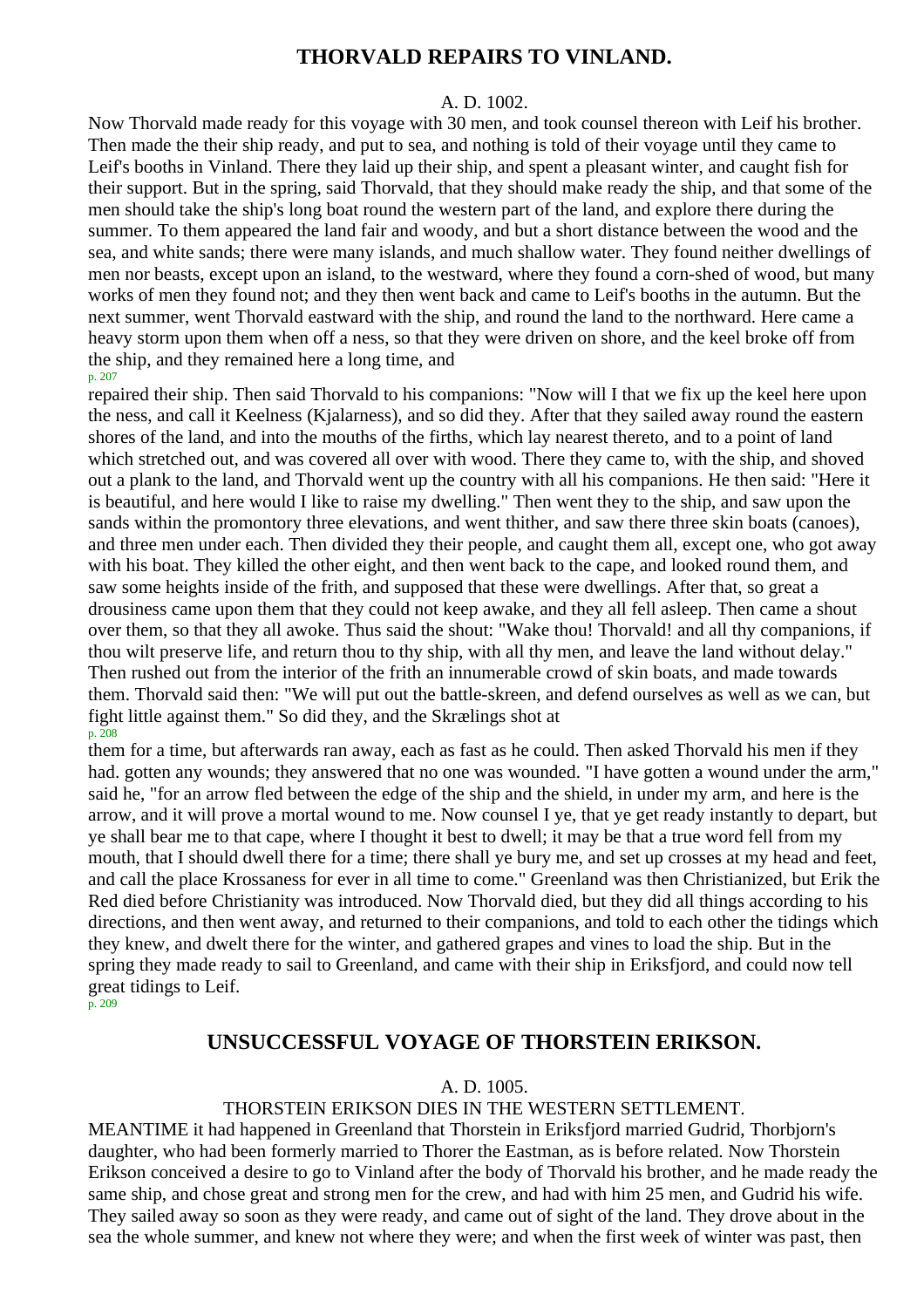landed they in Lysefjord in Greenland, in the western settlement. Thorstein sought shelter for them and procured lodging for all his crew; but he himself and his wife were without lodging, and they, therefore, remained some two nights in the ship. Then was Christianity yet new in Greenland. Now it came to pass one day that some people repaired, early in the morning, to their tent, and the leader of the party asked who was in the tent. Thorstein answered: "Here are two persons, but who asks the question?" "Thorstein is my name," said the other, "and I am called Thorstein the Black, but my business here is to bid ye both, p. 210

thou and thy wife, to come and stop at my house." Thorstein said that he would talk the matter over with his wife, but she told him to decide, and he accepted the bidding. "Then will I come after ye in the morning with horses, for I want nothing to entertain ye both; but it is very wearisome at my house, for we are there but two, I and my wife, and I am very morose; I have also a different religion from yours, and yet hold I that for the better which ye have." Now came he after them in the morning with horses, and they went to lodge with Thorstein the Black, who shewed them every hospitality. Gudrid was a grave and dignified woman, and therewith sensible, and knew well how to carry herself among strangers. Early that winter came sickness amongst Thorstein Erikson's men, and there died many of his people. Thorstein had coffins made for the bodies of those who died, and caused them to be taken out to the ship, and there laid; "for I will," said he, "have all the bodies taken to Eriksfjord in the summer." Now it was not long before the sickness came also into Thorstein's house, and his wife, who hight Grimhild took the sickness first; she was very large, and strong as a man, but still did the sickness master her. And soon after that, the disease attacked Thorstein Erikson, and they both lay ill at the same time, and Grimhild, the wife of Thorstein the Black, died. But when she was dead, then went Thorstein out of the room, after a plank to lay the body upon. Then said Gudrid: "Stay not long away, my Thorstein!" he answered that so it should be. Then said Thorstein Erikson: "Strangely now is our house-mother [1](http://www.sacred-texts.com/neu/nda/#fn_26) going on, p. 211

for she pushes herself up on her elbows, and stretches her feet out of bed, and feels for her shoes." At that moment came in the husband Thorstein, and Grimhild then lay down, and every beam in the room creaked. Now Thorstein made a coffin for Grimhild's body, and took it out, and buried it; but although he was a large and powerful man, it took all his strength to bring it out of the place. Now the sickness attacked Thorstein Erikson and be died, which his wife Gudrid took much to heart. They were then all in the room; Gudrid had taken her seat upon a chair beyond the bench upon which Thorstein her husband, had lain; then Thorstein the host took Gudrid from the chair upon his knees, and sat down with her upon another bench, just opposite Thorstein's body. He comforted her in many ways, and cheered her up, and promised to go with her to Eriksfjord, with her husband's body, and those of his companions; "and I will also," added he, "bring many servants to comfort and amuse thee." She thanked him. Then Thorstein Erikson sat himself up on the bench, and said: "Where is Gudrid?" Three times said he that, but she answered not. Then said she to Thorstein the host: "Shall I answer his questions or not?" He counselled her not to answer. After this, went Thorstein the host across the floor, and sat himself on a chair, but Gudrid sat upon his knees, and he said: "What wilt thou, Namesake?" After a little he answered: "I wish much to tell Gudrid her fortune, in order that she may be the better reconciled to my death, for I have now come to a good resting place; but this can I tell thee, Gudrid! that thou wilt p. 212

be married to an Icelander, and ye shall live long together, and have a numerous posterity, powerful, distinguished, and excellent, sweet and well favoured; ye shall remove from Greenland to Norway, and from thence to Iceland; there shall ye live long, and thou shalt outlive him. Then wilt thou go abroad, and travel to Rome, and come back again to Iceland, to thy house; and then will a church be built, and thou wilt reside there, and become a nun, and there wilt thou die." And when he had said these words, Thorstein fell back, and his corpse was set in order, and taken to the ship. Now Thorstein the host kept well all the promises which he had made to Gudrid; in the spring (1006) he sold his farm, and his cattle, and betook himself to the ship, with Gudrid, and all that he possessed; he made ready the ship, and procured men therefor, and then sailed to Eriksfjord. The bodies were now buried by the Church. Gudrid repaired to Leif in Brattahlid, but Thorstein the Black made himself a dwelling at Eriksfjord, and dwelt there so long as he lived, and was looked upon as a very able man.

This prophetic announcement of Thorstein Erikson is highly characteristic of the superstition of the times, and although pertaining to the marvellous, is not the less corroborative of the authenticity of the narrative. "Such incidents," says Sir Walter Scott, "make an invariable part of the history of a rude age, and the chronicles which do not afford these marks of human credulity, may be greviously suspected as being deficient in authenticity."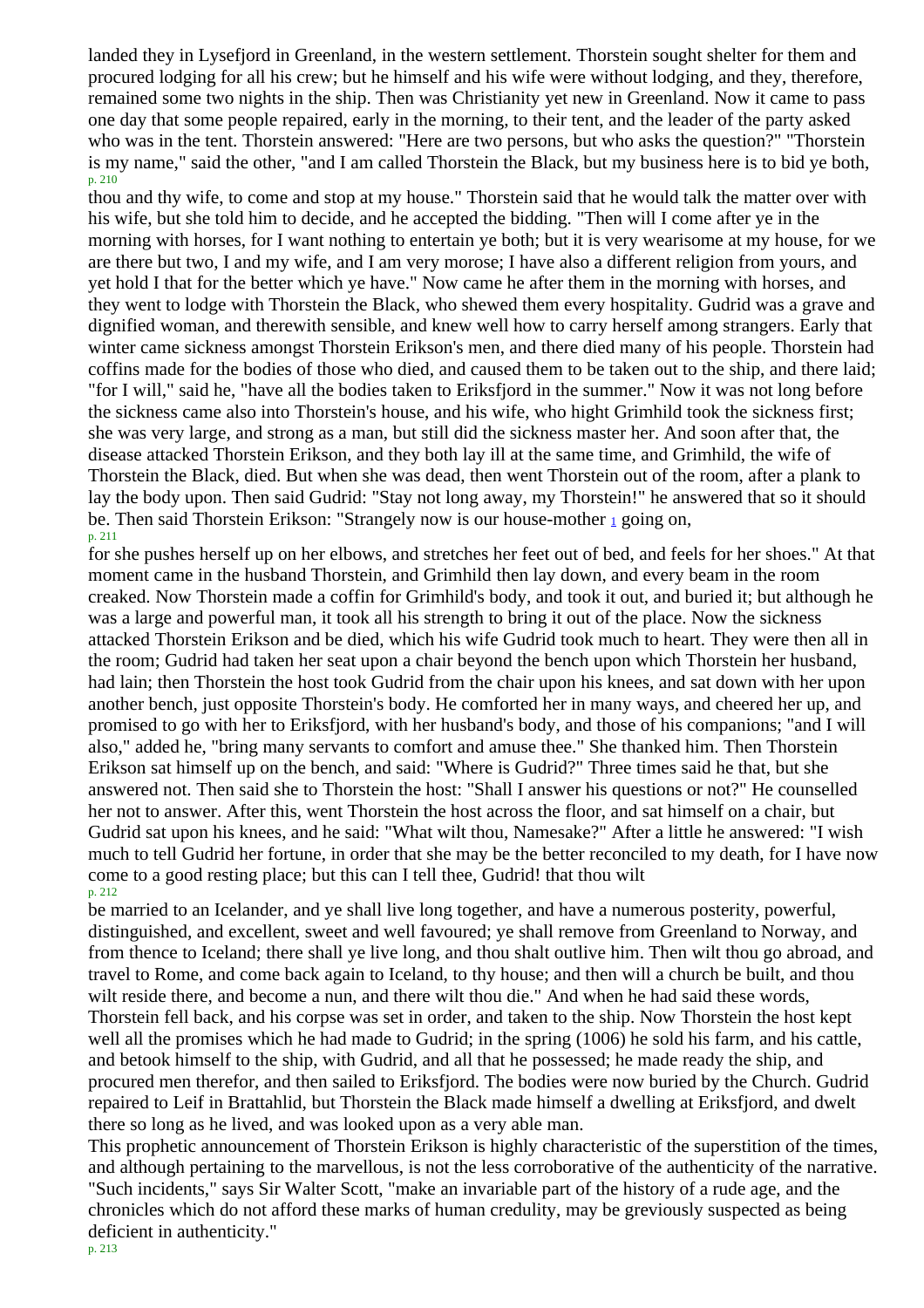# **VINLAND THE GOOD IS DISCOVERED.**

The same winter was Leif, the son of Erik the Red, with King Olaf, in good repute, and embraced Christianity. But the summer that Gissur went to Iceland, King Olaf sent Leif to Greenland, in order to make known Christianity there; he sailed the same summer to Greenland. He found, in the sea, some people on a wreck, and helped them; the same time discovered he Vinland the Good; and came in harvest to Greenland. He had with him a priest, and other clerks, and went to dwell at Brattahlid with Erik, his father. Men called him afterwards Leif the Lucky; but Erik his father said that these two things went one against the other, inasmuch as Leif had saved the crew of the ship, but brought evil men to Greenland, namely the priests.

### **Footnotes**

201:1 Sudrmadr, supposed to mean a German, as the terms Sudrmenn and Thydverskirmenn are used promiscuously to distinguish the natives of Germany, by old northern writers.

201:2 "The land about the Harbour of Halifax, and a little to the southward of it, is, in appearance, rugged and rocky, and has on it, in several places, scrubby withered wood. Although it seems bold, yet it is not high." Columbian Navigator, Vol. I. P. i. p, 17. "*The land is low in general*, and not visible twenty miles off, except from the quarter-deck of a seventy-four. Apostogon Hills have a long level appearance. Between Cape le Have and Port Medway, the coast *to the seaward* being *level* and *low*, and the shores *with white rocks*, and *low barren points*; from thence to Shelburne and Port Roseway are woods. Near Port Haldimand are several *barren* places, and thence to Cape Sable, which makes the S. W. point into Barrington Bay, is a *low woody* island, at the S. E. extremity of a range of *sandy cliffs*, which are very remarkable at a considerable distance in the offing."

202:1 Literally "northward of the land," but the Editor shows that the Northmen placed this point of the compass nearly in the position of our east."

202:2 *Hudfot*, from *hud*, skin, and *fat*, a case or covering, being strictly speaking, a skin bag or pouch, in which the ancients were accustomed to keep their clothes and other articles on a journey; the same was used for a bed on ship-board, as appears in the Laxdæla Saga, p. 116, where Thurid says, "she went to the couch, where Geirmund slept." It thus answers to the *uter* of the Romans. 210:1 Husfreyju.

p. 214

# **SAGA OF THORFINN KARLSEFNE.**

NEXT in importance and interest to the Saga of Erik the Red, is that of Thorfinn, with the significant surname of Karlsefne, *i. e.*, destined to become a great man. This distinguished individual was a wealthy and powerful Icelandic merchant, descended from an illustrious line of Danish, Swedish, Norwegian, Irish, and Scottish ancestors, some of whom were kings, or of royal blood. The narrative of his exploits is taken from two ancient Icelandic MSS. not previously known to the literati, and one of which, there is every reason to believe, is a genuine autograph of the celebrated Hank Erlendson, who was Lagman or Chief Governor of Iceland in 1295, and one of the compilers of the Landnamabok; he was also a descendant of Karlsefne in the ninth generation. This very remarkable Saga forms part of the Arnæ-Magæan collection, and besides short notices of the discoveries of the earlier voyagers, which are more fully described in the Saga of Erik the Red, gives detailed accounts of voyages to and discoveries in America, carried on by Karlsefne and his companions for a period of three years, commencing in 1007. Some discrepancies and misnomers appear in those parts of the narrative, which treat of the personages and events recorded in the preceding Saga, but they are only such as to preclude all suspicion of confederacy or fraud on the part of the writers, as all the *main facts* are substantially the same in both; and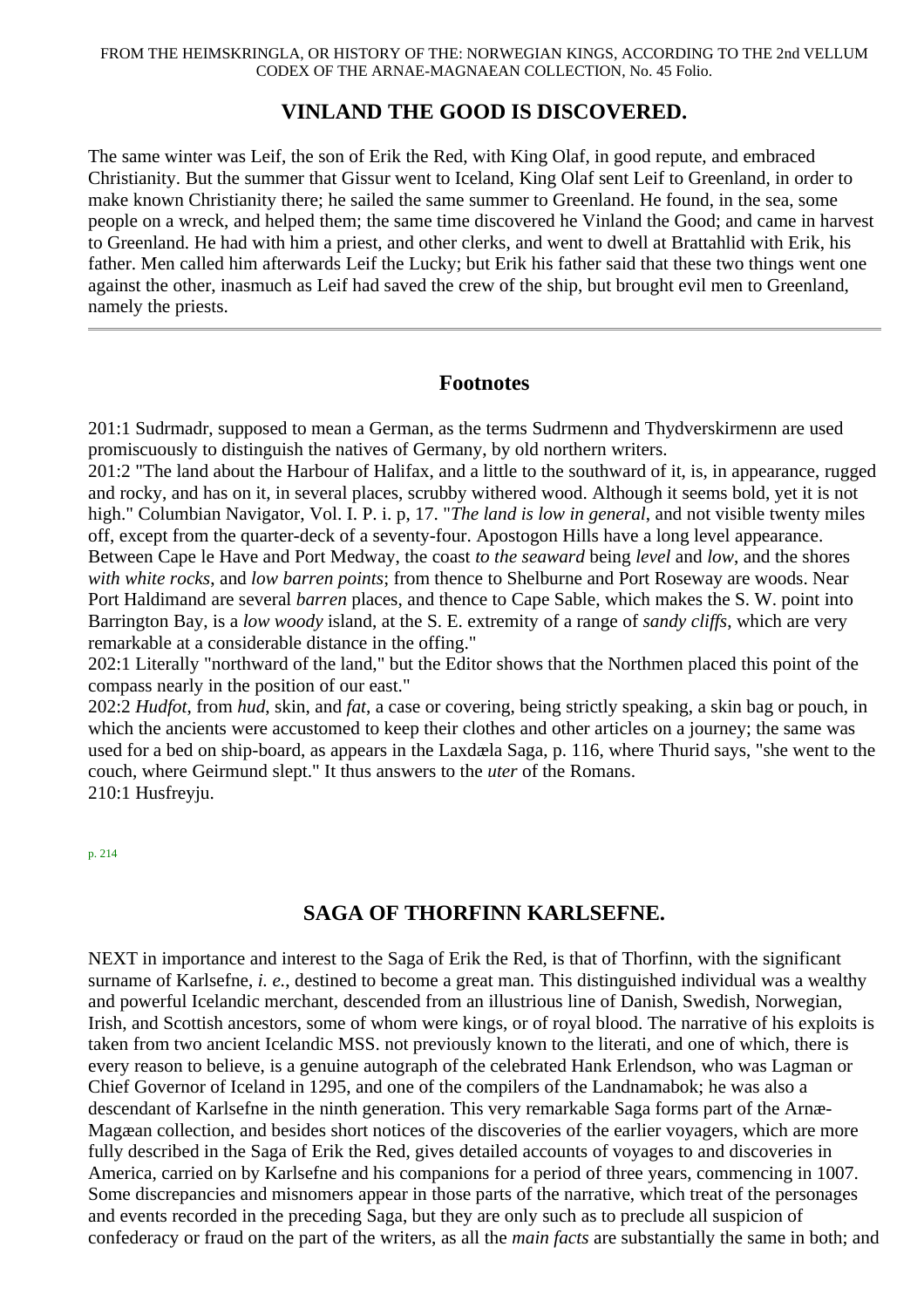the circumstance p. 215

of the Saga of Erik having been written in Greenland, while that of Karlsefne was written in Iceland, is sufficient to account for these variations. The same circumstance, also, renders the former the best authority in all matters of detail connected with Greenland, while the other must be considered more correct respecting occurrences relating to Iceland. These differences are pointed out in the notes, and where any minor points of interesting detail connected with the voyage of Karlsefne appear in the Saga of Erik the Red, while they are absent in Karlsefne's saga, they have been supplied from that of Erik, the interpolation being pointed out.

Torfæus imagined that the Saga of Thorfirm Karlsefne was lost, and the only knowledge he had of its contents was derived from some corrupt extracts contained in the collection of materials for the history of ancient Greenland, left by the Icelandic yeoman Bjorn Jonson, of Skardso. p. 216

# **SAGA OF THORFINN KARLSEFNI.**

# GENEALOGY OP THORFINN KARLSEFNI, HIS VOYAGE TO GREENLAND, AND MARRIAGE WITH GUDRID, THE WIDOW OF THORSTEIN ERIKSON.

(*Translation from the Manuscript*.)

THORD hight [1](http://www.sacred-texts.com/neu/nda/#fn_27) a man who lived at Hofda in Hofda strand; he married Fridgerda, daughter of Thorer Hyma and Fridgerda daughter of Kjarval, king of the Irish. Thord was the son of Bjarni Byrdusmjor, son of Thorvald Ryg, son of Asleik, son of Bjarni Jarnsid, son of Ragnar Lodbrok. They had a son called Snorri; he married Thorhild Rjupa, daughter of Thord Gellar; their son was Thord Hesthofdi. Thorfinn Karlsefni hight Thord's son; Thorfinn's mother hight Thorum. Thorfirm took to trading voyages, and was thought an able seaman and merchant. One summer Karlsefni fitted out his ship, and purposed a voyage to Greenland. Snorri Thorbrandson, of Alptefjord, went with him, and there were forty men in the ship. There was a man hight Bjarne Grimolfson, of Breidafjord; another hight Thorhall Gamalason, an Eastfjordish man; they fitted out their ship the same summer for Greenland; there were also forty men in the ship. Karlsefni and the others put to sea with these two ships, so soon as they were ready. Nothing is told about how long they were at sea, but it is to be related that both these ships came to Eriksfjord in the autumn. Erik rode to the ship together with several of p. 217

the inhabitants, and they began to deal in a friendly manner. Both the ship's captains begged Erik (Leif) to take as much of the goods as he wished; but Erik (Leif) on his side, showed them hospitality, and bade the crews of these two ships home, for the winter, to his own house at Brattahlid. This the merchants accepted, and thanked him. Then were their goods removed to Brattahlid; there was no want of large outhouses to keep the goods in, neither plenty of every thing that was required, wherefore they were well satisfied in the winter. But towards Yule Erik (Leif) began to be silent, and was less cheerful than he used to be. One time turned Karlsefni towards Erik (Leif) and said: "Hast thou any sorrow, Erik, my friend? people think to see that thou art less cheerful than thou wert wont to be; thou hast entertained us with the greatest splendour, and we are bound to return it to thee with such services as we can command; say now, what troubles thee?" Erik (Leif) answered: "Ye are friendly and thankful, and I have no fear as concerns out intercourse, that ye will feel the want of attention; but, on the other hand, I fear that when ye come elsewhere it will be said that ye have never passed a worse Yule than that which now approaches, when Erik the Red entertained ye at Brattahlid, in Greenland." "It shall not be so, Yeoman!" [1](http://www.sacred-texts.com/neu/nda/#fn_28) said Karlsefne; "we have in our ship, both malt and corn; take as much as thou desirest thereof, and make ready a feast as grand as thou wilt!" This Erik (Leif) accepted, and now preparation was made for the feast of Yule, and this' p. 218

feast was so grand that people thought they had hardly ever seen the like pomp in a poor land. And after Yule Karlsefni disclosed to Erik (Leif) that he wished to marry Gudrid, for it seemed to him, as if he must have the power in this matter. Erik answered favourably, and said that she must follow her fate, and that he had heard nothing but good of him; and it ended so that Thorfinn married Thurid [1](http://www.sacred-texts.com/neu/nda/#fn_29) (Gudrid), and then was the feast extended; and their marriage was celebrated; and this happened at Brattahlid, in the winter.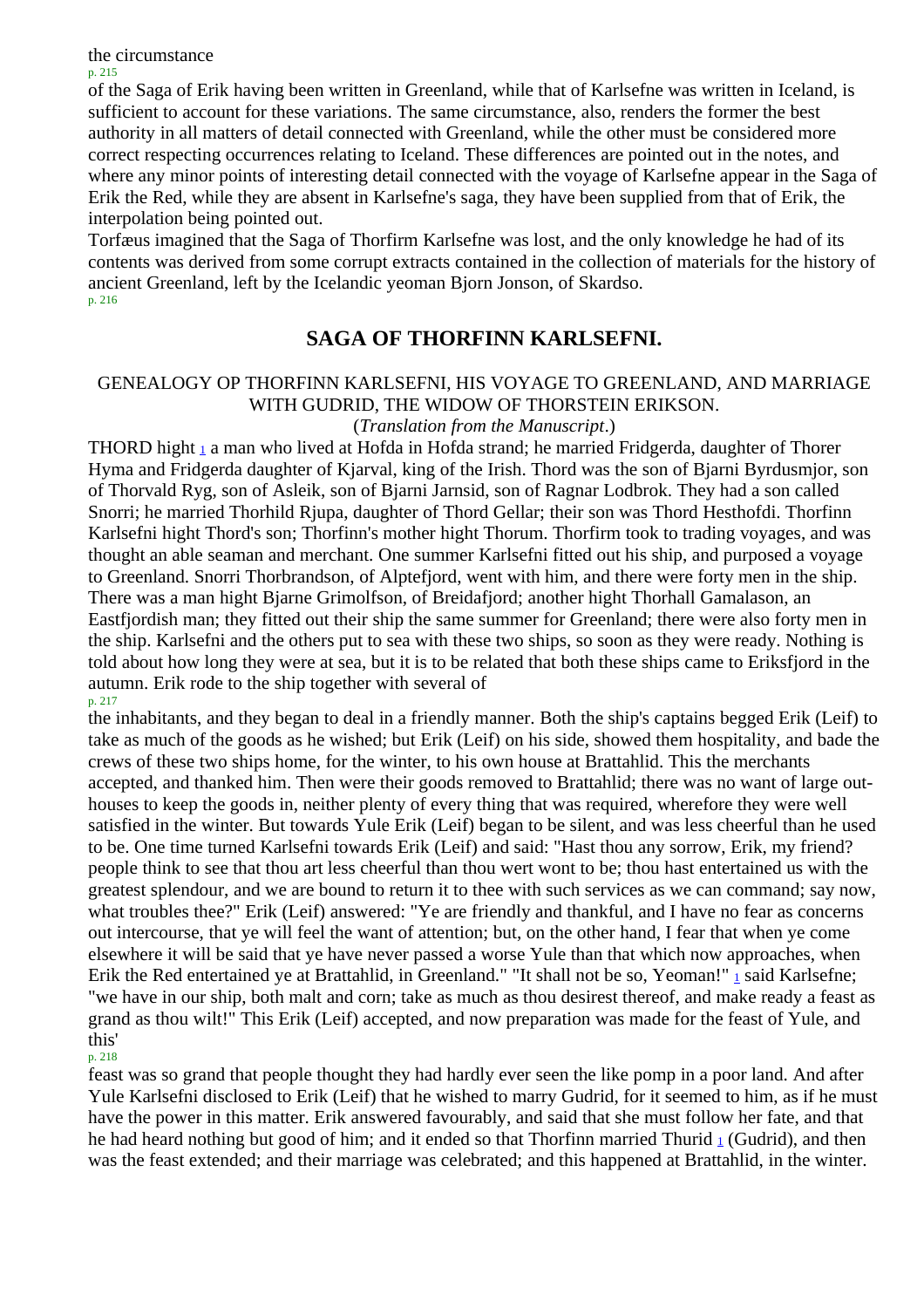# **EXPEDITION TO AND SETTLEMENT IN VINLAND BY THORFINN KARLSEFNI.**

### A. D. 1007.

## BEGINNING OF THE VINLAND VOYAGE.

IN Brattahlid began people to talk much about that Vinland the Good should be explored, and it was said that a voyage thither would be particularly profitable by reason of the fertility of the land; and it went so far that Karlsefni and Snorri made ready their ship to explore the land in the spring. With them went also the before-named men hight Bjarni and Thorhall, with their ship. There was a man hight Thorvard; he married Freydis, a natural daughter of Erik the Red; he went p. 219

also with them, and Thorvald the son of Erik, [1](http://www.sacred-texts.com/neu/nda/#fn_30) and Thorhall who was called the hunter; he had long been with Erik, and served him as huntsman in summer and steward in winter; he was a large man, and strong, black and like a giant, silent and foul-mouthed in his speech, and always egged on Erik to the worst; he was a bad Christian; he was well acquainted with uninhabited parts, he was in the ship with Thorvard and Thorvald. They had the ship which Thorbjorn had brought out [from Iceland]. They had in all 160 men, [2](http://www.sacred-texts.com/neu/nda/#fn_31) when they sailed to the western settlement, and from thence to Bjanney. Then sailed they two days to the south; then saw they land, and put off boats, and explored the land, and found there great flat stones, many of which were 12 ells broad; foxes were there. They gave the land a name, and called it Helluland. [3](http://www.sacred-texts.com/neu/nda/#fn_32) Then sailed they two days, and turned from the south to the southeast, and found a land covered with wood, and many wild beasts upon it; an island lay there out from the land to the south-east; there killed they a bear, and called the place afterwards Bear Island, but the land Markland. Thence sailed they far to the southward along the land, and came to a ness; the land lay upon the right; there p. 220

were long and sandy strands. They rowed to land, and found there upon the ness the keel of a ship, and called the place Kjalarness, and the strands they called Furdustrands for it was long to sail by them. Then became the land indented with coves; they ran the ship into a cove. King Olaf Tryggvason had given Leif two Scotch people, a man hight Haki, and a woman hight Hekja; they were swifter than beasts. These people were in the ship with Karlsefni; but when they had sailed past Furdustrands, then set they the Scots on shore, and bade them run to the southward of the land, and explore its qualities, and come back again within three days. They had a sort of clothing which they called kjafal, which was so made that a hat was on the top, and it was open at the sides, and no arms to it; fastened together between the legs, with buttons and clasps, but in other places it was open. They staid away the appointed time, but when they came back, the one had in the hand a bunch of grapes, and the other a new sown ear of wheat;  $_1$  $_1$  these went on board the ship, and after that sailed they farther. They sailed into a frith; there lay an island before it, round which there were strong currents, therefore called they it Stream island. There were so many eider ducks on the island that one could scarcely walk in consequence of the eggs. They called the place Stream-frith. They took their cargo from the ship, and prepared to remain there. They had with them all sorts of cattle. The country there was very beautiful. They p. 221

undertook nothing but to explore the land. They were there for the winter without having provided food beforehand. In the summer the fishing declined, and they were badly off for provisions; then disappeared Thorhall the huntsman. They had previously made prayers to God for food, but it did not come so quick as they thought their necessities required. They searched after Thorhall for three days, and found him on the top of a rock; there he lay, and looked up in the sky, and gaped both with nose and mouth, and murmured something; they asked him why he had gone there; he said it was no business of theirs; they bade him come home with them, and he did so. Soon after, came there a whale, and they went thither, and cut it up, and no one knew, what sort of whale it was; and when the cooked dressed it then ate they, and all became ill in consequence. Then said Thorhall: "The red bearded was more helpful than your Christ; this have I got now for my verses that I sung of Thor, my protector; seldom has he deserted me." But when they came to know this, they cast the whole whale into the sea, and resigned their case to God. Then the weather improved, and it was possible to row out fishing, and they were not then in want of provisions, for wild beasts were caught on the land, and fish in the sea, and eggs collected on the island. In the account of these transactions, given in the Saga of Erik the Red, it is stated that a son was born to Gudrid during this autumn (1007); which statement is corroborated in a subsequent part of the present narrative The child was called Snorre, and from this first of European p. 222

blood born in America, the celebrated sculptor Thorvaldson, as well as many other eminent Scandinavians, is lineally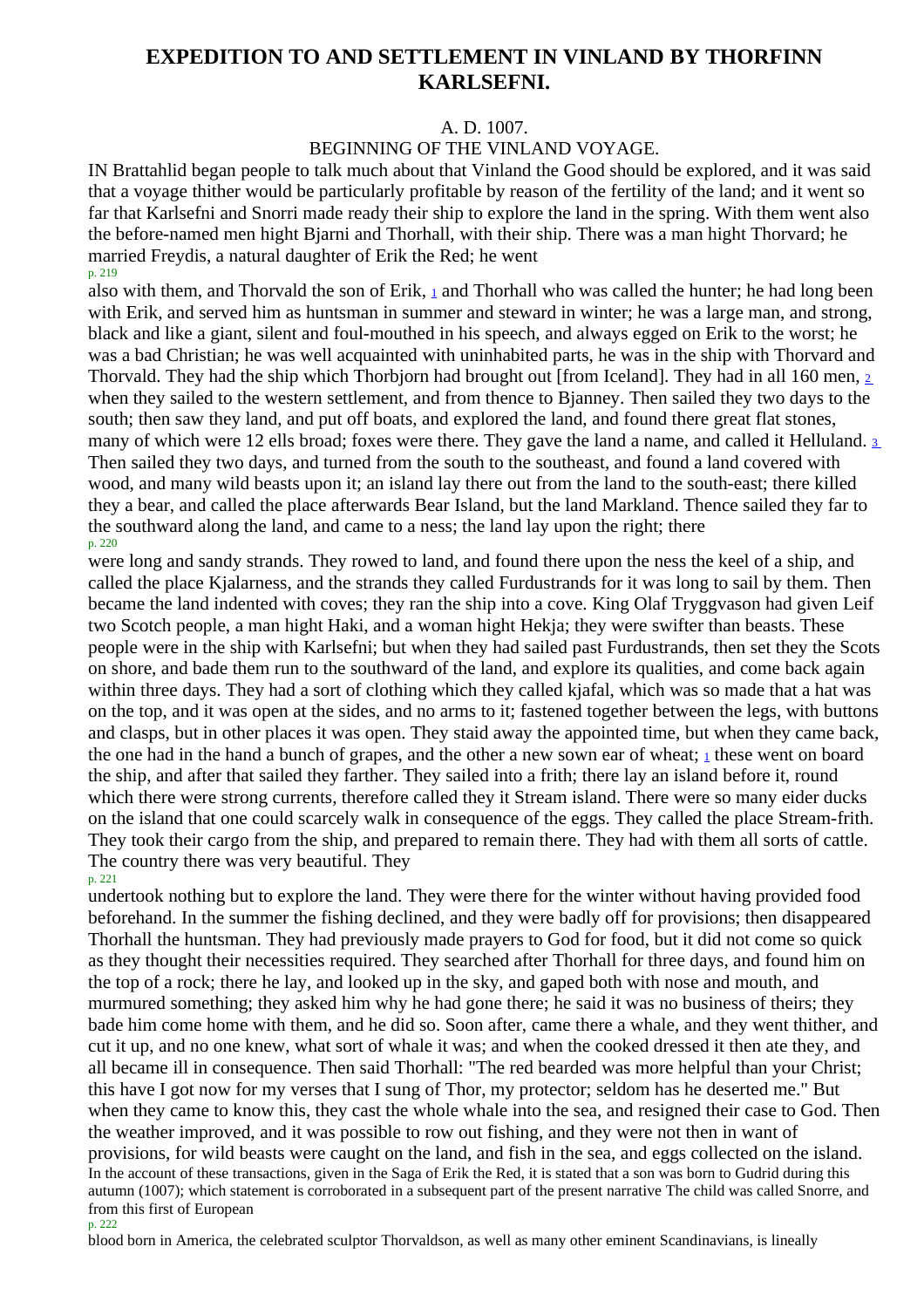# **OF KARLSEFNI AND THORHALL.**

So is said, that Thorhall would go to the northward along Furdustrands, to explore Vinland, but Karlsefni would go southwards along the coast. Thorhall got ready, out under the island, and there were no more together than nine men; but all the others went with Karlsefni. Now when Thorhall bore water to his ship, and drank, then sung he this song:--

People told me when I came Hither, all would be so fine; The good Vinland, known to fame, Rich in fruits, and choicest wine; Now the water pail they send; To the fountain I must bend, Nor from out this land divine Have I quaffed one drop of wine. And when they were ready, and hoisted sail, then chaunted Thorhall:-- Let our trusty band Haste to Fatherland; Let our vessel brave, Plough the angry wave, While those few who love Vinland, here may rove, Or, with idle toil, Feted whales may boil, Here on Furdustrans Far from fatherland.

#### p. 223

After that sailed they northwards past Furdustrands, and Kjalarness, and would cruise to the westward; then came against them a strong west wind, and they were driven away to Ireland, and were there beaten, and made slaves, according to what the merchants have said.

Now is to be told about Karlsefni, that he went to the southward along the coast, and Snorri and Bjarne, with their people. They sailed a long time, and until they came to a river which ran out from the land and through a lake, out into the sea. It was very shallow, and one could not enter the river without high water. Karlsefni sailed, with his people, into the mouth, and they called the place Hop. They found there upon the land self-sown fields of wheat, there where the ground was low, but vines there where it rose somewhat. Every stream there was full of fish. They made holes there where the land commenced, and the waters rose highest; and when the tide fell there were secured fish in the holes. There were a great number of all kinds of wild beasts in the woods. They remained there a half month, and amused themselves, and did not perceive anything [new]; they had their cattle with them. And one morning early, when they looked around, saw they a great many canoes, and poles were swung upon them, and it sounded like the wind in a straw stack, and the swinging was with the sun. Then said Karlsefni: "What may this denote?" Snorri Thorbrandson answered him: "It may be that this is a sign of peace, so let us take a white shield and hold it towards them;" and so they did. Upon this the others rowed towards them, and looked with

p. 224

wonder upon those that they met, and went up upon the land. These people were black, and ill favoured, and had coarse hair on the head; they had large eyes and broad cheeks. They remained there for a time, and gazed upon those that they met, and rowed, afterwards, away to the southward, round the ness. Karlsefni and his people had made their dwellings above the lake, and some of the houses were near the water, others more distant. Now were they there for the winter; there came no snow, and all their cattle fed themselves on the grass. But when spring approached, saw they one morning early that a number of canoes rowed from the south round the ness; so many, as if the sea was sowen with coal; poles were also swung on each boat. Karlsefni and his people then raised up the shield, and when they came together, they began to barter; and these people would rather have red cloth [than anything else]; for this they had to offer skins and real furs. They would also purchase swords and spears, but this Karlsefni and Snorri forbade. For an entire fur skin the Skrellings took a piece of red cloth, a span long, and bound it round their heads. Thus went on their traffic for a time; then the cloth began to fall short among Karlsefni and his people, and they cut it asunder into small pieces, which were not wider than the breadth of a finger,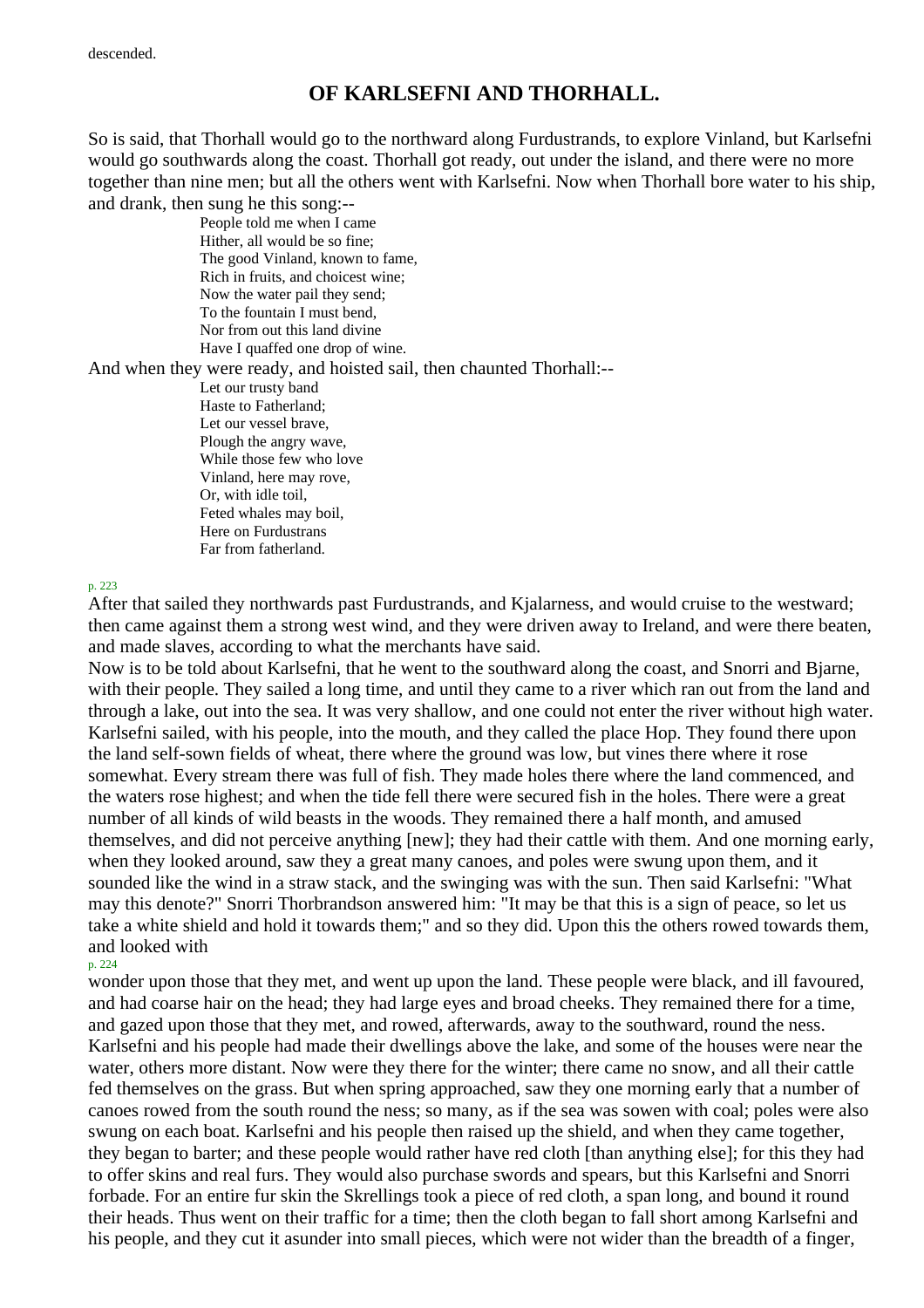and still the Skrellings gave just as much for that as before, and more.

The Saga of Erik the Red, in giving an account of this transaction, adds that Karlsefni, on the cloth being expended, hit upon the expedient of making the women take p. 225

out milk porridge to the Skrellings, who, as soon as they saw this new article of commerce would buy the porridge and nothing else. "Thus," says the Saga, "the traffic of the Skrellings was wound up by their bearing away their purchases in their stomachs, but Karlsefni and his companions retained their goods and skins."

It happened that a bull, which Karlsefni had, ran out from the wood and roared aloud; this frightened the Skrellings, and they rushed to their canoes, and rowed away to the southward, round the coast; after that they were not seen for three entire weeks. But at the end of that time a great number of Skrellings boats' were seen coming from the south like a rushing torrent; all the poles were turned from the sun, and they all howled very loud. Then took Karlsefni's people a red shield, and held it towards them. The Skrellings jumped out of their ships, and after this went they against each other and fought. There was a sharp shower of weapons, for the Skrellings had slings. Karlsefni's people saw that they raised up on a pole an enormous large ball, something like a sheep's paunch, and of a blue colour; this swung they from the pole over Karlsefni's men, upon the ground, and it made a frightful crash as it fell down. This caused great alarm to Karlsefni and all his people, so that they thought of nothing but running away, and they fell back along the river, for it appeared to them that the Skrellings pressed upon them from all sides; and they did not stop until they came to some rocks, where they made a stout resistance. Freydis came out and saw that Karlsefni's people fell back, and she cried p. 224

out: "Why do ye run, stout men as ye are, before these miserable wretches, whom I thought ye would knock down like cattle? and if I had weapons, methinks I could fight better than any of ye." They gave no heed to her words. Freydis would go with them, but she was slower, because she was pregnant; however she followed after them into the wood. The Skrellings pursued her; she found a dead man before her; it was Thorbrand Snorrason, and there stood a flat stone stuck in his head; the sword lay naked by his side; this took she up, and prepared to defend herself. Then came the Skrellings towards her; she drew out her breasts from under her clothes, and dashed them against the naked sword; by this the Skrellings became frightened, and ran off to their ships, and rowed away. Karlsefni and his people then came up, and praised her courage. Two men fell on Karlsefni's side, but a number of the Skrellings. Karlsefni's band was overmatched, and they now drew home to their dwellings, and bound their wounds; and they thought over what crowd that could have been, which had pressed upon them from the land side, and it now appeared to them that it could scarcely have been real people from the ships, but that these must have been optical illusions. The Skrellings found also a dead man, and an axe lay by him; one of them took up the axe, and cut wood with it, and now one after another did the same, and thought it was an excellent thing, and bit well; after that one took it, and cut at a stone, so that the axe broke, and then thought they it was of no use, because it would not cut stone, and they threw it away. p. 227

Karlsefni and his people now thought they saw that although the land had many good qualities, still would they be always exposed there to the fear of hostilities from the earlier inhabitants. They proposed, therefore, to depart, and return to their own country. They sailed northwards along the coast, and found five Skrellings clothed in skins, sleeping near the sea. They had with them vessels containing animal marrow mixed with blood. Karlsefni's people thought they understood that these men had been banished from the land; they killed them. After that came they to a ness, and many wild beasts were there, and the ness was covered all over with dung, from the beasts which had lain there during the night. Now came they back to Straumfjord, and there was abundance of everything that they wanted to have. *It is some mens say, that Bjarne and Gudrid remained behind, and* 100 *men with them, and did not go further; but that Karlsefni and Snorri went southwards, and* 40 *men with them, and were not longer in Hope than barely two months, and, the same summer, came back*. Karlsefne went then with one ship to seek after Thorhall the hunter, but the rest remained behind, and they sailed northwards past Kjalarness, and thence westwards, and the land was upon their larboard hand; there were wild woods over all, as far as they could see, and scarcely any open places. And when they had long sailed, a river fell out of the land from east to west; they put in to the mouth of the river, and lay by its southern bank. p. 228

# **DEATH OF THORVALD ERIKSON**

It happened one morning that Karlsefni and his people saw, opposite an open place in the wood, a speck which glistened in their sight, and they shouted out towards it, and it was a uniped, which thereupon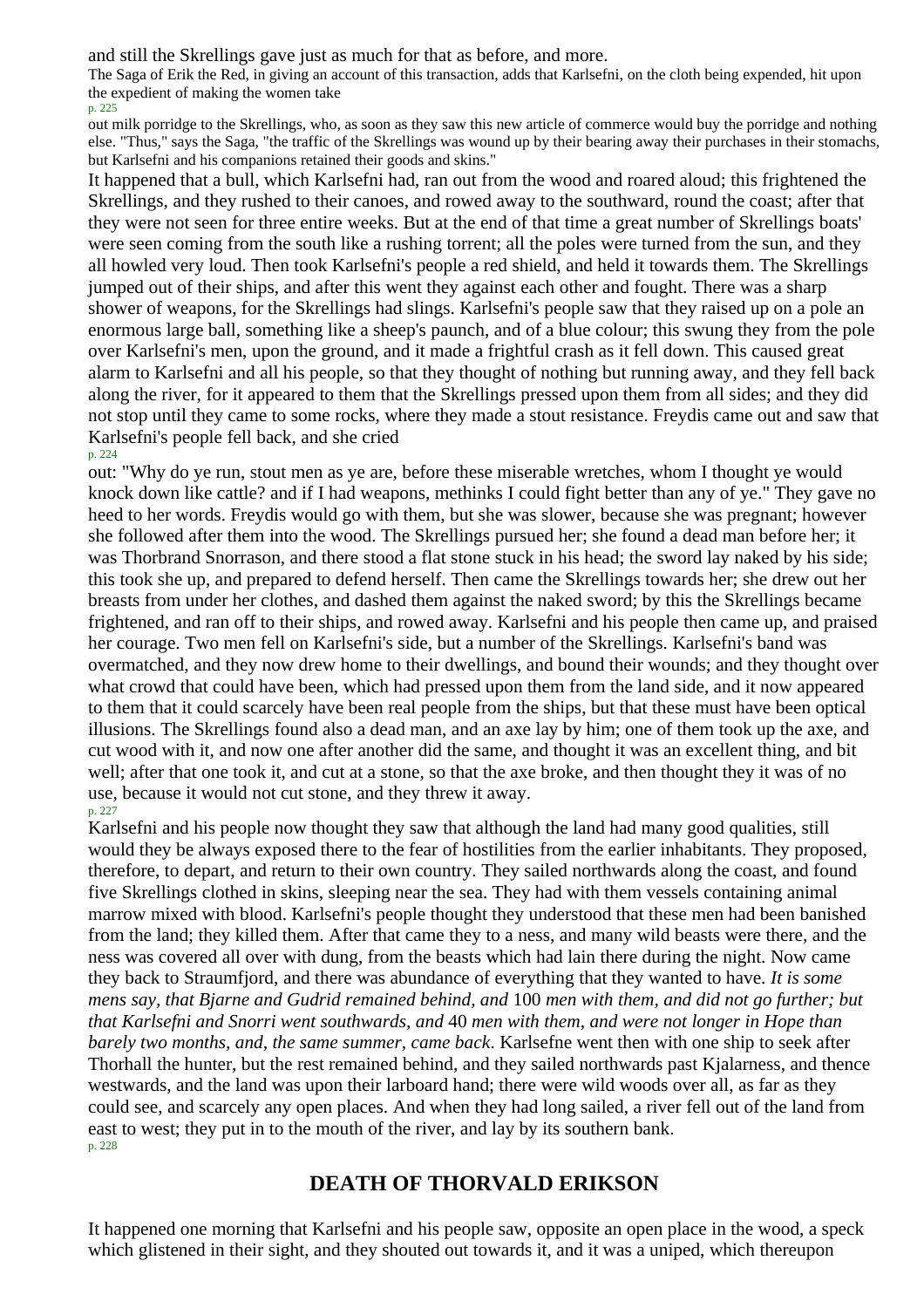hurried down to the bank of the river where they lay. Thorvald Erikson stood at the helm, and the uniped shot an arrow into his bowels. Thorvald drew out the arrow, and said: "It has killed me!--to a fruitful land have we come, but hardly shall we enjoy any benefit from it." Thorvald soon after died of this wound. Upon this the uniped ran away to. the northward; Karlsefni and his people went after him, and saw him now and then, and the last time they saw him, he ran out into a bay.

They drew off then, and to the northward, and thought they saw the country of the unipeds, they would not expose their people any longer. They looked upon the mountain range that was at Hope; and that which they now found, as all one, and it also appeared to be equal length from Straumfjord to both places. The third winter were they in Straumfjord. They now became much divided by party feeling, and the women were the cause of it, for those who, were unmarried would injure those that were married, and hence arose great disturbance. There was born the first autumn, Snorri, Karlsefni's son, and he was three years old when they went away. When they sailed from Vinland they had a south wind, and came then to Markland, and found there five Skrælings, and one was bearded; two were females, and two p. 229

boys; they took the boys, but the others escaped, and the Skrellings sank down in the ground. These two boys took they with them; they taught them the language, and they were baptized. They called their mother Vathelldi and their father Uvæge. They said that two kings ruled over the Skrellings, and that one of them was hight Avalldania, but the other Valldidida. They said that no houses were there; people lay in caves or in holes. They said there was a land on the other side, just opposite their country, where people lived who wore white clothes, and carried poles before them, and to these were fastened flags, and they shouted loud; and people think that this was White-man's-Land, or Great Ireland.

Bjarne Grimolfson was driven with his ship into the Irish ocean, and they came into a worm-sea, and straightway began the ship to sink under them. They had a boat which was smeared with seal oil, for the sea-worms do not attack that; they went into the boat, and then saw that it could not hold them all; then said Bjarne: "Since the boat cannot give room to more than the half of our men, it is my counsel that lots should be drawn, for those to go in the boat, for it shall not be according to rank." This thought they all so high-minded an offer that no one would speak against it; they then did so that lots were drawn, and it fell upon Bjarne to go, in the boat, and the half of the men with him, for the boat had not room for more. But when they had gotten into the boat, then said an Icelandic man, who was in the ship, and had come with Bjarne from Iceland: "Dost thou intend, Bjarne, to separate from me here?" Bjarne answered: p. 230

[paragraph continues] "So it turns, out." Then said the other: "Very different was thy promise to, my father, when I went with thee from Iceland, than thus to abandon me, for thou said'st that we should both share the same fate." Bjarne replied: "It shall not be thus; go thou down into, the boat, and I will go up into the ship, since I see that thou art so desirous to live." Then went Bjarne up into the ship, but this man down into the boat, and after that continued they their voyage, until they came to Dublin in Ireland, and told there these things; but it is most people's belief that Bjarne and his companions were lost in the worm-sea, for nothing was heard of them since that time.

# **POSTERITY OP KARLSEFNI AND THURID HIS WIFE.**

The next summer went Karlsefni to Iceland, and Gudrid with him, and he went home to Reynisness. His mother thought that he had made a bad match, and therefore was Gudrid not at home the first winter. But when she observed that Gudrid was a distinguished woman, went she home, and they agreed very well together. The daughter of Snorri Karlsefnesson was Hallfrid, mother to Bishop Thorlak Runolfson. They had a son who Thorbjorn hight, his daughter hight Thorunn, mother to Bishop Bjorn. Thorgeir hight the son of Snorri Karlsefnesson, father to Yngvild, mother of Bishop Brand the first. A daughter of Snorri Karlsefnesson was also Steinum, who, married Einar, son of Grundarketil, son of Thorvald Krok, the son of Thorer, of Espihol; their son was Thorstein Ranglatr; he was p. 231

father to Gudrun, who married Jorund of Keldum; their daughter was Halla, mother to Flose, father of Valgerde, mother of Herr Erlend Sterka, father of Herr Hauk the Lagman. Another daughter of Flose was Thordis, mother of Fru Ingigerd the rich; her daughter was Fru Hallbera, Abbess of Stad at Reinisness. Many other great men in Iceland are descended from Karlsefni and Thurid, who are not here mentioned. God be with us! Amen!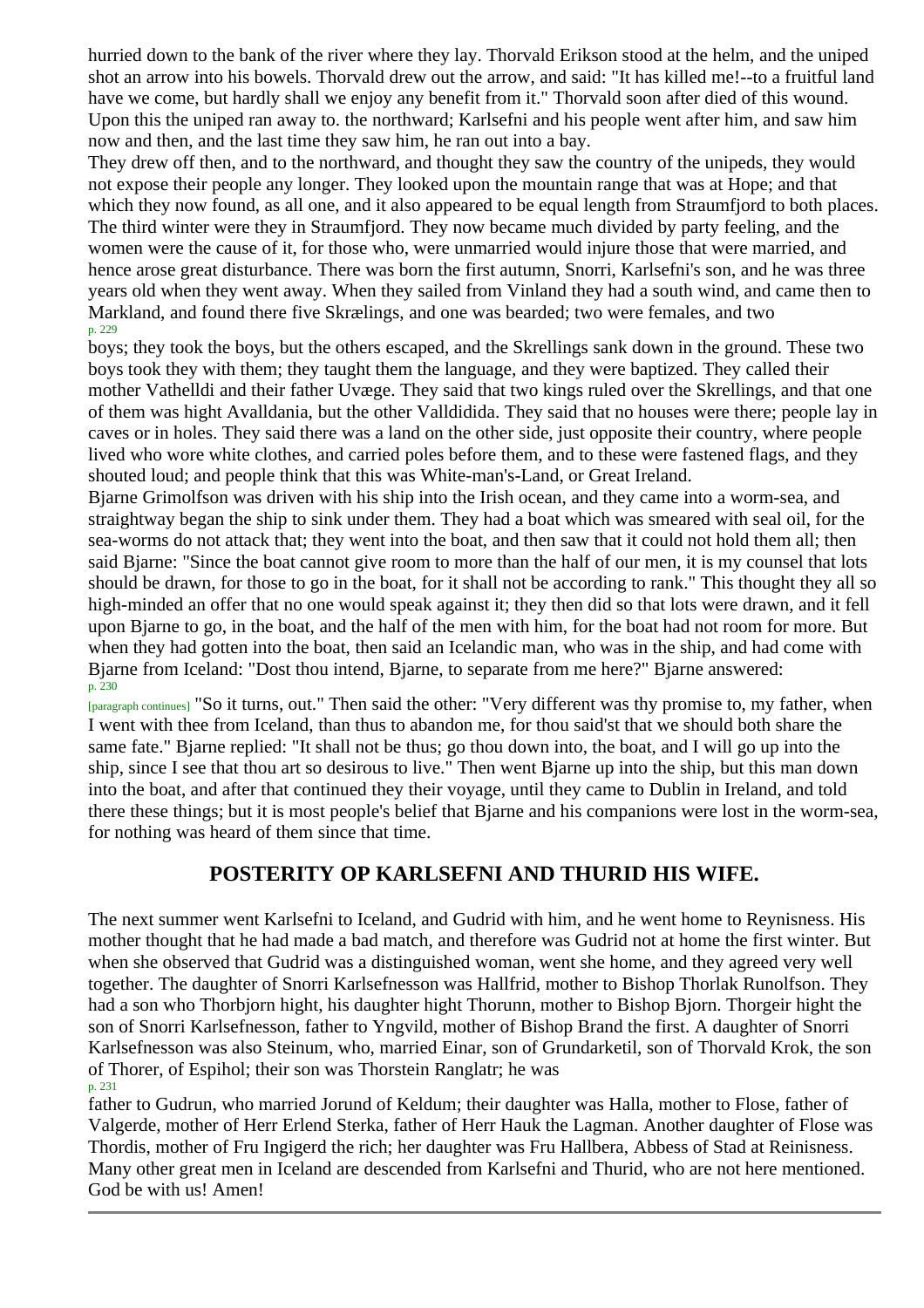# **Footnotes**

216:1 The word "hight" means name so that the sentence may be read: "A man named Thord, who lived at Hofda," etc.

217:1 Bondi, a householder.

218:1 The daughter of Thorbjorn is sometimes called Thurid and sometimes Gudrid, in this narrative; and the Editor thinks it probable that she was called by the former name during childhood, but that,

afterwards, for religious reasons, the pagan name (derived from the God Thor) was laid aside, and that of Gudrid adopted in its place.

219:1 Here is again evidently some confusion of names, as Thorvald Erikson's death has been previously related in the Saga of Erik the Red, and Karlsefni was now married to his widow Gudrid; it seems probable that some other Thorvald accompanied Karlsefne on this voyage.

219:2 Literally "40 men and a hundred" [40 manna oh hundrad] but the great or long hundred must be understood, consisting of 12 decades, or 120. Antiq. Amer. p. 137, note *b*. Thus Tegner, describing the drinking hall of Frithiof: Not five hundred men (though ten twelves you count to the hundred), could fill that wide hall, when they gathered to banquet at Yule.

219:3 The whole of the northern coast of America, west of Greenland, was called by the ancient Icelandic geographers *Helluland it Mikla*, or Great Helluland; and the island of Newfoundland simply Helluland, or *Litla Helluland*.

220:1 Hveitiax nysaid. This was, no doubt, the maize or Indian corn,--the "fruges non seminatas" of Adam of Bremen,--which, as well as beans, pumpkins, and squashes, were found growing in the State of Massachusetts, when first visited by the whites.

# **VOYAGE OF FREYDIS, HELGI AND FINNBOGI.**

## A. D. 1011.

# FREYDIS CAUSES THE BROTHERS TO BE KILLED. [1](http://www.sacred-texts.com/neu/nda/#fn_34)

Now began people again to talk about expeditions to Vinland, for voyages thereto appeared both profitable and honourable. The same summer that Karlsefni came from Vinland, came also a ship from Norway to Greenland; this ship steered two brothers, Helgi and Finnbogi, and they remained for the winter in Greenland. These brothers were Icelanders by descent, and from Austfjord. It is now to be told that Freydis, Erik's daughter, went from her home at Garde to the brothers Helgi and Finnbogi, and bade them that they should sail to Vinland with their vessels, and go halves with her in all the profits which might be there made. To this p. 232

they agreed. Then went she to Leif her brother, and begged him to give her the houses, which he had caused to be built in Vinland; but he answered the same as before, that he would lend the houses, but not give them. So was it settled between the brothers and Freydis, that each should have thirty fighting men in the ship, besides women. But Freydis broke this agreement, and had five men more, and hid them; so that the brothers knew not of it before they came to Vinland. Now sailed they into the sea, and had before arranged that they should keep together, if it could so be, and there was little difference, but still came the brothers somewhat before, and had taken up their effects to Leif's houses. But when Freydis came to land, then cleared they out their ships, and bore up their goods to the house. Then said Freydis: "Why bring ye in your things here?" "Because we believed," said they, "that the whole agreement should stand good between us." "To me lent Leif the houses," quoth she, "and not to you." Then said Helgi: "In malice are we brothers easily excelled by thee." Now took they out their goods, and made a separate building, and set that building further from the strand, on the edge of a lake, and put all around in good order; but Freydis had trees cut down for her ship's loading. Now began winter, and the brothers proposed to set up sports, and have some amusement. So was done for a time, until evil reports and discord sprung up amongst them, and there was an end of the sports, and nobody came from the one house to the other, and so it went on for a long time during the winter. It happened one morning early that Freydis p. 233

got up from her bed, and dressed herself, but took no shoes or stockings, and the weather was such that much dew had fallen. She took her husband's cloak, and put it on, and then went to the brothers' house, and to the door; but a man had gone out a little before, and left the door half open. She opened the door,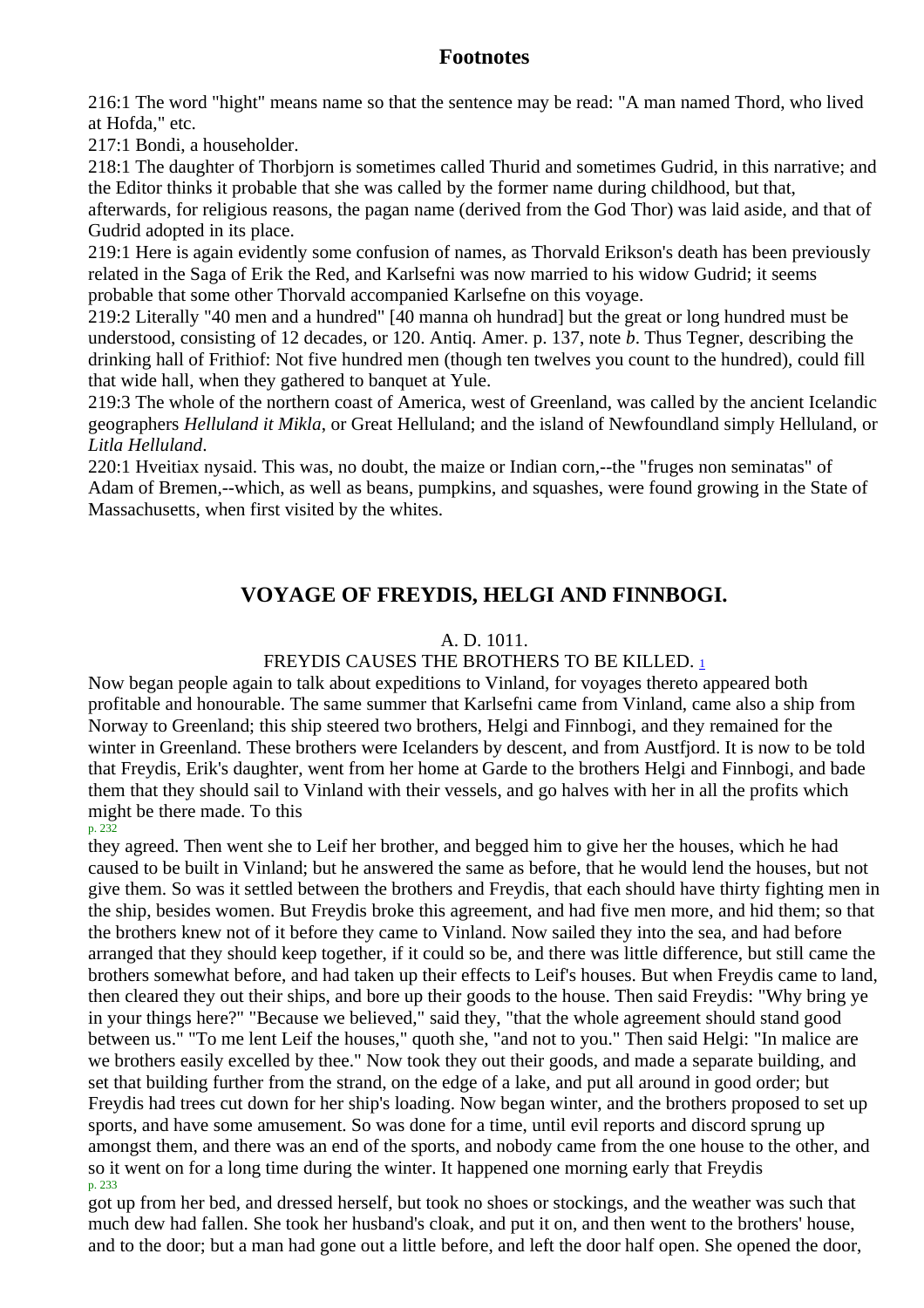and stood a little time in the opening, and was silent; but Finnbogi lay inside the house, and was awake, and said: "What wilt thou here, Freydis?" She said: "I wish that thou wouldest get up, and go out with me, for I will speak with thee." He did so; they went to a tree that lay near the dwellings, and sat down there. "How art thou satisfied here?" said she; he answered: "Well think I of the land's fruitfulness, but ill do I think of the discord that has sprung up betwixt us, for it appears to me that no cause has been given." "Thou sayest as it is," said she, "and so think I; but my business here with thee, is that I wish to change ships with thy brother, ye have a larger ship than I, and it is my wish to go from hence." "That must I agree to," said he, "if such is thy wish." Now with that they separated; she went home, and Finnbogi to his bed. She got into the bed with cold feet, and thereby woke Thorvard, and he asked why she was so cold and wet. She answered, with much vehemence: "I was gone," said she, "to the brothers, to make a bargain with them about their ship, for I wished to buy the large ship; but they took it so ill that they beat me, and used me shamefully; but thou! miserable man! wilt surely, neither avenge my disgrace nor thine own, and it is easy to see that I am no longer in Greenland, and p. 234

[paragraph continues] I will separate from thee if thou avengest not this." And now could he no longer withstand her reproaches, and bade his men to get up, with all speed, and take their arms; and so did they, and went straightway to the brothers' house, and went in, and fell upon them sleeping, and then took and bound them, and thus led out one after the other; but Freydis had each of them killed as he came out. Now were all the men there killed, and only women remained, and them would no one kill. Then said Freydis: "Give me an axe!" So was done; upon which she killed the five women that were there, and did not stop until they were all dead. Now they went back to their house after this evil work, and Freydis did not appear otherwise than as if she had done well, and spoke thus to her people: "If it be permitted us to come again to Greenland," said she, "I will take the life of that man who tells of this business; now should we say this, that they remained behind when we went away." Now early in the spring made they ready the ship that had belonged to the brothers, and loaded it with all the best things they could get, and the ship could carry. After that they put to sea, and had a quick voyage, and came to Eriksfjord with the ship early in the summer. Now Karlsefni was there, and had his ship quite ready for sea, and waited for a fair wind; and it is generally said, that no richer ship has ever gone from Greenland than that which he steered. p. 235

## **OF FREYDIS.**

Freydis repaired now to her dwelling, which, in the meantime, had stood uninjured; she gave great gifts to all her companions, that they should conceal her misdeeds and sat down now in her house. All were not, however, so mindful of their promises to conceal their crimes and wickedness but that it came out at last. Now finally it reached the ears of Leif, her brother, and he thought very ill of the business. Then took Leif three men of Freydis's band. and tortured them to confess the whole occurrence, and all their statements agreed. "I like not," said Leif, "to do that to Freydis, my sister, which she has deserved, but this I will predict, that thy posterity will never thrive." Now the consequence was, that no one, from that time thought otherwise than ill of them.

Now must we begin from the time when Karlsefni got ready his ship, and put to sea; he had a prosperous voyage, and came safe and sound to Norway, and remained there for the winter and sold his goods, and both he and his wife were held in great honor by the most respectable men in Norway. But the spring after, fitted he out his ship for Iceland; and when he was all ready, and his ship lay at the bridge waiting for a fair wind, then came there a southern to him, who was from Bremen in Saxony, and wanted to buy from Karlsefni his house broom. "I will not sell it," said he. "I will give thee a half mark gold for it," said the German. Karlsefni thought this was a good offer, and they closed the bargain. The southern went off with the house

### p. 236

broom, but Karlsefni knew not what wood it was; but that was mausur, brought from Vinland. Now Karlsefni put to sea, and came with his ship to Skagafjord, on the northern coast, and there was the ship laid up for the winter. But in spring bought he Glaumbæland, and fixed his dwelling there, and lived there, and was a highly respected man, and from him and Gudrid his wife has sprung a numerous and distinguished race. And when Karlsefni was dead, took Gudrid the management of the house with her son Snorri, who was born in Vinland. But when Snorri was married, then went Gudrid abroad, and travelled southwards, and came back again to the house of Snorri her son, and then had he caused a church to be built at Glaumbæ. After this, became Gudrid a nun and recluse, and remained so whilst she lived. Snorri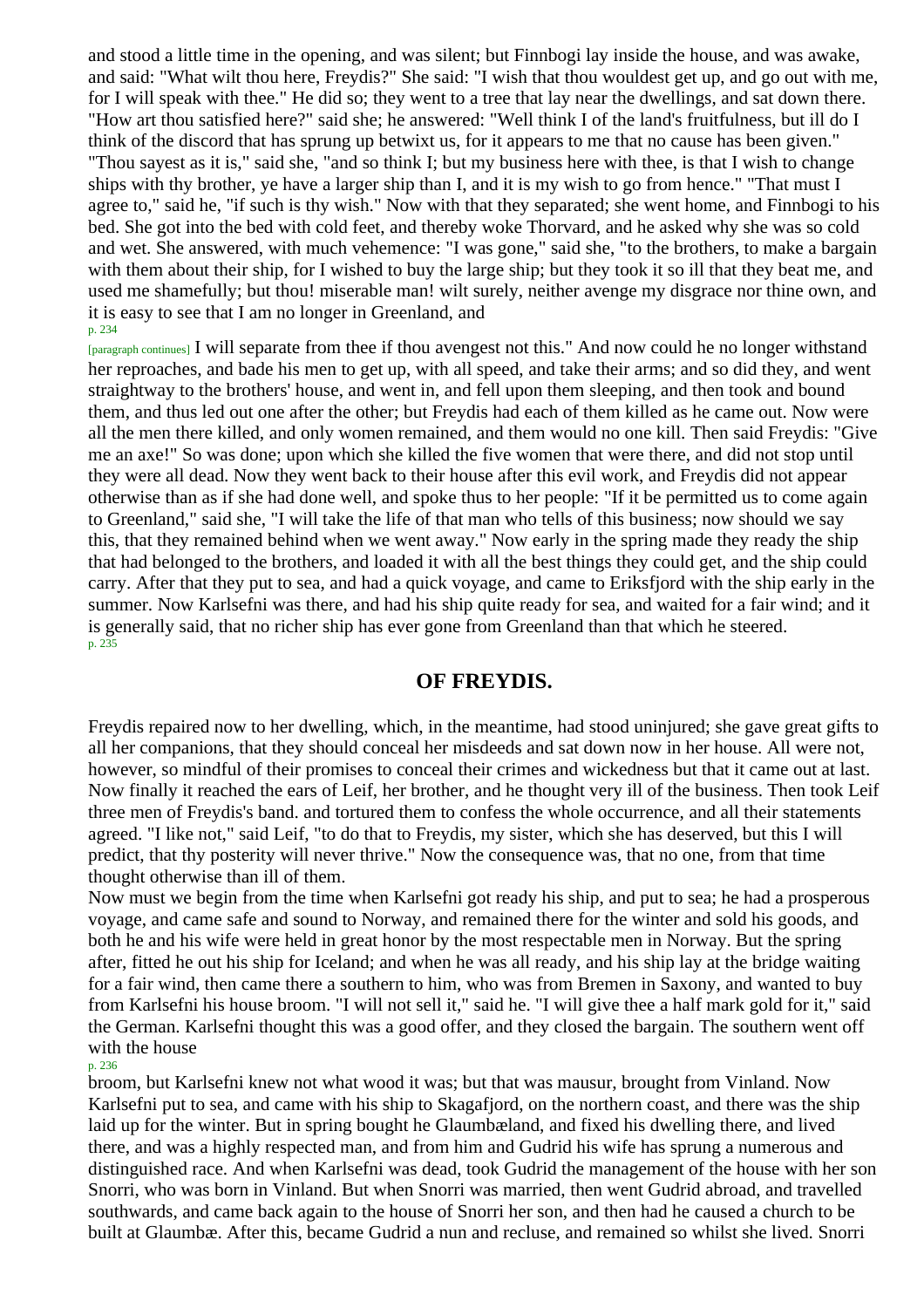had a son who Thorgeir hight; he was father to Ingveld, mother of Bishop Brand. The daughter of Snorri Karlsefnesson hight Hallfrid; she was mother to Runolf, father to Bishop Thorlak. Bjorn hight a son of Karlsefni and Gudrid; he was father to Thorunn, mother of Bishop Bjarn. A numerous race are descended from Karlsefni, and distinguished men; and Karlsefni has accurately related to all men the occurrences on all these voyages, of which somewhat is now recited here.

### **Footnotes**

231:1 This narrative is contained in the Saga of Erik the Red (Antiq. Amer. p. 65, seq.) but has been transferred to this place, as well to make the chronological order of the various voyages more perspicuous, as on account of the further particulars relating to Karlsefni and Gudrid, with which it concludes.

p. 237

## **GEOGRAPHICAL NOTICES IN ANCIENT ICELANDIC MSS.**

### B.--FRAGMENT OF VELLUM CODEX, No. 192.

Supposed to have been written about the end of the 14th Century.

NEXT to Denmark is the lesser Sweden, then is Oeland, then Gottland, then Helsingeland, then Vermeland, and the two Kvendlands, which lie to the north of Bjarmeland. From Bjarmeland stretches uninhabited land towards the north, until Greenland begins. South of Greenland is Helluland; next lies Markland; thence it is not far to Vinland the Good, which some think goes out from Africa; and if it be so, the sea must run in between Vinland and Markland. It is related that Thorfinn Karlsefni cut wood here to ornament his house, and went afterwards to seek out Vinland the Good, and came there, where they thought the land was, but did not effect the knowledge of it, and gained none of the riches of the land. Leif the Lucky first discovered Vinland, and then be met some merchants in distress, at sea, and by God's mercy saved their lives; and he introduced Christianity into Greenland, and it spread itself there, so that a Bishop's seat was established in the place called Gardar. England and Scotland are an island, and yet each is a kingdom for itself. Ireland is a great island. Iceland is also a great island north of Ireland. These countries are all in that part of the world which is called Europe. p. 238

# **C. GRIPLA. <sup>1</sup>**

### Codex No. 115.

Bavaria is bounded by Saxony; Saxony is bounded by Holstein, then comes Denmark; the sea flows through the eastern countries. Sweden lies to the east of Denmark, Norway to the north; Finmark north of Norway; thence stretches the land out to the north-east and east, until you come to Bjarmeland; this land is tributary to Gardarige. From Bjarmeland lie uninhabited places all northward to that land which is called Greenland, [*which, however, the Greenlanders do not confirm, but believe to have observed that it is otherwise, both from drift timber, which it is known is cut down by men, and also from Reindeer, which have marks upon the ears, or bands upon the horns, likewise from sheep, which stray thither, of which there now are remains in Norway, for one head hangs in Throndhjem, another in Bergen, and many more besides are to be found*.] But there are bays, and the land stretches out toward the southwest; there are Jokels and Fjords; there lie islands out before the Jokels; one of the Jokels cannot be explored; to the other is half a month's sail, to the third a week's sail; this is nearest to the settlement hight Hvidserk; thence stretches the land toward the north; but he who wishes not to miss the settlement, steers to the south-west. Gardar hight the Bishop's seat at the bottom of Eriksfjord; there is a p. 239

church dedicated to the holy Nicholas; XII churches are upon Greenland in the eastern settlement, IIII in the western.

Now is to be told what lies opposite Greenland, out from the bay, which was before named: Furdustrandir hight a land; there are so strong frosts that it is not habitable, so far as one knows; south from thence is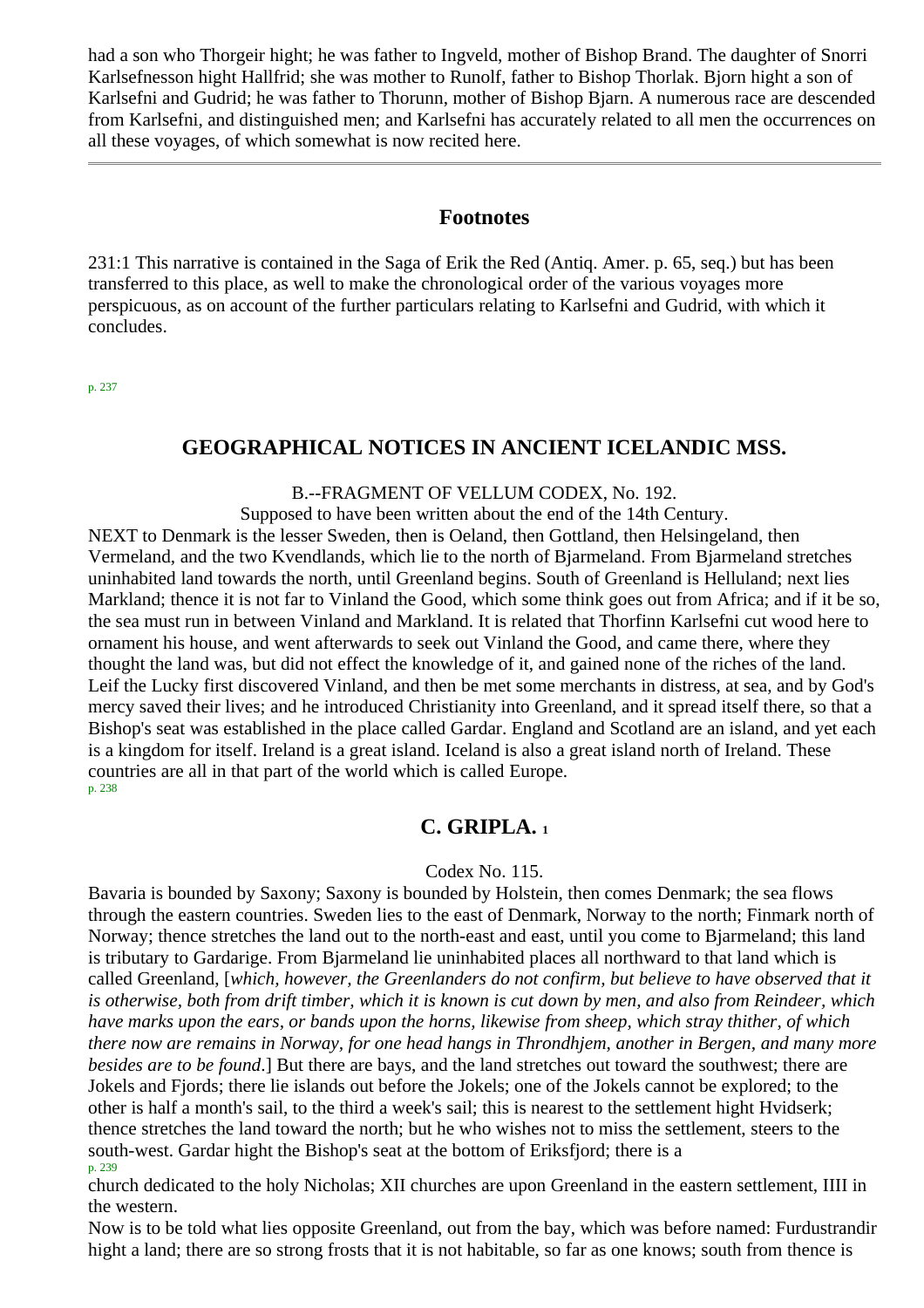Helluland, which is called Skrellingsland; from thence it is not far to Vinland the Good, which some think goes out from Africa; between Vinland and Greenland is Ginnungagap, which flows from the sea called Mare oceanum, and surrounds the whole earth [*Hæc verbotenus Gripla*.]

## **Footnotes**

238:1 This remarkable geographical fragment is contained in the celebrated Greenlandic collection of Bjorn Johnson, and was evidently written before the time of Columbus. The name is supposed to be derived from the word *gripa*, to snatch, the collection being of a miscellaneous character. Antiq. Amer. pp. 280-1.

# **MONUMENTS AND INSCRIPTIONS.**

## THE DIGHTON WRITING ROCK.

Some remarkable monuments and inscriptions have been found on the eastern shores of North America, which bear testimony to the voyages and settlements recorded in the preceding narratives, and complete the, mass of evidence that has been so ably brought forward by Professor Rafn, upon this interesting subject. The Rhode Island Historical Society have applied themselves to the examination of these remains, with a degree of zeal and ability worthy of the occasion, and details of high interest and value have been made known to the corresponding Danish members, through the medium of the distinguished American secretary, Dr. Webb. From these communications it appears that in the western part p. 240

of the county of Bristol in the State of Massachusetts may still be seen numerous and extensive mounds, similar to the tumuli that are so often met with in Scandinavia, Tartary, and Russia; "also the remains of fortifications that must have required for their construction a degree of industry, labour, and skill, as well as an advancement in the arts, that never characterized any of the Indian tribes. Various articles of pottery are found in them, with the method of manufacturing which they were entirely unacquainted. But above all, many rocks, inscribed with unknown characters, apparently of very ancient origin, have been discovered scattered through different parts of the country: rocks, the constituent parts of which are such as to render it almost impossible to engrave on them such writings without the aid of iron, or other hard metallic instrument. The Indians were ignorant of the existence of these rocks; and the manner of working with iron they learned from the Europeans, after the settlement of the country by the English." Of such remains, the most important that has yet been discovered is the Assonet rock, or "Dighton writing rock," which is thus described in the Report of a Committee that was appointed by the Rhode Island Historical Society, to examine and report upon this remarkable stone, and who visited it in the month of February, 1830--

"It is situated six and a half miles south of Taunton, on the east side of Taunton river, a few feet from the shore, and on the west side of Assonet neck, in the town of Berkely, county of Bristol, and Commonwealth of

p. 241

[paragraph continues] Massachusetts; although, probably from the fact of its being generally visited from the other side of the river, which is in Dighton, it has always been known by the name of the 'Dighton Writing Rock.' It faces northwest, towards the bed of the river, and is covered by the water two or three feet at the highest, and is left ten or twelve feet from it at the lowest tides: it is also completely immersed twice in twenty-four hours. The rock does not occur *in situ*, but shews indubitable evidence of having occupied the spot where it now rests, since the period of that great and extensive disruption, which was followed by the transportation of immense boulders to, and a deposit of them in places at a vast distance from their original beds. It is a mass of well characterized fine grained *greywacke*. Its true colour, as exhibited by a fresh fracture, is a bluish grey. There is no rock in the immediate neighbourhood that would at all answer as a substitute for the purpose for which the one bearing the inscription was selected, as they are aggregates of the large conglomerate variety. Its face, measured at the base, is eleven feet and a half; and in height, it is a little rising five feet. The upper surface forms, with the horizon, an inclined plane of about sixty degrees. The whole of the face is covered, to, within a few inches of the ground, with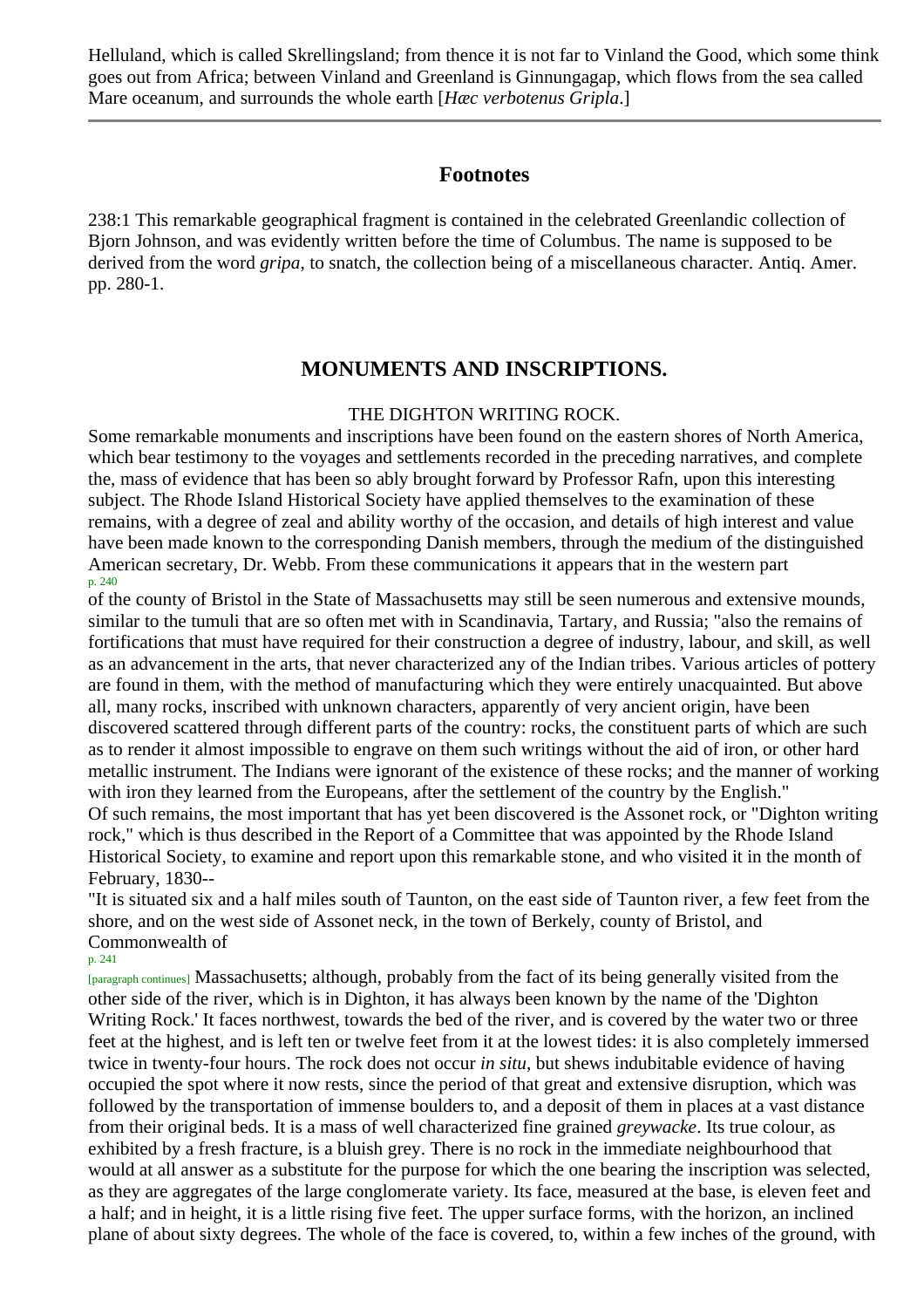unknown hieroglyphics. There appears little or no method in the arrangement of them. The lines are from half an inch to an inch in width; and in depth sometimes one-third of an inch, though generally very superficial. They were, inferring from the rounded elevations, and intervening depressions, picked p. 242

in upon the rock, and not chiselled or smoothly cut out. The marks of human power, and manual labour are indelibly stamped upon it. No one who examines attentively the workmanship, will believe it to have been done by the Indians. Moreover, it is a well attested fact, that nowhere, throughout our wide-spread domain, is there a single instance of their recording, or having recorded, their deeds or history on stone." This remarkable monument had long been an object of interest to American antiquaries, and several drawings and examinations were made of the rock and inscription, at various periods, beginning in the year 1680, but without any satisfactory result; and it remained for Professors Finn Magnusen and Rafn to shew that the whole was a *Runic inscription*, containing various cryptographs, and rude combinations of figures illustrative of the settlements of the Northmen, among which devices may be yet traced the name of THORFINN, and the figures CXXXI. being the number of Karlsefni's associates ([1](http://www.sacred-texts.com/neu/nda/#fn_36)51),  $\frac{1}{2}$  which after the departure of Thorhall, accompanied him to Hope. [2](http://www.sacred-texts.com/neu/nda/#fn_37) p. 243

A perspective representation of this remarkable rock, together with fac-similes of the several drawings that have been made of the inscription, ending with the most recent and accurate, made by the Committee of the Rhode Island Historical Society in 1830, are appended to the Antiquitates Americanæ; and the analogy between these and inscriptions which have been found both in Sweden and Iceland is shewn by contiguous representations of the Scandinavian remains. The same plate contains also the delineation of a curious fragment of metallic *tessera*, found near Dublin, upon which is inscribed a monogram similar to that seen upon the Assonet Rock, as well as the Runic letter  $\underline{b}$  (th), shewing the Scandinavian origin of the fragment, which may be ascribed to the 9th or 10th century.

The Rhode Island Historical Society have also forwarded to Professor Rafn descriptions and delineations of several other remains which bear a striking analogy to that at Dighton; among these the Portsmouth and Tiverton Rocks form interesting subjects for examination and comparison. [1](http://www.sacred-texts.com/neu/nda/#fn_38) p. 244

# **RUNIC STONE AT KINGIKTORSOAK.**

BUT traces of the adventurous spirit, and early voyages of the Northmen are to be found in much higher, and far less inviting latitudes, shewing the progress of their course through regions, which even in the present age of high scientific advancement, and maritime enterprise, have tested, and not unfrequently baffled the skill and hardihood of our most distinguished navigators.

In the year 1824, a remarkable Runic stone was found upon the island of Kingiktorsoak, lying in 72° 55' north latitude and 56° 5' west longitude.

The following is a representation of this remarkable monument which was transported to Copenhagen, and found on examination, to present a complete inscription in Runic characters:--

which in modern Icelandic orthography would run thus --

ELLIGR · SIGVATHS: SON : R · OK : BJANNE : TORTARSON : OK : ENRITHI · ODSSON : LAUKARDAK : IN : FYRIRGAKNDAG HLOTHU ·VARDATE ·OKRYDU :MCXXXV. p. 245

or

Erling Sighvatsson and Biarni Thordarsson, and Eindrid Oddsson, on the seventh day, <sup>1</sup> before the day of Victory, <sup>2</sup> erected these stones, and explored. MCXXXV.

Some doubts have been expressed by Runic scholars as to the signification of the characters representing the date, but the peculiar formation of the Runes, and other unerring indications shew that the inscription cannot be later than the 12th century.

It appears from various Icelandic documents given in Professor Rafn's work, that the Northmen had two principal stations in the Arctic regions, the one called Greipar, lying immediately south of the island of Disco, in Davis' Straits, and the other called Kroksfjardarheidi, situated on the north-side of Lancaster's sound. Their general name for these regions was Nordrsetur, to which vessels were dispatched from Greenland for the purpose of carrying on the operations of hunting and fishing. But voyages of discovery were also made in this direction; and a clear account of such an expedition, undertaken in the year 1266, follows the narratives which have been given in the preceding pages. It is contained in a letter addressed by a clergyman named Halldor, to a brother ecclesiastic named Arnold, who, after having lived in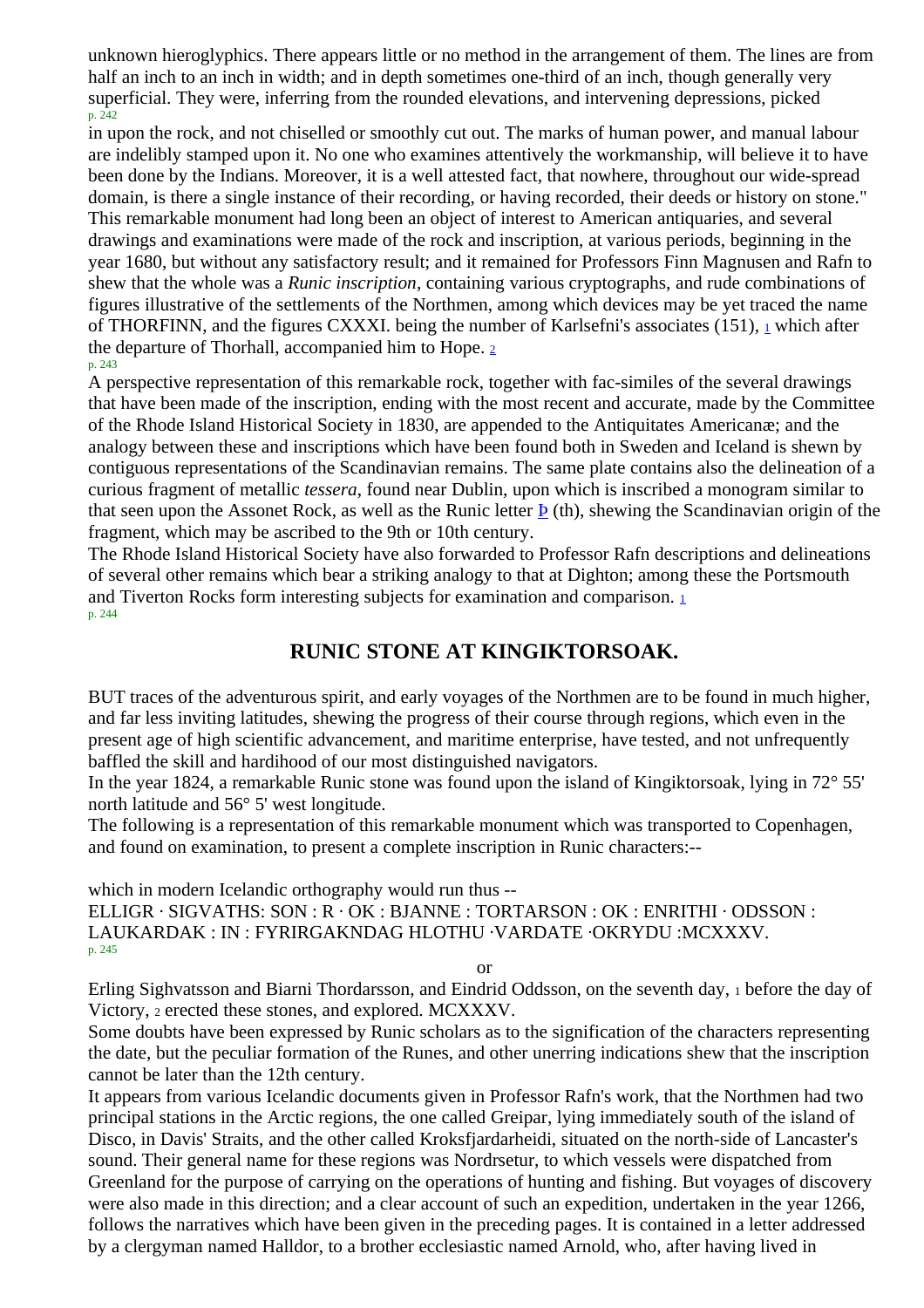Greenland, had become chaplain to king Magnus Lagabæter in Norway; and the voyage appears to have been made under the auspices of some clergymen of the p. 246

[paragraph continues] Bishopric of Gardar in Greenland. The object of the expedition is stated to have been, to explore regions lying more to the northward than those which they had been hitherto accustomed to frequent, consequently further north than Lancaster's sound. They sailed from Kroksfjardarheidi, but meeting with southerly winds, and thick weather, were obliged to let the vessel run before the wind; on the fogs clearing off they described several islands, and saw many seals, whales, and bears. They penetrated into the innermost part of the gulf, and saw icebergs lying to the southward, as far as the eye could reach; they observed traces of the Skrælings having inhabited these regions in former times, but were unable to land, in consequence of the bears. They, therefore, went about, and sailed back for three days, when they again found traces of the Esquimaux, upon some islands lying to the southward of a mountain, which they call Snæfell. After this, on St. James's Day (25th July), they proceeded southwards, a long day's rowing (einn mikin dagrodr). It froze during the night, but the sun was above the horizon both night and day; and "it was not higher when on the meridian than that when a man lay across a six oared boat, towards the gunwale, the shade of that side of the boat which was nearest the sun fell on his face; but at midnight was it as high as at home in the settlement, when it is in the northwest." The expedition afterwards returned to Gardar.

These observations are of course very loose and uncertain; the relative depth of the man's position with regard to the gunwale of the boat, would be necessary in p. 247

order to be able to make anything of the first observation, and the result of the other can only be deduced by presuming the day of the summer solstice to bc implied. This, however, is not an unreasonable supposition, more particularly when we find so many other circumstances corroborative of the locality which is thence determined, and Professor Rafn, proceeding upon this assumption, draws out the following result:--

> "In the 13th century, on the 25th July, the Sun's declination was 17° 54' North Inclination of the Ecliptic, 23° 32'."

If we now assume that the colony, and particularly the episcopal seat of Gardar, was situated on the north side of Igaliko frith, where the ruins of a large church, and of many other buildings, indicate the site of a principal settlement of the ancient colony, consequently in 60° 55' N. lat. then at the summer solstice, the height of the sun there, when in the N. W. was  $3^{\circ}$  40', which is equivalent to the midnight altitude of the sun on St. James's day (25th July) in the parallel of 75° 46'." Now the parallel of 75° 46' north latitude, would fall to the northward of Wellington Channel, the highest latitude reached by Parry in his most favourable expedition in search of a North-west passage; and the description of the land seen, and objects met with on the voyage, corresponds well with the characteristics of these regions, as given by the distinguished English navigator. The Northmen sail from Kroksfjardarheidi, a name implying a frith bounded by barren highlands (heidi), and known to be p. 248

on the north side of Lancaster's sound; this frith must have been of considerable extent, as three days sailing are specifically mentioned in that part of the narrative describing their return;--they descry several islands, and meet with many seals, whales, and bears;--they see icebergs lying to the southward, as far as the eye can reach;--they observe traces of the Esquimaux (Skrælings) in various directions; the sun was above the horizon both night and day, and although in the month of July, it froze during the night. There is little doubt, therefore, that these early explorers of the arctic regions, starting from Lancaster's sound, were driven through Barrow's straits, and Wellington Channel, into the Polar sea, from whence they saw the North Georgian Islands, and where they naturally fell in with a multitude of seals, whales, and bears. It is a startling conclusion, and somewhat mortifying to national pride, to find that these simple navigators of the 13th century, in their humble barks, rivalled the most distinguished arctic explorers of the present day; but however unwilling we may be to admit the evidence of a progress in maritime discovery, which tends to dim the lustre of our own enterprising age, the simple documents in support of these early voyages carry a degree of conviction to the mind which disarms scepticism, and compels us to admit their credibility.

It is a great mistake, however, to suppose that the Northmen of this period were altogether ignorant of astronomical science, and still greater, as some writers have done, to confound them with the Vikings or Pirates p. 249

of a more barbarous age. The discoverers of America were Merchants, their ships were called trading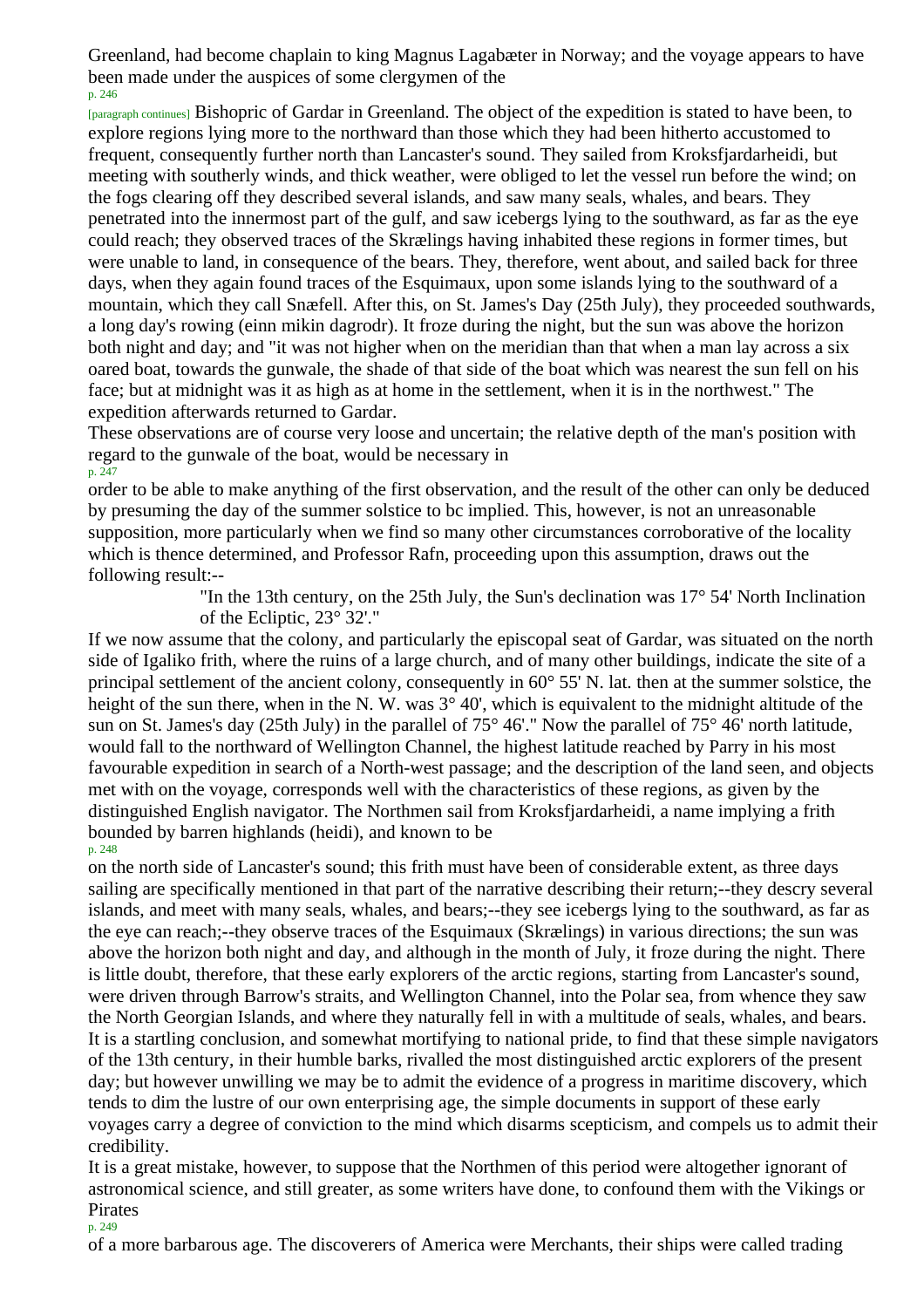ships [Kaupskip]; sea-roving had been almost altogether discontinued by the Northmen before the voyages of Bjarne Herjulfson and the descendants of Erik; and all the expeditions which are related in these Sagas were undertaken either for the purposes of discovering new countries, or making settlements in, or trading with, countries that had been already discovered. In the ancient Icelandic work called Rimbegla, which has been before quoted, many rules are given for the measurement of time, the study of astronomy, geometry, etc., and although these are probably translations or compilations from foreign works, they correspond with what the Icelandic clergy taught their people, after the introduction of Christianity. Among these are found scientific rules for finding the course of the sun, moon, and stars, also the division of time thereon depending; information respecting the astronomical quadrant, and its proper use; different methods for ascertaining the spherical figure of the earth; the longitude and latitude of places, and of calculating their distances from each other; the sun's declination; the earth's magnitude and circumference, the times when the ocean could best be navigated, etc.

Early in the eleventh century (1018-1026) the rich chieftain Raudulf, of Oesterdal, in Norway, taught his son Sigurd the science of computing the course of the sun and moon, and other visible celestial bodies, and particularly to know the stars which mark the lapse of time, that he might be able to ascertain the time both by

# p. 250

day and by night, when neither the sun nor moon was visible. Even in heathen times we have similar accounts of Icelandic chieftains and their sons, nay even of simple peasants, who paid sedulous attention to the motions of the heavenly bodies, in order from thence to ascertain the true lapse of time; also of their belief in astrology, which was intimately connected with old Scandinavian mythology. Olaus Magnus said that in his time (about 1520) it was generally acknowledged in Sweden that the common people in ancient times had more knowledge of the stars than they possessed in his days.

Some idea may be formed of the character and acquirements of the Scandinavian merchants in the 11th and 12th centuries from the Speculum Regale, a work written in the latter period. Here the merchant is exhorted to make himself acquainted with the laws of all countries, especially those regarding commerce and navigation, as well as with foreign languages, particularly the Italian and Latin, which were then in more general use. He was also enjoined to obtain a complete knowledge of the places and motions of the heavenly bodies, the times of the day, the division of the horizon according to the cardinal and minor points, the movement of the sea, the climates, the seasons best adapted for navigation, the equipping and rigging of vessels, arithmetical calculation, etc. Moreover, to distinguish himself by a becoming and decorous way of living, both as to moral conduct, manners, and attire, etc.: and thus it may be safely inferred that the better educated of the northern merchants in the tenth and eleventh centuries were not so inferior p. 251

to their southern neighbours, as may be generally supposed.

The extended voyages and commercial intercourse of the Northmen must have also contributed to the amelioration of their habits and character. From the 8th to the 11th centuries they carried on a more active commerce, and a more extensive maritime communication with foreign countries than any other nation in Europe. Such intercourse appears quite incompatible with that extreme degree of ignorance and barbarity in which so many writers would clothe all their actions and enterprises. England, Ireland, Italy, Sicily, France, Spain--were visited by these daring adventurers; true, in the character, and with the spirit, for the most part, of reckless invaders, but that they should have continued to return from such enterprises without exhibiting some modification of that ferocity, which might be expected to yield to the salutary influence of association with more civilized countries, seems scarcely credible. Their long continued intercourse of more than 200 years, with Ireland alone, a country which in the 8th century enjoyed a European reputation for intellectual eminence,  $\frac{1}{2}$  $\frac{1}{2}$  $\frac{1}{2}$  cannot but have had a beneficial influence upon their character and habits, and we should receive with caution all statements p. 252

upon a subject to which national or religious feeling is likely to have given an exaggerated colouring. Our knowledge of the excesses of the northern invaders is chiefly derived from the evidence of monkish chroniclers, whose Christian faith and feelings were no less outraged by the deeds than the infidelity of the Pagan ravagers, and who, writing in many cases long after the events, would naturally aid defective evidence with a fervid zeal and fertile imagination. The particular periods, also, and tribes to which this brutal ferocity of the Northmen is referred, should he more clearly distinguished. The peaceful Norwegian settlers in Iceland, for instance, in the 9th century were very different from those fierce invaders, who, in the same age, shook the kingdoms of Edmund and of Alfred to their centre, and committed barbarities which have called forth the just animadversions of the distinguished historian of the Anglo-Saxons.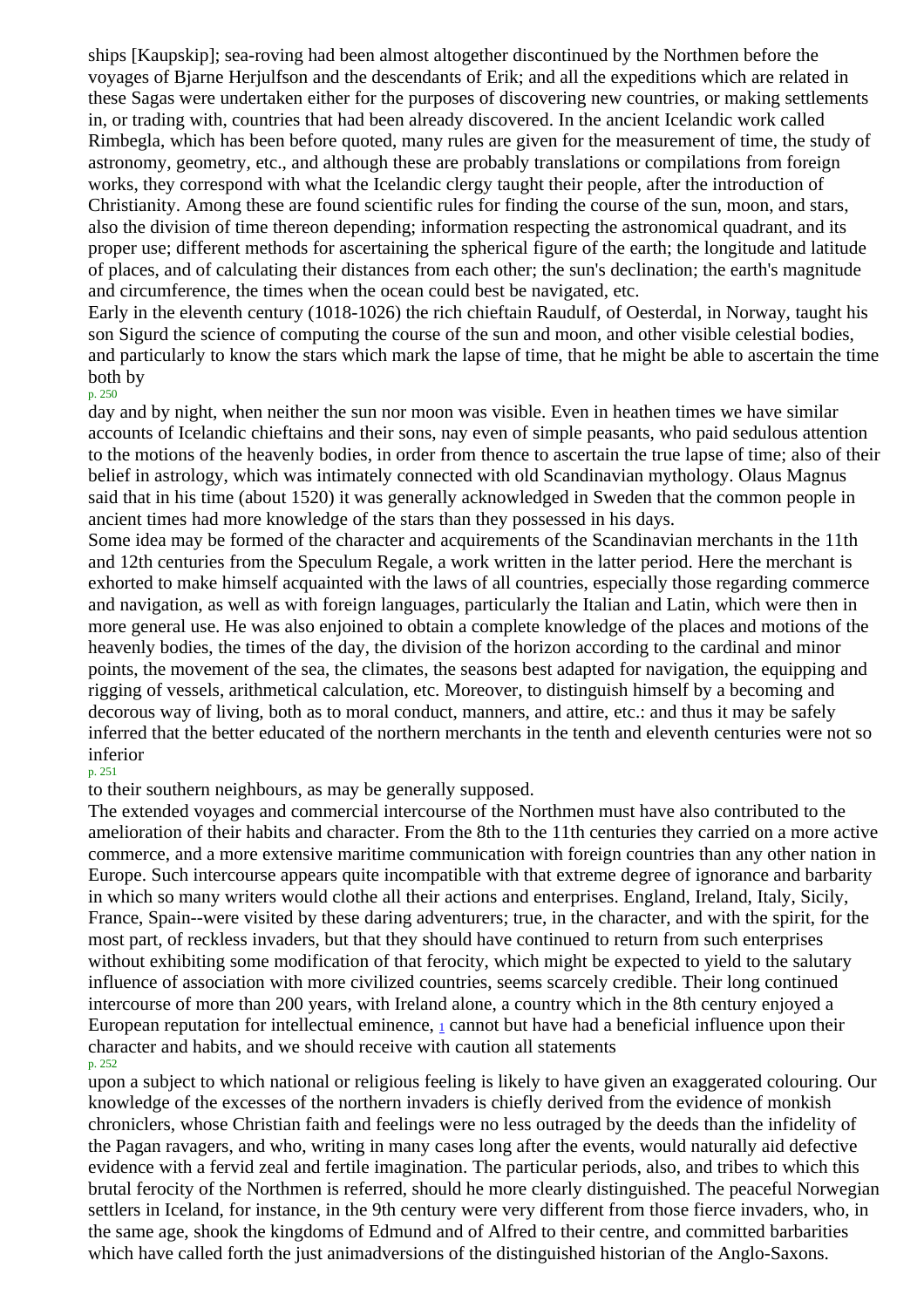Flying from the despotic rule of Harald Haarfager, the Norwegian emigrants sought peace and freedom in a remote and sterile island, where the labours of the field, and the trading intercourse necessary to their isolated position were relieved by the relaxation of innocent domestic reunions, and intellectual pursuits; and although some ardent spirit, greedy of fame or plunder, or stimulated by the more honourable ambition of acquiring knowledge and experience by intercourse with foreign lands, might occasionally join the fierce band of the reckless viking, the voyages of the Icelandic Northmen were almost exclusively confined to trade, or discovery, or the formation of peaceful settlements on those p. 253

shores, which their own enterprise, perseverance, and skill had opened to their connection. It may, perhaps, be urged in disparagement of the early voyagers in the Polar Seas, that the seasons were then more favourable to arctic discoveries than they have been in later ages, and that therefore the difficulties encountered by modern navigators were unknown to their predecessors; but the popular belief of a milder and more genial climate having formerly prevailed in Europe, is not supported by any satisfactory evidence: indeed the opinions of scientific enquirers would lead to a directly opposite conclusion, and there is, at least, every reason to believe that the periodical changes, which so often call forth complaints, and retrospective comparisons from the aged and infirm, respecting the altered condition of the seasons in the present day, were not less frequent or severe in those favoured periods on which their praises are bestowed.

The supposed settlement on the eastern coast of Greenland (Eystribygd), now nearly inaccessible, has tended to give currency to the popular notion of a less rigorous climate prevailing in those regions, at the period of the Icelandic emigration to that coast, but the able and arduous investigation of Captain Graah has dispelled that illusion, and there is now little doubt that the so called *eastern settlement* extended little further than the southeastern point of the Greenland coast, the chief and almost only habitations being seated upon the western shore. Of their remains Captain Graah has given highly interesting and minute descriptions, enabling us from these p. 254

and more recent examinations of several localities on the west coast of Greenland, to trace the vestiges of the old colonies from the most southern fjord at Cape Farewell, up to the neighbourhood of Holsteinborg.

## **Footnotes**

242:1 Twelve decades being reckoned to the hundred, hence, called by the Icelanders and Scandinavians *stort hundrad* (great hundred). Antiq. Amer. p. 385, ante, p. 88, note \*.

242:2 See ante, p. 93. Professor Rafn has gone into an elaborate dissertation upon this inscription, proving by unanswerable arguments its Scandinavian origin. (Antiq. Amer. p. 378, seq.) In this he is fully borne out by the eminent Runologist Finn Magnusen, who shews that the whole of the apparently unmeaning hieroglyphics are illustrative of the Icelandic settlement in Hope:--The well known Runic letter Þ (Th) on the left hand, at once stamps its Scandinavian or Icelandic origin; the combined letters which follow the numerals may be decyphered N. M. the initials of norronir menn (Northmen); the devices above this, represent the shields (p. 95), under which lies a helmet reversed, indicative of peace. The figure below the name may be intended for a bullock, or some domestic animal, illustrative of their daily pursuits,--the outline of a ship is blended with these;--the figures of Gudrid and her child Snorri appear on the right; Karlsefni, protected by a shield from the attacks of the Skrellings, upon the left, while the bows, and missiles of their assailants, more particularly the large ball  $_{p.}$   $_{243}$  mentioned on page 98, are clearly discernible. Altogether the analogy which this inscription presents to those upon well known Runic monuments--the facility with which the various devices may be made to apply to the incidents and circumstances connected with the Icelandic settlement, and the distinct Roman or Latin letters which form the numerals--leave no reasonable doubt as to its being the work of the Northmen. 243:1 Since the publication of the Antiquitates Americanæ, a still further addition to American monuments has been discovered in the neighborhood of Bahia, as appears from a communication made to the Royal Society of Northern Antiquaries by Dr. Lund, one of its members, residing at Lagoa Santa in Brazil:--It appears, on the authority of a Journal published by a Society lately established at Rio Janeiro,

under the name of *Instituto Historico Braziliero*, that the remains of an ancient city, built of hewn stone, have been recently discovered in the neighborhood of Bahia, and that Professor Schuck, one of the members of the Institution, guided by Professor Rafn's work, has deduced from the inscriptions, the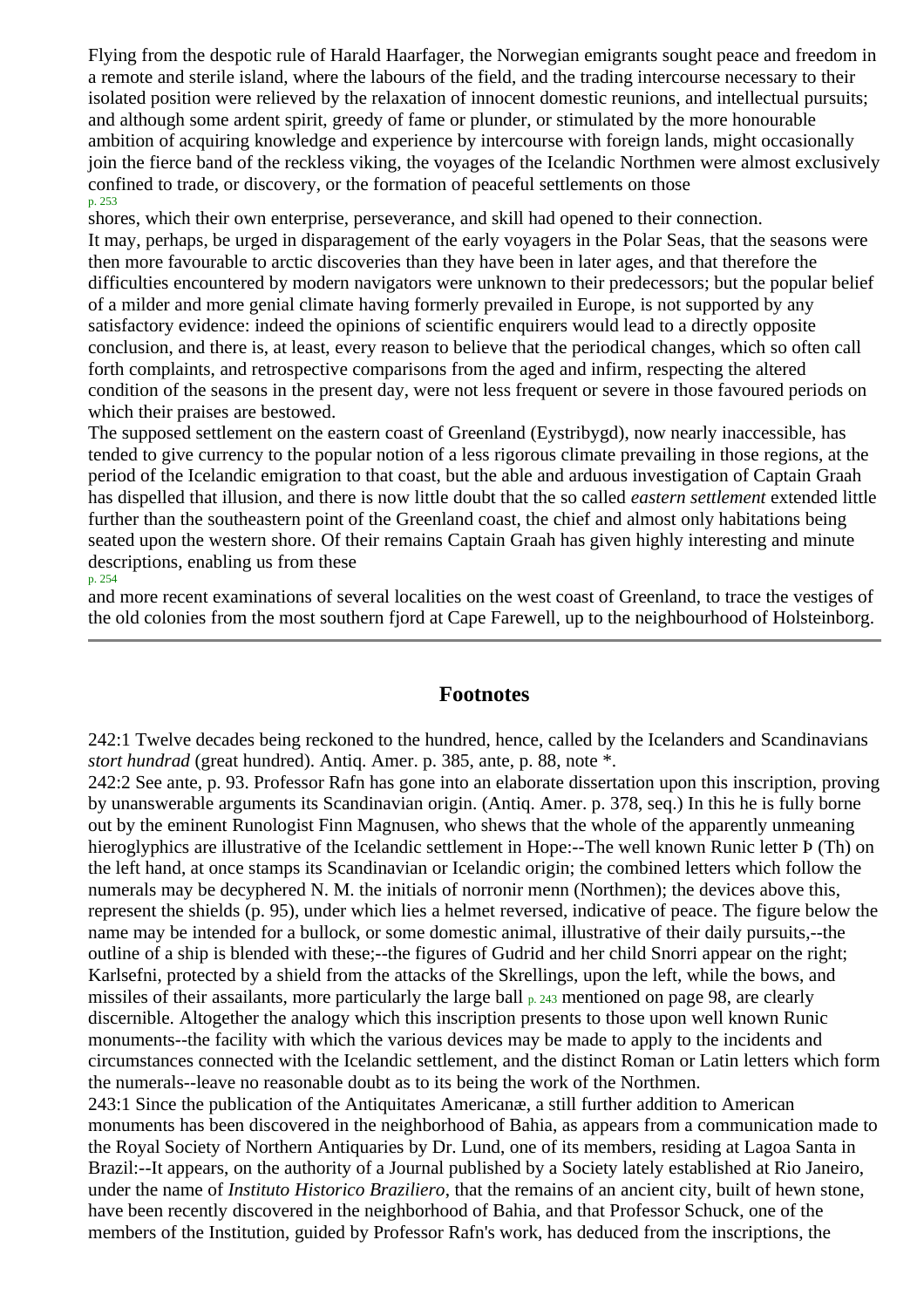Scandinavian origin of these remains. Among the ruins is stated to be a huge column, bearing a remarkable figure, which stretches out the right hand, and points with the fore-finger towards the north pole.

### 245:1 Saturday, Dies Saturni.

245:2 A festival kept by the Northmen previous to the 12th century; it fell on the 25th of April. 251:1 "In the 8th century, indeed, the high reputation of the Irish for scholarship had become established throughout Europe." Moore, Vol. I, p. 289. "As Druidism fell into disrepute, Christian seminaries multiplied . . . Soon after the first foundation, we read of a most noble city and Seminary founded at Clonard near the Boyne. In the days of St. Finanus, A. D. 500, we it *sic* to contain no less than 3000 scholars, among whom were some of the first eminence for piety and learning. Colgan calls it a repository of all knowledge. . . . About the same time, the academy of Ross, called Ross-Ailithri, in the county of Cork, was formed by St. Fachanus, as Ware notes, and Hanmer, in his Chronicle, tells us that here St. Brandan taught the liberal arts. . . . The schools of Clonfert, Bangor, Rathene, Cashel, etc., were not less remarkable . . . ."

## **MINOR NARRATIVES.**

### A. FROM THE HISTORY OF KING OLAF TRYGGVASON. ACCORDING TO THE SECOND VELLUM CODEX, No. 61, Fol. *Supposed to have been copied at the end of the* 14*th or beginning of the* 15*th Century*.

THUS says the holy priest Bede, in the chronicles which he wrote concerning the regions of the earth: that the island which is called Thule in the books, lies so far in the north part of the world, that there came no day in the winter, when the night is longest, and no night in summer, when the day is longest. Therefore think learned men that it is Iceland which is called Thule, for there are many places; in that land, where the sun sets not at night, when the day is longest, and in the same manner, where the sun cannot he seen by day, when the night is longest. But the holy priest Bede died DCCXXXV years after the birth of our Lord Jesus Christ, more than a hundred and twenty years before Iceland was inhabited by the Northmen. But before Iceland was colonized from Norway, men had been there whom the Northmen called Papas. They were Christians; for after them were found Irish books, bells, and croziers, and many other things from whence it could be p. 255

seen that they were Christian men, and had come from the west over the sea: [1](http://www.sacred-texts.com/neu/nda/#fn_42) English books also shew that, in that time, there was intercourse between the two countries.

# **B. FROM THE SCHEDÆ OF ARI FRODE.**

No. 54, Fol.

AT that time was Iceland covered with woods, between the mountains and the shore. Then were here Christian people, whom the Northmen called Papas, but they went afterwards away, because they would not be here amongst heathens; and left after them Irish books, and bells, and croziers, from which could be seen that they were Irishmen. But then began people to travel much here out from Norway, until King Harold forbade it, because it appeared to him that the land had begun to be thinned of inhabitants.

# **C. FROM THE PROLOGUE TO THE LANDNAMABOK.**

No. 53, Fol.

BUT before Iceland was colonized by the Northmen, the men were there whom the Northmen called Papas; they were Christians, and people think that they came from the west over the sea, for there was found after p. 256

them Irish books, and bells, and croziers, and many more things from which it could be seen that they were Westmen; such were found eastwards in Papey, and Papyli; it is also mentioned in English books that in that time, was intercourse between the countries.

The particulars given of Thule by the Irish monk Dicuil, who wrote in the year 825, offer a remarkable confirmation of the Icelandic manuscripts respecting the residence of the Irish ecclesiastics in that region, which, in his work, is evidently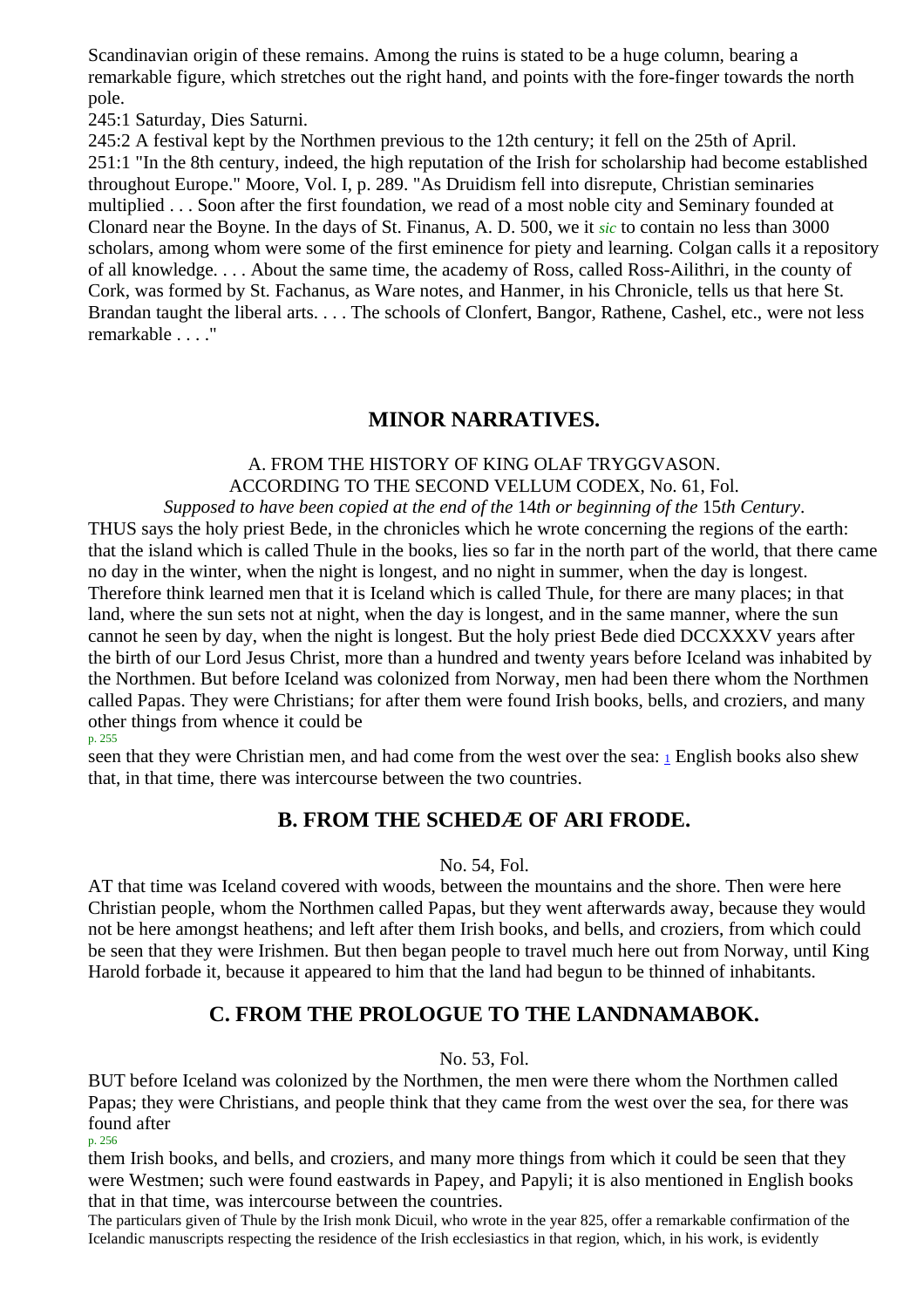identified with Iceland. He speaks of Thule as an uninhabited island, which, however, in his lifetime, about the year 795, had been visited by some monks, *with whom he himself had spoken*, and who had once dwelt upon the island from the first of February to the first of August. They denied the exaggerated statements that had been made by ancient writers respecting the perpetual ice, continued day from the vernal to the autumnal equinox, and corresponding interval of night, but stated that a day's journey further northward, the sea was really frozen, and that with respect to the length of the days and nights, at, and a few days before and after the summer solstice, the sun sank so little below the horizon during the night that one could pursue their ordinary occupations as well as by day-light. The author further describes several islands lying in the north part of the British ocean, and which, with a fair wind, might be reached from the north of Britain in two days and a night; and states that here *nearly a hundred years before*, namely A. D. 725, hermits from Ireland had taken up their abode, but, disturbed by the roving Northmen, had since departed, leaving the place uninhabited. These islands are further described as having upon them a great number of sheep, which circumstance p. 257

leads to the conclusion that they were the Farœ islands, the name of which is known to be derived from the original Icelandic term *Fareyjar* or sheep islands.

# **ARI MARSON'S SOJOURN IN GREAT IRELAND,**

### A. D. 982.

*From the Landnamabok, collated with accounts of the same transactions in Hauksbok*.

ULF the squinter, son of Hogna the white, took all Reykjanes, between Thorkafjord and Hafrafell; he married Bjorg, daughter to Eyvind the Eastman, sister to Helge the lean; their son was Atli the red, who married Thorbjorg, sister to Steinolf the humble; their son was Mar of Holum, who married Thorkatla, daughter of Hergil Neprass; their son was Ari; he was driven by a tempest to White Man's Land, which some call Great Ireland; it lies to the west in the sea, near to Vinland the Good, and VI days' sailing west from Ireland. From thence could Ari not get away, and was there baptized. This story first told Rafn the Limerick merchant, who had long lived at Limerick in Ireland. Thus said [also] Thorkell Gellerson, that Icelanders had stated, who had heard Thorfinn Jarl of the Orkneys relate, that Ari was recognised in White Man's Land, and could not get away from thence, but was there much respected. Ari married Thorgerd daughter to Alf of Dolum, whose sons were Thorgils, Gudleif and Illugi: this is the family of Reykjaness. Jorund hight a son of Ulf the squinter; he married Thorbjorg Knarrarbringa; their daughter was Thjodhild, who married Erik the Red; their son p. 258

[paragraph continues] [was] Leif the Lucky of Greenland. Jorund hight the son of Atli the Red, he married Thordis, daughter of Thorgeir Suda; their daughter was Otkatla, who married Thorgill Kollson. Jorund was also father to Snorri.

## **VOYAGE OF BJORN ASBRANDSON**

TO THE WESTERN HEMISPHERE AND SETTLEMENT IN GREAT IRELAND. A.D. 999. BORK the fat and Thordis Surs daughter had a daughter that Thurid hight, and she was married to, Thorbjorn the fat, who lived at Froda; he was son of Orm the lean, who had taken and cultivated the farm of Froda. Thurid, daughter of Asbrand of Kamb in Breidavik had he formerly married; she was sister to Bjorn Breidvikingahappa, who is hereafter mentioned in the Saga, and to Arnbjorn the strong: her sons by Thorbjorn were Ketill the Champion, Gunnlaug and Hallstein. . . .

Now shall something be told about Snorri Godi, that he took up the process about the murder of Thorbjorn his brother-in-law. He also took his sister home to Helgafell, because there was a report, that Bjorn, son of Asbrand from Kamb, began to come there to inveigle her. . . .

Thorodd, hight a man from Medallfellstrand: an honourable man; he was a great merchant, and owned a trading ship. Thorodd had made a trading voyage westwards to Ireland, to Dublin. At that time had Jarl p. 259

[paragraph continues] Sigurd Lodversson, of the Orkneys, sway to the Hebrides, and all the way westward to Man: he imposed a tribute on the inhabitants of Man, and when they had made peace the Jarl left men behind him to collect the tribute; it was mostly paid in smelted silver; but the Jarl sailed away northwards to the Orkneys. But when they who had waited for the tribute were ready for sailing, they put to sea with a south-west wind; but when they had sailed for a time the wind changed to the south-east and east, and there arose a great storm, and drove them northwards under Ireland, and the ship broke there asunder upon an uninhabited island. And when they had gotten on shore there came, by chance, the Icelander Thorodd, on a voyage from Dublin. The Jarl's men called out to the merchantmen to help them. Thorodd put out a boat, and went into it himself, and when it came up, the Jarl's men begged Thorodd to help them, and offered him money to take them home to Sigurd Jarl in the Orkneys; but Thorodd thought he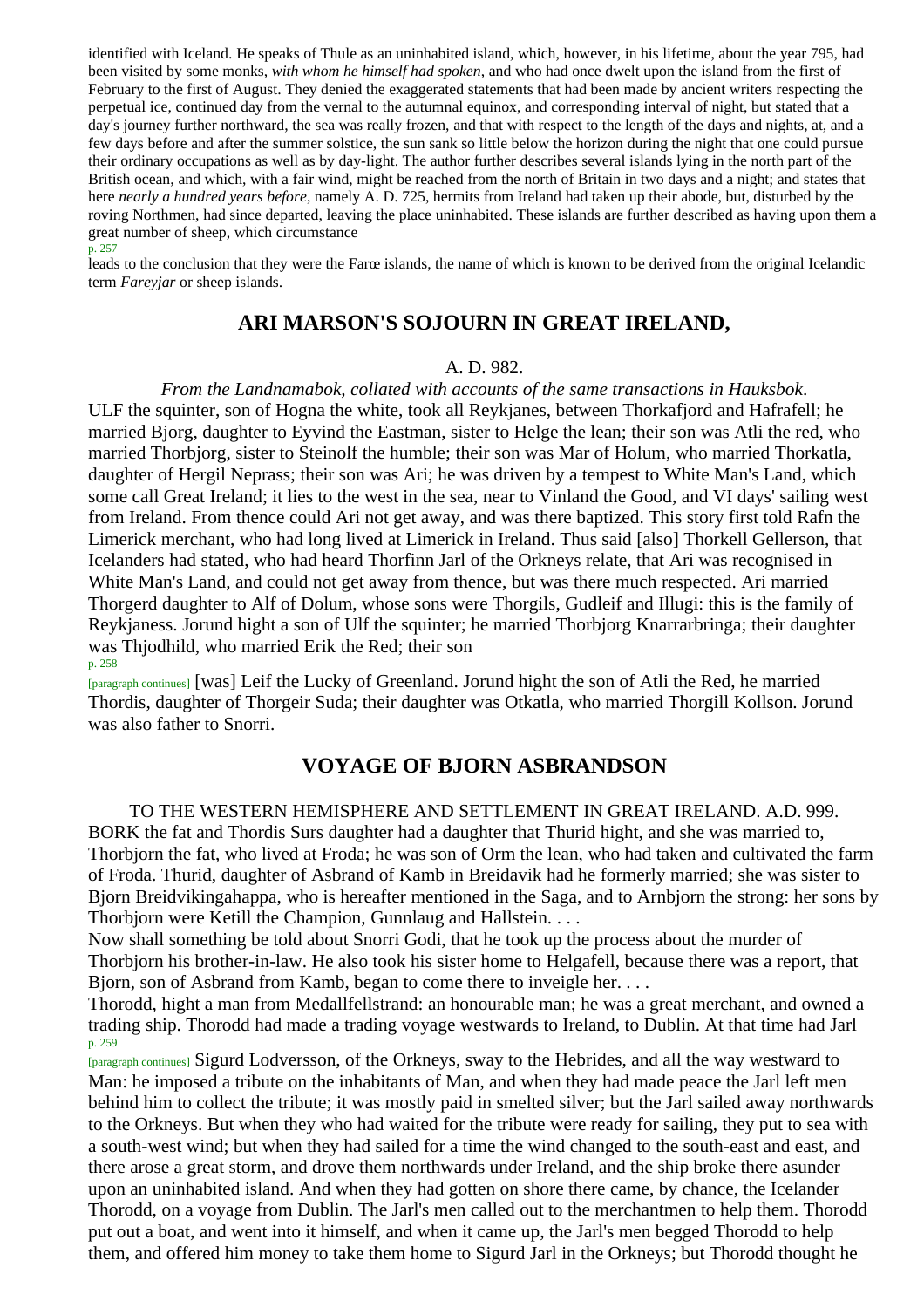could not do that, because he was bound for Iceland; but they pressed him hard, for they thought it concerned their goods and freedom, that they should not be left in Ireland or the Hebrides, where they before had waged war, and it ended so that he sold them the ship's boat, and took therefore a great part of the tribute; they steered then with the boat to the Orkneys; but Thorodd sailed without the boat to Iceland, and came to the south of the land; then steered he westwards, and sailed into Breidafjord, and landed, with all on board, at Dogurdarness, and went in autumn to winter with Snorri Godi at Helgafell; he was since then p. 260

called Thorodd the tribute-buyer. This happened a little after the murder of Thorbjorn the fat. The same winter was at Helgafell Turid the sister to Snorri Godi, whom Thorbjorn the fat had married. Thorodd asked Snorri Godi to give him Thurid his sister in marriage; and because he was rich, and Snorri knew him from a good side, and saw that she required some one to manage her affairs,--with all this together resolved Snorri Godi to give him the woman, and their marriage was held there in the winter at Helgafell. But in the following spring Thorodd betook himself to Froda, and became a good and upright yeoman. But so soon as Thurid came to Froda, began Bjorn Asbrandson to visit there, and there was spread a general report that he and Thurid had unlawful intercourse; then began Thorodd to complain about his visits, but did not object to them seriously. At that time dwelled Thorer Vidlegg at Arnarhvol, and his sons Orn and Val were grown up, and very promising man; they reproached Thorodd for submitting to such disgrace as Bjorn put upon him, and offered Thorodd their assistance, if he would forbid the visits of Bjorn. It happened one time that Bjorn came to Froda, and he sat talking with Thurid. Thorodd used always to sit within when Bjorn was there, but now was he nowhere to be seen. Then said Thurid: "Take care of thy walks, Bjorn, for I suspect that Thorodd thinks to put an end to thy visits here, and it looks to me as if they had gone out to! fall upon thee by the way, and he thinks they will not be met by equal force." "That can well be," said Bjorn, and chaunted this stave:- p. 261

> O! Goddess of the arm-ring gold 1 Let this bright day the longest hold On earth, for now I linger here In my love's arms, but soon must fear These joys will vanish, and her breath Be raised to mourn my early death.

Thereafter took Bjorn his arms, and went away, intending to go home; but when he had gotten up the Digramula, sprang five men upon him; this was Thorodd and two, of his servants, and the sons of Thorer Vidlegg. They seized Bjorn, but he defended himself well and manfully; Thorer's sons pressed in hardest upon him, and wounded him, but he was the death of both of them. After that Thorodd went away with his men, and was a little wounded, but they not. Bjorn went his way until he came home, and went into the room; the woman of the house told a maid servant to attend him; and when she came into the room with a light, then saw she that Bjorn was very bloody; she went then in, and told his father Asbrand that Bjorn was come home bloody; Asbrand went into the room and asked why Bjorn was bloody; "or have you, perhaps, fallen in with Thorodd?" Bjorn answered that so it was. Asbrand then asked how the business had ended. Bjorn chaunted:--

Easier far it is to fondle, In the arms of female fair, (Vidlegg's sons I both have slain) Than with valiant men to wrestle, Or tamely purchased tribute bear.

#### p. 262

Then bound Asbrand his wounds, and he became quite restored. Thorodd begged Snorri Godi to manage the matter about Thorer's sons' murder, and Snorri had it brought before the court of Thorsness; but the sons of Thorlak of Eyra assisted Breidvikinga in this affair, and the upshot was, that Asbrand went security for his son Bjorn, and undertook to pay a fine for the murder. But Bjorn was banished for three years, and went away the same summer. During the same summer Thurid of Froda was delivered of a male child, which received the name of Kjartan; he grew up at Froda, and was soon large and promising. Now when Bjorn had crossed the sea [to Norway], he bent his way southwards to Denmark, and therefrom south to Jomsborg. Then was Palnatoki chief of the Jornsvikings. Bjorn joined their band, and was named Champion. He was in Jomsborg when Styrbjorn the strong took the castle. Bjorn was also with, them in Sweden, when the Jomsvikings aided Styrbjorn; he was also in the battle of Fyrisvall, where Styrbjorn fell, and escaped in the wood with other Jornsvikings. And so long as Palnatoki lived, was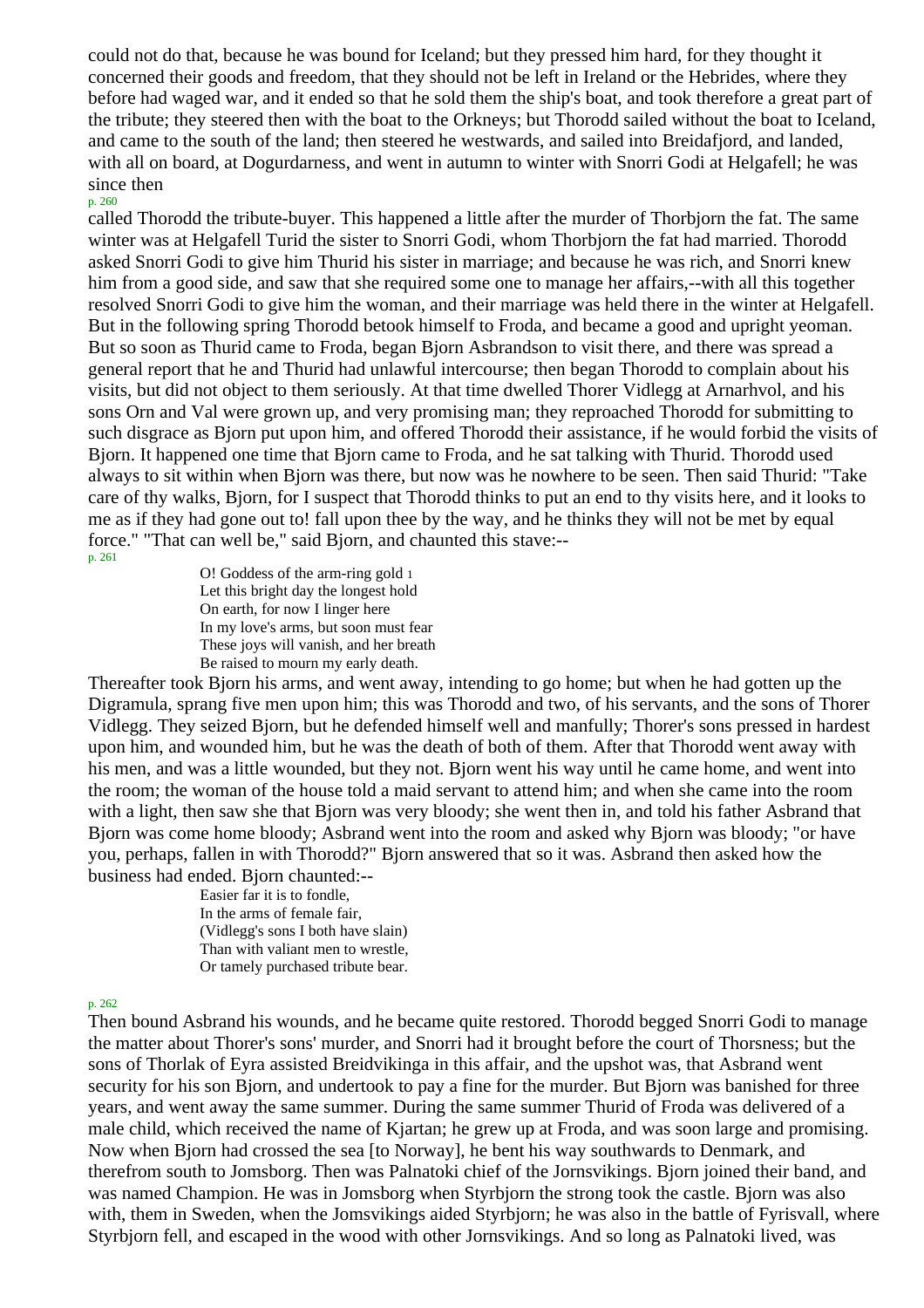Bjorn with him, and was looked upon as a distinguished man, and very brave in all times of trial. . . . The same summer came the brothers Bjorn and Arnbjorn out to, Iceland, to Raunhafnarsos. Bjorn was afterwards called the Champion of Breidavik. Arnbjorn had brought much money out with him, and immediately, the same summer that he came, bought land at Bakke in Raunhofn. Arnbjorn made no display, and p. 263

spoke little on most occasions, but was, however, in all respects, a very able man. Bjorn, his brother, was, on the other hand, very pompous, when he came to the country, and lived in great style, for he had accustomed himself to the court usages of foreign chiefs; he was much handsomer than Arnbjorn, and in no particular less able, but was much more skilled in martial exercises, of which he had given proofs in foreign lands. In the summer, just after they had arrived, a great meeting of the people was held north of the heath, under Haugabret, near the mouth of the Froda; and thither rode all the merchants, in coloured garments; and when they had come to the meeting, was there many people assembled. There was Thurid, the lady of Froda, and Bjorn went up, and spoke to her, and no one objected to this, for it was thought likely that their discourse would last long, since they, for such a length of time, had not seen each other. There arose that day a fight, and one of the men from the northern mountains received a deadly wound, and was carried down under a bush on the bank of the river; much blood flowed from the wound, so that there was a pool of blood in the bush. There was the boy Kjartan, son of Thurid of Froda; he had a small axe in his hand; he ran to the bush, and dipped the axe in the blood. When the men from the southern mountains rode southwards from, the meeting, Thord Blig asked Bjorn how the discourse had turned out betwixt him and Thurid of Froda. Bjorn said that he was well contented therewith. Then asked Thord, whether he had that day seen the lad Kjartan, her and Thorodd's united son. "Him saw p. 264

[paragraph continues] I," said Bjorn. "What do you think of him?" quoth Thord, again. Then chaunted Bjorn this stave:

> "A stripling lo! With fearful eyes A woman's image, Downwards ran To the wolf's lair;-- The people say The youth knows not His Viking father."

Thord said: "What will Thorodd say when he hears of your boy?" Then sung Bjorn:

"Then will the noble lady, When pressing to her breast The image of his father In her fair arms to rest, Admit Thorodd's conjecture, For me she ever loved, And ever shall I bear her Affection deep and proved."

Thord said: "It will be better for ye, not to, have much to do, with each other, and that thou turn thy thoughts from Thurid." "That is surely a good counsel," replied Bjorn, "but far is that from my intention, although it makes some difference when I have to do with such a man as Snorri her brother." "Thou wilt be sorry for thy doings," said Thord, and therewith ended the talk between them. Bjorn went home now to Kamb, and took upon himself the management of the place, for his father was then dead. In the winter he began his trips over the heath, to visit Thurid; and although p. 265

[paragraph continues] Thorodd did not like it, he yet saw that it was not easy to find a remedy, and he thought over with himself, how dearly it had cost him, when he sought to stop their intercourse; but he saw that Bjorn was now much stronger than before. Thorodd bribed, in the winter, Thorgrim Galdrakin to raise a tempest against Bjorn, when he was crossing the heath. Now it came to pass one day that Bjorn came to Froda, and in the evening, when he was going home, was there thick weather, and some rain; and he set off very late; but when he had gotten up on the heath, the weather became cold, and it snowed; and so dark that he saw not the way before him. After that arose a drift of snow, with so much sleet that he could scarcely keep his legs; his clothes were now frozen, for he was before wet through, and he strayed about so that he knew not where to turn; at night he arrived at the edge of a cave, went in, and was there for the night, and had a cold lodging; then sung Bjorn:--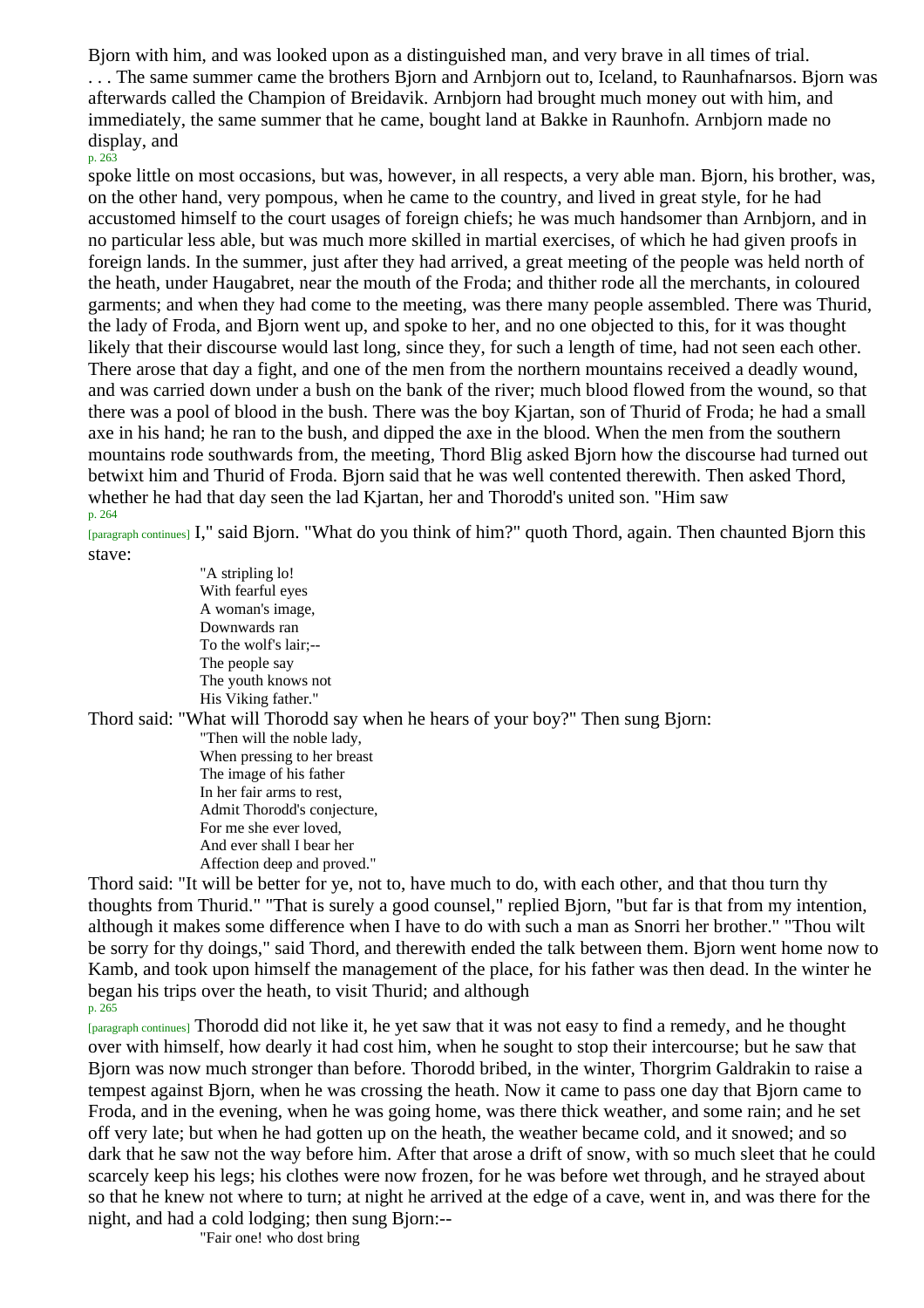Vestments to the weary, [1](http://www.sacred-texts.com/neu/nda/#fn_44) Little know'st thou where Hid in cavern dreary, I now shelter seek; He that once on ocean Boldly steered a bark, Now lies without motion In a cavern dark."

And again he chaunted:

p. 266

"The swan's cold region I have crossed All eastwards with a goodly freight, For woman's love, by tempest tost And seeking danger in the fight: But now no woman's couch I tread, A rocky cavern is my bed."

Bjorn remained three days in the cave, before the weather moderated; but on the fourth day came he home from the heath to Kamb. He was much exhausted. The servants asked him where he had been during the tempest--Bjorn sang:

"Well my deeds are known Under Styrbjörn's banner, Steel-clad Erik slew Gallant men in battle; Now on mountain wild, Met by magic shower, Outlet could not find From the Witches power." 1

Bjorn was now at home for the winter. In spring his brother Arnbjorn fixed his residence at Bakka in Raunhofn, but Bjorn lived at Kamb, and kept a splendid house. . . .

The same summer bade Thorodd the tribute-buyer his brother-in-law Snorri Godi to a feast at home at Froda, and Snorri betook himself thither with twenty men. And while Snorri was at the feast, disclosed Thorodd to him, how he felt himself both disgraced and injured by the visits which Bjorn Asbrandson made to Thurid his

### p. 267

wife, but sister to Snorri Godi: Thorodd said that Snorri should remedy this bad business. Snorri was there a few days, and Thorodd gave him costly presents when he went away. Snorri Godi rode from thence over the heath, and gave out that he was going to the ship in the bay of Raunhafn. This was in summer, at the time of haymaking. But when they came south on Kamb's heath, then said Snorri: "Now will we ride from the heath down to Kamb, and I will tell you," said he, "that I will visit Bjorn, and take his life, if opportunity offers, but not attack him in the house, for the buildings are strong here, and Bjorn is strong and hardy, and we have but little force; and it is well known that men who have come even so, with great force, have with little success attacked such valiant men inside in the house, as was the case with Geir Godi, and Gissur the white, when they attacked Gunnar of Lidarend, in his house, with eighty men, but he was there alone, and nevertheless were some wounded, and others killed; and they had staid the attack had not Geir Godi, with his heedfulness, observed that he was short of arms. But forasmuch as," continued he, "Bjorn is now out, which may be expected, as it is good drying weather, so appoint I thee, my kinsman Mar, to fetch Bjorn the first wound; but consider well, that he is no man to trifle with, and that wherever he is you may expect a hard blow from a savage wolf, if he, at the onset, receives not such a wound as will cause his death." And now when they rode down from the moor to the farm, saw they that Bjorn was out in the homestead, working at a sledge, and there was nobody p. 268

with him, and no weapons had he except a little axe, and a large knife, of a span's length from the haft, which he used for boring the holes in the sledge. Bjorn saw that Snorri Godi with his followers rode down from the moor, into the field, and knew them immediately. Snorri Godi was in a blue cloak, and rode in front. Bjorn made an immediate resolve, and took the knife, and went straight towards them; when they came together, he seized with the one hand the arm of Snorri's cloak, and with the other held he the knife in such a manner as was most easy for him to stab Snorri through the breast, if he should think fit to do so. Bjorn greeted them, as they met, and Snorri greeted him again; but Mar dropped his hands, for it struck him that Bjorn could soon hurt Snorri, if any injury was done to him. Upon this Bjorn went with them on their way, and asked what news they had, but held himself in the same position which he had taken at the first. Then took up Bjorn the discourse in this manner: "It stands truly so, friend Snorri, that I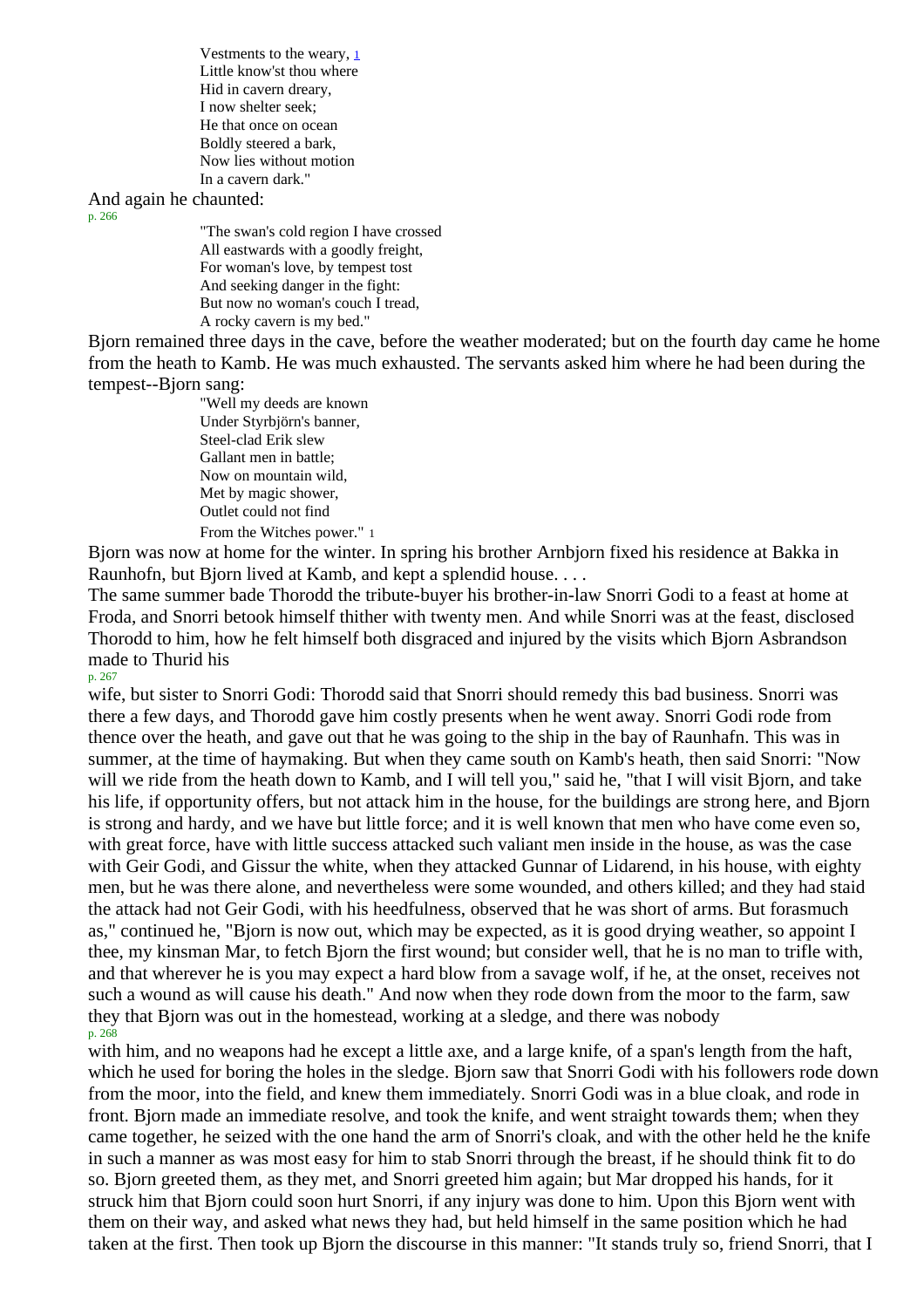conceal not I have acted towards you in such wise that you may well accuse me, and I have been told that you have a hostile intention towards me. Now it seems to me best," continued he, "that if you have any business with me, other than passing by here to the high road, you should let me know it; but be that not the case, then would I that you grant me peace, and I will then turn back, for I go not in leading strings." Snorri answered: "Such a lucky grip took thou of me at our meeting that thou must have peace this time, however it may have been determined before; but this I beg of thee, that from p. 269

henceforth, thou cease to inveigle Thurid, for it will not end well between us, if thou, in this respect, continue as thou hast begun." Bjorn replied: "That only will I promise thee, which I can perform, but I see not how I can hold to this so long as Thurid and I are in the same district." "Thou art not so much bound to this place," answered Snorri, "but that thou couldst easily give up thy residence here." Bjorn replied: "True is that which thou sayest, and thus shall it be, since you have yourself come to me, and as our meeting has thus turned out will I promise thee, that Thorodd and thou shalt have no more trouble about my visits to Thuridd for the next year." After this, they separated; Snorri Godi rode to the ship, and then home to Helgafell. The day following rode Bjorn southwards to Raunhofn to go to sea, and he got immediately, in the summer, a place in a ship, and they were very soon ready. They put to sea with a north-east wind, which wind lasted long during the summer; but of this ship was nothing heard since this long time.

The following narrative will shew that Bjorn was driven to that part of the eastern coast of North America, where White Man's Land, or Great Ireland was supposed by the Northmen to be situated, and where, thirty years afterwards (1029), Gudleif Gudlaugson, driven in the same direction by easterly winds, recognised his countryman in a Chief, to whose position and influence both he and his companions were indebted for a safe return to their native land. This narrative is contained in the same Saga from whence the preceding has been derived; but before introducing the second p. 270

period in the history of Bjorn Asbrandson to the notice of the reader, a short sketch from the able pen of Bishop Muller, of the general characteristics of the *Eyrbyggja Saga*, its high position among Icelandic MSS. its well authenticated details, and its consequent claims to credibility as regards all the leading incidents which it records, will serve to place the two narratives in their proper light, and render the whole more worthy of consideration in a historical point of view:

"This Saga contains a number of occurrences and names of persons that are also mentioned in other places. Thorolf Mostrarskeg's death is fixed by the annals in 918; of him and his son Thorstein much is to be found in the Landnamabok; Thorgrim Thorsteinson's death is related at length in Gisle Surson's Saga; the Landnama mentions the most of Snorri's actions; the Annals record his birth in 964, and his death in 1031. . . . Besides, many of the persons named here are also mentioned in the Kristnisaga, and many are to be found in the Niala and Laxdæla Sagas."

"The author cites the testimony of Ari Frode; he remarks himself that Snorri appears in many other Sagas, and expressly mentions Laxdæla Saga, and Heidarviga, Saga. Certain circumstances are stated to have thus happened "according to what most people said;" and, we read, "one sees still the mark of the new barrow, which Arnkel raised over his father, and where he made a fence across, so that no animal should come there." It is also stated: "at that time it was the merchants' custom that they had no cook on board ship, but that all the ship's company should take it in turn to cook the victuals: there should also stand a covered can with drink by the sail." These expressions prove that the writer of this Saga lived some time after the events which he here relates; that already a part of the p. 271

[paragraph continues] Saga was current, and that from these statements, and other individual oral relations, he put his work together."

"Again: verses are often introduced, as well by the acting persons as other Skalds who sung of the events. These must, therefore, on the whole, be considered credible, and contain many not unimportant characteristics of the times. Traces of later decoration appear in the description of the hardihood of those who were wounded at the battle of Alptefjord, and of Thorgunna's witchcraft, but it is only natural that somewhat more of superstition should appear in this than in many other Sagas, and the circumstance proves nothing against its antiquity The greater number of these embellishments are no more than what we commonly find, where such superstitious faith is entertained, and the additions are accordant with the credulity of the times. The Eyrbyggja Saga is expressly quoted in the Landnamabok. Besides, we can determine the date of this with greater accuracy than that of most other Sagas: it must have been written before 1264, when Iceland became subject to Norway, because as it is stated: "All should pay tribute to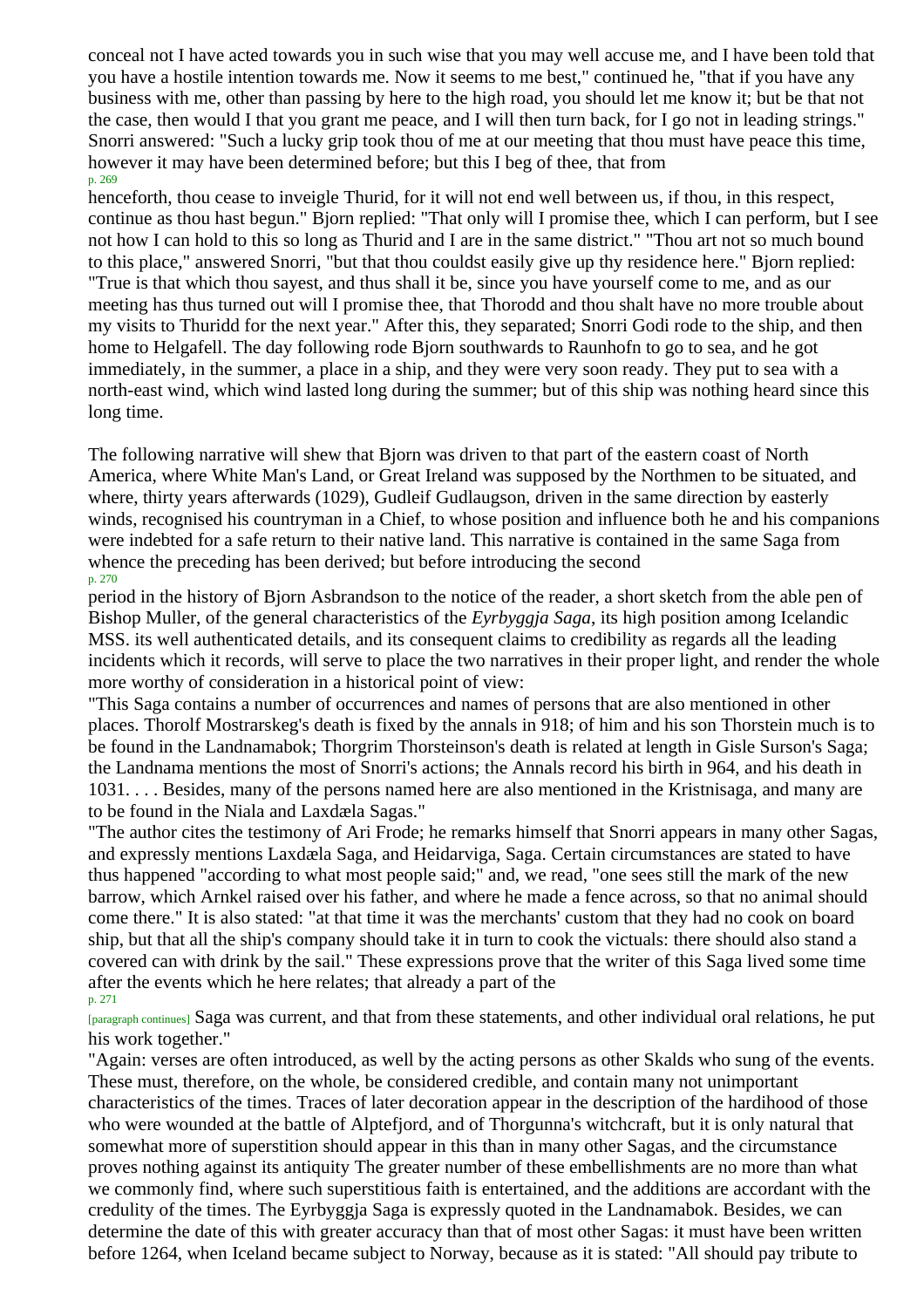the temple, and be liable for the journeys of the Chief, just as in the present time the Thingmen for their Chief:" hence it follows, that the aristocratic form of society, which ceased when the island became subject to Norway, must have existed at the period in question. The Saga must also have been written whilst Thord Sturleson and his mother yet lived, for it says: "when the church which Snorri Godi had built was removed, his bones were taken up, and brought down to the place where the church now stands; there were present Gudny Bodvar's daughter, Thord and Sighvat Sturleson's mother; and Thord Struleson says, that they were the bones of a middle sized man, and not large. There were also taken up the bones of Bork p. 272

the fat, Snorri Godi's uncle: they were very large; also was taken up the wife of Thordis, Thorbjorn Surs' daughter, Snorri Godi's mother. Gudny says that they were small women's bones, and as black as if they were singed." This proves that the writer of the Saga was present with Thord Sturleson, and his mother. Gudny died in the year 1220 odd, and the Saga must therefore have been written in the beginning of the 13th century."

## **Footnotes**

255:1 Til vestan um hat. Ireland lying to the west of Norway, from whence the Icelanders had emigrated, was generally spoken of by them with reference to their fatherland, and for the same reason they called the Irish "westmen." According to a learned enquirer into the origin of the Irish, the literal meaning of the word Ireland is *Westland*, the celtic syllable *iar* or *er* meaning the west. This, however, is disputed by O'Brien, who maintains that the original interpretation of *iar* is "after," or "behind," and considers Eirin to be compounded of *i* and *erin*, the genitive of *ere*, iron, signifying the island of iron or mines, for which Ireland had formerly been famed, and hence ranked by ancient writers among the Cassiterides. See Wood's Inquiry. concerning the primitive inhabitants of Ireland, p. 1.; O'Brien's Irish Diet. in voce Eirin. 261:1 *Jord*, the earth, one of the many wives of Odin and mother of Thor.

265:1 To the women of the Northern family was more particularly entrusted the duties of hospitality, among which was included that of bringing dry garments to the traveller who had suffered from the tempestuousness of the weather.

266:1 These poetical effusions of Bjorn may, perhaps, appear somewhat improbable to modern readers, but, the Northmen of this period exhibited great readiness in a species of rude versification, the melody of which was chiefly formed on alliteration. "As late of the time of Chaucer," says Sir Walter Scott, "it was considered as the mark of a Northern man to 'affect the letter.'"

# **VOYAGE OF GUDLEIF GUDLAUGSON TO GREAT IRELAND.**

A. D. 1029.

EYRBYGGJA SAGA, CAP. 64. VELLUM FRAGMENT, No. 4456, in 4to. *Collated with the before mentioned MSS*.

Gudleif hight a man; he was son of Gudlaug the rich, of Straumfjord, and brother of Thorfinn, from whom the Sturlungers are descended. Gudleif was a great merchant, he had a merchant ship, but Thorolf Eyrar Loptson had another, that time they fought against Gyrd, son of Sigvald Jarl; then lost Gyrd his eye. It happened in the last years of the reign of King Olaf the Saint, that Gudleif undertook a trading voyage to Dublin; [1](http://www.sacred-texts.com/neu/nda/#fn_46) but when he sailed from the west, intended he to sail to Iceland; he sailed then from the west of Ireland, [2](http://www.sacred-texts.com/neu/nda/#fn_47) and met with north-east winds, and was driven far to the west, and south-west, in the sea, where no land was to be seen. But it was already far gone in the summer, and they p. 273

made many prayers that they might escape from the sea; and it came to pass that they saw land. It was a great land, but they knew not what land it was. Then took they the resolve to sail to the land, for they were weary of contending longer with the violence of the sea. They found there a good harbour; and when they had been a short time on shore, came people to them: they knew none of the people, *but it rather appeared to them that they spoke Irish*. [1](http://www.sacred-texts.com/neu/nda/#fn_48) Soon came to them so great a number that it made up many hundreds. These men fell upon them and seized them all, and bound them, and drove them up the country.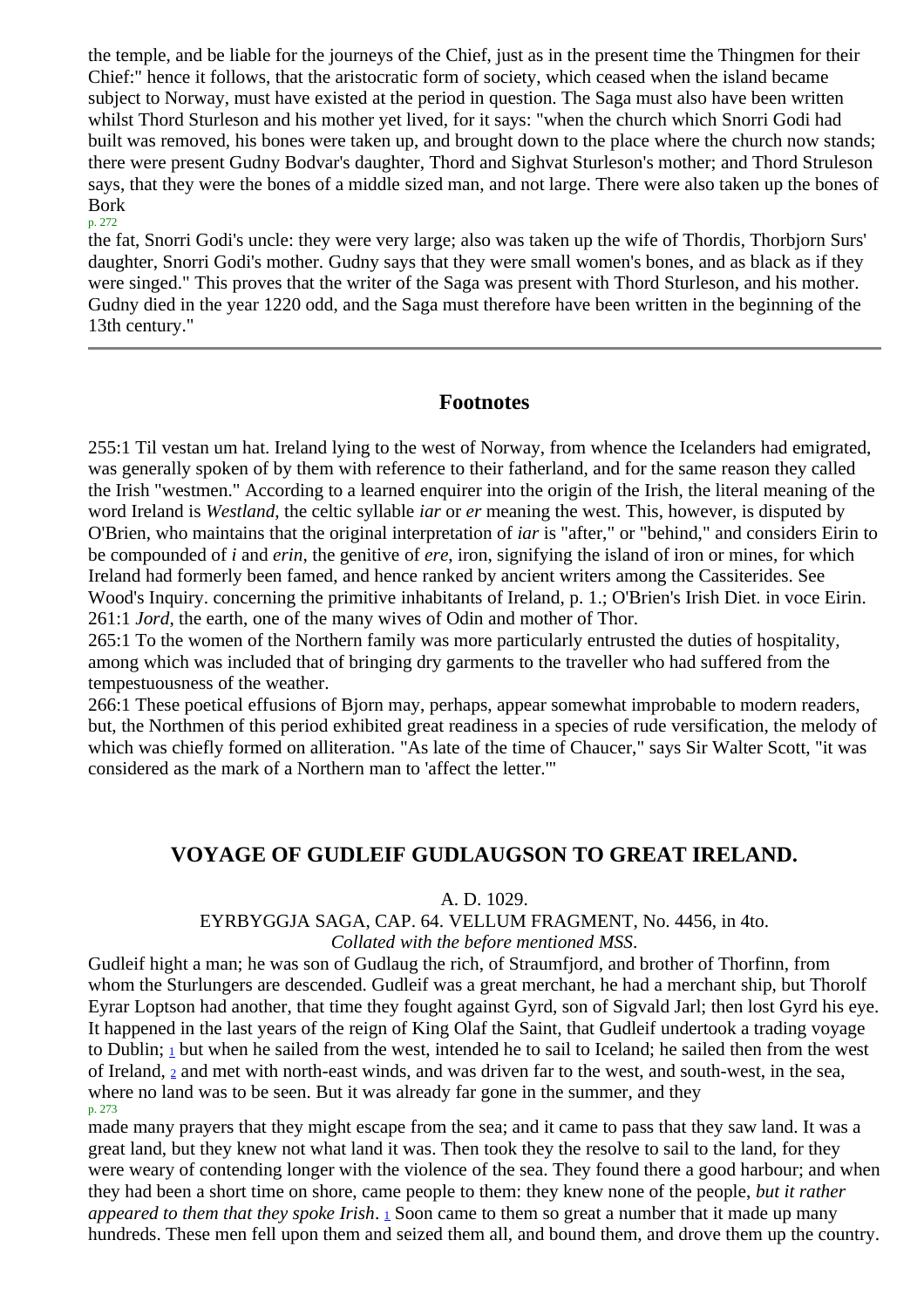There were they brought before an assembly, to be judged. *They understood so much* that some were for killing them, but others would have them distributed amongst the inhabitants, and made slaves. And while this was going on saw they where rode a great body of men, and a large banner was borne in the midst. Then thought they that there must be a chief in the troop; but when it came near, saw they that under the banner rode a large and dignified man, who was much in years, and whose hair was white. All present bowed down before the man, and received him as well as they could. Now observed they that all opinions and resolutions concerning their business, were submitted to his decision. Then ordered this man Gudleif and his companions to be brought before him, and when they had come before this man, spoke he to them in the Northern

#### p. 274

tongue, and asked them from what country they came. They answered him, that the most of them were Icelanders. The man asked which of them were Icelanders? Gudleif said that he was an Icelander. He then saluted the old man, and he received it well, and asked from what part of Iceland he came. Gudleif said that he was from that district which hight Borgafjord. Then enquired he from what part of Borgafjord he came, and Gudleif answered just as it was. Then asked this man about almost every one of the principal men in Borgafjord and Breidafjord; and when they talked thereon, enquired he minutely about every thing, first of Snorri Godi, and his sister Thurid of Froda, and most about Kjartan her son. The people of the country now called out, on the other side, that some decision should be made about the seamen. After this. went the great man away from them, and named twelve of his men with himself, and they sat a long time talking. Then went they to the meeting of the people, and the old man said to Gudleif: "I and the people of the country have talked together about your business, and the people have left the matter to me; but I will now give ye leave to depart whence ye will; but although ye may think that the summer is almost gone, yet will I counsel ye to remove from hence, for here are the people not to be trusted, and bad to deal with, and they think besides that the laws have been broken to their injury." Gudleif answered: "What shall we say, if fate permits us to return to our own country, who has given us this freedom?" He answered: "That can I not tell you, for I

#### p. 275

like not that my relations and foster-brothers should make such a journey hereto, as ye would have made, if ye had not had the benefit of my help; but now is my age so advanced, that I may expect every hour old age to overpower me; and even if I could live yet for a time, there are here more powerful men than me, who little peace would give to foreigners that might come here, although they be not just here in the neighbourhood where ye landed." Then caused he their ship to be made ready for sea, and was there with them, until a fair wind sprung up, which was favourable to take them from the land. But before they separated took this man a gold ring from his hand, and gave it into the hands of Gudleif, and therewith a good sword; then said he to Gudleif: "If the fates permit you to come to your own country, then shall you take this sword to the yeoman, Kjartan of Froda, but the ring to Thurid his mother." Gudleif replied: "What shall I say, about it, as to who sends them these valuables?" He answered: "Say that he sends them who was a better friend of the lady of Froda, than of her brother, Godi of Helgafell; but if any man therefore thinks that he knows who has owned these articles, then say these my words, that I forbid any one to come to me, for it is the most dangerous expedition, unless it happens as fortunately with others at the landing place, as with you; but here is the land great, and bad as to harbours, and in all parts may strangers expect hostility, when it does not turn out as has been with you." After this, Gudleif and his people put to, sea, and they landed in Ireland late in harvest, and were in Dublin for p. 276

the winter. But in the summer after, sailed they to, Iceland, and Gudleif delivered over there these valuables; and people held it for certain, that this man was Bjorn, the Champion of Breidavik, and no other account to be relied on is there in confirmation of this, except that which is now given here.

The reader will no doubt come to the same conclusion drawn by the Icelanders respecting the identity of the aged chief, to whose generosity and friendly feeling Gudleif and his companions were so much indebted, and unhesitatingly pronounce him to have been none other than Bjorn Asbrandson, the Champion of Breidavik, who, it will be remembered, had set sail about thirty years before, with a northeast wind, and had not since been heard of. The remarkable accordance of all the personal details, to which the writer evidently attaches the principal importance, with the historical events, which are only incidentally alluded to, enable us to determine dates and intervals of time with a degree of accuracy that places the truth of the narrative beyond all question, and gives a high degree of interest to these two voyages. The mention of Sigurd Jarl of the Orkneys, Palnatoki, Styrbjorn the nephew of Erik of Sweden, the battle of Fyrisvold, Snorri Godi, "the latter part of the reign of king Olaf the saint," gives a

 $\overline{\phantom{a}}$  , where  $\overline{\phantom{a}}$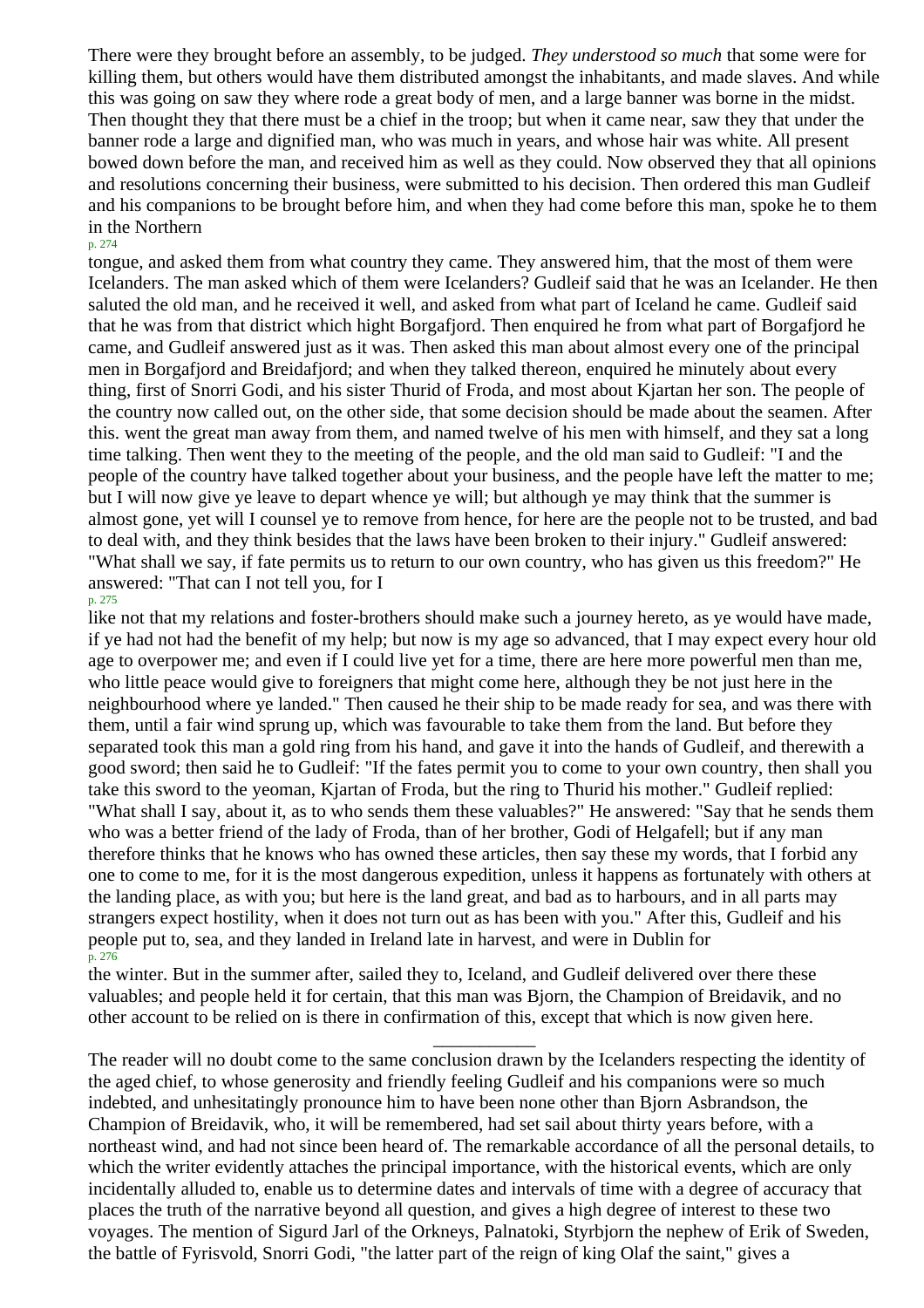chronological character to the narratives, and enables us to fix with confidence, nearly the exact period of the principal events. Hence it appears that Gudleif Gudlaugson, sailing from the west of Ireland in the year 1029, with a N. E. wind, is driven far to the south and south-west, where no land was to be seen, and that after being exposed for many p. 277

days to the violence of the winds and waves, he at length finds shelter upon a coast, where Bjorn Asbrandson, who had left Iceland with N. E. winds thirty years before, had become established as chief of the inhabitants of the country. He finds him, as might naturally have been expected, "stricken in years," and "his hair was white," for Bjorn had left Iceland for Jomsborg in the prime of life, had, after taking part in the achievements of the Jomsvikings up to the death of Palnatoki in 993, returned to and resided in Iceland until 999, and now thirty winters had passed over his head since his ultimate departure from his native land. The locality of the newly discovered country is next to be determined: Now if a line be drawn running N. E. to S. W. the course of Bjorn Asbrandson, from the western coast of Iceland, and another in the same direction (the course of Gudleif Gudlaugson) from the west coast of Ireland, they would intersect each other on the southern shores of the United States, somewhere about Carolina or Georgia. This position accords well with the description of the locality of their country, given by the Skrælings to Thorfinn Karlsefne, and which the Northmen believed to be White Man's land or Great Ireland, as also with the geographical notices of the same land which have been already adduced; and when to these evidences be added the statements of Gudleif and his companions respecting the language of the natives, "*which appeared to them to be Irish*," there is every reason to conclude that this was the Hvitramannaland, Albania, or Ireland ed mikla of the Northmen.

The notices of the country contained in these two narratives are, doubtless, scanty, and merely incidental, the object of the narrators being evidently to trace the romantic p. 278

and adventurous career of the Champion of Breidavik, and the perilous voyage of his countrymen, but this very circumstance is an argument in favour of the honesty of the statement as regards the supposed Irish settlement; and the simple and unpretending character of both narratives, supported, as they are, by historical references, confirmatory of the principal events, gives to these incidental allusions a degree of importance to which they would not otherwise be entitled.

Professor Rafn is of opinion that the White Man's Land, or Great Ireland of the Northmen was the country situated to the south of Chesapeake Bay, including North and South Carolina, Georgia, and East Florida. It is well known that the Esquimaux Indians formerly inhabited countries much further south than they do at present, and a very remarkable tradition is stated to be still preserved amongst the Shawnese Indians, who emigrated 87 years ago, from West Florida to Ohio, that Florida was once *inhabited by white men, who used iron instruments*. A German writer also mentions an old tradition of the ancestors of the Shawnese having come *from beyond the sea*.

Various circumstances shew that Great Ireland was a country, of the existence of which the Icelandic historians had no doubt; it is spoken of in the Saga of Thorfirm Karlsefne as a country well known by name to the Northmen; in the account of Ari Marson's voyage, and the geographical fragment, its position is pointed out:--"west from Ireland, near Vinland the good"--"next and somewhat behind Vinland," and the following extract, taken from the collection of Bjorn Johnson, will shew that a Chart had actually been made of this distant land:--

"Sir Erlend Thordson had obtained from abroad the p. 279

geographical chart of that Albania, or land of the White men, which is situated opposite Vinland the good, of which mention has been before made in this little book, and which the merchants formerly called Hibernia Major or Great Ireland, and lies, as has been said, to the west of Ireland proper. This chart had held accurately all those tracts of land, and the boundaries of Markland, Einfœtingjaland, and little Helluland, together with Greenland, to the west of it, where apparently begins the good Terra Florida." This Sir Erlend was priest of the parish of Staden in Steingrimsfjord, on the west coast of Iceland, in the year 1568, but no further information has been obtained respecting the chart, which probably contained the outlines of all the countries known to the Northmen soon after their discovery of the American continent.

From what cause could the name of Great Ireland have arisen, but from the fact of the country having been colonized by the Irish? Coming from their own green island to a vast continent possessing many of the fertile qualities of their native soil, the appellation would have been natural and appropriate; and costume, colour, or peculiar habits, might have readily given rise to the country being denominated White Man's Land by the neighbouring Esquimaux. Nor does this conclusion involve any improbability: we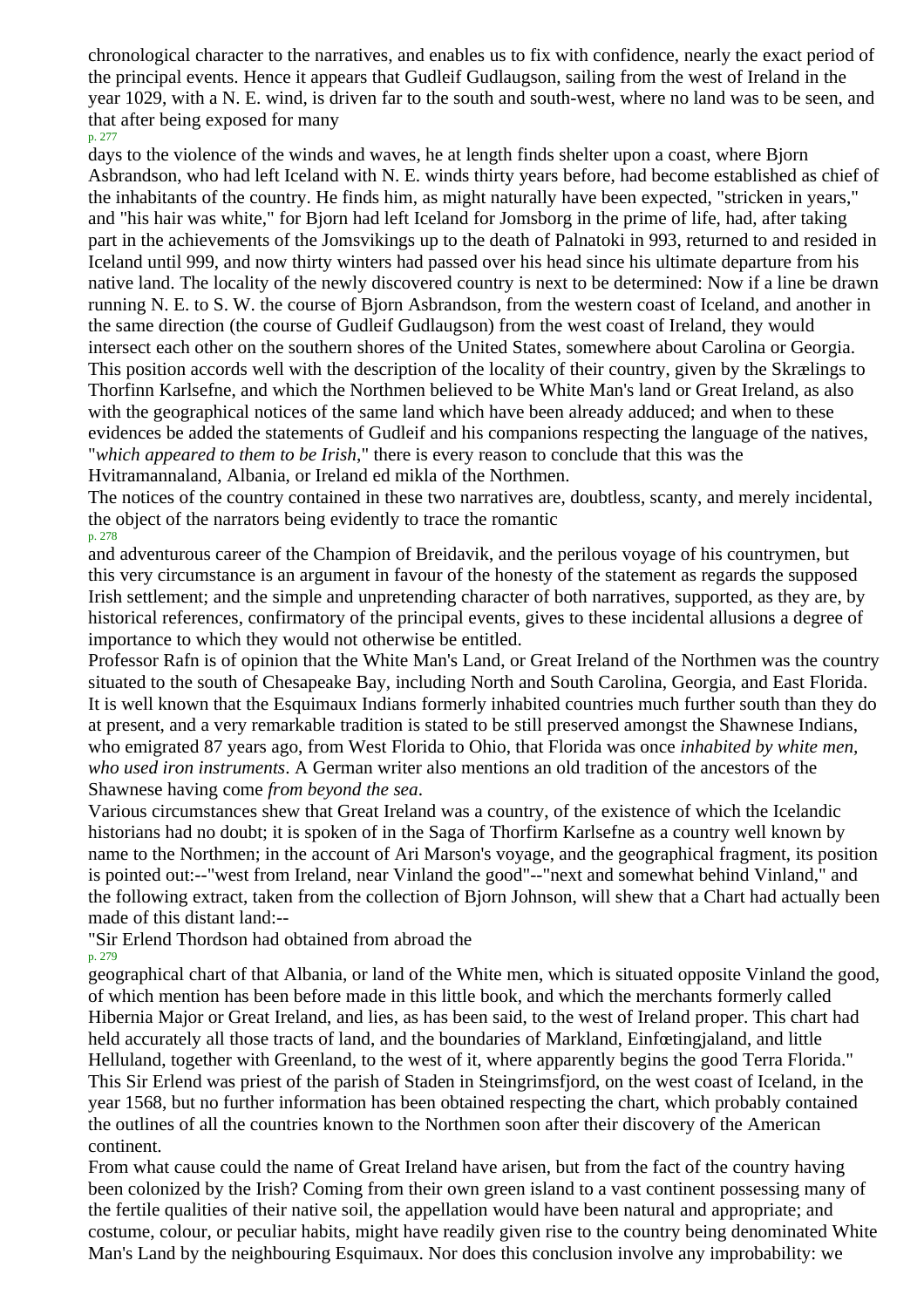have seen that the Irish visited and inhabited Iceland towards the close of the 8th century, to have accomplished which they must have traversed a stormy ocean to the extent of about 800 miles; that a hundred years before the time of Dicuil, namely in the year 725, they had been found upon the Farœ islands; that in the 10th century, voyages between Iceland and Ireland were of ordinary occurrence; and that in the beginning of the p. 280

[paragraph continues] 11th century, White Man's Land or Great Ireland is mentioned,--not as a newly discovered country,--but as a land *long known by name* to the Northmen. Neither the Icelandic historians nor navigators were, in the least degree, interested in originating or giving currency to any fable respecting an Irish settlement on the southern shores of North America, for they set up no claim to the discovery of that part of the Western continent, their intercourse being limited to the coasts north of Chesapeake Bay. The discovery of Vinland and Great Ireland appear to have been totally independent of each other: the latter is only incidentally alluded to by the Northern navigators; with the name they were familiar, but of the peculiar locality of the country they were ignorant, nor was it until after the return of Karlsefni from Vinland in 1011, and the information which he obtained from the Skrellings or Esquimaux who were captured during the voyage, that the Northmen became convinced that White Man's Land or Great Ireland was a part of the same vast continent, of which Helluland, Markland, and Vinland formed portions. The traces of Irish origin which have been observed among some of the Indian tribes of North and Central America tend also to strengthen the presumption that these countries had been colonized from Ireland at some remote period of time. Rask, the eminent Danish philologist, leans to this opinion which he founds upon the early voyages of the Irish to Iceland and the similitude between the Hiberno-Celtic, and American Indian dialects. "It is well known," he says, "that Iceland was discovered and partially inhabited by the Irish before its discovery and occupation by the Scandinavians; and when we find that the Icelanders, descended from the Scandinavians, discovered North p. 209

[paragraph continues] America, it will appear less improbable that the Irish, who, at that period, were more advanced in learning and civilization, should have undertaken similar expeditions with success:" the name of *Irland it Mikla* he also considers to be a sufficient indication of the Irish having emigrated thither from their own country.

It seems to be generally admitted by historians and antiquaries that the main stream of colonization has flowed from east to west, the Celts preceding the Teutonic and Sarmatian races, by a long interval of time. Herodotus, four centuries before the Christian era, places the Celts beyond the pillars of Hercules, and upon the borders of the most westerly region in Europe, and Cæsar in the first century finds them in Gaul and Britain; that their successors, the Goths, should have driven them to seek for regions still further westward is therefore in full accordance with the course of their former migrations, and the same nomadic principle which brought them from Asia to the British isles, might have wafted them in later ages to the western world.

The illustrious Leibnitz seems to have contemplated the possibility of such a remote Celtic settlement when he wrote:--"And if there be *any island beyond Ireland*, where *the Celtic language* is in use, by the help thereof we should be guided, as by a thread, to the knowledge of still more ancient things." The remarkable narrative of Lionel Wafer who resided for several months amongst the inhabitants of the Isthmus of America, contains some remarkable passages bearing upon this subject, and which, as the author had no preconceived opinions on the affinity of languages, or favourite theory to uphold, are deserving of notice: speaking of their language, he says:- p. 282

"My knowledge of the Highland language made me the more capable of learning the Darien Indians' language, when I was among them, for there is some affinity; not in the signification of the words of each language, but in the pronunciation, which I could easily imitate, both being spoken pretty much in the throat, with frequent aspirates, and much the same sharp or circumflex tang or cant." This writer, however, had evidently not paid much attention to the affinities of the two languages which he compares and finds only to resemble in pronunciation, for many of the words which he afterwards adduces as examples of the Indian language, bear a marked similitude to those of the Celtic, as may readily be seen by the following comparison:

AMERICAN-INDIAN. CELTIC.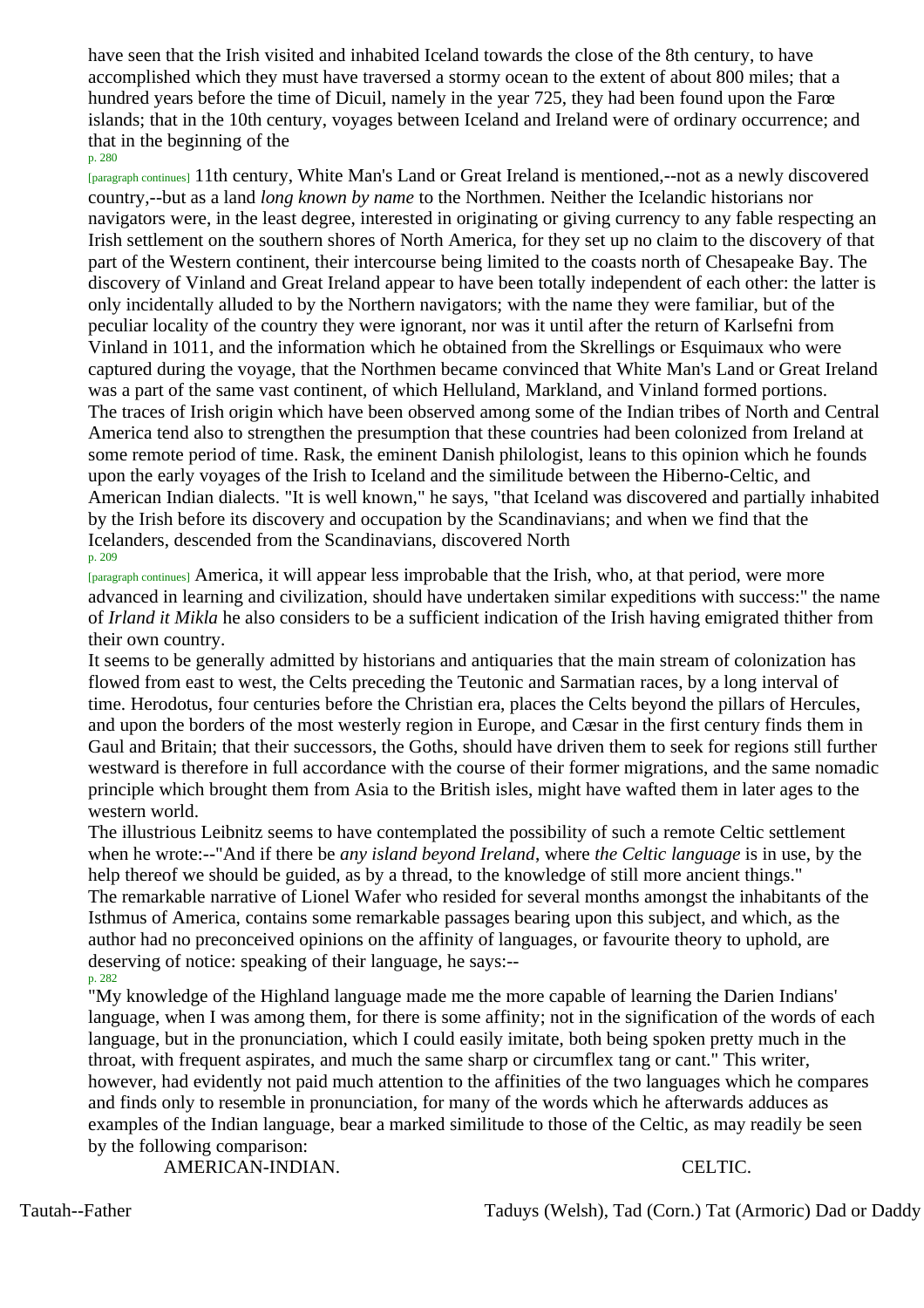|                                                  | (vulg. Irish).                                                                                                                                                                                 |
|--------------------------------------------------|------------------------------------------------------------------------------------------------------------------------------------------------------------------------------------------------|
| Namah--Mother                                    | Naing (Irish).                                                                                                                                                                                 |
| Poonah--Woman                                    | Bean (Ir.), Bun (Armor.).                                                                                                                                                                      |
| Neenah--Girl                                     | Neean (ancient Scotch).                                                                                                                                                                        |
| Nee--the Moon                                    | Neul, a star--light--neultaib njme, the stars of heaven(Ir.).                                                                                                                                  |
| Eechah (pron. Eetsha)--Ugly                      | Etseact--Death (Ir.)--the ugliest of all things.                                                                                                                                               |
| Paecchah--Foh! Ugly                              | Pah, prefixed to a word in Welsh augments its signification                                                                                                                                    |
| Eechah Malooquah, an expression of great dislike | Malluighe or malluigte, cursed, accursed (Irish).                                                                                                                                              |
| Cotchah, sleep                                   | Codalta and Codaltac, sleepy (Ir.).                                                                                                                                                            |
| Caupah (pron. Capa), hammock                     | Cába, a cloak, Caban, tent, cottage (Ir.), Caban, ib. (Welsh).                                                                                                                                 |
| p. 283                                           |                                                                                                                                                                                                |
| Eetah, got                                       | Ed, to take, handle (Irish).                                                                                                                                                                   |
| Doolah, water                                    | Tuile, a flood (Ir.).                                                                                                                                                                          |
| Copah, drink                                     | Ceóbac, drunkenness (Ir.).                                                                                                                                                                     |
| Mamaumah, fine                                   | Ma, ma, ba, would be nearly the sound of the repetition of<br>word ba, which signifies good in Irish: the m and b are also<br>often used indiscriminately. See O'Brien--Remarks on lette<br>M. |
| Eenah, to call                                   | Enwi, to name (Welsh), Henu, a name (Armor.).                                                                                                                                                  |

Wafer further says: "Their way of reckoning from score to score is no more than what our old English way was, but their saying, instead of thirty-one, thirty-two, etc., one score and eleven, one score and twelve, etc., is much like the Highlanders of Scotland and Ireland, reckoning eleven and twenty, twelve and twenty, etc.; so for fifty-three, the Highlanders say thirteen and two score, as the Darien Indians would two score and thirteen, only changing the place. In my youth I was well acquainted with the Highland or primitive Irish language, both as it is spoken in the north of Ireland, particularly at the Navan upon the Boyne, and about the town of Virgini upon Lough Rammer in the Barony of Castle Raghen, in the County of Cavan; and also in the Highlands of Scotland, where I have been up and down in several places. . . . I learned a great deal of the Darien language in a month's conversation with them." Wafer's description of the dress of this tribe of American Indians, presents also a remarkable coincidence with the short notices of the inhabitants of White Man's Land, as given to Karlsefni by the Esquimaux:-p. 284

"They have a sort of long cotton garment of their own, some *white*, others of a rusty black, shaped like our carters' frocks, hanging down to their heels, with a fringe of the same of cotton, about a span long, and short, wide, open sleeves, reaching but to the middle of the arms. These garments they put on over their heads. . . . When they are thus assembled, they will sometimes walk about the place or plantation where they are, with their robes on; and I once saw Lacenta (a chief) thus walking about with two or three hundred of these attending him, as if he was mustering them: and I took notice that those in the black gowns walked before him, *and the white after him, each having their lances of the same colour with their robes*. . . . They were all in their finest robes, which are *long white gowns*, reaching to their ancles, with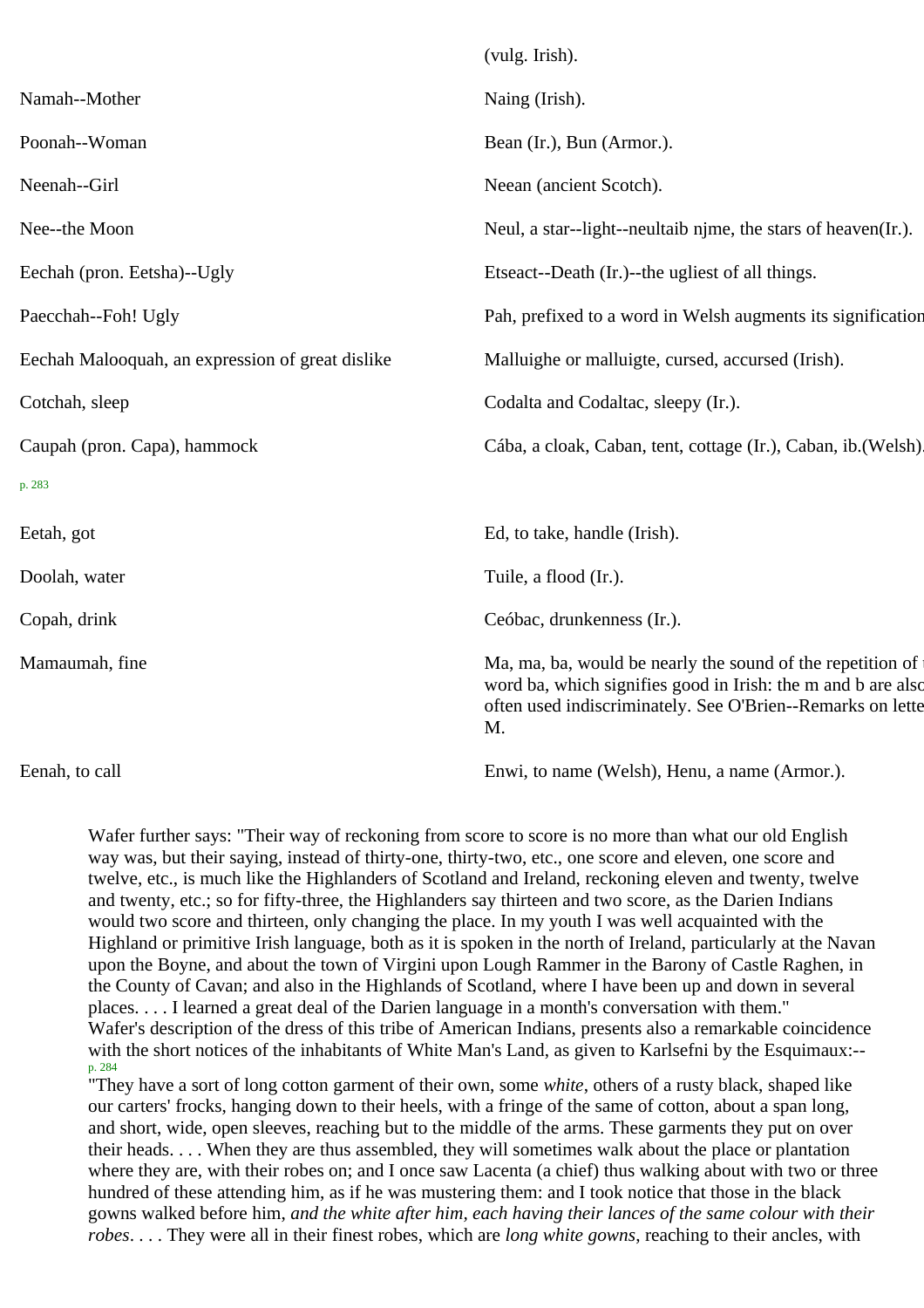fringes at the bottom, and in their hands they had half pikes."

The affinity between the American-Indian and Celtic languages, and consequent probability of an European settlement having been formed upon the shores of New Spain before the arrival of the Spaniards, appears to have been entertained by many writers of eminence in the 17th century. In the remarkable work entitled the "Turkish Spy," we find the author positively affirming the similarity of the two languages, and stating the tradition of an early European settlement:

"This prince (Charles II.) has several nations under his dominions, and 'tis thought he scarce knows the just extent of his territories in America. There is a region in that continent inhabited by a people whom they call Tuscorards and Doegs. *Their language is the same as is spoken by the British or Welsh*. . . . Those Tuscorards and Doegs of America are thought to descend from them. . . . It is certain p. 285

that when the Spaniards first conquered Mexico they were surprised to hear the inhabitants discourse of a strange people, that formerly *came thither in corraughs*, who taught them the knowledge of God, and of immortality, instructed them also in virtue and morality, and prescribed holy rites and ceremonies of religion. 'Tis remarkable also what an Indian King said to a Spaniard, viz.: That in foregoing ages a strange people arrived there by sea, to whom his ancestors gave hospitable entertainment; in regard they found them men of wit and courage, endued also with many other excellencies: but he could give no account of their origin or name. . . . The British language is so prevalent here, that the very towns, bridges, beasts, birds, rivers, hills, etc., are called by British or Welsh names." "Who can tell," truly adds the author, "the various transmigrations of mortals on earth, or trace out the true originals of any people?" The improbability of the Irish having, at any very remote period of time, been in possession of vessels of sufficient power and capacity to enable them to accomplish a voyage across the Atlantic may, perhaps, be urged as an objection to this supposed early migration to the American coast; but, without resting upon their ancient Spanish or Carthaginian connexion, a very little enquiry will show, that at least in the first centuries of the Christian era they were amply provided with the means of accomplishing a voyage to the New World, which, from the western coast of Ireland, little exceeds 1600 miles.

O'Halloran states, on the authority of the Psalter of Cashel, said to be the oldest Irish MS., that Moghcorb, King of Leath Mogha, or Munster, prepared *a large fleet* in the year 296, and invaded Denmark; and that in the p. 286

following century (A. D. 367), Criomthan, who in the Psalter of Cashel is styled Monarch of Ireland and Albany, and leader of the Franks and Saxons, prepared a formidable fleet, and raised a large body of troops, which were transported to Scotland, for the purpose of acting in conjunction with the Picts and Saxons against the Roman wall, and devastating the provinces of Britain. In 396, an expedition, upon a most extensive and formidable scale, was undertaken by the celebrated Niall of the Nine Hostages, one of the most distinguished princes of the Milesian race: "Observing," says Moore, "that the Romans, after breaking up the line of encampment along the coast opposite to Ireland, had retired to the eastern shore and the northern wall; Niall perceived that an apt opportunity was thus offered for a descent upon the now unprotected territory. Instantly summoning, therefore, all the forces of the island, and embarking them on board such *ships* as he could collect, he ranged, with his *numerous navy*, along the whole coast of Lancashire," etc. It was to this expedition that the poet Claudian, lauding the achievement of his patron Stilicho, alluded, in the memorable lines:--

By him defended, when the neighbouring hosts Of warlike nations spread along our coasts; When Scots [1](http://www.sacred-texts.com/neu/nda/#fn_49) came thundering from the Irish shores, And the wide ocean foamed from hostile oars. De Laudab, Stil. Lib. 2.

#### p. 287

This same Niall extended this enterprise to the coast of Brittany, and ravaged the maritime districts of the northwest of Gaul, during which expedition was captured the great Christian apostle, St. Patrick. That such expeditions could have been carried on by means of the little fragile currachs, to which mode of transport some writers would limit the sea expeditions of the Irish at this period, seems scarcely credible, and while allowing full force to the fearless and enterprising spirit of the gallant Scoti, and the "contempto pelagi," alluded to by Eric of Auxerre, we must allow them some more rational means for conveying a body of troops across the British and Gallic channels than these frail barks. Not that the currachs were insufficient for individual enterprise of a more peaceful character, and it seems probable that the monks of the 8th century launched themselves on the northern ocean in these simple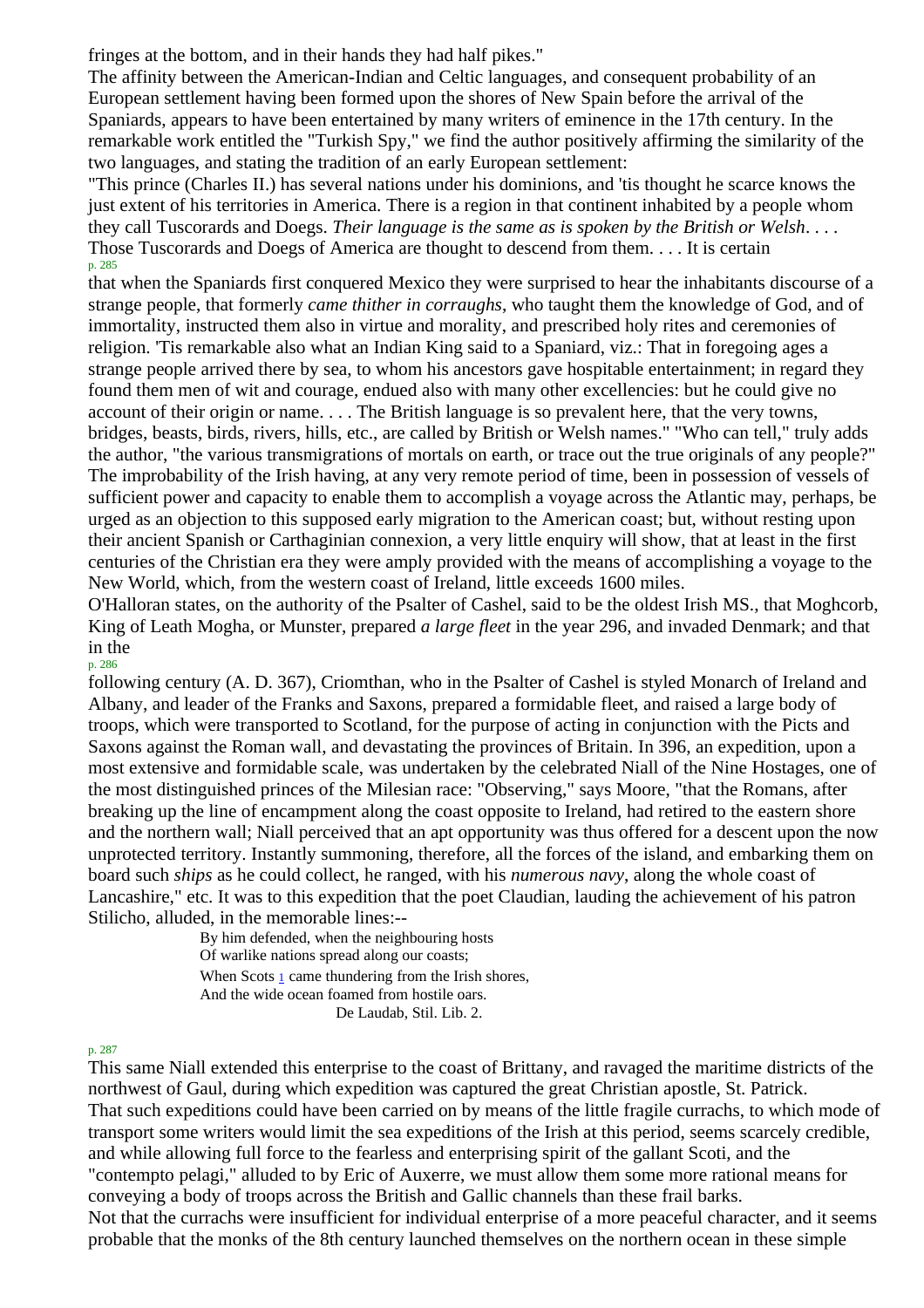hide-covered skiffs, and thus effected a passage to their island retreats; for we find St. Cormac committing himself to the sea in a similar bark, and on one occasion he is said to have been out of sight of land for fourteen days and nights.

But the remarkable passage in Tacitus, which has been so often cited by Irish historians in proof of the early maritime importance of their country, would lead to the conclusion that at a period anterior to that now under consideration, the Irish were possessed of ships, or vessels of no mean size or description. "Ireland," the Roman historian says, "situated midway between Britain and Spain, and convenient also to the Gallic sea, connected a most powerful portion of the empire by considerable mutual advantages; the soil and climate, and the dispositions and habits of the people do not differ much from those of p. 288

[paragraph continues] Britain: *the approaches and harbours are better known, by reason of commerce and the merchants*." "From this it appears," says Moore, "that though scarce heard of till within a short period by the Romans, and almost as strange to the Greeks, this sequestered island was yet in possession of channels of intercourse distinct from either; and that whilst the Britons, shut out from the continent by their Roman masters, saw themselves deprived of all that profitable intercourse which they had long maintained with the Veneti and other people of Gaul, Ireland still continued to cultivate her old relations with Spain, and saw her barks venturing on their accustomed course, between the Celtic Cape, and the Sacred Promontory, as they had done for centuries before."

That Ireland must have been included amongst the Cassiterides which are known to have been visited by the Phœnicians, before the Gallic invasion of Britain, seems to be admitted by all unprejudiced writers upon this subject,  $_1$  $_1$  and that the mystery, in which these wily traders sought to conceal their commercial monopoly, has led to the obscurity in which the records of their voyages is involved. That the nautical knowledge and equipments of the Celtic population of Spain and Ireland must have received considerable advancement from this connection, is a natural consequence. Inhabiting the maritime regions of the Spanish peninsula, they were necessarily brought into immediate contact with the Carthaginian merchants, who had formed settlements on the same coast, and from whom they probably obtained not only their knowledge of navigation,

### p. 289

but of those religious rites and ceremonies which were afterwards developed in the form of Druidism. That the latter was not of British origin seems obvious. Caesar's description of its observances is only reconcilable with his account of Britain, on the assumption that the chief seat of the Druids was in Ireland, for while he describes the Gauls as deriving their knowledge of Druidism from the British, he represents the latter as inferior in civilization to the Gauls. Even in the time of Tacitus the Britons are represented as *ferocæ*, a state of barbarism obviously incompatible with the creation of a highly wrought mysterious superstition, implying considerable intellectual advancement and scientific knowledge: a superstition, be it remembered, which is known to have existed amongst the Phœnicians and Carthaginians.

The Roman knowledge of the British isles was extremely limited and imperfect; before the time of Tacitus they were ignorant of the insular position of Britain, and the acquaintance of Agricola with Ireland was principally derived from the doubtful information of a faithless Irish chief, who sought the Roman camp to betray his country. Ireland also, according to Ptolemy, was formerly called *Little Britain*, therefore when Caesar speaks of the Gauls repairing to Britain in order to become instructed in the mysteries of Druidism, the term may have been intended as a general expression for the British isles. [1](http://www.sacred-texts.com/neu/nda/#fn_51) p. 290

The Druids, Caesar tells us, are concerned in divine matters, superintend public and private sacrifices, interpret religious rites, determine controversies, inheritance, boundaries of land, rewards and punishments . . . . "They are said to learn by heart a great number of verses, for which reason some continue in the discipline twenty years."--"*They use written characters*."--"Much besides they discourse, and deliver to youth, upon the stars, and their motion, on the magnitude of the world and the earth, on the nature of things, on the influence and power of the immortal Gods."

This particular class, combining the double office of judge and priest, although common in the time of Caesar to the British isles, would naturally be found most enlightened in that part of the three kingdoms, whose direct communication with Spain, from a remote period, brought it into more immediate contact with the Phœnician navigators; and the appellations of "Sacred Isle," and "Sacred Promontory," in the works of Ptolemy and Avienus, lead us involuntarily to the conclusion that, hundreds of years before the Roman invasion of Britain, Ireland was the depository of those Phœnician superstitions which afterwards became adopted throughout the British Isles under the form of Druidism.

The root of the word Druid is to be found with little variation in the Hiberno-Celtic language of the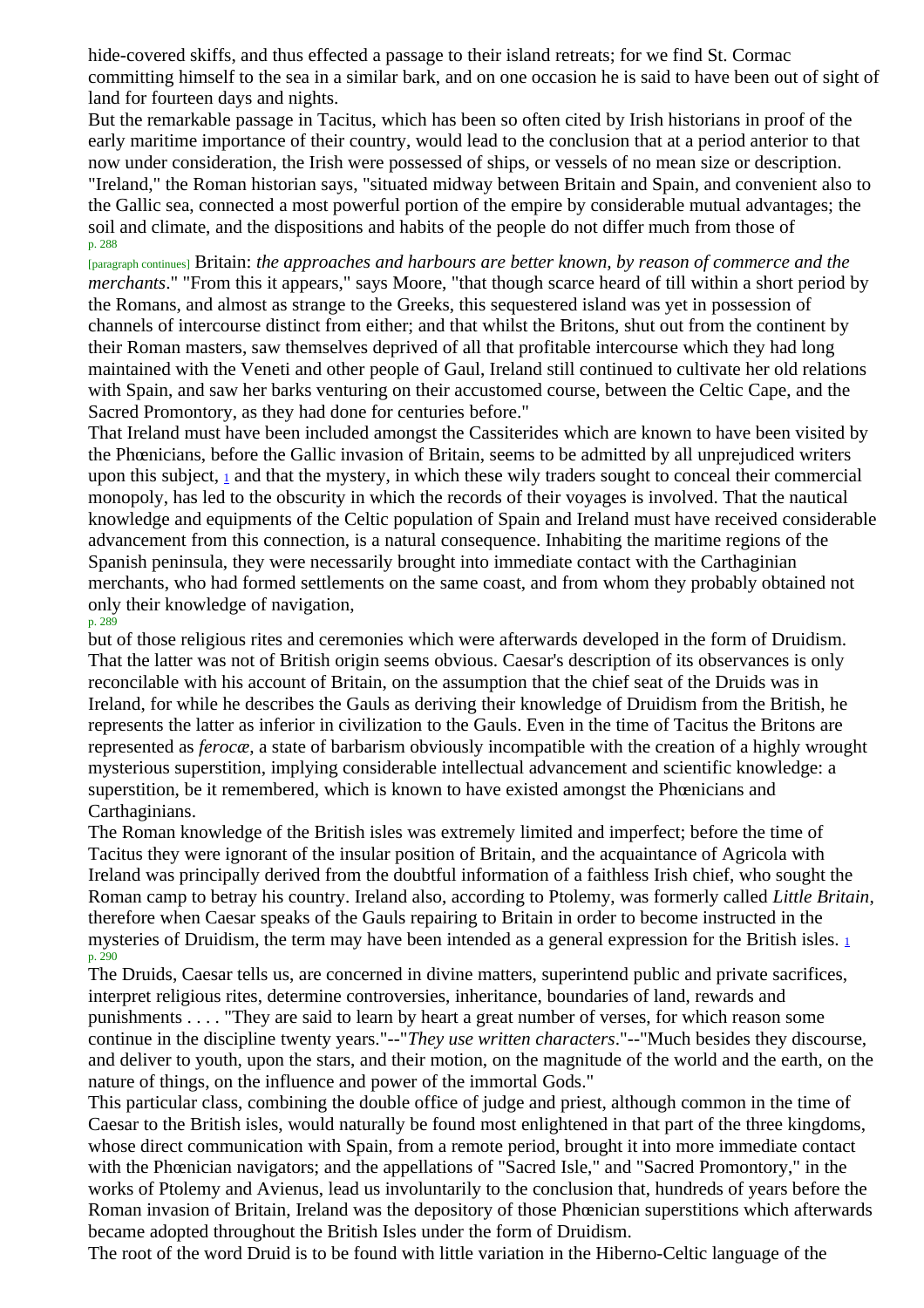present day, *Draoj* signifying a Druid, magician or wise man, and *Draoideacht* or Draoide-achta, magic or the Druidical form of worship; the golden ornaments in the shape of a half moon, which have been frequently found in the Irish bogs, are supposed to have been connected with these superstitions, of which lunar worship formed a part, and add to the numerous testimonies in proof of its great antiquity. p. 291

But the high state of perfection, if it may be so called, in which the Druidical form of worship existed in Ireland, and the superior acquirements of her Pagan priesthood to those of the British, is best evinced by the vestige of the Ogham or occult character in which their mysteries were recorded, and which presents a marked resemblance to the secret mode of writing, known to have been used for similar purposes by the hierarchies of the East.

It may therefore be presumed without much stretch of credulity that the same communication with the Phœnician settlers on the coast of Spain which transmitted these eastern superstitions to the Irish shore, may have also brought with it some knowledge of navigation, and the construction of ships; and therefore, that we are not driven to the hide-covered currach for a means of transporting the Celtic settlers to the American coast.

Or if the theory of those be adopted, who would bring the first colonists of Ireland from Belgic, or Celtic Gaul, the description of that people by Caesar will furnish equal evidence of maritime knowledge at a period sufficiently early to transport an expedition to America in the first centuries of the Christian era. The Veneti, inhabiting that district of Armoric Gaul, now known by the name of Vannes, are stated to have had vessels of considerable bulk and power, and admirably adapted as well for coasting voyages, as a stormy sea. The hull was of oak, the beams a foot in breadth, and fastened with iron, the bottom flat, the sails of leather, and what to nautical men may, perhaps, appear somewhat wonderful in those early days, the anchors were secured by means of *chain cables*.

Looking therefore, either to the Phœnician, Carthaginian, Iberian, Belgic, Gallic, or Scythic intercourse of an

# p. 292

early period,--to the more continuous Scandinavian occupation of later years,--or to the primitive mode of transport of the simple skiff, it is evident that ample nautical means were not wanting in Ireland to transfer any part of her population to the western shores of America long before the period when Great Ireland became known to the Northmen.

The absence of any notice of such a migration in Irish Annals,--if such be the case,--is no argument against the probability of its existence. The most brilliant period of Irish History remains unsupported by Irish manuscripts. Of that enlightened age when pupils from all parts of Europe sought learning from Irish seminaries and Irish ecclesiastics,--when Columbkill dispensed the light of Christianity to the Picts, Columbanus to the French, Callus to the Swiss, and the brothers Ultan and Foilan to the Belgians,--when Virgilius, the Apostle of Carinthia, astounded the German bishops with his superior knowledge of cosmography and science--not one authentic written record now remains. [1](http://www.sacred-texts.com/neu/nda/#fn_52)

Invasion from without, and internal dissension from within, have swept away all written testimonies of a time, when the intellectual and religious eminence of Ireland attracted the attention and admiration of neighbouring nations, and obtained for her the just distinction of "Sacred Island" and "School of the West:" it cannot therefore be a matter of surprise that the records of earlier history should p. 293

have been lost amid the ravages of such general devastation. [1](http://www.sacred-texts.com/neu/nda/#fn_53)

But further examination of Icelandic Annals may possibly throw more light upon this interesting question, and tend to unravel the mystery in which the original inhabitants of America are involved. Lord Kingsborough's splendid publication [2](http://www.sacred-texts.com/neu/nda/#fn_54) in 1829 first brought to the notice of the British public the striking similitude between Mexican and Egyptian monuments; the ruins of Palenque, Guatemala and Yucatan, the former rivalling the pyramids of Egypt or the ruins of Palmyra, were only known to a few hunters until the end of the 18th century, and modern travellers are still engaged in bringing the hidden wonders of this and other regions of the vast American continent to the knowledge of the literary world The argument founded upon the absence of Irish records might as reasonably be applied to these later publications of the north; and why, may it as well be asked, was the discovery of American by the Northmen in the 10th century not satisfactorily established until the nineteenth?--The p. 294

name of Vinland was, doubtless, known to Torfæus; and Wormskiold, Malte Brun and others, following the erroneous calculation which he had made of its locality, fixed it in a latitude with which the physical features of the country did not correspond: [1](http://www.sacred-texts.com/neu/nda/#fn_55) hence the whole statement in the Sagas was long looked upon as fictitious; but the more accurate recent investigations of Danish archaeologists have set the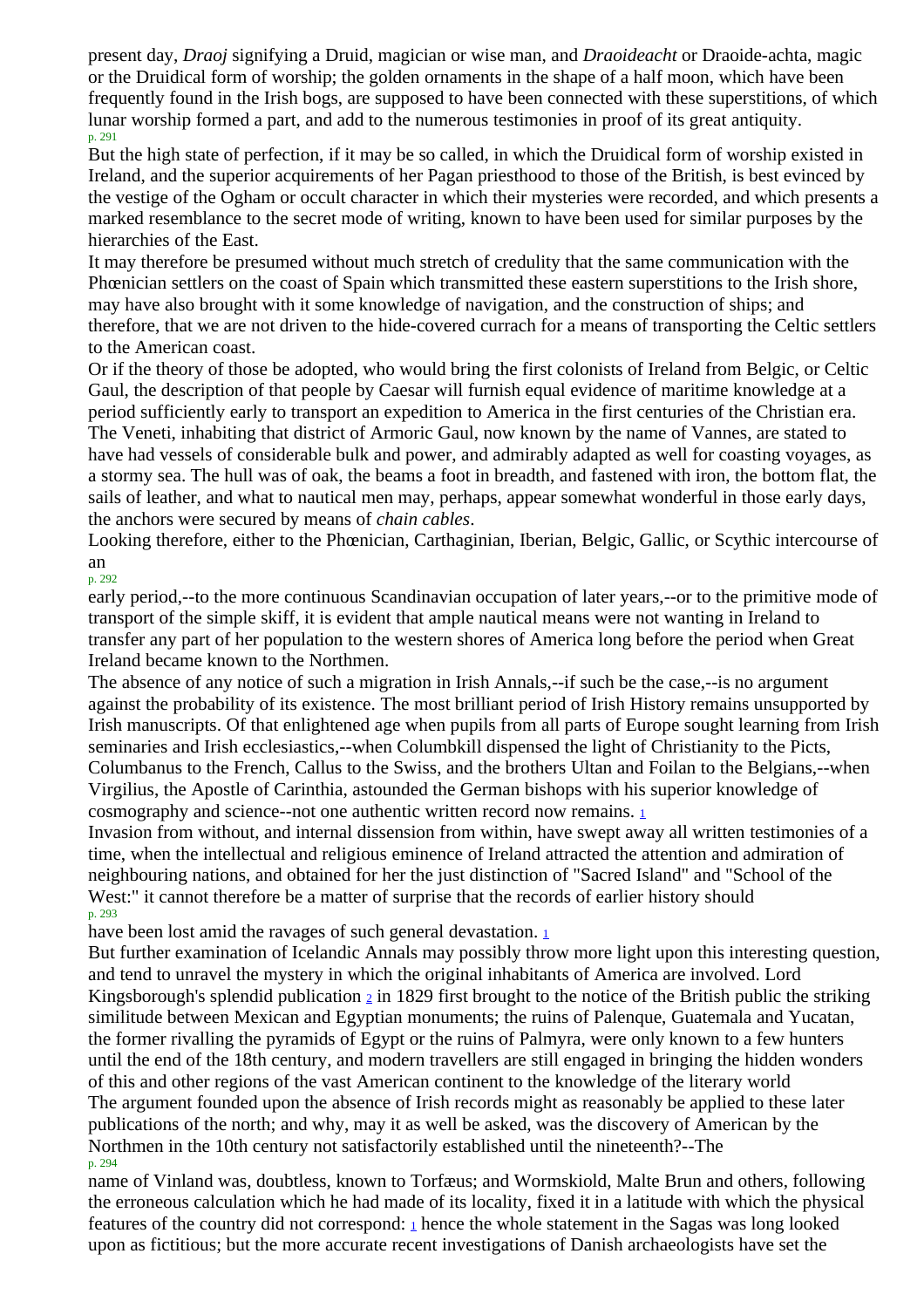question at rest, and the discovery of America by the Northmen has assumed its proper position in the history of the tenth century.

The existence of a Celtic or Irish settlement upon the south-eastern shores of North America, does not preclude the co-existence of other races upon the western and northern shores. A colony from western Ireland may have been planted on the east, while tribes from eastern Asia had settled on the west; and both have driven before them the less civilized, or more feeble Scythic wanderers, who may have entered at the north: all emanating,--but by distinct and separate channels,--from the one great center, which peopled the wide spread sphere, and thus multiplying, in every region and every clime, the living evidences of those sacred records which offer peace and immortality to man.

### **Footnotes**

272:1 Some of the MSS. add "*vestr*," shewing that Ireland was spoken of as lying westwards from Iceland.

272:2 Probably Limerick, which was much frequented by the Northmen.

273:1 This is a very remarkable passage, and affords the strongest grounds for believing that the country to which they were driven had been previously colonized from Ireland. The Northmen, from their intercourse with the Irish ports, might be supposed to have had just sufficient knowledge of the language to detect its sounds (here probably corrupted), and understand the general meaning of the words. 286:1 The Irish are supposed to have obtained the name of Scots or Scoti from the Scotic or Scythic origin of the Spanish settlers under the sons of Milesius, whose invasion Moore places "about a century or two" before the Christian era; other more enthusiastic national historians take us back to 800 years before that period; and O'Halloran fixes the lauding on the 17th of May, A. M. 2736, or 1264 years before the birth of Christ. The name Scott, he derives from Scota, the wife of Niulus, High Priest of Phœnius, the inventor of letters, and ancestor of Milesius, in proof of which is given a quotation from an Irish poem of the 9th century, entitled, Canam bunadhas na Nagaoidheal, or "Let us rehearse the origin of the Irish." 288:1 "We may therefore admit, without much chance of error, that the Cassiterides visited by the Phœnicians, were the British *islands*, though the Romans understood by the name the islands of Scilly, with perhaps, part of the coast of Cornwall."

289:1 It should be recollected that Cæsar merely mentions the origin of the Druids as traditionary: "Disciplinam *existimatur* reperta esse in Britannia," &c. Ibid. Sharon Turner would appear to lean to the opinion of Druidism having originated with the Phœnicians or Carthaginians: "if this system," he observes, "was the creature of a more civilized people, none of the colonizers of Britain are so likely to have been its parents as the Phœnicians or Carthaginians; the fact so explicitly asserted by Cæsar, that the Druidical system began in Britain, and was thence introduced into Gaul, increases our tendency to refer it to those nations. The state of Britain was Inferior in civilization to that of Gaul, and therefore It seems more reasonable to refer the intellectual parts of Druidism to the foreign visitors *who are known* to have cultivated such subjects, than to suppose them to have originated from the rude unassisted natives." 292:1 This point Is ably handled by Mr. Moore, who shews that the arguments against ancient Irish history, founded upon the non-existence of any authentic MSS. prior to the 9th century (Psalter of Cashel ), applies with much greater force to the comparatively modern periods above mentioned, the records of which are never questioned. Hist. Ir. Vol. I., p. 308.

293:1 O'Halloran charges the English Government with a wholesale destruction of Irish MSS. previous to the reign of James I,:--

"What the false piety and mistaken zeal of the early Christians left unfinished, the Danes continued, and the Saxon and Norman invaders completed.. ..In Ireland, until the accession of James I, it was a part of state policy to destroy or carry off all the manuscripts that could be discovered. "What the president Carew," says the author of the Analect (p. 555) "did in one province (Munster), Henry Sidney and his predecessors did all over the kingdom, being charged to collect all the manuscripts they could, that they might effectually destroy every vestige of antiquity and letters throughout the kingdom! The learned Archdeacon Lynch, with many others, give too many melancholy instances of the kind." Hist. Ireland,, p. 94. "Many of these precious remains," says Moore, "were, as the author of Cambrensis Eversus tells us, actually torn up by boys for covers of books, and by tailors for measures. It was till the time of James I., says Mr. Webb, an object of government to discover and destroy every literary remain of the Irish, in order the more fully to eradicate from their minds every trace of their ancient independence." Moore's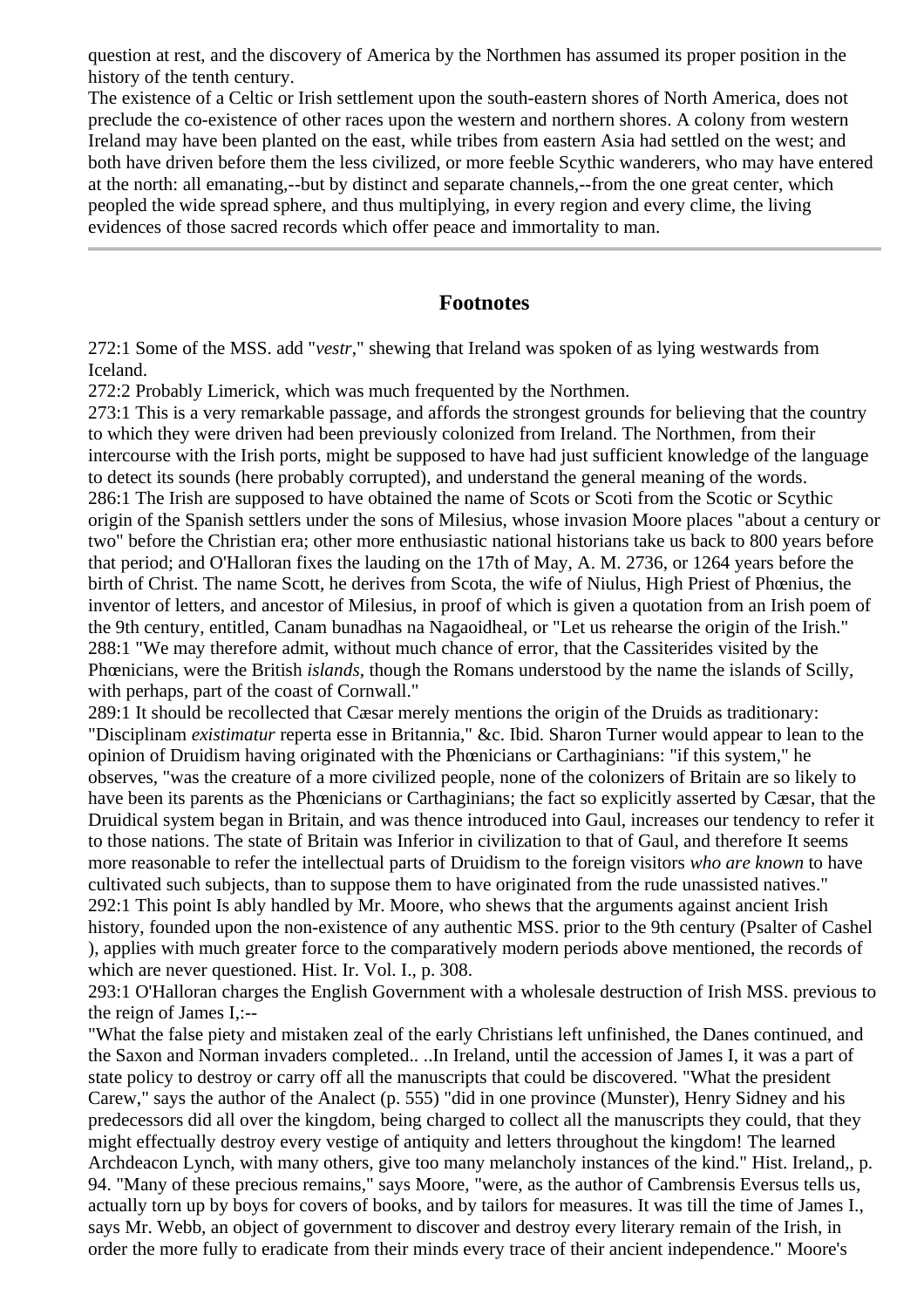Hist. of Ireland, V. I. p. 309, note.

293:2 "Mexican Antiquities," a work upon which this lamented nobleman expended (at least) £30,000 and the best years of his life, but the circulation of which, from the small number of copies printed, and the inaccessible price (£150) to the majority of the reading public, was necessarily very limited. 294:1 Torfæus, in consequence of an erroneous interpretation of the passage, pp. 64, 65, in the Saga of Erik the Red, relating to the length of the day, which he took to be eight hours instead of nine, fixed the latitude of Vinland at 49 degrees, being that of Newfoundland.

p. 295

# **THE NORSEMEN IN AMERICA.**

#### **BY RASMUS B. ANDERSON, LL. D.**

# **CHAPTER I.**

### **NORUMBEGA.**

THE early discovery of this country by the Norsemen is of interest to every American. It is the first coming of Europeans to this continent. It is the first chapter of civilization in the Western world. It is also the first chapter of the history of the Christian Church in America; for Leif Erikson and his followers had been converted to Christianity and Leif was himself a missionary sent out by the king of Norway to preach the gospel of the Gallilean to the Norse colonists in Greenland.

Before the landing of the Pilgrims at Plymouth Rock in 1620, the shores of North America had been visited by the so-called French voyageurs. Some of these explorers wrote accounts of their voyages, and in their narratives and on maps which they published there is frequent mention of the name Norumbega. The name is found with a variety of spellings, Norumbegue, Norumbergue, sometimes with the initial "n" omitted, Anorabegra, Anorumbega, etc. It is applied to a country, river and city located somewhere in the eastern part of the United States or Canada. It is said to have been discovered by Verrazzano, in 1524. The site of the city

#### p. 295

was given on a map published at Antwerp in 1570. In 1604 Champlain ascended the Penobscot River in Maine, supposing that stream to be the Norumbega. But after going twenty-two leagues he discovered no indications of a city or of civilization except an old moss-grown cross in the woods. American historians have found much difficulty in identifying Norumbega, The fact is the statements of the various French authorities are conflicting. As stated, the first mention is by Verrazzano on his map published in Antwerp in 1524, and later, that is, in 1539, Parmentier found the name Norumbega, applied to a country lying southwest from, Cape Breton. Allefonsce, under Roberval, in 1543, determined the fact of there being two Cape Bretons, of which the more southern, referred to by Parmentier, was in the forty-third degree and identical with Cape Anne. Within the limit of this forty-third degree was a river, at the mouth of which, according to Allefonsce, were many rocks and islands; up which river, as Allefonsce estimated, fifteen leagues from the mouth was a city called Norumbegue. "There was," Allefonsce said, "a fine people at the city and they had furs of many animals and wore mantles of martin skins." Allefonsce was a pilot by profession and on him particularly rests the identity of one of the Cape Bretons which Cape Anne and the fact of there being a river with a city on its banks, both bearing the name Norumbega between Cape Anne and Cape Cod. Wytfliet, in 1597, in an augment to Ptolemy, says, "Norombega, a beautiful city and a grand river, are well-known." He gives on his map a picture of the settlement, or villa, p. 297

at the junction of two streams, one of which is called the Rio Grande. Thevet in his texts places Fort Norumbegue at the point where Wytfliet placed the city, that is, at the junction of two streams, and Thevet says "To the north of Virginia is Norumbega, which is well-known as a beautiful city and a great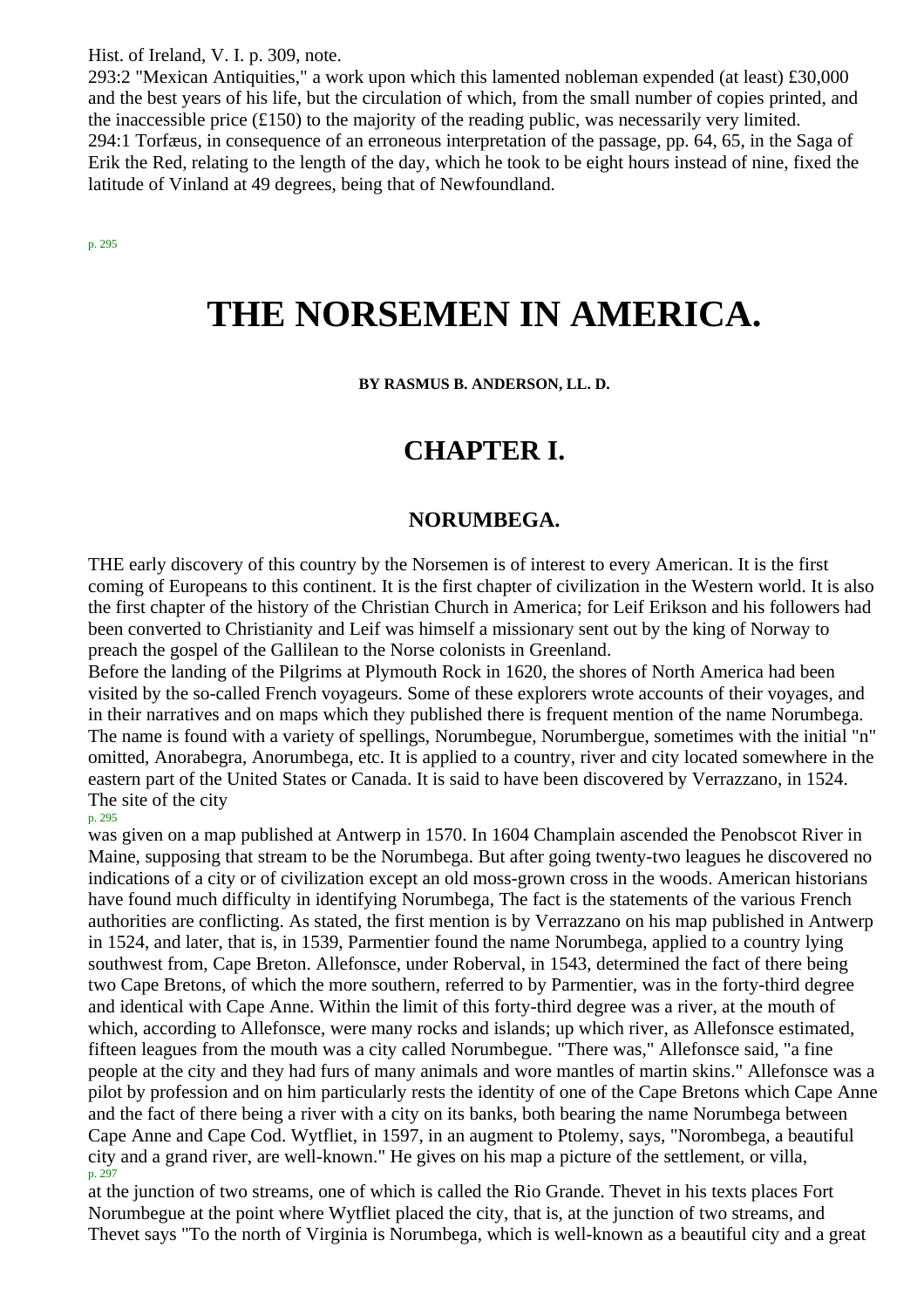river. Still one can not find whence this name is derived, for the natives call it Agguncia. At the entrance of the river there is an island very convenient for the fishery." Thevet describes the fort as surrounded by fresh water and at the junction of two streams. The city of Norumbega on his map is lower down the river. The French, who occupied the fort, called the fort Norumbega. As stated, the identification of Norumbega has greatly puzzled American historians, and the country, river and city have from, time to time been located at various points from Virginia to the St. Lawrence. Most authorities have referred Norumbega to New England, while Lok, in 1582, seems to have believed that the Penobscot in Maine formed its southern boundary. Before 1880 this view seems to have been very generally adopted by American scholars. Our poet, J. G. Whittier, made Norumbega the subject of one of his most beautiful poems.

In connection with the poem, the poet gives the following explanatory note, which well represents the concensus of opinion of American scholars before 1880: "Norembega, or Norimbegue, is the name given by early French fishermen and explorers to a fabulous country south of Cape Breton, first discovered by Verazzano in 1524. It was supposed to have a magnificent city of the p. 298

same name on a great river, probably the Penobscot. The site of this barbaric city is laid down cm a map published at Antwerp in 1570. In 1604, Champlain sailed in search of the Northern Eldorado, twenty-two leagues up the Penobscot from the Isle Haute. He supposed the river to be that of Norembega, but wisely came to the conclusion that those travelers who told of the great city had never seen it. He saw no evidence of anything like civilization, but mentions the finding- of a cross, very old and mossy, in the woods."

In 1881 Arthur James Weise, of Troy, N. Y., published a work called "The Discovery of America to the Year 1525." In the closing pages of this work he takes up the subject of Norumbega, and arrives at the conclusion that the name is a contraction of the old French L'Anormeeberge (the grand scarp), and claims that the adjective "anormee" and the noun "berge" definitely describe the wall of rocks known as the Palisades, on the Hudson river, above New York city. Weise has no doubt that by the term Norumbega river the Hudson is meant, and that the country around the Palisades was called by the French explorers La Terre d'Anormeeberge, afterwards contracted and corrupted into Norumbega and its other variations heretofore named. In identifying the river called by one of the French writers Norombega, with the present Hudson, Weise lays great stress upon the statement by the same writer that the water of the river was salty to the height of forty leagues, and shows that the Hudson is brackish beyond the city of Poughkeepsie. According to Weise, the city of Norumbega p. 299

must have occupied the site of the present Albany, the capital of New York. Weise's arguments seemed so conclusive, particularly his interpretation of the name, that his view was very generally accepted by students of American history everywhere.

Passing on to the year 1890, we come to an entirely new theory. Before presenting this in detail it may interest my readers to learn a few facts leading up. to it. In 1873 I suggested to the famous Norwegian violinist, Ole Bull, that Leif Erikson, the first white man who planted his feet on American soil, ought to be honored with a monument. Ole Bull accepted the suggestion with the greatest enthusiasm, and he and I together immediately prepared plans for its realization. During the spring of 1873 we arranged a number of entertainments in Wisconsin and Iowa, the proceeds of which made the nucleus of the Leif Erikson monument fund. At these entertainments Ole Bull played the violin and the writer sandwiched in short addresses to the audiences while the artist rested. Later, that same year, I accompanied Ole Bull to Norway, and there a series of entertainments were arranged for the same purpose. At one of these entertainments the distinguished Norwegian poet, Bjornstjerne Bjornson, delivered an address. A sum of money was realized from the entertainments in Norway for the monument fund. A few years later Ole Bull made his American home in Cambridge, Mass.; there he was successful in organizing a committee for the purpose of carrying out our plans in regard to the Leif Erikson monument. The committee was a most brilliant one.

#### p. 300

[paragraph continues] In it were found James Russell Lowell, Henry Wadsworth Longfellow, Oliver Wendell Holmes, Thomas S. Appleton, Prof. E. N. Horsford, the Governor of Massachusetts, the Mayor of Boston and many other distinguished people. Funds were rapidly raised, and America's most distinguished sculptress, Miss Anne Whitney,  $\frac{1}{2}$  $\frac{1}{2}$  $\frac{1}{2}$  was engaged to produce in bronze a statue of Leif Erikson in heroic size. In due time the statue was completed and placed at the end of Commonwealth Avenue in Boston. The statue represents Leif Erickson as he discovers the first faint outlines of land far away on the horizon, and with his right hand he shades his eyes from the dazzling rays of the sun. The statue does not represent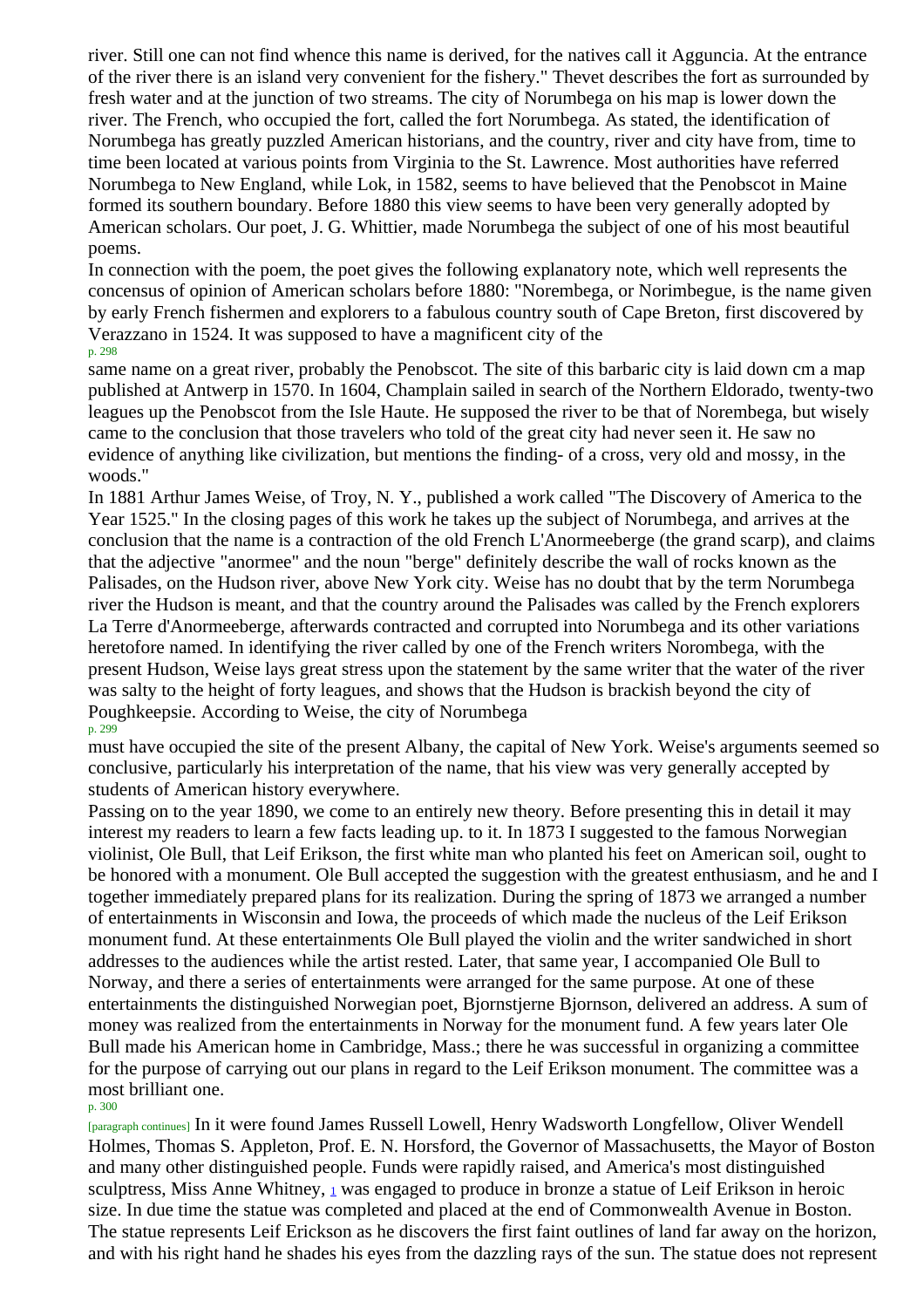my idea of a long bearded and shaggy haired Norseman of the tenth century. Miss Whitney has made Leif smooth faced, with the general outlines of the Roman. She seems to have taken the splendid physique and features of Ole Bull for her model. But it is certainly a great work of art. No less authority than James Russell Lowell declared it to be the finest work of sculpture hitherto produced in America. A perfect replica, cast in the same mold as the original, was presented by a Milwaukee lady to the city of Milwaukee, where it can be seen by my readers. It stands on the lake front, a little north of the Chicago & Northwestern railway station, near the well-known Juneau monument.

It will be observed that Prof. Horsford was mentioned as one of the committee in Cambridge. Prof. Eben Norton p. 301

[paragraph continues] Horsford, born July 27th, 1818, was the son of a distinguished missionary among the Indians. The son, Eben., acquired from his father, who was thoroughly familiar with many Indian dialects, an extensive knowledge of Indian words. He studied science both in America and in Europe under Prof. Liebig, and became Professor of Science in Harvard University in 1847, a position which he filled with distinction for sixteen years. Fortune smiled on him. He became wealthy and was able to devote his time exclusively to scientific and literary pursuits. He was a large hearted man and gave generously of his wealth to educational institutions. Wellesley College is under great obligations to him. The organization of the Leif Erickson committee in Cambridge attracted his attention to the subject of the Norse discovery of America. The result was that he practically abandoned his other studies and concentrated all his energies on investigations bearing on the Norse voyages to this country. He was particularly interested in locating the landfall of Leif Erikson and in identifying the country explored by him and his countrymen from the tenth to the fourteenth century. Some idea can be formed of Prof. Horsford's enthusiasm in this cause when we learn that he spent more than \$50,000 in making explorations, in publishing books and maps, and in building monuments and memorials in honor of the Norse discoverer. He was the orator at the unveiling of the Leif Erikson monument in Boston. In 1890, Prof. Horsford presented an entirely new theory in regard to the perplexing question of Norumbega.

#### p. 302

[paragraph continues] In this year appeared his "Discovery of the Ancient City of Norumbega." In it he claims to have found the precise site of the ancient city, and locates it with absolute confidence on the Charles river, in Massachusetts, at its junction with Stony Brook, near Walton. He makes Norumbega identical with the Vinland of the Norseman, claiming that Norumbega is not derived from the old French *D'Anormee Berge*, but is a corruption of the old name *Norvegr* and that it has borne that name among the aborigines ever since the Norse explorers in the tenth and following centuries made their headquarters there. He takes Norumbega to be the name the French voyageurs did not bestow but found. So thoroughly convinced was Prof. Horsford of the correctness of his theory that he built on the site which he identified as Norumbega a costly tower in commemoration of the Norse discoverers and colonists. Prof. Horsford found at and around the junction of Stony Brook with Charles river evidences of a great industry involving, among other things, a graded area some four acres in extent, paved with field boulders. At the base of the bluffs along Stony Brook there are ditches or canals extending far into the country and above the ditches are walls made of boulders from three to five feet high. The existence of these works has long been known, but their origin has never been satisfactorily interpreted. It is certain that they existed before the landing of the Pilgrim Fathers in 1620. It is equally certain that they are the handiwork of man. They are too extensive to have been produced by the French or English explorers previous p. 303

to 1620. They can scarcely be ascribed to the aborigines, for they differ widely from any works known to have been constructed by the natives of this country. The old Norse sagas tell us that the Norseman carried timber from Vinland to Greenland and Prof. Horsford suggests that the canals were filled with water at high tide and that logs were floated down to where their ships lay in the Charles river. He supposes that the walls above the canals were constructed to protect the canals from being filled with debris from the bluffs. When the immediate shores of the river had been cleared of wood the shores of the tributaries flowing into the river became the field of activity and maple blocks were sent floating down the stream; and where the streams were remote from the bases of the slopes on either side the sources of water were at hand. Canals, or nearly level troughs, were dug to transport the logs to the streams and ultimately to the Charles. Dams and ponds were necessary at the mouths of the streams to prevent the blocks from going down the Charles without a convoy and out to sea to be lost. There is an admirable canal, walled on one side, extending for a thousand feet along the western bank of Stony Brook in the woods above the Tiverton railroad crossing, between Walton and Weston. The Cheesecake Brook is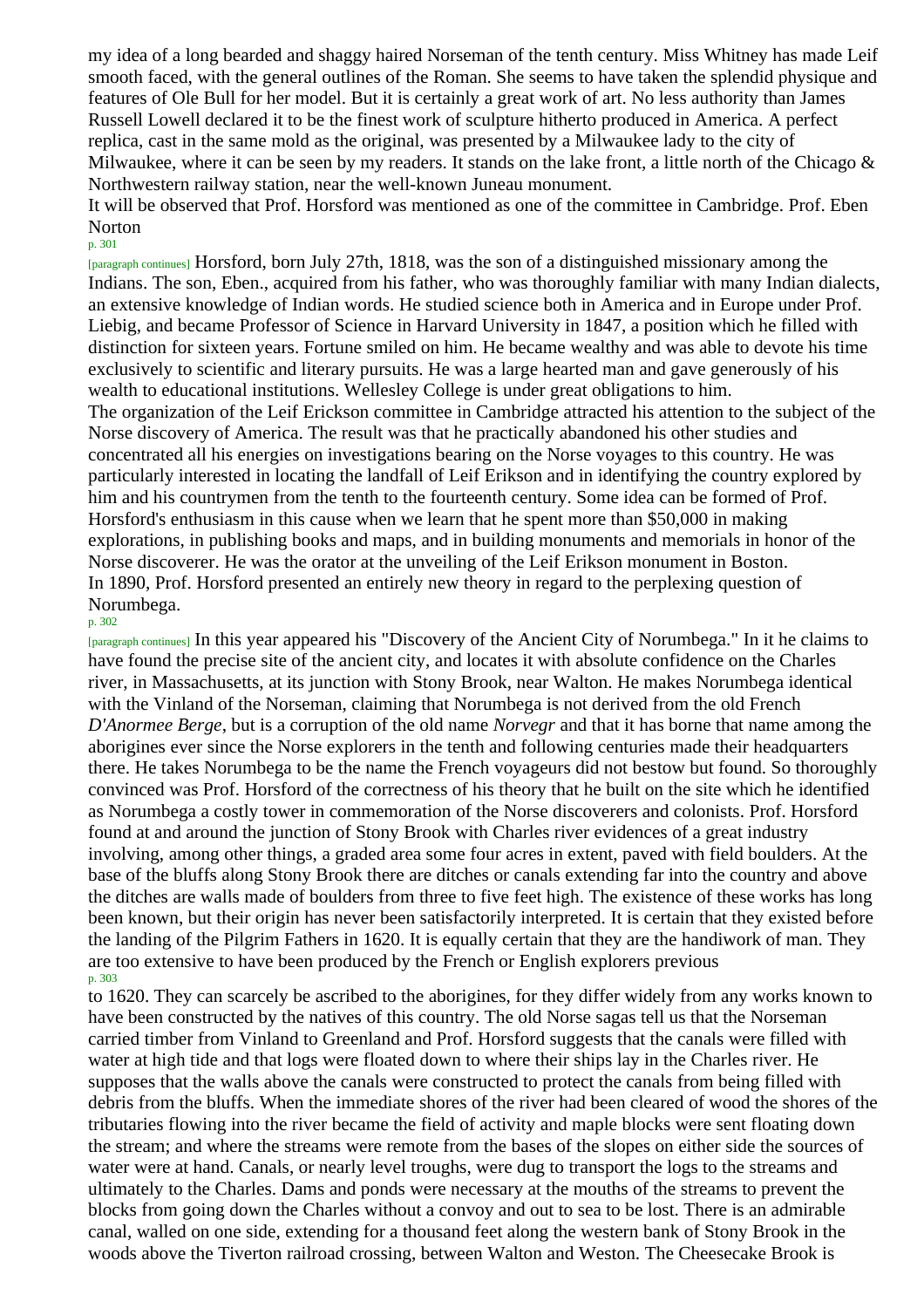another and Cold Spring Brook another, and there is an interesting dry canal near Murray Street, not far from Newtonville. It may be seen from the railroad cars on the right, a little to the east of Eddy Street, approaching Boston. Prof. Horsford found throughout the basin of the Charles numerous p. 304

canals, ditches, deltas, boom-dams, ponds, fish-ways, forts, dwellings, walls, terraces of theatre and amphitheatre, and he insisted that there was not a square mile drained into the Charles River that lacked an incontestable monument of the presence of the Norsemen. I have myself gone over the most of this ground in company with Prof. Horsford and listened to his enthusiastic interpretations of these strange remains. It may seem as an undeserved dignity to speak of these ditches as canals, but they are so named in the old deeds in Weston, and if you look at them on the left of the highway, between Sibley's and Weston, with the stone wall on either side, you will not wonder that the word canal, as well as ditch, should have suggested itself. They are so called on the published town maps of Millis and Holliston. Prof. Horsford, as indicated, bought a tract of land at the junction of Stony Brook with Charles River, consecrating it to the memory of the Norsemen, and set up in Weston, at the mouth of Stony Brook, a magnificent tower. Over the tablet, set in the wall of the tower, is poised the Icelandic falcon about to alight with a new world in his talons. On the tablet is given the following inscription:

A. D. 1000, A. D. 1889.

NORUMBEGA. City--Country--Fort--River. Norumbega--Nor'mbega. Indian utterance of Norbega, the Ancient Form of Norvega, Norway, to which the Region of Vinland was Subject.

p. 305

City.

At and near Watertown, Where Remain To-day Docks, Wharfs, Walls, Dams, Basin. Country: Extending from Rhode Island to the St. Lawrence. First Seen by Bjarni Herjulfson, 985 A. D. Landfall of Leif Erikson on Cape Codd, 1000 A. D. Norse Canals, Dams, Walls, Pavements.

Forts, Terraced Places of Assembly, Remain To-day.

Fort:

At Base of Tower and Region About

Was Occupied by the Breton French in the 15th, 16th and

17th Centuries.

River:

The Charles, Discovered by Leif Erikson 1000 A. D. Explored by Thorwald, Leif's Brother, 1003 A. D. Colonized by Thorfinn Karlsefni 1007 A. D. First Bishop Erik Gnupson 1121 A. D. Industries for 350 Years. Masur-wood (Burrs), Fish, Furs, Agriculture. Latest Norse Ship Returned to Iceland in 1347.

Prof. Horsford mentioned as considerations that led to the erection of the tower:

"1. It will commemorate the discovery of Vinland and Norumbega in the forty-third degree, and the identification of Norumbega with Norway, the home country to which this region was once subject by right of discovery and colonization. p. 306

"2. It will invite criticism, and so sift out any errors of interpretation into which, sharing the usual fortune of the pioneer, I may have been led.

"3. It will encourage archæological investigation in a fascinating and almost untrodden field, and be certain to contribute in the results of research and exploration, both in the study and the field, to the historical treasure of the commonwealth.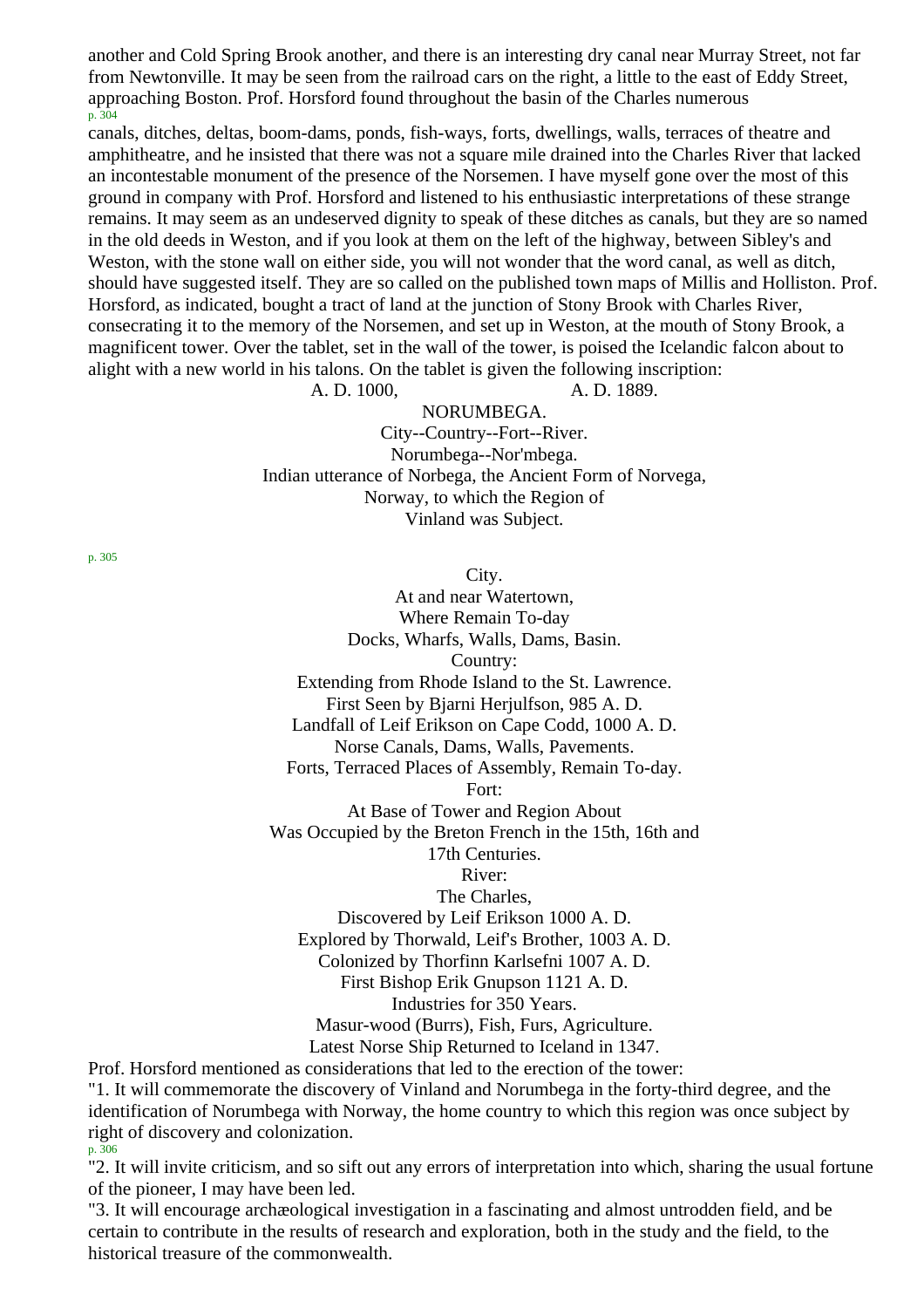"4. It will help by reason of its mere presence, and by virtue of the veneration with which the tower will in time come to be regarded, to, bring acquiescence in the fruit of investigation, and so allay the blind skepticism, amounting practically to inverted ambition, that would deprive Massachusetts of the glory of holding the Landfall of Leif Erikson, and at the same time the seat of the earliest colony of Europeans in America."

In the old Norse sagas (histories) in which the Norse voyages to America are described, it is stated that when Leif Erikson came to Vinland he first sailed up a river, that the river then widened into a lake, that he crossed this lake and then sailed up another river as far as his ship could float. Such a description might doubtless apply to various points on the northeast coast, but it certainly applies well to the Charles river.

In 1887, at a scientific gathering in Cambridge, Prof. Horsford announced that he had studied the saga of Erik the Red and that he interpreted the brief but clear statement therein to refer to Leif's sailing across the mouth of Cape Cod Bay opening out northeast to the sea from the Race to the Gurnet; his coasting westerly along p. 307

the Gurnet from Scituate Beach past the Cohasset Rocks to Nantasket, his entrance into Boston harbor, his running aground on an ebb-tide off the site of Long Wharf, his floating on the returning flood up into the reach or strait of Charles river, on to the expansion of the back bay, and later winding through the salt meadow and marshes up the Charles, beyond the bay to the south end of Symond's Hill at the so called Gerry's Landing in Cambridge, near which he built his large house, as indicated in the details given concerning Leif, Thorwald and Thorfin Karlsefne in the sagas. At the same time Prof. Horsford stated that if any remains of Leif's house in Vinland should ever be found they would be located between Symond's Hill, the ancient bluff extending eastward some hundred yards from the Cambridge City Hospital, and the angle of the Cambridge City Cemetery, about a quarter of a mile to the south. The place where Leif landed would be, Horsford insisted, the first place going up the Charles, where, landing on an even keel, permitting a plank to be run out to the shore was possible. It was the spot determined for Gerry's Landing, the great point in the earlier days of the colony for receiving goods from the sea and transporting them on wagons to the interior. Mr. Horsford made careful investigations in this vicinity and discovered in the turf a ridge, the outlines of which correspond with the outlines of an Icelandic house in the saga time. The old Norse house had a fire place in the centre of the floor and the smoke escaped through an opening in the roof. Prof. Horsford was so sure that this characteristic of the p. 308

house near Gerry's Landing would be found that he announced it to the workmen, who of course showed the greatest incredulity. He told them that if they would dig a trench along the middle of the house they would uncover a fire place. The turf and blown sand were a foot thick. He indicated the spot where the hearth would be found. His prediction was verified. An area of about four feet in diameter, covered by boulders, was exposed. Some were more fine grained and compact, preserving their original shape, but pitted at the surface as if they had been exposed to prolonged heat. Others were cracked into several pieces. Others still, being originally fissile gneiss finely stratified sand and argillaceous material, were resolved into different fragments like slate. Ore of the blocks that had preserved its general form, but with all its corners rounded, was observed to be of a dull red as if covered with reddish brown rouge. Horsford said: "If this redness is due to peroxide of iron I shall find the interior of a greenish shade due to the presence of mineral combinations with protoxide of iron." A lapidary cut the stone into thin slices. Horsford says: "As I expected, in the interior where, though heated, it had been protected from the air, the color was of a dull bottle green. The outer surface where it had been heated and exposed to the air was reddish brown. Charcoal was found, as might have been expected, at the border of the hearth." Mr. Horsford found on the south side of the outline a marked depression, as if there had been a door. If there were door posts they should have had something to stand p. 309

on. On digging down a foot or more on either side of the door-way a boulder of two-thirds of a bushel basket capacity was found. The outline of the house of logs might have been expected to rest on stone as a protection against the decay of the logs. Such stone foundations were found in probing the ground with an iron rod at a depth of about one foot and were at various points uncovered. The whole outline of the house is a regular parallelogram. Prof. Horsford had this interesting place enclosed and suitably marked. On the last night of the year 1892, Eben Norton Horsford called his daughter Cornelia to talk with her about the traces of the house built on the banks of the Charles River, both by Thorfin Karlsefni and Snorre Thorbrandson, two Icelanders who came from Greenland in three ships with 151 men and seven women and their live stock, intending to establish a colony in Vinland, in the year 1007. Prof. Horsford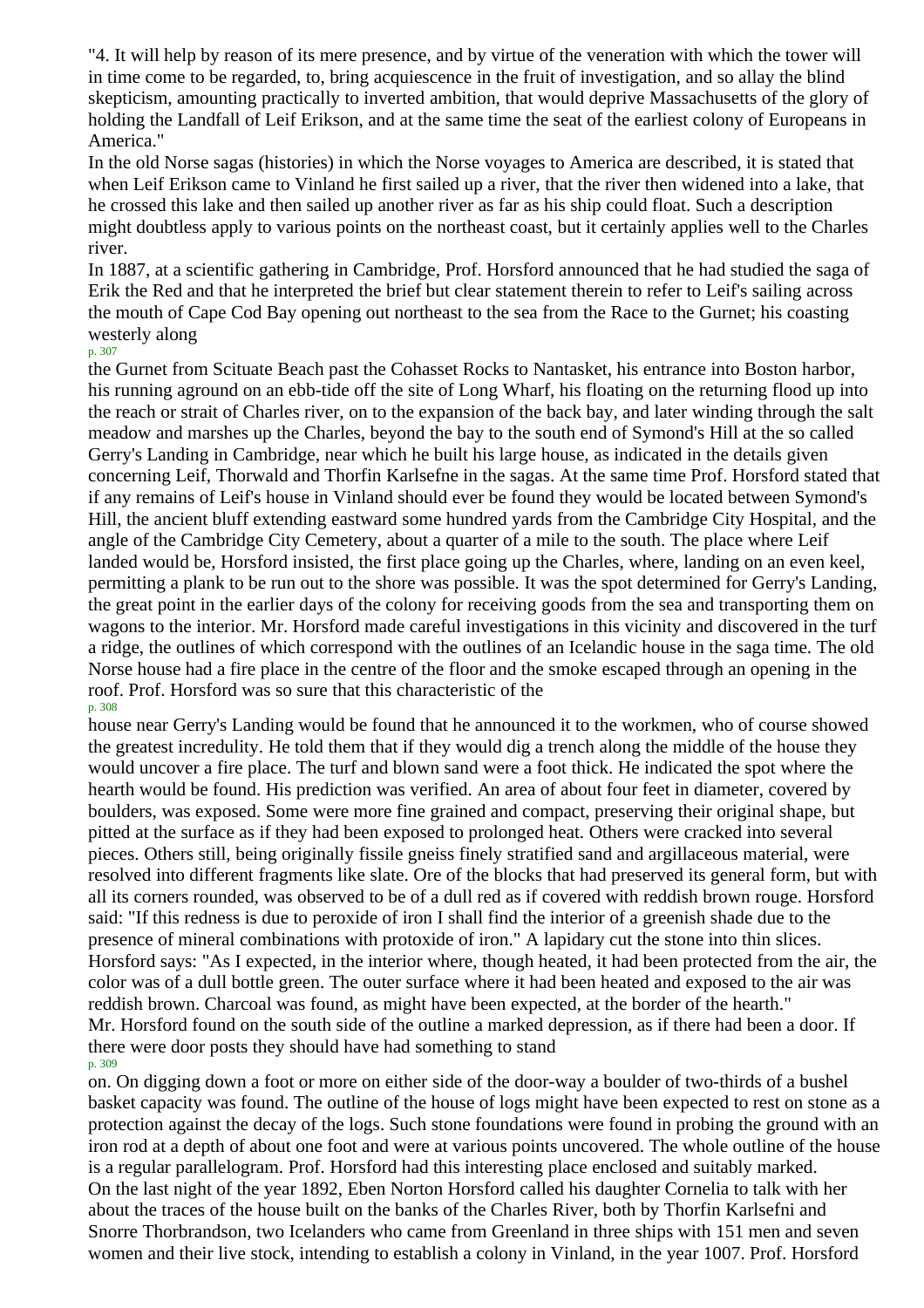asked his daughter, "What will you find in Thorfin's house if I find a fire place in Leif's house? And if I found foundations of walls at Leif's house, what will you find to correspond with that at Thorfin's house?" Then he instructed her to buy the land herself, and in the spring, when the frost was out of the ground, to get an iron rod and strike it into the earth to find the fire place, and afterwards to find the foundation walls in the same way; because he wanted her to have the pleasure of making a discovery herself. The next day, January 1st, 1893, our dear old Prof. Horsford died suddenly in his library. Miss Cornelia Horsford afterwards got her mother's permission to finish p. 310

and edit her father's unpublished works, and during the long days and evenings, while the ground was still covered with snow, she read all the books about the ancient Norsemen and their customs to learn what she might happen to find when the time came in the spring for her to look for the remains of Thorfin's long house on the bank of the river. On the 19th of April, when the frost was out of the ground, she began her search for the remains of the long house of Thorfin's party. It is no easy matter to find the foundations of a house after they have been buried several hundred years, even when they can be traced by ridges of earth. For an hour, she says, she watched the earth thrown up, and probed the ground in vain. At noon she went for Mr. Scorgie, who had made the search at Leif's house under her father's direction, and asked him to show her how to find the foundations and fire place of this house. He soon found them for her. The ring of the iron rod against the stone as he struck on the north wall was distinct and sharp, and in the afternoon he had outlined with the rod two walls about sixty-four feet long, having first found the end wall at the south. She was troubled by the fact that she found two fire places, but in examining the Yuglinga saga of Snore Sturlason, Chap. 14, she found that large buildings sometimes had more than one fire place. The stones which showed the action of heat were neatly laid together, with a few clam shells and oyster shells near by. She did not carry the excavations any further because her father did not wish to have the ridges destroyed by which he discovered the site of the house. p. 311

[paragraph continues] Near by, and yet undisturbed, there are traces of other houses.

In 1892 I visited Prof. Horsford and he took me first to the junction of Stony Brook with Charles River, and showed me the magnificent monument he there had erected. He pointed out to me the four acres of solid pavement and showed me the long stretches of canals and stone walls. Afterwards he took me down to Gerry's Landing and he made me discover the site of Leif Erikson's house myself. I left him and went to where I could see a ridge in the form of a parallelogram in the sod, and walked slowly over its four sides, Prof. Horsford in the meantime clapping his hands. The stone from the fire place he subsequently had cut into thin slices, and one of these he sent me as a present on Christmas, 1892, only a week before his death. Prof. Horsford had not the slightest doubt that he had identified and explained satisfactorily the Norumbega of the French voyageurs. He had the fullest faith that Norumbega was a corruption of the ancient name Norvegr, that this name had been given to the aborigines by the Norsemen and that the aborigines had handed it down from generation to generation and had spoken it to the French voyageurs. He made the most careful investigations and found that no house had been built near Gerry's Landing since 1620. He therefore became absolutely convinced that the outlines which he described must be referred back to the house built in this country in the tenth and eleventh centuries by Leif Erikson and the other Norse explorers. Prof. Horsford was very anxious p. 312

to convince me that he was right and my readers are doubtless anxious to know my opinion about the matter. I am sorry that I am not able to express a conviction on the subject. Horsford's discoveries are most startling, but they seem to prove too much. I am hospitably disposed to the basin of the Charles River as the site of Vinland and the operations of the Norse discoverers. All the descriptions in the sagas apply remarkably well to the Charles River with its surrounding country, and it is more than probable that Leif Erikson trod the ground now occupied by Harvard university. The remains pointed out by Horsford, both those near Weston and those near Gerry's Landing, deserve to be carefully studied, and it is possible that a thorough investigation will confirm many of Horsford's conclusions.

### **Footnotes**

300:1 Miss Anne Whitney was born in Watertown, Mass. She opened a studio as sculptress in Boston in 1873, and has made among other notable works, a statue of Samuel Adams and one of Harriet Martineau.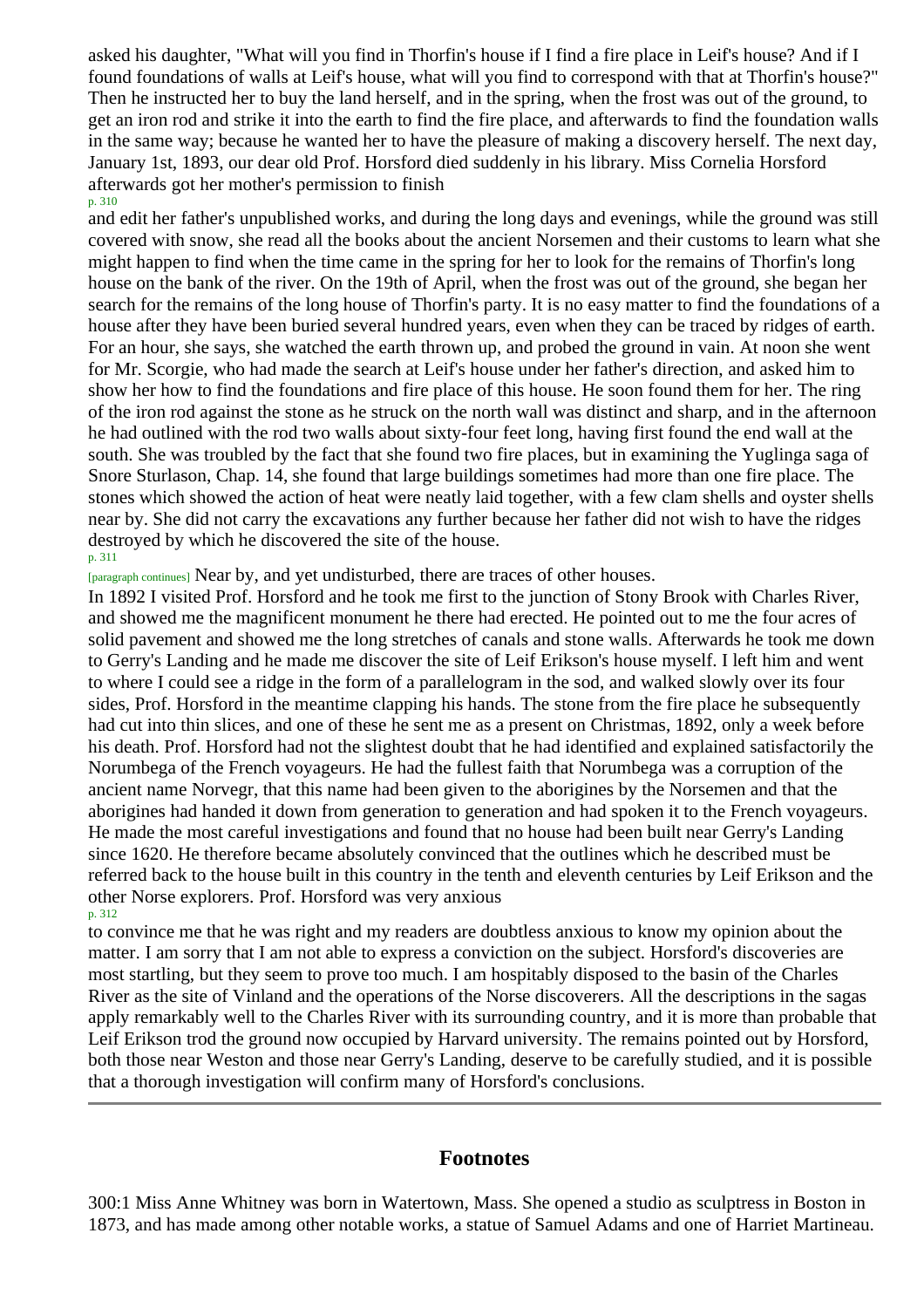# **CHAPTER II.**

# **NORSE VOYAGES IN THE TENTH AND FOLLOWING CENTURIES.**

IF we go back to the middle of the ninth century we find what is now Norway divided into thirty odd districts, called fylkes, and governed by kinglets, or jarls. These rulers were elected and obtained their positions by the grace of the people in convention assembled. But about this time there appeared in Norway a man named Harald Fairhair, who with his prime minister, Guthorm, succeeded in subjugating all the kinglets in Norway, and united the various fylkes into one kingdom. The p. 313

last battle was a naval engagement at Hafursfjord, near Stavanger, in July, 872. In this battle the last of the kinglets was conquered, and Harald became monarch of all Norway. His usurpation of power created great dissatisfaction and resulted in a large emigration to France, to the British Isles, to the Hebrides, Orkneys and Shetland Isles, to the Fareys and particularly to Iceland. Iceland had been discovered in 860, and had been visited several times by Norsemen between that time and 874, in which year the settlement of Iceland began. The flower of the Norwegian people emigrated, and it was not long before Iceland had a population of more than 50,000 souls. In Iceland a republic was organized which flourished for four hundred years; and it was during the time of the republic that the grand old poetic and historic literature of Iceland was produced.

Here it is proper to add that the Norsemen were the discoverers of pelagic navigation. Let me here state with all the emphasis that I am able to compress into so many words, that the navigation of the ocean was discovered by the old Norse Vikings. Before them, the only navigation known was coast navigation. The Norsemen were excellent ship-builders and knew how to calculate time by the sun, moon and stars, and into every history of the world, and into every encyclopedia I would have the fact conspicuously stated that pelagic navigation was discovered by the Norsemen.

Iceland became the hinge upon which the door swings which opened America to Europe. In the voyages between Norway and Iceland--a distance of about 800 p. 314

miles--the sailors would occasionally be overtaken by cloudy and stormy weather and drift beyond Iceland, and so they could not help finding their way by accident to Greenland and other countries to the west and southwest of Iceland. And so it happened that in the year 876 a Norwegian mariner, by name Gunbjorn, reported that he had seen land far to the west of Iceland.

If the reader will now go with me to the southwestern part of Norway, about the middle of the tenth century, we shall find living there in a district called Jadern a man called Erik (often spelled Eirik) the Red. He was called the "Red" on account of his red hair and red beard and ruddy complexion. It also appears that he had a somewhat fiery and combative disposition. He now and then quarrelled with his neighbours, and on one occasion he had the misfortune of becoming guilty of manslaughter. For this reason he decided to emigrate from Norway, and he removed with his family to the western part of Iceland. But while he left his neighbors and the dust and sky of Jadern behind him, he carried his fiery nature with him and it was not long before he got into trouble with his new neighbors in Iceland. He therefore decided to emigrate from Iceland also and to go in search of the land seen nearly a hundred years before by Gunbjorn far to the west of Iceland. He left Iceland with a few companions in 982 and found an extensive country far to the west of Iceland. He remained there making explorations for three years and decided to found a colony there. He was anxious to give the country a name that might be attractive to settlers, and in discussing this p. 315

question with his companions, they agreed on naming the country Greenland, reasoning that no name would be better suited to attract immigrants.

Greenland belongs entirely to the Western Hemisphere and is accordingly a part of America. The discovery of Greenland was in fact the discovery of America, and Erik the Red was the first European who ever boomed real estate on the Western Continent, and he boomed it successfully. He succeeded in founding in Greenland a colony which flourished for several hundred years. The Icelandic sagas contain elaborate accounts of this colony and give us the names of a number of the bishops who resided there. Erik the Red returned to Iceland in 985, and in 986 he, with a considerable number of followers, emigrated to Greenland. Among those who emigrated with Erik the Red was one Herjulf Bardson. Herjulf Bardson had a son, by name Bjarne. Bjarne was a viking merchant. He had a custom of spending one year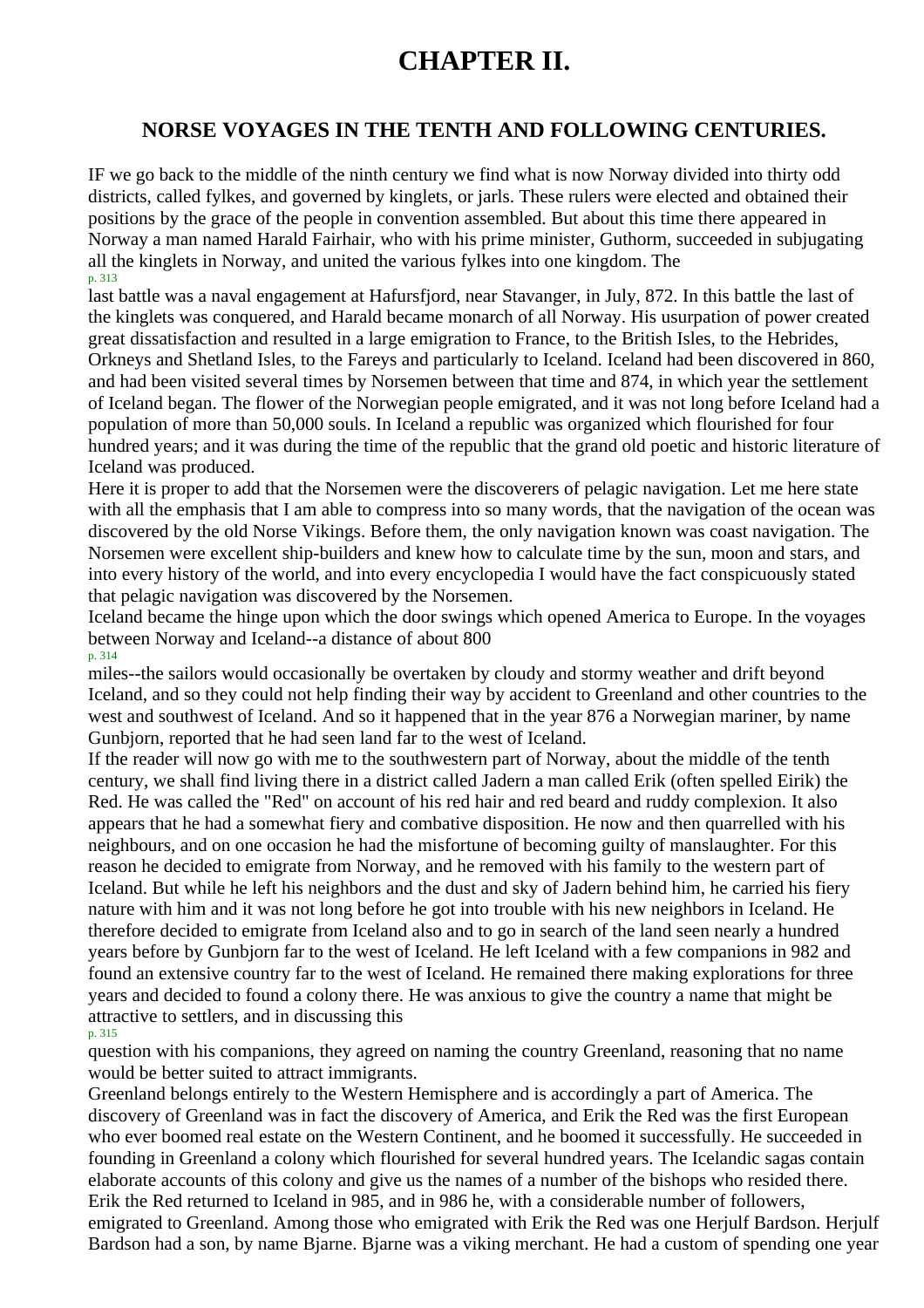with his father in Iceland and the next year abroad, acquiring fee and fame, that is, wealth and reputation. In 986 he chanced to be absent on a viking expedition and, on returning to Iceland in the summer, he learned that his father had emigrated with Erik the Red to Greenland. Desiring to spend the next winter with his father, as was his custom, he asked his sailors whether they would go with him. They all said they would. "But we have none of us ever been in the Greenland sea," said Bjarne. "We mind not that," said his men, "we are willing to go wherever you will lead." And so Bjarne and his men at p. 316

once set sail from Iceland. They were overtaken by foggy and stormy weather and sailed on and on, not knowing whither they were sailing. The fog and storm lasted for several weeks, then the sky cleared, the sun shone again, and lo behold they could see land in the distance! They saw that they were much too far south. The land, which was hilly and well wooded, did not correspond to the descriptions which they had received of Greenland. It was getting late in the season, so they did not go ashore, but proceeded northward. On their journey northward they discovered two other countries, but as neither of them could be Greenland they did not land. They hastened on until they finally reached Greenland in safety and happened to land near the colony founded by Erik the Red. We have no time to go into details, but it is evident that the first land seen by Bjarne, Herjulf's son, must have been some part of New England; the second land was probably Nova Scotia, and the third Newfoundland. And thus Bjarne, in the year 986, was the first pale-faced man whose eyes looked upon the American continent.

Erik the Red was the chief of the colony in Greenland. His family consisted of three sons, Leif, Thorvald and Thorstein, all bright, stalwart and enterprising young men.

In the year 1000, the same year as that in which Christianity was adopted as the religion of Iceland, Leif Erikson chanced to be in Norway. Norway had just been converted to Christianity and the ruler at this time was the famous King Olaf Trygvason. Leif Erikson p. 317

met the king, and the king became very fond of him. He persuaded Leif to accept the Christian religion and be baptised. Then King Olaf sent for Leif and told him that he had a double mission for him. "In the first place," said King Olaf, "I want you to go, and look up those lands which were seen by Bjarne and secure more definite information about them, and in the second place, I want you to go as a missionary to Greenland and preach the gospel of the White Christ to the colonists there."

Leif agreed to carry out the king's wishes. In the summer of the year 1000 he set sail for the far West. He decided to investigate the lands seen by Bjarne before going to Greenland. On his way west, he first reached the land which Bjarne reported he had seen, that is, Newfoundland. He anchored his ship off the coast, went ashore, and, exploring the land somewhat, found that it was hilly and extensively covered with large, flat stones. He decided to name the country after its most conspicuous peculiarities, and called it Helluland (land of flat stones). Then he proceeded towards the southwest and reached the second land seen by Bjarne (that is, Nova Scotia), which he also explored somewhat, and found that it was a heavily wooded country. On account of the large forests he called it Markland (timberland). Then he sailed on to the first country seen by Bjarne, that is, some part of New England, and here, the saga tells us, he first entered a bay and then a river, then the river widened into a lake, which he crossed, then he entered a river on the other side of the lake and sailed up this river as far as it was deep enough for his viking p. 318

ship. As the reader will see, this can be applied to the Boston Harbor, to the Charles River between Boston and Cambridgeport, to the Back Bay between Boston and Cambridge and to the Charles River up as far as Gerry's Landing, near which our Professor Horsford. claimed to have found the site of Leif Erikson's house and fireplace.

After having landed, Leif Erikson and his party, thirty-one in number, pulled the vessel ashore and at once went to work to build a house for the winter. The party was divided into two groups to explore the country in different directions on alternate days. On one evening, when the exploring party returned to the camp, one man was missing. This was a German, by name Tyrker, who, though a prisoner of war, was Leif Erikson's special favorite. Leif Erikson became very much alarmed and anxious He feared that Tyrker might have been slain by natives or devoured by wild beasts. Therefore with his men Leif immediately set out in search of Tyrker. But they had not gone far from the camp, when they met their missing fellow mate in a very excited state of mind. The cause of his excitement was the fact that he had found ripe wild-grapes. He had his arms full of grapes, and was devouring the fruit with all his might, and when spoken to by Leif Erikson, he only answered in his native tongue, "Weintrauben! Weintrauben!! Weintrauben!!!" He was born in a country where the grape grew, and, having been absent from Germany for many years, the finding of grapes in this western world overwhelmed him with delight. The p. 319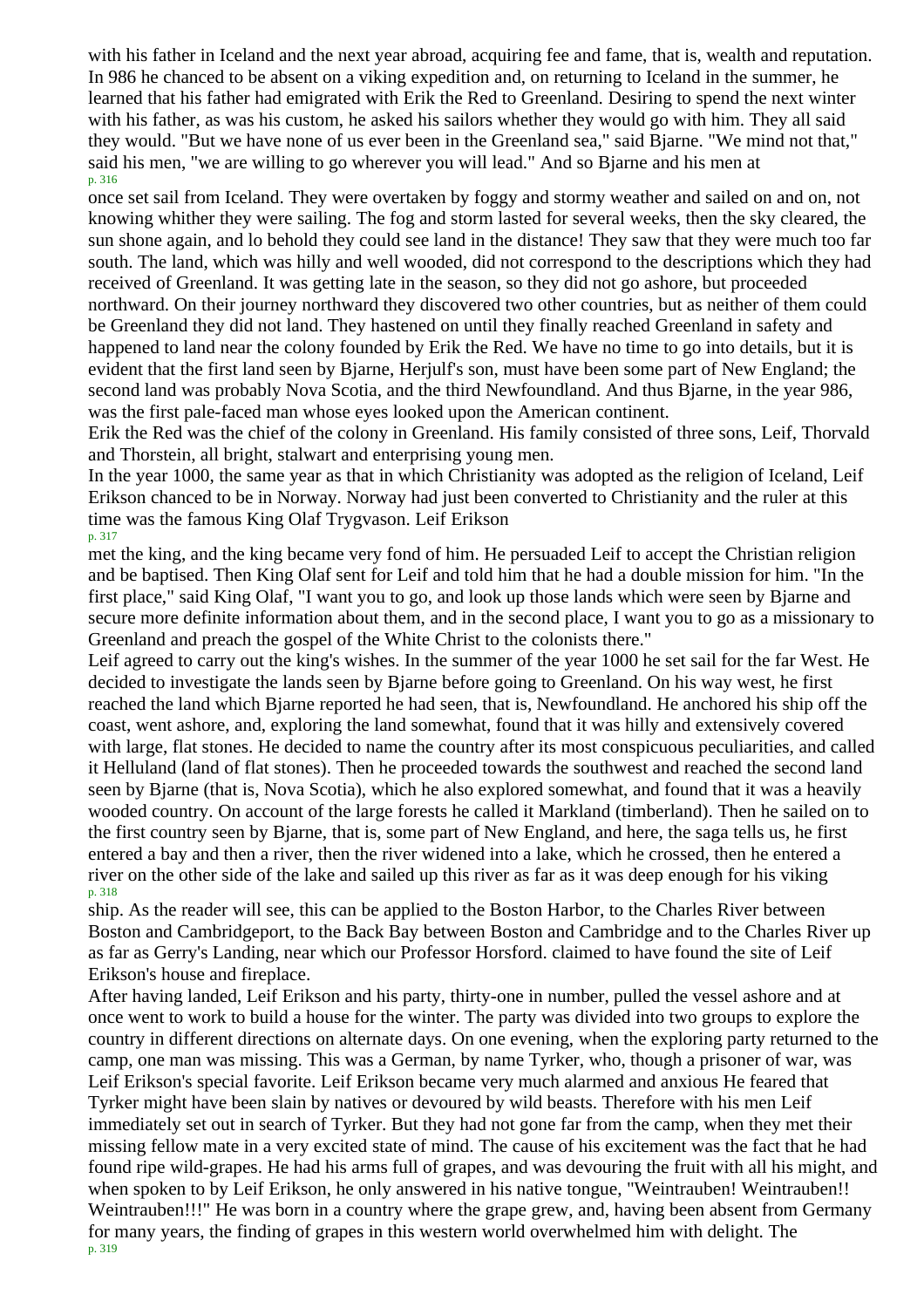sagas tell us that grapes were found in great abundance on every hand, and from this circumstance Leif gave the country the name of Vinland, and history at the same time obtained the interesting fact that a German accompanied these daring Argonauts of the Christian era.

The sagas give very full and interesting accounts of the various products of Vinland and of the natives or aborigines with whom our Norse explorers came in contact. This part of the subject is fully treated in preceding chapters of this volume. What I desire particularly to emphasize at this point is the fact that Leif Erikson was the first European and the first Christian who planted his feet on American soil and, as such, he deserves a conspicuous place in the history of our country. He represents the first chapter of civilized and Christian history of America.

In the spring Leif Erikson loaded his vessel with as much timber as it would carry and, in obedience to the instructions of King Olaf, proceeded to Greenland to preach, the gospel of the Gallilean to Erik the Red's colony there. He was successful, and had the good fortune to convert the whole colony to the Christian religion, except the aged Erik the Red. The latter stubbornly refused to be persuaded. He declared that his faith in Odin and Thor, and particularly in his own might and main, had been sufficient for him through his long life, and he would not forsake the Gods of his childhood in his old age. And so Erik the Red died as he had lived, a heathen.

In the Greenland colony there was much talk about p. 320

[paragraph continues] Vinland the Good, and it was the general opinion that the country had been far too little explored. It was therefore agreed in the year 1002 that Leif's brother, Thorwald, should make an expedition to Vinland. He set out with a good crew of men and reached Vinland in safety, where he occupied the house built by Leif two years before. He came into conflicts with the natives, and in one of these he lost his life, an arrow from one of the aborigines piercing his heart. His comrades buried him in Vinland, and Thorwald's was the first Christian grave made in this Western World. His grave was marked by two crosses, one at the head and one at the foot. Then the little band of Norsemen, having lost their leader, returned to Greenland.

Two years later, 1005, it was decided that the youngest brother, Thorstein, should proceed to Vinland, partly for the purpose of bringing back the body of his brother Thorwald. Thorstein's wife was Gudrid, a noble, refined, intelligent and enterprising woman, and an ornament to her sex. Gudrid went with her husband on this expedition, but the party did not reach Vinland. The weather was unfavorable and the vessel drifted far to the north. Thorstein was taken sick and died, and the widow, Gudrid, took the vessel back to Erik's fiord in Greenland.

Leif Erikson and his sister-in-law, Gudrid, lived at the farm Brattahlid in Greenland, and if the reader now will go with me to that northern country in the year 1006 we will find that there had just arrived in the colony a distinguished and wealthy man from Norway. His p. 321

name was Thorfin Karlsefni. He visited frequently at Brattahlid, and with each visit his admiration of Gudrid increased. The spark of love soon grew into an uncontrollable flame and he asked the young widow to become his wife. The matter was referred to Leif Erikson, who had the disposal of his sister-inlaw, and he at once consented, and accordingly the nuptials of Gudrid and Thorfin were celebrated in grand style during the Christian holidays of the year 1006. The honeymoon was spent in Greenland, and I fancy that when the sun's rays began to warm the atmosphere the following spring that the young couple took many a walk on the sea shore, and I take it also that much of their conversation turned on Vinland, the Good, and the prospects offered for founding a settlement in that beautiful and fertile country. Gudrid was a bright and enterprising young woman and, while there is no record of the fact, I can imagine that she looked smiling into Thorfin's face and talked to him somewhat in this fashion: "I wonder that you, Thorfin, with all your wealth and with all your splendid men should choose to live in this Godforsaken country instead of seeking out the famous Vinland and planting a colony there. Just think what an agreeable change it would be for all of us! Thick and leafy woods instead of these willow bushes that are good for nothing except to save our cattle from starvation when the hay crop gives out. Longer summers and shorter and less cold winters instead of the barren wastes of this country. Surely, I think this land was woefully misnamed when Erik the Red called it Greenland." p. 322

Of course Gudrid pleaded as only a woman can plead, and Thorfin was persuaded. He resolved to plant a colony in Vinland, and in the summer of 1007 he organized a party of one hundred and fifty-one men and seven women, who sailed in three ships from Greenland to Vinland. That Thorfin and Gudrid intended to make a permanent settlement in Vinland is also, evident from the fact that they took cattle and sheep with them. The party reached Vinland in safety, and remained there three years, but the frequent conflicts with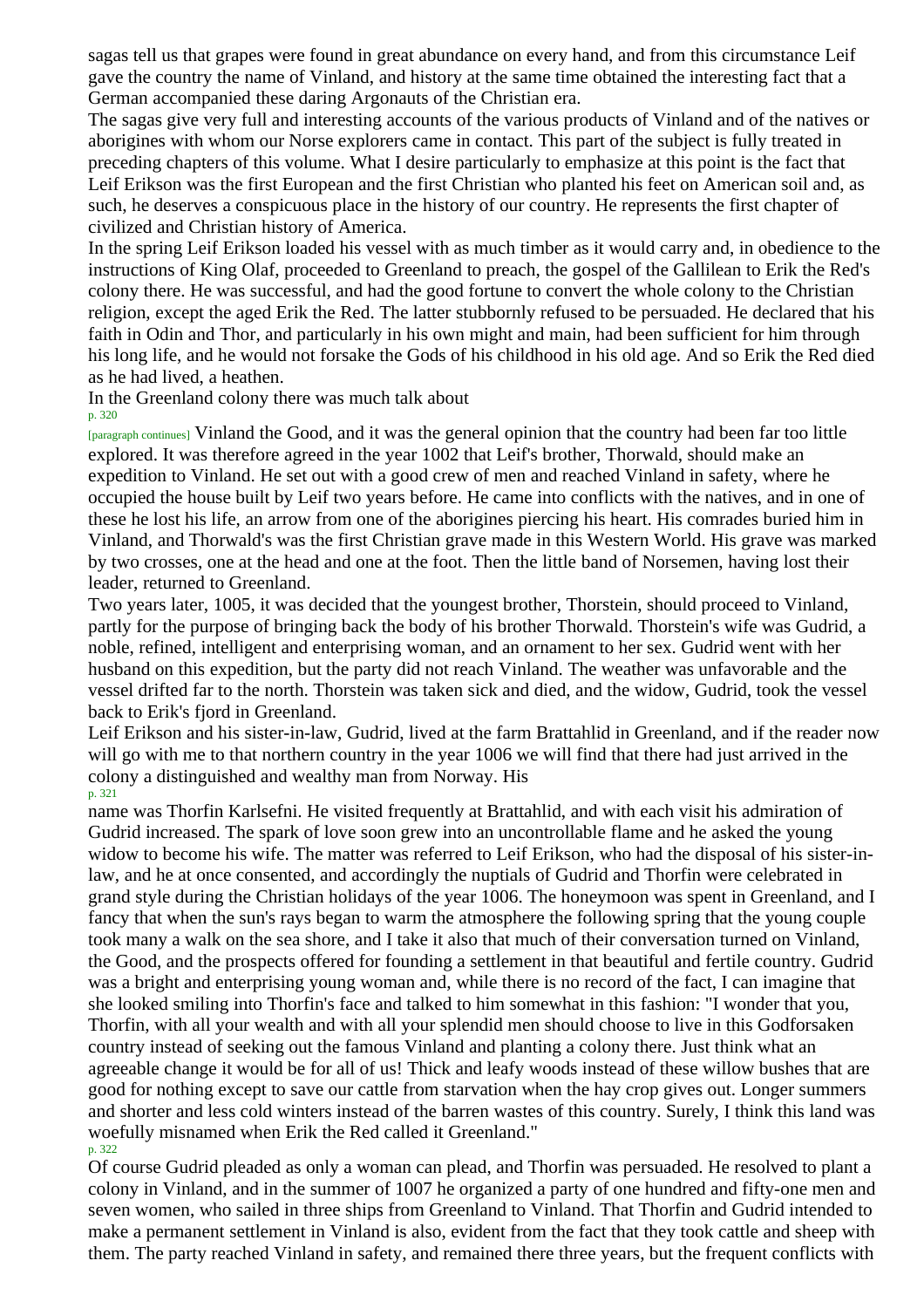the aborigines made their life a very precarious one, and they finally decided to, abandon the colony, and return to Greenland. Powder and firearms had not yet been invented, and the superior intelligence of the Norsemen was not sufficient to protect them against the swarms of natives that surrounded them and were as well armed as the Norsemen. It is, however, to be recorded that during their stay in Vinland, Thorfin and Gudrid got a son. They named him Snorre. He was born in the summer of 1008, and was the first white and the first Christian child who saw the light of day in America.

The sagas--that is to, say, the histories--written in Iceland, describing these voyages of the Norsemen, give very full accounts of the daily life in the Vinland colony, of the explorations, of the natives of America, of the various kinds of products of the soil, of the climate, etc., and it is interesting to read these first recorded descriptions of a land that has since become so prominent in the history of the world, and which is now so dear to all of us who call it our home. p. 323

The sagas tell of various other voyages to Vinland, particularly of one in the year 1011. In 1121 it is stated, in various places in the sagas, that a bishop named Erik Upse went to find Vinland. It is nowhere stated whether he actually reached Vinland or returned and we are simply left to conjecture as to the purpose and result of his journey. All we know with certainty is that he "started for Vinland." However, it is by no means likely that the church would send a bishop to Vinland before a colony was planted there. We know now by the manuscript reports shown among the Vatican Exhibits at the World's Fair, 1904, that the Catholic See of Greenland extended its jurisdiction over all the new discoveries of Lief and Thorvald, and Karlsefni. It was common for priests to accompany voyages, but bishops took charge of the Church interests of colonies and, therefore, by the sending of bishop Erik Upse to Vinland it is reasonably certain that a colony had been planted there and was maintained for several years. This inevitable conclusion is fortified, if not confirmed, by references contained in official reports made by the bishops of Greenland to the Church at Rome.

The last expedition mentioned in the sagas was in 1347, 145 years before the rediscovery by Columbus. In that year it is stated that a vessel came from Markland (Nova Scotia) to Iceland with a cargo of wood. But this, as the reader will see, carries us down to a memorable period in European history. It brings us to the breaking out of the terrible black plague, or black death. The ravages of the black plague were so enormous, they

#### p. 324

so much decimated the population of all European countries that much time was required for recuperation. It took more than one hundred years for Europe to recover sufficiently to be able to engage in new enterprises either at home or abroad. We can form some conception of the character of the black death when we learn that it reduced the population of Norway alone from 2,000,000 to 300,000. The black death has been handed down in tradition from generation to generation, even to the present time. The Norwegian peasants speak of it as an old hag marching through the country with a rake in one hand and a broom in the other. If she came to a valley in Norway where there were a few good people she used the rake and the virtuous would escape between the fingers of the rake. But when she found a valley where all the people were wicked she used the broom and did not leave a soul to tell the tale of what had happened. Some of the remote valleys thus swept clean have been rediscovered within the last century. The black death also visited Iceland and Greenland and committed similar depredations there. It is evident that this scourge left no surplus population for exploring and colonizing lands beyond the sea. If the communication between the north of Europe and Greenland and Vinland could have been continued a hundred years longer, that is, until the middle of the fifteenth century, or until the countries had recuperated from the ravages of the black plague and until after the discovery of the compass and of powder and fire arms, then there is no doubt but that the Norse colonies would p. 325

have become permanent, and America would have become the scene of Norse settlements and Norse enterprises. The Norse language would have taken possession of this country from sea to sea and there is little doubt that his article of mine would have been written in the Norse tongue instead of in English. Meanwhile it is certain that Bjarne Herjulfson was the first European whose eyes beheld the American continent, that Leif Erikson was the first pale-faced man whose feet trod on American soil, that his brother Thorvald was the first Christian buried beneath our sod, that Thorfin Karlsefni was the first to attempt the planting of a colony on our shores, that the noble and intelligent Gudrid was the first white woman to honor America with her presence, and that Thorfin's and Gudrid's son Snorre was the first white child born in America.

In this connection it is interesting to note the fact that the first white man to visit the extreme western part of America was the Dane, Vitus Bering, after whom Bering Strait bears its name. Bering discovered the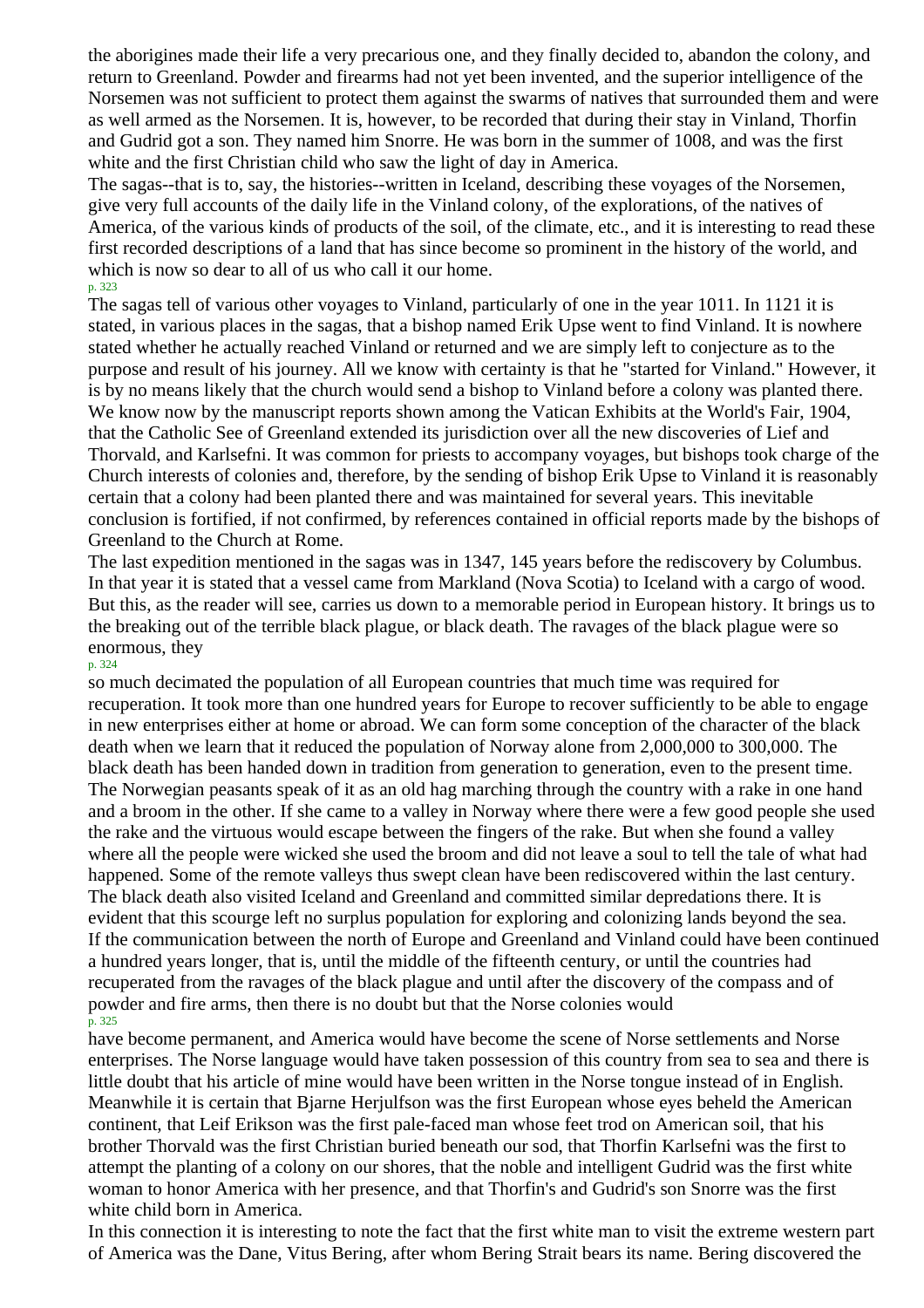extreme western coast of this country in 1728. The Norwegian, Leif Erikson, stands at the rising, and the Dane, Vitus Bering, at the setting sun, and clasp the great American continent in their strong Scandinavian arms. The Swedes, too, should be remembered, for when this country was in the throes of the great civil war, did not Sweden give us her great son, John Ericsson, who invented for us the Monitor? "Truth crushed to earth will rise again." The facts of these Norse voyages have long lain darkened and hid p. 326

in old neglected libraries, and so truth may long lie unknown under the dust and rubbish of the ages; but it is like a ray of light from a star in some far-off region of the universe. After thousands of years that ray reaches some other heavenly body and gives it light.

# **CHAPTER III.**

## **COLUMBUS AND THE NORSEMEN.**

THERE is no direct evidence on this subject, that is to say, there is no statement either by Columbus or by any one of his contemporaries that he possessed any knowledge of Norse voyages to, the Western continent. But there is a considerable amount of indirect or circumstantial evidence, and it is believed that circumstantial evidence, when a sufficient number of strong links are found, is even more to be relied on than direct evidence. In weighing the circumstantial proofs to be presented I would request my reader not to judge these proofs singly, but rather united. One of the wires in the Brooklyn bridge would not carry a horse, but the thousands of wires twisted together form the strong cables that sustain the great bridge and all that immense traffic between New York and Brooklyn. Thus either one of the arguments which I propose to present, though the steel in it is of excellent quality, may not, when considered alone, be of sufficient strength; but when the various arguments are twisted together by the reader I trust they p. 327

will constitute for him a cable of evidence strong enough to unite the voyages of Columbus with those of the Norsemen.

1. It will be remembered that in the year 1007 Thorfin Karlsefni and his gifted wife, Gudrid, undertook to colonize Vinland; that the emigrants from Greenland, more than 150 in number, remained in Vinland for three years, but that on account of frequent conflicts with the aborigines, making life a very precarious one, the colonists decided to return to Greenland. Some years after their return to Greenland Thorfin Karlsefni died, and then it is related in the sagas that his widow, Gudrid, in accordance with a well established custom in the North, made a pilgrimage to Rome. The sagas emphasize the fact that she was well received in that ancient city and greatly admired for her intelligence, courtesy and dignified manners. Now, does any one of my readers regard it as probable, or even possible, that Gudrid could spend a day, or a week, or a month in Rome and not tell how she had crossed the unexplored Western ocean, called the Sea of Darkness, and that she had spent no less than three years in a land washed by the western waves? Reports of Greenland, Helluland, Markland and Vinland may have come to Rome through other channels, but Gudrid brought personal evidence.

2. I stated in the preceding chapter that Bishop Erik Upse went to find Vinland in the year 1121. At this time the Church in the north of Europe, including Iceland, Greenland and the countries beyond Greenland, was under the jurisdiction of the Archbishop of Lund, in p. 328

[paragraph continues] Southern Sweden. Rome had been visited by Gudrid and had received information concerning Vinland from another important source, which I shall mention later on, and the Vatican paid much attention to geographical discoveries, and took pains to collect all possible information. Every new discovery meant an enlargement of Christendom--a new field for the preaching of the gospel. I therefore think it highly probable that Bishop Erik set out for Vinland in obedience to instructions from, the Vatican through the Archbishop of Lund.

3. If you will take your 'cyclopedia and look up the name Adam Bremensis, or Adam of Bremen, you will find that this Adam ranks away up as one of the most distinguished writers in Europe in the eleventh century. Adam was superintendent or master of schools in Bremen and a devoted student of history. Space does not permit me to give an extensive account of Adam's life and works. What I desire especially to call attention to here is the fact that he was deeply interested in the ecclesiastical history of the north of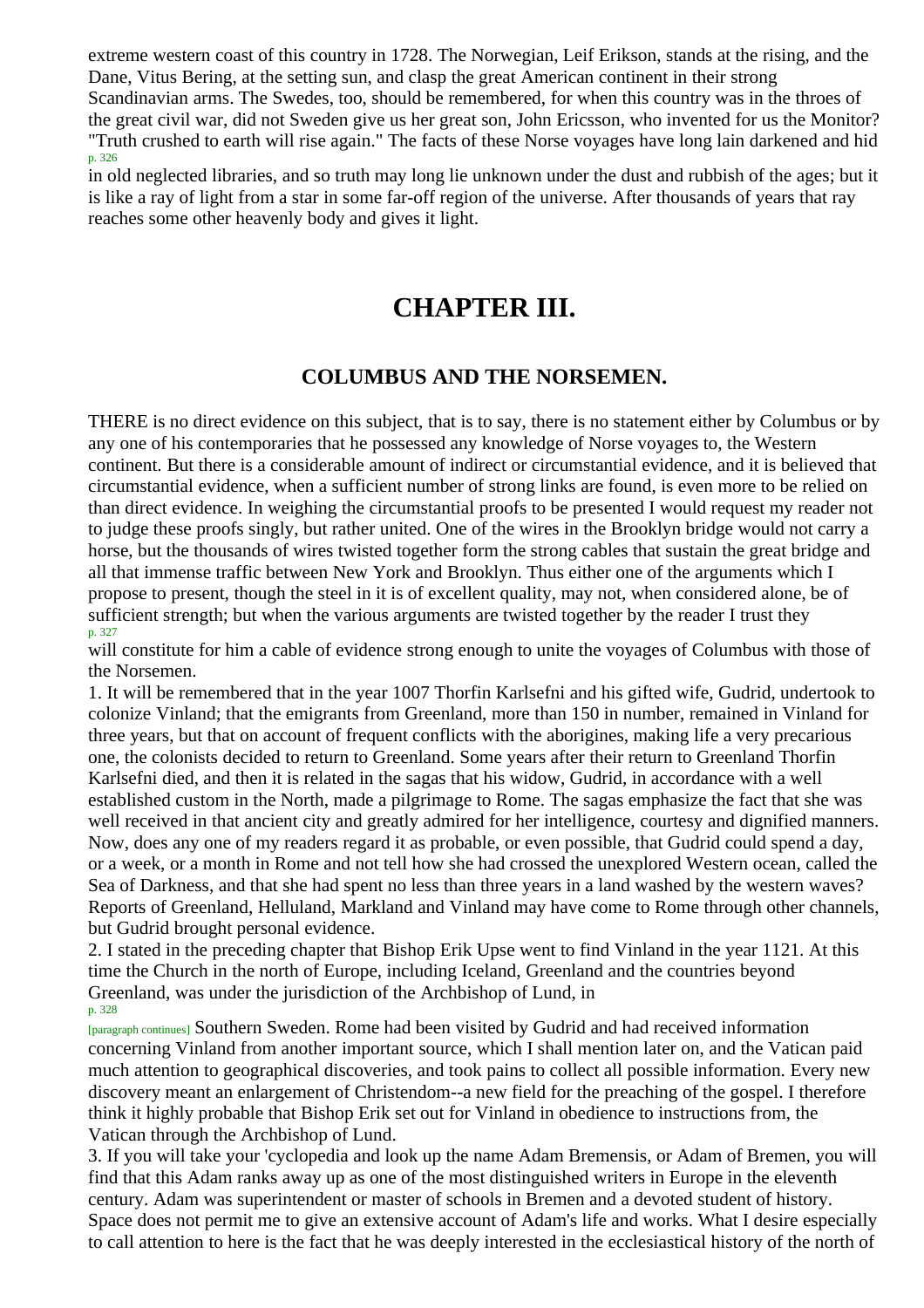Europe, where the Christian religion had recently been introduced, in Denmark by St. Ansgar, in Norway by Olaf Trygvason, in Greenland by Leif Erikson, and he decided to write a book on the propagation of Christianity in the North. In order to equip himself properly for this work he visited Denmark. There he met the Danish king, Svend Estridson, a nephew of Canute the Great. King Svend was himself a very intelligent and scholarly man. "He knew the events of the barbarians by heart, as if they were written." That is to say, he was thoroughly familiar with the history p. 329

of the Norsemen. Adam not only received from the king a gracious and hospitable reception, but also an abundance of valuable information, and the king took pains to introduce him to the best-informed men near his court. On his return to Bremen, Adam wrote his book on the propagation of Christianity in the North of Europe, one of the best works on that subject extant. The volume consists of four books, the first three being devoted to a description of the introduction of Christianity in Denmark, Sweden, Norway, etc. But Adam, fearing that his readers might not be well up in the geography of the countries discussed, devotes the fourth book to a geographical description of the various lands in the North of Europe. In this book he first describes Denmark, then Sweden, then Norway, then Iceland, and then Greenland, and he gives a very satisfactory account of the climate, products and population of these countries. When he has described Iceland, he says that beyond Iceland is Greenland, and when he has completed his description of Greenland, he says, listen! "The same king (Svend Estridson) also informed me about the discovery of one more region in that ocean--a region named Vinland, because the grapes grow there spontaneously, producing the best of wine; and com, too, without being sown, grows there in abundance. This is no fabulous conjecture, but is based on positive statements of the Danes (hæc compermus non fabulosa opinione, sed certa relatione Danorum)." This book, written in Latin by Adam of Bremen, was published between the years 1072 and 1076. I say published. Of course, printing was p. 330

not yet invented, but the book was published in the same manner as other books before the invention of the art of printing. The book was read by intelligent people throughout Europe, it being scattered in numerous manuscripts, and we find evidence of its being discussed in the twelfth century by Helmold, in the thirteenth and fourteenth centuries by Albert of Stade and others, and in the beginning of the sixteenth century by Albert Krantz. Several manuscripts are now in existence, and since 1876 a new one has been found in Leyden and another in Vienna. The fact is that Adam's book was never forgotten between the time of its first publication and the introduction of printing. The biographers of Columbus inform us that he was deeply interested in geographical studies, that be searched with diligence every work within his reach, that in his study he was surrounded by the best historical and geographical works. Can the reader, therefore, for a moment doubt that one of the books read and studied by the distinguished Genoese navigator was this very book above described, and written by the great scholar, Adam of Bremen? 4. In my mind there is not a shadow of doubt that a copy of Adam of Bremen's work must have fallen into the hands of Christopher Columbus, and the reason for this conviction will appear in the next link in this remarkable chain of evidence. The life of Christopher Columbus was written by his own son, Ferdinand, in a volume published in 1521, a book easily found in every well-stocked library. From this book we know positively that while the design of attempting the discovery p. 331

in the West was maturing in his mind, Columbus made a voyage to the North of Europe and visited Iceland. This was in February, 1477, and in his conversation in Iceland with the Bishop, and other learned men there, he must have been informed of the extraordinary fact that their countrymen had discovered Greenland, Helluland, Markland, and Vinland, beyond the western ocean, and that Vinland seemed to extend southward indefinitely. This was a circumstance not likely to rest quietly in the active and speculative mind of the great navigator. My readers will observe that when Columbus was in Iceland, in the year 1477, fifteen years before he rediscovered America, only 130 years had elapsed since the last Norse expedition to Vinland. There were undoubtedly people still living whose grandfathers had crossed the Atlantic, and it would be altogether unreasonable to suppose that he who was constantly talking about geography and navigation could possibly visit Iceland and hear nothing about the land in the West. In the volume by Ferdinand Columbus is quoted a letter received by Ferdinand, the son, from Christopher, the father, narrating that in February, 1477, he had sailed from Bristol, in England, to Iceland. In it he gives his son considerable information in regard to the extent, climate, tides, etc., of Iceland. But Ferdinand does not quote the whole letter. He ends the quotation by "etc." The "etc." may have related to private matters between father and son, and hence of no interest to the public, but the reader will admit the possibility of its containing information in regard to Norse voyages that the son did not think best to publish.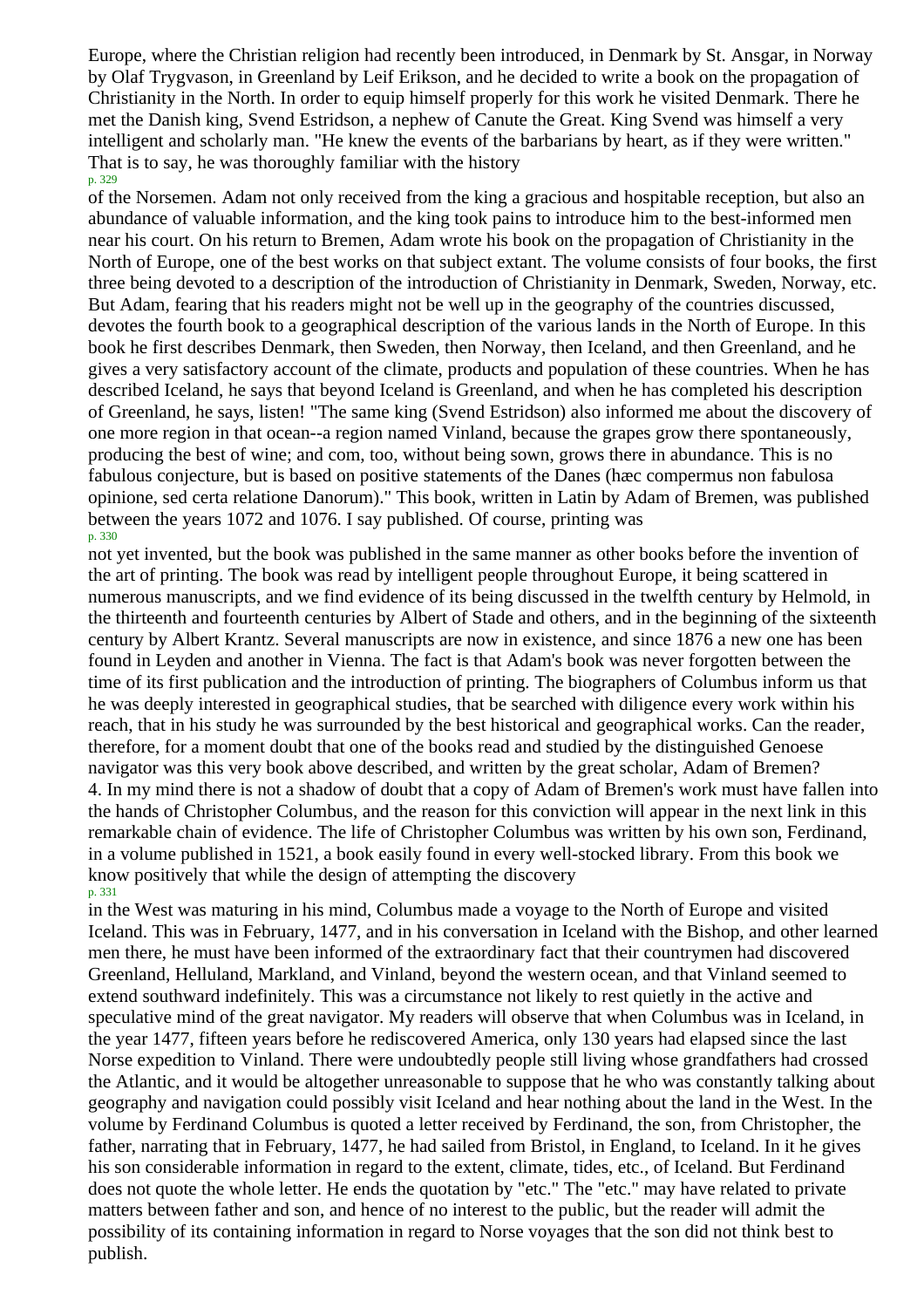5. If you will study the life of Columbus, you will find that he persistently maintained a firm conviction that there was land in the West. When, at the Rabida convent, he was forced to give the reasons for his conviction, he stated that he based this conviction, first, on the nature of things; second, on the reports of navigators; and third, on the authority of learned writers. The nature of things doubtless has reference to the rotundity of the earth. The reports of navigators may refer to information scattered throughout Europe concerning the Norse voyages, but more particularly to what Columbus gathered in conversation with people in Iceland. The authority of learned writers would seem to point directly to the work of Adam and Bremen, above described.

Columbus stated before he left Spain that he expected to find land soon after sailing about 700 leagues, hence he knew the breadth of the ocean, and must have had a pretty definite knowledge of the situation of Vinland. His biographers say that he underestimated the size of the earth, and hence guessed accurately the breadth of the ocean. May I ask, is it not equally logical when I say he knew the breadth of the ocean, and hence he underestimated the circumference of the earth? This reasoning will be plain when we consider that the Norsemen furnished no knowledge of the existence of the great Pacific ocean, and hence it was reasonable for Columbus to assume that the Vinland visited by the Norsemen was some part of Eastern Asia. The whole history of the rediscovery by Columbus proves that he must have possessed previous knowledge of America, and it p. 333

### makes Columbus a greater man, in my estimation, that he formed his opinion in regard to land in the West by a chain of logical deductions based upon thorough study and research. It is to the credit of Columbus, I say, that he investigated the nature of things; that he paid the closest attention to all reports of navigators, and that he diligently searched the learned writers, including Adam of Bremen. The fact that he was a great genius enabled him to, gather up all those scattered gleams of knowledge that fell without effect upon ordinary minds. With all the above means of knowledge at his command, we can understand how the theory in regard to land in the West was fixed in the mind of Columbus with singular firmness. We can understand how he never spoke in doubt or hesitation, but with as much certainty as if his eyes had already beheld the promised land. It would be absurd for him to hold such firm conviction on merely presumptive evidence, and such a view of Columbus can not be maintained without great damage to him. I hold that I am vindicating the great name of the Genoese navigator by insisting that he based his certainty upon equally certain facts, which he possessed the ability and patience to study out, and the keenness of intellect to put together, and this view gives historical importance to the discovery of America by the Norsemen. Care should always be taken to vindicate great names from accident. The life of Columbus furnishes us an example of what human genius and laudable enterprise can accomplish. A farmer on the prairies of South Dakota needs water for his cattle. He proceeds to dig a well. When he has

penetrated seventy-five or a hundred feet into the earth, his pick and shovel come in contact with brick and mortar. He calls the attention of a physician, a clergyman and a lawyer in his neighborhood to this fact. Extensive excavations are undertaken, and lo and behold! an ancient city of the size of Chicago is exhumed. The farmer stumbled on this discovery. It was a mere accident. There was a man in America who was anxious to find the location of ancient Troy. He visited every library in Christendom, examined every volume and manuscript that contained any reference to Troy. Having gathered all the light furnished by the libraries, he said to himself, not unlike our dear Horsford, "If I now search in that particular locality in Asia Minor, I shall find the remains of ancient Troy." This was Henry Schlieman. Guided by all the light supplied to his intelligence, by all the libraries in Christendom, he proceeded to a certain locality in Asia Minor, and lo, and behold! he found in his excavations the remains of the famous Troy. The Columbus in whom you have been believing is like my South Dakota farmer. He stumbles upon America by mere chance and accident, but the Columbus whom I preach unto you with all the ardor and sincerity of my nature is like our Henry Schlieman. He rediscovered America after a systematic study of every avenue of information; and the visit of Gudrid to Rome, the sending of Erik Upse as a bishop to Vinland, the perusal of Adam of Bremen's book, and his own remarkable journey to Iceland in 1477 gave him a torch that lighted his pathway across the Sea of Darkness. p. 335

Further investigations, particularly in the great Vatican library in Rome, has brought forth more evidence. Indeed, there are a number of other points bearing on Columbus' sources of knowledge which, I have not discussed. I have contented myself with giving the five strongest links in the chain of circumstantial evidence, and by these I hope to have made some converts among my readers. And while the knowledge

#### p. 332

p. 334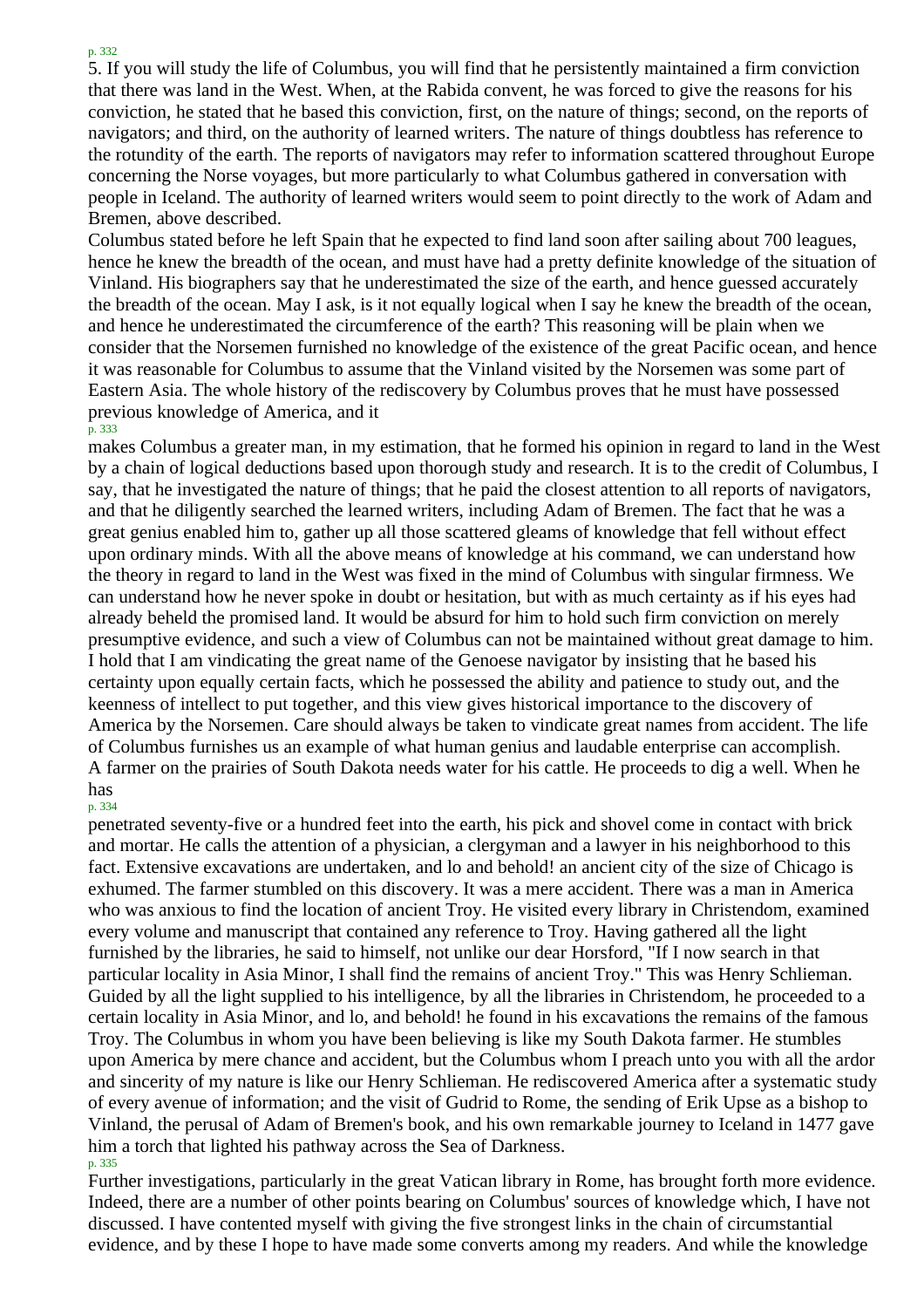of the discovery by the Norsemen, and of Columbus' relation thereto, lay for a long time hidden or neglected beneath the dust of unstudied libraries, let us take this lesson, that truth will conquer and that honor will at length be given to whom honor is due.

On my suggestion the Norsemen in America have adopted a Leif Erikson or Grape Festival, to be celebrated on the first Wednesday of October in each year. It is a festival to commemorate the first landing of white men upon our shores. It is a festival to commemorate the first chapter of Christian and civilized history in America. As Leif Erikson and his followers found grapes in abundance and called the country Vinland, so grapes are to be the chief emblem at these festivals. The tables are to be decorated with grape leaves and the guests are to feast on grapes. Many of these festivals have already been celebrated during the past seven years.

Let us remember Erik the Red, who founded a settlement in Greenland. Let us remember Bjarne Herjulfson, the first white man whose eyes beheld any part of the American continent. Let us remember Leif Erikson, the first white man and the first Christian who planted p. 336

his feet on American soil. Let us remember Thorwald Erikson, the first Christian buried beneath American sod. Let us remember Thorfin Karlsefni, the first white man who attempted to colonize America. Let us remember his wife Gudrid, the first white and Christian woman to visit our shores. And let us not forget her little son Snorre, the first white child to see the light of day on this continent. Let us recognize the Norsemen in their true capacity as navigators and discoverers, and as the first people to venture out upon the boundless ocean in ships. The Norsemen were the discoverers of pelagic navigation. It is my firm conviction that the more you study the history of the Norse voyages, the history of Columbus, and of the centuries between Leif Erikson and Columbus, the more you will become convinced that Columbus possessed knowledge of the Norse voyages. It certainly was the Norsemen who taught him pelagic navigation. When you rear a monument to Columbus, make the pedestal large enough to supply room for a description of his Norse forerunners. This will give the monument of Columbus a higher and more conspicuous position.

In the next chapter I shall attempt to show that America was visited by the Irish in the tenth and the eleventh centuries. I there propose to show that the subject of discovering in America can not be treated exhaustively without bringing back to the mind fond recollections of the Emerald Isle, which was at one time the school of Western Europe.

p. 337

# **CHAPTER IV.**

# **DISCOVERY OF AMERICA BY THE IRISH.**

IN the preceding chapter I intimated that the Irish have some claim to the honor of having discovered America before Columbus. It is a large subject, and all I am able to, do at this time is to give the particular facts and traditions, and some hints in regard to their proper interpretation. The name of St. Brendan (or Brandan, as it is sometimes written) is well known, at least it may be found in the larger cyclopedias. He was an Irish monk, famous for his voyages upon the sea to strange lands. The traditions handed down to us from the Middle Ages contain many legends in regard to him. He belongs to the sixth century after Christ, and hence to an age where fact and fiction are strangely mingled. His death is said to have occurred A. D. 577. Report has it that he went on a nine years' voyage, and visited unknown lands. These lands are described in the work "De Fortunatis Insulis," published in the eleventh century, in the Latin language, and translated into French about the year 1120. Versions of his voyages appeared also in German, English and Dutch. Popular tradition has identified the Fortunate Islands of St. Brendan with America, and given this Irish saint the credit of discovering the western continent. According to one legend, St. Brendan, conducted by

p. 338

an angel, descended to the lower world, where he witnessed the torments of the Devil and of the damned, and subsequently he came to, the Fortunate Islands, and finally he visited Paradise. At the end of the nine years he returned to Ireland, and gave an account of his adventures. The less superstitious interpreted St.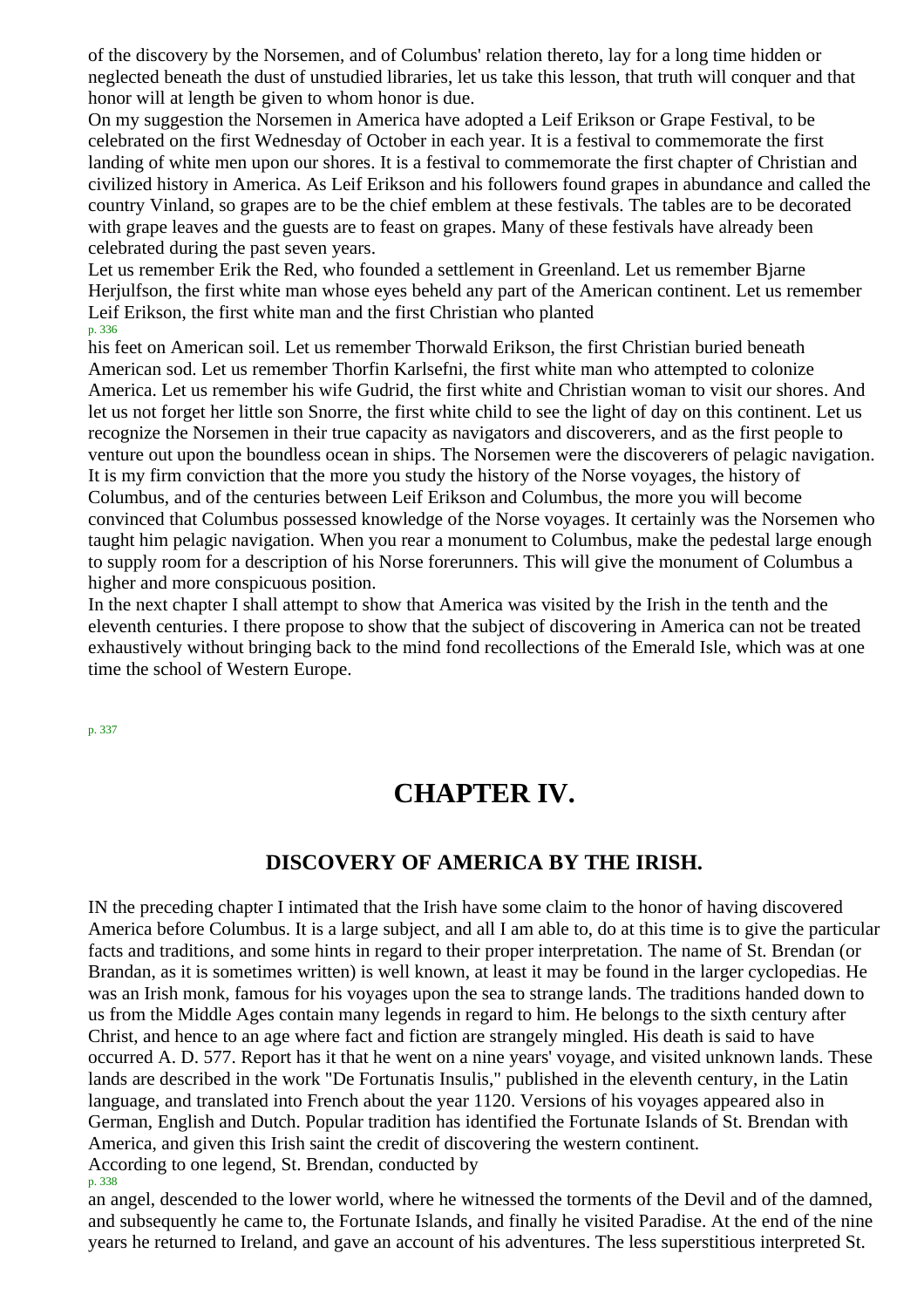Brendan's voyages as referring to existing countries, and I now hasten to declare it here as a fact that the reports concerning St. Brendan constituted one of the causes which led the Spanish and Portuguese to undertake voyages of discovery in the western ocean. Thus St. Brendan is one of the links in that chain of influences operating on the mind of the great Genoese navigator.

There is evolution in history, as well as in other things. The voyages of the Phœnicians and of the Greek Pytheas were germs that budded in the explorations of the Irish and of the Welsh, blossomed in the expeditions of the Norsemen, and culminated and bore fruit in the discovery of America by Columbus. The Phœnicians and Columbus are the two ends of the long chain of events in the opening of the new world to civilization. Columbus was a scholar, who studied industriously all books and manuscripts that contained any information about voyages and discoveries. His searching mind sought out the writings of Adam of Bremen and the works relating to St. Brendan. It is in this wise that we are able to explain the firm conviction that Columbus invariably expressed in his reference to land in the west. In that way we are able to account for the absolute certainty and singular firmness with which he talked of land across the p. 339

ocean, and thus, too, we can account for his accurate knowledge of the breadth of the ocean. It is now my privilege to call the attention of my readers once more to the Icelandic sagas, and show from them corroborations of the above theory concerning the discovery of America by the Irish. There was a powerful chieftain in Iceland, by name Are Marson, and the sagas tell us that in the year 983, that is, three years before Vinland was seen by Bjarne Herjulfson, he was driven to Great Ireland by storms, and was there baptized. The first author of this account was his contemporary, Rafn, surnamed the Limerick Trader, he having long resided in Limerick, Ireland. The illustrious Icelandic sagaman, Are the Wise, descendant in the fourth degree from Are Marson, states on this subject that his uncle, Thorkel Gellerson (whose testimony he on another occasion declares to be worthy of all credit), had been informed by Icelanders, who had their information from Thorfin Sigurdson, Earl of Orkney, that Are Marson had been recognized in Great Ireland, and could not get away from there, but was held there in great respect. This statement, therefore, shows that in those times (about the year 983) there was an occasional intercourse between the western part of Europe, that is to, say, the Orkneys and Ireland, and the Great Ireland or Whitemen's Land of America. The sagas from which we get our information about Leif Erikson expressly state that Great Ireland lies to the west in the sea, near Vinland the Good, six days' sail west from Ireland. Doubtless; the "VI" has arisen through some mistake or carelessness p. 340

of the transcriber of the original manuscript, which is now lost, and was erroneously written for XX, or XI, or perhaps XVI, which would correspond with the distance. Such a mistake might easily have been caused by a blot or defect in the manuscript.

It must have been in this same Great Ireland that Bjorn Asbrandson, surnamed the Champion of Breidavik, spent the latter part of his life. He had been adopted into the celebrated band of Jormsborg warriors, under Palnatoke. His relations with Thurid of Froda, in Iceland, a sister of the powerful official Snorre, drew upon him the enmity and persecution of the latter, in consequence of which he found himself obliged to quit Iceland forever, and in 999 he set sail with a northeast wind.

And now comes the most interesting part of this story. Gudleif Gudlaugson, the ancestor of the celebrated historian, Snorre Sturlason, had made a trading voyage to Dublin, in Ireland, but when he left that place again, with the intention of sailing around Ireland and returning to Iceland, he met with long-continued northeasterly winds, which drove him far to the southwest in the ocean, and late in the summer he and his company came at last to an extensive country, but they knew not what land it was. They went on shore, whereupon a crowd of the natives, several hundred in number, came against them and laid hands on them and bound them. They did not know to what race these people belonged, but it seemed to. them that their language resembled Irish. The natives now took counsel whether they should kill p. 341

the strangers or make slaves of them. While they were deliberating, a large company approached, displaying a banner, close to which rode a man of distinguished appearance, who was far advanced in years and had gray hair. The matter under deliberation was referred to his decision, when to their astonishment it was discovered that he was none other than the above named Bjorn Asbrandson. He caused Gudleif to be brought before him, and addressing him in Icelandic, asked him whence he came. On Gudleif's reply that he was an Icelander, Bjorn made many inquiries about his acquaintances in Iceland, and particularly about his beloved Thurid of Froda and her son, Kjartan, supposed to be his own son, and who at that time was the proprietor of the estate of Froda. In the meantime, the natives becoming impatient and demanding a decision, Bjorn selected twelve of his company as counselors, and took them aside with him, and some time afterward he went toward Gudleif and his companions, and told them that